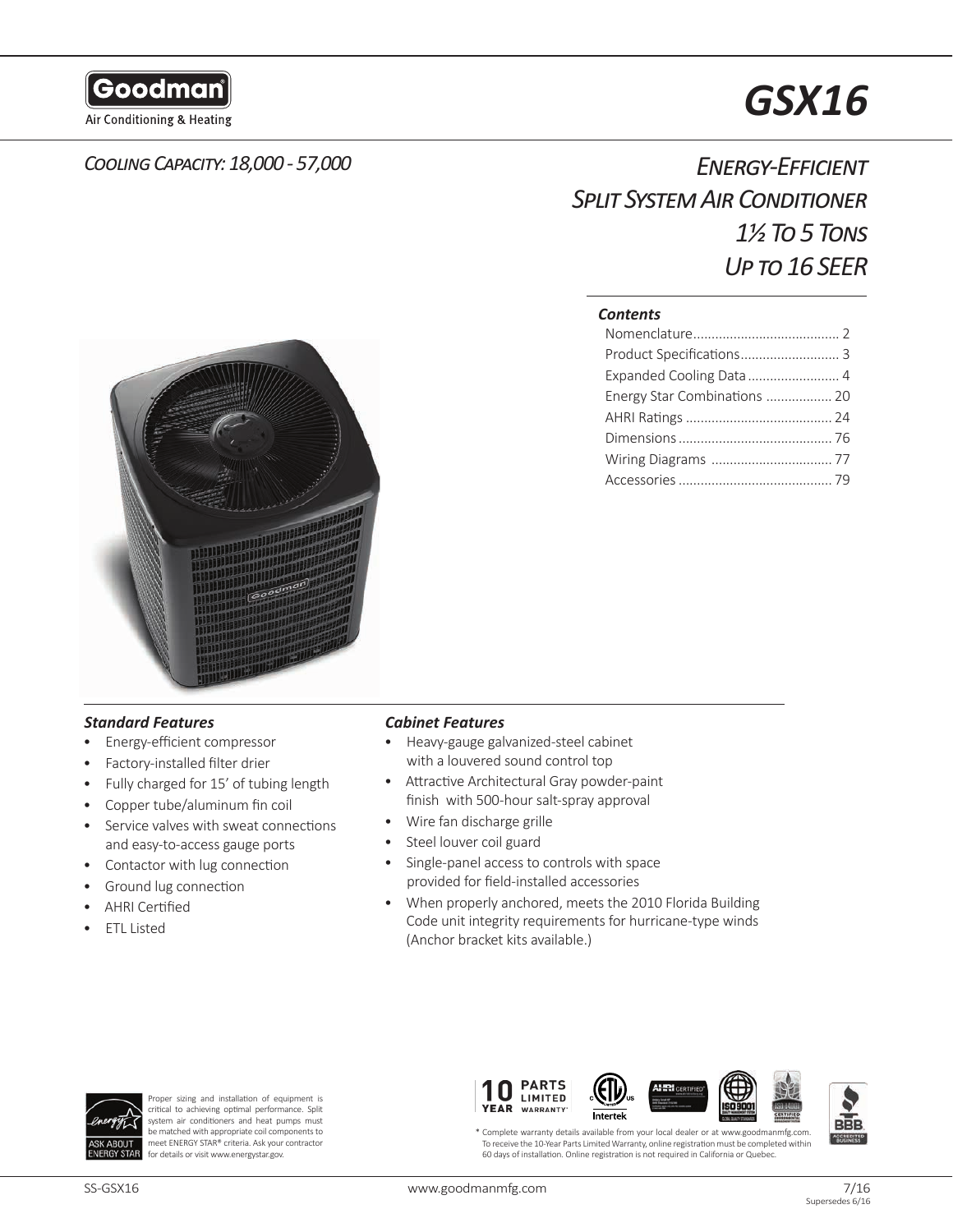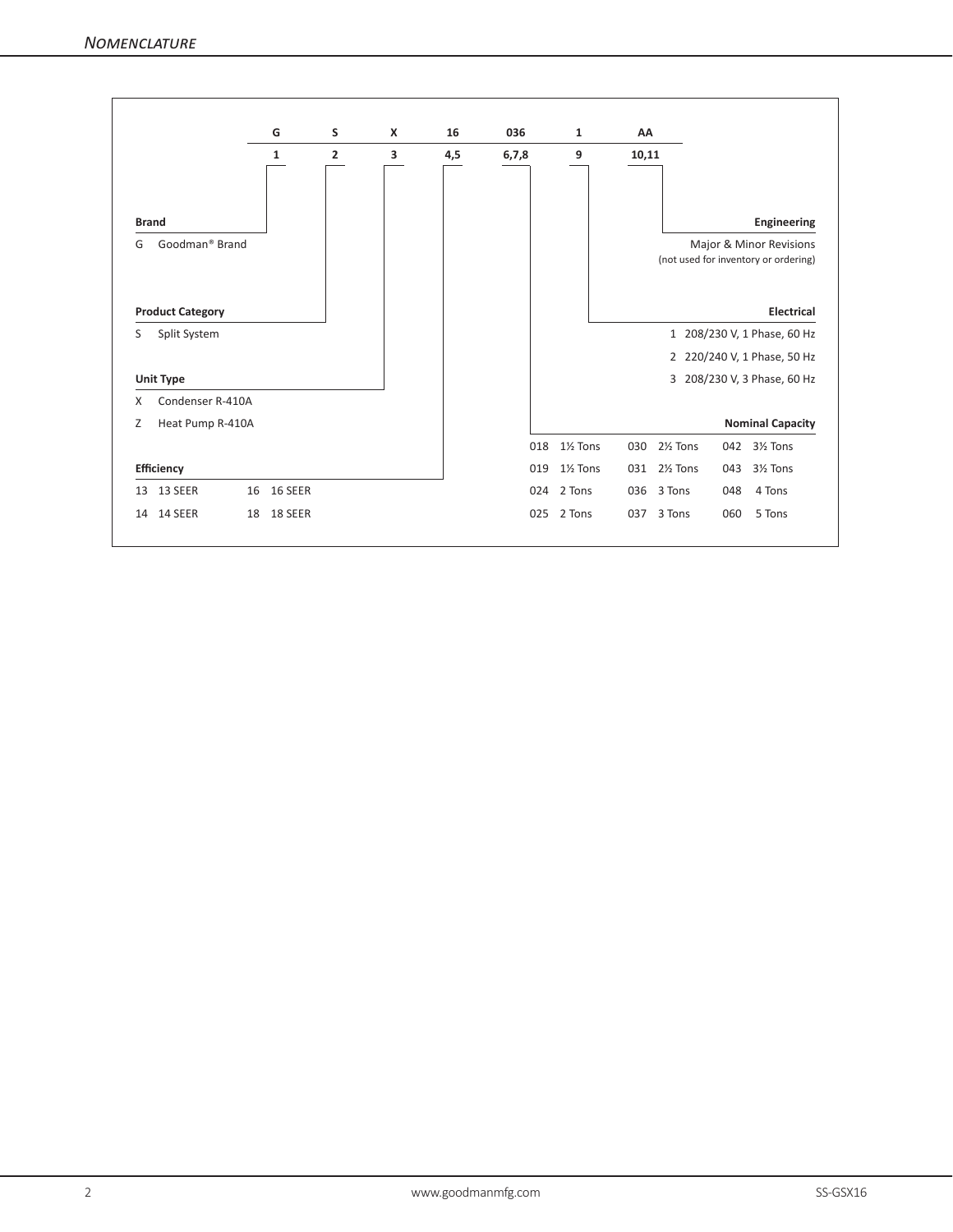|                                          | <b>GSX16</b><br>0181F*             | <b>GSX16</b><br>0241F*             | GSX16<br>0301F*                    | <b>GSX16</b><br>0311A*             | <b>GSX16</b><br>0361F*             | <b>GSX16</b><br>0371A*             | GSX16<br>0421F*                    | <b>GSX16</b><br>0481F*             | <b>GSX16</b><br>0601F*             | <b>GSX16</b><br>0611F*             |
|------------------------------------------|------------------------------------|------------------------------------|------------------------------------|------------------------------------|------------------------------------|------------------------------------|------------------------------------|------------------------------------|------------------------------------|------------------------------------|
| <b>CAPACITIES</b>                        |                                    |                                    |                                    |                                    |                                    |                                    |                                    |                                    |                                    |                                    |
| Nominal Cooling (BTU/h)                  | 18,000                             | 23,600                             | 29,000                             | 30,000                             | 34,800                             | 36.000                             | 42,000                             | 45,500                             | 54,000                             | 57.000                             |
| <b>SEER</b>                              | 16                                 | 16                                 | 16                                 | 16                                 | 16                                 | 16                                 | 16                                 | 16                                 | 16                                 | 16                                 |
| <b>Decibels</b>                          | 71.5                               | 71.5                               | 71.5                               | 73.5                               | 71.5                               | 73                                 | 73                                 | 73                                 | 73                                 | 73                                 |
| <b>COMPRESSOR</b>                        |                                    |                                    |                                    |                                    |                                    |                                    |                                    |                                    |                                    |                                    |
| <b>RLA</b>                               | 9.0                                | 13.5                               | 12.8                               | 12.8                               | 14.1                               | 15.4                               | 17.9                               | 17.9                               | 21.4                               | 25                                 |
| <b>LRA</b>                               | 46                                 | 58.3                               | 64                                 | 64                                 | 77                                 | 83.9                               | 112                                | 112                                | 135                                | 134                                |
| <b>CONDENSER FAN MOTOR</b>               |                                    |                                    |                                    |                                    |                                    |                                    |                                    |                                    |                                    |                                    |
| Horsepower                               | 1/6                                | 1/6                                | 1/6                                | 1/6                                | 1/6                                | 1/6                                | 1/6                                | 1/4                                | 1/3                                | 1/4                                |
| <b>FLA</b>                               | 0.95                               | 0.95                               | 0.95                               | 0.95                               | 0.95                               | 0.95                               | 0.95                               | 1.50                               | 2.80                               | 1.50                               |
| <b>REFRIGERATION SYSTEM</b>              |                                    |                                    |                                    |                                    |                                    |                                    |                                    |                                    |                                    |                                    |
| Refrigerant Line Size <sup>1</sup>       |                                    |                                    |                                    |                                    |                                    |                                    |                                    |                                    |                                    |                                    |
| Liquid Line Size ("O.D.)                 | $\frac{3}{8}$ <sup>11</sup>        | $\frac{3}{8}$ <sup>11</sup>        | $\frac{3}{8}$ <sup>11</sup>        | $\frac{3}{8}$ <sup>11</sup>        | $\frac{3}{8}$ <sup>11</sup>        | $\frac{3}{8}$ <sup>11</sup>        | $\frac{3}{8}$ <sup>11</sup>        | $\frac{3}{8}$ <sup>11</sup>        | $\frac{3}{8}$ <sup>11</sup>        | $\frac{3}{8}$ <sup>11</sup>        |
| Suction Line Size ("O.D.)                | $\frac{3}{4}$ <sup>11</sup>        | $\frac{3}{4}$ "                    | $\frac{7}{8}$ <sup>11</sup>        | $\frac{7}{8}$ "                    | $\frac{7}{8}$ "                    | $\frac{7}{8}$ "                    | $\frac{7}{8}$ <sup>11</sup>        | $\frac{7}{8}$ "                    | $\frac{7}{8}$ <sup>11</sup>        | $\frac{7}{8}$ <sup>11</sup>        |
| Refrigerant Connection Size              |                                    |                                    |                                    |                                    |                                    |                                    |                                    |                                    |                                    |                                    |
| Liquid Valve Size ("O.D.)                | $\frac{3}{8}$ <sup>11</sup>        | $\frac{3}{8}$ <sup>11</sup>        | $\frac{3}{8}$ <sup>11</sup>        | $\frac{3}{8}$ <sup>11</sup>        | $\frac{3}{8}$ <sup>11</sup>        | $\frac{3}{8}$ <sup>11</sup>        | $\frac{3}{8}$ <sup>11</sup>        | $\frac{3}{8}$ <sup>11</sup>        | $\frac{3}{8}$ <sup>11</sup>        | $\frac{3}{8}$ <sup>11</sup>        |
| Suction Valve Size ("O.D.)               | $\frac{3}{4}$ <sup>11</sup>        | $\frac{3}{4}$ <sup>11</sup>        | $\frac{7}{8}$ <sup>11</sup>        | $\frac{7}{8}$ <sup>11</sup>        | $\frac{7}{8}$ "                    | $\frac{7}{8}$ "                    | $\frac{7}{8}$ "                    | $\frac{7}{8}$ <sup>11</sup>        | $\frac{7}{8}$ <sup>11</sup>        | $\frac{7}{8}$ "                    |
| Valve Type                               | Sweat                              | Sweat                              | Sweat                              | Sweat                              | Sweat                              | Sweat                              | Sweat                              | Sweat                              | Sweat                              | Sweat                              |
| Refrigerant Charge                       | 78                                 | 78                                 | 91                                 | 94                                 | 94                                 | 93                                 | 110                                | 121                                | 240                                | 125                                |
| <b>ELECTRICAL DATA</b>                   |                                    |                                    |                                    |                                    |                                    |                                    |                                    |                                    |                                    |                                    |
| Voltage-Phase (60 Hz)                    | 208/230-1                          | 208/230-1                          | 208/230-1                          | 208/230-1                          | 208/230-1                          | 208/230-1 208/230-1                |                                    | 208/230-1                          | 208/230-1                          | 208/230-1                          |
| Minimum Circuit Ampacity <sup>2</sup>    | 12.2                               | 17.8                               | 17.0                               | 17.0                               | 18.6                               | 20.2                               | 23.3                               | 23.9                               | 29.6                               | 32.8                               |
| Max. Overcurrent Protection <sup>3</sup> | 20                                 | 30                                 | 25                                 | 25                                 | 30                                 | 35                                 | 40                                 | 40                                 | 50                                 | 50                                 |
| Min / Max Volts                          | 197/253                            | 197/253                            | 197/253                            | 197/253                            | 197/253                            | 197/253                            | 197/253                            | 197/253                            | 197/253                            | 197/253                            |
| <b>Electrical Conduit Size</b>           | $\frac{1}{2}$ " or $\frac{3}{4}$ " | $\frac{1}{2}$ " or $\frac{3}{4}$ " | $\frac{1}{2}$ " or $\frac{3}{4}$ " | $\frac{1}{2}$ " or $\frac{3}{4}$ " | $\frac{1}{2}$ " or $\frac{3}{4}$ " | $\frac{1}{2}$ " or $\frac{3}{4}$ " | $\frac{1}{2}$ " or $\frac{3}{4}$ " | $\frac{1}{2}$ " or $\frac{3}{4}$ " | $\frac{1}{2}$ " or $\frac{3}{4}$ " | $\frac{1}{2}$ " or $\frac{3}{4}$ " |
| <b>EQUIPMENT WEIGHT (LBS)</b>            | 145                                | 142                                | 149                                | 155                                | 162                                | 182                                | 206                                | 219                                | 279                                | 291                                |
| SHIP WEIGHT (LBS)                        | 163                                | 160                                | 167                                | 179                                | 180                                | 204                                | 228                                | 241                                | 301                                | 314                                |
| <b>ENERGY STAR CERTIFIED</b>             | <b>ENERGY STAL</b>                 | <b>ENFRGY STAR</b>                 | <b>ENERGY STAR</b>                 | <b>ENERGY STAR</b>                 | <b>ENERGY STA</b>                  | ENERGY STA                         | <b>ENERGY STAR</b>                 | <b>ENERGY STAR</b>                 | <b>ENERGY STAR</b>                 | <b>NO</b>                          |

<sup>1</sup> Tested and rated in accordance with AHRI Standard 210/240

<sup>2</sup> Wire size should be determined in accordance with National Electrical Codes; extensive wire runs will require larger wire sizes

<sup>3</sup> Must use time-delay fuses or HACR-type circuit breakers of the same size as noted.

#### **Notes**

- Always check the S&R plate for electrical data on the unit being installed.
- Installer will need to supply %" to 1%" adapters for suction line connections.
- Unit is charged with refrigerant for 15' of ⅜" liquid line. System charge must be adjusted per Installation Instructions Final Charge Procedure.
- Installation of these units requires the specified TXV Kit to be installed on the indoor coil. THE SPECIFIED TXV IS DETERMINED BY THE OUTDOOR UNIT NOT THE INDOOR COIL.

#### **Energy Star Notes**

- Proper sizing and installation of equipment is critical to achieving optimal performance. Split system air conditioners and heat pumps must be matched with appropriate coil components to meet ENERGY STAR criteria. Ask your contractor for details or visit www.energystar.gov.
- The www.energystar.gov website provides up-to-date system combinations certified to meet ENERGY STAR requirements. See Pages 20-21 for all ENERGY STAR certified combinations as of this document's revision date.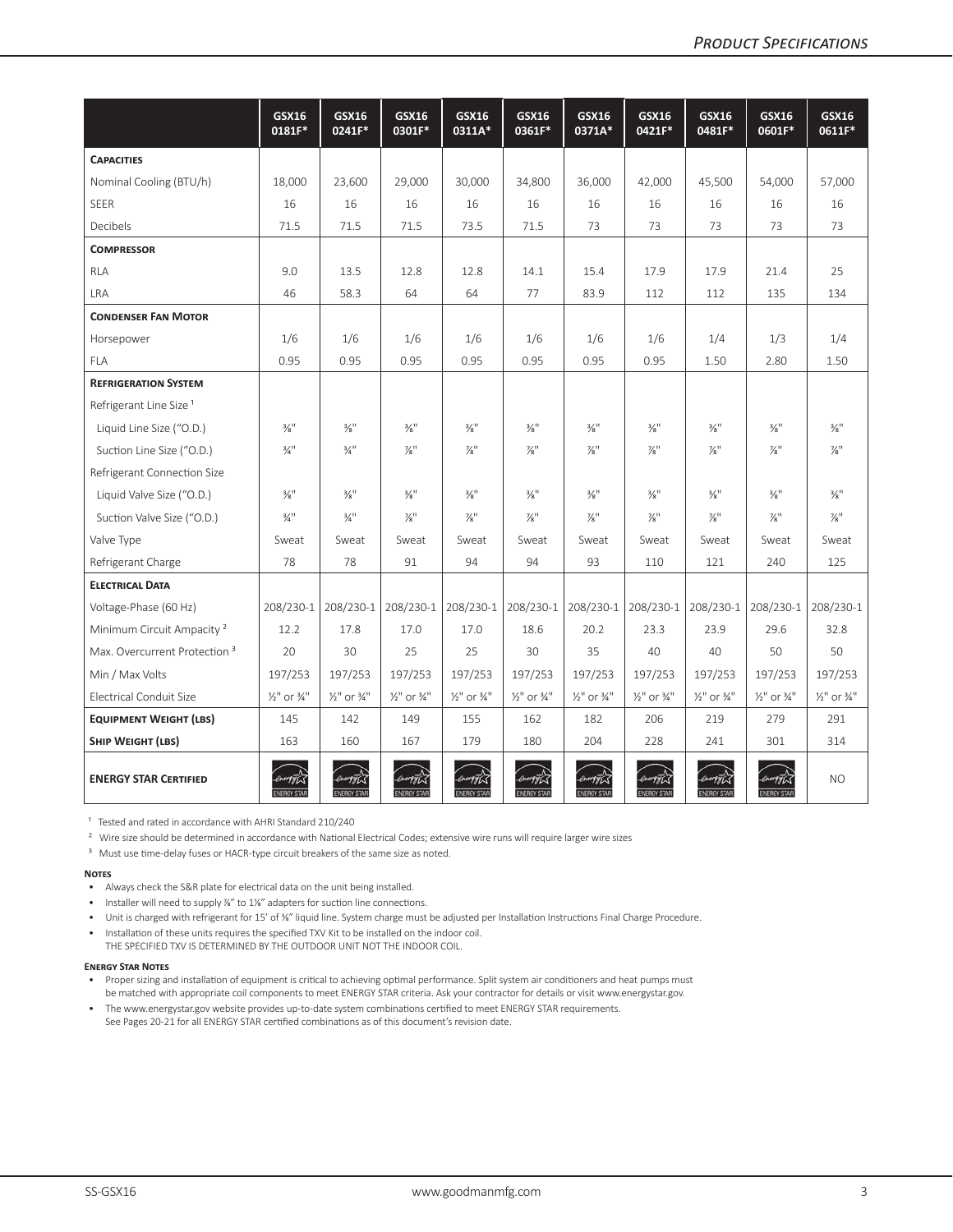|    | 6             |                                                                                                                                                                                                                                                                                                                                                                                                                                                |                                                                                                  | $\begin{bmatrix} 1 & 1 & 1 & 1 & 1 \\ 1 & 1 & 1 & 1 & 1 \\ 1 & 1 & 1 & 1 & 1 \\ 1 & 1 & 1 & 1 & 1 \\ 1 & 1 & 1 & 1 & 1 \\ 1 & 1 & 1 & 1 & 1 \\ 1 & 1 & 1 & 1 & 1 \\ 1 & 1 & 1 & 1 & 1 \\ 1 & 1 & 1 & 1 & 1 \\ 1 & 1 & 1 & 1 & 1 \\ 1 & 1 & 1 & 1 & 1 \\ 1 & 1 & 1 & 1 & 1 \\ 1 & 1 & 1 & 1 & 1 \\ 1 & 1 & 1 & 1 & 1 \\ 1 & $                                        |                                                                                                                                                                                                                                |                                                                                                                                    |
|----|---------------|------------------------------------------------------------------------------------------------------------------------------------------------------------------------------------------------------------------------------------------------------------------------------------------------------------------------------------------------------------------------------------------------------------------------------------------------|--------------------------------------------------------------------------------------------------|---------------------------------------------------------------------------------------------------------------------------------------------------------------------------------------------------------------------------------------------------------------------------------------------------------------------------------------------------------------------|--------------------------------------------------------------------------------------------------------------------------------------------------------------------------------------------------------------------------------|------------------------------------------------------------------------------------------------------------------------------------|
|    | 63            |                                                                                                                                                                                                                                                                                                                                                                                                                                                |                                                                                                  |                                                                                                                                                                                                                                                                                                                                                                     |                                                                                                                                                                                                                                |                                                                                                                                    |
|    | 59            |                                                                                                                                                                                                                                                                                                                                                                                                                                                |                                                                                                  | $\left  \begin{array}{ccc} \Xi & \Xi & \Xi & \Xi \\ \Xi & \Xi & \Xi & \Xi \\ \Xi & \Xi & \Xi & \Xi \end{array} \right  \left  \begin{array}{ccc} \Xi & \Xi & \Xi & \Xi \\ \Xi & \Xi & \Xi & \Xi \\ \Xi & \Xi & \Xi & \Xi \end{array} \right  \left  \begin{array}{ccc} \Xi & \Xi & \Xi & \Xi \\ \Xi & \Xi & \Xi & \Xi \\ \Xi & \Xi & \Xi & \Xi \end{array} \right $ |                                                                                                                                                                                                                                |                                                                                                                                    |
|    |               |                                                                                                                                                                                                                                                                                                                                                                                                                                                |                                                                                                  |                                                                                                                                                                                                                                                                                                                                                                     |                                                                                                                                                                                                                                |                                                                                                                                    |
|    | 5             | $\begin{bmatrix} 15 & 25 & 35 & 25 \\ 15 & 15 & 35 & 25 \\ 15 & 15 & 25 & 25 \\ 15 & 15 & 25 & 25 \\ 15 & 15 & 25 & 25 \\ 15 & 15 & 25 & 25 \\ 15 & 15 & 25 & 25 \\ 15 & 15 & 25 & 25 \\ 15 & 15 & 25 & 25 \\ 15 & 15 & 25 & 25 \\ 15 & 15 & 25 & 25 \\ 15 & 15 & 25 & 25 \\ 15 & 15 & 25 & 25 \\ 15 & 1$                                                                                                                                      |                                                                                                  |                                                                                                                                                                                                                                                                                                                                                                     |                                                                                                                                                                                                                                |                                                                                                                                    |
|    | <b>8</b>      | $\frac{1}{4}$ $\frac{2}{5}$ $\frac{2}{5}$ $\frac{2}{5}$ $\frac{2}{5}$ $\frac{2}{5}$ $\frac{2}{5}$ $\frac{2}{5}$ $\frac{2}{5}$ $\frac{2}{5}$ $\frac{2}{5}$ $\frac{2}{5}$ $\frac{2}{5}$ $\frac{2}{5}$ $\frac{2}{5}$ $\frac{2}{5}$ $\frac{2}{5}$ $\frac{2}{5}$ $\frac{2}{5}$ $\frac{2}{5}$ $\frac{2}{5}$ $\frac{2}{5}$                                                                                                                            |                                                                                                  |                                                                                                                                                                                                                                                                                                                                                                     |                                                                                                                                                                                                                                |                                                                                                                                    |
|    | ြို့          |                                                                                                                                                                                                                                                                                                                                                                                                                                                |                                                                                                  |                                                                                                                                                                                                                                                                                                                                                                     |                                                                                                                                                                                                                                |                                                                                                                                    |
|    |               |                                                                                                                                                                                                                                                                                                                                                                                                                                                |                                                                                                  |                                                                                                                                                                                                                                                                                                                                                                     |                                                                                                                                                                                                                                |                                                                                                                                    |
|    | 릴 이           | $\begin{bmatrix} 16 & 2 & 3 & 3 & 3 & 4 \\ 16 & 12 & 14 & 15 & 3 & 3 & 4 \\ 16 & 12 & 15 & 18 & 18 & 18 \\ 16 & 16 & 18 & 18 & 18 & 18 \\ 16 & 16 & 12 & 15 & 18 & 18 \\ 16 & 16 & 15 & 18 & 18 & 18 \\ 16 & 16 & 18 & 15 & 18 & 18 \\ 17 & 18 & 15 & 18 & 18 & 18 \\ 18 & 18 & 18 & 18 & 18 & 18 \\ 1$                                                                                                                                        |                                                                                                  |                                                                                                                                                                                                                                                                                                                                                                     |                                                                                                                                                                                                                                |                                                                                                                                    |
|    |               |                                                                                                                                                                                                                                                                                                                                                                                                                                                |                                                                                                  | ភ្នំ 2 ដូ ដូ ដូ ដូ <mark>ដូ ខ្ងៃ ដូ ដូ ដូ ងូ ងូ ម</mark> ភ្នំ ខ្ងួ ដូ ដូ ងូ ងូ ងូ មី                                                                                                                                                                                                                                                                                |                                                                                                                                                                                                                                |                                                                                                                                    |
|    |               | $\frac{1}{10}$ s $\frac{1}{2}$ $\frac{1}{5}$ $\frac{1}{5}$ $\frac{1}{2}$ $\frac{1}{2}$ $\frac{1}{2}$ $\frac{1}{2}$ $\frac{1}{2}$ $\frac{1}{2}$ $\frac{1}{2}$ $\frac{1}{2}$ $\frac{1}{2}$ $\frac{1}{2}$ $\frac{1}{2}$ $\frac{1}{2}$ $\frac{1}{2}$ $\frac{1}{2}$ $\frac{1}{2}$ $\frac{1}{2}$ $\frac{1}{2}$ $\frac{1}{2}$                                                                                                                         |                                                                                                  |                                                                                                                                                                                                                                                                                                                                                                     |                                                                                                                                                                                                                                |                                                                                                                                    |
|    |               |                                                                                                                                                                                                                                                                                                                                                                                                                                                |                                                                                                  |                                                                                                                                                                                                                                                                                                                                                                     |                                                                                                                                                                                                                                |                                                                                                                                    |
|    | $\frac{2}{5}$ |                                                                                                                                                                                                                                                                                                                                                                                                                                                |                                                                                                  |                                                                                                                                                                                                                                                                                                                                                                     |                                                                                                                                                                                                                                |                                                                                                                                    |
|    |               | $\frac{1}{2}$ $\frac{1}{2}$ $\frac{1}{2}$ $\frac{1}{2}$ $\frac{1}{2}$ $\frac{1}{2}$ $\frac{1}{2}$ $\frac{1}{2}$ $\frac{1}{2}$ $\frac{1}{2}$ $\frac{1}{2}$ $\frac{1}{2}$ $\frac{1}{2}$ $\frac{1}{2}$ $\frac{1}{2}$ $\frac{1}{2}$ $\frac{1}{2}$ $\frac{1}{2}$ $\frac{1}{2}$ $\frac{1}{2}$ $\frac{1}{2}$ $\frac{1}{2}$                                                                                                                            |                                                                                                  |                                                                                                                                                                                                                                                                                                                                                                     |                                                                                                                                                                                                                                |                                                                                                                                    |
|    |               |                                                                                                                                                                                                                                                                                                                                                                                                                                                |                                                                                                  |                                                                                                                                                                                                                                                                                                                                                                     |                                                                                                                                                                                                                                |                                                                                                                                    |
|    | B             | E 2 2 3 3 4 5 5 6 7 5 6 7 6 7 6 7 7 7 8 7 8 7                                                                                                                                                                                                                                                                                                                                                                                                  |                                                                                                  | $\begin{bmatrix} 11 & 13 & 13 & 14 & 15 & 16 \\ 1 & 1 & 1 & 1 & 16 & 16 \\ 1 & 1 & 1 & 1 & 16 & 18 \\ 1 & 1 & 1 & 1 & 16 & 18 \\ 1 & 1 & 1 & 1 & 16 & 18 \\ 1 & 1 & 1 & 1 & 16 & 18 \\ 1 & 1 & 1 & 1 & 16 & 18 \\ 1 & 1 & 1 & 1 & 16 & 18 \\ 1 & 1 & 1 & 1 & 16 & 18 \\ 1 & 1 & 1 & 1 & 16 & 18 \\ 1 & 1 & 1 & $                                                    |                                                                                                                                                                                                                                |                                                                                                                                    |
|    |               |                                                                                                                                                                                                                                                                                                                                                                                                                                                |                                                                                                  |                                                                                                                                                                                                                                                                                                                                                                     |                                                                                                                                                                                                                                |                                                                                                                                    |
|    |               |                                                                                                                                                                                                                                                                                                                                                                                                                                                |                                                                                                  |                                                                                                                                                                                                                                                                                                                                                                     |                                                                                                                                                                                                                                |                                                                                                                                    |
|    | 3             |                                                                                                                                                                                                                                                                                                                                                                                                                                                |                                                                                                  |                                                                                                                                                                                                                                                                                                                                                                     |                                                                                                                                                                                                                                |                                                                                                                                    |
|    | ြို့          | $\begin{array}{l} \text{I} \ddot{1} \ddot{1} \ddot{1} \ddot{1} \\ \text{I} \ddot{2} \dot{1} \ddot{1} \ddot{2} \\ \text{I} \ddot{3} \dot{1} \ddot{2} \dot{1} \ddot{3} \\ \text{I} \ddot{4} \dot{1} \ddot{3} \dot{1} \ddot{2} \\ \text{I} \dddot{1} \dddot{1} \ddot{1} \ddot{1} \dddot{1} \dddot{1} \dddot{1} \dddot{1} \dddot{1} \dddot{1} \dddot{1} \dddot{1} \dddot{1} \dddot$                                                                | 230<br>111                                                                                       | $\begin{array}{ l } \hline 15.7 \\ 0.81 \\ 0.2 \\ 1.27 \\ 4.6 \\ 8 \\ \hline \end{array}$                                                                                                                                                                                                                                                                           | 17.0<br>0.84<br>$\overline{5}$                                                                                                                                                                                                 | $1.29$<br>$4.7$<br>$2.33$<br>$1.2$<br>$1.2$<br>$1.29$<br>$1.29$<br>$4.7$<br>$2.33$                                                 |
|    | E             |                                                                                                                                                                                                                                                                                                                                                                                                                                                |                                                                                                  |                                                                                                                                                                                                                                                                                                                                                                     |                                                                                                                                                                                                                                |                                                                                                                                    |
| မိ | 5             |                                                                                                                                                                                                                                                                                                                                                                                                                                                |                                                                                                  | $\begin{bmatrix} 12 & 13 & 14 & 14 & 13 & 14 \\ 13 & 13 & 14 & 14 & 13 & 14 \\ 14 & 14 & 14 & 14 & 14 & 15 \\ 15 & 15 & 14 & 14 & 14 & 14 \\ 16 & 16 & 14 & 14 & 14 & 14 \\ 17 & 14 & 14 & 14 & 14 & 14 \\ 18 & 15 & 14 & 14 & 14 & 14 \\ 19 & 16 & 14 & 14 & 14 & 14 \\ 19 & 16 & 14 & 14 & 14 & 1$                                                                |                                                                                                                                                                                                                                |                                                                                                                                    |
|    | 63            | $\begin{array}{l} \mathbf{\ddot{a}}\ \mathbf{\ddot{c}}\ \mathbf{\ddot{c}}\ \mathbf{c} \\ \mathbf{\ddot{c}}\ \mathbf{\ddot{c}}\ \mathbf{c} \\ \mathbf{\ddot{a}}\ \mathbf{\ddot{c}}\ \mathbf{c} \\ \mathbf{\ddot{a}}\ \mathbf{\ddot{c}}\ \mathbf{c} \\ \mathbf{\ddot{c}}\ \mathbf{\ddot{c}}\ \mathbf{c} \\ \mathbf{\ddot{c}}\ \mathbf{\ddot{c}}\ \mathbf{c} \\ \mathbf{\ddot{c}}\ \mathbf{\ddot{c}}\ \mathbf{\ddot{c}}\ \mathbf{c} \\ \mathbf{\$ |                                                                                                  |                                                                                                                                                                                                                                                                                                                                                                     |                                                                                                                                                                                                                                |                                                                                                                                    |
|    | 59            | $\begin{array}{c c} 15.8 & 0.68 & 0.68 \\ 0.68 & 1.3 & 0.9 \\ 1.4 & 1.9 & 1.7 \\ 1.7 & 1.7 & 1.7 \\ 1.7 & 1.7 & 1.7 \\ 1.7 & 1.7 & 1.7 \\ 1.7 & 1.7 & 1.7 \\ 1.7 & 1.7 & 1.7 \\ 1.7 & 1.7 & 1.7 \\ 1.7 & 1.7 & 1.7 \\ 1.7 & 1.7 & 1.7 \\ 1.7 & 1.7 & 1.7 \\ 1.7 & 1.7 & 1.7 \\ 1.7 & 1.7 & 1$                                                                                                                                                  | $\begin{array}{c} 205 \\ 205 \\ 17.1 \\ 0.71 \\ 1.21 \\ 4.4 \\ 205 \\ 101 \\ \hline \end{array}$ | $\begin{array}{ l } \hline 16.1 \\ 0.78 \\ 0.2 \\ 1.9 \\ 4.3 \\ 0.01 \\ \hline \end{array}$                                                                                                                                                                                                                                                                         | $17.4$<br>0.81<br>20<br>1.21<br>4.4                                                                                                                                                                                            | 8<br>$\frac{15}{20}$ $\frac{15}{20}$ $\frac{3}{20}$ $\frac{3}{20}$ $\frac{3}{20}$ $\frac{3}{20}$ $\frac{3}{20}$<br>20 <sup>7</sup> |
|    |               |                                                                                                                                                                                                                                                                                                                                                                                                                                                |                                                                                                  | ST<br>ST<br>Amps<br>Amps<br>HiPR<br>Lo PK                                                                                                                                                                                                                                                                                                                           | AST A SAMPLE REACT THE REACT THE REACT THE REACT THE REACT THE REACT THE REACT THE REACT THE REACT THE REACT THE REACT THE REACT THE REACT THE REACT THE REACT THE REACT THE REACT THE REACT THE REACT THE REACT THE REACT THE |                                                                                                                                    |
|    | 525           | 650                                                                                                                                                                                                                                                                                                                                                                                                                                            | 675                                                                                              | 525                                                                                                                                                                                                                                                                                                                                                                 | 650                                                                                                                                                                                                                            | 675                                                                                                                                |
|    | $\frac{8}{9}$ | $\mathbf{r}$                                                                                                                                                                                                                                                                                                                                                                                                                                   |                                                                                                  |                                                                                                                                                                                                                                                                                                                                                                     | 75                                                                                                                                                                                                                             |                                                                                                                                    |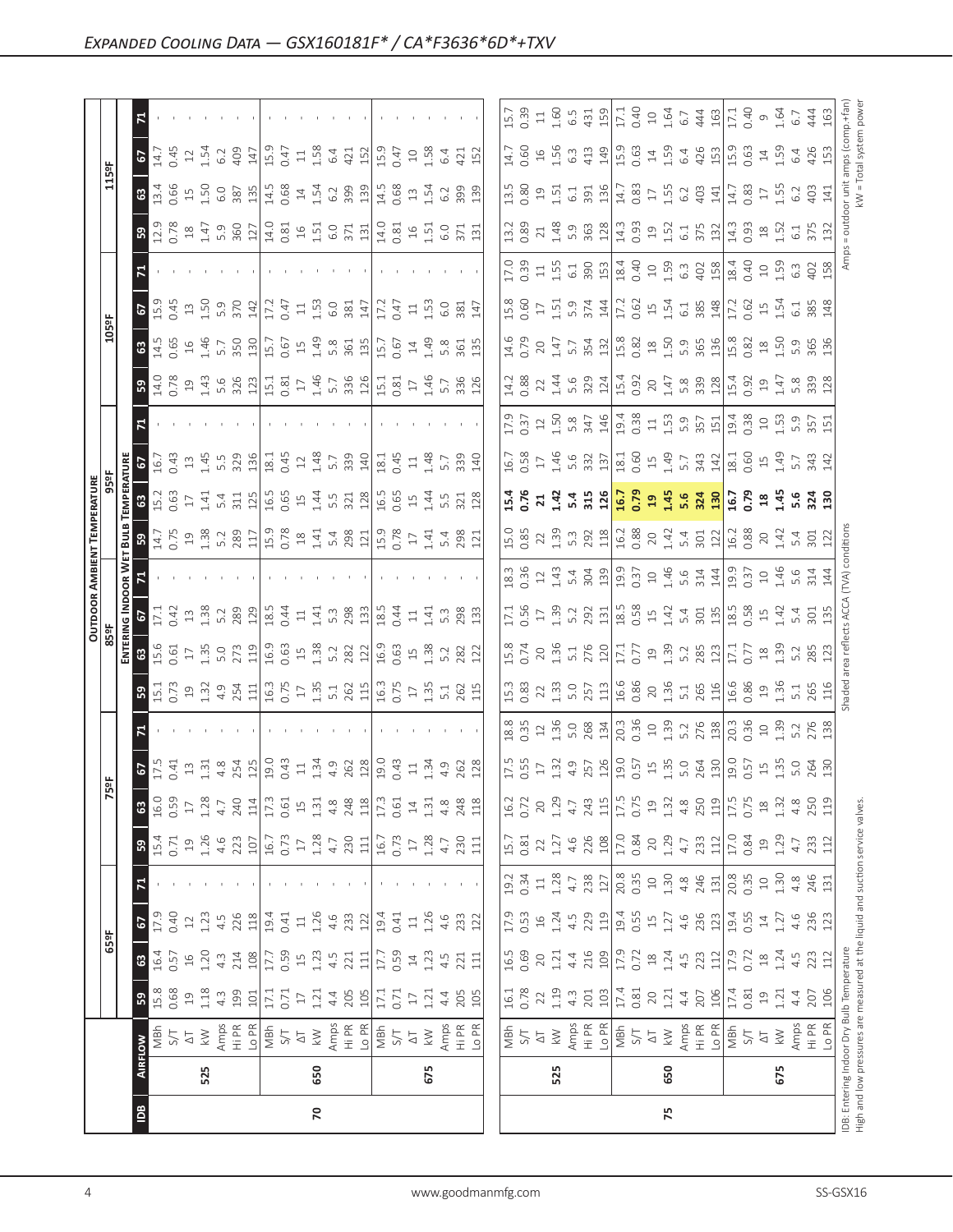|                            | $\frac{8}{2}$                                                                                                                                                                                                                                                                                                                                                                                                                                                 | 80  |                                                                                                                                                                                                                                                                                                                                                                                                                                                                             |                                                                                                                                                                                                                                                                                                                                                                                                                                                                                                                 | 85  |     |
|----------------------------|---------------------------------------------------------------------------------------------------------------------------------------------------------------------------------------------------------------------------------------------------------------------------------------------------------------------------------------------------------------------------------------------------------------------------------------------------------------|-----|-----------------------------------------------------------------------------------------------------------------------------------------------------------------------------------------------------------------------------------------------------------------------------------------------------------------------------------------------------------------------------------------------------------------------------------------------------------------------------|-----------------------------------------------------------------------------------------------------------------------------------------------------------------------------------------------------------------------------------------------------------------------------------------------------------------------------------------------------------------------------------------------------------------------------------------------------------------------------------------------------------------|-----|-----|
|                            | 525                                                                                                                                                                                                                                                                                                                                                                                                                                                           | 650 | 675                                                                                                                                                                                                                                                                                                                                                                                                                                                                         | 525                                                                                                                                                                                                                                                                                                                                                                                                                                                                                                             | 650 | 675 |
|                            | $\begin{array}{l} \text{SFR} \\ \text{SFR} \\ \text{SFR} \\ \text{SFR} \\ \text{SFR} \\ \text{SFR} \\ \text{SFR} \\ \text{SFR} \\ \text{SFR} \\ \text{SFR} \\ \text{SFR} \\ \text{SFR} \\ \text{SFR} \\ \text{SFR} \\ \text{SFR} \\ \text{SFR} \\ \text{SFR} \\ \text{SFR} \\ \text{SFR} \\ \text{SFR} \\ \text{SFR} \\ \text{SFR} \\ \text{SFR} \\ \text{SFR} \\ \text{SFR} \\ \text{SFR} \\ \text{SFR} \\ \text{SFR} \\ \text{SFR} \\ \text{SFR} \\ \text{$ |     |                                                                                                                                                                                                                                                                                                                                                                                                                                                                             | $\begin{array}{ l l l l }\hline \frac{1}{2} & \frac{1}{2} & \frac{1}{2} & \frac{1}{2} & \frac{1}{2} & \frac{1}{2} & \frac{1}{2} & \frac{1}{2} & \frac{1}{2} & \frac{1}{2} & \frac{1}{2} & \frac{1}{2} & \frac{1}{2} & \frac{1}{2} & \frac{1}{2} & \frac{1}{2} & \frac{1}{2} & \frac{1}{2} & \frac{1}{2} & \frac{1}{2} & \frac{1}{2} & \frac{1}{2} & \frac{1}{2} & \frac{1}{2} & \frac{1}{2} & \frac{$                                                                                                           |     |     |
| 5 <sup>o</sup>             |                                                                                                                                                                                                                                                                                                                                                                                                                                                               |     | $\begin{array}{cccccccccc} \Xi & \Xi & \Xi & \Xi & \Xi & \Xi & \Xi \\ \Xi & \Xi & \Xi & \Xi & \Xi & \Xi & \Xi \\ \Xi & \Xi & \Xi & \Xi & \Xi & \Xi & \Xi \\ \Xi & \Xi & \Xi & \Xi & \Xi & \Xi & \Xi \\ \Xi & \Xi & \Xi & \Xi & \Xi & \Xi & \Xi \\ \Xi & \Xi & \Xi & \Xi & \Xi & \Xi & \Xi \\ \Xi & \Xi & \Xi & \Xi & \Xi & \Xi & \Xi \\ \Xi & \Xi & \Xi & \Xi & \Xi & \Xi & \Xi \\ \Xi & \Xi & \Xi & \Xi & \Xi & \Xi & \Xi \\ \Xi & \Xi & \Xi & \Xi & \Xi & \Xi & \Xi \\ \$ |                                                                                                                                                                                                                                                                                                                                                                                                                                                                                                                 |     |     |
|                            |                                                                                                                                                                                                                                                                                                                                                                                                                                                               |     |                                                                                                                                                                                                                                                                                                                                                                                                                                                                             |                                                                                                                                                                                                                                                                                                                                                                                                                                                                                                                 |     |     |
| 67<br>$\frac{1}{2}$        |                                                                                                                                                                                                                                                                                                                                                                                                                                                               |     |                                                                                                                                                                                                                                                                                                                                                                                                                                                                             |                                                                                                                                                                                                                                                                                                                                                                                                                                                                                                                 |     |     |
| $\mathbf{E}$               |                                                                                                                                                                                                                                                                                                                                                                                                                                                               |     | 19 3 4 5 4 5 5 5 5 5 5 5 6 7 6 7 6 7 7 7 8 7 8                                                                                                                                                                                                                                                                                                                                                                                                                              |                                                                                                                                                                                                                                                                                                                                                                                                                                                                                                                 |     |     |
|                            |                                                                                                                                                                                                                                                                                                                                                                                                                                                               |     |                                                                                                                                                                                                                                                                                                                                                                                                                                                                             |                                                                                                                                                                                                                                                                                                                                                                                                                                                                                                                 |     |     |
|                            |                                                                                                                                                                                                                                                                                                                                                                                                                                                               |     |                                                                                                                                                                                                                                                                                                                                                                                                                                                                             |                                                                                                                                                                                                                                                                                                                                                                                                                                                                                                                 |     |     |
|                            |                                                                                                                                                                                                                                                                                                                                                                                                                                                               |     |                                                                                                                                                                                                                                                                                                                                                                                                                                                                             |                                                                                                                                                                                                                                                                                                                                                                                                                                                                                                                 |     |     |
|                            |                                                                                                                                                                                                                                                                                                                                                                                                                                                               |     |                                                                                                                                                                                                                                                                                                                                                                                                                                                                             | si 9 c 1 m 3 l 3 l 3 l 3 g 9 q 4 c 3 a 4 c 3 g 9 q 4 c 3 a 4 c 3 a 4 c 3 a 4 c 3 a 4 c 3 a 4 c 3 a 4 c 3 a 4                                                                                                                                                                                                                                                                                                                                                                                                    |     |     |
|                            | $\frac{35}{2}$ $\frac{35}{2}$ $\frac{35}{2}$ $\frac{35}{2}$ $\frac{35}{2}$ $\frac{11}{2}$ $\frac{103}{2}$ $\frac{35}{2}$ $\frac{35}{2}$ $\frac{35}{2}$ $\frac{35}{2}$ $\frac{35}{2}$ $\frac{35}{2}$ $\frac{35}{2}$ $\frac{35}{2}$ $\frac{35}{2}$ $\frac{35}{2}$ $\frac{35}{2}$ $\frac{35}{2}$ $\frac{35}{2}$                                                                                                                                                  |     |                                                                                                                                                                                                                                                                                                                                                                                                                                                                             |                                                                                                                                                                                                                                                                                                                                                                                                                                                                                                                 |     |     |
|                            | <mark>E ឲ</mark> ជំនិង ដូ ដូ ង <u>ដ្ឋាដៃ</u> និង ដូ ង នូ ង ដូ នេ និង ដូ ង និង ដូ<br><b>E ទ</b> ដូ និង ដូ ដូ ង ដូ ដូ និង ដូ ង និង ដូ និង ដូ ង និង ដូ                                                                                                                                                                                                                                                                                                           |     |                                                                                                                                                                                                                                                                                                                                                                                                                                                                             | $\left  \begin{array}{ccc} \Xi & \Xi & \Xi & \Xi \\ \Xi & \Xi & \Xi & \Xi \\ \Xi & \Xi & \Xi & \Xi \end{array} \right  \left  \begin{array}{ccc} \Xi & \Xi & \Xi & \Xi \\ \Xi & \Xi & \Xi & \Xi \\ \Xi & \Xi & \Xi & \Xi \end{array} \right  \left  \begin{array}{ccc} \Xi & \Xi & \Xi & \Xi \\ \Xi & \Xi & \Xi & \Xi \\ \Xi & \Xi & \Xi & \Xi \end{array} \right  \left  \begin{array}{ccc} \Xi & \Xi & \Xi & \Xi \\ \Xi & \Xi & \Xi & \Xi \\ \Xi & \Xi & \Xi & \Xi \end{array} \right  \left  \begin{array}{$ |     |     |
| OUTDOOR                    |                                                                                                                                                                                                                                                                                                                                                                                                                                                               |     |                                                                                                                                                                                                                                                                                                                                                                                                                                                                             |                                                                                                                                                                                                                                                                                                                                                                                                                                                                                                                 |     |     |
|                            | $\frac{1}{8}$ $\frac{1}{8}$ $\frac{1}{8}$ $\frac{3}{8}$ $\frac{3}{8}$ $\frac{4}{8}$ $\frac{1}{8}$ $\frac{1}{8}$ $\frac{3}{8}$ $\frac{4}{8}$ $\frac{4}{8}$ $\frac{4}{8}$ $\frac{4}{8}$ $\frac{4}{8}$ $\frac{4}{8}$ $\frac{4}{8}$ $\frac{4}{8}$ $\frac{4}{8}$ $\frac{4}{8}$ $\frac{4}{8}$ $\frac{4}{8}$ $\frac{4}{8}$                                                                                                                                           |     |                                                                                                                                                                                                                                                                                                                                                                                                                                                                             |                                                                                                                                                                                                                                                                                                                                                                                                                                                                                                                 |     |     |
|                            | $\frac{1}{2}$ $\frac{1}{2}$ $\frac{1}{2}$ $\frac{1}{3}$ $\frac{1}{3}$ $\frac{1}{2}$ $\frac{1}{3}$ $\frac{1}{2}$ $\frac{1}{3}$ $\frac{1}{2}$ $\frac{1}{3}$ $\frac{1}{2}$ $\frac{1}{3}$ $\frac{1}{2}$ $\frac{1}{3}$ $\frac{1}{2}$ $\frac{1}{3}$ $\frac{1}{2}$ $\frac{1}{3}$ $\frac{1}{2}$ $\frac{1}{3}$ $\frac{1}{2}$                                                                                                                                           |     |                                                                                                                                                                                                                                                                                                                                                                                                                                                                             |                                                                                                                                                                                                                                                                                                                                                                                                                                                                                                                 |     |     |
| ERATURE<br>95º             | $\frac{1}{100}$ $\frac{1}{100}$ $\frac{1}{100}$ $\frac{1}{100}$ $\frac{1}{100}$ $\frac{1}{100}$ $\frac{1}{100}$ $\frac{1}{100}$ $\frac{1}{100}$ $\frac{1}{100}$ $\frac{1}{100}$ $\frac{1}{100}$ $\frac{1}{100}$ $\frac{1}{100}$ $\frac{1}{100}$ $\frac{1}{100}$ $\frac{1}{100}$ $\frac{1}{100}$ $\frac{1$                                                                                                                                                     |     |                                                                                                                                                                                                                                                                                                                                                                                                                                                                             | $\begin{array}{ l l } \hline \vec{u} & \vec{u} & \vec{u} & \vec{u} \\ \hline \vec{u} & \vec{u} & \vec{u} & \vec{u} \\ \hline \vec{u} & \vec{u} & \vec{u} & \vec{u} \\ \hline \vec{u} & \vec{u} & \vec{u} & \vec{u} \\ \hline \vec{u} & \vec{u} & \vec{u} & \vec{u} \\ \hline \vec{u} & \vec{u} & \vec{u} & \vec{u} \\ \hline \vec{u} & \vec{u} & \vec{u} & \vec{u} \\ \hline \vec{u} & \vec{u} & \vec{u}$                                                                                                       |     |     |
|                            | $\frac{16}{5}$ $\frac{6}{5}$ $\frac{6}{5}$ $\frac{7}{7}$ $\frac{1}{1}$ $\frac{1}{2}$ $\frac{6}{5}$ $\frac{8}{3}$ $\frac{8}{12}$ $\frac{1}{2}$ $\frac{1}{2}$ $\frac{1}{2}$ $\frac{1}{2}$ $\frac{1}{2}$ $\frac{1}{2}$ $\frac{1}{2}$ $\frac{1}{2}$ $\frac{1}{2}$ $\frac{1}{2}$ $\frac{1}{2}$ $\frac{1}{2}$ $\frac{1}{2}$                                                                                                                                         |     |                                                                                                                                                                                                                                                                                                                                                                                                                                                                             | $\begin{bmatrix} 6 & 6 & 6 & 6 & 6 \\ 6 & 6 & 6 & 6 & 6 & 6 \\ 6 & 6 & 6 & 6 & 6 & 6 \\ 6 & 6 & 6 & 6 & 6 & 6 \\ 6 & 6 & 6 & 6 & 6 & 6 \\ 6 & 6 & 6 & 6 & 6 & 6 \\ 6 & 6 & 6 & 6 & 6 & 6 \\ 7 & 8 & 6 & 6 & 6 & 6 \\ 8 & 9 & 10 & 10 & 10 & 10 \\ 10 & 10 & 10 & 10 & 10 & 10 \\ 11 & 11 & 11 & 11 & 11 & 10 \\ 12$                                                                                                                                                                                             |     |     |
|                            |                                                                                                                                                                                                                                                                                                                                                                                                                                                               |     |                                                                                                                                                                                                                                                                                                                                                                                                                                                                             |                                                                                                                                                                                                                                                                                                                                                                                                                                                                                                                 |     |     |
|                            | $3.5$ $\frac{3}{2}$ $\frac{3}{2}$ $\frac{3}{2}$ $\frac{3}{2}$ $\frac{3}{2}$ $\frac{3}{2}$ $\frac{3}{2}$ $\frac{3}{2}$ $\frac{3}{2}$ $\frac{3}{2}$ $\frac{3}{2}$ $\frac{3}{2}$ $\frac{3}{2}$ $\frac{3}{2}$ $\frac{3}{2}$ $\frac{3}{2}$ $\frac{3}{2}$ $\frac{3}{2}$ $\frac{3}{2}$ $\frac{3}{2}$ $\frac{3}{2}$ $\frac{3$                                                                                                                                         |     |                                                                                                                                                                                                                                                                                                                                                                                                                                                                             |                                                                                                                                                                                                                                                                                                                                                                                                                                                                                                                 |     |     |
| $\overline{\frac{1059}{}}$ |                                                                                                                                                                                                                                                                                                                                                                                                                                                               |     |                                                                                                                                                                                                                                                                                                                                                                                                                                                                             | <br> 1289 x 129 c 8 8 8 7 1 1 2 6 9 2 2 3 9 3 1 1 2 6 9 3 4 7 1 2 6 9 2 2 5 6 9 8 1 1 2 6 7 7 7 8 9 8 5 1                                                                                                                                                                                                                                                                                                                                                                                                       |     |     |
|                            |                                                                                                                                                                                                                                                                                                                                                                                                                                                               |     |                                                                                                                                                                                                                                                                                                                                                                                                                                                                             |                                                                                                                                                                                                                                                                                                                                                                                                                                                                                                                 |     |     |
|                            | $\frac{36}{12}$ $\frac{36}{12}$ $\frac{36}{12}$ $\frac{36}{12}$ $\frac{36}{12}$ $\frac{31}{12}$ $\frac{32}{12}$ $\frac{37}{12}$ $\frac{38}{12}$ $\frac{31}{12}$ $\frac{32}{12}$ $\frac{32}{12}$ $\frac{37}{12}$ $\frac{37}{12}$ $\frac{37}{12}$ $\frac{37}{12}$ $\frac{37}{12}$ $\frac{37}{12}$ $\frac{3$                                                                                                                                                     |     |                                                                                                                                                                                                                                                                                                                                                                                                                                                                             |                                                                                                                                                                                                                                                                                                                                                                                                                                                                                                                 |     |     |
|                            | $\frac{36}{22}$ $\frac{53}{22}$ $\frac{21}{22}$ $\frac{15}{22}$ $\frac{17}{22}$ $\frac{36}{22}$ $\frac{38}{22}$ $\frac{19}{22}$ $\frac{36}{22}$ $\frac{36}{22}$ $\frac{37}{22}$ $\frac{38}{22}$ $\frac{38}{22}$ $\frac{39}{22}$ $\frac{39}{22}$ $\frac{39}{22}$ $\frac{31}{22}$ $\frac{39}{22}$ $\frac{31}{22}$ $\frac{31}{22}$                                                                                                                               |     |                                                                                                                                                                                                                                                                                                                                                                                                                                                                             | a g a t a g a g b c a r a d e d a d d e d a r a d e d a r a d e d a r a d e d a r a d e d a r a d d e d a d                                                                                                                                                                                                                                                                                                                                                                                                     |     |     |
|                            |                                                                                                                                                                                                                                                                                                                                                                                                                                                               |     |                                                                                                                                                                                                                                                                                                                                                                                                                                                                             |                                                                                                                                                                                                                                                                                                                                                                                                                                                                                                                 |     |     |
|                            |                                                                                                                                                                                                                                                                                                                                                                                                                                                               |     |                                                                                                                                                                                                                                                                                                                                                                                                                                                                             |                                                                                                                                                                                                                                                                                                                                                                                                                                                                                                                 |     |     |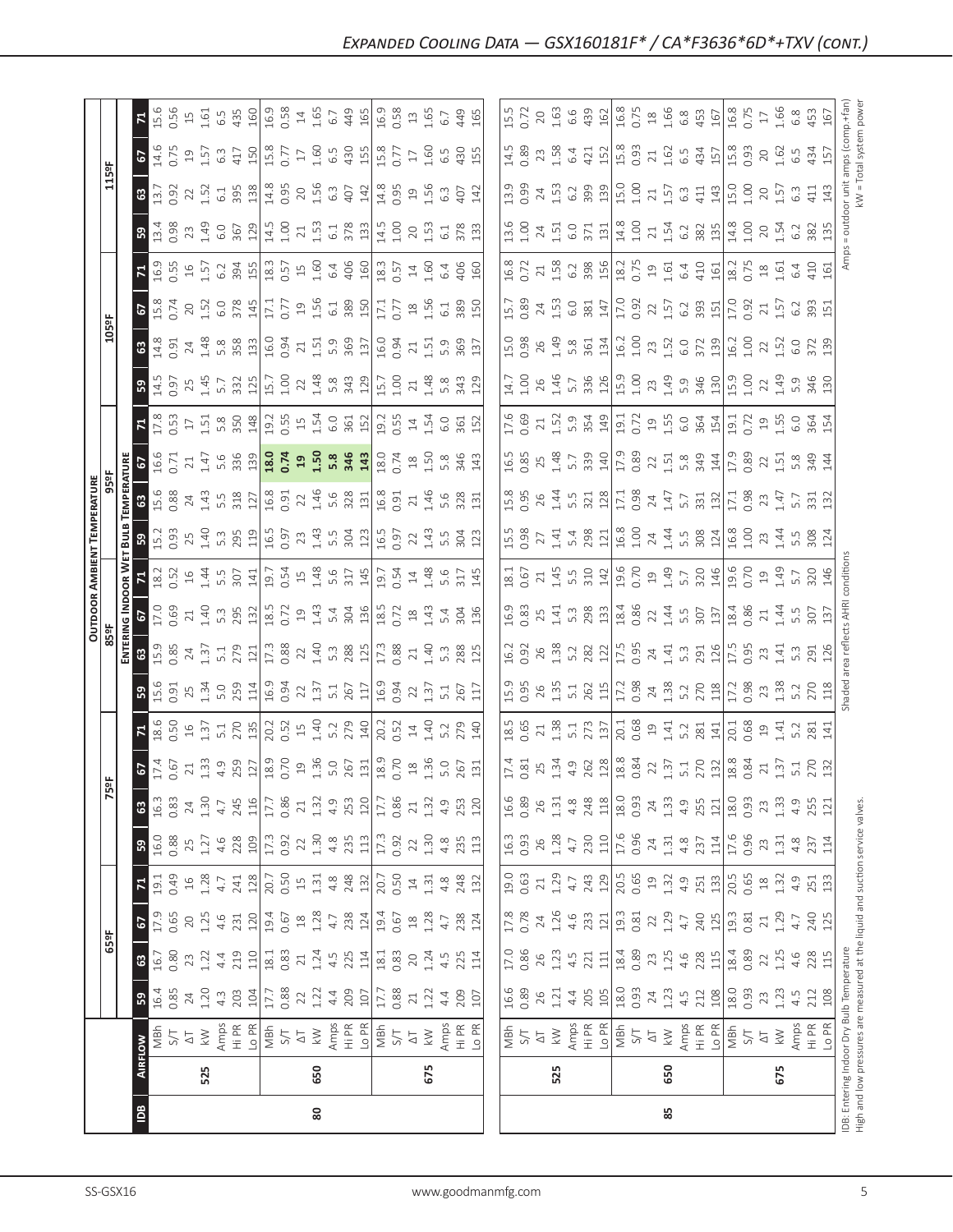|      | 5               |                                                                                                                                                                                                                                                                                                                                                                                                          |                                                                                                     |                                                                                                                                                                                                                                                                                                                                                                                                               |                                                         |                                                                                                                                                                                                                                                                                                               |
|------|-----------------|----------------------------------------------------------------------------------------------------------------------------------------------------------------------------------------------------------------------------------------------------------------------------------------------------------------------------------------------------------------------------------------------------------|-----------------------------------------------------------------------------------------------------|---------------------------------------------------------------------------------------------------------------------------------------------------------------------------------------------------------------------------------------------------------------------------------------------------------------------------------------------------------------------------------------------------------------|---------------------------------------------------------|---------------------------------------------------------------------------------------------------------------------------------------------------------------------------------------------------------------------------------------------------------------------------------------------------------------|
|      | 63              |                                                                                                                                                                                                                                                                                                                                                                                                          |                                                                                                     |                                                                                                                                                                                                                                                                                                                                                                                                               |                                                         |                                                                                                                                                                                                                                                                                                               |
|      | 3               |                                                                                                                                                                                                                                                                                                                                                                                                          |                                                                                                     | $\begin{bmatrix} \vec{a}_1 & 0 & 0 & 0 & 0 \\ 0 & 0 & 0 & 0 & 0 & 0 \\ 0 & 0 & 0 & 0 & 0 & 0 \\ 0 & 0 & 0 & 0 & 0 & 0 \\ \end{bmatrix} \begin{bmatrix} \vec{a}_1 & 0 & 0 & 0 & 0 \\ 0 & 0 & 0 & 0 & 0 & 0 \\ 0 & 0 & 0 & 0 & 0 & 0 \\ 0 & 0 & 0 & 0 & 0 & 0 \\ 0 & 0 & 0 & 0 & 0 & 0 \\ 0 & 0 & 0 & 0 & 0 & 0 \\ \end{bmatrix} \begin{bmatrix} \vec{a}_1 & $                                                  |                                                         |                                                                                                                                                                                                                                                                                                               |
|      |                 |                                                                                                                                                                                                                                                                                                                                                                                                          |                                                                                                     |                                                                                                                                                                                                                                                                                                                                                                                                               |                                                         |                                                                                                                                                                                                                                                                                                               |
|      | 5               |                                                                                                                                                                                                                                                                                                                                                                                                          |                                                                                                     |                                                                                                                                                                                                                                                                                                                                                                                                               |                                                         |                                                                                                                                                                                                                                                                                                               |
|      | 63              |                                                                                                                                                                                                                                                                                                                                                                                                          |                                                                                                     |                                                                                                                                                                                                                                                                                                                                                                                                               |                                                         |                                                                                                                                                                                                                                                                                                               |
|      | ြို့            |                                                                                                                                                                                                                                                                                                                                                                                                          |                                                                                                     |                                                                                                                                                                                                                                                                                                                                                                                                               |                                                         |                                                                                                                                                                                                                                                                                                               |
|      |                 |                                                                                                                                                                                                                                                                                                                                                                                                          |                                                                                                     |                                                                                                                                                                                                                                                                                                                                                                                                               |                                                         |                                                                                                                                                                                                                                                                                                               |
|      | 림 의             |                                                                                                                                                                                                                                                                                                                                                                                                          |                                                                                                     |                                                                                                                                                                                                                                                                                                                                                                                                               |                                                         |                                                                                                                                                                                                                                                                                                               |
|      | <u>្ទី</u> ខ    | $\begin{array}{c} 11.63 \\ 13.65 \\ 14.67 \\ 15.68 \\ 16.69 \\ 17.69 \\ 18.69 \\ 19.60 \\ 10.60 \\ 11.60 \\ 13.60 \\ 14.60 \\ 15.60 \\ 16.60 \\ 17.60 \\ 19.60 \\ 19.60 \\ 19.60 \\ 19.60 \\ 19.60 \\ 19.60 \\ 19.60 \\ 19.60 \\ 19.60 \\ 19.60 \\ 19.60 \\ 19.60 \\ 19.60 \\ 19.60 \\ 19.60 \\ 19$                                                                                                      |                                                                                                     |                                                                                                                                                                                                                                                                                                                                                                                                               |                                                         |                                                                                                                                                                                                                                                                                                               |
|      | <u> ដ្ឋី  ន</u> |                                                                                                                                                                                                                                                                                                                                                                                                          |                                                                                                     | $\begin{bmatrix} 0.88 & 4 & 33 \\ 0.88 & 4 & 33 \\ 1.2 & 8 & 12 \\ 1.2 & 1.2 & 1.2 \\ 1.2 & 1.2 & 1.2 \\ 1.2 & 1.2 & 1.2 \\ 1.2 & 1.2 & 1.2 \\ 1.2 & 1.2 & 1.2 \\ 1.2 & 1.2 & 1.2 \\ 1.2 & 1.2 & 1.2 \\ 1.2 & 1.2 & 1.2 \\ 1.2 & 1.2 & 1.2 \\ 1.2 & 1.2 & 1.2 \\ 1.2 & 1.2 & 1.2 \\ 1.2 & 1.2 & $                                                                                                             |                                                         |                                                                                                                                                                                                                                                                                                               |
|      |                 |                                                                                                                                                                                                                                                                                                                                                                                                          |                                                                                                     |                                                                                                                                                                                                                                                                                                                                                                                                               |                                                         |                                                                                                                                                                                                                                                                                                               |
|      | $\frac{a}{b}$   |                                                                                                                                                                                                                                                                                                                                                                                                          |                                                                                                     | $\begin{bmatrix} 33 & 25 & 34 & 35 & 36 \\ 33 & 35 & 34 & 35 & 36 \\ 35 & 36 & 37 & 37 & 36 \\ 36 & 37 & 38 & 37 & 38 \\ 37 & 38 & 39 & 37 & 38 \\ 38 & 39 & 39 & 39 & 38 \\ 39 & 39 & 39 & 39 & 38 \\ 30 & 39 & 39 & 39 & 38 \\ 30 & 39 & 39 & 39 & 38 \\ 30 & 39 & 39 & 39 & 38 \\ 30 & 39 & 39 & 3$                                                                                                        |                                                         |                                                                                                                                                                                                                                                                                                               |
|      |                 |                                                                                                                                                                                                                                                                                                                                                                                                          |                                                                                                     |                                                                                                                                                                                                                                                                                                                                                                                                               |                                                         |                                                                                                                                                                                                                                                                                                               |
|      | 59              | $\begin{array}{l} 1.755 & 0.755 & 0.755 \\ 1.755 & 0.755 & 0.755 & 0.755 \\ 0.755 & 0.755 & 0.755 & 0.755 \\ 0.755 & 0.755 & 0.755 & 0.755 \\ 0.755 & 0.755 & 0.755 & 0.755 \\ 0.755 & 0.755 & 0.755 & 0.755 \\ \end{array}$                                                                                                                                                                             |                                                                                                     | $\begin{bmatrix} 1 & 3 & 4 & 5 & 6 \\ 1 & 1 & 3 & 4 & 6 \\ 1 & 1 & 1 & 1 & 6 \\ 1 & 1 & 1 & 1 & 1 \\ 1 & 1 & 1 & 1 & 1 \\ 1 & 1 & 1 & 1 & 1 \\ 1 & 1 & 1 & 1 & 1 \\ 1 & 1 & 1 & 1 & 1 \\ 1 & 1 & 1 & 1 & 1 \\ 1 & 1 & 1 & 1 & 1 \\ 1 & 1 & 1 & 1 & 1 \\ 1 & 1 & 1 & 1 & 1 \\ 1 & 1 & 1 & 1 & 1 \\ 1 & 1 & 1 & 1 & 1 \\ 1 & $                                                                                  |                                                         |                                                                                                                                                                                                                                                                                                               |
|      |                 |                                                                                                                                                                                                                                                                                                                                                                                                          |                                                                                                     |                                                                                                                                                                                                                                                                                                                                                                                                               |                                                         |                                                                                                                                                                                                                                                                                                               |
|      |                 |                                                                                                                                                                                                                                                                                                                                                                                                          |                                                                                                     | $\begin{bmatrix} \frac{1}{3} & \frac{1}{3} & \frac{1}{3} & \frac{1}{3} & \frac{1}{3} \\ \frac{1}{3} & \frac{1}{3} & \frac{1}{3} & \frac{1}{3} & \frac{1}{3} \\ \frac{1}{3} & \frac{1}{3} & \frac{1}{3} & \frac{1}{3} & \frac{1}{3} \\ \frac{1}{3} & \frac{1}{3} & \frac{1}{3} & \frac{1}{3} & \frac{1}{3} \\ \frac{1}{3} & \frac{1}{3} & \frac{1}{3} & \frac{1}{3} & \frac{1}{3} \\ \frac{1}{3} & \frac{1}{3$ |                                                         |                                                                                                                                                                                                                                                                                                               |
|      |                 | $\frac{1}{2}$ $\frac{1}{2}$ $\frac{1}{3}$ $\frac{1}{3}$ $\frac{1}{3}$ $\frac{1}{3}$ $\frac{1}{3}$ $\frac{1}{3}$ $\frac{1}{3}$ $\frac{1}{3}$ $\frac{1}{3}$ $\frac{1}{3}$ $\frac{1}{3}$ $\frac{1}{3}$ $\frac{1}{3}$ $\frac{1}{3}$ $\frac{1}{3}$ $\frac{1}{3}$ $\frac{1}{3}$ $\frac{1}{3}$ $\frac{1}{3}$ $\frac{1}{3}$                                                                                      |                                                                                                     | $\begin{bmatrix} 0.75 & 0.75 & 0.75 & 0.75 \\ 0.75 & 0.75 & 0.75 & 0.75 \\ 0.75 & 0.75 & 0.75 & 0.75 \\ 0.75 & 0.75 & 0.75 & 0.75 \\ 0.75 & 0.75 & 0.75 & 0.75 \\ 0.75 & 0.75 & 0.75 & 0.75 \\ 0.75 & 0.75 & 0.75 & 0.75 \\ 0.75 & 0.75 & 0.75 & 0.75 \\ 0.75 & 0.75 & 0.75 & 0.7$                                                                                                                            |                                                         |                                                                                                                                                                                                                                                                                                               |
|      | 3               |                                                                                                                                                                                                                                                                                                                                                                                                          |                                                                                                     | $\begin{array}{ l } \hline 2.0 \\ 0.82 \\ 0.4 \\ 1.66 \\ 6.2 \\ 7.3 \\ \hline \end{array}$                                                                                                                                                                                                                                                                                                                    | 23                                                      |                                                                                                                                                                                                                                                                                                               |
|      | $5^{\circ}$     | $\begin{array}{l} 16.72 \text{ } \odot \text{ } 8.73 \text{ } \odot \text{ } 10.72 \text{ } \odot \text{ } 10.73 \text{ } \odot \text{ } 10.73 \text{ } \odot \text{ } 10.73 \text{ } \odot \text{ } 10.73 \text{ } \odot \text{ } 10.73 \text{ } \odot \text{ } 10.73 \text{ } \odot \text{ } 10.73 \text{ } \odot \text{ } 10.73 \text{ } \odot \text{ } 10.73 \text{ } \odot \text{ } 10.73 \text{ }$ |                                                                                                     |                                                                                                                                                                                                                                                                                                                                                                                                               | $22.3$<br>0.85                                          | $\begin{array}{c} 1.68 \\ 1.37 \\ 0.37 \\ 0.31 \\ 0.39 \\ 0.31 \\ 0.32 \\ 0.33 \\ 0.34 \\ 0.34 \\ 0.34 \\ 0.34 \\ 0.34 \\ 0.34 \\ 0.34 \\ 0.34 \\ 0.34 \\ 0.34 \\ 0.34 \\ 0.34 \\ 0.34 \\ 0.34 \\ 0.34 \\ 0.34 \\ 0.34 \\ 0.34 \\ 0.34 \\ 0.34 \\ 0.34 \\ 0.34 \\ 0.34 \\ 0.34 \\ 0.34 \\ 0.34 \\ 0.34 \\ 0.$ |
|      | $\mathbf{z}$    |                                                                                                                                                                                                                                                                                                                                                                                                          |                                                                                                     |                                                                                                                                                                                                                                                                                                                                                                                                               |                                                         |                                                                                                                                                                                                                                                                                                               |
| 65ªF | <b>67</b>       |                                                                                                                                                                                                                                                                                                                                                                                                          |                                                                                                     | $\begin{bmatrix} 5 & 3 & 8 & 8 & 12 \\ 5 & 5 & 8 & 8 & 12 \\ 5 & 5 & 8 & 12 & 12 \\ 5 & 5 & 12 & 12 & 12 \\ 5 & 5 & 12 & 12 & 12 \\ 5 & 5 & 12 & 12 & 12 \\ 5 & 5 & 12 & 12 & 12 \\ 5 & 5 & 12 & 12 & 12 \\ 5 & 5 & 12 & 12 & 12 \\ 5 & 5 & 12 & 12 & 12 \\ 5 & 5 & 12 & 12 & 12 \\ 5 & 5 & 12 & 12 & 12 \\ 5 &$                                                                                              |                                                         |                                                                                                                                                                                                                                                                                                               |
|      | 3               |                                                                                                                                                                                                                                                                                                                                                                                                          |                                                                                                     |                                                                                                                                                                                                                                                                                                                                                                                                               |                                                         |                                                                                                                                                                                                                                                                                                               |
|      | 59              | $\begin{array}{c} 22.1 \\ 0.69 \\ 2.9 \\ 2.54 \\ 5.7 \\ 2.05 \\ 2.03 \\ 2.03 \\ 2.7 \\ 2.7 \\ 2.8 \\ 5.8 \\ 5.8 \\ \end{array}$                                                                                                                                                                                                                                                                          | $\begin{array}{c cc}\n 209 & 105 \\  \hline\n 103.2 & 8 & 8 \\  0.76 & 1.59 & 7.13 \\  \end{array}$ | $\begin{array}{ l l } \hline 22.5 \\ 0.79 \\ 2.3 \\ 1.55 \\ 5.7 \\ 207 \\ 104 \\ \hline \end{array}$                                                                                                                                                                                                                                                                                                          | 22.82<br>$1.57$<br>$5.8$<br>$7.1$ $106$<br>$23.6$<br>23 | 215<br>5.9<br>$0.8$<br>$7.5$<br>$1.5$                                                                                                                                                                                                                                                                         |
|      |                 |                                                                                                                                                                                                                                                                                                                                                                                                          |                                                                                                     | $\begin{array}{ l l l l }\hline \frac{1}{2} & \frac{1}{2} & \frac{1}{2} & \frac{1}{2} & \frac{1}{2} & \frac{1}{2} & \frac{1}{2} & \frac{1}{2} & \frac{1}{2} & \frac{1}{2} \\ \hline \frac{1}{2} & \frac{1}{2} & \frac{1}{2} & \frac{1}{2} & \frac{1}{2} & \frac{1}{2} & \frac{1}{2} & \frac{1}{2} & \frac{1}{2} & \frac{1}{2} & \frac{1}{2} & \frac{1}{2} & \frac{1}{2} \\ \hline \frac{1}{2} & \frac{1}{$    |                                                         |                                                                                                                                                                                                                                                                                                               |
|      | 700             | 750                                                                                                                                                                                                                                                                                                                                                                                                      | 900                                                                                                 | 700                                                                                                                                                                                                                                                                                                                                                                                                           | 750                                                     | 900                                                                                                                                                                                                                                                                                                           |
|      | $\frac{8}{2}$   | $\mathbf{r}$                                                                                                                                                                                                                                                                                                                                                                                             |                                                                                                     |                                                                                                                                                                                                                                                                                                                                                                                                               | 75                                                      | IDB: Enter<br>High and I                                                                                                                                                                                                                                                                                      |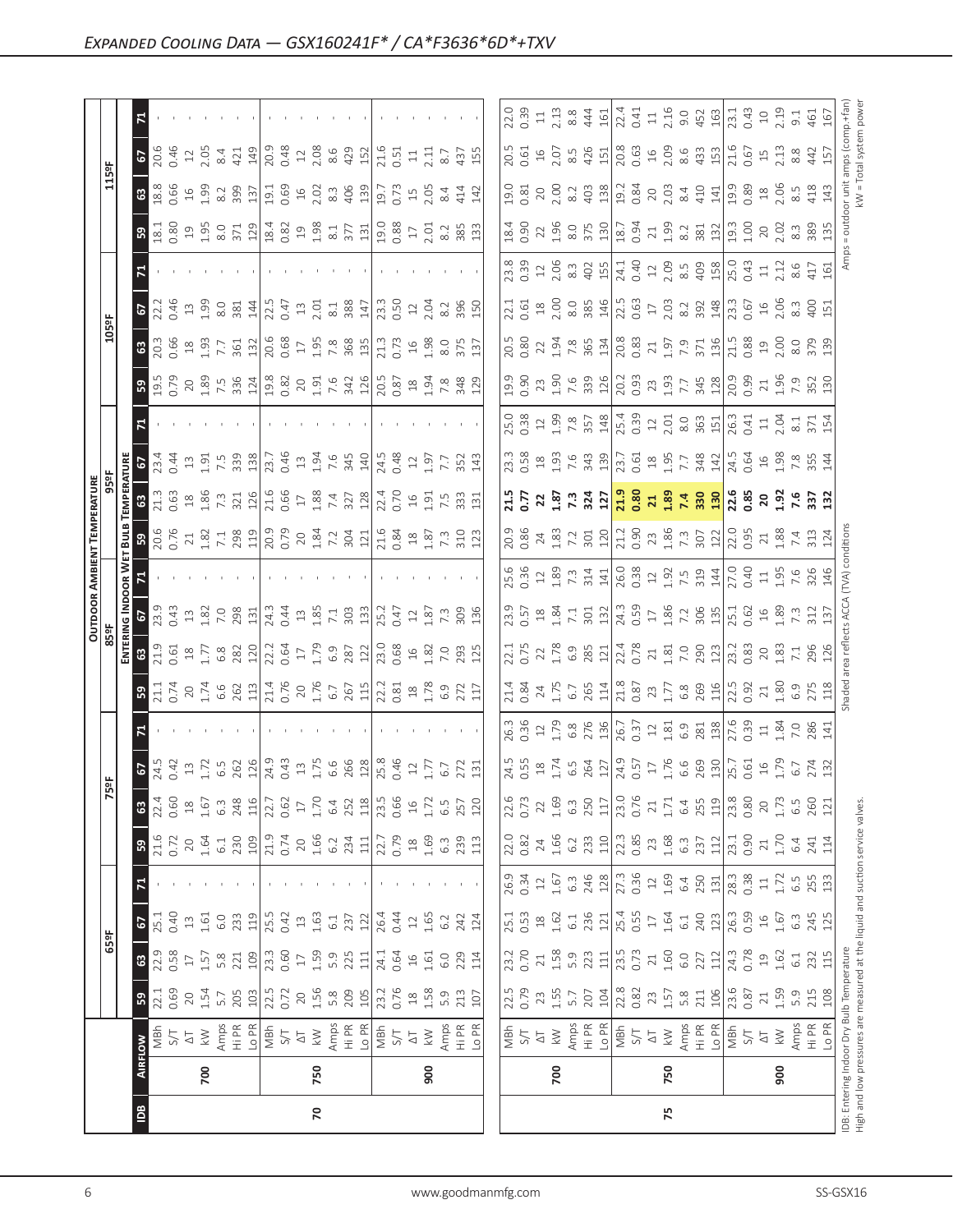|                                               | $\frac{8}{2}$                                                                                                                                                                                                                                                                                                                                                                                                                                                                                                                                                                                                                                      | 80                                                                                                                                                                                                                                                                                                                    |     |                                                                                                                                                                                                                                                                                                                                                                                                                                                                                                                                                                 | 85  |     |
|-----------------------------------------------|----------------------------------------------------------------------------------------------------------------------------------------------------------------------------------------------------------------------------------------------------------------------------------------------------------------------------------------------------------------------------------------------------------------------------------------------------------------------------------------------------------------------------------------------------------------------------------------------------------------------------------------------------|-----------------------------------------------------------------------------------------------------------------------------------------------------------------------------------------------------------------------------------------------------------------------------------------------------------------------|-----|-----------------------------------------------------------------------------------------------------------------------------------------------------------------------------------------------------------------------------------------------------------------------------------------------------------------------------------------------------------------------------------------------------------------------------------------------------------------------------------------------------------------------------------------------------------------|-----|-----|
|                                               | 700                                                                                                                                                                                                                                                                                                                                                                                                                                                                                                                                                                                                                                                | 750                                                                                                                                                                                                                                                                                                                   | 900 | 700                                                                                                                                                                                                                                                                                                                                                                                                                                                                                                                                                             | 750 | 900 |
|                                               | $\frac{3}{2}$                                                                                                                                                                                                                                                                                                                                                                                                                                                                                                                                                                                                                                      |                                                                                                                                                                                                                                                                                                                       |     | $\begin{array}{ l l l }\hline \text{B}}\zeta\searrow\tau\Rightarrow\text{B}}\zeta\Rightarrow\text{C}}\zeta\Rightarrow\text{C}}\zeta\Rightarrow\text{C}}\zeta\Rightarrow\text{C}}\zeta\Rightarrow\text{C}}\zeta\Rightarrow\text{C}}\zeta\Rightarrow\text{C}}\zeta\Rightarrow\text{C}}\zeta\Rightarrow\text{C}}\zeta\Rightarrow\text{C}}\zeta\Rightarrow\text{C}}\zeta\Rightarrow\text{C}}\zeta\Rightarrow\text{C}}\zeta\Rightarrow\text{C}}\zeta\Rightarrow\text{C}}\zeta\Rightarrow\text{C}}\zeta\Rightarrow\text{C}}\zeta\Rightarrow\text{C}}\zeta\Rightarrow$ |     |     |
| 5 <sup>o</sup>                                |                                                                                                                                                                                                                                                                                                                                                                                                                                                                                                                                                                                                                                                    | $\frac{1}{2}$ $\frac{1}{2}$ $\frac{1}{2}$ $\frac{1}{2}$ $\frac{1}{2}$ $\frac{1}{2}$ $\frac{1}{2}$ $\frac{1}{2}$ $\frac{1}{2}$ $\frac{1}{2}$ $\frac{1}{2}$ $\frac{1}{2}$ $\frac{1}{2}$ $\frac{1}{2}$ $\frac{1}{2}$ $\frac{1}{2}$ $\frac{1}{2}$ $\frac{1}{2}$ $\frac{1}{2}$ $\frac{1}{2}$ $\frac{1}{2}$ $\frac{1}{2}$   |     |                                                                                                                                                                                                                                                                                                                                                                                                                                                                                                                                                                 |     |     |
|                                               | $3.33333333771, 2.33445, 2.33446, 2.3345, 2.3345, 2.3345, 2.3445, 2.3445, 2.3445, 2.3445, 2.3445, 2.3445, 2.3445, 2.3445, 2.3445, 2.3445, 2.3445, 2.3445, 2.3445, 2.3445, 2.3445, 2.3445, 2.3445, 2.3445, 2.3445, 2.3445, 2.3$                                                                                                                                                                                                                                                                                                                                                                                                                     |                                                                                                                                                                                                                                                                                                                       |     |                                                                                                                                                                                                                                                                                                                                                                                                                                                                                                                                                                 |     |     |
| $\frac{1}{2}$                                 |                                                                                                                                                                                                                                                                                                                                                                                                                                                                                                                                                                                                                                                    |                                                                                                                                                                                                                                                                                                                       |     |                                                                                                                                                                                                                                                                                                                                                                                                                                                                                                                                                                 |     |     |
| $\mathbb{E}$                                  |                                                                                                                                                                                                                                                                                                                                                                                                                                                                                                                                                                                                                                                    | $26.3925$ $27.393$ $28.393$ $27.393$ $27.393$ $27.393$ $27.393$ $27.393$ $27.393$ $27.393$ $27.393$ $27.393$ $27.393$ $27.393$ $27.393$ $27.393$ $27.393$ $27.393$ $27.393$ $27.393$ $27.393$ $27.393$ $27.393$ $27.393$ $27.$                                                                                        |     |                                                                                                                                                                                                                                                                                                                                                                                                                                                                                                                                                                 |     |     |
| 3                                             |                                                                                                                                                                                                                                                                                                                                                                                                                                                                                                                                                                                                                                                    | $\frac{3}{21}$ $\frac{3}{21}$ $\frac{3}{21}$ $\frac{3}{21}$ $\frac{3}{21}$ $\frac{3}{21}$ $\frac{3}{21}$ $\frac{3}{21}$ $\frac{3}{21}$ $\frac{3}{21}$ $\frac{3}{21}$ $\frac{3}{21}$ $\frac{3}{21}$ $\frac{3}{21}$ $\frac{3}{21}$ $\frac{3}{21}$ $\frac{3}{21}$ $\frac{3}{21}$ $\frac{3}{21}$ $\frac{3}{21}$           |     |                                                                                                                                                                                                                                                                                                                                                                                                                                                                                                                                                                 |     |     |
|                                               | $3.83 \times 10^{-10}$<br>$3.84 \times 10^{-10}$<br>$3.84 \times 10^{-10}$<br>$3.84 \times 10^{-10}$<br>$3.84 \times 10^{-10}$<br>$3.84 \times 10^{-10}$<br>$3.84 \times 10^{-10}$<br>$3.84 \times 10^{-10}$<br>$3.84 \times 10^{-10}$<br>$3.84 \times 10^{-10}$<br>$3.84 \times 10^{-10}$                                                                                                                                                                                                                                                                                                                                                         |                                                                                                                                                                                                                                                                                                                       |     | $\begin{bmatrix} 33.3 & 8 \\ 0.3 & 3.8 \\ 1.1 & 6.5 \\ 6.5 & 1.1 \\ 1.3 & 1.1 \\ 1.4 & 1.1 \\ 1.5 & 1.1 \\ 1.5 & 1.1 \\ 1.6 & 1.1 \\ 1.7 & 1.1 \\ 1.8 & 1.1 \\ 1.9 & 1.1 \\ 1.1 & 1.1 \\ 1.1 & 1.1 \\ 1.1 & 1.1 \\ 1.1 & 1.1 \\ 1.1 & 1.1 \\ 1.1 & 1.1 \\ 1.1 & 1.1 \\ 1.1 & 1.1 \\ 1.1 & 1.1 \\ 1.1 &$                                                                                                                                                                                                                                                         |     |     |
|                                               | $\begin{array}{r} 674.68\\ 24.68\\ 21.75\\ 6.67\\ 22.71\\ 23.72\\ 24.73\\ 25.71\\ 26.71\\ 27.72\\ 28.71\\ 29.71\\ 20.71\\ 21.71\\ 23.71\\ 24.71\\ 25.71\\ 26.71\\ 27.71\\ 28.71\\ 29.71\\ 21.71\\ 22.71\\ 23.71\\ 24.71\\ 25.71\\ 26.71\\ 27.71\\ 28.71\\ 29.71\\ 29$                                                                                                                                                                                                                                                                                                                                                                              |                                                                                                                                                                                                                                                                                                                       |     |                                                                                                                                                                                                                                                                                                                                                                                                                                                                                                                                                                 |     |     |
| $\mathbb{E}$                                  |                                                                                                                                                                                                                                                                                                                                                                                                                                                                                                                                                                                                                                                    |                                                                                                                                                                                                                                                                                                                       |     |                                                                                                                                                                                                                                                                                                                                                                                                                                                                                                                                                                 |     |     |
| B                                             |                                                                                                                                                                                                                                                                                                                                                                                                                                                                                                                                                                                                                                                    |                                                                                                                                                                                                                                                                                                                       |     |                                                                                                                                                                                                                                                                                                                                                                                                                                                                                                                                                                 |     |     |
|                                               | $\frac{15}{16}$ $\frac{13}{12}$ $\frac{18}{12}$ $\frac{13}{12}$ $\frac{13}{12}$ $\frac{13}{12}$ $\frac{13}{12}$ $\frac{13}{12}$ $\frac{13}{12}$ $\frac{13}{12}$ $\frac{13}{12}$ $\frac{13}{12}$ $\frac{13}{12}$ $\frac{13}{12}$ $\frac{13}{12}$ $\frac{13}{12}$                                                                                                                                                                                                                                                                                                                                                                                    |                                                                                                                                                                                                                                                                                                                       |     |                                                                                                                                                                                                                                                                                                                                                                                                                                                                                                                                                                 |     |     |
| OUTDOOR                                       |                                                                                                                                                                                                                                                                                                                                                                                                                                                                                                                                                                                                                                                    |                                                                                                                                                                                                                                                                                                                       |     |                                                                                                                                                                                                                                                                                                                                                                                                                                                                                                                                                                 |     |     |
|                                               | $\frac{1}{8} \times 1.5 \times 1.5 \times 1.5 \times 1.5 \times 1.5 \times 1.5 \times 1.5 \times 1.5 \times 1.5 \times 1.5 \times 1.5 \times 1.5 \times 1.5 \times 1.5 \times 1.5 \times 1.5 \times 1.5 \times 1.5 \times 1.5 \times 1.5 \times 1.5 \times 1.5 \times 1.5 \times 1.5 \times 1.5 \times 1.5 \times 1.5 \times 1.5 \times 1.5 \times 1.5 \times 1.5 \times 1.5 \times 1.5 \times 1.5 \times 1.5 \times $                                                                                                                                                                                                                             |                                                                                                                                                                                                                                                                                                                       |     |                                                                                                                                                                                                                                                                                                                                                                                                                                                                                                                                                                 |     |     |
| <u>ដ្ឋី ឩ</u>                                 |                                                                                                                                                                                                                                                                                                                                                                                                                                                                                                                                                                                                                                                    | $\frac{13}{21}$ $\frac{18}{25}$ $\frac{18}{27}$ $\frac{18}{27}$ $\frac{18}{27}$ $\frac{18}{27}$ $\frac{18}{27}$ $\frac{18}{27}$ $\frac{18}{27}$ $\frac{18}{27}$ $\frac{18}{27}$ $\frac{18}{27}$ $\frac{18}{27}$ $\frac{18}{27}$ $\frac{18}{27}$ $\frac{18}{27}$ $\frac{18}{27}$ $\frac{18}{27}$ $\frac{1$             |     | $\begin{bmatrix} \frac{11}{11} & \frac{3}{11} & \frac{3}{11} & \frac{3}{11} & \frac{3}{11} & \frac{11}{11} & \frac{11}{11} & \frac{3}{11} & \frac{3}{11} & \frac{3}{11} & \frac{11}{11} & \frac{3}{11} & \frac{3}{11} & \frac{3}{11} & \frac{3}{11} & \frac{3}{11} & \frac{3}{11} & \frac{3}{11} & \frac{3}{11} & \frac{3}{11} & \frac{3}{11} & \frac{3}{11} & \frac{3}{11} & \frac{$                                                                                                                                                                           |     |     |
| IPERATURE<br>95ºI                             |                                                                                                                                                                                                                                                                                                                                                                                                                                                                                                                                                                                                                                                    | $\frac{3}{2}$ $\frac{3}{2}$ $\frac{3}{2}$ $\frac{4}{2}$ $\frac{3}{2}$ $\frac{3}{2}$ $\frac{11}{2}$ $\frac{13}{2}$ $\frac{3}{2}$ $\frac{41}{2}$ $\frac{3}{2}$ $\frac{11}{2}$ $\frac{3}{2}$ $\frac{11}{2}$ $\frac{3}{2}$ $\frac{11}{2}$ $\frac{3}{2}$ $\frac{11}{2}$ $\frac{3}{2}$ $\frac{11}{2}$ $\frac{3}{2}$ $\frac$ |     |                                                                                                                                                                                                                                                                                                                                                                                                                                                                                                                                                                 |     |     |
| $\mathbb{E}$                                  | $\begin{bmatrix} 2 & 3 & 2 & 3 \\ 3 & 2 & 3 & 2 \\ 4 & 5 & 3 & 5 \\ 5 & 6 & 5 & 6 \\ 6 & 7 & 8 & 5 \\ 7 & 8 & 1 & 6 \\ 8 & 1 & 1 & 1 & 1 \\ 8 & 1 & 1 & 1 & 1 \\ 9 & 1 & 1 & 1 & 1 \\ 10 & 1 & 1 & 1 & 1 \\ 11 & 1 & 1 & 1 & 1 \\ 12 & 1 & 1 & 1 & 1 \\ 13 & 1 & 1 & 1 & 1 \\ 14 & 1 & 1 & 1 & 1 \\ 15 & 1 & 1 & 1 & 1 \\ $<br>$\frac{1}{2}$ $\frac{1}{6}$ $\frac{1}{2}$ $\frac{1}{2}$ $\frac{1}{2}$ $\frac{1}{2}$ $\frac{1}{3}$ $\frac{1}{3}$ $\frac{1}{6}$ $\frac{1}{6}$ $\frac{1}{6}$ $\frac{1}{6}$ $\frac{1}{6}$ $\frac{1}{6}$ $\frac{1}{6}$ $\frac{1}{6}$ $\frac{1}{6}$ $\frac{1}{6}$ $\frac{1}{6}$ $\frac{1}{6}$ $\frac{1}{6}$ $\frac{1}{6}$ |                                                                                                                                                                                                                                                                                                                       |     | $\begin{bmatrix} \n\frac{1}{2} & \frac{1}{2} & \frac{1}{2} & \frac{1}{2} & \frac{1}{2} & \frac{1}{2} & \frac{1}{2} & \frac{1}{2} & \frac{1}{2} & \frac{1}{2} & \frac{1}{2} & \frac{1}{2} & \frac{1}{2} & \frac{1}{2} & \frac{1}{2} & \frac{1}{2} & \frac{1}{2} & \frac{1}{2} & \frac{1}{2} & \frac{1}{2} & \frac{1}{2} & \frac{1}{2} & \frac{1}{2} & \frac{1}{2} & \frac{1}{2} & \frac{1}{2} & \frac{1$                                                                                                                                                         |     |     |
| 3                                             |                                                                                                                                                                                                                                                                                                                                                                                                                                                                                                                                                                                                                                                    | $\begin{array}{l} 23.88 & 23.75 & 23.75 & 23.75 & 24.75 & 25.75 & 26.75 & 27.75 & 28.75 & 29.75 & 20.75 & 20.75 & 20.75 & 20.75 & 20.75 & 20.75 & 20.75 & 20.75 & 20.75 & 20.75 & 20.75 & 20.75 & 20.75 & 20.75 & 20.75 & 20.75 & 20.75 & 20.75 & 20.75 & 20.75 & 20$                                                 |     |                                                                                                                                                                                                                                                                                                                                                                                                                                                                                                                                                                 |     |     |
| 3                                             |                                                                                                                                                                                                                                                                                                                                                                                                                                                                                                                                                                                                                                                    | $\frac{1}{2}$ $\frac{1}{2}$ $\frac{1}{2}$ $\frac{1}{2}$ $\frac{1}{2}$ $\frac{1}{2}$ $\frac{1}{2}$ $\frac{1}{2}$ $\frac{1}{2}$ $\frac{1}{2}$ $\frac{1}{2}$ $\frac{1}{2}$ $\frac{1}{2}$ $\frac{1}{2}$ $\frac{1}{2}$ $\frac{1}{2}$ $\frac{1}{2}$ $\frac{1}{2}$ $\frac{1}{2}$ $\frac{1}{2}$ $\frac{1}{2}$ $\frac{1}{2}$   |     |                                                                                                                                                                                                                                                                                                                                                                                                                                                                                                                                                                 |     |     |
| 5 <sup>2</sup><br>$\overline{\frac{1058}{5}}$ |                                                                                                                                                                                                                                                                                                                                                                                                                                                                                                                                                                                                                                                    | $\frac{1}{21}$ $\frac{12}{52}$ $\frac{12}{52}$ $\frac{12}{52}$ $\frac{12}{52}$ $\frac{12}{52}$ $\frac{12}{52}$ $\frac{12}{52}$ $\frac{12}{52}$ $\frac{12}{52}$ $\frac{12}{52}$ $\frac{12}{52}$ $\frac{12}{52}$ $\frac{12}{52}$ $\frac{12}{52}$ $\frac{12}{52}$ $\frac{12}{52}$ $\frac{12}{52}$                        |     |                                                                                                                                                                                                                                                                                                                                                                                                                                                                                                                                                                 |     |     |
|                                               |                                                                                                                                                                                                                                                                                                                                                                                                                                                                                                                                                                                                                                                    |                                                                                                                                                                                                                                                                                                                       |     |                                                                                                                                                                                                                                                                                                                                                                                                                                                                                                                                                                 |     |     |
|                                               | $\frac{3}{2}$ $\frac{5}{2}$ $\frac{3}{2}$ $\frac{4}{3}$ $\frac{3}{2}$ $\frac{3}{2}$ $\frac{5}{2}$ $\frac{1}{2}$ $\frac{5}{2}$ $\frac{6}{2}$ $\frac{7}{2}$ $\frac{3}{2}$ $\frac{3}{2}$ $\frac{5}{2}$ $\frac{7}{2}$ $\frac{3}{2}$ $\frac{3}{2}$ $\frac{3}{2}$ $\frac{3}{2}$ $\frac{3}{2}$ $\frac{3}{2}$ $\frac{3}{2}$ $\frac{3}{2}$ $\frac{3}{2}$ $\frac{3$                                                                                                                                                                                                                                                                                          |                                                                                                                                                                                                                                                                                                                       |     | $\boxed{25 \ 26 \ 27 \ 28 \ 28 \ 28 \ 29 \ 21 \ 22 \ 24 \ 26 \ 27 \ 28 \ 29 \ 21 \ 22 \ 23 \ 26 \ 27 \ 28 \ 29 \ 20 \ 21 \ 22 \ 23 \ 26 \ 27 \ 28 \ 29 \ 21 \ 20 \ 21 \ 22 \ 23 \ 26 \ 27 \ 28 \ 29 \ 20 \ 21 \ 22 \ 23 \ 25 \ 26 \ 27 \ 28 \ 29 \ 20 \ 21 \ 22 \ 23 \ 25 \ 26 \ 27 \ 2$                                                                                                                                                                                                                                                                        |     |     |
|                                               |                                                                                                                                                                                                                                                                                                                                                                                                                                                                                                                                                                                                                                                    |                                                                                                                                                                                                                                                                                                                       |     |                                                                                                                                                                                                                                                                                                                                                                                                                                                                                                                                                                 |     |     |
| $\frac{1159}{ }$                              | $69.58867877878877778777887777887778845$                                                                                                                                                                                                                                                                                                                                                                                                                                                                                                                                                                                                           |                                                                                                                                                                                                                                                                                                                       |     |                                                                                                                                                                                                                                                                                                                                                                                                                                                                                                                                                                 |     |     |
|                                               |                                                                                                                                                                                                                                                                                                                                                                                                                                                                                                                                                                                                                                                    |                                                                                                                                                                                                                                                                                                                       |     |                                                                                                                                                                                                                                                                                                                                                                                                                                                                                                                                                                 |     |     |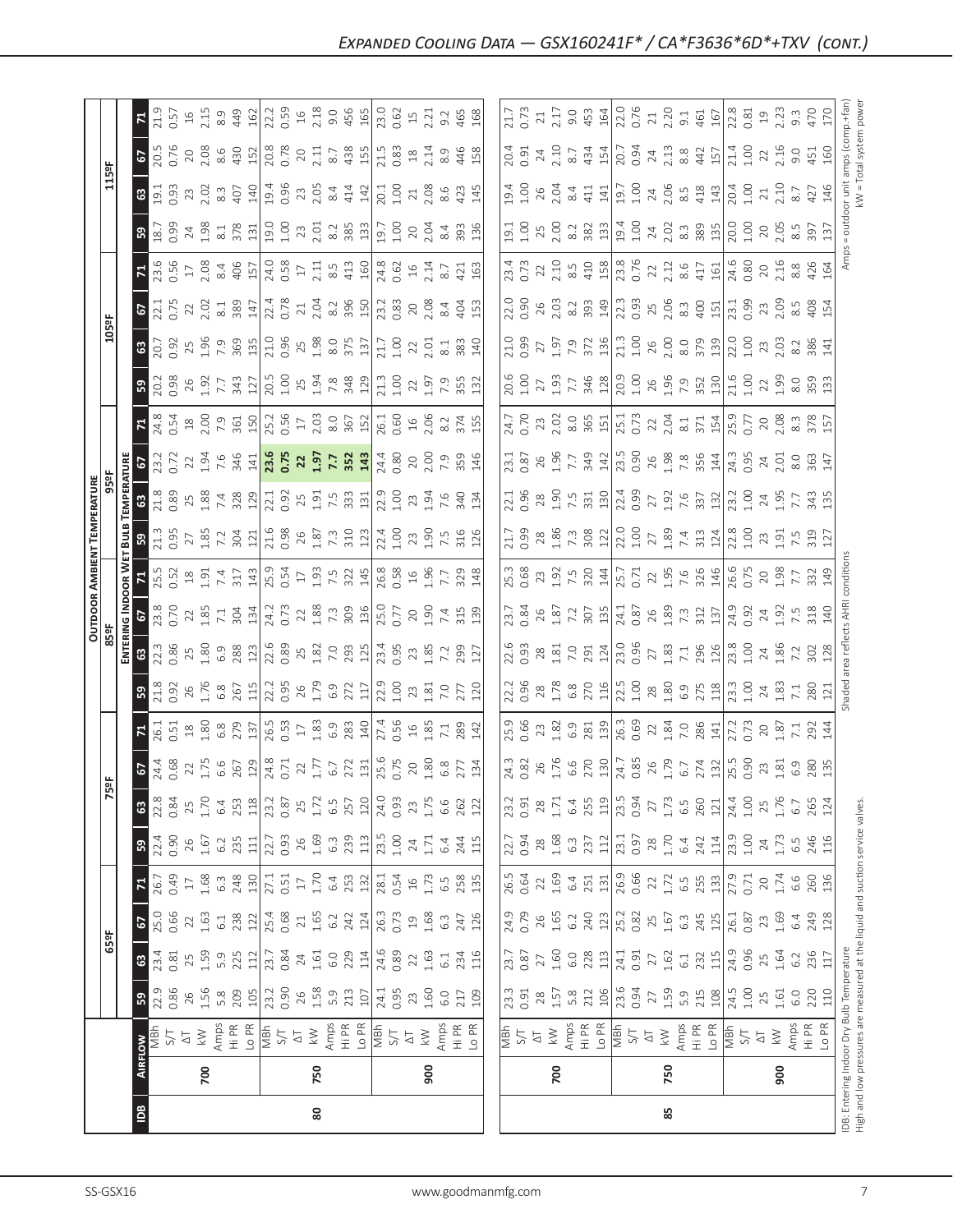|                             | ιã             | $\mathbf{r}$                                                                                                                                                                                                                                                                                                                                                                                       |                                                                                                                |                                                                                                                                                                                                                                                                                                                                                                                                           | 75   |               |
|-----------------------------|----------------|----------------------------------------------------------------------------------------------------------------------------------------------------------------------------------------------------------------------------------------------------------------------------------------------------------------------------------------------------------------------------------------------------|----------------------------------------------------------------------------------------------------------------|-----------------------------------------------------------------------------------------------------------------------------------------------------------------------------------------------------------------------------------------------------------------------------------------------------------------------------------------------------------------------------------------------------------|------|---------------|
|                             | 875            | 1000                                                                                                                                                                                                                                                                                                                                                                                               | 1125                                                                                                           | 875                                                                                                                                                                                                                                                                                                                                                                                                       | 1000 | 1125          |
|                             |                |                                                                                                                                                                                                                                                                                                                                                                                                    |                                                                                                                | $\begin{array}{ l l l l l }\hline \frac{1}{2} & \frac{1}{2} & \frac{1}{2} & \frac{1}{2} & \frac{1}{2} & \frac{1}{2} & \frac{1}{2} & \frac{1}{2} & \frac{1}{2} & \frac{1}{2} \\ \hline \frac{1}{2} & \frac{1}{2} & \frac{1}{2} & \frac{1}{2} & \frac{1}{2} & \frac{1}{2} & \frac{1}{2} & \frac{1}{2} & \frac{1}{2} & \frac{1}{2} & \frac{1}{2} & \frac{1}{2} & \frac{1}{2} \\ \hline \frac{1}{2} & \frac{$ |      |               |
|                             | ິ ສ            |                                                                                                                                                                                                                                                                                                                                                                                                    | $\frac{25}{284}$<br>$\frac{107}{28}$<br>$\frac{8}{28}$<br>$\frac{8}{28}$<br>$\frac{35}{28}$<br>$\frac{22}{28}$ | $\begin{array}{ l } \hline 25.9 & 22 & 88 & 815 \\ 0.80 & 21 & 88 & 815 \\ 0.80 & 0.80 & 215 & 815 \\ \hline \end{array}$                                                                                                                                                                                                                                                                                 |      |               |
| $ \mathbf{\ddot{\bar{s}}} $ | 3              |                                                                                                                                                                                                                                                                                                                                                                                                    |                                                                                                                | $\begin{array}{ l } \hline 26.7 \\ 0.71 \\ 20 \\ 1.92 \\ 7.0 \\ 7.1 \\ 11 \\ \hline \end{array}$                                                                                                                                                                                                                                                                                                          |      |               |
|                             | <b>67</b>      |                                                                                                                                                                                                                                                                                                                                                                                                    |                                                                                                                | $\begin{bmatrix} 8 & 3 & 6 \\ 8 & 3 & 6 \\ 0 & 3 & 1 \end{bmatrix} \begin{bmatrix} 1 & 1 & 1 \\ 1 & 1 & 1 \\ 1 & 1 & 1 \end{bmatrix} \begin{bmatrix} 1 & 1 & 1 \\ 1 & 1 & 1 \\ 1 & 1 & 1 \end{bmatrix} \begin{bmatrix} 1 & 1 & 1 \\ 1 & 1 & 1 \\ 1 & 1 & 1 \end{bmatrix} \begin{bmatrix} 1 & 1 & 1 \\ 1 & 1 & 1 \\ 1 & 1 & 1 \end{bmatrix} \begin{bmatrix} 1 & 1 & 1 \\ 1 & 1 & 1 \\ 1 & 1 &$             |      |               |
|                             | $\mathbf{r}$   |                                                                                                                                                                                                                                                                                                                                                                                                    |                                                                                                                | $\begin{bmatrix} 1 & 1 & 1 & 1 & 1 \\ 1 & 1 & 1 & 1 & 1 \\ 1 & 1 & 1 & 1 & 1 \\ 1 & 1 & 1 & 1 & 1 \\ 1 & 1 & 1 & 1 & 1 \\ 1 & 1 & 1 & 1 & 1 \\ 1 & 1 & 1 & 1 & 1 \\ 1 & 1 & 1 & 1 & 1 \\ 1 & 1 & 1 & 1 & 1 \\ 1 & 1 & 1 & 1 & 1 \\ 1 & 1 & 1 & 1 & 1 \\ 1 & 1 & 1 & 1 & 1 \\ 1 & 1 & 1 & 1 & 1 \\ 1 & 1 & 1 & 1 & 1 \\ 1 & $                                                                              |      |               |
|                             | ິ ສ            |                                                                                                                                                                                                                                                                                                                                                                                                    |                                                                                                                |                                                                                                                                                                                                                                                                                                                                                                                                           |      |               |
| 없                           | $\mathbf{G}$   | $\begin{array}{l} 23.8 \\ 0.61 \\ 2.4 \end{array} \begin{array}{l} 24.7 \\ 2.7 \\ 2.7 \end{array} \begin{array}{l} 25.8 \\ 25.8 \\ 25.8 \\ 25.8 \end{array} \begin{array}{l} 25.8 \\ 25.8 \\ 25.8 \end{array} \begin{array}{l} 25.8 \\ 25.8 \\ 25.8 \end{array} \begin{array}{l} 25.8 \\ 25.8 \\ 25.8 \end{array} \begin{array}{l} 25.8 \\ 25.8 \\ 25.8 \end{array}$                               |                                                                                                                | $\begin{array}{ l l l } \hline 26.0 & 74 & 0.05 \\ 0.74 & 2.05 & 7.5 & 0.01 \\ 2.05 & 7.5 & 2.60 & 118 \\ \hline \end{array}$                                                                                                                                                                                                                                                                             |      |               |
|                             | 2              |                                                                                                                                                                                                                                                                                                                                                                                                    |                                                                                                                |                                                                                                                                                                                                                                                                                                                                                                                                           |      |               |
|                             |                |                                                                                                                                                                                                                                                                                                                                                                                                    |                                                                                                                |                                                                                                                                                                                                                                                                                                                                                                                                           |      |               |
|                             | ြို့           | $\begin{array}{l} 23.55 & \text{Pb} \\ 25.5 & \text{Pc} \\ 25.5 & \text{Pd} \\ 25.5 & \text{Pd} \\ 25.5 & \text{Pd} \\ 25.5 & \text{Pd} \\ 25.5 & \text{Pd} \\ 25.5 & \text{Pd} \\ 25.5 & \text{Pd} \\ 25.5 & \text{Pd} \\ 25.5 & \text{Pd} \\ 25.5 & \text{Pd} \\ 25.5 & \text{Pd} \\ 25.5 & \text{Pd} \\ 25.5 & \text{Pd} \\ 25.5 & \text{Pd} \\ 25.$                                            |                                                                                                                |                                                                                                                                                                                                                                                                                                                                                                                                           |      |               |
|                             | <b>EN</b><br>8 |                                                                                                                                                                                                                                                                                                                                                                                                    |                                                                                                                |                                                                                                                                                                                                                                                                                                                                                                                                           |      |               |
|                             | $\frac{2}{5}$  | $\begin{array}{l} 1.63 \\ 1.64 \\ 1.65 \\ 1.67 \\ 1.68 \\ 1.69 \\ 1.61 \\ 1.62 \\ 1.63 \\ 1.64 \\ 1.65 \\ 1.67 \\ 1.69 \\ 1.61 \\ 1.62 \\ 1.63 \\ 1.64 \\ 1.65 \\ 1.67 \\ 1.69 \\ 1.61 \\ 1.61 \\ 1.62 \\ 1.63 \\ 1.67 \\ 1.67 \\ 1.68 \\ 1.69 \\ 1.61 \\ 1.61 \\ 1.61 \\ 1.62 \\ 1.63 \\ 1.65 \\ 1.67 \\ 1.$                                                                                      |                                                                                                                | $\begin{bmatrix} 17.55 & 17.36 & 17.36 & 17.36 & 17.36 & 17.36 & 17.36 & 17.36 & 17.36 & 17.36 & 17.36 & 17.36 & 17.36 & 17.36 & 17.36 & 17.36 & 17.36 & 17.36 & 17.36 & 17.36 & 17.36 & 17.36 & 17.36 & 17.36 & 17.36 & 17.36 & 17.36 & 17.36 & 17.36 & 17.36 & 17.$                                                                                                                                     |      |               |
|                             | ER             |                                                                                                                                                                                                                                                                                                                                                                                                    |                                                                                                                |                                                                                                                                                                                                                                                                                                                                                                                                           |      |               |
|                             |                | $\begin{array}{l} 73.75 \text{ p } 32.73 \text{ s } 33.73 \text{ m } 34.73 \text{ m } 34.73 \text{ m } 34.73 \text{ m } 34.73 \text{ m } 34.73 \text{ m } 34.73 \text{ m } 34.73 \text{ m } 34.73 \text{ m } 34.73 \text{ m } 34.73 \text{ m } 34.73 \text{ m } 34.73 \text{ m } 34.73 \text{ m } 34.73 \text{ m } 34.73 \text{ m } 34.73 \text{ m } 34.$                                          |                                                                                                                |                                                                                                                                                                                                                                                                                                                                                                                                           |      |               |
|                             | <u>ទី</u> ខ    | $\frac{13}{100} = \frac{13}{100} = \frac{13}{100} = \frac{13}{100} = \frac{13}{100} = \frac{13}{100} = \frac{13}{100} = \frac{13}{100} = \frac{13}{100} = \frac{13}{100} = \frac{13}{100} = \frac{13}{100} = \frac{13}{100} = \frac{13}{100} = \frac{13}{100} = \frac{13}{100} = \frac{13}{100} = \frac{13}{100} = \frac{13}{100} = \frac{13}{100} =$                                              |                                                                                                                |                                                                                                                                                                                                                                                                                                                                                                                                           |      |               |
|                             | <u>ទី ទ</u>    |                                                                                                                                                                                                                                                                                                                                                                                                    |                                                                                                                | $\begin{bmatrix} 8 & 3 & 5 & 5 & 6 \\ 6 & 3 & 5 & 5 & 6 \\ 3 & 3 & 5 & 5 & 6 \\ 5 & 6 & 5 & 6 & 6 \\ 6 & 6 & 6 & 6 & 6 \\ 7 & 8 & 6 & 6 & 6 \\ 8 & 9 & 10 & 15 & 15 \\ 11 & 15 & 15 & 15 & 15 \\ 13 & 16 & 15 & 15 & 15 \\ 14 & 16 & 16 & 15 & 15 \\ 15 & 17 & 18 & 15 & 15 \\ 16 & 18 & 15 & 15 & 15 \\ 17 & 1$                                                                                          |      |               |
|                             |                |                                                                                                                                                                                                                                                                                                                                                                                                    |                                                                                                                |                                                                                                                                                                                                                                                                                                                                                                                                           |      |               |
|                             | ິສ             |                                                                                                                                                                                                                                                                                                                                                                                                    |                                                                                                                |                                                                                                                                                                                                                                                                                                                                                                                                           |      |               |
|                             | <sub>3</sub>   | $\begin{array}{l} 33.65 \\ 20.67 \\ 33.73 \\ 35.87 \\ 36.87 \\ 37.87 \\ 38.87 \\ 39.87 \\ 30.87 \\ 31.83 \\ 32.87 \\ 33.87 \\ 34.87 \\ 35.87 \\ 36.87 \\ 37.87 \\ 38.87 \\ 39.87 \\ 39.87 \\ 39.87 \\ 39.87 \\ 39.87 \\ 39.87 \\ 39.87 \\ 39.87 \\ 39.87 \\ 39.87 \\ 39.87 \\ 39.87 \\ 39.87 \\ 39$                                                                                                |                                                                                                                |                                                                                                                                                                                                                                                                                                                                                                                                           |      |               |
|                             | $\overline{5}$ |                                                                                                                                                                                                                                                                                                                                                                                                    |                                                                                                                |                                                                                                                                                                                                                                                                                                                                                                                                           |      |               |
|                             |                |                                                                                                                                                                                                                                                                                                                                                                                                    |                                                                                                                |                                                                                                                                                                                                                                                                                                                                                                                                           |      |               |
|                             | $5^{\circ}$    | $\begin{array}{l} 83.635 & 83.633 & 83.633 \\ 83.635 & 83.633 & 83.633 \\ 83.635 & 83.633 & 83.633 \\ 83.635 & 83.633 & 83.633 \\ 83.635 & 83.633 & 83.633 \\ 83.635 & 83.633 & 83.633 \\ 83.635 & 83.633 & 83.633 \\ 83.635 & 83.633 & 83.633 \\ 83.635 & 83.633 & 83.6$                                                                                                                          |                                                                                                                |                                                                                                                                                                                                                                                                                                                                                                                                           |      |               |
|                             | 63             |                                                                                                                                                                                                                                                                                                                                                                                                    |                                                                                                                | $\begin{bmatrix} 23 & 23 & 23 & 23 & 23 & 23 \\ 23 & 23 & 23 & 23 & 23 & 23 \\ 24 & 23 & 23 & 23 & 23 & 24 \\ 25 & 24 & 23 & 24 & 24 & 25 \\ 26 & 24 & 23 & 24 & 24 & 25 \\ 27 & 23 & 23 & 23 & 24 & 25 \\ 28 & 23 & 23 & 23 & 23 & 24 \\ 29 & 23 & 23 & 23 & 23 & 24 \\ 21 & 23 & 23 & 23 & 24 & 2$                                                                                                      |      | $\frac{1}{3}$ |
|                             | $\overline{6}$ | $\begin{array}{l} 7.75 \\ 7.47 \\ 8.5 \end{array} \begin{array}{l} 7.75 \\ 7.47 \\ 7.47 \\ 1.47 \end{array} \begin{array}{l} 7.75 \\ 7.47 \\ 1.47 \end{array} \begin{array}{l} 7.75 \\ 7.47 \\ 1.47 \end{array} \begin{array}{l} 7.75 \\ 7.47 \\ 1.47 \end{array} \begin{array}{l} 7.75 \\ 7.47 \end{array} \begin{array}{l} 7.75 \\ 7.47 \end{array} \begin{array}{l} 7.75 \\ 7.47 \end{array} \$ |                                                                                                                |                                                                                                                                                                                                                                                                                                                                                                                                           |      |               |
|                             |                |                                                                                                                                                                                                                                                                                                                                                                                                    |                                                                                                                |                                                                                                                                                                                                                                                                                                                                                                                                           |      |               |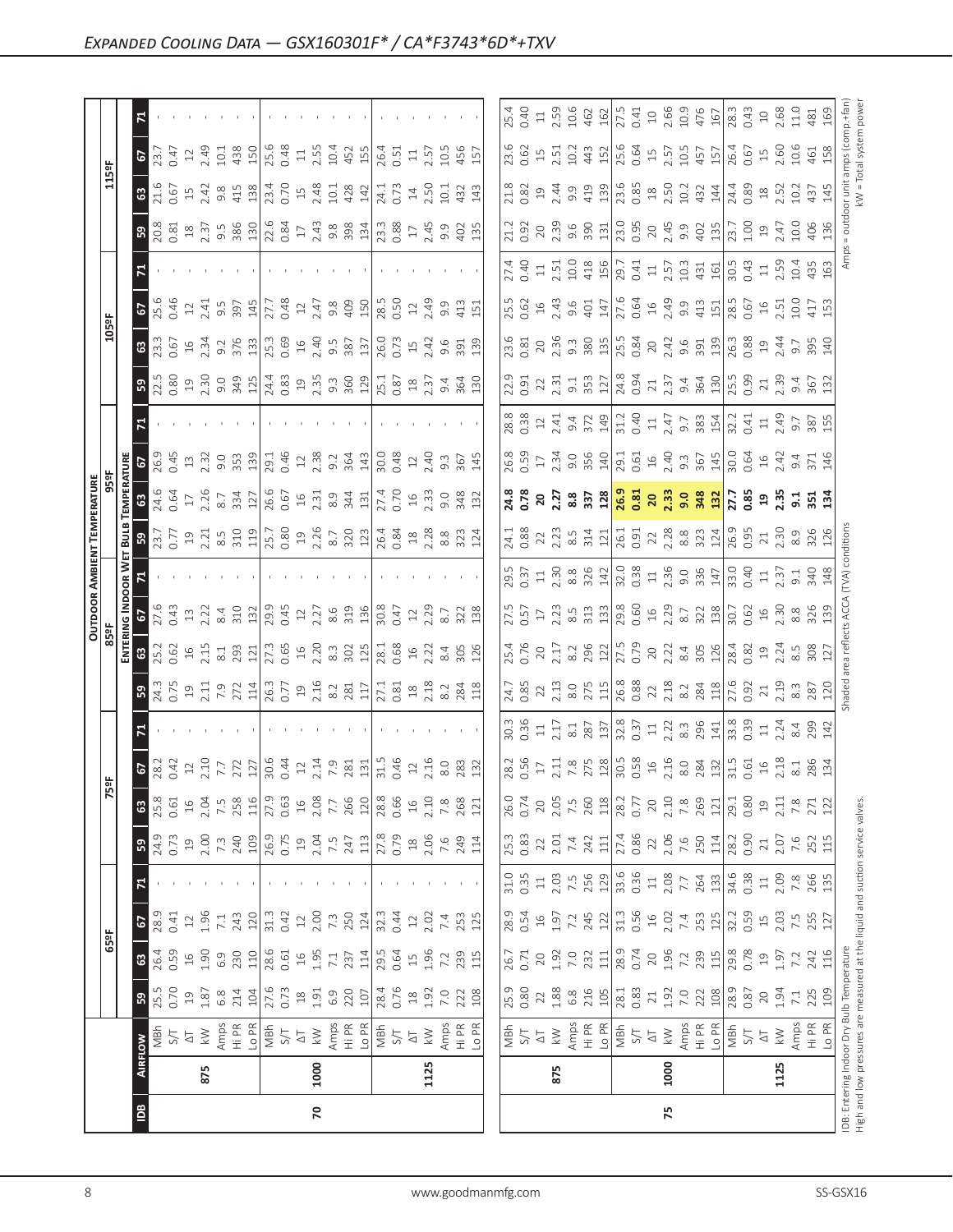|                             | $\frac{8}{2}$               |     | $\bf{80}$ |                                                                                                                                                                                                                                                                                                                             |                                                                                                                                                                                                                                                                                                                                                                                                   | 85   |      |                                              |
|-----------------------------|-----------------------------|-----|-----------|-----------------------------------------------------------------------------------------------------------------------------------------------------------------------------------------------------------------------------------------------------------------------------------------------------------------------------|---------------------------------------------------------------------------------------------------------------------------------------------------------------------------------------------------------------------------------------------------------------------------------------------------------------------------------------------------------------------------------------------------|------|------|----------------------------------------------|
|                             |                             | 875 | 1000      | 1125                                                                                                                                                                                                                                                                                                                        | 875                                                                                                                                                                                                                                                                                                                                                                                               | 1000 | 1125 | IDB: Entering Indoor<br>High and low pressur |
|                             | $rac{1}{\sqrt{2}}$          |     |           |                                                                                                                                                                                                                                                                                                                             |                                                                                                                                                                                                                                                                                                                                                                                                   |      |      |                                              |
|                             | 5 <sup>o</sup>              |     |           | $8.88 \times 2.89$ $8.81$ $8.83$ $8.81$ $8.81$ $8.83$ $8.81$ $8.81$ $8.81$ $8.81$ $8.81$ $8.81$ $8.81$ $8.81$ $8.81$ $8.81$ $8.81$ $8.81$ $8.81$ $8.81$ $8.81$ $8.81$ $8.81$ $8.81$ $8.81$ $8.81$ $8.81$ $8.81$ $8.81$ $8.81$ $8.8$                                                                                         |                                                                                                                                                                                                                                                                                                                                                                                                   |      |      |                                              |
| $\frac{15}{2}$              |                             |     |           |                                                                                                                                                                                                                                                                                                                             | $\begin{bmatrix} 17.38 & 17.53 & 17.53 \\ 17.38 & 17.53 & 17.53 \\ 17.38 & 17.53 & 17.53 \\ 17.38 & 17.53 & 17.53 \\ 18.38 & 17.53 & 17.53 \\ 19.38 & 17.53 & 17.53 \\ 10.38 & 17.53 & 17.53 \\ 11.58 & 17.53 & 17.53 \\ 13.58 & 17.53 & 17.53 \\ 14.58 & 17.53 & 17.53 \\ 15.$                                                                                                                   |      |      |                                              |
|                             |                             |     |           |                                                                                                                                                                                                                                                                                                                             |                                                                                                                                                                                                                                                                                                                                                                                                   |      |      |                                              |
|                             |                             |     |           |                                                                                                                                                                                                                                                                                                                             |                                                                                                                                                                                                                                                                                                                                                                                                   |      |      |                                              |
|                             |                             |     |           |                                                                                                                                                                                                                                                                                                                             | $\begin{bmatrix} 6 & 3 & 8 & 8 & 6 & 7 & 7 & 8 & 7 & 8 & 7 & 8 & 7 & 8 & 7 & 8 & 7 & 8 & 7 & 8 & 7 & 8 & 7 & 8 & 7 & 8 & 7 & 8 & 7 & 8 & 7 & 8 & 7 & 8 & 7 & 8 & 7 & 8 & 7 & 8 & 7 & 8 & 7 & 8 & 7 & 8 & 7 & 8 & 7 & 8 & 7 & 8 & 7 & 8 & 7 & 8 & 7 & 8 & 7 & 8 & 7 & 8 & 7 & 8 & 7 & 8 & 7 & 8 & 7 & 8 & 7 & $                                                                                    |      |      |                                              |
|                             |                             |     |           | 8 3 3 4 5 5 6 8 9 9 8 9 8 5 5 6 7 8 9 9 8 9 8 7 6 7 8 9 9 9 8 9 8 7 7 8 7 8 9 9 9 8 7 7 8 9 9 9 7 7 8 7 9 1                                                                                                                                                                                                                 | $\begin{bmatrix} .61 & .62 & .63 & .64 & .65 \\ .61 & .62 & .63 & .64 & .65 \\ .63 & .64 & .65 & .66 & .66 \\ .65 & .67 & .67 & .67 & .67 \\ .69 & .69 & .69 & .67 & .67 \\ .61 & .69 & .69 & .67 & .67 \\ .61 & .61 & .62 & .67 & .67 \\ .61 & .62 & .67 & .67 & .67 \\ .63 & .65 & .67 & .67 & .67 \\ .61 & .69 & .69 & .67 & .67 \\ .61 & .61 & .69 & .6$                                      |      |      |                                              |
|                             |                             |     |           | $\frac{1}{36}$ $\frac{1}{36}$ $\frac{1}{36}$ $\frac{1}{36}$ $\frac{1}{36}$ $\frac{1}{36}$ $\frac{1}{36}$ $\frac{1}{36}$ $\frac{1}{36}$ $\frac{1}{36}$ $\frac{1}{36}$ $\frac{1}{36}$ $\frac{1}{36}$ $\frac{1}{36}$ $\frac{1}{36}$ $\frac{1}{36}$ $\frac{1}{36}$ $\frac{1}{36}$ $\frac{1}{36}$ $\frac{1}{36}$                 | $\begin{bmatrix} 8 & 8 & 3 & 7 & 7 & 0 \\ 8 & 8 & 3 & 7 & 7 & 7 & 8 \\ 0 & 0 & 0 & 0 & 0 & 0 \\ 0 & 0 & 0 & 0 & 0 & 0 \\ 0 & 0 & 0 & 0 & 0 & 0 \\ 0 & 0 & 0 & 0 & 0 & 0 \\ 0 & 0 & 0 & 0 & 0 & 0 \\ 0 & 0 & 0 & 0 & 0 & 0 \\ 0 & 0 & 0 & 0 & 0 & 0 \\ 0 & 0 & 0 & 0 & 0 & 0 \\ 0 & 0 & 0 & 0 & 0 & 0 \\ 0 & 0 & 0 & 0 & $                                                                         |      |      |                                              |
|                             |                             |     |           |                                                                                                                                                                                                                                                                                                                             |                                                                                                                                                                                                                                                                                                                                                                                                   |      |      |                                              |
|                             |                             |     |           |                                                                                                                                                                                                                                                                                                                             |                                                                                                                                                                                                                                                                                                                                                                                                   |      |      |                                              |
|                             |                             |     |           | $\frac{15}{2}$ $\frac{10}{2}$ $\frac{12}{2}$ $\frac{12}{3}$ $\frac{33}{2}$ $\frac{33}{2}$ $\frac{33}{2}$ $\frac{33}{2}$ $\frac{33}{2}$ $\frac{33}{2}$ $\frac{33}{2}$ $\frac{33}{2}$ $\frac{33}{2}$ $\frac{33}{2}$ $\frac{33}{2}$ $\frac{33}{2}$ $\frac{33}{2}$ $\frac{33}{2}$ $\frac{33}{2}$ $\frac{33}{2}$                 |                                                                                                                                                                                                                                                                                                                                                                                                   |      |      |                                              |
| OUTDOOR                     | $rac{1}{6}$                 |     |           |                                                                                                                                                                                                                                                                                                                             |                                                                                                                                                                                                                                                                                                                                                                                                   |      |      |                                              |
|                             |                             |     |           | $\frac{1}{8}$ $\frac{1}{8}$ $\frac{1}{2}$ $\frac{3}{2}$ $\frac{3}{2}$ $\frac{3}{2}$ $\frac{3}{2}$ $\frac{3}{2}$ $\frac{3}{2}$ $\frac{3}{2}$ $\frac{3}{2}$ $\frac{3}{2}$ $\frac{3}{2}$ $\frac{3}{2}$ $\frac{3}{2}$ $\frac{3}{2}$ $\frac{3}{2}$ $\frac{3}{2}$ $\frac{3}{2}$ $\frac{3}{2}$ $\frac{3}{2}$ $\frac{3}{2}$         |                                                                                                                                                                                                                                                                                                                                                                                                   |      |      |                                              |
| TEMPERATURE<br>95º          |                             |     |           | $0.93 \times 2.8$ $\frac{25}{25}$ $\frac{25}{25}$ $\frac{25}{25}$ $\frac{25}{25}$ $\frac{25}{25}$ $\frac{25}{25}$ $\frac{25}{25}$ $\frac{25}{25}$ $\frac{25}{25}$ $\frac{25}{25}$ $\frac{25}{25}$ $\frac{25}{25}$ $\frac{25}{25}$ $\frac{25}{25}$ $\frac{25}{25}$ $\frac{25}{25}$ $\frac{25}{25}$ $\frac{$<br>$\frac{1}{2}$ |                                                                                                                                                                                                                                                                                                                                                                                                   |      |      |                                              |
|                             | $\frac{1}{2}$ $\frac{3}{2}$ |     |           | $\frac{16}{5}$ $\frac{8}{5}$ $\frac{8}{5}$ $\frac{7}{5}$ $\frac{16}{5}$ $\frac{16}{5}$ $\frac{16}{5}$ $\frac{16}{5}$ $\frac{16}{5}$ $\frac{16}{5}$ $\frac{16}{5}$ $\frac{16}{5}$ $\frac{16}{5}$ $\frac{16}{5}$ $\frac{16}{5}$ $\frac{16}{5}$ $\frac{16}{5}$ $\frac{16}{5}$ $\frac{16}{5}$ $\frac{16}{5}$ $\frac{$           |                                                                                                                                                                                                                                                                                                                                                                                                   |      |      |                                              |
|                             |                             |     |           |                                                                                                                                                                                                                                                                                                                             | $\begin{bmatrix} \vec{a} & \vec{c} & \vec{c} \\ \vec{a} & \vec{c} & \vec{c} \\ \vec{c} & \vec{c} & \vec{c} \\ \vec{c} & \vec{c} & \vec{c} \\ \vec{c} & \vec{c} & \vec{c} \\ \vec{c} & \vec{c} & \vec{c} \\ \vec{c} & \vec{c} & \vec{c} \\ \vec{c} & \vec{c} & \vec{c} \\ \vec{c} & \vec{c} & \vec{c} \\ \vec{c} & \vec{c} & \vec{c} \\ \vec{c} & \vec{c} & \vec{c} \\ \vec{c} & \vec{c} & \vec{c$ |      |      |                                              |
|                             | ြု့ကျွ                      |     |           | $\frac{1}{2}$ $\frac{1}{2}$ $\frac{1}{2}$ $\frac{1}{2}$ $\frac{1}{2}$ $\frac{1}{2}$ $\frac{1}{2}$ $\frac{1}{2}$ $\frac{1}{2}$ $\frac{1}{2}$ $\frac{1}{2}$ $\frac{1}{2}$ $\frac{1}{2}$ $\frac{1}{2}$ $\frac{1}{2}$ $\frac{1}{2}$ $\frac{1}{2}$ $\frac{1}{2}$ $\frac{1}{2}$ $\frac{1}{2}$ $\frac{1}{2}$ $\frac{1}{2}$         |                                                                                                                                                                                                                                                                                                                                                                                                   |      |      |                                              |
|                             | $\mathbf{G}$                |     |           | $0.93$ $0.83$ $0.4$ $0.83$ $0.83$ $0.83$ $0.83$ $0.83$ $0.83$ $0.83$ $0.83$ $0.83$ $0.83$ $0.83$ $0.83$ $0.83$ $0.83$ $0.83$ $0.83$ $0.83$ $0.83$ $0.83$ $0.83$ $0.83$ $0.83$ $0.83$ $0.83$ $0.83$ $0.83$ $0.83$ $0.83$ $0.83$                                                                                              |                                                                                                                                                                                                                                                                                                                                                                                                   |      |      |                                              |
| $\overline{\frac{1058}{5}}$ |                             |     |           |                                                                                                                                                                                                                                                                                                                             |                                                                                                                                                                                                                                                                                                                                                                                                   |      |      |                                              |
|                             | 티                           |     |           | 0.5 m 0.5 m 0.6 m 0.6 m 0.6 m 0.6 m 0.6 m 0.6 m 0.6 m 0.6 m 0.6 m 0.6 m 0.6 m 0.6 m 0.6 m 0.6 m 0.6 m 0.6 m 0.<br>0.6 m 0.6 m 0.6 m 0.6 m 0.6 m 0.6 m 0.6 m 0.6 m 0.6 m 0.6 m 0.6 m 0.6 m 0.6 m 0.6 m 0.6 m 0.6 m 0.6 m 0.6 m 0.                                                                                            | $\begin{bmatrix} 27.7 & 21.7 & 21.7 & 21.7 & 21.7 & 21.7 & 21.7 & 21.7 & 21.7 & 21.7 & 21.7 & 21.7 & 21.7 & 21.7 & 21.7 & 21.7 & 21.7 & 21.7 & 21.7 & 21.7 & 21.7 & 21.7 & 21.7 & 21.7 & 21.7 & 21.7 & 21.7 & 21.7 & 21.7 & 21.7 & 21.7 & 21.7 & 21.7 & 21.7 & 21.7 & 21.$                                                                                                                        |      |      |                                              |
|                             | B                           |     |           | $71.58$ $7.59$ $7.59$ $7.59$ $7.59$ $7.59$ $7.59$ $7.59$ $7.59$ $7.59$ $7.59$ $7.59$ $7.59$ $7.59$ $7.59$ $7.59$ $7.59$ $7.59$ $7.59$ $7.59$ $7.59$ $7.59$ $7.59$ $7.59$ $7.59$ $7.59$ $7.59$ $7.59$ $7.59$ $7.59$ $7.59$ $7.$                                                                                              |                                                                                                                                                                                                                                                                                                                                                                                                   |      |      |                                              |
|                             | 63                          |     |           |                                                                                                                                                                                                                                                                                                                             |                                                                                                                                                                                                                                                                                                                                                                                                   |      |      |                                              |
| $\frac{1159}{ }$            |                             |     |           | $\begin{array}{r} 69.815 \\ 0.715 \\ 0.715 \\ 0.715 \\ 0.715 \\ 0.715 \\ 0.715 \\ 0.715 \\ 0.715 \\ 0.715 \\ 0.715 \\ 0.715 \\ 0.715 \\ 0.715 \\ 0.715 \\ 0.715 \\ 0.715 \\ 0.715 \\ 0.715 \\ 0.715 \\ 0.715 \\ 0.715 \\ 0.715 \\ 0.715 \\ 0.715 \\ 0.715 \\ 0.715 \\ 0.715 \\ 0.715 \\ 0.715 \\ 0$                         |                                                                                                                                                                                                                                                                                                                                                                                                   |      |      |                                              |
|                             |                             |     |           |                                                                                                                                                                                                                                                                                                                             |                                                                                                                                                                                                                                                                                                                                                                                                   |      |      |                                              |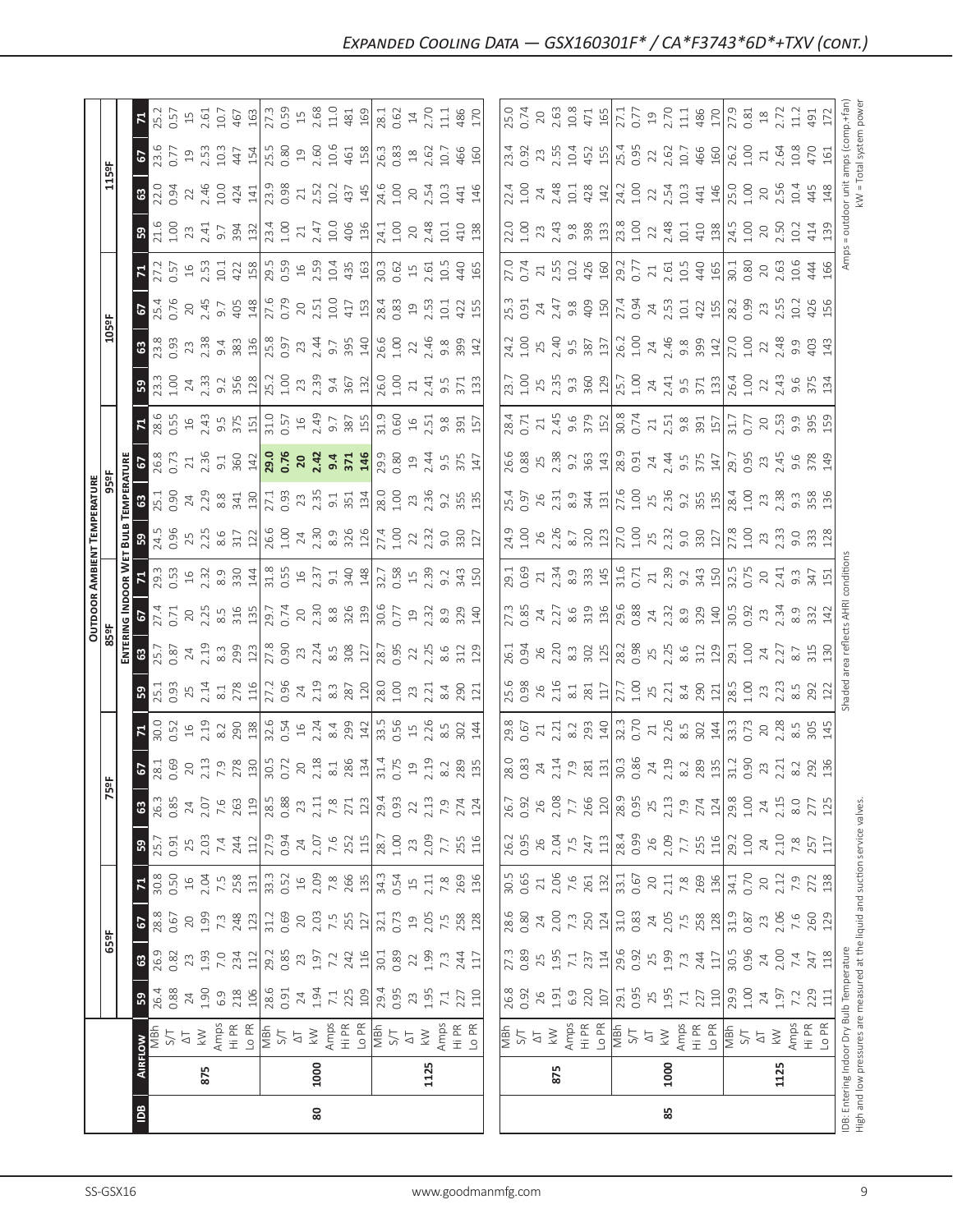|                                                                               |                |                                           |                                                                             |                 |                 |         |                                                   |                |                                                                                        |                                                                              |                                                                                                                                                                                                                                                                                                                                                   |                                                                                                                      |                                                                                                              |                                                                             | <b>OUTDOOR AMBIENT TEMPERATURE</b>                                                                                                                                     |                                                                                                                                                                                                                    |                                                                             |                                                                                                                                                                                                                                                                                                                       |                                                           |                              |                                          |                                    |                                                                                                                                                                                                                                                                                                                                                   |                                                                                          |                                                                   |                                                                                |
|-------------------------------------------------------------------------------|----------------|-------------------------------------------|-----------------------------------------------------------------------------|-----------------|-----------------|---------|---------------------------------------------------|----------------|----------------------------------------------------------------------------------------|------------------------------------------------------------------------------|---------------------------------------------------------------------------------------------------------------------------------------------------------------------------------------------------------------------------------------------------------------------------------------------------------------------------------------------------|----------------------------------------------------------------------------------------------------------------------|--------------------------------------------------------------------------------------------------------------|-----------------------------------------------------------------------------|------------------------------------------------------------------------------------------------------------------------------------------------------------------------|--------------------------------------------------------------------------------------------------------------------------------------------------------------------------------------------------------------------|-----------------------------------------------------------------------------|-----------------------------------------------------------------------------------------------------------------------------------------------------------------------------------------------------------------------------------------------------------------------------------------------------------------------|-----------------------------------------------------------|------------------------------|------------------------------------------|------------------------------------|---------------------------------------------------------------------------------------------------------------------------------------------------------------------------------------------------------------------------------------------------------------------------------------------------------------------------------------------------|------------------------------------------------------------------------------------------|-------------------------------------------------------------------|--------------------------------------------------------------------------------|
|                                                                               |                |                                           |                                                                             | 65°F            |                 |         |                                                   |                | 5°F                                                                                    |                                                                              |                                                                                                                                                                                                                                                                                                                                                   |                                                                                                                      | 85°F                                                                                                         |                                                                             |                                                                                                                                                                        | 95°F                                                                                                                                                                                                               |                                                                             |                                                                                                                                                                                                                                                                                                                       |                                                           | 105ºF                        |                                          |                                    |                                                                                                                                                                                                                                                                                                                                                   | 115°F                                                                                    |                                                                   |                                                                                |
|                                                                               |                |                                           |                                                                             |                 |                 |         |                                                   |                |                                                                                        |                                                                              |                                                                                                                                                                                                                                                                                                                                                   | ENTERI                                                                                                               |                                                                                                              | NG INDOOR WET                                                               | 힖                                                                                                                                                                      | <b>EMPERATURE</b>                                                                                                                                                                                                  |                                                                             |                                                                                                                                                                                                                                                                                                                       |                                                           |                              |                                          |                                    |                                                                                                                                                                                                                                                                                                                                                   |                                                                                          |                                                                   |                                                                                |
| $\overline{B}$                                                                | <b>AIRFLOW</b> |                                           | ${\tt S}$                                                                   | $\mathbbmss{3}$ | 2               | 71      | ${\tt S}$                                         | $\mathbb{S}^3$ | $S_{13}$                                                                               |                                                                              | <b>59</b><br>28.1                                                                                                                                                                                                                                                                                                                                 | 63<br>28.5<br>0.57                                                                                                   | $8^{5.7}_{4.4}$                                                                                              |                                                                             | ន $\vert$                                                                                                                                                              | $\mathbbmss{3}$                                                                                                                                                                                                    | 2                                                                           |                                                                                                                                                                                                                                                                                                                       | ${\tt S}$                                                 | $\frac{3}{2}$                | 67<br>26.5                               |                                    | ${\tt S3}$                                                                                                                                                                                                                                                                                                                                        | $\boldsymbol{\mathsf{c}}$                                                                | $\mathbf{c}$                                                      |                                                                                |
|                                                                               |                | MBh                                       | 29.1                                                                        | 29.5            | 30.4            |         | 28.8                                              | 29.2           |                                                                                        |                                                                              |                                                                                                                                                                                                                                                                                                                                                   |                                                                                                                      |                                                                                                              |                                                                             | 26.8<br>0.67                                                                                                                                                           | $\frac{1}{2}$<br>$\frac{1}{2}$<br>$\frac{1}{3}$<br>$\frac{1}{2}$<br>$\frac{1}{3}$<br><br>$\frac{1}{2}$<br><br><br><br><br><br><br><br><br><br><br><br><br><br><br><br><br><br><br><br><br><br><br><br><br><br><br> | 28.0<br>0.46                                                                |                                                                                                                                                                                                                                                                                                                       | 25.2<br>1.00                                              | 15.62                        |                                          |                                    | $\frac{13.7}{1.00}$                                                                                                                                                                                                                                                                                                                               | 24.1<br>0.67                                                                             | 25.0<br>0.53                                                      |                                                                                |
|                                                                               |                | 5/1                                       | 0.62                                                                        | 0.54            | 0.40            |         | 0.63                                              | 0.55           |                                                                                        |                                                                              |                                                                                                                                                                                                                                                                                                                                                   |                                                                                                                      |                                                                                                              |                                                                             |                                                                                                                                                                        |                                                                                                                                                                                                                    |                                                                             |                                                                                                                                                                                                                                                                                                                       |                                                           |                              |                                          |                                    |                                                                                                                                                                                                                                                                                                                                                   |                                                                                          |                                                                   |                                                                                |
|                                                                               |                | $\overline{\circ}$                        | $\gtrsim$                                                                   | $^{28}$         | $\overline{15}$ |         | $\gtrsim$                                         | $\frac{8}{18}$ | 1.86                                                                                   |                                                                              |                                                                                                                                                                                                                                                                                                                                                   |                                                                                                                      |                                                                                                              |                                                                             |                                                                                                                                                                        |                                                                                                                                                                                                                    | $\begin{array}{c} 15 \\ 2.30 \end{array}$                                   |                                                                                                                                                                                                                                                                                                                       | 20<br>2.55                                                | $^{28}$                      | $14\,$                                   |                                    |                                                                                                                                                                                                                                                                                                                                                   | $\overline{1}9$                                                                          | $15$<br>$2.85$                                                    |                                                                                |
|                                                                               | 875            | $\geq$                                    | 1.67                                                                        | 1.67            | 1.67            |         | 1.86                                              | 1.86           |                                                                                        |                                                                              |                                                                                                                                                                                                                                                                                                                                                   |                                                                                                                      | $15$<br>$7.8$<br>$7.8$<br>$322$                                                                              |                                                                             |                                                                                                                                                                        |                                                                                                                                                                                                                    |                                                                             |                                                                                                                                                                                                                                                                                                                       |                                                           | 2.55                         | 2.55                                     |                                    |                                                                                                                                                                                                                                                                                                                                                   | 2.85                                                                                     |                                                                   |                                                                                |
|                                                                               |                | Amps<br>Hi PR                             | 6.0                                                                         | 6.0             | 6.0             |         | 6.9                                               | 6.8            |                                                                                        |                                                                              |                                                                                                                                                                                                                                                                                                                                                   |                                                                                                                      |                                                                                                              |                                                                             |                                                                                                                                                                        | 8.8<br>363                                                                                                                                                                                                         | 8.8<br>365                                                                  |                                                                                                                                                                                                                                                                                                                       | 10.0<br>409                                               | 10.0                         | 10.0                                     |                                    |                                                                                                                                                                                                                                                                                                                                                   |                                                                                          | 11.4                                                              |                                                                                |
|                                                                               |                |                                           | 241                                                                         | 242             | 244             |         | 280                                               | 281            | $rac{8}{282}$ $rac{8}{19}$ $rac{1}{20}$ $rac{1}{20}$ $rac{1}{21}$ $rac{3}{21}$         |                                                                              |                                                                                                                                                                                                                                                                                                                                                   | $\begin{array}{c}\n 18 \\  2.07 \\  \hline\n 7.8 \\  3.21 \\  \hline\n 139 \\  0.64 \\  \hline\n 0.64\n \end{array}$ |                                                                                                              |                                                                             | $20$<br>$2.30$<br>$8.3$<br>$8.2$<br>$14$<br>$27.2$                                                                                                                     |                                                                                                                                                                                                                    |                                                                             |                                                                                                                                                                                                                                                                                                                       |                                                           | 410                          | 412                                      |                                    | $\begin{array}{c}\n 21 \\  2.85 \\  1.36 \\  2.45 \\  2.58 \\  2.50 \\  2.50 \\  2.50 \\  2.50 \\  2.50 \\  2.50 \\  2.50 \\  2.50 \\  2.50 \\  2.50 \\  2.50 \\  2.50 \\  2.50 \\  2.50 \\  2.50 \\  2.50 \\  2.50 \\  2.50 \\  2.50 \\  2.50 \\  2.50 \\  2.50 \\  2.50 \\  2.50 \\  2.50 \\  2.50 \\  2.50 \\  2.50 \\  2.50 \\  2.50 \\  2.5$ | $11.4$<br>$459$<br>$156$<br>$24.5$                                                       | 461                                                               |                                                                                |
|                                                                               |                | Lo PR                                     | 123                                                                         | 125             | 128             |         | 130                                               | 132            |                                                                                        |                                                                              |                                                                                                                                                                                                                                                                                                                                                   |                                                                                                                      | 142                                                                                                          |                                                                             |                                                                                                                                                                        | 144                                                                                                                                                                                                                | 147                                                                         |                                                                                                                                                                                                                                                                                                                       |                                                           | 150                          | 153                                      |                                    |                                                                                                                                                                                                                                                                                                                                                   |                                                                                          |                                                                   |                                                                                |
|                                                                               |                | MBh                                       | 29.5                                                                        | 29.9            | 30.8            |         | 29.2                                              | 29.6           |                                                                                        |                                                                              |                                                                                                                                                                                                                                                                                                                                                   |                                                                                                                      | 29.7<br>0.50                                                                                                 |                                                                             |                                                                                                                                                                        | 27.6                                                                                                                                                                                                               | 28.4                                                                        |                                                                                                                                                                                                                                                                                                                       | $\frac{148}{25.6}$                                        | 26.0                         | 26.8                                     |                                    |                                                                                                                                                                                                                                                                                                                                                   |                                                                                          | 159<br>25.4<br>0.59                                               |                                                                                |
|                                                                               |                | 5/1                                       | 0.68                                                                        | 0.60            | 0.47            |         | 0.69                                              | 0.61           |                                                                                        |                                                                              |                                                                                                                                                                                                                                                                                                                                                   |                                                                                                                      |                                                                                                              |                                                                             | $1.00$<br>$19$                                                                                                                                                         | 0.66                                                                                                                                                                                                               | 0.52                                                                        |                                                                                                                                                                                                                                                                                                                       |                                                           | 0.68                         | 0.54                                     |                                    |                                                                                                                                                                                                                                                                                                                                                   | 0.73                                                                                     |                                                                   |                                                                                |
|                                                                               |                | $\overline{\Delta}$                       | $\Xi$                                                                       | $\Box$          | $\Xi$           |         | $\overline{19}$                                   | $17$           |                                                                                        |                                                                              |                                                                                                                                                                                                                                                                                                                                                   |                                                                                                                      |                                                                                                              |                                                                             |                                                                                                                                                                        | $\overline{17}$                                                                                                                                                                                                    | $13$                                                                        |                                                                                                                                                                                                                                                                                                                       | $18$<br>$2.56$                                            | $17\,$                       | $13\,$                                   |                                    |                                                                                                                                                                                                                                                                                                                                                   | $^{28}$                                                                                  | $\ensuremath{\mathop{\mathbf{1}}}\xspace 4$                       |                                                                                |
| 20                                                                            | 1000           | $\geqslant$                               | 1.68                                                                        | 1.68            | 1.68            |         | 1.87                                              | $1.87\,$       | 1.87                                                                                   |                                                                              |                                                                                                                                                                                                                                                                                                                                                   |                                                                                                                      |                                                                                                              |                                                                             |                                                                                                                                                                        |                                                                                                                                                                                                                    | 2.31                                                                        |                                                                                                                                                                                                                                                                                                                       |                                                           | 2.56                         | 2.56                                     |                                    |                                                                                                                                                                                                                                                                                                                                                   | 2.86                                                                                     | 2.86                                                              |                                                                                |
|                                                                               |                | Amps                                      | 6.0                                                                         | 6.0             | 6.0             |         | 6.9                                               | 6.9            |                                                                                        |                                                                              |                                                                                                                                                                                                                                                                                                                                                   |                                                                                                                      |                                                                                                              |                                                                             |                                                                                                                                                                        |                                                                                                                                                                                                                    | 8.9                                                                         |                                                                                                                                                                                                                                                                                                                       | 10.1                                                      | 10.1                         | 10.0                                     |                                    |                                                                                                                                                                                                                                                                                                                                                   | 11.4                                                                                     | 11.4                                                              |                                                                                |
|                                                                               |                | 丘<br>王                                    | 243                                                                         | 245             | 246             |         | 282                                               | 283            | 284                                                                                    |                                                                              |                                                                                                                                                                                                                                                                                                                                                   | $\begin{array}{c} 17 \\ 2 \ 0 \\ 7 \ 0 \\ 8 \ 0 \\ 1 \end{array}$                                                    | $\frac{324}{144}$                                                                                            |                                                                             | $2.\overline{3}1$<br>$8.\overline{9}$<br>$364$<br>$144$                                                                                                                | $2.31$<br>8.9<br>366<br>146                                                                                                                                                                                        | 367<br>149                                                                  |                                                                                                                                                                                                                                                                                                                       | $411$ $50$                                                | 412<br>151                   | 414<br>154                               |                                    | $\begin{array}{c} 20 \\ 2.86 \\ 1.4 \\ 40 \\ \hline \end{array}$                                                                                                                                                                                                                                                                                  | 461                                                                                      | 463                                                               |                                                                                |
|                                                                               |                | Lo PR                                     | 125                                                                         | 126             | 129             |         | 132                                               | 134            |                                                                                        |                                                                              |                                                                                                                                                                                                                                                                                                                                                   |                                                                                                                      |                                                                                                              |                                                                             |                                                                                                                                                                        |                                                                                                                                                                                                                    |                                                                             |                                                                                                                                                                                                                                                                                                                       |                                                           |                              |                                          |                                    |                                                                                                                                                                                                                                                                                                                                                   |                                                                                          | 161                                                               |                                                                                |
|                                                                               |                | MBh                                       | 29.9                                                                        | 30.3            | 31.2            |         | 29.7                                              | 30.1           | $\frac{31.0}{0.51}$                                                                    |                                                                              |                                                                                                                                                                                                                                                                                                                                                   |                                                                                                                      | $\frac{30.2}{0.53}$                                                                                          |                                                                             | 27.6<br>1.00                                                                                                                                                           | 28.0                                                                                                                                                                                                               | 28.9                                                                        |                                                                                                                                                                                                                                                                                                                       | 26.0<br>1.00                                              | 26.4                         | 27.3                                     |                                    |                                                                                                                                                                                                                                                                                                                                                   | 25.0<br>0.77                                                                             | 25.8<br>0.63                                                      |                                                                                |
|                                                                               |                | $5/1$                                     | 0.72                                                                        | 0.64            | 0.50            |         | 0.72                                              | 0.65           |                                                                                        |                                                                              |                                                                                                                                                                                                                                                                                                                                                   |                                                                                                                      |                                                                                                              |                                                                             |                                                                                                                                                                        | 0.69                                                                                                                                                                                                               | 0.55                                                                        |                                                                                                                                                                                                                                                                                                                       |                                                           | 0.71                         | 0.57                                     |                                    |                                                                                                                                                                                                                                                                                                                                                   |                                                                                          |                                                                   |                                                                                |
|                                                                               |                | $\overline{\Delta}$                       | $\ensuremath{\mathop{\boxtimes}\limits^{\mathop{\mathop{\rm s}}\nolimits}}$ | $16$            | $\frac{1}{2}$   |         | $\overset{\text{\tiny \textsf{SO}}}{\rightarrow}$ | $\frac{16}{1}$ | $12\,$                                                                                 |                                                                              |                                                                                                                                                                                                                                                                                                                                                   |                                                                                                                      | $\Xi$                                                                                                        |                                                                             |                                                                                                                                                                        |                                                                                                                                                                                                                    | $\Xi$                                                                       |                                                                                                                                                                                                                                                                                                                       | $17\,$                                                    | $16$                         | $12$                                     |                                    |                                                                                                                                                                                                                                                                                                                                                   | $\Gamma$                                                                                 | $\Xi$                                                             |                                                                                |
|                                                                               | 1125           | $\geq$                                    | 1.69                                                                        | 1.69            | 1.69            |         | 1.88                                              | $1.88\,$       | 1.88                                                                                   |                                                                              |                                                                                                                                                                                                                                                                                                                                                   |                                                                                                                      |                                                                                                              |                                                                             |                                                                                                                                                                        | $16$<br>$2.32$                                                                                                                                                                                                     | 2.31                                                                        |                                                                                                                                                                                                                                                                                                                       | 2.57                                                      | 2.57                         | 2.57                                     |                                    | $\begin{array}{c} 24.6 \\ 1.00 \\ 1.9 \\ 2.87 \\ 1.5 \end{array}$                                                                                                                                                                                                                                                                                 | 2.87                                                                                     | 2.87                                                              |                                                                                |
|                                                                               |                | Amps                                      | 6.1                                                                         | 6.1             | $6.1$           |         | 6.9                                               | 6.9            | 6.9                                                                                    |                                                                              |                                                                                                                                                                                                                                                                                                                                                   |                                                                                                                      | 2.09<br>7.9<br>326<br>146                                                                                    |                                                                             |                                                                                                                                                                        |                                                                                                                                                                                                                    |                                                                             |                                                                                                                                                                                                                                                                                                                       | $\overline{10}$ .                                         | 10.1                         | 10.1                                     |                                    |                                                                                                                                                                                                                                                                                                                                                   | 11.5                                                                                     | 11.4                                                              |                                                                                |
|                                                                               |                | Hi PR                                     | 245                                                                         | 247             | 248             |         | 284                                               | 285            |                                                                                        |                                                                              |                                                                                                                                                                                                                                                                                                                                                   |                                                                                                                      |                                                                                                              |                                                                             |                                                                                                                                                                        |                                                                                                                                                                                                                    |                                                                             |                                                                                                                                                                                                                                                                                                                       | 413                                                       | 414                          | 416                                      |                                    |                                                                                                                                                                                                                                                                                                                                                   | 463                                                                                      | 465                                                               |                                                                                |
|                                                                               |                | Lo PR                                     | 127                                                                         | 128             | 131             |         | 134                                               | 136            | 286<br>139                                                                             |                                                                              |                                                                                                                                                                                                                                                                                                                                                   |                                                                                                                      |                                                                                                              |                                                                             |                                                                                                                                                                        | 388                                                                                                                                                                                                                | $3.59$<br>$3.51$                                                            |                                                                                                                                                                                                                                                                                                                       | 152                                                       | 153                          | 156                                      |                                    | 462<br>159                                                                                                                                                                                                                                                                                                                                        | 160                                                                                      | 163                                                               |                                                                                |
|                                                                               |                |                                           |                                                                             |                 |                 |         |                                                   |                |                                                                                        |                                                                              |                                                                                                                                                                                                                                                                                                                                                   |                                                                                                                      |                                                                                                              |                                                                             |                                                                                                                                                                        |                                                                                                                                                                                                                    |                                                                             |                                                                                                                                                                                                                                                                                                                       |                                                           |                              |                                          |                                    |                                                                                                                                                                                                                                                                                                                                                   |                                                                                          |                                                                   |                                                                                |
|                                                                               |                |                                           | 29.1                                                                        | 29.5            | 30.4            | 31.7    | 28.9                                              | 29.3           |                                                                                        | 31.5                                                                         | 28.1                                                                                                                                                                                                                                                                                                                                              | 28.5                                                                                                                 | 29.4                                                                                                         | 50.7                                                                        | 26.8                                                                                                                                                                   | 27.2                                                                                                                                                                                                               |                                                                             |                                                                                                                                                                                                                                                                                                                       | 25.2                                                      | 25.6                         | 26.5                                     |                                    | 23.7                                                                                                                                                                                                                                                                                                                                              | 24.1                                                                                     |                                                                   | 26.3                                                                           |
|                                                                               |                | NBh<br>S/T                                | 0.75                                                                        | 0.68            | 0.54            | 0.39    | 0.76                                              | 0.68           | 30.1<br>0.54                                                                           |                                                                              | $\frac{8}{100}$                                                                                                                                                                                                                                                                                                                                   | 0.71                                                                                                                 | 0.57                                                                                                         | 0.42                                                                        | 1.00                                                                                                                                                                   | 0.73                                                                                                                                                                                                               | 28.1<br>0.59                                                                |                                                                                                                                                                                                                                                                                                                       | 1.00                                                      | 0.75                         |                                          |                                    | 1.00                                                                                                                                                                                                                                                                                                                                              | 1.00                                                                                     | 25.0<br>0.66                                                      | 0.52                                                                           |
|                                                                               |                | $\overline{\circ}$                        | 24                                                                          | 22              | $\frac{9}{1}$   | $15$    | $24\,$                                            | 22             | $\overline{19}$                                                                        |                                                                              | $\overline{24}$                                                                                                                                                                                                                                                                                                                                   | $22\,$                                                                                                               | $\Xi$                                                                                                        |                                                                             | $24\,$                                                                                                                                                                 | $22\,$                                                                                                                                                                                                             | $\overline{c}$                                                              |                                                                                                                                                                                                                                                                                                                       |                                                           |                              |                                          |                                    |                                                                                                                                                                                                                                                                                                                                                   | 23                                                                                       | $\overline{19}$                                                   | $\frac{16}{1}$                                                                 |
|                                                                               | 875            | $\gtrapprox$                              | 1.67                                                                        | 1.67            | 1.67            | 1.68    | 1.86                                              | 1.86           | 1.86                                                                                   | 0.40<br>15<br>1.87                                                           |                                                                                                                                                                                                                                                                                                                                                   |                                                                                                                      |                                                                                                              |                                                                             |                                                                                                                                                                        |                                                                                                                                                                                                                    |                                                                             |                                                                                                                                                                                                                                                                                                                       | $24$<br>$2.55$                                            | $2.55$<br>$2.55$<br>$10.0$   | 0.61<br>18<br>2.55<br>10.0               | 27.8<br>0.46<br>15<br>2.56<br>10.1 | 2.85                                                                                                                                                                                                                                                                                                                                              | 2.85                                                                                     | 2.85                                                              | 2.86                                                                           |
|                                                                               |                | Amps                                      | 6.0                                                                         | 6.0             | 6.0             | $6.0$   | $6.8$                                             | 6.8            | $6.8$                                                                                  |                                                                              |                                                                                                                                                                                                                                                                                                                                                   | 2.07                                                                                                                 | 2.07                                                                                                         |                                                                             |                                                                                                                                                                        | $2.30$<br>8.8<br>364<br>144                                                                                                                                                                                        | $2.29$<br>8.8<br>365<br>147                                                 |                                                                                                                                                                                                                                                                                                                       | 10.0                                                      |                              |                                          |                                    |                                                                                                                                                                                                                                                                                                                                                   | 11.4                                                                                     | 11.4                                                              | 11.4                                                                           |
|                                                                               |                | $\frac{P}{T}$                             | 242                                                                         | 243             | 244             | 249     | 280                                               | 281            |                                                                                        |                                                                              |                                                                                                                                                                                                                                                                                                                                                   |                                                                                                                      |                                                                                                              |                                                                             |                                                                                                                                                                        |                                                                                                                                                                                                                    |                                                                             |                                                                                                                                                                                                                                                                                                                       | 409                                                       |                              | 412<br>153                               |                                    |                                                                                                                                                                                                                                                                                                                                                   | 459<br>156                                                                               | 461                                                               |                                                                                |
|                                                                               |                | Lo <sub>PR</sub>                          | 123                                                                         | 125             | 128             | 133     | 131                                               | 132            | $\frac{282}{130.5}$                                                                    | $rac{9}{287}$                                                                |                                                                                                                                                                                                                                                                                                                                                   |                                                                                                                      |                                                                                                              | $\begin{array}{c} 15 \\ 2.08 \\ 7.9 \\ 14 \end{array}$                      | $2.30$<br>$8.9$<br>$363$<br>$14$                                                                                                                                       |                                                                                                                                                                                                                    |                                                                             |                                                                                                                                                                                                                                                                                                                       | 148                                                       | 410<br>150                   |                                          |                                    | $\begin{bmatrix} 1.4 \\ 4.58 \\ 1.5 \end{bmatrix}$                                                                                                                                                                                                                                                                                                |                                                                                          | 160                                                               | 465<br>165                                                                     |
|                                                                               |                | MBh                                       | 29.5                                                                        | 29.9            | 30.8            | 32.1    | 29.2                                              | 29.6           |                                                                                        |                                                                              |                                                                                                                                                                                                                                                                                                                                                   |                                                                                                                      |                                                                                                              |                                                                             |                                                                                                                                                                        | 27.6<br>0.79                                                                                                                                                                                                       |                                                                             |                                                                                                                                                                                                                                                                                                                       | 25.6<br>1.00                                              |                              |                                          |                                    | 24.1<br>1.00                                                                                                                                                                                                                                                                                                                                      | 24.5<br>1.00                                                                             | 25.4<br>0.73                                                      |                                                                                |
|                                                                               |                | <b>S/T</b>                                | 0.81                                                                        | 0.74            | 0.60            | 0.45    | 0.82                                              | 0.74           |                                                                                        |                                                                              |                                                                                                                                                                                                                                                                                                                                                   |                                                                                                                      |                                                                                                              |                                                                             |                                                                                                                                                                        |                                                                                                                                                                                                                    |                                                                             |                                                                                                                                                                                                                                                                                                                       |                                                           | 26.0<br>0.81<br>2.56<br>2.56 |                                          |                                    |                                                                                                                                                                                                                                                                                                                                                   |                                                                                          |                                                                   |                                                                                |
|                                                                               |                | $\overline{\sim}$                         | 23                                                                          | $\geq 1$        | $^{28}$         | $\Xi$   | 23                                                | 21             |                                                                                        |                                                                              |                                                                                                                                                                                                                                                                                                                                                   |                                                                                                                      |                                                                                                              |                                                                             |                                                                                                                                                                        |                                                                                                                                                                                                                    |                                                                             |                                                                                                                                                                                                                                                                                                                       |                                                           |                              |                                          |                                    |                                                                                                                                                                                                                                                                                                                                                   |                                                                                          |                                                                   |                                                                                |
| 75                                                                            | 1000           | $\geqslant$                               | 1.68                                                                        | 1.68            | 1.68            | 1.69    | 1.87<br>6.9<br>282                                | $1.87\,$       |                                                                                        |                                                                              |                                                                                                                                                                                                                                                                                                                                                   |                                                                                                                      |                                                                                                              |                                                                             |                                                                                                                                                                        |                                                                                                                                                                                                                    |                                                                             |                                                                                                                                                                                                                                                                                                                       |                                                           |                              |                                          |                                    |                                                                                                                                                                                                                                                                                                                                                   |                                                                                          |                                                                   |                                                                                |
|                                                                               |                | Amps                                      | 6.0                                                                         | 6.0             | $6.0$           | $6.1\,$ |                                                   | 6.9            |                                                                                        |                                                                              |                                                                                                                                                                                                                                                                                                                                                   |                                                                                                                      |                                                                                                              |                                                                             |                                                                                                                                                                        |                                                                                                                                                                                                                    |                                                                             |                                                                                                                                                                                                                                                                                                                       |                                                           |                              |                                          |                                    |                                                                                                                                                                                                                                                                                                                                                   |                                                                                          |                                                                   |                                                                                |
|                                                                               |                | Hi PR                                     | 244                                                                         | 245             | 246             | 251     |                                                   | 283            | $\begin{array}{c}\n 17 \\  1.87 \\  6.9 \\  85 \\  7.8 \\  1.9 \\  0.64\n \end{array}$ | $\begin{array}{c} 31.8 \\ 0.46 \\ 1.88 \\ 6.8 \\ 2.81 \\ \hline \end{array}$ | $\begin{array}{c}\n 2.78 \\  7.83 \\  2.81 \\  3.81 \\  5.82 \\  6.83 \\  7.83 \\  7.83 \\  7.83 \\  7.83 \\  7.83 \\  7.83 \\  7.83 \\  7.83 \\  7.83 \\  7.83 \\  7.83 \\  7.83 \\  7.83 \\  7.83 \\  7.83 \\  7.83 \\  7.83 \\  7.83 \\  7.83 \\  7.83 \\  7.83 \\  7.83 \\  7.83 \\  7.83 \\  7.83 \\  7.83 \\  7.83 \\  7.83 \\  7.83 \\  7$ |                                                                                                                      | $\begin{array}{c c} 322 \\ 29.8 \\ 0.63 \\ 0.63 \\ 0.83 \\ 0.83 \\ 7.83 \\ 7.44 \\ 14 \\ \hline \end{array}$ | $\begin{array}{c} 31.1 \\ 0.48 \\ 2.09 \\ 7.9 \\ 329 \\ \hline \end{array}$ | $\frac{2}{2}$<br>$\frac{2}{3}$<br>$\frac{2}{3}$<br>$\frac{3}{3}$<br>$\frac{3}{3}$<br>$\frac{4}{3}$<br>$\frac{4}{3}$<br>$\frac{1}{2}$<br>$\frac{5}{3}$<br>$\frac{6}{3}$ | $7.33$ $8.8$ $48$ $8.3$                                                                                                                                                                                            | $\begin{array}{c} 28.4 \\ 0.65 \\ 1.7 \\ 2.30 \\ 8.9 \\ 149 \\ \end{array}$ | $29.4$ $\frac{1}{2}$ $\frac{1}{3}$ $\frac{1}{3}$ $\frac{1}{3}$ $\frac{1}{3}$ $\frac{1}{3}$ $\frac{1}{3}$ $\frac{1}{3}$ $\frac{1}{3}$ $\frac{1}{3}$ $\frac{1}{3}$ $\frac{1}{3}$ $\frac{1}{3}$ $\frac{1}{3}$ $\frac{1}{3}$ $\frac{1}{3}$ $\frac{1}{3}$ $\frac{1}{3}$ $\frac{1}{3}$ $\frac{1}{3}$ $\frac{1}{3}$ $\frac{$ | $22.56$<br>$2.56$<br>$1.19$<br>$2.50$<br>$1.00$<br>$2.50$ | 412                          | 26.9<br>0.67<br>17<br>2.56<br>415<br>155 |                                    | $\begin{array}{c}\n 24 \\  2.86 \\  1.46 \\  45 \\  \hline\n 14.60 \\  24.6 \\  1.00 \\  1.00\n \end{array}$                                                                                                                                                                                                                                      | $\begin{array}{c}\n 22 \\  2.86 \\  1.46 \\  4.50 \\  5.0 \\  1.0 \\  1.0\n \end{array}$ | $\begin{array}{c} 18 \\ 2.86 \\ 1.4 \\ 463 \\ \hline \end{array}$ | $\begin{array}{c} 26.7 \\ 0.58 \\ 1.8 \\ 2.87 \\ 1.5 \\ 467 \\ 10 \end{array}$ |
|                                                                               |                | Lo PR                                     | 125                                                                         | 126             | 129             | 135     | 132                                               | 134            |                                                                                        |                                                                              |                                                                                                                                                                                                                                                                                                                                                   |                                                                                                                      |                                                                                                              |                                                                             |                                                                                                                                                                        |                                                                                                                                                                                                                    |                                                                             |                                                                                                                                                                                                                                                                                                                       |                                                           | 151                          |                                          |                                    |                                                                                                                                                                                                                                                                                                                                                   |                                                                                          |                                                                   |                                                                                |
|                                                                               |                | NBh                                       | 30.0                                                                        | 30.4            | 31.2            | 32.6    | 29.7<br>1.00                                      | 30.1           |                                                                                        | $\frac{32.3}{0.49}$                                                          |                                                                                                                                                                                                                                                                                                                                                   | $\frac{29.3}{0.80}$                                                                                                  | $30.2$<br>0.66                                                                                               | $31.5$<br>0.52                                                              |                                                                                                                                                                        |                                                                                                                                                                                                                    | $\frac{28.9}{0.68}$                                                         | $30.2$<br>0.54<br>13<br>2.33                                                                                                                                                                                                                                                                                          |                                                           | $\frac{26.4}{0.85}$          | $\frac{27.3}{0.71}$                      |                                    |                                                                                                                                                                                                                                                                                                                                                   |                                                                                          | 25.9<br>0.76                                                      | 27.2<br>0.61                                                                   |
|                                                                               |                | $5\sqrt{ }$                               | 0.85                                                                        | 0.77            | 0.63            | 0.49    |                                                   | 0.78           |                                                                                        |                                                                              |                                                                                                                                                                                                                                                                                                                                                   |                                                                                                                      |                                                                                                              |                                                                             |                                                                                                                                                                        |                                                                                                                                                                                                                    |                                                                             |                                                                                                                                                                                                                                                                                                                       |                                                           |                              |                                          |                                    |                                                                                                                                                                                                                                                                                                                                                   |                                                                                          |                                                                   |                                                                                |
|                                                                               |                | $\overline{\triangle}$                    | 22                                                                          | $20$            | $17\,$          | $13$    | 22                                                | 20             |                                                                                        | 1.89                                                                         | $22$<br>$2.09$                                                                                                                                                                                                                                                                                                                                    | 2.09                                                                                                                 |                                                                                                              |                                                                             |                                                                                                                                                                        |                                                                                                                                                                                                                    |                                                                             |                                                                                                                                                                                                                                                                                                                       | 22                                                        | 20<br>2.57                   | $16$<br>$2.57$                           |                                    | 23                                                                                                                                                                                                                                                                                                                                                | $\frac{21}{2.87}$                                                                        | $17^{2.86}$                                                       | $14 \over 2.88$                                                                |
|                                                                               | 1125           | $\geq$                                    | 1.69                                                                        | 1.69            | 1.69            | 1.70    | 1.88                                              | $1.88\,$       |                                                                                        |                                                                              |                                                                                                                                                                                                                                                                                                                                                   |                                                                                                                      |                                                                                                              |                                                                             |                                                                                                                                                                        |                                                                                                                                                                                                                    | 2.31                                                                        |                                                                                                                                                                                                                                                                                                                       | 2.57                                                      |                              |                                          |                                    |                                                                                                                                                                                                                                                                                                                                                   |                                                                                          |                                                                   |                                                                                |
|                                                                               |                | Amps                                      | 6.1                                                                         | 6.1             | 6.0             | $6.1$   | 6.9                                               | 6.9            |                                                                                        |                                                                              | 7.9<br>324                                                                                                                                                                                                                                                                                                                                        | 7.9<br>325                                                                                                           | $\frac{17}{2.08}$<br>7.9                                                                                     | $13$<br>$7.9$<br>$7.9$<br>$331$                                             | $22$<br>$2.32$<br>$8.9$<br>$367$                                                                                                                                       |                                                                                                                                                                                                                    |                                                                             |                                                                                                                                                                                                                                                                                                                       | $\overline{10}$                                           | $\overline{10}$              | 10.1                                     |                                    | 11.5                                                                                                                                                                                                                                                                                                                                              | $\frac{15}{11}$                                                                          | 11.4                                                              | $\frac{5}{11}$                                                                 |
|                                                                               |                | Hi PR                                     | 246                                                                         | 247             | 248             | 253     | 284                                               | 285            | $\frac{1}{2}$ $\frac{5}{2}$ $\frac{3}{2}$ $\frac{3}{2}$ $\frac{3}{2}$                  | $5.81$<br>$2.51$                                                             |                                                                                                                                                                                                                                                                                                                                                   |                                                                                                                      |                                                                                                              |                                                                             |                                                                                                                                                                        |                                                                                                                                                                                                                    | $3.50$<br>$3.51$                                                            | 9.74<br>374<br>156                                                                                                                                                                                                                                                                                                    | 413<br>152                                                | 414<br>153                   | 416<br>157                               | 420                                | 462                                                                                                                                                                                                                                                                                                                                               | 464                                                                                      | 465                                                               | 469                                                                            |
|                                                                               |                | Lo PR                                     | 127                                                                         | 128             | 132             | 137     | 134                                               | 136            |                                                                                        |                                                                              | 141                                                                                                                                                                                                                                                                                                                                               | 142                                                                                                                  | 146                                                                                                          | 151                                                                         |                                                                                                                                                                        | 148                                                                                                                                                                                                                |                                                                             |                                                                                                                                                                                                                                                                                                                       |                                                           |                              |                                          | 162                                |                                                                                                                                                                                                                                                                                                                                                   | 160                                                                                      | 163                                                               | 169                                                                            |
|                                                                               |                | IDB: Entering Indoor Dry Bulb Temperature |                                                                             |                 |                 |         |                                                   |                |                                                                                        |                                                                              |                                                                                                                                                                                                                                                                                                                                                   | shaded area reflects ACCA                                                                                            |                                                                                                              | (TVA) condition                                                             |                                                                                                                                                                        |                                                                                                                                                                                                                    |                                                                             |                                                                                                                                                                                                                                                                                                                       |                                                           |                              |                                          |                                    |                                                                                                                                                                                                                                                                                                                                                   | Amps = outdoor unit amps (comp.+far                                                      |                                                                   |                                                                                |
| High and low pressures are measured at the liquid and suction service valves. |                |                                           |                                                                             |                 |                 |         |                                                   |                |                                                                                        |                                                                              |                                                                                                                                                                                                                                                                                                                                                   |                                                                                                                      |                                                                                                              |                                                                             |                                                                                                                                                                        |                                                                                                                                                                                                                    |                                                                             |                                                                                                                                                                                                                                                                                                                       |                                                           |                              |                                          |                                    |                                                                                                                                                                                                                                                                                                                                                   | kW = Total system powe                                                                   |                                                                   |                                                                                |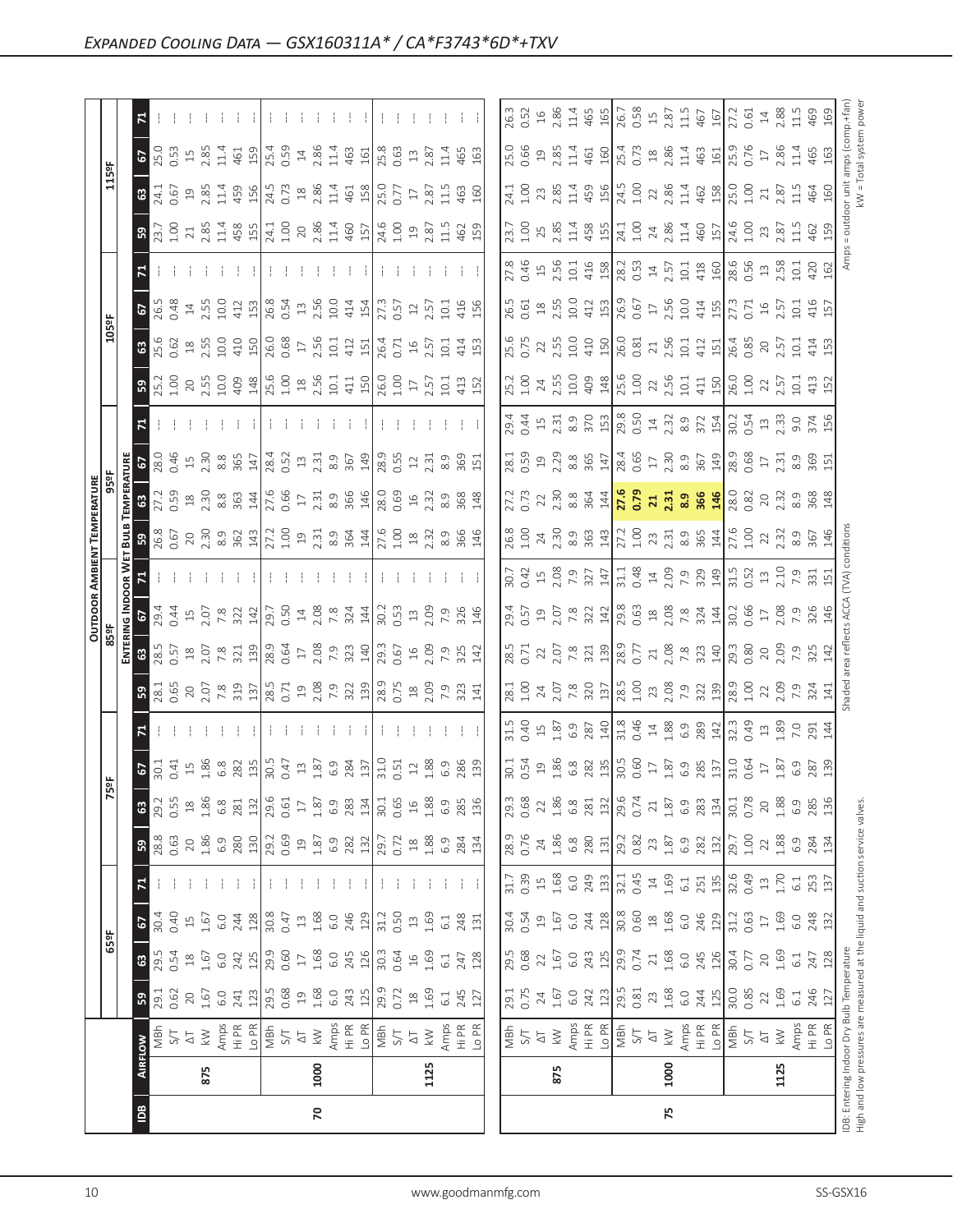|                                                                               |                |                               |                  |                 |                |              |                 |              |                                                 |                                           |                                                                                                                                                                                                                                                                                                                     |                                         |                                    |                                                                             | OUTDOOR AMBIENT TEMPERATURE                                                                                                                                      |                                                                                                                                      |                                                                                                                |                                                                                                                                                                                                                                                                                                                                                                                                                             |                                                                              |                                                                     |                                   |                                                                         |                |                           |                     |                                   |
|-------------------------------------------------------------------------------|----------------|-------------------------------|------------------|-----------------|----------------|--------------|-----------------|--------------|-------------------------------------------------|-------------------------------------------|---------------------------------------------------------------------------------------------------------------------------------------------------------------------------------------------------------------------------------------------------------------------------------------------------------------------|-----------------------------------------|------------------------------------|-----------------------------------------------------------------------------|------------------------------------------------------------------------------------------------------------------------------------------------------------------|--------------------------------------------------------------------------------------------------------------------------------------|----------------------------------------------------------------------------------------------------------------|-----------------------------------------------------------------------------------------------------------------------------------------------------------------------------------------------------------------------------------------------------------------------------------------------------------------------------------------------------------------------------------------------------------------------------|------------------------------------------------------------------------------|---------------------------------------------------------------------|-----------------------------------|-------------------------------------------------------------------------|----------------|---------------------------|---------------------|-----------------------------------|
|                                                                               |                |                               |                  | 65ºF            |                |              |                 |              | 5ºF                                             |                                           |                                                                                                                                                                                                                                                                                                                     | 85 <sup>e</sup> F                       |                                    |                                                                             |                                                                                                                                                                  |                                                                                                                                      |                                                                                                                |                                                                                                                                                                                                                                                                                                                                                                                                                             |                                                                              | 105°F                                                               |                                   |                                                                         |                | 115°F                     |                     |                                   |
|                                                                               |                |                               |                  |                 |                |              |                 |              |                                                 |                                           |                                                                                                                                                                                                                                                                                                                     |                                         | ENTERING INDOOR WET                |                                                                             | <b>Bulb</b>                                                                                                                                                      | <b>TEMPERATURE</b>                                                                                                                   |                                                                                                                |                                                                                                                                                                                                                                                                                                                                                                                                                             |                                                                              |                                                                     |                                   |                                                                         |                |                           |                     |                                   |
| $\overline{\mathsf{B}}$                                                       | <b>AIRFLOW</b> |                               | ${\tt S}$        | $\mathbbmss{3}$ | 2              | $\mathbf{z}$ | $\mathbbmss{S}$ | 63           |                                                 | Σ.                                        | $\mathbf{B}$                                                                                                                                                                                                                                                                                                        | $\mathbf{G}$                            |                                    |                                                                             | $50^{\circ}$                                                                                                                                                     | $\mathbf{3}$                                                                                                                         |                                                                                                                |                                                                                                                                                                                                                                                                                                                                                                                                                             | $\mathbb{S}$                                                                 | $\mathbf{G}$                                                        |                                   |                                                                         | 59             | $\boldsymbol{\mathsf{s}}$ | 2                   | $\mathbf{z}$                      |
|                                                                               |                | MBh<br>5/7                    | 29.3<br>1.00     | 0.80<br>29.7    | 30.5<br>0.66   | 31.9<br>0.52 | 29.0<br>1.00    | 0.81<br>29.4 | <b>67</b><br>30.3<br>0.67                       | 31.6<br>0.52                              | 28.2<br>1.00                                                                                                                                                                                                                                                                                                        | 28.7<br>0.84                            | 67<br>29.5                         | $\frac{1}{20.55}$                                                           | 26.9<br>1.00                                                                                                                                                     | 27.3                                                                                                                                 | <b>67</b><br>28.2<br>0.72                                                                                      | <b>E</b><br>29.57                                                                                                                                                                                                                                                                                                                                                                                                           | 25.3<br>1.00                                                                 | 25.8<br>1.00                                                        | 67<br>26.6<br>0.74                | 27.9<br>0.59                                                            | 23.9<br>1.00   | 24.3<br>1.00              | 0.79<br>25.2        | 26.5<br>0.65                      |
|                                                                               |                | $\overline{\small{\sim}}$     |                  | 26              | 23             | $\Xi$        | $28$            | 26           |                                                 | $\overline{1}9$                           |                                                                                                                                                                                                                                                                                                                     |                                         |                                    |                                                                             |                                                                                                                                                                  |                                                                                                                                      |                                                                                                                |                                                                                                                                                                                                                                                                                                                                                                                                                             |                                                                              |                                                                     |                                   |                                                                         | 29             | 27                        | 24                  | $20$                              |
|                                                                               | 875            | $\lesssim$                    | $28 \n1.67$      | 1.67            | 1.67           | 1.68         | 1.86            | 1.86         | $23 \n1.86$                                     |                                           | 28<br>2.07<br>7.8<br>320                                                                                                                                                                                                                                                                                            | 26<br>2.07<br>7.8                       | 23<br>2.07<br>7.8<br>323           | 19<br>2.08<br>7.9<br>327                                                    |                                                                                                                                                                  | 26<br>2.30                                                                                                                           |                                                                                                                |                                                                                                                                                                                                                                                                                                                                                                                                                             | 28<br>2.55                                                                   | 26<br>2.55                                                          | 2.55                              |                                                                         | 2.85           | 2.85                      | 2.85                | 2.86                              |
|                                                                               |                |                               | $6.0$            | $6.0$           | $6.0$          | 6.0          | 6.9             | 6.8          |                                                 | $1.87$<br>6.9<br>287                      |                                                                                                                                                                                                                                                                                                                     |                                         |                                    |                                                                             |                                                                                                                                                                  |                                                                                                                                      |                                                                                                                |                                                                                                                                                                                                                                                                                                                                                                                                                             |                                                                              | 10.0                                                                | 10.0                              |                                                                         | 11.4           | 11.4                      | 11.4                | 11.4                              |
|                                                                               |                | Amps<br>Hi PR                 | 242              | 243             | 245            | 249          | 280             | 281          | 6.8<br>283                                      |                                           |                                                                                                                                                                                                                                                                                                                     | 321                                     |                                    |                                                                             | $\frac{8}{2}$ $\frac{8}{3}$ $\frac{6}{3}$ $\frac{6}{3}$ $\frac{10}{2}$ $\frac{10}{2}$ $\frac{10}{2}$ $\frac{10}{2}$ $\frac{10}{2}$ $\frac{10}{2}$ $\frac{10}{2}$ | 8.8<br>364                                                                                                                           | 23 8 8 9 9 9 0 2 3 9 9 9 1 9 9 0 2 3 9 9 0 2 9 9 0 2 3 9 9 0 2 9 9 0 2 3 9 9 0 2 9 9 0 2 4 9 0 2 9 0 2 9 0 2 9 | $\begin{array}{c c c c c c c c c} \hline \texttt{m} & \texttt{m} & \texttt{m} & \texttt{m} & \texttt{m} \\ \hline \texttt{m} & \texttt{m} & \texttt{m} & \texttt{m} & \texttt{m} & \texttt{m} & \texttt{m} \\ \hline \texttt{m} & \texttt{m} & \texttt{m} & \texttt{m} & \texttt{m} & \texttt{m} & \texttt{m} & \texttt{m} \\ \hline \texttt{m} & \texttt{m} & \texttt{m} & \texttt{m} & \texttt{m} & \texttt{m} & \texttt$ | 10.0<br>409                                                                  | 410                                                                 | 412                               | $9,56$<br>$2,54$<br>$4,58$                                              | 459<br>155     | 460                       | 462                 | 466                               |
|                                                                               |                | Lo PR                         | 124              | 125             | 128            | 133          | 131             | 133          | 136                                             | 141                                       | $\begin{array}{c} 138 \\ 28.6 \\ 1.00 \\ 2.08 \\ 7.9 \\ \end{array}$                                                                                                                                                                                                                                                | $\frac{39}{2}$                          | $\frac{142}{29.9}$                 | 148                                                                         |                                                                                                                                                                  | $\frac{145}{27.7}$                                                                                                                   |                                                                                                                |                                                                                                                                                                                                                                                                                                                                                                                                                             | $\frac{149}{2}$                                                              |                                                                     | 153                               |                                                                         |                | 157                       | $\frac{160}{25.85}$ | 165                               |
|                                                                               |                | Hg<br>N                       | 29.6             | 30.1            | 30.9           | 32.3         | 29.4            | 29.8         | 30.7                                            | 32.0                                      |                                                                                                                                                                                                                                                                                                                     | 0.90<br>0.90<br>2.08<br>7.9             |                                    | $\begin{array}{c} 31.2 \\ 0.61 \\ 2.09 \\ 7.9 \\ 9.2 \\ 1.9 \\ \end{array}$ |                                                                                                                                                                  |                                                                                                                                      |                                                                                                                |                                                                                                                                                                                                                                                                                                                                                                                                                             | $\overline{\frac{25}{7}}$                                                    | 26.1                                                                | 27.0                              | $28.3$<br>0.65<br>18<br>2.57                                            | 24.3           | 24.7                      |                     | 26.9<br>0.71                      |
|                                                                               |                |                               | 1.00             | 0.87            | 0.73           | 0.58         | 1.00            | 0.87         | 0.73                                            | 0.59                                      |                                                                                                                                                                                                                                                                                                                     |                                         |                                    |                                                                             |                                                                                                                                                                  |                                                                                                                                      |                                                                                                                |                                                                                                                                                                                                                                                                                                                                                                                                                             | 1.00                                                                         | 1.00                                                                | 0.80                              |                                                                         | 1.00           | 1.00                      |                     |                                   |
|                                                                               |                | $\Delta \top$                 | $\overline{27}$  | 25              | $22\,$         | $^{28}$      | 27              | 25           | 22                                              | $\begin{array}{c} 18 \\ 1.88 \end{array}$ |                                                                                                                                                                                                                                                                                                                     |                                         |                                    |                                                                             |                                                                                                                                                                  |                                                                                                                                      |                                                                                                                |                                                                                                                                                                                                                                                                                                                                                                                                                             | 27                                                                           | 25<br>2.56                                                          | 21                                |                                                                         | 28<br>2.86     | 26                        | 22<br>2.86          |                                   |
| $80\,$                                                                        | 1000           | $\leqslant$                   | 1.68             | 1.68            | 1.68           | 1.69         | 1.87            | $1.87\,$     | 1.87                                            |                                           |                                                                                                                                                                                                                                                                                                                     |                                         |                                    |                                                                             |                                                                                                                                                                  |                                                                                                                                      |                                                                                                                |                                                                                                                                                                                                                                                                                                                                                                                                                             | 2.56                                                                         |                                                                     | 2.56<br>10.0                      |                                                                         |                | 2.86                      |                     |                                   |
|                                                                               |                | Amps                          | 6.0              | 6.0             | 6.0            | $6.1$        | 6.9             | 6.9          |                                                 | 6.9                                       |                                                                                                                                                                                                                                                                                                                     |                                         |                                    |                                                                             |                                                                                                                                                                  |                                                                                                                                      |                                                                                                                |                                                                                                                                                                                                                                                                                                                                                                                                                             | 10.1                                                                         | 10.1                                                                |                                   | 10.1                                                                    | 11.4           | 11.4                      | 11.4                | $19$<br>$2.87$<br>$11.5$<br>$468$ |
|                                                                               |                | Hi PR                         | 244              | 245             | 247            | 251<br>135   | 282<br>133      | 283          | 6.9<br>285<br>138                               | 289<br>143                                |                                                                                                                                                                                                                                                                                                                     |                                         | $2,08$<br>$7,8$<br>$3,25$<br>$144$ |                                                                             | 355                                                                                                                                                              | $1.00$<br>$2.5$<br>$2.3$<br>$3.9$<br>$3.66$<br>$146$                                                                                 | 368<br>150                                                                                                     |                                                                                                                                                                                                                                                                                                                                                                                                                             | 411<br>150                                                                   | 413                                                                 | 414<br>155                        | 418<br>160                                                              | 461<br>157     | 462                       | 464                 |                                   |
|                                                                               |                | Lo PR                         | 125              | 127             | 130            |              |                 | 134          |                                                 |                                           |                                                                                                                                                                                                                                                                                                                     |                                         |                                    |                                                                             |                                                                                                                                                                  |                                                                                                                                      |                                                                                                                |                                                                                                                                                                                                                                                                                                                                                                                                                             |                                                                              | 152                                                                 |                                   |                                                                         |                | 159                       | 162                 | 167                               |
|                                                                               |                | $\frac{1}{2}$ SV              | 30.1             | 30.5            | 31.4           | 32.7         | 29.8            | 30.3         | $\frac{31.1}{0.77}$                             | $32.5$<br>0.62<br>17                      | $\frac{22}{13}$ $\frac{21}{13}$ $\frac{25}{13}$ $\frac{6}{13}$                                                                                                                                                                                                                                                      | $\frac{323}{141}$<br>$\frac{141}{29.5}$ | $30.4$<br>0.79                     | 31.7<br>0.65<br>17                                                          | 27.8<br>1.00                                                                                                                                                     | 28.2<br>1.00                                                                                                                         | $\frac{29.1}{0.81}$                                                                                            | $30.4$<br>0.67<br>17<br>2.33<br>9.0                                                                                                                                                                                                                                                                                                                                                                                         | 26.2<br>1.00                                                                 | 26.6<br>1.00                                                        | $\frac{1}{27.5}$                  |                                                                         | 24.7           | 25.1                      | 26.0<br>0.89        | 27.3                              |
|                                                                               |                |                               | 1.00             | 0.90            | 0.76           | 0.61         | $1.00$          | 0.91         |                                                 |                                           |                                                                                                                                                                                                                                                                                                                     |                                         |                                    |                                                                             |                                                                                                                                                                  |                                                                                                                                      |                                                                                                                |                                                                                                                                                                                                                                                                                                                                                                                                                             |                                                                              |                                                                     | 0.84                              |                                                                         | 1.00           | 1.00                      |                     | 0.74                              |
|                                                                               |                | $\overline{\vartriangleleft}$ | 26               | $24\,$          | $21\,$         | $\Box$       | 26              | 24           | 21                                              |                                           |                                                                                                                                                                                                                                                                                                                     |                                         | $\gtrsim$                          |                                                                             |                                                                                                                                                                  |                                                                                                                                      | $\overline{\text{21}}$                                                                                         |                                                                                                                                                                                                                                                                                                                                                                                                                             |                                                                              | 24                                                                  |                                   |                                                                         | 27             | 25                        | $21\,$              | $^{28}$                           |
|                                                                               | 1125           | $\geqslant$                   | 1.69             | 1.69            | 1.69           | 1.70         | 1.88            | $1.88\,$     | 1.88                                            | 1.89                                      |                                                                                                                                                                                                                                                                                                                     | $24$<br>$2.09$                          | 2.09                               | 2.10                                                                        | 26<br>2.32                                                                                                                                                       | $24$<br>$2.32$                                                                                                                       | 2.31                                                                                                           |                                                                                                                                                                                                                                                                                                                                                                                                                             | 257                                                                          | 2.57                                                                | 20<br>2.57                        |                                                                         | 2.87           | 2.87                      | 2.86                |                                   |
|                                                                               |                | Amps                          | 61               | $6.1$           | 6.1            | $6.1\,$      | 6.9             | 6.9          | 6.9                                             | 7.0                                       |                                                                                                                                                                                                                                                                                                                     | 7.9                                     |                                    |                                                                             |                                                                                                                                                                  |                                                                                                                                      | 8.9                                                                                                            |                                                                                                                                                                                                                                                                                                                                                                                                                             | 10.1                                                                         | $\overline{10}$                                                     | 10.1                              | 2.58<br>10.1                                                            | $\frac{5}{11}$ | $\frac{1}{11}$            | 11.4                | 2.88<br>11.5                      |
|                                                                               |                |                               | 246              | 247             | 249            | 253          | 284             |              | 287                                             | 291                                       | 7.9<br>324                                                                                                                                                                                                                                                                                                          | 325                                     | $7.9$<br>327                       | 7.9<br>331                                                                  | 8.9<br>367                                                                                                                                                       | 8.9<br>368                                                                                                                           | 370                                                                                                            |                                                                                                                                                                                                                                                                                                                                                                                                                             | 413                                                                          | 415                                                                 | 416                               | 420                                                                     | 463            | 464                       | 466                 | 470                               |
|                                                                               |                | Hi PR<br>Lo PR                | 127              | 129             | 132            | 137          | 135             | 285<br>136   | 140                                             | 145                                       | 141                                                                                                                                                                                                                                                                                                                 | 143                                     | 146                                | 151                                                                         | 147                                                                                                                                                              | 148                                                                                                                                  | 152                                                                                                            | 374<br>157                                                                                                                                                                                                                                                                                                                                                                                                                  | 152                                                                          | 154                                                                 | 157                               | 162                                                                     | 159            | 161                       | 164                 | 169                               |
|                                                                               |                |                               |                  |                 |                |              |                 |              |                                                 |                                           |                                                                                                                                                                                                                                                                                                                     |                                         |                                    |                                                                             |                                                                                                                                                                  |                                                                                                                                      |                                                                                                                |                                                                                                                                                                                                                                                                                                                                                                                                                             |                                                                              |                                                                     |                                   |                                                                         |                |                           |                     |                                   |
|                                                                               |                |                               | 29.8             |                 | 31.0           | 32.4         | 29.5            | 29.9         |                                                 | 32.1                                      | 28.7                                                                                                                                                                                                                                                                                                                | 29.1                                    | 50.0                               | 31.3                                                                        | 27.4                                                                                                                                                             | 27.8                                                                                                                                 | 28.7                                                                                                           |                                                                                                                                                                                                                                                                                                                                                                                                                             |                                                                              | 26.2                                                                | 27.1                              |                                                                         |                | 24.8                      | 25.7                | 27.0                              |
|                                                                               |                | 지<br>S/T                      | 1.00             | $30.2$<br>0.91  | 0.77           | 0.62         | 1.00            | 0.91         | 30.8<br>0.77                                    | 0.63                                      |                                                                                                                                                                                                                                                                                                                     | 1.00                                    | 0.80                               | 0.65                                                                        | 1.00                                                                                                                                                             | 001                                                                                                                                  | 0.82                                                                                                           | 30.0                                                                                                                                                                                                                                                                                                                                                                                                                        | 25.8<br>1.00                                                                 | 1.00                                                                | 0.84                              | 28.4<br>0.70                                                            | 24.4<br>1.00   | 1.00                      |                     | 0.75                              |
|                                                                               |                | $\overline{\triangle}$        | $32$             | $30\,$          | 26             | 23           | $\overline{31}$ | $30$         | 26                                              |                                           |                                                                                                                                                                                                                                                                                                                     |                                         |                                    |                                                                             | $\overline{31}$                                                                                                                                                  | 30                                                                                                                                   | 26                                                                                                             |                                                                                                                                                                                                                                                                                                                                                                                                                             | $31$                                                                         | 29                                                                  |                                   |                                                                         | 32             | $\overline{31}$           | $1.00$<br>$27$      | 24                                |
|                                                                               | 875            | $\gtrapprox$                  | 1.68             | 1.68            | 1.67           | 1.69         | 1.87            | 1.86         |                                                 |                                           |                                                                                                                                                                                                                                                                                                                     |                                         |                                    |                                                                             |                                                                                                                                                                  |                                                                                                                                      |                                                                                                                |                                                                                                                                                                                                                                                                                                                                                                                                                             |                                                                              |                                                                     |                                   |                                                                         | 2.86           | 2.85                      |                     |                                   |
|                                                                               |                |                               | 6.0              | $6.0\,$         | $6.0$          | $6.1$        | 6.9             | 6.9          | 1.86<br>6.8                                     | 23<br>1.88<br>6.9<br>288                  |                                                                                                                                                                                                                                                                                                                     |                                         |                                    |                                                                             |                                                                                                                                                                  |                                                                                                                                      | $2.30$<br>8.9                                                                                                  |                                                                                                                                                                                                                                                                                                                                                                                                                             |                                                                              |                                                                     | $2.55$<br>$10.0$                  |                                                                         | 11.4           | 11.4                      | $2.85$<br>11.4      | $2.86$<br>11.4                    |
|                                                                               |                | Amps<br>Hi PR                 | 243              | 244             |                | 250          |                 | 282          |                                                 |                                           |                                                                                                                                                                                                                                                                                                                     |                                         |                                    |                                                                             |                                                                                                                                                                  |                                                                                                                                      |                                                                                                                |                                                                                                                                                                                                                                                                                                                                                                                                                             |                                                                              |                                                                     |                                   |                                                                         |                | 461                       | 463                 | 467                               |
|                                                                               |                | Lo PR                         | 125              | 127             | 246<br>130     | 135          | 281             | 134          | $\frac{28}{31}$ $\frac{28}{31}$ $\frac{34}{30}$ |                                           | $\frac{1}{2}$ $\frac{3}{2}$ $\frac{3}{2}$ $\frac{8}{2}$ $\frac{8}{2}$ $\frac{3}{2}$ $\frac{1}{2}$ $\frac{9}{2}$ $\frac{1}{2}$ $\frac{3}{2}$ $\frac{3}{2}$ $\frac{3}{2}$ $\frac{3}{2}$ $\frac{3}{2}$ $\frac{3}{2}$ $\frac{3}{2}$ $\frac{3}{2}$ $\frac{3}{2}$ $\frac{3}{2}$ $\frac{3}{2}$ $\frac{3}{2}$ $\frac{3}{2}$ |                                         |                                    |                                                                             | $\begin{array}{c} 2.30 \\ 8.9 \\ 864 \\ 145 \\ 2.50 \\ 1.00 \\ 3.31 \\ 2.31 \\ \end{array}$                                                                      | $\frac{2}{3}$<br>$\frac{3}{8}$<br>$\frac{3}{8}$<br>$\frac{1}{2}$<br>$\frac{1}{2}$<br>$\frac{2}{3}$<br>$\frac{2}{3}$<br>$\frac{1}{2}$ | $\frac{150}{150}$                                                                                              |                                                                                                                                                                                                                                                                                                                                                                                                                             | $2.56$<br>$2.51$<br>$2.50$<br>$2.50$<br>$2.51$<br>$2.51$<br>$2.52$<br>$2.52$ | $2.56$<br>$4.2$<br>$4.2$                                            | $413$<br>$155$<br>$7.5$<br>$0.90$ | $\begin{array}{c} 22 \\ 2.5 \\ 1.5 \\ 2.4 \\ 2.6 \\ \hline \end{array}$ | 460            | $\frac{159}{25.2}$        | $\frac{162}{2}$     | 167                               |
|                                                                               |                | $\frac{1}{2}$ &               | $30.1$<br>$1.00$ | 30.5<br>0.97    | $31.4$<br>0.83 | 32.7         | 29.9            | 30.3         |                                                 | $\frac{143}{32.5}$                        |                                                                                                                                                                                                                                                                                                                     |                                         |                                    |                                                                             |                                                                                                                                                                  |                                                                                                                                      | 29.1<br>0.88                                                                                                   |                                                                                                                                                                                                                                                                                                                                                                                                                             |                                                                              | $\frac{26.6}{1.00}$                                                 |                                   |                                                                         | 24.8<br>1.00   |                           | $\frac{0}{26.0}$    | $27.4$<br>0.81                    |
|                                                                               |                |                               |                  |                 |                | 0.68         | $1.00$          | $1.00\,$     |                                                 |                                           |                                                                                                                                                                                                                                                                                                                     |                                         |                                    |                                                                             |                                                                                                                                                                  |                                                                                                                                      |                                                                                                                |                                                                                                                                                                                                                                                                                                                                                                                                                             |                                                                              |                                                                     |                                   |                                                                         |                | 1.00                      |                     |                                   |
|                                                                               |                | $\overline{\Delta}$           | $\Im$            | 29              | 25             | $22\,$       | $30\,$          | 29           |                                                 |                                           |                                                                                                                                                                                                                                                                                                                     |                                         |                                    |                                                                             |                                                                                                                                                                  | 2.31                                                                                                                                 |                                                                                                                |                                                                                                                                                                                                                                                                                                                                                                                                                             |                                                                              |                                                                     |                                   |                                                                         | $\approx$      | 29                        | 26<br>2.86          | 22                                |
| 85                                                                            | 1000           | $\leqslant$                   | 1.69             | 1.69            | 1.68           | 1.70         | 1.88            | $1.87\,$     | $7.87$ 6.9 $8.89$                               | $22$<br>$1.89$<br>$7.0$<br>$290$          |                                                                                                                                                                                                                                                                                                                     |                                         |                                    |                                                                             |                                                                                                                                                                  |                                                                                                                                      |                                                                                                                |                                                                                                                                                                                                                                                                                                                                                                                                                             |                                                                              | $\begin{array}{c} 28 \\ 2.57 \\ 10.1 \\ 4.54 \\ \hline \end{array}$ | $2.56$<br>$10.1$<br>$415$         |                                                                         | 2.87           | 2.86                      |                     | 2.87<br>11.5<br>469               |
|                                                                               |                | Amps<br>Hi PR                 | $6.1$            | $6.0$           | $6.0$          | $6.1$        | 6.9             | 6.9          |                                                 |                                           |                                                                                                                                                                                                                                                                                                                     |                                         |                                    |                                                                             |                                                                                                                                                                  |                                                                                                                                      |                                                                                                                |                                                                                                                                                                                                                                                                                                                                                                                                                             |                                                                              |                                                                     |                                   |                                                                         | 11.4           | 11.4                      | 11.4                |                                   |
|                                                                               |                |                               | 245              | 246             | 248            | 252          | 283             | 284          |                                                 |                                           |                                                                                                                                                                                                                                                                                                                     |                                         |                                    |                                                                             | 8.9<br>366<br>147                                                                                                                                                | 8.9<br>367<br>148                                                                                                                    |                                                                                                                |                                                                                                                                                                                                                                                                                                                                                                                                                             |                                                                              |                                                                     |                                   |                                                                         | 462            | 463                       | 465                 |                                   |
|                                                                               |                | Lo PR                         | 127              | 129             | 132            | 137          | 135             | 136          |                                                 | 145                                       |                                                                                                                                                                                                                                                                                                                     |                                         |                                    |                                                                             |                                                                                                                                                                  |                                                                                                                                      |                                                                                                                |                                                                                                                                                                                                                                                                                                                                                                                                                             |                                                                              |                                                                     | 157                               |                                                                         |                | 161                       | 164                 | 169                               |
|                                                                               |                | MBh                           | $30.6$<br>$1.00$ | 31.0            | 31.9           | 33.2         | 30.3            | 30.7         | 31.6                                            | 32.9                                      |                                                                                                                                                                                                                                                                                                                     | $30.0$<br>$1.00$                        |                                    | 32.2<br>0.75                                                                | 28.3                                                                                                                                                             | 28.7                                                                                                                                 | $25.31$<br>$2.31$<br>$8.9$<br>$369$<br>$151$<br>$29.3$<br>$0.92$                                               | 30.9<br>0.77                                                                                                                                                                                                                                                                                                                                                                                                                | 26.7<br>1.00                                                                 | 27.1                                                                | 28.0                              | 29.3                                                                    | 25.2           | 25.6                      | 26.5                | 27.8<br>0.85                      |
|                                                                               |                | $5\sqrt{ }$                   |                  | 1.00            | 0.86           | 0.72         | $1.00$          | $1.00$       | 0.87                                            | 0.72                                      |                                                                                                                                                                                                                                                                                                                     |                                         |                                    |                                                                             | 1.00                                                                                                                                                             | 1.00                                                                                                                                 |                                                                                                                |                                                                                                                                                                                                                                                                                                                                                                                                                             |                                                                              | 001                                                                 | 001                               |                                                                         | 1.00           | $\overline{1.00}$         | 001                 |                                   |
|                                                                               |                | $\Delta\top$                  | 29               | $28$            | 24             | $21\,$       | 29              | 28           | $\frac{24}{1.88}$                               | $21\,$                                    | $30\,$                                                                                                                                                                                                                                                                                                              | $28$<br>$2.09$                          | $24$<br>$2.09$                     | 2.10                                                                        | 29<br>2.32                                                                                                                                                       | $28$<br>$2.32$                                                                                                                       | $24$<br>$2.32$                                                                                                 | $21$<br>$2.33$                                                                                                                                                                                                                                                                                                                                                                                                              | 29<br>2.58                                                                   | 27                                                                  | $24$<br>$2.57$                    | 20<br>2.59                                                              | $30\,$         | $28$                      | 25                  |                                   |
|                                                                               | 1125           | $\lesssim$                    | 1.70             | 1.69            | 1.69           | 1.71         | 1.88            | 1.88         |                                                 | 1.89                                      | 2.09                                                                                                                                                                                                                                                                                                                |                                         |                                    |                                                                             |                                                                                                                                                                  |                                                                                                                                      |                                                                                                                |                                                                                                                                                                                                                                                                                                                                                                                                                             |                                                                              | 2.57                                                                |                                   |                                                                         | 2.87           | 2.87                      | 2.87                | 22<br>2.88<br>11.5                |
|                                                                               |                | Amps                          | 6.1              | 6.1             | 6.1            | 6.1          | 7.0             | 6.9          |                                                 | 7.0                                       | 7.9                                                                                                                                                                                                                                                                                                                 | 7.9                                     | 7.9<br>328                         | $8.0\,$                                                                     | 9.0                                                                                                                                                              | 8.9                                                                                                                                  |                                                                                                                |                                                                                                                                                                                                                                                                                                                                                                                                                             | $\overline{a}$                                                               | $\overline{5}$                                                      | $\overline{10}$                   | 10.2                                                                    | 11.5           | $\frac{15}{11}$           | 11.5                |                                   |
|                                                                               |                | Hi PR                         | 247              | 248             | 250            | 254          | 285             | 286          | G.9<br>288<br>141                               | 292                                       | 325                                                                                                                                                                                                                                                                                                                 | 326                                     |                                    | 332                                                                         | 368                                                                                                                                                              | 369                                                                                                                                  | 371                                                                                                            | 9.0<br>375<br>159                                                                                                                                                                                                                                                                                                                                                                                                           | 415<br>154                                                                   | 416<br>156                                                          | 417                               | 422<br>164                                                              | 464            | 465                       | 467                 | 471                               |
|                                                                               |                | Lo PR                         | 129              | 131             | 134            | 139          | 137             | 138          |                                                 | 147                                       |                                                                                                                                                                                                                                                                                                                     | 145                                     |                                    |                                                                             | 149                                                                                                                                                              | 150                                                                                                                                  |                                                                                                                |                                                                                                                                                                                                                                                                                                                                                                                                                             |                                                                              |                                                                     | 159                               |                                                                         | 161            | 163                       | 166                 |                                   |
| IDB: Entering Indoor Dry Bulb Temperature                                     |                |                               |                  |                 |                |              |                 |              |                                                 |                                           | Shaded                                                                                                                                                                                                                                                                                                              | area reflects AHRI                      |                                    | condition                                                                   |                                                                                                                                                                  |                                                                                                                                      |                                                                                                                |                                                                                                                                                                                                                                                                                                                                                                                                                             |                                                                              |                                                                     |                                   |                                                                         | outdoor unit   |                           | amps (comp.+fan     |                                   |
| High and low pressures are measured at the liquid and suction service valves. |                |                               |                  |                 |                |              |                 |              |                                                 |                                           |                                                                                                                                                                                                                                                                                                                     |                                         |                                    |                                                                             |                                                                                                                                                                  |                                                                                                                                      |                                                                                                                |                                                                                                                                                                                                                                                                                                                                                                                                                             |                                                                              |                                                                     |                                   |                                                                         |                | kW = Total system powe    |                     |                                   |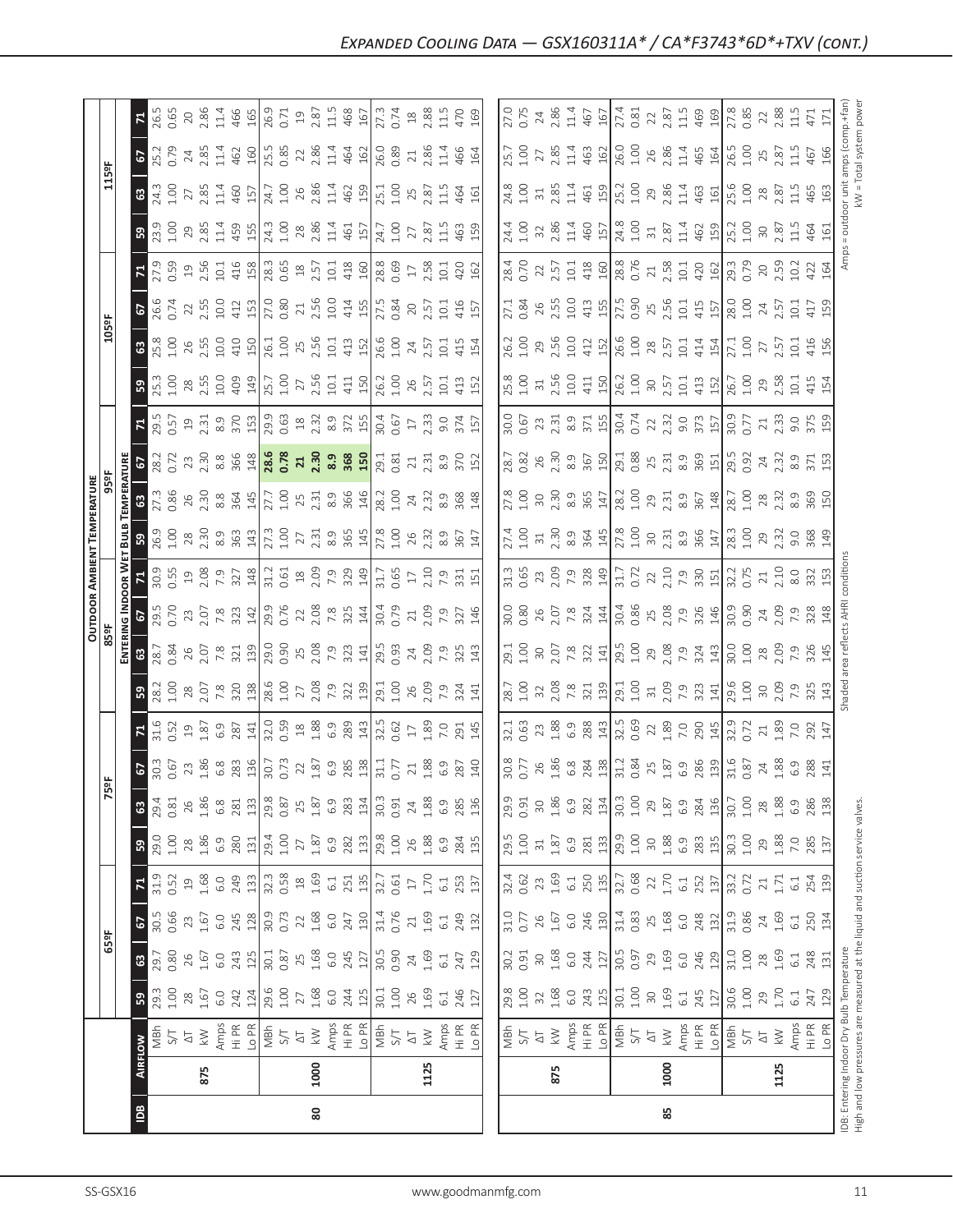|                                | $\sqrt{2}$                                                                                                                                                                                                                                                                                                            |                                                                                                                                                                                                                                                                                                                                                                                                                                                                                     | $\begin{array}{l} 84.7 \\ 89.7 \\ 109.1 \\ 309.1 \\ 459.1 \\ 569.1 \\ 699.1 \\ 699.1 \\ 699.1 \\ 699.1 \\ 699.1 \\ 699.1 \\ 699.1 \\ 699.1 \\ 699.1 \\ 699.1 \\ 699.1 \\ 699.1 \\ 699.1 \\ 699.1 \\ 699.1 \\ 699.1 \\ 699.1 \\ 699.1 \\ 699.1 \\ 699.1 \\ 699.1 \\ 699.1 \\ 699.1 \\ 699.1 \\ 699.$           | $\begin{bmatrix} 8.6 & 8 \\ 8.6 & 8 \\ 9.6 & 10 \\ 10 & 10 \\ 10 & 10 \\ 10 & 10 \\ 10 & 10 \\ 10 & 10 \\ 10 & 10 \\ 10 & 10 \\ 10 & 10 \\ 10 & 10 \\ 10 & 10 \\ 10 & 10 \\ 10 & 10 \\ 10 & 10 \\ 10 & 10 \\ 10 & 10 & 10 \\ 11 & 11 & 11 \\ 12 & 12 & 13 \\ 13 & 14 & 15 \\ 14 & 16 & 10 \\ 15 & 17 & 17 & 14 \\ $                                                                                                                                                    |      |                          |
|--------------------------------|-----------------------------------------------------------------------------------------------------------------------------------------------------------------------------------------------------------------------------------------------------------------------------------------------------------------------|-------------------------------------------------------------------------------------------------------------------------------------------------------------------------------------------------------------------------------------------------------------------------------------------------------------------------------------------------------------------------------------------------------------------------------------------------------------------------------------|---------------------------------------------------------------------------------------------------------------------------------------------------------------------------------------------------------------------------------------------------------------------------------------------------------------|------------------------------------------------------------------------------------------------------------------------------------------------------------------------------------------------------------------------------------------------------------------------------------------------------------------------------------------------------------------------------------------------------------------------------------------------------------------------|------|--------------------------|
| $115$ <sup>e</sup>             | $\boxed{3}$                                                                                                                                                                                                                                                                                                           |                                                                                                                                                                                                                                                                                                                                                                                                                                                                                     |                                                                                                                                                                                                                                                                                                               |                                                                                                                                                                                                                                                                                                                                                                                                                                                                        |      |                          |
|                                |                                                                                                                                                                                                                                                                                                                       |                                                                                                                                                                                                                                                                                                                                                                                                                                                                                     |                                                                                                                                                                                                                                                                                                               |                                                                                                                                                                                                                                                                                                                                                                                                                                                                        |      |                          |
|                                |                                                                                                                                                                                                                                                                                                                       |                                                                                                                                                                                                                                                                                                                                                                                                                                                                                     |                                                                                                                                                                                                                                                                                                               |                                                                                                                                                                                                                                                                                                                                                                                                                                                                        |      |                          |
|                                | $\sqrt{2}$                                                                                                                                                                                                                                                                                                            |                                                                                                                                                                                                                                                                                                                                                                                                                                                                                     |                                                                                                                                                                                                                                                                                                               |                                                                                                                                                                                                                                                                                                                                                                                                                                                                        |      |                          |
| $\frac{1}{2}$                  |                                                                                                                                                                                                                                                                                                                       |                                                                                                                                                                                                                                                                                                                                                                                                                                                                                     |                                                                                                                                                                                                                                                                                                               |                                                                                                                                                                                                                                                                                                                                                                                                                                                                        |      |                          |
|                                | ြို့                                                                                                                                                                                                                                                                                                                  |                                                                                                                                                                                                                                                                                                                                                                                                                                                                                     | $\begin{array}{c} 225 & 235 & 245 \\ 25 & 25 & 25 & 25 \\ 25 & 25 & 25 & 25 \\ 25 & 25 & 25 & 25 \\ 25 & 25 & 25 & 25 \\ 25 & 25 & 25 & 25 \\ 25 & 25 & 25 & 25 \\ 25 & 25 & 25 & 25 \\ 25 & 25 & 25 & 25 \\ 25 & 25 & 25 & 25 \\ 25 & 25 & 25 & 25 \\ 25 & 25 & 25 & 25 \\ 25 & 25 & 25 & 25 \\ 25 & 2$      |                                                                                                                                                                                                                                                                                                                                                                                                                                                                        |      |                          |
|                                |                                                                                                                                                                                                                                                                                                                       |                                                                                                                                                                                                                                                                                                                                                                                                                                                                                     |                                                                                                                                                                                                                                                                                                               |                                                                                                                                                                                                                                                                                                                                                                                                                                                                        |      |                          |
|                                | 릴의                                                                                                                                                                                                                                                                                                                    | $\begin{array}{c} 3.33 & 2.53 & 2.53 & 2.53 & 2.53 & 2.53 & 2.53 & 2.53 & 2.53 & 2.53 & 2.53 & 2.53 & 2.53 & 2.53 & 2.53 & 2.53 & 2.53 & 2.53 & 2.53 & 2.53 & 2.53 & 2.53 & 2.53 & 2.53 & 2.53 & 2.53 & 2.53 & 2.53 & 2.53 & 2.53 & 2.53 & 2.53 & 2.53 & 2.53 & 2.53 & 2.$                                                                                                                                                                                                          |                                                                                                                                                                                                                                                                                                               |                                                                                                                                                                                                                                                                                                                                                                                                                                                                        |      |                          |
|                                | na<br>S                                                                                                                                                                                                                                                                                                               | $\frac{3.66}{3.62}$ $\frac{1}{2.7}$ $\frac{1}{2.7}$ $\frac{1}{2.7}$ $\frac{1}{2.7}$ $\frac{1}{2.7}$ $\frac{1}{2.7}$ $\frac{1}{2.7}$ $\frac{1}{2.7}$ $\frac{1}{2.7}$ $\frac{1}{2.7}$ $\frac{1}{2.7}$ $\frac{1}{2.7}$ $\frac{1}{2.7}$ $\frac{1}{2.7}$ $\frac{1}{2.7}$ $\frac{1}{2.7}$ $\frac{1}{2.7}$                                                                                                                                                                                 |                                                                                                                                                                                                                                                                                                               | ສິ 5 ສຸ 5 ສຸ 5 <mark>ຊິດ ອິ ຊິດ 5 ສຸ 5</mark> ຊິດ ອິ ຊິດ <u>ສ</u> ຸ 5 ສຸ 5 ຊ                                                                                                                                                                                                                                                                                                                                                                                           |      |                          |
|                                | ឨ៓៓៓៓៓៓៓៓៓                                                                                                                                                                                                                                                                                                            |                                                                                                                                                                                                                                                                                                                                                                                                                                                                                     | $\begin{array}{l} 28.8 \\ 0.78 \\ 0.98 \\ 0.39 \\ 0.51 \\ 0.53 \\ 0.71 \\ 0.83 \\ 0.71 \\ 0.83 \\ 0.71 \\ 0.72 \\ 0.73 \\ 0.73 \\ 0.74 \\ 0.73 \\ 0.74 \\ 0.73 \\ 0.74 \\ 0.73 \\ 0.74 \\ 0.75 \\ 0.73 \\ 0.74 \\ 0.75 \\ 0.75 \\ 0.75 \\ 0.75 \\ 0.75 \\ 0.75 \\ 0.75 \\ 0.75 \\ 0.75 \\ 0.75 \\ 0.75 \\ 0.$ | $\begin{bmatrix} 8 & 8 & 8 \\ 8 & 8 & 8 \\ 0 & 8 & 8 \end{bmatrix} \begin{bmatrix} 1 & 0 & 0 \\ 0 & 1 & 0 \\ 0 & 1 & 0 \\ 0 & 1 & 0 \end{bmatrix} \begin{bmatrix} 1 & 0 & 0 \\ 0 & 1 & 0 \\ 0 & 1 & 0 \\ 0 & 1 & 0 \end{bmatrix} \begin{bmatrix} 1 & 0 & 0 \\ 0 & 1 & 0 \\ 0 & 1 & 0 \\ 0 & 1 & 0 \end{bmatrix} \begin{bmatrix} 1 & 0 & 0 \\ 0 & 1 & 0 \\ 0 & 1 & 0 \\ 0 & 1 & 0$                                                                                      |      |                          |
|                                | <b>、日</b>                                                                                                                                                                                                                                                                                                             |                                                                                                                                                                                                                                                                                                                                                                                                                                                                                     |                                                                                                                                                                                                                                                                                                               |                                                                                                                                                                                                                                                                                                                                                                                                                                                                        |      |                          |
| <b>Outdoor Ambie<br/>35 sf</b> | ៀ្ស                                                                                                                                                                                                                                                                                                                   |                                                                                                                                                                                                                                                                                                                                                                                                                                                                                     |                                                                                                                                                                                                                                                                                                               |                                                                                                                                                                                                                                                                                                                                                                                                                                                                        |      |                          |
|                                | $\frac{1}{2}$ 8 $\frac{3}{2}$ $\frac{3}{2}$ $\frac{3}{2}$ $\frac{5}{2}$ $\frac{3}{2}$ $\frac{3}{2}$ $\frac{1}{2}$ $\frac{1}{2}$ $\frac{3}{2}$ $\frac{3}{2}$ $\frac{3}{2}$ $\frac{3}{2}$ $\frac{3}{2}$ $\frac{3}{2}$ $\frac{3}{2}$ $\frac{3}{2}$ $\frac{3}{2}$ $\frac{3}{2}$ $\frac{3}{2}$ $\frac{3}{2}$ $\frac{3}{2}$ |                                                                                                                                                                                                                                                                                                                                                                                                                                                                                     |                                                                                                                                                                                                                                                                                                               |                                                                                                                                                                                                                                                                                                                                                                                                                                                                        |      |                          |
|                                | $3.515$ $2.53$ $3.53$ $3.53$ $3.51$ $3.52$ $3.53$ $3.53$ $3.53$ $3.53$ $3.53$ $3.53$ $3.53$ $3.53$ $3.53$ $3.53$ $3.53$ $3.53$ $3.53$ $3.53$ $3.53$ $3.53$ $3.53$ $3.53$ $3.53$ $3.53$ $3.53$ $3.53$ $3.53$ $3.53$ $3.53$ $3.$                                                                                        |                                                                                                                                                                                                                                                                                                                                                                                                                                                                                     |                                                                                                                                                                                                                                                                                                               |                                                                                                                                                                                                                                                                                                                                                                                                                                                                        |      |                          |
|                                |                                                                                                                                                                                                                                                                                                                       |                                                                                                                                                                                                                                                                                                                                                                                                                                                                                     |                                                                                                                                                                                                                                                                                                               |                                                                                                                                                                                                                                                                                                                                                                                                                                                                        |      |                          |
|                                |                                                                                                                                                                                                                                                                                                                       |                                                                                                                                                                                                                                                                                                                                                                                                                                                                                     |                                                                                                                                                                                                                                                                                                               |                                                                                                                                                                                                                                                                                                                                                                                                                                                                        |      |                          |
|                                |                                                                                                                                                                                                                                                                                                                       |                                                                                                                                                                                                                                                                                                                                                                                                                                                                                     |                                                                                                                                                                                                                                                                                                               |                                                                                                                                                                                                                                                                                                                                                                                                                                                                        |      |                          |
|                                |                                                                                                                                                                                                                                                                                                                       |                                                                                                                                                                                                                                                                                                                                                                                                                                                                                     |                                                                                                                                                                                                                                                                                                               |                                                                                                                                                                                                                                                                                                                                                                                                                                                                        |      |                          |
|                                |                                                                                                                                                                                                                                                                                                                       |                                                                                                                                                                                                                                                                                                                                                                                                                                                                                     |                                                                                                                                                                                                                                                                                                               |                                                                                                                                                                                                                                                                                                                                                                                                                                                                        |      |                          |
|                                | $\sqrt{2}$                                                                                                                                                                                                                                                                                                            |                                                                                                                                                                                                                                                                                                                                                                                                                                                                                     |                                                                                                                                                                                                                                                                                                               |                                                                                                                                                                                                                                                                                                                                                                                                                                                                        |      |                          |
| $\frac{1}{259}$                | ි                                                                                                                                                                                                                                                                                                                     |                                                                                                                                                                                                                                                                                                                                                                                                                                                                                     |                                                                                                                                                                                                                                                                                                               |                                                                                                                                                                                                                                                                                                                                                                                                                                                                        |      |                          |
|                                | 59                                                                                                                                                                                                                                                                                                                    | $\begin{array}{l} 66.75\, \text{m} \quad \text{S} \quad \text{S} \quad \text{S} \quad \text{S} \quad \text{S} \quad \text{S} \quad \text{S} \quad \text{S} \quad \text{S} \quad \text{S} \quad \text{S} \quad \text{S} \quad \text{S} \quad \text{S} \quad \text{S} \quad \text{S} \quad \text{S} \quad \text{S} \quad \text{S} \quad \text{S} \quad \text{S} \quad \text{S} \quad \text{S} \quad \text{S} \quad \text{S} \quad \text{S} \quad \text{S} \quad \text{S} \quad \text$ |                                                                                                                                                                                                                                                                                                               | $\begin{array}{ l l } \hline \text{11} & \text{12} & \text{13} & \text{14} \\ \hline \text{13} & \text{14} & \text{15} & \text{16} \\ \text{15} & \text{16} & \text{17} & \text{18} \\ \hline \text{16} & \text{17} & \text{18} & \text{18} \\ \hline \text{17} & \text{18} & \text{18} & \text{18} \\ \hline \text{18} & \text{19} & \text{19} & \text{19} \\ \hline \text{19} & \text{19} & \text{19} & \text$                                                       |      | 231                      |
|                                |                                                                                                                                                                                                                                                                                                                       |                                                                                                                                                                                                                                                                                                                                                                                                                                                                                     |                                                                                                                                                                                                                                                                                                               | $\begin{array}{ l l l l }\hline \frac{\pi}{2} & \xi & \xi & \xi & \xi & \xi \\ \hline \xi & \xi & \xi & \xi & \xi & \xi & \xi \\ \hline \xi & \xi & \xi & \xi & \xi & \xi & \xi \\ \hline \xi & \xi & \xi & \xi & \xi & \xi & \xi \\ \hline \xi & \xi & \xi & \xi & \xi & \xi & \xi \\ \hline \xi & \xi & \xi & \xi & \xi & \xi & \xi \\ \hline \xi & \xi & \xi & \xi & \xi & \xi & \xi \\ \hline \xi & \xi & \xi & \xi & \xi & \xi & \xi \\ \hline \xi & \xi & \xi &$ |      |                          |
|                                | <b>FLOW</b><br>1050                                                                                                                                                                                                                                                                                                   | 1200                                                                                                                                                                                                                                                                                                                                                                                                                                                                                | 1350                                                                                                                                                                                                                                                                                                          | 1050                                                                                                                                                                                                                                                                                                                                                                                                                                                                   | 1200 | 1350                     |
|                                | ≌                                                                                                                                                                                                                                                                                                                     | $\mathbf{r}$                                                                                                                                                                                                                                                                                                                                                                                                                                                                        |                                                                                                                                                                                                                                                                                                               |                                                                                                                                                                                                                                                                                                                                                                                                                                                                        | 75   | IDB: Enter<br>High and I |
|                                |                                                                                                                                                                                                                                                                                                                       |                                                                                                                                                                                                                                                                                                                                                                                                                                                                                     |                                                                                                                                                                                                                                                                                                               |                                                                                                                                                                                                                                                                                                                                                                                                                                                                        |      |                          |
| 12                             |                                                                                                                                                                                                                                                                                                                       |                                                                                                                                                                                                                                                                                                                                                                                                                                                                                     | www.goodmanmfg.com                                                                                                                                                                                                                                                                                            |                                                                                                                                                                                                                                                                                                                                                                                                                                                                        |      | SS-GSX16                 |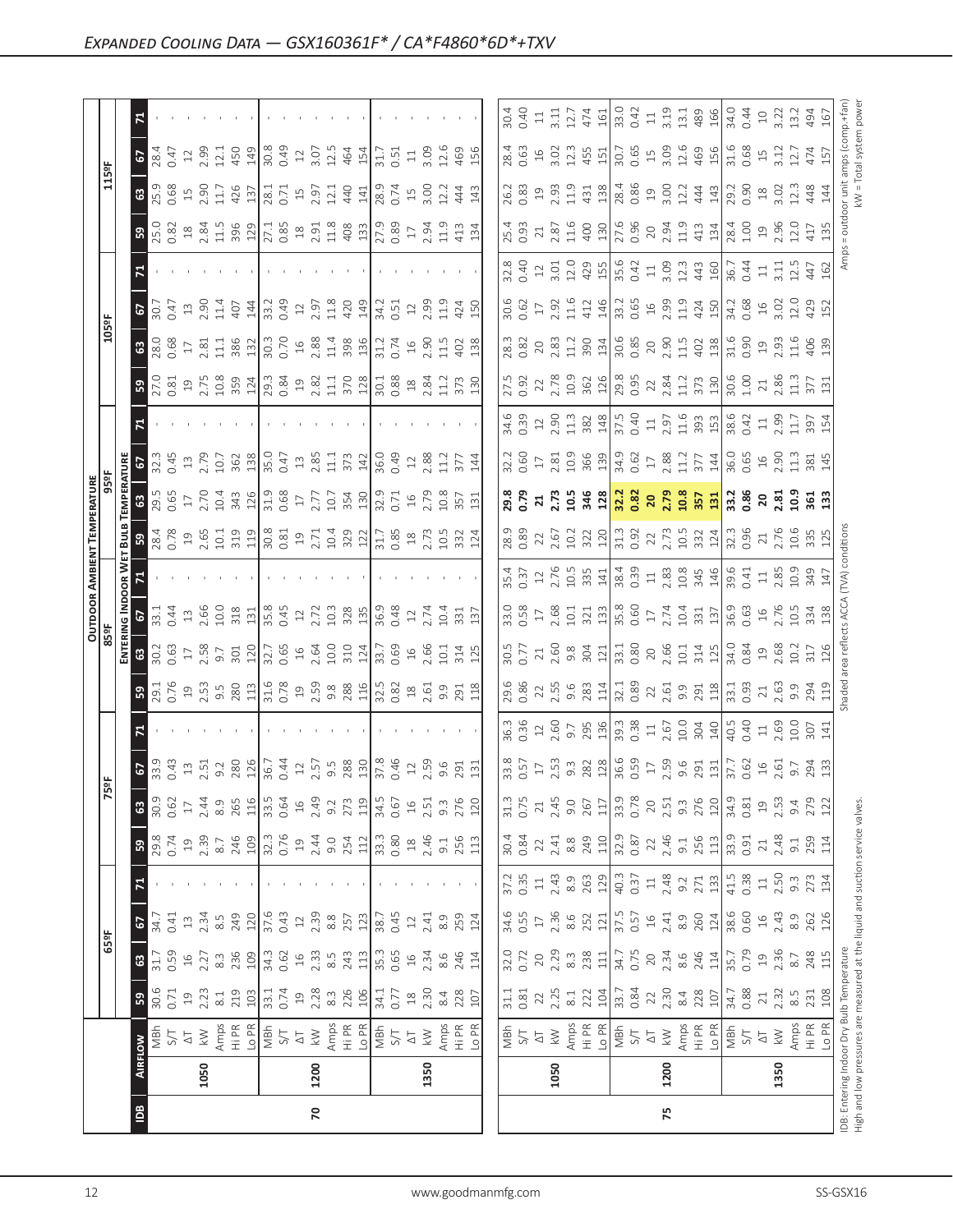| $\vert \underline{\mathbb{B}} \vert$             |                     | 80                                                                                                                                                                                                                                                                                                                                                                                                                                                                                                                                                  |      |                                                                                                                                                                                                                                                                                                                                                                                                                                           | 85   |                                                                                                                                                                                                                                                                       |
|--------------------------------------------------|---------------------|-----------------------------------------------------------------------------------------------------------------------------------------------------------------------------------------------------------------------------------------------------------------------------------------------------------------------------------------------------------------------------------------------------------------------------------------------------------------------------------------------------------------------------------------------------|------|-------------------------------------------------------------------------------------------------------------------------------------------------------------------------------------------------------------------------------------------------------------------------------------------------------------------------------------------------------------------------------------------------------------------------------------------|------|-----------------------------------------------------------------------------------------------------------------------------------------------------------------------------------------------------------------------------------------------------------------------|
|                                                  | 1050                | 1200                                                                                                                                                                                                                                                                                                                                                                                                                                                                                                                                                | 1350 | 1050                                                                                                                                                                                                                                                                                                                                                                                                                                      | 1200 | IDB: Entering Indoo<br>High and low press<br>1350                                                                                                                                                                                                                     |
|                                                  |                     |                                                                                                                                                                                                                                                                                                                                                                                                                                                                                                                                                     |      | $\begin{array}{ l l l l }\hline\hline\mathbf{g}&\mathbf{h}&\mathbf{h}&\mathbf{g}\\ \hline\mathbf{g}&\mathbf{h}&\mathbf{h}&\mathbf{g}\\ \hline\mathbf{g}&\mathbf{h}&\mathbf{h}&\mathbf{g}\\ \hline\mathbf{g}&\mathbf{h}&\mathbf{h}&\mathbf{h}\\ \hline\mathbf{g}&\mathbf{h}&\mathbf{h}&\mathbf{h}\\ \hline\hline\mathbf{g}&\mathbf{h}&\mathbf{h}&\mathbf{h}\\ \hline\hline\mathbf{g}&\mathbf{h}&\mathbf{h}&\mathbf{h}\\ \hline\hline\math$ |      |                                                                                                                                                                                                                                                                       |
| 5 <sup>o</sup>                                   |                     | $\begin{array}{c} 1.636 \\ 1.656 \\ 1.676 \\ 1.687 \\ 1.616 \\ 1.621 \\ 1.631 \\ 1.648 \\ 1.651 \\ 1.671 \\ 1.671 \\ 1.671 \\ 1.671 \\ 1.671 \\ 1.671 \\ 1.671 \\ 1.671 \\ 1.671 \\ 1.671 \\ 1.671 \\ 1.671 \\ 1.671 \\ 1.671 \\ 1.671 \\ 1.671 \\ 1.671 \\ 1.671 \\ 1.671 \\ 1.671 \\ 1.671 \\ 1.$                                                                                                                                                                                                                                                 |      | $\begin{bmatrix} 23 & 23 & 23 & 23 & 24 & 25 & 26 & 27 & 28 & 27 & 28 & 28 & 29 \\ 23 & 23 & 23 & 23 & 23 & 23 & 23 & 23 & 23 & 25 & 27 & 28 & 25 & 28 & 29 \\ 24 & 23 & 23 & 23 & 23 & 23 & 23 & 23 & 23 & 23 & 24 & 25 & 26 & 27 & 28 & 28 & 29 \\ 25 & 23 & 23 & 23 & 23 & 23 & 23 & 23 & 2$                                                                                                                                           |      |                                                                                                                                                                                                                                                                       |
| $\frac{15}{2}$                                   |                     |                                                                                                                                                                                                                                                                                                                                                                                                                                                                                                                                                     |      |                                                                                                                                                                                                                                                                                                                                                                                                                                           |      |                                                                                                                                                                                                                                                                       |
|                                                  |                     | $67.38$ $\frac{10}{3}$<br>$\frac{10}{3}$<br>$\frac{10}{3}$<br>$\frac{10}{3}$<br>$\frac{10}{3}$<br>$\frac{10}{3}$<br>$\frac{10}{3}$<br>$\frac{10}{3}$<br>$\frac{10}{3}$<br>$\frac{10}{3}$<br>$\frac{10}{3}$<br>$\frac{10}{3}$<br>$\frac{10}{3}$<br>$\frac{10}{3}$<br>$\frac{10}{3}$<br>$\frac{10}{3}$<br>$\frac{10}{3}$<br>$\frac{10}{3}$                                                                                                                                                                                                            |      | $\begin{bmatrix} 4 & 3 & 4 & 8 & 8 & 8 & 5 & 7 & 12 \\ 3 & 3 & 4 & 3 & 8 & 8 & 5 & 7 & 12 \\ 3 & 3 & 3 & 3 & 5 & 7 & 12 & 8 & 8 \\ 4 & 3 & 3 & 3 & 3 & 5 & 7 & 12 & 8 \\ 5 & 3 & 3 & 3 & 4 & 4 & 5 & 5 & 6 & 6 \\ 6 & 3 & 3 & 3 & 3 & 3 & 6 & 7 & 7 & 3 & 5 & 6 \\ 7 & 3 & 3 & 3 & 3 & 3 & 3 & 5 & 7 & 7 & 12 & 8$                                                                                                                        |      |                                                                                                                                                                                                                                                                       |
|                                                  |                     |                                                                                                                                                                                                                                                                                                                                                                                                                                                                                                                                                     |      |                                                                                                                                                                                                                                                                                                                                                                                                                                           |      |                                                                                                                                                                                                                                                                       |
|                                                  |                     | $30, 30, 31, 34, 35, 36, 37, 37, 38, 39, 37, 38, 39, 39, 39, 30, 37, 38, 39, 30, 30, 31, 32, 33, 34, 35, 36, 37, 38, 39, 30, 30, 30, 31, 32, 33, 34, 35, 36, 37, 38, 39, 30, 30, 30, 30, 31, 32, 33, 34, 35, 36, 37, 38, 39, $                                                                                                                                                                                                                                                                                                                      |      |                                                                                                                                                                                                                                                                                                                                                                                                                                           |      |                                                                                                                                                                                                                                                                       |
|                                                  |                     |                                                                                                                                                                                                                                                                                                                                                                                                                                                                                                                                                     |      | $\begin{bmatrix} 23 & 23 & 24 \\ 23 & 23 & 24 & 25 \\ 24 & 25 & 25 & 26 \\ 25 & 25 & 25 & 26 \\ 26 & 27 & 28 & 27 \\ 27 & 28 & 29 & 28 \\ 28 & 29 & 29 & 28 \\ 29 & 29 & 29 & 28 \\ 21 & 23 & 23 & 29 \\ 21 & 23 & 23 & 29 \\ 21 & 23 & 23 & 29 \\ 21 & 23 & 23 & 29 \\ 21 & 23 & 23 & 29 \\ 21 & 23 & 2$                                                                                                                                 |      |                                                                                                                                                                                                                                                                       |
|                                                  |                     | $5.757$ $2.757$ $3.87$ $3.87$ $2.9$ $3.21$ $3.67$ $3.737$ $3.737$ $3.737$ $3.737$ $3.737$ $3.737$ $3.737$ $3.737$ $3.737$ $3.737$ $3.737$ $3.737$ $3.737$ $3.737$ $3.737$ $3.737$ $3.737$ $3.737$ $3.737$ $3.737$ $3.737$ $3.$                                                                                                                                                                                                                                                                                                                      |      |                                                                                                                                                                                                                                                                                                                                                                                                                                           |      |                                                                                                                                                                                                                                                                       |
| $\mathbb{E}$                                     |                     | $\begin{array}{l} 36.53 \rightarrow 0.53 \rightarrow 0.53 \rightarrow 0.53 \rightarrow 0.53 \rightarrow 0.53 \rightarrow 0.53 \rightarrow 0.53 \rightarrow 0.53 \rightarrow 0.53 \rightarrow 0.53 \rightarrow 0.53 \rightarrow 0.53 \rightarrow 0.53 \rightarrow 0.53 \rightarrow 0.53 \rightarrow 0.53 \rightarrow 0.53 \rightarrow 0.53 \rightarrow 0.53 \rightarrow 0.53 \rightarrow 0.53 \rightarrow 0.53 \rightarrow 0.53 \rightarrow 0.53 \rightarrow 0.53 \rightarrow 0.53 \rightarrow 0.53 \rightarrow 0.53 \rightarrow 0.53 \rightarrow 0$ |      | $\begin{bmatrix} 8,8 & 2 & 7 & 3 & 0 \\ 9,6 & 8 & 7 & 7 & 3 & 0 \\ 0& 0& 0& 0& 0 & 0 \\ 0& 0& 0& 0& 0 & 0 \\ 0& 0& 0& 0& 0 & 0 \\ 0& 0& 0& 0& 0 & 0 \\ 0& 0& 0& 0& 0& 0 \\ 0& 0& 0& 0& 0& 0 \\ 0& 0& 0& 0& 0& 0 \\ 0& 0& 0& 0& 0& 0 \\ 0& 0& 0& 0& 0& 0 \\ 0& 0& 0& 0& 0&$                                                                                                                                                                |      |                                                                                                                                                                                                                                                                       |
| 5 <sup>o</sup>                                   |                     | $\begin{array}{l} 23.35 \\ 25.45 \\ 26.57 \\ 27.58 \\ 28.41 \\ 29.59 \\ 20.59 \\ 21.59 \\ 22.59 \\ 23.59 \\ 24.59 \\ 25.59 \\ 26.59 \\ 27.59 \\ 28.59 \\ 29.59 \\ 21.59 \\ 22.59 \\ 23.59 \\ 24.59 \\ 25.59 \\ 26.59 \\ 27.59 \\ 28.59 \\ 29.59 \\ 21.59 \\ 22.59 \\ 23.59 \\ 24.59 \\ 25.59 \\ 26$                                                                                                                                                                                                                                                 |      |                                                                                                                                                                                                                                                                                                                                                                                                                                           |      |                                                                                                                                                                                                                                                                       |
|                                                  |                     | $\begin{array}{l} 8.88 \\ 8.87 \\ 1.98 \\ 1.99 \\ 2.91 \\ 2.91 \\ 2.91 \\ 2.91 \\ 2.91 \\ 2.91 \\ 2.91 \\ 2.91 \\ 2.91 \\ 2.91 \\ 2.91 \\ 2.91 \\ 2.91 \\ 2.91 \\ 2.92 \\ 2.92 \\ 2.93 \\ 2.91 \\ 2.92 \\ 2.93 \\ 2.94 \\ 2.95 \\ 2.95 \\ 2.97 \\ 2.98 \\ 2.99 \\ 2.99 \\ 2.99 \\ 2.99 \\ 2.99 \\ 2.99 \\ 2.$                                                                                                                                                                                                                                       |      |                                                                                                                                                                                                                                                                                                                                                                                                                                           |      |                                                                                                                                                                                                                                                                       |
| OUTDOOR /<br>85ºF<br>$\frac{2}{5}$               |                     |                                                                                                                                                                                                                                                                                                                                                                                                                                                                                                                                                     |      |                                                                                                                                                                                                                                                                                                                                                                                                                                           |      |                                                                                                                                                                                                                                                                       |
| AMBIE                                            |                     | $\frac{18}{12}$ $\frac{1}{12}$ $\frac{1}{32}$ $\frac{1}{22}$ $\frac{1}{22}$ $\frac{1}{22}$ $\frac{1}{22}$ $\frac{1}{22}$ $\frac{1}{22}$ $\frac{1}{22}$ $\frac{1}{22}$ $\frac{1}{22}$ $\frac{1}{22}$ $\frac{1}{22}$ $\frac{1}{22}$ $\frac{1}{22}$ $\frac{1}{22}$ $\frac{1}{22}$ $\frac{1}{22}$ $\frac{1}{22}$                                                                                                                                                                                                                                        |      |                                                                                                                                                                                                                                                                                                                                                                                                                                           |      |                                                                                                                                                                                                                                                                       |
| TEMPERATURE<br>95ºI<br>ទ្ទី ឌ <br><u> គ្គី ឌ</u> |                     | $0.55$ $\alpha$ $0.53$ $\alpha$ $1.5$ $0.5$ $0.5$ $0.5$ $0.5$ $0.5$ $0.5$ $0.5$ $0.5$ $0.5$ $0.5$ $0.5$ $0.5$ $0.5$ $0.5$ $0.5$ $0.5$ $0.5$ $0.5$ $0.5$ $0.5$ $0.5$ $0.5$ $0.5$ $0.5$ $0.5$ $0.5$ $0.5$ $0.5$ $0.5$ $0.5$ $0.5$ $0.5$                                                                                                                                                                                                                                                                                                               |      | $\begin{bmatrix} 0.98 & 0.000 & 0.000 & 0.000 & 0.000 & 0.000 & 0.000 & 0.000 & 0.000 & 0.000 & 0.000 & 0.000 & 0.000 & 0.000 & 0.000 & 0.000 & 0.000 & 0.000 & 0.000 & 0.000 & 0.000 & 0.000 & 0.000 & 0.000 & 0.000 & 0.000 & 0.000 & 0.000 & 0.000 & 0.000 & 0.00$                                                                                                                                                                     |      |                                                                                                                                                                                                                                                                       |
|                                                  | $\frac{32.1}{0.74}$ |                                                                                                                                                                                                                                                                                                                                                                                                                                                                                                                                                     |      |                                                                                                                                                                                                                                                                                                                                                                                                                                           |      |                                                                                                                                                                                                                                                                       |
| $\mathbf{E}$                                     |                     |                                                                                                                                                                                                                                                                                                                                                                                                                                                                                                                                                     |      |                                                                                                                                                                                                                                                                                                                                                                                                                                           |      | $20$<br>$3.3$<br>$40$<br>$45$<br>$45$                                                                                                                                                                                                                                 |
| ြု့ကျွ                                           |                     |                                                                                                                                                                                                                                                                                                                                                                                                                                                                                                                                                     |      |                                                                                                                                                                                                                                                                                                                                                                                                                                           |      |                                                                                                                                                                                                                                                                       |
| $\mathbf{3}$                                     | 0.95                |                                                                                                                                                                                                                                                                                                                                                                                                                                                                                                                                                     |      |                                                                                                                                                                                                                                                                                                                                                                                                                                           |      |                                                                                                                                                                                                                                                                       |
| 5<br>$\overline{\frac{10585}{}}$                 |                     | $\begin{array}{c} 8.65 & 1.75 & 1.75 & 1.75 & 1.75 & 1.75 & 1.75 & 1.75 & 1.75 & 1.75 & 1.75 & 1.75 & 1.75 & 1.75 & 1.75 & 1.75 & 1.75 & 1.75 & 1.75 & 1.75 & 1.75 & 1.75 & 1.75 & 1.75 & 1.75 & 1.75 & 1.75 & 1.75 & 1.75 & 1.75 & 1.75 & 1.75 & 1.75 & 1.75 & 1.75 & 1.$                                                                                                                                                                                                                                                                          |      | $\begin{bmatrix} 2 & 3 & 7 & 7 & 3 & 6 \\ 0 & 0 & 0 & 0 & 0 & 0 \\ 0 & 0 & 0 & 0 & 0 & 0 \\ 0 & 0 & 0 & 0 & 0 & 0 \\ 0 & 0 & 0 & 0 & 0 & 0 \\ 0 & 0 & 0 & 0 & 0 & 0 \\ 0 & 0 & 0 & 0 & 0 & 0 \\ 0 & 0 & 0 & 0 & 0 & 0 \\ 0 & 0 & 0 & 0 & 0 & 0 \\ 0 & 0 & 0 & 0 & 0 & 0 \\ 0 & 0 & 0 & 0 & 0 & 0 \\ 0 & 0 & 0 & 0 & 0 & $                                                                                                                 |      |                                                                                                                                                                                                                                                                       |
| $\mathbb{E}$                                     |                     | $\frac{1}{100}$ the set of the set of the set of the set of the set of the set of the set of the set of the set of the set of the set of the set of the set of the set of the set of the set of the set of the set of the set of                                                                                                                                                                                                                                                                                                                    |      |                                                                                                                                                                                                                                                                                                                                                                                                                                           |      |                                                                                                                                                                                                                                                                       |
| 5 <sup>o</sup>                                   |                     | 2010 2020 2021 2022 2031 2031 2032 2034 2035 2031 2032 2034 2035 2031 2032 2034 2035 2031 2031 2032 2031 2032<br>2021 2032 2032 2033 2034 2035 2036 2037 2038 2031 2032 2033 2034 2035 2031 2031 2031 2032 2033 2034 2035 2031                                                                                                                                                                                                                                                                                                                      |      |                                                                                                                                                                                                                                                                                                                                                                                                                                           |      |                                                                                                                                                                                                                                                                       |
| 3 <sup>o</sup>                                   |                     |                                                                                                                                                                                                                                                                                                                                                                                                                                                                                                                                                     |      |                                                                                                                                                                                                                                                                                                                                                                                                                                           |      |                                                                                                                                                                                                                                                                       |
| $\frac{115}{9}$                                  |                     |                                                                                                                                                                                                                                                                                                                                                                                                                                                                                                                                                     |      |                                                                                                                                                                                                                                                                                                                                                                                                                                           |      |                                                                                                                                                                                                                                                                       |
|                                                  |                     |                                                                                                                                                                                                                                                                                                                                                                                                                                                                                                                                                     |      |                                                                                                                                                                                                                                                                                                                                                                                                                                           |      | $\begin{bmatrix} 0.016 & 0.016 & 0.016 & 0.016 & 0.016 & 0.016 & 0.016 & 0.016 & 0.016 & 0.016 & 0.016 & 0.016 & 0.016 & 0.016 & 0.016 & 0.016 & 0.016 & 0.016 & 0.016 & 0.016 & 0.016 & 0.016 & 0.016 & 0.016 & 0.016 & 0.016 & 0.016 & 0.016 & 0.016 & 0.016 & 0.0$ |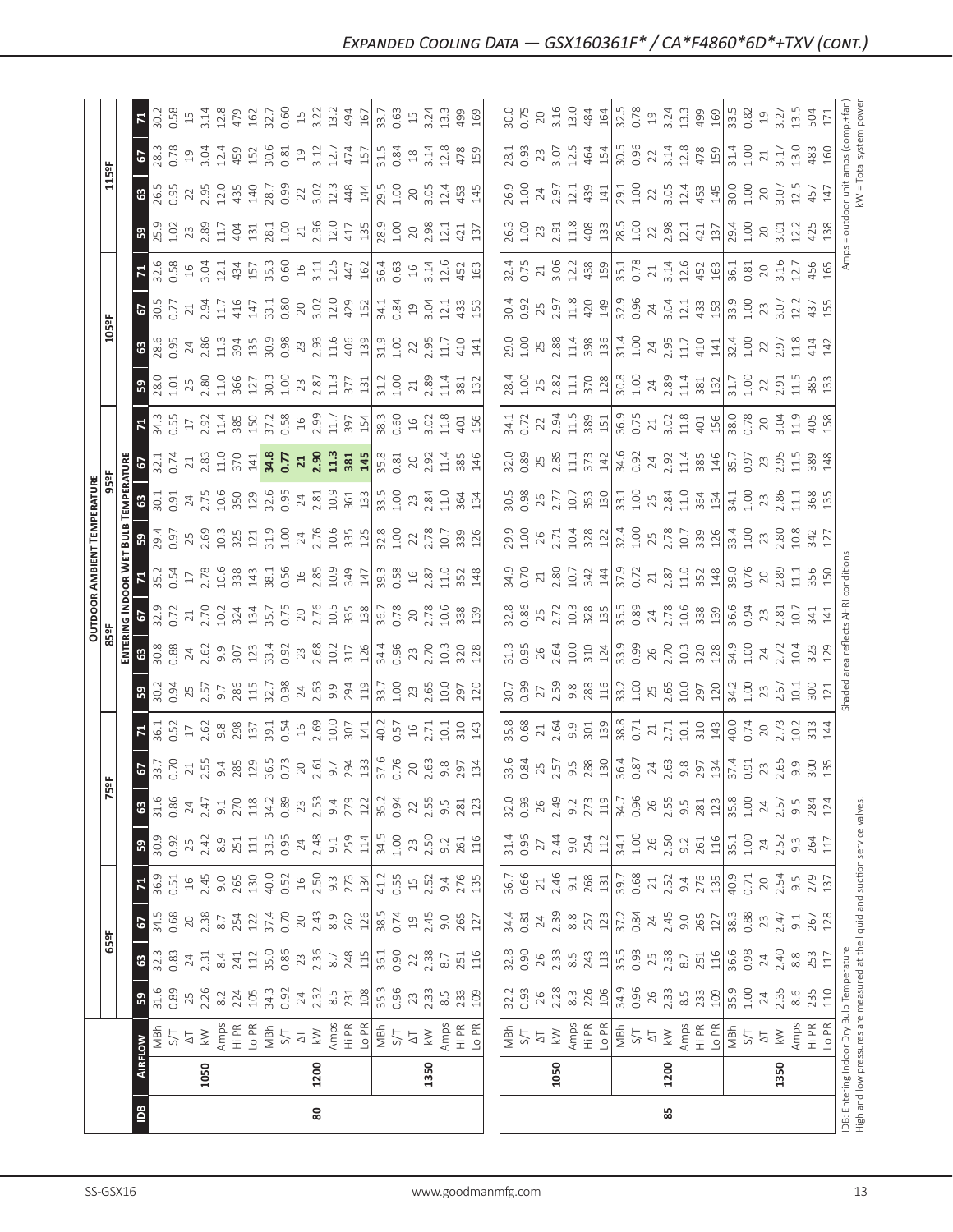|                         |      |                                                                                                                |                                                                                                                                                                                                                                                                                                                                    |                                                                                                                                                                                                                                                                                                     |                                                           |                                                                                                                                                                                                                                                                       |                                                                                                                                                                                                                                                                                                                     |                                                                                                                                                                                                                                                   |                                                                                                                                                                                                                                                                                                 |                                                      |                                                                                                                                                                                                                                                                                                                                    |                                            |                                           |                                                                 | <b>OUTDOOR AMBIENT TEMPERATURE</b>                                                |                                                 |                            |                                                                                                                                                                                                                                                                                         |                          |                                                   |                    |                                                                                                                                                                       |                                                          |                                                         |                                                                           |                  |
|-------------------------|------|----------------------------------------------------------------------------------------------------------------|------------------------------------------------------------------------------------------------------------------------------------------------------------------------------------------------------------------------------------------------------------------------------------------------------------------------------------|-----------------------------------------------------------------------------------------------------------------------------------------------------------------------------------------------------------------------------------------------------------------------------------------------------|-----------------------------------------------------------|-----------------------------------------------------------------------------------------------------------------------------------------------------------------------------------------------------------------------------------------------------------------------|---------------------------------------------------------------------------------------------------------------------------------------------------------------------------------------------------------------------------------------------------------------------------------------------------------------------|---------------------------------------------------------------------------------------------------------------------------------------------------------------------------------------------------------------------------------------------------|-------------------------------------------------------------------------------------------------------------------------------------------------------------------------------------------------------------------------------------------------------------------------------------------------|------------------------------------------------------|------------------------------------------------------------------------------------------------------------------------------------------------------------------------------------------------------------------------------------------------------------------------------------------------------------------------------------|--------------------------------------------|-------------------------------------------|-----------------------------------------------------------------|-----------------------------------------------------------------------------------|-------------------------------------------------|----------------------------|-----------------------------------------------------------------------------------------------------------------------------------------------------------------------------------------------------------------------------------------------------------------------------------------|--------------------------|---------------------------------------------------|--------------------|-----------------------------------------------------------------------------------------------------------------------------------------------------------------------|----------------------------------------------------------|---------------------------------------------------------|---------------------------------------------------------------------------|------------------|
|                         |      |                                                                                                                |                                                                                                                                                                                                                                                                                                                                    | 65°F                                                                                                                                                                                                                                                                                                |                                                           |                                                                                                                                                                                                                                                                       |                                                                                                                                                                                                                                                                                                                     |                                                                                                                                                                                                                                                   | 5°F                                                                                                                                                                                                                                                                                             |                                                      |                                                                                                                                                                                                                                                                                                                                    | 85°F                                       |                                           |                                                                 |                                                                                   | 95°F                                            |                            |                                                                                                                                                                                                                                                                                         |                          | 105°F                                             |                    |                                                                                                                                                                       |                                                          | 115°F                                                   |                                                                           |                  |
|                         |      |                                                                                                                |                                                                                                                                                                                                                                                                                                                                    |                                                                                                                                                                                                                                                                                                     |                                                           |                                                                                                                                                                                                                                                                       |                                                                                                                                                                                                                                                                                                                     |                                                                                                                                                                                                                                                   |                                                                                                                                                                                                                                                                                                 |                                                      |                                                                                                                                                                                                                                                                                                                                    |                                            |                                           | ENTERING INDOOR WET                                             | <b>Bulb</b>                                                                       | TEMPERATURE                                     |                            |                                                                                                                                                                                                                                                                                         |                          |                                                   |                    |                                                                                                                                                                       |                                                          |                                                         |                                                                           |                  |
| $\overline{\mathsf{B}}$ |      | AIRFLOW<br>MBh<br>S/T                                                                                          | <b>59</b><br>36.6                                                                                                                                                                                                                                                                                                                  | $8\frac{1}{2}\frac{1}{2}$                                                                                                                                                                                                                                                                           | <b>67</b><br>38.2<br>0.39                                 | $\mathbf{z}$                                                                                                                                                                                                                                                          | 36.3                                                                                                                                                                                                                                                                                                                | $\mathbf{G}$                                                                                                                                                                                                                                      | $\frac{67}{37.9}$<br>0.40<br>15<br>2.34                                                                                                                                                                                                                                                         | Σ.                                                   | នន្ត្រី                                                                                                                                                                                                                                                                                                                            | $\mathbf{G}$                               | $\frac{67}{37.3}$                         |                                                                 |                                                                                   | ${\tt G}$                                       | c,                         |                                                                                                                                                                                                                                                                                         | S,                       | $\boldsymbol{\mathsf{s}}$                         | 67<br>33.3<br>0.46 |                                                                                                                                                                       | 59                                                       | ${\tt G3}$                                              | 2                                                                         | Σ.               |
|                         |      |                                                                                                                |                                                                                                                                                                                                                                                                                                                                    |                                                                                                                                                                                                                                                                                                     |                                                           |                                                                                                                                                                                                                                                                       |                                                                                                                                                                                                                                                                                                                     |                                                                                                                                                                                                                                                   |                                                                                                                                                                                                                                                                                                 |                                                      |                                                                                                                                                                                                                                                                                                                                    | $\frac{35.9}{ }$                           |                                           |                                                                 | 33.7<br>0.65                                                                      | 34.2<br>0.58                                    | 35.3                       |                                                                                                                                                                                                                                                                                         | 31.7<br>0.67             | 32.2<br>0.60                                      |                    |                                                                                                                                                                       |                                                          | 30.4<br>0.65                                            | $\frac{31.5}{0.51}$                                                       |                  |
|                         |      |                                                                                                                |                                                                                                                                                                                                                                                                                                                                    |                                                                                                                                                                                                                                                                                                     |                                                           |                                                                                                                                                                                                                                                                       |                                                                                                                                                                                                                                                                                                                     |                                                                                                                                                                                                                                                   |                                                                                                                                                                                                                                                                                                 |                                                      |                                                                                                                                                                                                                                                                                                                                    | 0.56                                       |                                           |                                                                 |                                                                                   |                                                 | 0.44                       |                                                                                                                                                                                                                                                                                         |                          |                                                   |                    |                                                                                                                                                                       | 29.8<br>1.00<br>22<br>3.59                               |                                                         |                                                                           |                  |
|                         |      |                                                                                                                |                                                                                                                                                                                                                                                                                                                                    |                                                                                                                                                                                                                                                                                                     |                                                           |                                                                                                                                                                                                                                                                       |                                                                                                                                                                                                                                                                                                                     |                                                                                                                                                                                                                                                   |                                                                                                                                                                                                                                                                                                 |                                                      |                                                                                                                                                                                                                                                                                                                                    | $19^{2.61}$                                | $16$<br>$2.60$                            |                                                                 |                                                                                   | $\overline{19}$                                 | $15$<br>$2.89$             |                                                                                                                                                                                                                                                                                         | 21                       | $\Xi$                                             | $15$               |                                                                                                                                                                       |                                                          |                                                         | $16$                                                                      |                  |
|                         | 1050 |                                                                                                                |                                                                                                                                                                                                                                                                                                                                    |                                                                                                                                                                                                                                                                                                     |                                                           |                                                                                                                                                                                                                                                                       |                                                                                                                                                                                                                                                                                                                     |                                                                                                                                                                                                                                                   |                                                                                                                                                                                                                                                                                                 |                                                      |                                                                                                                                                                                                                                                                                                                                    |                                            |                                           |                                                                 | $2.30$<br>$1.12$                                                                  | 2.89                                            |                            |                                                                                                                                                                                                                                                                                         | 3.22                     | 3.21                                              | 3.21               |                                                                                                                                                                       |                                                          | $20$<br>$3.59$<br>$4.466$                               | 3.59                                                                      |                  |
|                         |      |                                                                                                                |                                                                                                                                                                                                                                                                                                                                    |                                                                                                                                                                                                                                                                                                     |                                                           |                                                                                                                                                                                                                                                                       |                                                                                                                                                                                                                                                                                                                     |                                                                                                                                                                                                                                                   | 8.7<br>286                                                                                                                                                                                                                                                                                      |                                                      |                                                                                                                                                                                                                                                                                                                                    | 9.9<br>325                                 | 9.9<br>327                                |                                                                 |                                                                                   | 11.2                                            | 11.2                       |                                                                                                                                                                                                                                                                                         | $12.7$<br>414            | 12.7                                              | 12.7               |                                                                                                                                                                       |                                                          |                                                         | 14.4                                                                      |                  |
|                         |      |                                                                                                                | $\begin{array}{c}\n 1.756 \\  1.776 \\  1.777 \\  1.777 \\  1.777 \\  1.777 \\  1.777 \\  1.777 \\  1.777 \\  1.777 \\  1.777 \\  1.777 \\  1.777 \\  1.777 \\  1.777 \\  1.777 \\  1.777 \\  1.777 \\  1.777 \\  1.777 \\  1.777 \\  1.777 \\  1.777 \\  1.777 \\  1.777 \\  1.777 \\  1.777 \\  1.777 \\  1.777 \\  1.777 \\  1$ | $\begin{array}{c}\n 23.75 & 24.75 & 24.75 & 24.75 & 24.75 & 24.75 & 24.75 & 24.75 & 24.75 & 24.75 & 24.75 & 24.75 & 24.75 & 24.75 & 24.75 & 24.75 & 24.75 & 24.75 & 24.75 & 24.75 & 24.75 & 24.75 & 24.75 & 24.75 & 24.75 & 24.75 & 24.75 & 24.75 & 24.75 & 24.75 & 2$                              | $\begin{array}{c}\n1.7 \\ 1.7 \\ 1.7 \\ 1.7\n\end{array}$ |                                                                                                                                                                                                                                                                       | $\frac{1}{2}$ $\frac{3}{2}$ $\frac{3}{2}$ $\frac{3}{2}$ $\frac{3}{2}$ $\frac{3}{2}$ $\frac{3}{2}$ $\frac{3}{2}$ $\frac{3}{2}$ $\frac{3}{2}$ $\frac{3}{2}$ $\frac{3}{2}$ $\frac{3}{2}$ $\frac{3}{2}$ $\frac{3}{2}$ $\frac{3}{2}$ $\frac{3}{2}$ $\frac{3}{2}$ $\frac{3}{2}$ $\frac{3}{2}$ $\frac{3}{2}$ $\frac{3}{2}$ | $\begin{array}{l} 36.33\\ 0.51\ 21\\ 3.52\ 36.8\\ 21\ 21\\ 31\ 22\ 23\\ 32\ 24\ 25\\ 33\ 25\ 26\ 27\\ 34\ 27\ 28\ 28\ 28\ 29\\ 35\ 28\ 28\ 29\ 21\\ 36\ 29\ 25\ 27\ 28\ 28\ 28\ 29\ 21\ 21\\ 37\ 28\ 29\ 21\ 22\ 23\ 24\ 25\ 27\ 28\ 29\ 20\ 21\$ |                                                                                                                                                                                                                                                                                                 |                                                      | $\begin{array}{c}\n 21.61 \\  21.61 \\  31.81 \\  51.81 \\  61.81 \\  71.81 \\  81.81 \\  91.81 \\  91.81 \\  91.81 \\  91.81 \\  91.81 \\  91.81 \\  91.81 \\  91.81 \\  91.81 \\  91.81 \\  91.81 \\  91.81 \\  91.81 \\  91.81 \\  91.81 \\  91.81 \\  91.81 \\  91.81 \\  91.81 \\  91.81 \\  91.81 \\  91.81 \\  91.81 \\  9$ | 133                                        | 136                                       |                                                                 | 367<br>137                                                                        | 369<br>139                                      | 370<br>142                 |                                                                                                                                                                                                                                                                                         | $143$                    | 416<br>144                                        | 417<br>147         |                                                                                                                                                                       |                                                          | 151                                                     | 467<br>154                                                                |                  |
|                         |      |                                                                                                                |                                                                                                                                                                                                                                                                                                                                    |                                                                                                                                                                                                                                                                                                     |                                                           |                                                                                                                                                                                                                                                                       |                                                                                                                                                                                                                                                                                                                     |                                                                                                                                                                                                                                                   | $\frac{130}{38.4}$<br>0.45<br>2.35                                                                                                                                                                                                                                                              |                                                      |                                                                                                                                                                                                                                                                                                                                    |                                            | 37.4                                      |                                                                 |                                                                                   | 34.7                                            | 35.8                       |                                                                                                                                                                                                                                                                                         |                          | 32.7                                              |                    |                                                                                                                                                                       |                                                          |                                                         |                                                                           |                  |
|                         |      |                                                                                                                |                                                                                                                                                                                                                                                                                                                                    |                                                                                                                                                                                                                                                                                                     |                                                           |                                                                                                                                                                                                                                                                       |                                                                                                                                                                                                                                                                                                                     |                                                                                                                                                                                                                                                   |                                                                                                                                                                                                                                                                                                 |                                                      |                                                                                                                                                                                                                                                                                                                                    | 36.3<br>0.62                               | 0.48                                      |                                                                 | 34.2<br>0.71                                                                      | 0.64                                            | 0.50                       |                                                                                                                                                                                                                                                                                         | $32.2$<br>$1.00$<br>$19$ | 0.66                                              | 33.8<br>0.52       |                                                                                                                                                                       |                                                          | 30.8<br>0.71                                            | 31.9<br>0.57                                                              |                  |
|                         |      |                                                                                                                |                                                                                                                                                                                                                                                                                                                                    |                                                                                                                                                                                                                                                                                                     |                                                           |                                                                                                                                                                                                                                                                       |                                                                                                                                                                                                                                                                                                                     |                                                                                                                                                                                                                                                   |                                                                                                                                                                                                                                                                                                 |                                                      |                                                                                                                                                                                                                                                                                                                                    |                                            | $\overline{1}4$                           |                                                                 | 20                                                                                | $\stackrel{\textstyle\circ}{\phantom{}_{\sim}}$ |                            |                                                                                                                                                                                                                                                                                         |                          | $17\,$                                            | $14\,$             |                                                                                                                                                                       |                                                          | $\ensuremath{\mathsf{2}}\xspace$                        | $\Xi$                                                                     |                  |
| $\mathsf{R}$            | 1200 |                                                                                                                |                                                                                                                                                                                                                                                                                                                                    |                                                                                                                                                                                                                                                                                                     |                                                           |                                                                                                                                                                                                                                                                       |                                                                                                                                                                                                                                                                                                                     |                                                                                                                                                                                                                                                   |                                                                                                                                                                                                                                                                                                 |                                                      |                                                                                                                                                                                                                                                                                                                                    | $18$<br>$2.62$                             | 2.61                                      |                                                                 | 2.91                                                                              | 2.91                                            | 2.90                       |                                                                                                                                                                                                                                                                                         |                          | 3.23                                              | 3.22               |                                                                                                                                                                       |                                                          |                                                         | 3.60                                                                      |                  |
|                         |      |                                                                                                                |                                                                                                                                                                                                                                                                                                                                    |                                                                                                                                                                                                                                                                                                     |                                                           |                                                                                                                                                                                                                                                                       |                                                                                                                                                                                                                                                                                                                     |                                                                                                                                                                                                                                                   | $8.7\,$                                                                                                                                                                                                                                                                                         |                                                      |                                                                                                                                                                                                                                                                                                                                    | 10.0                                       | 10.0                                      |                                                                 | 11.3                                                                              | 11.3                                            | 11.3                       |                                                                                                                                                                                                                                                                                         | $3.23$<br>$12.8$         | 12.8                                              | 12.7               |                                                                                                                                                                       |                                                          | 3.60<br>14.5                                            | 14.5                                                                      |                  |
|                         |      |                                                                                                                |                                                                                                                                                                                                                                                                                                                                    |                                                                                                                                                                                                                                                                                                     |                                                           |                                                                                                                                                                                                                                                                       |                                                                                                                                                                                                                                                                                                                     |                                                                                                                                                                                                                                                   | 288                                                                                                                                                                                                                                                                                             |                                                      |                                                                                                                                                                                                                                                                                                                                    | $\frac{327}{36.9}$                         | $\frac{329}{138}$                         |                                                                 | 370<br>139                                                                        | 371                                             | $372$<br>143               |                                                                                                                                                                                                                                                                                         | 417                      | 418                                               | 419                |                                                                                                                                                                       |                                                          | 468                                                     | 469                                                                       |                  |
|                         |      |                                                                                                                |                                                                                                                                                                                                                                                                                                                                    |                                                                                                                                                                                                                                                                                                     |                                                           |                                                                                                                                                                                                                                                                       |                                                                                                                                                                                                                                                                                                                     |                                                                                                                                                                                                                                                   |                                                                                                                                                                                                                                                                                                 |                                                      |                                                                                                                                                                                                                                                                                                                                    |                                            |                                           |                                                                 |                                                                                   | 140                                             |                            |                                                                                                                                                                                                                                                                                         | 144                      |                                                   | 149                |                                                                                                                                                                       |                                                          |                                                         |                                                                           |                  |
|                         |      |                                                                                                                |                                                                                                                                                                                                                                                                                                                                    |                                                                                                                                                                                                                                                                                                     |                                                           |                                                                                                                                                                                                                                                                       |                                                                                                                                                                                                                                                                                                                     |                                                                                                                                                                                                                                                   | $\frac{5}{25}$                                                                                                                                                                                                                                                                                  |                                                      |                                                                                                                                                                                                                                                                                                                                    |                                            | 38.0<br>0.52                              |                                                                 | 34.8<br>0.75                                                                      | 35.3                                            | 36.4                       |                                                                                                                                                                                                                                                                                         | $32.7$<br>$1.00$         | 33.3                                              | 34.4               |                                                                                                                                                                       |                                                          | $31.4$<br>0.74                                          | 32.5                                                                      |                  |
|                         |      |                                                                                                                |                                                                                                                                                                                                                                                                                                                                    |                                                                                                                                                                                                                                                                                                     |                                                           |                                                                                                                                                                                                                                                                       |                                                                                                                                                                                                                                                                                                                     |                                                                                                                                                                                                                                                   | 0.49                                                                                                                                                                                                                                                                                            |                                                      |                                                                                                                                                                                                                                                                                                                                    |                                            |                                           |                                                                 |                                                                                   | 0.67                                            | 0.54                       |                                                                                                                                                                                                                                                                                         |                          | 0.69                                              | 0.56               |                                                                                                                                                                       |                                                          |                                                         | 0.61                                                                      |                  |
|                         |      |                                                                                                                |                                                                                                                                                                                                                                                                                                                                    |                                                                                                                                                                                                                                                                                                     |                                                           |                                                                                                                                                                                                                                                                       |                                                                                                                                                                                                                                                                                                                     |                                                                                                                                                                                                                                                   |                                                                                                                                                                                                                                                                                                 |                                                      |                                                                                                                                                                                                                                                                                                                                    | $\overline{17}$                            |                                           |                                                                 | $\Xi$                                                                             | $17\,$                                          | $\Xi$                      |                                                                                                                                                                                                                                                                                         | $^{28}$                  | $\Xi$                                             | $13$               |                                                                                                                                                                       |                                                          |                                                         | $\Xi$                                                                     |                  |
|                         | 1350 |                                                                                                                |                                                                                                                                                                                                                                                                                                                                    |                                                                                                                                                                                                                                                                                                     |                                                           |                                                                                                                                                                                                                                                                       |                                                                                                                                                                                                                                                                                                                     |                                                                                                                                                                                                                                                   | 13.36                                                                                                                                                                                                                                                                                           |                                                      |                                                                                                                                                                                                                                                                                                                                    | 2.63                                       | $13$<br>$2.62$                            |                                                                 | 2.92                                                                              | 2.92                                            | 2.91                       |                                                                                                                                                                                                                                                                                         | 3.24                     | 3.24                                              | 3.23               |                                                                                                                                                                       |                                                          |                                                         | 3.61                                                                      |                  |
|                         |      | $\begin{array}{c}\n\hline\n\text{K} \\ \text{A} \\ \text{H} \\ \text{H} \\ \text{D} \\ \text{PR}\n\end{array}$ |                                                                                                                                                                                                                                                                                                                                    |                                                                                                                                                                                                                                                                                                     |                                                           |                                                                                                                                                                                                                                                                       |                                                                                                                                                                                                                                                                                                                     |                                                                                                                                                                                                                                                   | $8.8$<br>290                                                                                                                                                                                                                                                                                    |                                                      | $2,000$<br>$2,000$<br>$3,000$<br>$1,000$                                                                                                                                                                                                                                                                                           | 10.0                                       | 10.0                                      |                                                                 | 11.4                                                                              | $\frac{3}{11}$                                  | $\frac{2}{11}$             |                                                                                                                                                                                                                                                                                         | 12.8                     | 12.8                                              | 12.8               |                                                                                                                                                                       |                                                          | $18$<br>$3.61$<br>$14.5$                                | 14.5                                                                      |                  |
|                         |      |                                                                                                                |                                                                                                                                                                                                                                                                                                                                    |                                                                                                                                                                                                                                                                                                     |                                                           |                                                                                                                                                                                                                                                                       |                                                                                                                                                                                                                                                                                                                     |                                                                                                                                                                                                                                                   |                                                                                                                                                                                                                                                                                                 |                                                      |                                                                                                                                                                                                                                                                                                                                    |                                            | 331                                       |                                                                 | 372                                                                               | 373                                             | 374                        |                                                                                                                                                                                                                                                                                         | 419                      | 420                                               | 421                |                                                                                                                                                                       | 469                                                      |                                                         | 472                                                                       |                  |
|                         |      |                                                                                                                |                                                                                                                                                                                                                                                                                                                                    |                                                                                                                                                                                                                                                                                                     |                                                           |                                                                                                                                                                                                                                                                       |                                                                                                                                                                                                                                                                                                                     |                                                                                                                                                                                                                                                   | 134                                                                                                                                                                                                                                                                                             |                                                      |                                                                                                                                                                                                                                                                                                                                    | 329<br>137                                 | 140                                       |                                                                 | 141                                                                               | 142                                             | 145                        |                                                                                                                                                                                                                                                                                         | 146                      | 148                                               | 151                |                                                                                                                                                                       |                                                          | 470<br>154                                              | 157                                                                       |                  |
|                         |      |                                                                                                                |                                                                                                                                                                                                                                                                                                                                    |                                                                                                                                                                                                                                                                                                     |                                                           |                                                                                                                                                                                                                                                                       |                                                                                                                                                                                                                                                                                                                     |                                                                                                                                                                                                                                                   |                                                                                                                                                                                                                                                                                                 |                                                      |                                                                                                                                                                                                                                                                                                                                    |                                            |                                           |                                                                 |                                                                                   |                                                 |                            |                                                                                                                                                                                                                                                                                         |                          |                                                   |                    |                                                                                                                                                                       |                                                          |                                                         |                                                                           |                  |
|                         |      |                                                                                                                |                                                                                                                                                                                                                                                                                                                                    |                                                                                                                                                                                                                                                                                                     |                                                           |                                                                                                                                                                                                                                                                       |                                                                                                                                                                                                                                                                                                                     |                                                                                                                                                                                                                                                   |                                                                                                                                                                                                                                                                                                 | 39.6<br>0.38                                         | 35.4                                                                                                                                                                                                                                                                                                                               | 35.9<br>0.69                               | 37.0                                      | 38.6<br>0.41                                                    | 33.7                                                                              | 34.2                                            | 35.3<br>0.57<br>20<br>2.89 |                                                                                                                                                                                                                                                                                         | 31.7                     | 32.2<br>0.73                                      | 33.3               | 35.0<br>0.45<br>16<br>3.23<br>12.8                                                                                                                                    |                                                          | 30.4<br>0.78                                            | 31.5                                                                      | 33.2             |
|                         |      |                                                                                                                |                                                                                                                                                                                                                                                                                                                                    |                                                                                                                                                                                                                                                                                                     |                                                           |                                                                                                                                                                                                                                                                       |                                                                                                                                                                                                                                                                                                                     |                                                                                                                                                                                                                                                   |                                                                                                                                                                                                                                                                                                 |                                                      | 0.76                                                                                                                                                                                                                                                                                                                               |                                            | 0.55                                      |                                                                 | 1.00                                                                              | 0.70                                            |                            |                                                                                                                                                                                                                                                                                         | 1.00                     |                                                   | 0.59               |                                                                                                                                                                       |                                                          |                                                         | 0.64                                                                      | 0.50             |
|                         |      |                                                                                                                |                                                                                                                                                                                                                                                                                                                                    |                                                                                                                                                                                                                                                                                                     |                                                           |                                                                                                                                                                                                                                                                       |                                                                                                                                                                                                                                                                                                                     |                                                                                                                                                                                                                                                   |                                                                                                                                                                                                                                                                                                 |                                                      |                                                                                                                                                                                                                                                                                                                                    |                                            |                                           |                                                                 | 25                                                                                | 23                                              |                            |                                                                                                                                                                                                                                                                                         | 25<br>3.22               | 23                                                |                    |                                                                                                                                                                       |                                                          |                                                         | 20                                                                        | $17\,$           |
|                         | 1050 |                                                                                                                |                                                                                                                                                                                                                                                                                                                                    |                                                                                                                                                                                                                                                                                                     |                                                           |                                                                                                                                                                                                                                                                       |                                                                                                                                                                                                                                                                                                                     |                                                                                                                                                                                                                                                   |                                                                                                                                                                                                                                                                                                 |                                                      |                                                                                                                                                                                                                                                                                                                                    |                                            |                                           |                                                                 |                                                                                   |                                                 |                            |                                                                                                                                                                                                                                                                                         |                          | 3.21                                              | 3.21               |                                                                                                                                                                       |                                                          |                                                         |                                                                           | $3.60$<br>$14.5$ |
|                         |      |                                                                                                                |                                                                                                                                                                                                                                                                                                                                    |                                                                                                                                                                                                                                                                                                     |                                                           |                                                                                                                                                                                                                                                                       |                                                                                                                                                                                                                                                                                                                     |                                                                                                                                                                                                                                                   |                                                                                                                                                                                                                                                                                                 |                                                      |                                                                                                                                                                                                                                                                                                                                    |                                            |                                           | $\begin{array}{c} 16 \\ 2.62 \\ 10.0 \\ 3.31 \\ 41 \end{array}$ | 2.89<br>11.2<br>368<br>137                                                        | 2.89<br>11.2<br>569<br>139                      | 11.2<br>370                |                                                                                                                                                                                                                                                                                         | 12.7                     | 12.7                                              | 12.7               |                                                                                                                                                                       | $29.3$<br>$3.5$<br>$3.5$<br>$45$<br>$49$<br>$14$<br>$14$ | $24$<br>$3.59$<br>$4.46$<br>$15$                        | $3.59$<br>$14.4$<br>$468$<br>$15$                                         |                  |
|                         |      |                                                                                                                |                                                                                                                                                                                                                                                                                                                                    |                                                                                                                                                                                                                                                                                                     |                                                           |                                                                                                                                                                                                                                                                       |                                                                                                                                                                                                                                                                                                                     |                                                                                                                                                                                                                                                   |                                                                                                                                                                                                                                                                                                 |                                                      |                                                                                                                                                                                                                                                                                                                                    |                                            | 327                                       |                                                                 |                                                                                   |                                                 |                            |                                                                                                                                                                                                                                                                                         | 415                      | 416                                               | 417                |                                                                                                                                                                       |                                                          |                                                         |                                                                           | 472              |
|                         |      |                                                                                                                |                                                                                                                                                                                                                                                                                                                                    |                                                                                                                                                                                                                                                                                                     |                                                           |                                                                                                                                                                                                                                                                       |                                                                                                                                                                                                                                                                                                                     |                                                                                                                                                                                                                                                   |                                                                                                                                                                                                                                                                                                 |                                                      |                                                                                                                                                                                                                                                                                                                                    |                                            | 136                                       |                                                                 |                                                                                   |                                                 |                            |                                                                                                                                                                                                                                                                                         | 143                      | 144                                               | 147                |                                                                                                                                                                       |                                                          |                                                         |                                                                           | 159              |
|                         |      |                                                                                                                |                                                                                                                                                                                                                                                                                                                                    |                                                                                                                                                                                                                                                                                                     |                                                           |                                                                                                                                                                                                                                                                       |                                                                                                                                                                                                                                                                                                                     |                                                                                                                                                                                                                                                   |                                                                                                                                                                                                                                                                                                 | 40.1                                                 |                                                                                                                                                                                                                                                                                                                                    | 36.4                                       | 37.5<br>0.61                              | 39.1<br>0.47                                                    | 34.2<br>1.00                                                                      | 34.7<br>0.76                                    | $\frac{142}{35.8}$         |                                                                                                                                                                                                                                                                                         | $32.2$<br>$1.00$         | 32.7<br>0.79                                      | 33.8<br>0.65       |                                                                                                                                                                       | 30.4                                                     | $30.9$<br>0.84                                          | 32.0<br>0.70                                                              | 33.6<br>0.56     |
|                         |      |                                                                                                                |                                                                                                                                                                                                                                                                                                                                    |                                                                                                                                                                                                                                                                                                     |                                                           |                                                                                                                                                                                                                                                                       |                                                                                                                                                                                                                                                                                                                     |                                                                                                                                                                                                                                                   |                                                                                                                                                                                                                                                                                                 |                                                      |                                                                                                                                                                                                                                                                                                                                    |                                            |                                           |                                                                 |                                                                                   |                                                 |                            |                                                                                                                                                                                                                                                                                         |                          |                                                   |                    |                                                                                                                                                                       |                                                          |                                                         |                                                                           |                  |
|                         |      |                                                                                                                |                                                                                                                                                                                                                                                                                                                                    |                                                                                                                                                                                                                                                                                                     |                                                           |                                                                                                                                                                                                                                                                       |                                                                                                                                                                                                                                                                                                                     |                                                                                                                                                                                                                                                   |                                                                                                                                                                                                                                                                                                 | $15$                                                 |                                                                                                                                                                                                                                                                                                                                    | 2.62                                       | $\begin{array}{c} 19 \\ 2.61 \end{array}$ | $15$ $2.63$                                                     | $24$<br>2.91                                                                      | 2.90                                            | $18$<br>2.90               | $\frac{1}{2}$ $\frac{1}{2}$ $\frac{1}{2}$ $\frac{1}{2}$ $\frac{1}{2}$ $\frac{1}{2}$ $\frac{1}{2}$ $\frac{1}{2}$ $\frac{1}{2}$ $\frac{1}{2}$ $\frac{1}{2}$ $\frac{1}{2}$ $\frac{1}{2}$ $\frac{1}{2}$ $\frac{1}{2}$ $\frac{1}{2}$ $\frac{1}{2}$ $\frac{1}{2}$ $\frac{1}{2}$ $\frac{1}{2}$ | 24                       | 22                                                | $18$<br>$3.22$     |                                                                                                                                                                       | 25<br>3.60<br>14.5                                       |                                                         |                                                                           | $\frac{16}{1}$   |
| 75                      | 1200 |                                                                                                                |                                                                                                                                                                                                                                                                                                                                    |                                                                                                                                                                                                                                                                                                     |                                                           |                                                                                                                                                                                                                                                                       |                                                                                                                                                                                                                                                                                                                     |                                                                                                                                                                                                                                                   |                                                                                                                                                                                                                                                                                                 | 2.36                                                 |                                                                                                                                                                                                                                                                                                                                    |                                            |                                           |                                                                 |                                                                                   |                                                 |                            |                                                                                                                                                                                                                                                                                         | 3.23                     | 3.23                                              |                    |                                                                                                                                                                       |                                                          |                                                         |                                                                           | $3.62$<br>14.5   |
|                         |      |                                                                                                                |                                                                                                                                                                                                                                                                                                                                    |                                                                                                                                                                                                                                                                                                     |                                                           |                                                                                                                                                                                                                                                                       |                                                                                                                                                                                                                                                                                                                     |                                                                                                                                                                                                                                                   |                                                                                                                                                                                                                                                                                                 | $8.8$<br>293                                         |                                                                                                                                                                                                                                                                                                                                    | 10.0                                       | 10.0                                      | 10.0                                                            |                                                                                   |                                                 | $11.3$<br>$373$            | $\frac{11.4}{377}$                                                                                                                                                                                                                                                                      | 12.8<br>417              |                                                   | 12.7               |                                                                                                                                                                       |                                                          |                                                         |                                                                           |                  |
|                         |      |                                                                                                                | $\begin{array}{l} 66.676 \\ 60.73 \end{array} \begin{array}{l} 27.67 \\ 27.67 \end{array} \begin{array}{l} 27.67 \\ 27.67 \end{array} \begin{array}{l} 27.67 \\ 27.67 \end{array} \begin{array}{l} 27.67 \\ 27.67 \end{array} \begin{array}{l} 27.67 \\ 27.67 \end{array} \begin{array}{l} 27.67 \\ 27.67 \end{array}$             | $\begin{array}{l} 27.66 \\ 27.67 \\ 27.78 \\ 27.79 \\ 27.79 \\ 27.79 \\ 27.79 \\ 27.79 \\ 27.79 \\ 27.79 \\ 27.79 \\ 27.79 \\ 27.79 \\ 27.79 \\ 27.79 \\ 27.79 \\ 27.79 \\ 27.79 \\ 27.79 \\ 27.79 \\ 27.79 \\ 27.79 \\ 27.79 \\ 27.79 \\ 27.79 \\ 27.79 \\ 27.79 \\ 27.79 \\ 27.79 \\ 27.79 \\ 27$ | 8 3 3 3 3 4 5 4 5 6 5 6 7 5 6 5 6 7 6 7 6 7 7 7 8 7       | $\begin{array}{l} 23.86 \ 23.87 \ 25.77 \ 26.87 \ 27.77 \ 28.87 \ 29.77 \ 29.77 \ 29.77 \ 29.77 \ 20.77 \ 20.77 \ 20.77 \ 20.77 \ 20.77 \ 20.77 \ 20.77 \ 20.77 \ 20.77 \ 20.77 \ 20.77 \ 20.77 \ 20.77 \ 20.77 \ 20.77 \ 20.77 \ 20.77 \ 20.77 \ 20.77 \ 20.77 \ 20$ | $\begin{array}{l} 36.75 & 75.75 & 75.75 & 75.75 \\ 10.75 & 75.75 & 75.75 & 75.75 \\ 15.75 & 75.75 & 75.75 & 75.75 \\ 15.75 & 75.75 & 75.75 & 75.75 \\ 15.75 & 75.75 & 75.75 & 75.75 \\ 15.75 & 75.75 & 75.75 & 75.75 \\ 15.75 & 75.75 & 75.75 & 75.75 \\ 15.75 & 75.75 & 75$                                        |                                                                                                                                                                                                                                                   | $\begin{bmatrix} 2.8 & 2.8 & 2.8 \\ 2.8 & 2.8 & 2.8 \\ 2.8 & 2.8 & 2.8 \\ 2.8 & 2.8 & 2.8 \\ 2.8 & 2.8 & 2.8 \\ 2.8 & 2.8 & 2.8 \\ 2.8 & 2.8 & 2.8 \\ 2.8 & 2.8 & 2.8 \\ 2.8 & 2.8 & 2.8 \\ 2.8 & 2.8 & 2.8 \\ 2.8 & 2.8 & 2.8 \\ 2.8 & 2.8 & 2.8 \\ 2.8 & 2.8 & 2.8 \\ 2.8 & 2.8 & 2.8 \\ 2.8$ | 137                                                  | $\frac{10.0}{326}$                                                                                                                                                                                                                                                                                                                 | $\frac{327}{135}$                          | $\frac{329}{138}$                         | $\begin{array}{c} 33 \\ 143 \end{array}$                        | $\frac{3}{2}$<br>$\frac{3}{2}$<br>$\frac{3}{4}$<br>$\frac{3}{8}$<br>$\frac{3}{1}$ | 3789                                            | 144                        | 149                                                                                                                                                                                                                                                                                     | 144                      | $\begin{array}{c} 2.8 \\ 4.18 \\ 146 \end{array}$ | 420                | $422$ $\frac{15}{15}$ $\frac{15}{15}$ $\frac{17}{15}$ $\frac{17}{15}$ $\frac{17}{15}$ $\frac{17}{15}$ $\frac{17}{15}$ $\frac{17}{15}$ $\frac{17}{15}$ $\frac{17}{15}$ | $\frac{15}{25}$                                          | $\begin{array}{c} 23 \\ 3.60 \\ 4.5 \\ 4.5 \end{array}$ | $\begin{array}{c}\n 19 \\  3.60 \\  4.70 \\  5.74 \\  6.74\n \end{array}$ | 474              |
|                         |      |                                                                                                                |                                                                                                                                                                                                                                                                                                                                    |                                                                                                                                                                                                                                                                                                     |                                                           |                                                                                                                                                                                                                                                                       |                                                                                                                                                                                                                                                                                                                     |                                                                                                                                                                                                                                                   |                                                                                                                                                                                                                                                                                                 | 40.7                                                 | $36.\overline{4}$<br>1.00                                                                                                                                                                                                                                                                                                          | 36.9                                       | 38.0                                      | $-39.7$                                                         |                                                                                   |                                                 | 36.4                       |                                                                                                                                                                                                                                                                                         |                          | $33.3$<br>0.82                                    |                    | 36.0<br>0.54                                                                                                                                                          |                                                          |                                                         |                                                                           | 34.2             |
|                         |      |                                                                                                                |                                                                                                                                                                                                                                                                                                                                    |                                                                                                                                                                                                                                                                                                     |                                                           |                                                                                                                                                                                                                                                                       |                                                                                                                                                                                                                                                                                                                     |                                                                                                                                                                                                                                                   |                                                                                                                                                                                                                                                                                                 | 0.48                                                 |                                                                                                                                                                                                                                                                                                                                    | 0.78                                       | 0.64                                      | 0.50                                                            |                                                                                   | 0.80                                            | 0.66                       | 38.1<br>0.52                                                                                                                                                                                                                                                                            | $32.8$<br>$1.00$         |                                                   | 34.4<br>0.69       |                                                                                                                                                                       |                                                          | 31.4<br>0.87                                            |                                                                           | 0.59             |
|                         |      |                                                                                                                |                                                                                                                                                                                                                                                                                                                                    |                                                                                                                                                                                                                                                                                                     |                                                           |                                                                                                                                                                                                                                                                       |                                                                                                                                                                                                                                                                                                                     |                                                                                                                                                                                                                                                   |                                                                                                                                                                                                                                                                                                 | $\ensuremath{\mathop{\mathop{\mathbf{1}}}\nolimits}$ | $23$<br>$2.63$                                                                                                                                                                                                                                                                                                                     | $\overline{\mathbf{C}}$                    | $\frac{18}{2.62}$                         | $14$<br>$2.64$                                                  | 23                                                                                | 21                                              | $17\,$                     | 14                                                                                                                                                                                                                                                                                      | 23                       | 21                                                | $17\,$             | 13.25                                                                                                                                                                 | 24                                                       | $22$<br>$3.61$                                          | $^{28}$                                                                   | $\Xi$            |
|                         | 1350 |                                                                                                                |                                                                                                                                                                                                                                                                                                                                    |                                                                                                                                                                                                                                                                                                     |                                                           |                                                                                                                                                                                                                                                                       |                                                                                                                                                                                                                                                                                                                     |                                                                                                                                                                                                                                                   |                                                                                                                                                                                                                                                                                                 | 2.38                                                 |                                                                                                                                                                                                                                                                                                                                    | 2.63                                       |                                           |                                                                 | 2.92                                                                              | 2.91                                            | 2.91                       | 2.93                                                                                                                                                                                                                                                                                    | 3.24                     | 3.24                                              | 3.23               |                                                                                                                                                                       | $3.\overline{61}$<br>14.5                                |                                                         | 3.61                                                                      | 3.63             |
|                         |      |                                                                                                                |                                                                                                                                                                                                                                                                                                                                    |                                                                                                                                                                                                                                                                                                     |                                                           |                                                                                                                                                                                                                                                                       |                                                                                                                                                                                                                                                                                                                     |                                                                                                                                                                                                                                                   |                                                                                                                                                                                                                                                                                                 | 8.9                                                  | 10.0                                                                                                                                                                                                                                                                                                                               | 10.0                                       | 10.0                                      | 10.1                                                            | 11.3                                                                              | $\Xi$                                           | Ë                          | $\overline{14}$                                                                                                                                                                                                                                                                         | $\frac{2}{3}$            | 12.8                                              | $\frac{8}{2}$      | 12.9                                                                                                                                                                  |                                                          | 14.5                                                    | 14.5                                                                      | 14.6             |
|                         |      | Amps<br>Hi PR<br>Lo PR                                                                                         |                                                                                                                                                                                                                                                                                                                                    |                                                                                                                                                                                                                                                                                                     |                                                           |                                                                                                                                                                                                                                                                       |                                                                                                                                                                                                                                                                                                                     |                                                                                                                                                                                                                                                   |                                                                                                                                                                                                                                                                                                 | 295<br>139                                           | 328                                                                                                                                                                                                                                                                                                                                | 329                                        | 331                                       | 335                                                             | 372                                                                               | 373                                             | 375<br>145                 | 379<br>150                                                                                                                                                                                                                                                                              | 419                      | 420                                               | 422<br>151         | 426<br>156                                                                                                                                                            | 469                                                      | 470<br>154                                              | 472<br>157                                                                | 476              |
|                         |      |                                                                                                                |                                                                                                                                                                                                                                                                                                                                    |                                                                                                                                                                                                                                                                                                     |                                                           |                                                                                                                                                                                                                                                                       |                                                                                                                                                                                                                                                                                                                     |                                                                                                                                                                                                                                                   |                                                                                                                                                                                                                                                                                                 |                                                      |                                                                                                                                                                                                                                                                                                                                    |                                            | 140                                       |                                                                 | 141                                                                               | 142                                             |                            |                                                                                                                                                                                                                                                                                         | 146                      | 148                                               |                    |                                                                                                                                                                       | 153                                                      |                                                         |                                                                           | 162              |
|                         |      | IDB: Entering Indoor Dry Bulb Temperature                                                                      |                                                                                                                                                                                                                                                                                                                                    |                                                                                                                                                                                                                                                                                                     |                                                           |                                                                                                                                                                                                                                                                       |                                                                                                                                                                                                                                                                                                                     |                                                                                                                                                                                                                                                   |                                                                                                                                                                                                                                                                                                 |                                                      |                                                                                                                                                                                                                                                                                                                                    | shaded area reflects ACCA (TVA) conditions |                                           |                                                                 |                                                                                   |                                                 |                            |                                                                                                                                                                                                                                                                                         |                          |                                                   |                    | Amps                                                                                                                                                                  | = outdoor unit                                           |                                                         | amps (comp.+far                                                           |                  |
|                         |      | High and low pressures are measured at the liquid and suction service valves.                                  |                                                                                                                                                                                                                                                                                                                                    |                                                                                                                                                                                                                                                                                                     |                                                           |                                                                                                                                                                                                                                                                       |                                                                                                                                                                                                                                                                                                                     |                                                                                                                                                                                                                                                   |                                                                                                                                                                                                                                                                                                 |                                                      |                                                                                                                                                                                                                                                                                                                                    |                                            |                                           |                                                                 |                                                                                   |                                                 |                            |                                                                                                                                                                                                                                                                                         |                          |                                                   |                    |                                                                                                                                                                       |                                                          | kW = Total system pow                                   |                                                                           |                  |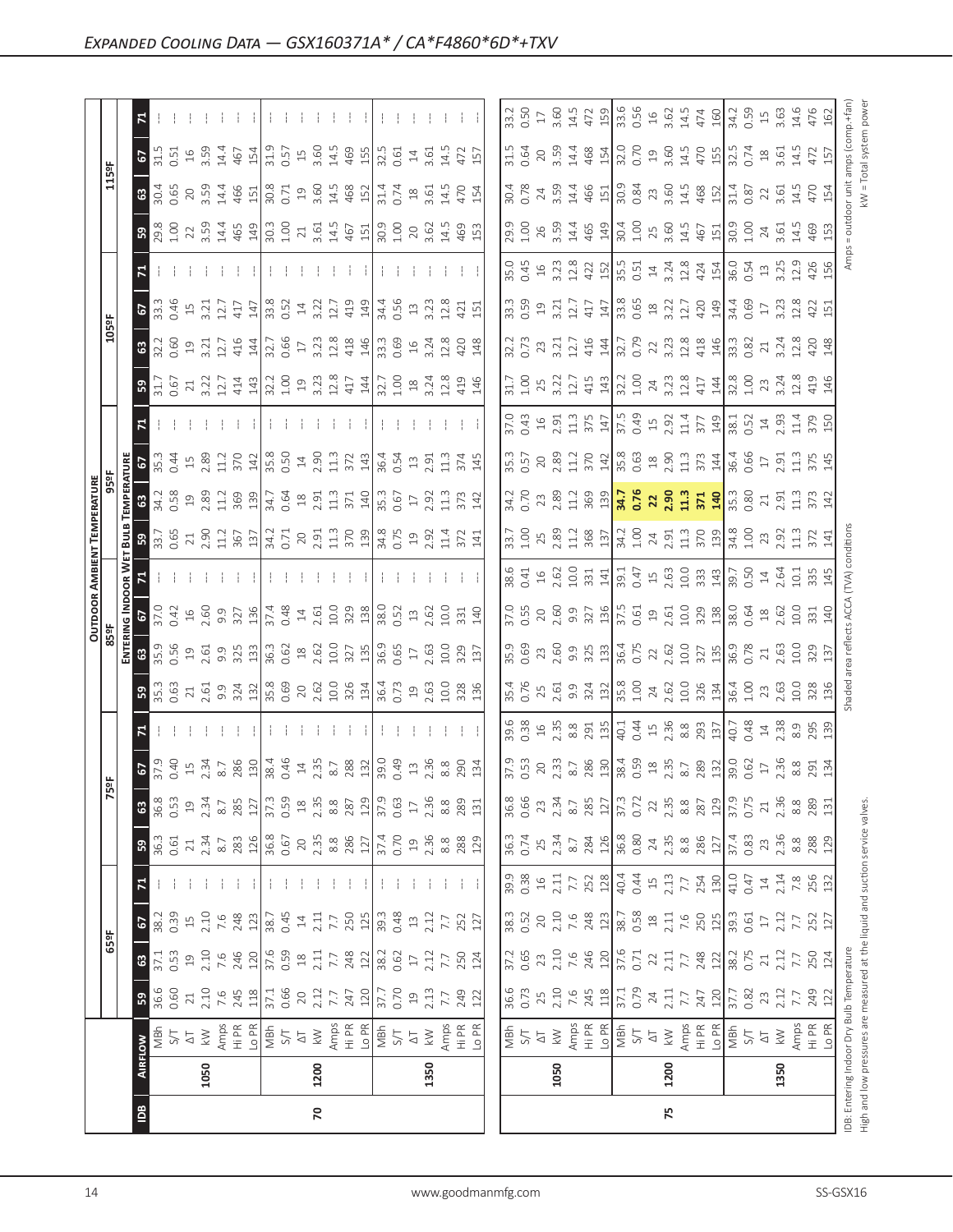|                |      |                                                                                                                                                      |                                                                                                                                                                                                                                                                                                             |                                                                                                                                                                                                                                |                                                                                                                                                                                                                                                                                                                     |                                                                                                                                                                                                                                                                                                                     |                                                                                                                                                                                                                                                                                                               |                                                                                             |                                                         |                                       |                                           |                            |                                                                              | <b>OUTDOOR AMBIENT TEMPERATURE</b>                                                                                                                                                                                                                                                                                                                |                                                                                                                                                                                                                                                                                                                     |                                           |                                                                                                 |                   |                                           |                            |                                                                                   |                  |                        |                                    |                          |
|----------------|------|------------------------------------------------------------------------------------------------------------------------------------------------------|-------------------------------------------------------------------------------------------------------------------------------------------------------------------------------------------------------------------------------------------------------------------------------------------------------------|--------------------------------------------------------------------------------------------------------------------------------------------------------------------------------------------------------------------------------|---------------------------------------------------------------------------------------------------------------------------------------------------------------------------------------------------------------------------------------------------------------------------------------------------------------------|---------------------------------------------------------------------------------------------------------------------------------------------------------------------------------------------------------------------------------------------------------------------------------------------------------------------|---------------------------------------------------------------------------------------------------------------------------------------------------------------------------------------------------------------------------------------------------------------------------------------------------------------|---------------------------------------------------------------------------------------------|---------------------------------------------------------|---------------------------------------|-------------------------------------------|----------------------------|------------------------------------------------------------------------------|---------------------------------------------------------------------------------------------------------------------------------------------------------------------------------------------------------------------------------------------------------------------------------------------------------------------------------------------------|---------------------------------------------------------------------------------------------------------------------------------------------------------------------------------------------------------------------------------------------------------------------------------------------------------------------|-------------------------------------------|-------------------------------------------------------------------------------------------------|-------------------|-------------------------------------------|----------------------------|-----------------------------------------------------------------------------------|------------------|------------------------|------------------------------------|--------------------------|
|                |      |                                                                                                                                                      |                                                                                                                                                                                                                                                                                                             | 65°F                                                                                                                                                                                                                           |                                                                                                                                                                                                                                                                                                                     |                                                                                                                                                                                                                                                                                                                     |                                                                                                                                                                                                                                                                                                               | 5ºF                                                                                         |                                                         |                                       | 85°F                                      |                            |                                                                              |                                                                                                                                                                                                                                                                                                                                                   | 95°F                                                                                                                                                                                                                                                                                                                |                                           |                                                                                                 |                   | 105°F                                     |                            |                                                                                   |                  | 115°F                  |                                    |                          |
|                |      |                                                                                                                                                      |                                                                                                                                                                                                                                                                                                             |                                                                                                                                                                                                                                |                                                                                                                                                                                                                                                                                                                     |                                                                                                                                                                                                                                                                                                                     |                                                                                                                                                                                                                                                                                                               |                                                                                             |                                                         |                                       |                                           |                            | ENTERING INDOOR WET                                                          | Buus <sup>-</sup>                                                                                                                                                                                                                                                                                                                                 | TEMPERATURE                                                                                                                                                                                                                                                                                                         |                                           |                                                                                                 |                   |                                           |                            |                                                                                   |                  |                        |                                    |                          |
| $\overline{B}$ |      |                                                                                                                                                      |                                                                                                                                                                                                                                                                                                             |                                                                                                                                                                                                                                |                                                                                                                                                                                                                                                                                                                     |                                                                                                                                                                                                                                                                                                                     | 63                                                                                                                                                                                                                                                                                                            |                                                                                             | Σ,                                                      | 59                                    | $\mathbb{S}^3$                            | 6                          |                                                                              | 53                                                                                                                                                                                                                                                                                                                                                | ශී                                                                                                                                                                                                                                                                                                                  |                                           |                                                                                                 | ន                 | $\boldsymbol{\mathsf{s}}$                 | 2                          | Σ,                                                                                | 59               | $\boldsymbol{3}$       | 2                                  |                          |
|                |      |                                                                                                                                                      |                                                                                                                                                                                                                                                                                                             |                                                                                                                                                                                                                                |                                                                                                                                                                                                                                                                                                                     |                                                                                                                                                                                                                                                                                                                     | 37.0<br>0.79                                                                                                                                                                                                                                                                                                  | 67<br>38.1<br>0.65                                                                          | 39.8                                                    | 35.6<br>1.00                          | $\frac{36.1}{0.81}$                       | 37.2<br>0.68               | 38.8                                                                         | 33.9<br>1.00                                                                                                                                                                                                                                                                                                                                      | 34.4<br>0.83                                                                                                                                                                                                                                                                                                        | 35.5<br>0.69                              | 37.2<br>0.55                                                                                    | 31.9<br>1.00      | 32.4<br>0.85                              | $33.5$<br>0.72             | 35.2<br>0.57                                                                      | 30.1             | $30.6$<br>$1.00$       | 31.7                               | 33.3                     |
|                |      |                                                                                                                                                      |                                                                                                                                                                                                                                                                                                             |                                                                                                                                                                                                                                |                                                                                                                                                                                                                                                                                                                     |                                                                                                                                                                                                                                                                                                                     |                                                                                                                                                                                                                                                                                                               |                                                                                             | 0.51                                                    |                                       |                                           |                            | 0.53                                                                         |                                                                                                                                                                                                                                                                                                                                                   |                                                                                                                                                                                                                                                                                                                     |                                           |                                                                                                 |                   |                                           |                            |                                                                                   | 1.00             |                        |                                    | 0.63                     |
|                |      |                                                                                                                                                      |                                                                                                                                                                                                                                                                                                             |                                                                                                                                                                                                                                |                                                                                                                                                                                                                                                                                                                     |                                                                                                                                                                                                                                                                                                                     |                                                                                                                                                                                                                                                                                                               | $24$<br>2.34                                                                                | $2, \frac{3}{3}, \frac{3}{3}, \frac{3}{2}, \frac{3}{2}$ | $30$<br>$2.61$<br>$9.3$<br>$325$      | $28$<br>$2.61$<br>$9.9$<br>$326$          | $24$ 0.60                  | 20<br>2.62                                                                   | 29<br>2.90                                                                                                                                                                                                                                                                                                                                        | 27<br>2.89                                                                                                                                                                                                                                                                                                          | $\frac{24}{2.89}$                         | 2.91                                                                                            | 29<br>3.22        | 3.21<br>$\overline{27}$                   | $rac{24}{3.21}$            | 20<br>3.23                                                                        | 30<br>3.59       | 3.59<br>$28$           | 25<br>3.59                         | 3.61<br>$\gtrsim$        |
|                | 1050 |                                                                                                                                                      |                                                                                                                                                                                                                                                                                                             |                                                                                                                                                                                                                                |                                                                                                                                                                                                                                                                                                                     |                                                                                                                                                                                                                                                                                                                     |                                                                                                                                                                                                                                                                                                               | $8.7\,$                                                                                     |                                                         |                                       |                                           |                            |                                                                              |                                                                                                                                                                                                                                                                                                                                                   |                                                                                                                                                                                                                                                                                                                     | 11.2                                      |                                                                                                 |                   |                                           | 12.7                       |                                                                                   | 14.4             | 14.4                   | 14.4                               | 14.5                     |
|                |      |                                                                                                                                                      |                                                                                                                                                                                                                                                                                                             |                                                                                                                                                                                                                                |                                                                                                                                                                                                                                                                                                                     |                                                                                                                                                                                                                                                                                                                     |                                                                                                                                                                                                                                                                                                               | 287                                                                                         |                                                         |                                       |                                           | 327                        |                                                                              |                                                                                                                                                                                                                                                                                                                                                   |                                                                                                                                                                                                                                                                                                                     | 371                                       | 11.3<br>375                                                                                     | $12.7$<br>415     | 12.7<br>416                               | 418                        | $12.8$<br>$422$                                                                   |                  | 466                    |                                    | 472                      |
|                |      |                                                                                                                                                      | $\frac{8}{36}$ $\frac{8}{36}$ $\frac{8}{36}$ $\frac{8}{30}$ $\frac{8}{30}$ $\frac{8}{30}$ $\frac{8}{30}$ $\frac{8}{30}$ $\frac{8}{30}$ $\frac{8}{30}$ $\frac{8}{30}$ $\frac{8}{30}$ $\frac{8}{30}$ $\frac{8}{30}$ $\frac{8}{30}$ $\frac{8}{30}$ $\frac{8}{30}$ $\frac{8}{30}$ $\frac{8}{30}$ $\frac{8}{30}$ | $3.78$ $2.79$ $6.72$ $8.8$ $8.72$ $7.73$ $1.82$ $1.82$ $1.82$ $1.82$ $1.82$ $1.82$ $1.82$ $1.82$ $1.82$ $1.82$ $1.82$ $1.82$ $1.82$ $1.82$ $1.82$ $1.82$ $1.82$ $1.82$ $1.82$ $1.82$ $1.82$ $1.82$ $1.82$ $1.82$ $1.82$ $1.82$ | $\frac{1}{2}$ de solid subsequent subsequent subsequent subsequent subsequent subsequent subsequent subsequent subsequent subsequent subsequent subsequent subsequent subsequent subsequent subsequent subsequent subsequent subs                                                                                   | $\frac{1}{2}$ $\frac{1}{2}$ $\frac{1}{2}$ $\frac{1}{2}$ $\frac{1}{2}$ $\frac{1}{2}$ $\frac{1}{2}$ $\frac{1}{2}$ $\frac{1}{2}$ $\frac{1}{2}$ $\frac{1}{2}$ $\frac{1}{2}$ $\frac{1}{2}$ $\frac{1}{2}$ $\frac{1}{2}$ $\frac{1}{2}$ $\frac{1}{2}$ $\frac{1}{2}$ $\frac{1}{2}$ $\frac{1}{2}$ $\frac{1}{2}$ $\frac{1}{2}$ | $\begin{array}{l} 2,36 \\ 2,37 \\ 2,38 \\ 2,40 \\ 2,50 \\ 2,50 \\ 2,50 \\ 2,50 \\ 2,50 \\ 2,50 \\ 2,50 \\ 2,50 \\ 2,50 \\ 2,50 \\ 2,50 \\ 2,50 \\ 2,50 \\ 2,50 \\ 2,50 \\ 2,50 \\ 2,50 \\ 2,50 \\ 2,50 \\ 2,50 \\ 2,50 \\ 2,50 \\ 2,50 \\ 2,50 \\ 2,50 \\ 2,50 \\ 2,50 \\ 2,50 \\ 2,50 \\ 2,50 \\ 2,50 \\ 2,$ |                                                                                             | 136                                                     |                                       |                                           |                            | $\begin{array}{c} 10.0 \\ 33.0 \\ 14.0 \\ 19.5 \\ 0.5 \\ 0.5 \\ \end{array}$ | $\frac{388}{368}$ $\frac{814}{34}$ $\frac{36}{4}$                                                                                                                                                                                                                                                                                                 | $\frac{2}{3}$ $\frac{2}{3}$ $\frac{2}{3}$ $\frac{2}{3}$ $\frac{2}{3}$ $\frac{2}{3}$ $\frac{2}{3}$ $\frac{2}{3}$ $\frac{2}{3}$ $\frac{2}{3}$ $\frac{2}{3}$ $\frac{2}{3}$ $\frac{2}{3}$ $\frac{2}{3}$ $\frac{2}{3}$ $\frac{2}{3}$ $\frac{2}{3}$ $\frac{2}{3}$ $\frac{2}{3}$ $\frac{2}{3}$ $\frac{2}{3}$ $\frac{2}{3}$ |                                           | 147                                                                                             | 143               | 145                                       | 148                        |                                                                                   | 465<br>150       | 151                    | $468$<br>$154$<br>$32.3$<br>$0.83$ |                          |
|                |      |                                                                                                                                                      |                                                                                                                                                                                                                                                                                                             |                                                                                                                                                                                                                                |                                                                                                                                                                                                                                                                                                                     |                                                                                                                                                                                                                                                                                                                     |                                                                                                                                                                                                                                                                                                               | $\frac{131}{38.6}$                                                                          | 40.3                                                    | $\frac{132}{36.0}$<br>1.00            | $\frac{134}{36.6}$                        | $\frac{137}{37.6}$         |                                                                              |                                                                                                                                                                                                                                                                                                                                                   |                                                                                                                                                                                                                                                                                                                     | $\frac{14}{36}$ .<br>36.75<br>23<br>30.31 |                                                                                                 | 32.4              | 32.9                                      | 34.0<br>0.78               | $\frac{153}{35.7}$ 0.63                                                           |                  | 31.1                   |                                    | $\frac{159}{33.8}$       |
|                |      |                                                                                                                                                      |                                                                                                                                                                                                                                                                                                             |                                                                                                                                                                                                                                |                                                                                                                                                                                                                                                                                                                     |                                                                                                                                                                                                                                                                                                                     |                                                                                                                                                                                                                                                                                                               | 0.71                                                                                        | $0.57$<br>19                                            |                                       |                                           |                            |                                                                              |                                                                                                                                                                                                                                                                                                                                                   |                                                                                                                                                                                                                                                                                                                     |                                           | $37.7$<br>0.61<br>19<br>2.92<br>11.4                                                            | 1.00              | 1.00                                      |                            |                                                                                   | $30.5$<br>$1.00$ | 1.00                   |                                    |                          |
|                |      |                                                                                                                                                      |                                                                                                                                                                                                                                                                                                             |                                                                                                                                                                                                                                |                                                                                                                                                                                                                                                                                                                     |                                                                                                                                                                                                                                                                                                                     |                                                                                                                                                                                                                                                                                                               | 23                                                                                          |                                                         |                                       |                                           |                            |                                                                              |                                                                                                                                                                                                                                                                                                                                                   |                                                                                                                                                                                                                                                                                                                     |                                           |                                                                                                 | $28$              | 26                                        | 22                         |                                                                                   | 29               | 27                     |                                    | 20                       |
| 80             | 1200 |                                                                                                                                                      |                                                                                                                                                                                                                                                                                                             |                                                                                                                                                                                                                                |                                                                                                                                                                                                                                                                                                                     |                                                                                                                                                                                                                                                                                                                     |                                                                                                                                                                                                                                                                                                               | 2.35                                                                                        | 2.37                                                    |                                       |                                           |                            |                                                                              | $2.91$<br>$2.91$<br>$1.3$                                                                                                                                                                                                                                                                                                                         | $2.91$<br>$2.91$<br>$11.3$                                                                                                                                                                                                                                                                                          |                                           |                                                                                                 | 3.23              | 3.23                                      | 3.22                       | $3.24$<br>$12.8$                                                                  | 3.61             | 3.60                   | 24<br>3.60                         | $3.62$<br>14.6           |
|                |      |                                                                                                                                                      |                                                                                                                                                                                                                                                                                                             |                                                                                                                                                                                                                                |                                                                                                                                                                                                                                                                                                                     |                                                                                                                                                                                                                                                                                                                     |                                                                                                                                                                                                                                                                                                               | $8.7\,$                                                                                     | 8.8                                                     | $2.62$<br>10.0                        | $27$<br>$2.62$<br>$10.0$                  | $2.61$<br>$2.61$<br>$10.0$ |                                                                              |                                                                                                                                                                                                                                                                                                                                                   |                                                                                                                                                                                                                                                                                                                     |                                           |                                                                                                 | 12.8              | 12.8                                      | 12.7                       |                                                                                   | 14.5             | 14.5                   | 14.5                               |                          |
|                |      |                                                                                                                                                      |                                                                                                                                                                                                                                                                                                             |                                                                                                                                                                                                                                |                                                                                                                                                                                                                                                                                                                     |                                                                                                                                                                                                                                                                                                                     |                                                                                                                                                                                                                                                                                                               |                                                                                             | 293                                                     | $\frac{327}{134}$                     | $\frac{328}{136}$                         |                            |                                                                              | $\frac{370}{140}$                                                                                                                                                                                                                                                                                                                                 | $\frac{371}{141}$                                                                                                                                                                                                                                                                                                   | $\frac{373}{44}$                          | $\frac{377}{149}$                                                                               | 417               | 418<br>146                                | 420                        | 424                                                                               | 467<br>151       | 468                    | 470                                | 474                      |
|                |      |                                                                                                                                                      |                                                                                                                                                                                                                                                                                                             |                                                                                                                                                                                                                                |                                                                                                                                                                                                                                                                                                                     |                                                                                                                                                                                                                                                                                                                     |                                                                                                                                                                                                                                                                                                               |                                                                                             | 137                                                     |                                       |                                           |                            |                                                                              |                                                                                                                                                                                                                                                                                                                                                   |                                                                                                                                                                                                                                                                                                                     |                                           |                                                                                                 |                   |                                           |                            |                                                                                   |                  |                        |                                    | 161                      |
|                |      |                                                                                                                                                      |                                                                                                                                                                                                                                                                                                             |                                                                                                                                                                                                                                |                                                                                                                                                                                                                                                                                                                     |                                                                                                                                                                                                                                                                                                                     |                                                                                                                                                                                                                                                                                                               | $289$<br>$\frac{13}{3}$<br>$\frac{2}{3}$<br>$\frac{2}{3}$<br>$\frac{1}{2}$<br>$\frac{2}{4}$ | 40.9                                                    | $36.6$<br>$1.00$                      | 37.1<br>0.90                              | $\frac{329}{136.7}$        |                                                                              | 35.0<br>1.00                                                                                                                                                                                                                                                                                                                                      | 35.5<br>0.92                                                                                                                                                                                                                                                                                                        | 36.6<br>0.79                              |                                                                                                 | 33.0<br>1.00      | 33.5                                      | 34.6<br>0.81               | $36.2$<br>0.67<br>18<br>3.25                                                      | 31.1             | 31.6                   | 32.7                               | 34.4                     |
|                |      |                                                                                                                                                      |                                                                                                                                                                                                                                                                                                             |                                                                                                                                                                                                                                |                                                                                                                                                                                                                                                                                                                     |                                                                                                                                                                                                                                                                                                                     |                                                                                                                                                                                                                                                                                                               |                                                                                             | 0.60                                                    |                                       |                                           |                            |                                                                              |                                                                                                                                                                                                                                                                                                                                                   |                                                                                                                                                                                                                                                                                                                     |                                           |                                                                                                 |                   | 1.00                                      |                            |                                                                                   | $\frac{8}{1}$    | 1.00                   |                                    | 0.72                     |
|                |      |                                                                                                                                                      |                                                                                                                                                                                                                                                                                                             |                                                                                                                                                                                                                                |                                                                                                                                                                                                                                                                                                                     |                                                                                                                                                                                                                                                                                                                     |                                                                                                                                                                                                                                                                                                               | 22                                                                                          | $^{28}$                                                 | 27                                    |                                           |                            |                                                                              |                                                                                                                                                                                                                                                                                                                                                   |                                                                                                                                                                                                                                                                                                                     |                                           |                                                                                                 | 27                | 25                                        | $21\,$                     |                                                                                   | 28               | 26                     |                                    | $\overline{c}$           |
|                | 1350 |                                                                                                                                                      |                                                                                                                                                                                                                                                                                                             |                                                                                                                                                                                                                                |                                                                                                                                                                                                                                                                                                                     |                                                                                                                                                                                                                                                                                                                     |                                                                                                                                                                                                                                                                                                               | 2.36                                                                                        | 2.38                                                    | 2.63                                  | $26$<br>$2.63$                            | $22$<br>$2.62$             |                                                                              | 27<br>2.92                                                                                                                                                                                                                                                                                                                                        | 25<br>2.92                                                                                                                                                                                                                                                                                                          | 2.91                                      |                                                                                                 | 3.24              | 3.24                                      | 3.23                       |                                                                                   | 3.62             | 3.61                   | 23.61                              | 3.63                     |
|                |      |                                                                                                                                                      |                                                                                                                                                                                                                                                                                                             |                                                                                                                                                                                                                                |                                                                                                                                                                                                                                                                                                                     |                                                                                                                                                                                                                                                                                                                     |                                                                                                                                                                                                                                                                                                               | 8.8                                                                                         | 8.9                                                     | 10.0                                  | 10.0                                      | 10.0                       | 10.1                                                                         | 11.3                                                                                                                                                                                                                                                                                                                                              | $\frac{3}{11}$                                                                                                                                                                                                                                                                                                      | 113                                       | $38.2$<br>0.65<br>2.93<br>2.11                                                                  | 12.8              | 12.8                                      | 12.8                       | 12.9                                                                              | 14.5             | 14.5                   | 14.5                               | 14.6                     |
|                |      |                                                                                                                                                      |                                                                                                                                                                                                                                                                                                             |                                                                                                                                                                                                                                |                                                                                                                                                                                                                                                                                                                     |                                                                                                                                                                                                                                                                                                                     |                                                                                                                                                                                                                                                                                                               | 291                                                                                         | 295                                                     | 329                                   | 330                                       | 331                        | 336                                                                          | 372                                                                                                                                                                                                                                                                                                                                               | 373                                                                                                                                                                                                                                                                                                                 | 375                                       | 379                                                                                             | 419               | 420                                       | 422                        | 426                                                                               | 469              | 470                    | 472                                | 476                      |
|                |      |                                                                                                                                                      |                                                                                                                                                                                                                                                                                                             |                                                                                                                                                                                                                                |                                                                                                                                                                                                                                                                                                                     |                                                                                                                                                                                                                                                                                                                     |                                                                                                                                                                                                                                                                                                               | 134                                                                                         | 139                                                     | 136                                   | 138                                       | 141                        | 146                                                                          | 141                                                                                                                                                                                                                                                                                                                                               | 143                                                                                                                                                                                                                                                                                                                 | 146                                       | 151                                                                                             | 147               | 148                                       | 151                        | 156                                                                               | 153              | 155                    | 158                                | 163                      |
|                |      |                                                                                                                                                      |                                                                                                                                                                                                                                                                                                             |                                                                                                                                                                                                                                |                                                                                                                                                                                                                                                                                                                     |                                                                                                                                                                                                                                                                                                                     |                                                                                                                                                                                                                                                                                                               |                                                                                             |                                                         |                                       |                                           |                            |                                                                              |                                                                                                                                                                                                                                                                                                                                                   |                                                                                                                                                                                                                                                                                                                     |                                           |                                                                                                 |                   |                                           |                            |                                                                                   |                  |                        |                                    |                          |
|                |      |                                                                                                                                                      |                                                                                                                                                                                                                                                                                                             |                                                                                                                                                                                                                                |                                                                                                                                                                                                                                                                                                                     |                                                                                                                                                                                                                                                                                                                     |                                                                                                                                                                                                                                                                                                               |                                                                                             |                                                         | 36.2                                  | 36.7                                      |                            | 39.5                                                                         | 34.5                                                                                                                                                                                                                                                                                                                                              | 35.0                                                                                                                                                                                                                                                                                                                | 36.1                                      |                                                                                                 | 32.5              | 33.0                                      | 34.1                       |                                                                                   | 30.7             | 31.2                   | 32.3                               | 34.0                     |
|                |      |                                                                                                                                                      |                                                                                                                                                                                                                                                                                                             |                                                                                                                                                                                                                                |                                                                                                                                                                                                                                                                                                                     |                                                                                                                                                                                                                                                                                                                     |                                                                                                                                                                                                                                                                                                               | 38.7<br>0.75                                                                                | 40.4<br>0.61                                            | $\frac{1}{2}$                         | $\overline{0}$                            | 37.8<br>0.78               | 0.63                                                                         | 1.00                                                                                                                                                                                                                                                                                                                                              | 001                                                                                                                                                                                                                                                                                                                 | 0.80                                      | 37.8<br>0.65                                                                                    | 1.00              | 1.00                                      | 0.82                       |                                                                                   | 001              | 1.00                   |                                    | 0.73                     |
|                |      |                                                                                                                                                      |                                                                                                                                                                                                                                                                                                             |                                                                                                                                                                                                                                |                                                                                                                                                                                                                                                                                                                     |                                                                                                                                                                                                                                                                                                                     |                                                                                                                                                                                                                                                                                                               | $28$                                                                                        |                                                         |                                       |                                           |                            |                                                                              |                                                                                                                                                                                                                                                                                                                                                   |                                                                                                                                                                                                                                                                                                                     |                                           |                                                                                                 | $33$              | $\Xi$                                     | 27                         |                                                                                   | $34$             | $32$                   |                                    |                          |
|                | 1050 |                                                                                                                                                      |                                                                                                                                                                                                                                                                                                             |                                                                                                                                                                                                                                |                                                                                                                                                                                                                                                                                                                     |                                                                                                                                                                                                                                                                                                                     |                                                                                                                                                                                                                                                                                                               | 2.34                                                                                        |                                                         |                                       |                                           |                            |                                                                              |                                                                                                                                                                                                                                                                                                                                                   | $\frac{31}{2.90}$                                                                                                                                                                                                                                                                                                   |                                           |                                                                                                 | $3.22$<br>12.7    | 3.22                                      | $3.22$<br>12.7             |                                                                                   |                  | $3.60$<br>14.5         |                                    | 25<br>3.61<br>14.5       |
|                |      |                                                                                                                                                      |                                                                                                                                                                                                                                                                                                             |                                                                                                                                                                                                                                |                                                                                                                                                                                                                                                                                                                     |                                                                                                                                                                                                                                                                                                                     |                                                                                                                                                                                                                                                                                                               | $8.7$<br>288<br>132                                                                         | $24$ $36$ $8.8$                                         | $33.50$<br>$0.51$<br>$0.98$<br>$0.34$ | $32.59$<br>$2.59$<br>$3.75$<br>$136$      | 28<br>2.61<br>9.9<br>329   | $2.62$<br>10.0<br>333<br>144                                                 | $\begin{array}{c} 33 \\ 21 \\ 36 \\ 37 \\ 49 \\ 50 \\ 60 \\ 70 \\ 81 \\ 10 \\ 10 \\ 21 \\ 22 \\ 11 \\ 23 \\ 24 \\ 25 \\ 26 \\ 27 \\ 29 \\ 20 \\ 21 \\ 22 \\ 23 \\ 24 \\ 25 \\ 26 \\ 27 \\ 28 \\ 29 \\ 20 \\ 23 \\ 24 \\ 25 \\ 26 \\ 27 \\ 28 \\ 29 \\ 29 \\ 20 \\ 20 \\ 21 \\ 22 \\ 23 \\ 24 \\ 25 \\ 26 \\ 27 \\ 28 \\ 29 \\ 29 \\ 20 \\ 20 \\ $ |                                                                                                                                                                                                                                                                                                                     | 28<br>2.89<br>11.2                        | $2,91$<br>$2,91$<br>$3,76$<br>$3,79$<br>$149$                                                   |                   | 12.7                                      |                            | 35.8<br>0.68<br>2 3 .7 .3 .8<br>2 4 5 4 5 4                                       | $3.60$<br>14.5   |                        | $0.87$<br>$29$<br>$3.59$<br>$14.4$ |                          |
|                |      |                                                                                                                                                      |                                                                                                                                                                                                                                                                                                             |                                                                                                                                                                                                                                |                                                                                                                                                                                                                                                                                                                     |                                                                                                                                                                                                                                                                                                                     |                                                                                                                                                                                                                                                                                                               |                                                                                             | 292<br>137                                              |                                       |                                           |                            |                                                                              |                                                                                                                                                                                                                                                                                                                                                   | $370$<br>141                                                                                                                                                                                                                                                                                                        | 372                                       |                                                                                                 | 416<br>145        | 417                                       | 419<br>149                 |                                                                                   | 466<br>151       | 468<br>153             | 469<br>156                         | 473                      |
|                |      |                                                                                                                                                      |                                                                                                                                                                                                                                                                                                             |                                                                                                                                                                                                                                |                                                                                                                                                                                                                                                                                                                     |                                                                                                                                                                                                                                                                                                                     |                                                                                                                                                                                                                                                                                                               |                                                                                             |                                                         |                                       |                                           |                            |                                                                              |                                                                                                                                                                                                                                                                                                                                                   |                                                                                                                                                                                                                                                                                                                     | 144                                       |                                                                                                 |                   | 146                                       |                            |                                                                                   |                  |                        |                                    | 161                      |
|                |      |                                                                                                                                                      |                                                                                                                                                                                                                                                                                                             |                                                                                                                                                                                                                                |                                                                                                                                                                                                                                                                                                                     |                                                                                                                                                                                                                                                                                                                     |                                                                                                                                                                                                                                                                                                               | 39.2<br>0.81                                                                                | 40.9<br>0.67                                            | $36.7$<br>$1.00$                      |                                           | 38.3<br>0.84               | 39.9                                                                         |                                                                                                                                                                                                                                                                                                                                                   | $\frac{15}{35.5}$                                                                                                                                                                                                                                                                                                   | 36.6<br>0.85                              | 38.3<br>0.71                                                                                    | 33.0              |                                           |                            |                                                                                   | $31.2$<br>$1.00$ | $31.7$<br>$1.00$       | 32.8<br>0.93                       | 34.4<br>0.79             |
|                |      |                                                                                                                                                      |                                                                                                                                                                                                                                                                                                             |                                                                                                                                                                                                                                |                                                                                                                                                                                                                                                                                                                     |                                                                                                                                                                                                                                                                                                                     |                                                                                                                                                                                                                                                                                                               |                                                                                             |                                                         |                                       |                                           |                            |                                                                              |                                                                                                                                                                                                                                                                                                                                                   |                                                                                                                                                                                                                                                                                                                     |                                           |                                                                                                 |                   | 33.5<br>1.00<br>30<br>3.23                | 34.6<br>0.88<br>26<br>3.23 |                                                                                   |                  |                        |                                    |                          |
|                |      |                                                                                                                                                      |                                                                                                                                                                                                                                                                                                             |                                                                                                                                                                                                                                |                                                                                                                                                                                                                                                                                                                     |                                                                                                                                                                                                                                                                                                                     |                                                                                                                                                                                                                                                                                                               |                                                                                             | 237                                                     | $32$<br>$2.62$                        |                                           | $27$<br>$2.62$             | $23$<br>$2.64$                                                               |                                                                                                                                                                                                                                                                                                                                                   | $30^{2.91}$                                                                                                                                                                                                                                                                                                         | 26<br>2.91                                |                                                                                                 | 3.23              |                                           |                            |                                                                                   |                  | $3.\overline{6}1$      | $27$<br>3.60                       |                          |
| 85             | 1200 |                                                                                                                                                      |                                                                                                                                                                                                                                                                                                             |                                                                                                                                                                                                                                |                                                                                                                                                                                                                                                                                                                     |                                                                                                                                                                                                                                                                                                                     |                                                                                                                                                                                                                                                                                                               |                                                                                             |                                                         |                                       | $37.2$<br>$30$<br>$30$<br>$2.62$<br>$100$ |                            |                                                                              |                                                                                                                                                                                                                                                                                                                                                   |                                                                                                                                                                                                                                                                                                                     |                                           |                                                                                                 |                   |                                           |                            |                                                                                   | 33.61            |                        |                                    | $24$<br>$3.62$<br>$14.6$ |
|                |      |                                                                                                                                                      |                                                                                                                                                                                                                                                                                                             |                                                                                                                                                                                                                                |                                                                                                                                                                                                                                                                                                                     |                                                                                                                                                                                                                                                                                                                     |                                                                                                                                                                                                                                                                                                               |                                                                                             | $8.8$                                                   |                                       |                                           | 10.0                       |                                                                              | 11.3                                                                                                                                                                                                                                                                                                                                              | 11.3                                                                                                                                                                                                                                                                                                                | 11.3                                      |                                                                                                 |                   | 12.8<br>419                               |                            |                                                                                   | 14.5             | 14.5                   | 14.5                               |                          |
|                |      |                                                                                                                                                      |                                                                                                                                                                                                                                                                                                             |                                                                                                                                                                                                                                |                                                                                                                                                                                                                                                                                                                     |                                                                                                                                                                                                                                                                                                                     |                                                                                                                                                                                                                                                                                                               |                                                                                             | 294<br>139                                              | $\frac{0.0}{328}$                     | 329                                       | 331                        | $\frac{1}{2}$ $\frac{1}{2}$ $\frac{1}{2}$                                    | $\frac{371}{141}$                                                                                                                                                                                                                                                                                                                                 | 372                                                                                                                                                                                                                                                                                                                 | 374                                       |                                                                                                 | $\frac{2.8}{4.3}$ |                                           | $12.8$<br>$421$<br>$15.2$  | $\begin{array}{c} 36.3 \\ 0.73 \\ 2.2 \\ 3.2 \\ 4.4 \\ 9.6 \\ \hline \end{array}$ | 469<br>153       | 470                    | 471                                | 476                      |
|                |      |                                                                                                                                                      |                                                                                                                                                                                                                                                                                                             |                                                                                                                                                                                                                                |                                                                                                                                                                                                                                                                                                                     |                                                                                                                                                                                                                                                                                                                     |                                                                                                                                                                                                                                                                                                               |                                                                                             |                                                         |                                       | 137                                       | $\frac{140}{2}$            |                                                                              |                                                                                                                                                                                                                                                                                                                                                   | $\frac{143}{2}$                                                                                                                                                                                                                                                                                                     | $\frac{46}{5}$                            |                                                                                                 |                   | 148                                       |                            |                                                                                   |                  |                        |                                    | $\frac{163}{350}$        |
|                |      | $\frac{1}{2}$<br>$227$<br>$257$<br>$257$<br>$258$<br>$257$<br>$257$<br>$257$<br>$257$<br>$257$<br>$257$<br>$257$<br>$257$<br>$257$<br>$257$<br>$257$ |                                                                                                                                                                                                                                                                                                             | ន្លី ខ្លួ ដ ដ ៩ ឌី ដ ដ្តែ ខ្លួ ម ដ ែ ខ្លួ ដ ដ ន ន ដ ដ ន ន ន ដ ដ ន ន ន ដ ដ ន ន ន ដ ដ ន ន ន ន ន ន ន ន                                                                                                                            | $\frac{1}{2}$ $\frac{1}{6}$ $\frac{1}{6}$ $\frac{1}{6}$ $\frac{1}{6}$ $\frac{1}{6}$ $\frac{1}{6}$ $\frac{1}{6}$ $\frac{1}{6}$ $\frac{1}{6}$ $\frac{1}{6}$ $\frac{1}{6}$ $\frac{1}{6}$ $\frac{1}{6}$ $\frac{1}{6}$ $\frac{1}{6}$ $\frac{1}{6}$ $\frac{1}{6}$ $\frac{1}{6}$ $\frac{1}{6}$ $\frac{1}{6}$ $\frac{1}{6}$ | $\begin{array}{l} 1.715 \\ 1.160 \\ 1.373 \\ 1.383 \\ 1.398 \\ 1.319 \\ 1.321 \\ 1.332 \\ 1.343 \\ 1.353 \\ 1.373 \\ 1.373 \\ 1.383 \\ 1.398 \\ 1.313 \\ 1.313 \\ 1.333 \\ 1.333 \\ 1.333 \\ 1.333 \\ 1.333 \\ 1.333 \\ 1.333 \\ 1.333 \\ 1.333 \\ 1.333 \\ 1.333 \\ 1.333 \\ 1.333 \\ 1.333 \\ 1.$                 |                                                                                                                                                                                                                                                                                                               |                                                                                             | 41.5                                                    | $\sqrt{37.2}$                         | $\sqrt{37.7}$                             | 38.8<br>0.87               | 40.5<br>0.73                                                                 |                                                                                                                                                                                                                                                                                                                                                   | $\overline{36.1}$                                                                                                                                                                                                                                                                                                   | $\sqrt{37.2}$                             | $\begin{array}{c} 23 \\ 2.92 \\ 1.14 \\ 378 \\ 151 \\ 8.9 \\ 101 \\ 8.9 \\ 0.75 \\ \end{array}$ |                   | 34.1                                      |                            |                                                                                   | 31.7             | 32.3                   | 33.3                               |                          |
|                |      |                                                                                                                                                      |                                                                                                                                                                                                                                                                                                             |                                                                                                                                                                                                                                |                                                                                                                                                                                                                                                                                                                     |                                                                                                                                                                                                                                                                                                                     |                                                                                                                                                                                                                                                                                                               | 0.84                                                                                        | 0.70                                                    | 1.00                                  | 1.00                                      |                            |                                                                              | 1.00                                                                                                                                                                                                                                                                                                                                              | 1.00                                                                                                                                                                                                                                                                                                                | 0.89                                      |                                                                                                 | 1.00              | 1.00                                      | 0.91                       | 0.77                                                                              | 1.00             | 1.00                   | 1.00                               | 0.82                     |
|                |      |                                                                                                                                                      |                                                                                                                                                                                                                                                                                                             |                                                                                                                                                                                                                                |                                                                                                                                                                                                                                                                                                                     |                                                                                                                                                                                                                                                                                                                     |                                                                                                                                                                                                                                                                                                               | 25                                                                                          | 22                                                      | $\overline{31}$                       | 29                                        | 26                         | 22.65                                                                        | $\approx 1$                                                                                                                                                                                                                                                                                                                                       | 29                                                                                                                                                                                                                                                                                                                  | 25                                        |                                                                                                 | $\overline{31}$   | 29                                        | 25                         | 21                                                                                | $32$             | $\approx 0$            | $26$                               | 23                       |
|                | 1350 |                                                                                                                                                      |                                                                                                                                                                                                                                                                                                             |                                                                                                                                                                                                                                |                                                                                                                                                                                                                                                                                                                     |                                                                                                                                                                                                                                                                                                                     |                                                                                                                                                                                                                                                                                                               | 2.36                                                                                        | 2.38                                                    | 2.63                                  | 2.63                                      | 2.63                       |                                                                              | 2.92                                                                                                                                                                                                                                                                                                                                              | 2.92                                                                                                                                                                                                                                                                                                                | 2.92                                      | $2.93$<br>$11.4$                                                                                | 3.24              | 3.24                                      | 3.24                       | 3.26                                                                              | 3.62             | 3.62                   | 3.61                               | 3.63                     |
|                |      |                                                                                                                                                      |                                                                                                                                                                                                                                                                                                             |                                                                                                                                                                                                                                |                                                                                                                                                                                                                                                                                                                     |                                                                                                                                                                                                                                                                                                                     |                                                                                                                                                                                                                                                                                                               | 8.8                                                                                         | 8.9                                                     | $\overline{10}$                       | 10.0                                      | 10.0                       | 10.1                                                                         | 11.4                                                                                                                                                                                                                                                                                                                                              | 11.4                                                                                                                                                                                                                                                                                                                | $\frac{3}{2}$                             |                                                                                                 | 12.8              | $\frac{8}{2}$                             | $\overline{2.8}$           | 12.9                                                                              | 14.6             | 14.6                   | 14.5                               | 14.6                     |
|                |      | Amps<br>Hi PR<br>Lo PR                                                                                                                               |                                                                                                                                                                                                                                                                                                             |                                                                                                                                                                                                                                |                                                                                                                                                                                                                                                                                                                     |                                                                                                                                                                                                                                                                                                                     |                                                                                                                                                                                                                                                                                                               | 292<br>136                                                                                  | 296<br>141                                              | 330                                   | 331                                       | 333                        | 337                                                                          | 373<br>143                                                                                                                                                                                                                                                                                                                                        | 374<br>145                                                                                                                                                                                                                                                                                                          | 376                                       | 380<br>153                                                                                      | 420<br>149        | $\begin{array}{c} 421 \\ 150 \end{array}$ | 423<br>153                 | 427<br>158                                                                        | 471              | 472<br>157             | 473                                | 478                      |
|                |      |                                                                                                                                                      |                                                                                                                                                                                                                                                                                                             |                                                                                                                                                                                                                                |                                                                                                                                                                                                                                                                                                                     |                                                                                                                                                                                                                                                                                                                     |                                                                                                                                                                                                                                                                                                               |                                                                                             |                                                         | 138                                   | 139                                       |                            |                                                                              |                                                                                                                                                                                                                                                                                                                                                   |                                                                                                                                                                                                                                                                                                                     |                                           |                                                                                                 |                   |                                           |                            |                                                                                   | 155              |                        | 160                                | 165                      |
|                |      | IDB: Entering Indoor Dry Bulb Temperature                                                                                                            |                                                                                                                                                                                                                                                                                                             |                                                                                                                                                                                                                                |                                                                                                                                                                                                                                                                                                                     |                                                                                                                                                                                                                                                                                                                     |                                                                                                                                                                                                                                                                                                               |                                                                                             |                                                         | Shaded                                | area reflects AHRI                        |                            | condition                                                                    |                                                                                                                                                                                                                                                                                                                                                   |                                                                                                                                                                                                                                                                                                                     |                                           |                                                                                                 |                   |                                           |                            |                                                                                   | outdoor unit     |                        | amps (comp.+fan                    |                          |
|                |      | High and low pressures are measured at the liquid and suction service valves.                                                                        |                                                                                                                                                                                                                                                                                                             |                                                                                                                                                                                                                                |                                                                                                                                                                                                                                                                                                                     |                                                                                                                                                                                                                                                                                                                     |                                                                                                                                                                                                                                                                                                               |                                                                                             |                                                         |                                       |                                           |                            |                                                                              |                                                                                                                                                                                                                                                                                                                                                   |                                                                                                                                                                                                                                                                                                                     |                                           |                                                                                                 |                   |                                           |                            |                                                                                   |                  | kW = Total system powe |                                    |                          |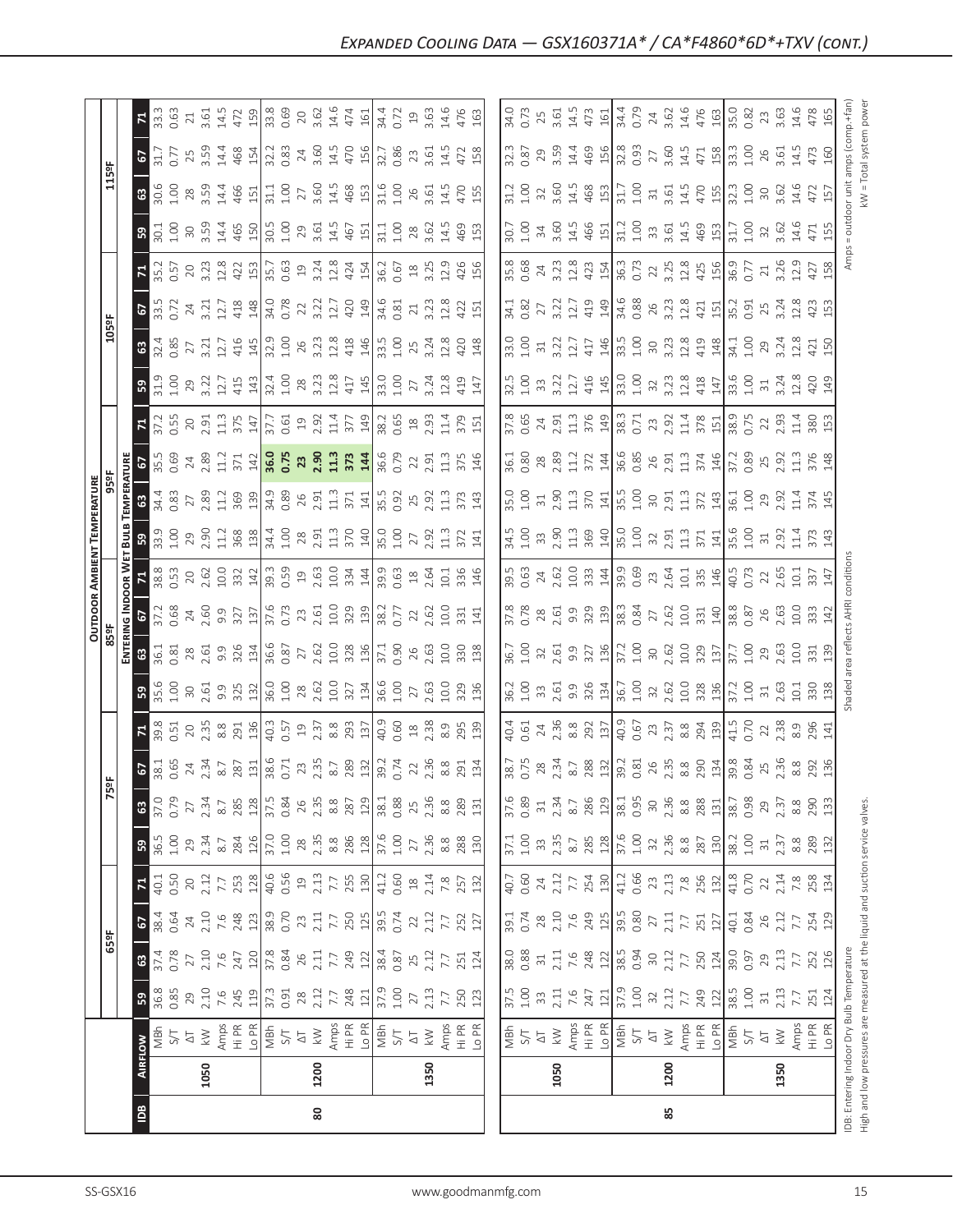| ៉ូ              | $\sqrt{2}$                  | $\begin{array}{ccc}\n3.75 & 7.75 & 7.75 & 7.75 & 7.75 & 7.75 & 7.75 & 7.75 & 7.75 & 7.75 & 7.75 & 7.75 & 7.75 & 7.75 & 7.75 & 7.75 & 7.75 & 7.75 & 7.75 & 7.75 & 7.75 & 7.75 & 7.75 & 7.75 & 7.75 & 7.75 & 7.75 & 7.75 & 7.75 & 7.75 & 7.75 & 7.75 & 7.75 & 7.75 & 7.75 & 7.$                                                                                                                                                                                                   |      |                                                                                                                                                                                                                                                                                                                                                                                                                 |      |      |
|-----------------|-----------------------------|---------------------------------------------------------------------------------------------------------------------------------------------------------------------------------------------------------------------------------------------------------------------------------------------------------------------------------------------------------------------------------------------------------------------------------------------------------------------------------|------|-----------------------------------------------------------------------------------------------------------------------------------------------------------------------------------------------------------------------------------------------------------------------------------------------------------------------------------------------------------------------------------------------------------------|------|------|
|                 | $\mathbf{G}$                | $\begin{bmatrix} 11 & 12 & 15 & 16 \\ 10 & 15 & 15 & 16 \\ 11 & 15 & 15 & 16 \\ 13 & 15 & 16 & 16 \\ 14 & 16 & 16 & 16 \\ 15 & 16 & 16 & 16 \\ 16 & 16 & 16 & 16 \\ 17 & 18 & 16 & 16 \\ 18 & 19 & 16 & 16 \\ 19 & 10 & 17 & 16 & 16 \\ 10 & 10 & 18 & 16 & 16 \\ 11 & 10 & 10 & 16 & 16 \\ 12 & 10 & 1$                                                                                                                                                                        |      |                                                                                                                                                                                                                                                                                                                                                                                                                 |      |      |
|                 | 59                          |                                                                                                                                                                                                                                                                                                                                                                                                                                                                                 |      |                                                                                                                                                                                                                                                                                                                                                                                                                 |      |      |
|                 |                             |                                                                                                                                                                                                                                                                                                                                                                                                                                                                                 |      |                                                                                                                                                                                                                                                                                                                                                                                                                 |      |      |
|                 | $\overline{5}$              | 2010 10:00:00 10:00 10:00 10:00 10:00 10:00 10:00 10:00 10:00 10:00 10:00 10:00 10:00 10:00 10:00 10:00 10:00<br>20:00 10:00:00 10:00 10:00 10:00 10:00 10:00 10:00 10:00 10:00 10:00 10:00 10:00 10:00 10:00 10:00 10:00 10:00                                                                                                                                                                                                                                                 |      |                                                                                                                                                                                                                                                                                                                                                                                                                 |      |      |
|                 | 63                          | $38.65 + 39.45 = 32.45$<br>$38.65 + 39.45 = 32.45$<br>$38.65 + 39.45 = 32.45$<br>$38.65 + 39.45 = 32.45$<br>$38.65 + 39.45 = 32.45$<br>$38.65 + 39.45 = 32.45$                                                                                                                                                                                                                                                                                                                  |      |                                                                                                                                                                                                                                                                                                                                                                                                                 |      |      |
|                 | ႜ႙                          | $\begin{smallmatrix} 6 & 8 & 8 & 8 & 8 & 1\\ 8 & 8 & 8 & 8 & 1 & 1\\ 9 & 8 & 8 & 1 & 1 & 1\\ 10 & 8 & 8 & 1 & 1 & 1\\ 11 & 8 & 8 & 1 & 1 & 1\\ 12 & 8 & 8 & 1 & 1 & 1\\ 13 & 8 & 8 & 1 & 1 & 1\\ 14 & 8 & 1 & 1 & 1 & 1\\ 15 & 8 & 1 & 1 & 1 & 1\\ 16 & 8 & 1 & 1 & 1 & 1\\ 17 & 8 & 1 & 1 & 1 & 1\\ 18 & 8 & $                                                                                                                                                                 |      |                                                                                                                                                                                                                                                                                                                                                                                                                 |      |      |
|                 | $\mathbf{z}$                |                                                                                                                                                                                                                                                                                                                                                                                                                                                                                 |      | $\begin{bmatrix} \frac{11}{11} & \frac{13}{10} & \frac{11}{10} & \frac{11}{10} & \frac{11}{10} & \frac{11}{10} & \frac{11}{10} & \frac{11}{10} & \frac{11}{10} & \frac{11}{10} & \frac{11}{10} & \frac{11}{10} & \frac{11}{10} & \frac{11}{10} & \frac{11}{10} & \frac{11}{10} & \frac{11}{10} & \frac{11}{10} & \frac{11}{10} & \frac{11}{10} & \frac{11}{10} & \frac{1$                                       |      |      |
|                 | ៖ទ                          |                                                                                                                                                                                                                                                                                                                                                                                                                                                                                 |      | $\begin{bmatrix} 89.95 & 29.8 & 29.8 & 29.8 & 29.8 & 29.8 & 29.8 & 29.8 & 29.8 & 29.8 & 29.8 & 29.8 & 29.8 & 29.8 & 29.8 & 29.8 & 29.8 & 29.8 & 29.8 & 29.8 & 29.8 & 29.8 & 29.8 & 29.8 & 29.8 & 29.8 & 29.8 & 29.8 & 29.8 & 29.8 & 29.8 & 29.8 & 29.8 & 29.8 & 29.8 & 29$                                                                                                                                      |      |      |
|                 | <u>ទ្</u> នី ឌ              |                                                                                                                                                                                                                                                                                                                                                                                                                                                                                 |      |                                                                                                                                                                                                                                                                                                                                                                                                                 |      |      |
|                 | <u> ដ្ឋី  ន</u>             |                                                                                                                                                                                                                                                                                                                                                                                                                                                                                 |      |                                                                                                                                                                                                                                                                                                                                                                                                                 |      |      |
|                 | <u>ទី ដ</u>                 |                                                                                                                                                                                                                                                                                                                                                                                                                                                                                 |      |                                                                                                                                                                                                                                                                                                                                                                                                                 |      |      |
|                 | $\frac{3}{5}$               |                                                                                                                                                                                                                                                                                                                                                                                                                                                                                 |      | $\begin{bmatrix} 99.5 & 10.5 & 10.5 & 10.5 & 10.5 & 10.5 & 10.5 & 10.5 & 10.5 & 10.5 & 10.5 & 10.5 & 10.5 & 10.5 & 10.5 & 10.5 & 10.5 & 10.5 & 10.5 & 10.5 & 10.5 & 10.5 & 10.5 & 10.5 & 10.5 & 10.5 & 10.5 & 10.5 & 10.5 & 10.5 & 10.5 & 10.5 & 10.5 & 10.5 & 10.5 & 10.$                                                                                                                                      |      |      |
|                 |                             |                                                                                                                                                                                                                                                                                                                                                                                                                                                                                 |      |                                                                                                                                                                                                                                                                                                                                                                                                                 |      |      |
|                 | ြို့                        |                                                                                                                                                                                                                                                                                                                                                                                                                                                                                 |      |                                                                                                                                                                                                                                                                                                                                                                                                                 |      |      |
|                 |                             |                                                                                                                                                                                                                                                                                                                                                                                                                                                                                 |      |                                                                                                                                                                                                                                                                                                                                                                                                                 |      |      |
|                 | 5                           |                                                                                                                                                                                                                                                                                                                                                                                                                                                                                 |      |                                                                                                                                                                                                                                                                                                                                                                                                                 |      |      |
| 읎               | 3 <sup>o</sup>              | $\begin{array}{l} 0.61 & 0.62 & 0.63 \\ 0.61 & 0.63 & 0.64 \\ 0.63 & 0.64 & 0.65 \\ 0.65 & 0.65 & 0.66 \\ 0.67 & 0.67 & 0.67 \\ 0.67 & 0.67 & 0.67 \\ 0.67 & 0.67 & 0.67 \\ 0.67 & 0.67 & 0.67 \\ 0.69 & 0.67 & 0.67 \\ 0.61 & 0.67 & 0.67 \\ 0.61 & 0.67 & 0.67 \\ 0.61 & 0.67 & 0.$                                                                                                                                                                                           |      |                                                                                                                                                                                                                                                                                                                                                                                                                 |      |      |
|                 | ြို့                        | $\begin{array}{l} 60.73 \\ 60.72 \ 80.72 \ 71.73 \\ 71.73 \ 81.74 \ 81.75 \ 91.75 \ 91.75 \ 91.75 \ 91.75 \ 91.75 \ 91.75 \ 91.75 \ 91.75 \ 91.75 \ 91.75 \ 91.75 \ 91.75 \ 91.75 \ 91.75 \ 91.75 \ 91.75 \ 91.75 \ 91.75 \ 91.75 \ 91.75 \ 91.75 \ 91.75 \ 91.75 \ 91$                                                                                                                                                                                                         |      |                                                                                                                                                                                                                                                                                                                                                                                                                 | 22   |      |
|                 | $\mathbf{z}$                |                                                                                                                                                                                                                                                                                                                                                                                                                                                                                 |      |                                                                                                                                                                                                                                                                                                                                                                                                                 |      |      |
|                 |                             |                                                                                                                                                                                                                                                                                                                                                                                                                                                                                 |      | $\begin{bmatrix} a_1 & a_2 & a_3 & a_4 \\ a_1 & a_2 & a_3 & a_4 \\ a_2 & a_3 & a_4 & a_5 \\ a_4 & a_5 & a_6 & a_7 \end{bmatrix} \begin{bmatrix} a_1 & a_2 & a_3 & a_4 \\ a_1 & a_2 & a_3 & a_4 \\ a_2 & a_3 & a_4 & a_5 \end{bmatrix} \begin{bmatrix} a_1 & a_2 & a_3 & a_4 \\ a_2 & a_3 & a_3 & a_4 \\ a_4 & a_4 & a_5 & a_6 \end{bmatrix}$                                                                    |      |      |
| $\frac{1}{250}$ | $\overline{\phantom{0}}$ 67 | $\begin{bmatrix} 1 & 0 & 0 & 0 & 0 \\ 0 & 0 & 0 & 0 & 0 \\ 0 & 0 & 0 & 0 & 0 \\ 0 & 0 & 0 & 0 & 0 \\ 0 & 0 & 0 & 0 & 0 \\ 0 & 0 & 0 & 0 & 0 \\ 0 & 0 & 0 & 0 & 0 \\ 0 & 0 & 0 & 0 & 0 \\ 0 & 0 & 0 & 0 & 0 \\ 0 & 0 & 0 & 0 & 0 \\ 0 & 0 & 0 & 0 & 0 \\ 0 & 0 & 0 & 0 & 0 \\ 0 & 0 & 0 & 0 & 0 \\ 0 & 0 & 0 & 0 & 0 \\ 0 & $                                                                                                                                                    |      |                                                                                                                                                                                                                                                                                                                                                                                                                 |      |      |
|                 | 63                          |                                                                                                                                                                                                                                                                                                                                                                                                                                                                                 |      |                                                                                                                                                                                                                                                                                                                                                                                                                 |      |      |
|                 | ິທ                          | $\begin{array}{l} 36.9 \\ 0.78 \end{array} \begin{array}{l} 27 \\ 27 \\ 27 \\ 27 \end{array} \begin{array}{l} 27 \\ 27 \\ 27 \\ 27 \end{array} \begin{array}{l} 27 \\ 27 \\ 27 \\ 27 \end{array} \begin{array}{l} 27 \\ 27 \\ 27 \\ 27 \end{array} \begin{array}{l} 27 \\ 27 \\ 27 \\ 27 \end{array} \begin{array}{l} 27 \\ 27 \\ 27 \end{array} \begin{array}{l} 27 \\ 27 \\ 27 \end{array} \begin{array}{l} 27 \\ 27 \\ $                                                     |      |                                                                                                                                                                                                                                                                                                                                                                                                                 |      |      |
|                 |                             | $\begin{array}{l} \mathbf{X} \cup \mathbf{Y} \\ \mathbf{Y} \cup \mathbf{Y} \\ \mathbf{Y} \cup \mathbf{Y} \end{array} \begin{array}{l} \mathbf{X} \cup \mathbf{Y} \\ \mathbf{Y} \cup \mathbf{Y} \\ \mathbf{Y} \cup \mathbf{Y} \end{array} \begin{array}{l} \mathbf{X} \cup \mathbf{Y} \\ \mathbf{Y} \cup \mathbf{Y} \\ \mathbf{Y} \cup \mathbf{Y} \end{array} \begin{array}{l} \mathbf{X} \cup \mathbf{Y} \\ \mathbf{Y} \cup \mathbf{Y} \\ \mathbf{Y} \cup \mathbf{Y} \$<br>1400 | 1575 | $\begin{array}{ l l l l }\hline \frac{1}{2} & \frac{1}{2} & \frac{1}{2} & \frac{1}{2} & \frac{1}{2} & \frac{1}{2} & \frac{1}{2} & \frac{1}{2} & \frac{1}{2} & \frac{1}{2} \\ \hline \frac{1}{2} & \frac{1}{2} & \frac{1}{2} & \frac{1}{2} & \frac{1}{2} & \frac{1}{2} & \frac{1}{2} & \frac{1}{2} & \frac{1}{2} & \frac{1}{2} & \frac{1}{2} & \frac{1}{2} & \frac{1}{2} & \frac{1}{2} & \frac{1}{2} \\$<br>1225 | 1400 | 1575 |
|                 | 1225<br>$\frac{8}{2}$       | $\mathbf{p}$                                                                                                                                                                                                                                                                                                                                                                                                                                                                    |      |                                                                                                                                                                                                                                                                                                                                                                                                                 | 75   |      |
|                 |                             |                                                                                                                                                                                                                                                                                                                                                                                                                                                                                 |      |                                                                                                                                                                                                                                                                                                                                                                                                                 |      |      |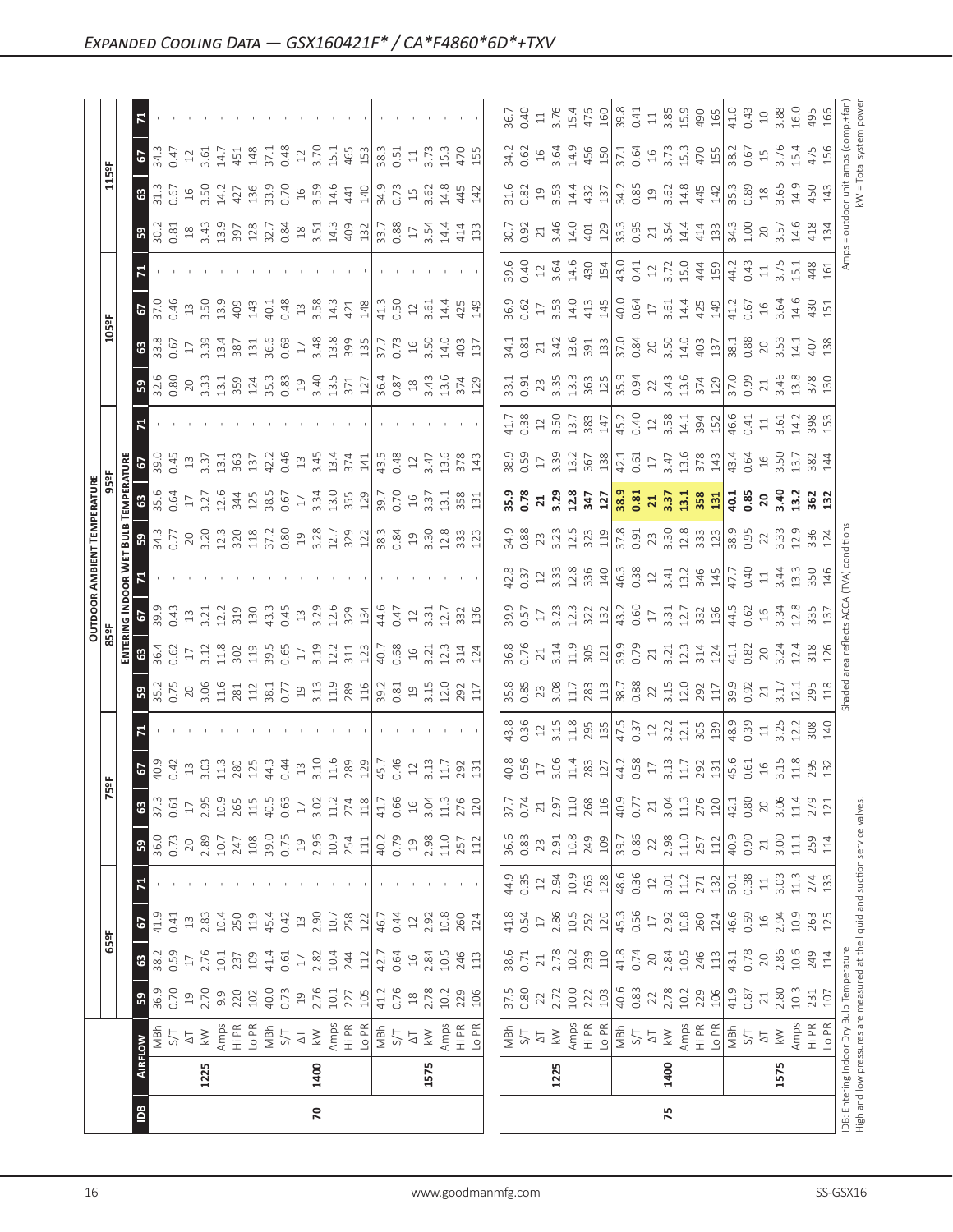| $\overline{B}$                    |                                                                                                                                                                                                                                                                                                                                                                                                                                         | 80   |                                                                                                                                                                                                                                                                                                                     |                                                                                                                                                                                                                                                                                                                                                                                                                                           |  | 85   |                     |  |
|-----------------------------------|-----------------------------------------------------------------------------------------------------------------------------------------------------------------------------------------------------------------------------------------------------------------------------------------------------------------------------------------------------------------------------------------------------------------------------------------|------|---------------------------------------------------------------------------------------------------------------------------------------------------------------------------------------------------------------------------------------------------------------------------------------------------------------------|-------------------------------------------------------------------------------------------------------------------------------------------------------------------------------------------------------------------------------------------------------------------------------------------------------------------------------------------------------------------------------------------------------------------------------------------|--|------|---------------------|--|
|                                   | 1225                                                                                                                                                                                                                                                                                                                                                                                                                                    | 1400 | 1575                                                                                                                                                                                                                                                                                                                | 1225                                                                                                                                                                                                                                                                                                                                                                                                                                      |  | 1400 | 1575                |  |
| $3^{\frac{m}{2}}$                 | $\begin{array}{l} 5 \overline{)11} \\ 5 \overline{)13} \\ 6 \overline{)14} \\ 7 \overline{)15} \\ 8 \overline{)15} \\ 1 \overline{)15} \\ 1 \overline{)15} \\ 1 \overline{)15} \\ 1 \overline{)15} \\ 1 \overline{)15} \\ 1 \overline{)15} \\ 1 \overline{)15} \\ 1 \overline{)15} \\ 1 \overline{)15} \\ 1 \overline{)15} \\ 1 \overline{)15} \\ 1 \overline{)15} \\ 1 \overline{)15} \\ 1 \overline{)15} \\ 1 \over$                  |      |                                                                                                                                                                                                                                                                                                                     | $\begin{array}{ l l l }\hline \hline \text{max}\  \  \, \text{max}\  \  \, \text{max}\  \  \, \text{max}\  \  \, \text{max}\  \  \, \text{max}\  \  \, \text{max}\  \  \, \text{max}\  \  \, \text{max}\  \  \, \text{max}\  \  \, \text{max}\  \  \, \text{max}\  \  \, \text{max}\  \  \, \text{max}\  \  \, \text{max}\  \  \, \text{max}\  \  \, \text{max}\  \  \, \text{max}\  \  \, \text{max}\  \  \, \text{max}\  \  \, \text$   |  |      |                     |  |
| ြက္ဆို                            | $\begin{array}{l} 0.86 \\ 0.87 \\ 0.71 \\ 0.67 \\ 0.71 \\ 0.72 \\ 0.73 \\ 0.74 \\ 0.75 \\ 0.75 \\ 0.75 \\ 0.75 \\ 0.75 \\ 0.73 \\ 0.73 \\ 0.73 \\ 0.73 \\ 0.73 \\ 0.73 \\ 0.73 \\ 0.73 \\ 0.73 \\ 0.73 \\ 0.73 \\ 0.73 \\ 0.73 \\ 0.73 \\ 0.73 \\ 0.73 \\ 0.73 \\ 0.73 \\ 0.73 \\ 0.73 \\ 0.73 \\ 0.73 \\ 0.$                                                                                                                           |      |                                                                                                                                                                                                                                                                                                                     | $\begin{array}{l} 88.8 \\ 89.8 \\ 0.9 \end{array}$ $\begin{array}{l} 7.7 \\ 7.1 \\ 2.1 \end{array}$ $\begin{array}{l} 27.8 \\ 21.8 \\ 21.4 \end{array}$ $\begin{array}{l} 29.8 \\ 21.8 \\ 21.4 \end{array}$ $\begin{array}{l} 29.8 \\ 21.8 \\ 21.4 \end{array}$ $\begin{array}{l} 29.8 \\ 21.8 \\ 21.4 \end{array}$ $\begin{array}{l} 29.8 \\ 21.8 \\ 21.4 \end{array}$                                                                   |  |      |                     |  |
| <b>8</b> ခိ                       | $\begin{array}{c} 133 & 23 & 23 & 23 & 24 & 25 \\ 24 & 23 & 23 & 24 & 25 & 24 & 25 \\ 25 & 24 & 24 & 25 & 25 & 24 & 25 \\ 25 & 25 & 25 & 25 & 25 & 25 & 25 \\ 25 & 25 & 25 & 25 & 25 & 25 & 25 \\ 25 & 25 & 25 & 25 & 25 & 25 & 25 \\ 25 & 25 & 25 & 25 & 25 & 25 & 25 \\ 25 & 25 & 25 & 25 & 25 &$                                                                                                                                     |      |                                                                                                                                                                                                                                                                                                                     | $\begin{array}{l} 89\\ 89\\ 63\\ 84\\ 74\\ 25\\ 10\\ 26\\ 37\\ 11\\ 21\\ 22\\ 33\\ 11\\ 23\\ 24\\ 25\\ 26\\ 27\\ 28\\ 29\\ 20\\ 20\\ 20\\ 21\\ 22\\ 23\\ 24\\ 25\\ 26\\ 27\\ 28\\ 29\\ 29\\ 20\\ 20\\ 21\\ 21\\ 22\\ 23\\ 24\\ 25\\ 26\\ 27\\ 28\\ 29\\ 29\\ 20\\ 20\\ 21\\ 22\\ 23\\ 24\\ $                                                                                                                                              |  |      |                     |  |
|                                   |                                                                                                                                                                                                                                                                                                                                                                                                                                         |      |                                                                                                                                                                                                                                                                                                                     | $\begin{bmatrix} . & . & . & . \\ . & . & . & . \\ 0 & . & . & . \\ 0 & . & . & . \\ 0 & . & . & . \\ 0 & . & . & . \\ 0 & . & . & . \\ 0 & . & . & . \\ 0 & . & . & . \\ 0 & . & . & . \\ 0 & . & . & . \\ 0 & . & . & . \\ 0 & . & . & . \\ 0 & . & . & . \\ 0 & . & . & . \\ 0 & . & . & . \\ 0 & . & . & . \\ 0 & . & . & . \\ 0 & . & . & . \\ 0 & . & . & . \\ 0 & . & . & . \\ 0 & . & . & . \\ 0 & . & . & . \\ 0 & . & . & . \\$ |  |      |                     |  |
| $\mathbb{R}^3$                    | $\frac{1}{2}$ $\frac{1}{2}$ $\frac{1}{6}$ $\frac{1}{6}$ $\frac{1}{6}$ $\frac{1}{6}$ $\frac{1}{6}$ $\frac{1}{6}$ $\frac{1}{6}$ $\frac{1}{6}$ $\frac{1}{6}$ $\frac{1}{6}$ $\frac{1}{6}$ $\frac{1}{6}$ $\frac{1}{6}$ $\frac{1}{6}$ $\frac{1}{6}$ $\frac{1}{6}$ $\frac{1}{6}$ $\frac{1}{6}$ $\frac{1}{6}$ $\frac{1}{6}$                                                                                                                     |      |                                                                                                                                                                                                                                                                                                                     |                                                                                                                                                                                                                                                                                                                                                                                                                                           |  |      |                     |  |
| <b>B</b>                          | $\begin{array}{c} 25 \\ 2.93 \\ 10.8 \\ 252 \\ 110 \\ \end{array}$<br>0.91                                                                                                                                                                                                                                                                                                                                                              |      | $\frac{4}{3}$ $\frac{3}{3}$ $\frac{3}{3}$ $\frac{3}{3}$ $\frac{1}{3}$ $\frac{1}{3}$ $\frac{1}{6}$ $\frac{1}{3}$ $\frac{1}{3}$ $\frac{1}{3}$ $\frac{1}{3}$ $\frac{1}{3}$ $\frac{1}{3}$ $\frac{1}{3}$ $\frac{1}{3}$ $\frac{1}{3}$ $\frac{1}{3}$ $\frac{1}{3}$ $\frac{1}{3}$                                           |                                                                                                                                                                                                                                                                                                                                                                                                                                           |  |      |                     |  |
|                                   | $38.38 \times 3.31 \times 1.51 \times 1.51 \times 1.51 \times 1.51 \times 1.51 \times 1.51 \times 1.51 \times 1.51 \times 1.51 \times 1.51 \times 1.51 \times 1.51 \times 1.51 \times 1.51 \times 1.51 \times 1.51 \times 1.51 \times 1.51 \times 1.51 \times 1.51 \times 1.51 \times 1.51 \times 1.51 \times 1.51 \times 1.51 \times 1.51 \times 1.51 \times 1.51 \times 1.51 \times 1.$                                               |      |                                                                                                                                                                                                                                                                                                                     | $\begin{array}{l} 89.87 & 20.7 & 20.7 & 20.7 & 20.7 & 20.7 & 20.7 & 20.7 & 20.7 & 20.7 & 20.7 & 20.7 & 20.7 & 20.7 & 20.7 & 20.7 & 20.7 & 20.7 & 20.7 & 20.7 & 20.7 & 20.7 & 20.7 & 20.7 & 20.7 & 20.7 & 20.7 & 20.7 & 20.7 & 20.7 & 20.7 & 20.7 & 20.7 & 20.7 & 20.7 & 2$                                                                                                                                                                |  |      |                     |  |
|                                   |                                                                                                                                                                                                                                                                                                                                                                                                                                         |      |                                                                                                                                                                                                                                                                                                                     |                                                                                                                                                                                                                                                                                                                                                                                                                                           |  |      |                     |  |
| $R_{43.5}^{43.5}$                 |                                                                                                                                                                                                                                                                                                                                                                                                                                         |      |                                                                                                                                                                                                                                                                                                                     | $\begin{array}{l} 13.5 \\ 0.67 \\ 2.81 \\ 3.12 \\ 1.21 \\ 2.31 \\ 2.41 \\ 2.52 \\ 2.53 \\ 2.54 \\ 2.55 \\ 2.57 \\ 2.51 \\ 2.51 \\ 2.51 \\ 2.51 \\ 2.51 \\ 2.51 \\ 2.52 \\ 2.53 \\ 2.54 \\ 2.55 \\ 2.55 \\ 2.54 \\ 2.55 \\ 2.55 \\ 2.54 \\ 2.55 \\ 2.55 \\ 2.55 \\ 2.55 \\ 2.55 \\ 2.55 \\ 2.55 \\ 2.55 \\ 2.$                                                                                                                             |  |      |                     |  |
| $-30$                             |                                                                                                                                                                                                                                                                                                                                                                                                                                         |      |                                                                                                                                                                                                                                                                                                                     |                                                                                                                                                                                                                                                                                                                                                                                                                                           |  |      |                     |  |
| 'ล ะ "                            | $\begin{array}{c} 183\\ 184\\ 295\\ 316\\ 421\\ 436\\ 208\\ 210\\ 210\\ 221\\ 231\\ 242\\ 253\\ 264\\ 274\\ 283\\ 294\\ 212\\ 212\\ 223\\ 234\\ 24\\ 25\\ 264\\ 27\\ 284\\ 29\\ 21\\ 22\\ 23\\ 24\\ 25\\ 27\\ 28\\ 29\\ 29\\ 23\\ 23\\ 27\\ 28\\ 29\\ 29\\ 29\\ 23\\ 23\\ 24\\ 25\\ 2$                                                                                                                                                  |      |                                                                                                                                                                                                                                                                                                                     |                                                                                                                                                                                                                                                                                                                                                                                                                                           |  |      |                     |  |
| $rac{1}{2}$ $rac{1}{2}$           | 0.71                                                                                                                                                                                                                                                                                                                                                                                                                                    |      |                                                                                                                                                                                                                                                                                                                     |                                                                                                                                                                                                                                                                                                                                                                                                                                           |  |      |                     |  |
| $\frac{1}{2}$<br>$\frac{1}{42.5}$ |                                                                                                                                                                                                                                                                                                                                                                                                                                         |      |                                                                                                                                                                                                                                                                                                                     |                                                                                                                                                                                                                                                                                                                                                                                                                                           |  |      |                     |  |
| $\frac{1}{35}$ $\frac{1}{35}$     | 0.96                                                                                                                                                                                                                                                                                                                                                                                                                                    |      | $\frac{1}{2}$                                                                                                                                                                                                                                                                                                       | $\begin{array}{l} 8.95 \\ 8.97 \\ 2.98 \\ 3.99 \\ 4.99 \\ 5.99 \\ 5.99 \\ 6.99 \\ 6.99 \\ 6.99 \\ 6.99 \\ 6.99 \\ 6.99 \\ 6.99 \\ 6.99 \\ 6.99 \\ 6.99 \\ 6.99 \\ 6.99 \\ 6.99 \\ 6.99 \\ 6.99 \\ 6.99 \\ 6.99 \\ 6.99 \\ 6.99 \\ 6.99 \\ 6.99 \\ 6.99 \\ 6.99 \\ 6.99 \\ 6.99 \\ 6.99 \\ 6.99 \\ 6.99 \\ 6.$                                                                                                                             |  |      |                     |  |
|                                   | $\begin{bmatrix} \mathbf{E} & \mathbf{B} & \mathbf{B} & \mathbf{C} \\ \mathbf{B} & \mathbf{B} & \mathbf{C} & \mathbf{C} \\ \mathbf{C} & \mathbf{C} & \mathbf{D} & \mathbf{C} \\ \mathbf{D} & \mathbf{D} & \mathbf{D} & \mathbf{D} \\ \mathbf{D} & \mathbf{D} & \mathbf{D} & \mathbf{D} \\ \mathbf{D} & \mathbf{D} & \mathbf{D} & \mathbf{D} \\ \mathbf{D} & \mathbf{D} & \mathbf{D} & \mathbf{D} \\ \mathbf{D} & \mathbf{D} & \mathbf{$ |      |                                                                                                                                                                                                                                                                                                                     |                                                                                                                                                                                                                                                                                                                                                                                                                                           |  |      |                     |  |
| $\mathbf{E}_4$                    |                                                                                                                                                                                                                                                                                                                                                                                                                                         |      |                                                                                                                                                                                                                                                                                                                     |                                                                                                                                                                                                                                                                                                                                                                                                                                           |  |      |                     |  |
| <b>B</b> 3                        |                                                                                                                                                                                                                                                                                                                                                                                                                                         |      |                                                                                                                                                                                                                                                                                                                     |                                                                                                                                                                                                                                                                                                                                                                                                                                           |  |      |                     |  |
| <b>83</b>                         | 0.93                                                                                                                                                                                                                                                                                                                                                                                                                                    |      | $\begin{array}{c} 24.45 & 25.46 & 26.46 & 27.46 & 28.46 & 29.46 & 29.46 & 29.46 & 29.46 & 29.46 & 29.46 & 29.46 & 29.46 & 29.46 & 29.46 & 29.46 & 29.46 & 29.46 & 29.46 & 29.46 & 29.46 & 29.46 & 29.46 & 29.46 & 29.46 & 29.46 & 29.46 & 29.46 & 29.46 & 29.46 & 29$                                               |                                                                                                                                                                                                                                                                                                                                                                                                                                           |  |      |                     |  |
| 636.8                             |                                                                                                                                                                                                                                                                                                                                                                                                                                         |      | $\frac{1}{2}$ $\frac{1}{2}$ $\frac{1}{2}$ $\frac{1}{4}$ $\frac{1}{4}$ $\frac{1}{4}$ $\frac{1}{4}$ $\frac{1}{2}$ $\frac{1}{2}$ $\frac{1}{2}$ $\frac{1}{4}$ $\frac{1}{4}$ $\frac{1}{2}$ $\frac{1}{2}$ $\frac{1}{2}$ $\frac{1}{4}$ $\frac{1}{4}$ $\frac{1}{2}$ $\frac{1}{2}$ $\frac{1}{2}$ $\frac{1}{4}$ $\frac{1}{4}$ |                                                                                                                                                                                                                                                                                                                                                                                                                                           |  |      |                     |  |
|                                   | $7\frac{1}{394}$                                                                                                                                                                                                                                                                                                                                                                                                                        |      | $\begin{array}{l} 3.66 \\ 3.41 \\ 4.41 \\ 4.59 \\ 5.79 \\ 6.79 \\ 7.79 \\ 7.79 \\ 7.79 \\ 7.71 \\ 7.71 \\ 7.72 \\ 7.73 \\ 7.73 \\ 7.73 \\ 7.73 \\ 7.73 \\ 7.73 \\ 7.73 \\ 7.73 \\ 7.73 \\ 7.73 \\ 7.73 \\ 7.73 \\ 7.73 \\ 7.73 \\ 7.73 \\ 7.73 \\ 7.73 \\ 7.73 \\ 7.73 \\ 7.73 \\ 7.73 \\ 7.73 \\ 7.73 \\ 7.$       |                                                                                                                                                                                                                                                                                                                                                                                                                                           |  |      |                     |  |
| ା ଅ<br>⊟                          | $1.00$<br>$24$                                                                                                                                                                                                                                                                                                                                                                                                                          |      |                                                                                                                                                                                                                                                                                                                     | $\begin{array}{l} 19.69 \\ 19.709 \\ 19.809 \\ 19.709 \\ 19.709 \\ 19.709 \\ 19.709 \\ 19.709 \\ 19.709 \\ 19.709 \\ 19.709 \\ 19.709 \\ 19.709 \\ 19.709 \\ 19.709 \\ 19.709 \\ 19.709 \\ 19.709 \\ 19.709 \\ 19.709 \\ 19.709 \\ 19.709 \\ 19.709 \\ 19.709 \\ 19.709 \\ 19.709 \\ 19.70$                                                                                                                                               |  |      |                     |  |
|                                   | $\begin{bmatrix} 1 & 0 & 0 & 0 & 0 \\ 0 & 0 & 0 & 0 & 0 \\ 0 & 0 & 0 & 0 & 0 \\ 0 & 0 & 0 & 0 & 0 \\ 0 & 0 & 0 & 0 & 0 \\ 0 & 0 & 0 & 0 & 0 \\ 0 & 0 & 0 & 0 & 0 \\ 0 & 0 & 0 & 0 & 0 \\ 0 & 0 & 0 & 0 & 0 \\ 0 & 0 & 0 & 0 & 0 \\ 0 & 0 & 0 & 0 & 0 \\ 0 & 0 & 0 & 0 & 0 \\ 0 & 0 & 0 & 0 & 0 \\ 0 & 0 & 0 & 0 & 0 \\ 0 & $                                                                                                            |      |                                                                                                                                                                                                                                                                                                                     | $\begin{array}{cccccccccc}\n32.4 & 32.4 & 33.4 & 44.4 & 34.4 & 34.4 & 34.4 & 34.4 & 34.4 & 34.4 & 34.4 & 34.4 & 34.4 & 34.4 & 34.4 & 34.4 & 34.4 & 34.4 & 34.4 & 34.4 & 34.4 & 34.4 & 34.4 & 34.4 & 34.4 & 34.4 & 34.4 & 34.4 & 34.4 & 34.4 & 34.4 & 34.4 & 34.4 & 34.4 & 34.4 & $                                                                                                                                                        |  |      |                     |  |
|                                   | $\begin{array}{l} 67.75 & 57.75 & 57.75 & 57.75 & 57.75 & 57.75 & 57.75 & 57.75 & 57.75 & 57.75 & 57.75 & 57.75 & 57.75 & 57.75 & 57.75 & 57.75 & 57.75 & 57.75 & 57.75 & 57.75 & 57.75 & 57.75 & 57.75 & 57.75 & 57.75 & 57.75 & 57.75 & 57.75 & 57.75 & 57.75 & 57$                                                                                                                                                                   |      |                                                                                                                                                                                                                                                                                                                     |                                                                                                                                                                                                                                                                                                                                                                                                                                           |  |      |                     |  |
|                                   |                                                                                                                                                                                                                                                                                                                                                                                                                                         |      | $7.555$ $3.3756$ $3.4825$ $5.56$ $5.56$ $5.56$ $5.56$ $5.56$ $5.56$ $5.56$ $5.56$ $5.56$ $5.56$ $5.56$ $5.56$ $5.56$ $5.56$ $5.56$ $5.56$ $5.56$ $5.56$ $5.56$ $5.56$ $5.56$ $5.56$ $5.56$ $5.56$ $5.56$ $5.56$ $5.56$ $5.56$                                                                                       |                                                                                                                                                                                                                                                                                                                                                                                                                                           |  |      | 3.94<br>16.3<br>170 |  |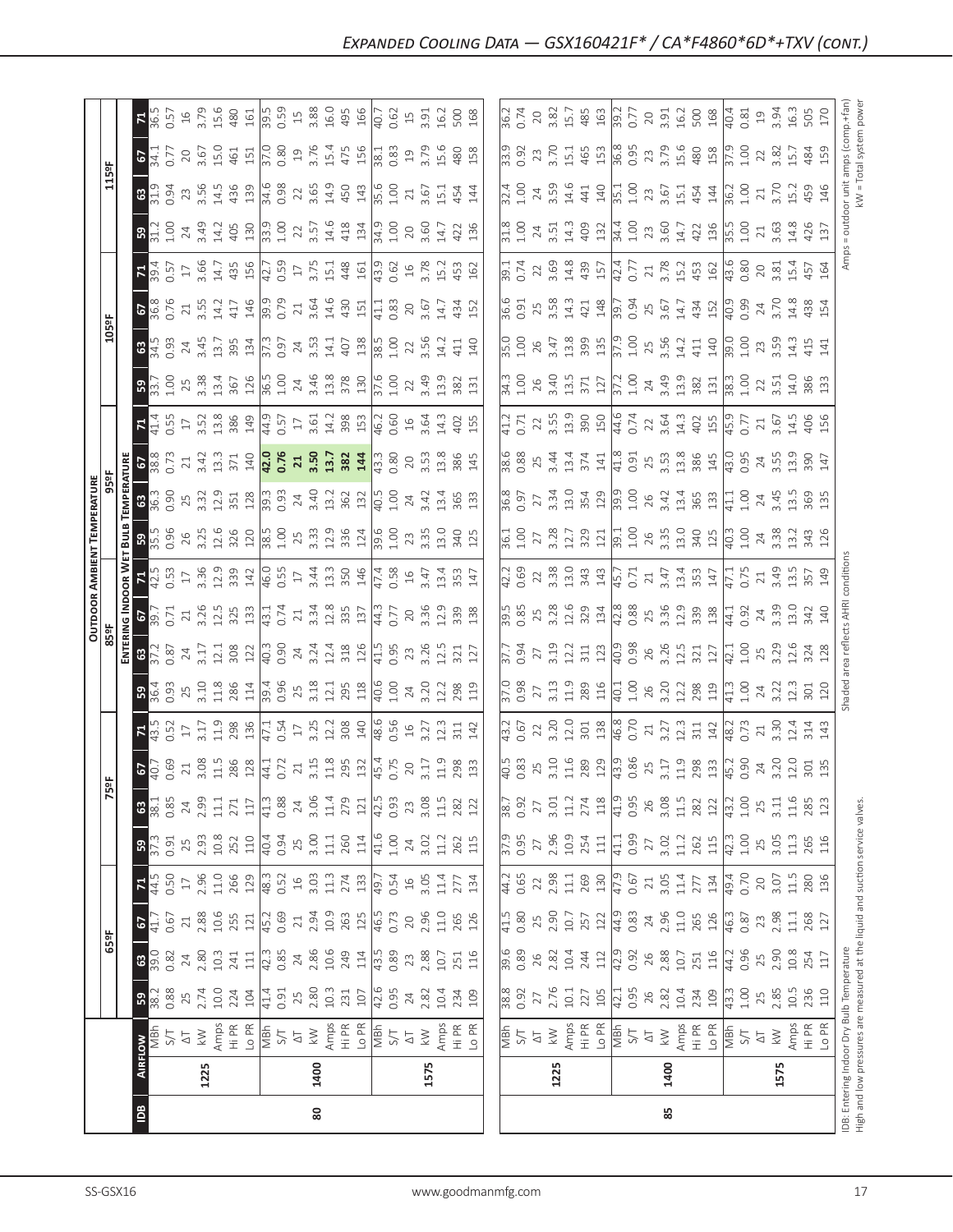| <u>်က</u>     | $\sqrt{2}$<br>$\mathbf{G}$<br>59<br>$\overline{6}$<br>63<br>္တ<br>$\mathbf{z}$<br>ទី ៦<br>ៀ ឌ<br><u> នី ន</u><br><u>រី ដ</u><br>$\overline{\mathbf{a}}$ $\mathbf{b}$<br>ឨ៓៓៓៓៓៓៓៓៓៓ | $\begin{array}{l} 8.67 \\ 8.72 \\ 1.39 \\ 1.40 \\ 1.50 \\ 1.50 \\ 1.50 \\ 1.50 \\ 1.50 \\ 1.50 \\ 1.50 \\ 1.50 \\ 1.50 \\ 1.50 \\ 1.50 \\ 1.50 \\ 1.50 \\ 1.50 \\ 1.50 \\ 1.50 \\ 1.50 \\ 1.50 \\ 1.50 \\ 1.50 \\ 1.50 \\ 1.50 \\ 1.50 \\ 1.50 \\ 1.50 \\ 1.50 \\ 1.50 \\ 1.50 \\ 1.50 \\ 1.50 \\ 1.50 \\ 1.$<br>$36.5$ $\frac{1}{2}$ $\frac{1}{3}$ $\frac{1}{3}$ $\frac{1}{3}$ $\frac{1}{3}$ $\frac{1}{3}$ $\frac{1}{3}$ $\frac{1}{3}$ $\frac{1}{3}$ $\frac{1}{2}$ $\frac{1}{2}$ $\frac{1}{3}$ $\frac{1}{3}$ $\frac{1}{2}$ $\frac{1}{3}$ $\frac{1}{3}$ $\frac{1}{3}$ $\frac{1}{3}$ $\frac{1}{3}$ $\frac{1}{3}$ $\frac{1}{4}$ $\frac{$<br>$3.81$ $3.81$ $3.81$ $3.81$ $3.81$ $3.81$ $3.81$ $3.81$ $3.81$ $3.81$ $3.81$ $3.81$ $3.81$ $3.81$ $3.81$ $3.81$ $3.81$ $3.81$ $3.81$ $3.81$ $3.81$ $3.81$ $3.81$ $3.81$ $3.81$ $3.81$ $3.81$ $3.81$ $3.81$ $3.81$ $3.81$ $3.8$<br>$425$ $64$ $65$ $73$ $65$ $74$ $74$ $74$ $86$ $73$ $81$ $82$ $16$ $16$ $16$ $12$ $13$ $15$ $16$ $16$ $16$ $17$ $181$ $191$ $191$ $191$ $191$ $191$ $191$ $191$ $191$<br>$\begin{array}{l} 39.5 \\ 39.6 \\ 21.7 \\ 37.7 \\ 58.9 \\ 49.8 \\ 59.9 \\ 69.6 \\ 69.6 \\ 79.7 \\ 79.6 \\ 79.6 \\ 79.6 \\ 79.6 \\ 79.6 \\ 79.6 \\ 79.6 \\ 79.6 \\ 79.6 \\ 79.6 \\ 79.6 \\ 79.6 \\ 79.6 \\ 79.6 \\ 79.6 \\ 79.6 \\ 79.6 \\ 79.6 \\ 79.6 \\ 79.6 \\ 79.6 \\ 79.6 \\ 79.6 \\ 79.6 \\ 79.6 \\ 79$<br>$\begin{array}{l} 7.768 \\ 0.809 \\ 0.909 \\ 0.914 \\ 0.914 \\ 0.914 \\ 0.01 \\ 0.01 \\ 0.000 \\ 0.000 \\ 0.000 \\ 0.000 \\ 0.000 \\ 0.000 \\ 0.000 \\ 0.000 \\ 0.000 \\ 0.000 \\ 0.000 \\ 0.000 \\ 0.000 \\ 0.000 \\ 0.000 \\ 0.000 \\ 0.000 \\ 0.000 \\ 0.000 \\ 0.000 \\ 0.000 \\ 0.000 \\ 0.00$<br>$45.0$ $65.0$ $7.0$ $8.0$ $7.0$ $8.0$ $9.0$ $1.0$ $1.0$ $1.0$ $1.0$ $1.0$ $1.0$ $1.0$ $1.0$ $1.0$ $1.0$ $1.0$ $1.0$ $1.0$ $1.0$ $1.0$ $1.0$ $1.0$ $1.0$ $1.0$ $1.0$ $1.0$ $1.0$ $1.0$ $1.0$ $1.0$ $1.0$ $1.0$ $1.0$ $1.0$ $1.$<br>$\begin{array}{l} 39.75 & 0.000 & 0.000 \\ 0.000 & 0.000 & 0.000 \\ 0.000 & 0.000 & 0.000 \\ 0.000 & 0.000 & 0.000 \\ 0.000 & 0.000 & 0.000 \\ 0.000 & 0.000 & 0.000 \\ 0.000 & 0.000 & 0.000 \\ 0.000 & 0.000 & 0.000 \\ 0.000 & 0.000 & 0.000 \\ 0.000 & 0.000 & 0.000 \\ 0.$<br>$46.3$ $\frac{3}{4}$ $\frac{3}{4}$ $\frac{3}{4}$ $\frac{3}{4}$ $\frac{4}{4}$ $\frac{3}{4}$ $\frac{4}{4}$ $\frac{3}{4}$ $\frac{4}{4}$ $\frac{3}{4}$ $\frac{3}{4}$ $\frac{3}{4}$ $\frac{3}{4}$ $\frac{3}{4}$ $\frac{3}{4}$ $\frac{3}{4}$ $\frac{3}{4}$ $\frac{3}{4}$ $\frac{3}{4}$ $\frac{3}{4}$ $\frac{3}{4}$ $\frac{$ |      | $\begin{bmatrix} 0.02 & 0.02 & 0.02 & 0.03 & 0.03 & 0.03 & 0.03 & 0.03 & 0.03 & 0.03 & 0.03 & 0.03 & 0.03 & 0.03 & 0.03 & 0.03 & 0.03 & 0.03 & 0.03 & 0.03 & 0.03 & 0.03 & 0.03 & 0.03 & 0.03 & 0.03 & 0.03 & 0.03 & 0.03 & 0.03 & 0.03 & 0.03 & 0.03 & 0.03 & 0.03 & 0.0$<br>$\begin{bmatrix} a_3 & a_2 & a_3 & a_4 & a_5 \\ a_2 & a_3 & a_3 & a_4 & a_5 \\ a_4 & a_5 & a_6 & a_7 & a_8 \end{bmatrix} \begin{bmatrix} a_1 & a_2 & a_3 & a_4 & a_5 \\ a_1 & a_2 & a_3 & a_4 & a_5 \\ a_2 & a_4 & a_5 & a_6 & a_6 \\ a_3 & a_4 & a_5 & a_6 & a_7 \end{bmatrix} \begin{bmatrix} a_1 & a_2 & a_3 & a_4 & a_5 \\ a_2 & a_3 & a_3 & a_4 & a_6 \\ a_3 & a_3 & a_3 &$<br>$\begin{bmatrix} 32 & 33 & 32 & 33 & 31 & 31 & 32 & 33 & 34 & 35 & 36 & 37 & 38 & 31 & 31 & 31 & 31 & 33 & 34 & 35 & 36 & 37 & 38 & 31 & 33 & 34 & 35 & 36 & 37 & 38 & 31 & 33 & 34 & 35 & 36 & 37 & 38 & 32 & 33 & 34 & 35 & 36 & 37 & 38 & 39 & 31 & 30 & 30 & 30 & 30 & 30 & 30 & 30 & 3$<br>  ដូ ខ្លួ ដូ ឌី ឌី <mark>ដូ ថ្ងៃ ដូ ដូ ដូ ងូ ដូ</mark> ថ្ងៃ ទី ៦ <u>ដ</u> ូ ដូ ឌី ឌី <mark>ដ</mark> ូ<br>$\begin{bmatrix} 0.88 & 0.88 & 0.88 & 0.88 & 0.88 & 0.88 & 0.88 & 0.88 & 0.88 & 0.88 & 0.88 & 0.88 & 0.88 & 0.88 & 0.88 & 0.88 & 0.88 & 0.88 & 0.88 & 0.88 & 0.88 & 0.88 & 0.88 & 0.88 & 0.88 & 0.88 & 0.88 & 0.88 & 0.88 & 0.88 & 0.88 & 0.88 & 0.88 & 0.88 & 0.88 & 0.8$ |      |                                                                                                                                                                                                                                                                                                                |
|---------------|-------------------------------------------------------------------------------------------------------------------------------------------------------------------------------------|------------------------------------------------------------------------------------------------------------------------------------------------------------------------------------------------------------------------------------------------------------------------------------------------------------------------------------------------------------------------------------------------------------------------------------------------------------------------------------------------------------------------------------------------------------------------------------------------------------------------------------------------------------------------------------------------------------------------------------------------------------------------------------------------------------------------------------------------------------------------------------------------------------------------------------------------------------------------------------------------------------------------------------------------------------------------------------------------------------------------------------------------------------------------------------------------------------------------------------------------------------------------------------------------------------------------------------------------------------------------------------------------------------------------------------------------------------------------------------------------------------------------------------------------------------------------------------------------------------------------------------------------------------------------------------------------------------------------------------------------------------------------------------------------------------------------------------------------------------------------------------------------------------------------------------------------------------------------------------------------------------------------------------------------------------------------------------------------------------------------------------------------------------------------------------------------------------------------------------------------------------------------------------------------------------------------------------------------------------------------------------------------------------------------------------------------------------------------------------------------------------------------|------|-------------------------------------------------------------------------------------------------------------------------------------------------------------------------------------------------------------------------------------------------------------------------------------------------------------------------------------------------------------------------------------------------------------------------------------------------------------------------------------------------------------------------------------------------------------------------------------------------------------------------------------------------------------------------------------------------------------------------------------------------------------------------------------------------------------------------------------------------------------------------------------------------------------------------------------------------------------------------------------------------------------------------------------------------------------------------------------------------------------------------------------------------------------------------------------------------------------------------------------------------------------------------------------------------------------------------------------------------------|------|----------------------------------------------------------------------------------------------------------------------------------------------------------------------------------------------------------------------------------------------------------------------------------------------------------------|
|               |                                                                                                                                                                                     |                                                                                                                                                                                                                                                                                                                                                                                                                                                                                                                                                                                                                                                                                                                                                                                                                                                                                                                                                                                                                                                                                                                                                                                                                                                                                                                                                                                                                                                                                                                                                                                                                                                                                                                                                                                                                                                                                                                                                                                                                                                                                                                                                                                                                                                                                                                                                                                                                                                                                                                        |      |                                                                                                                                                                                                                                                                                                                                                                                                                                                                                                                                                                                                                                                                                                                                                                                                                                                                                                                                                                                                                                                                                                                                                                                                                                                                                                                                                       |      |                                                                                                                                                                                                                                                                                                                |
|               |                                                                                                                                                                                     |                                                                                                                                                                                                                                                                                                                                                                                                                                                                                                                                                                                                                                                                                                                                                                                                                                                                                                                                                                                                                                                                                                                                                                                                                                                                                                                                                                                                                                                                                                                                                                                                                                                                                                                                                                                                                                                                                                                                                                                                                                                                                                                                                                                                                                                                                                                                                                                                                                                                                                                        |      |                                                                                                                                                                                                                                                                                                                                                                                                                                                                                                                                                                                                                                                                                                                                                                                                                                                                                                                                                                                                                                                                                                                                                                                                                                                                                                                                                       |      |                                                                                                                                                                                                                                                                                                                |
|               |                                                                                                                                                                                     |                                                                                                                                                                                                                                                                                                                                                                                                                                                                                                                                                                                                                                                                                                                                                                                                                                                                                                                                                                                                                                                                                                                                                                                                                                                                                                                                                                                                                                                                                                                                                                                                                                                                                                                                                                                                                                                                                                                                                                                                                                                                                                                                                                                                                                                                                                                                                                                                                                                                                                                        |      |                                                                                                                                                                                                                                                                                                                                                                                                                                                                                                                                                                                                                                                                                                                                                                                                                                                                                                                                                                                                                                                                                                                                                                                                                                                                                                                                                       |      |                                                                                                                                                                                                                                                                                                                |
|               |                                                                                                                                                                                     |                                                                                                                                                                                                                                                                                                                                                                                                                                                                                                                                                                                                                                                                                                                                                                                                                                                                                                                                                                                                                                                                                                                                                                                                                                                                                                                                                                                                                                                                                                                                                                                                                                                                                                                                                                                                                                                                                                                                                                                                                                                                                                                                                                                                                                                                                                                                                                                                                                                                                                                        |      |                                                                                                                                                                                                                                                                                                                                                                                                                                                                                                                                                                                                                                                                                                                                                                                                                                                                                                                                                                                                                                                                                                                                                                                                                                                                                                                                                       |      |                                                                                                                                                                                                                                                                                                                |
|               |                                                                                                                                                                                     |                                                                                                                                                                                                                                                                                                                                                                                                                                                                                                                                                                                                                                                                                                                                                                                                                                                                                                                                                                                                                                                                                                                                                                                                                                                                                                                                                                                                                                                                                                                                                                                                                                                                                                                                                                                                                                                                                                                                                                                                                                                                                                                                                                                                                                                                                                                                                                                                                                                                                                                        |      |                                                                                                                                                                                                                                                                                                                                                                                                                                                                                                                                                                                                                                                                                                                                                                                                                                                                                                                                                                                                                                                                                                                                                                                                                                                                                                                                                       |      |                                                                                                                                                                                                                                                                                                                |
|               |                                                                                                                                                                                     |                                                                                                                                                                                                                                                                                                                                                                                                                                                                                                                                                                                                                                                                                                                                                                                                                                                                                                                                                                                                                                                                                                                                                                                                                                                                                                                                                                                                                                                                                                                                                                                                                                                                                                                                                                                                                                                                                                                                                                                                                                                                                                                                                                                                                                                                                                                                                                                                                                                                                                                        |      |                                                                                                                                                                                                                                                                                                                                                                                                                                                                                                                                                                                                                                                                                                                                                                                                                                                                                                                                                                                                                                                                                                                                                                                                                                                                                                                                                       |      |                                                                                                                                                                                                                                                                                                                |
|               |                                                                                                                                                                                     |                                                                                                                                                                                                                                                                                                                                                                                                                                                                                                                                                                                                                                                                                                                                                                                                                                                                                                                                                                                                                                                                                                                                                                                                                                                                                                                                                                                                                                                                                                                                                                                                                                                                                                                                                                                                                                                                                                                                                                                                                                                                                                                                                                                                                                                                                                                                                                                                                                                                                                                        |      |                                                                                                                                                                                                                                                                                                                                                                                                                                                                                                                                                                                                                                                                                                                                                                                                                                                                                                                                                                                                                                                                                                                                                                                                                                                                                                                                                       |      |                                                                                                                                                                                                                                                                                                                |
|               |                                                                                                                                                                                     |                                                                                                                                                                                                                                                                                                                                                                                                                                                                                                                                                                                                                                                                                                                                                                                                                                                                                                                                                                                                                                                                                                                                                                                                                                                                                                                                                                                                                                                                                                                                                                                                                                                                                                                                                                                                                                                                                                                                                                                                                                                                                                                                                                                                                                                                                                                                                                                                                                                                                                                        |      |                                                                                                                                                                                                                                                                                                                                                                                                                                                                                                                                                                                                                                                                                                                                                                                                                                                                                                                                                                                                                                                                                                                                                                                                                                                                                                                                                       |      |                                                                                                                                                                                                                                                                                                                |
|               |                                                                                                                                                                                     |                                                                                                                                                                                                                                                                                                                                                                                                                                                                                                                                                                                                                                                                                                                                                                                                                                                                                                                                                                                                                                                                                                                                                                                                                                                                                                                                                                                                                                                                                                                                                                                                                                                                                                                                                                                                                                                                                                                                                                                                                                                                                                                                                                                                                                                                                                                                                                                                                                                                                                                        |      |                                                                                                                                                                                                                                                                                                                                                                                                                                                                                                                                                                                                                                                                                                                                                                                                                                                                                                                                                                                                                                                                                                                                                                                                                                                                                                                                                       |      |                                                                                                                                                                                                                                                                                                                |
|               |                                                                                                                                                                                     |                                                                                                                                                                                                                                                                                                                                                                                                                                                                                                                                                                                                                                                                                                                                                                                                                                                                                                                                                                                                                                                                                                                                                                                                                                                                                                                                                                                                                                                                                                                                                                                                                                                                                                                                                                                                                                                                                                                                                                                                                                                                                                                                                                                                                                                                                                                                                                                                                                                                                                                        |      |                                                                                                                                                                                                                                                                                                                                                                                                                                                                                                                                                                                                                                                                                                                                                                                                                                                                                                                                                                                                                                                                                                                                                                                                                                                                                                                                                       |      |                                                                                                                                                                                                                                                                                                                |
|               |                                                                                                                                                                                     |                                                                                                                                                                                                                                                                                                                                                                                                                                                                                                                                                                                                                                                                                                                                                                                                                                                                                                                                                                                                                                                                                                                                                                                                                                                                                                                                                                                                                                                                                                                                                                                                                                                                                                                                                                                                                                                                                                                                                                                                                                                                                                                                                                                                                                                                                                                                                                                                                                                                                                                        |      |                                                                                                                                                                                                                                                                                                                                                                                                                                                                                                                                                                                                                                                                                                                                                                                                                                                                                                                                                                                                                                                                                                                                                                                                                                                                                                                                                       |      |                                                                                                                                                                                                                                                                                                                |
|               |                                                                                                                                                                                     |                                                                                                                                                                                                                                                                                                                                                                                                                                                                                                                                                                                                                                                                                                                                                                                                                                                                                                                                                                                                                                                                                                                                                                                                                                                                                                                                                                                                                                                                                                                                                                                                                                                                                                                                                                                                                                                                                                                                                                                                                                                                                                                                                                                                                                                                                                                                                                                                                                                                                                                        |      |                                                                                                                                                                                                                                                                                                                                                                                                                                                                                                                                                                                                                                                                                                                                                                                                                                                                                                                                                                                                                                                                                                                                                                                                                                                                                                                                                       |      |                                                                                                                                                                                                                                                                                                                |
|               |                                                                                                                                                                                     |                                                                                                                                                                                                                                                                                                                                                                                                                                                                                                                                                                                                                                                                                                                                                                                                                                                                                                                                                                                                                                                                                                                                                                                                                                                                                                                                                                                                                                                                                                                                                                                                                                                                                                                                                                                                                                                                                                                                                                                                                                                                                                                                                                                                                                                                                                                                                                                                                                                                                                                        |      |                                                                                                                                                                                                                                                                                                                                                                                                                                                                                                                                                                                                                                                                                                                                                                                                                                                                                                                                                                                                                                                                                                                                                                                                                                                                                                                                                       |      |                                                                                                                                                                                                                                                                                                                |
|               |                                                                                                                                                                                     |                                                                                                                                                                                                                                                                                                                                                                                                                                                                                                                                                                                                                                                                                                                                                                                                                                                                                                                                                                                                                                                                                                                                                                                                                                                                                                                                                                                                                                                                                                                                                                                                                                                                                                                                                                                                                                                                                                                                                                                                                                                                                                                                                                                                                                                                                                                                                                                                                                                                                                                        |      |                                                                                                                                                                                                                                                                                                                                                                                                                                                                                                                                                                                                                                                                                                                                                                                                                                                                                                                                                                                                                                                                                                                                                                                                                                                                                                                                                       |      |                                                                                                                                                                                                                                                                                                                |
|               | ြို့                                                                                                                                                                                |                                                                                                                                                                                                                                                                                                                                                                                                                                                                                                                                                                                                                                                                                                                                                                                                                                                                                                                                                                                                                                                                                                                                                                                                                                                                                                                                                                                                                                                                                                                                                                                                                                                                                                                                                                                                                                                                                                                                                                                                                                                                                                                                                                                                                                                                                                                                                                                                                                                                                                                        |      |                                                                                                                                                                                                                                                                                                                                                                                                                                                                                                                                                                                                                                                                                                                                                                                                                                                                                                                                                                                                                                                                                                                                                                                                                                                                                                                                                       |      |                                                                                                                                                                                                                                                                                                                |
|               |                                                                                                                                                                                     |                                                                                                                                                                                                                                                                                                                                                                                                                                                                                                                                                                                                                                                                                                                                                                                                                                                                                                                                                                                                                                                                                                                                                                                                                                                                                                                                                                                                                                                                                                                                                                                                                                                                                                                                                                                                                                                                                                                                                                                                                                                                                                                                                                                                                                                                                                                                                                                                                                                                                                                        |      |                                                                                                                                                                                                                                                                                                                                                                                                                                                                                                                                                                                                                                                                                                                                                                                                                                                                                                                                                                                                                                                                                                                                                                                                                                                                                                                                                       |      |                                                                                                                                                                                                                                                                                                                |
|               | 5                                                                                                                                                                                   | $\begin{bmatrix} 1 & 1 & 1 & 1 & 1 \\ 1 & 1 & 1 & 1 & 1 \\ 1 & 1 & 1 & 1 & 1 \\ 1 & 1 & 1 & 1 & 1 \\ 1 & 1 & 1 & 1 & 1 \\ 1 & 1 & 1 & 1 & 1 \\ 1 & 1 & 1 & 1 & 1 \\ 1 & 1 & 1 & 1 & 1 \\ 1 & 1 & 1 & 1 & 1 \\ 1 & 1 & 1 & 1 & 1 \\ 1 & 1 & 1 & 1 & 1 \\ 1 & 1 & 1 & 1 & 1 \\ 1 & 1 & 1 & 1 & 1 \\ 1 & 1 & 1 & 1 & 1 \\ 1 & $                                                                                                                                                                                                                                                                                                                                                                                                                                                                                                                                                                                                                                                                                                                                                                                                                                                                                                                                                                                                                                                                                                                                                                                                                                                                                                                                                                                                                                                                                                                                                                                                                                                                                                                                                                                                                                                                                                                                                                                                                                                                                                                                                                                           |      |                                                                                                                                                                                                                                                                                                                                                                                                                                                                                                                                                                                                                                                                                                                                                                                                                                                                                                                                                                                                                                                                                                                                                                                                                                                                                                                                                       |      |                                                                                                                                                                                                                                                                                                                |
|               | 63                                                                                                                                                                                  |                                                                                                                                                                                                                                                                                                                                                                                                                                                                                                                                                                                                                                                                                                                                                                                                                                                                                                                                                                                                                                                                                                                                                                                                                                                                                                                                                                                                                                                                                                                                                                                                                                                                                                                                                                                                                                                                                                                                                                                                                                                                                                                                                                                                                                                                                                                                                                                                                                                                                                                        |      |                                                                                                                                                                                                                                                                                                                                                                                                                                                                                                                                                                                                                                                                                                                                                                                                                                                                                                                                                                                                                                                                                                                                                                                                                                                                                                                                                       |      |                                                                                                                                                                                                                                                                                                                |
|               | $\mathbf{B}$                                                                                                                                                                        | $\begin{bmatrix} 4 & 2 & 3 & 2 \\ 4 & 2 & 5 & 3 & 2 \\ 5 & 6 & 8 & 1 & 3 \\ 6 & 6 & 1 & 2 & 3 \\ 7 & 8 & 1 & 3 & 2 \\ 8 & 1 & 1 & 2 & 3 \\ 1 & 1 & 2 & 3 & 3 \\ 1 & 1 & 2 & 3 & 3 \\ 1 & 1 & 2 & 3 & 3 \\ 1 & 1 & 3 & 3 & 3 \\ 1 & 1 & 1 & 2 & 3 \\ 1 & 1 & 1 & 3 & 3 \\ 1 & 1 & 1 & 1 & 3 \\ 1 & 1 & 1 & 1 & 3 \\ 1 & 1 & $                                                                                                                                                                                                                                                                                                                                                                                                                                                                                                                                                                                                                                                                                                                                                                                                                                                                                                                                                                                                                                                                                                                                                                                                                                                                                                                                                                                                                                                                                                                                                                                                                                                                                                                                                                                                                                                                                                                                                                                                                                                                                                                                                                                           |      | $\begin{bmatrix} 4.2 & 0.83 \\ 0.83 & 2.3 \\ 0.3 & 3.18 \\ 1.1 & 8.1 \\ 1 & 1.2 \end{bmatrix}$                                                                                                                                                                                                                                                                                                                                                                                                                                                                                                                                                                                                                                                                                                                                                                                                                                                                                                                                                                                                                                                                                                                                                                                                                                                        |      |                                                                                                                                                                                                                                                                                                                |
|               | $\mathbf{z}$                                                                                                                                                                        |                                                                                                                                                                                                                                                                                                                                                                                                                                                                                                                                                                                                                                                                                                                                                                                                                                                                                                                                                                                                                                                                                                                                                                                                                                                                                                                                                                                                                                                                                                                                                                                                                                                                                                                                                                                                                                                                                                                                                                                                                                                                                                                                                                                                                                                                                                                                                                                                                                                                                                                        |      |                                                                                                                                                                                                                                                                                                                                                                                                                                                                                                                                                                                                                                                                                                                                                                                                                                                                                                                                                                                                                                                                                                                                                                                                                                                                                                                                                       |      |                                                                                                                                                                                                                                                                                                                |
|               |                                                                                                                                                                                     |                                                                                                                                                                                                                                                                                                                                                                                                                                                                                                                                                                                                                                                                                                                                                                                                                                                                                                                                                                                                                                                                                                                                                                                                                                                                                                                                                                                                                                                                                                                                                                                                                                                                                                                                                                                                                                                                                                                                                                                                                                                                                                                                                                                                                                                                                                                                                                                                                                                                                                                        |      |                                                                                                                                                                                                                                                                                                                                                                                                                                                                                                                                                                                                                                                                                                                                                                                                                                                                                                                                                                                                                                                                                                                                                                                                                                                                                                                                                       |      |                                                                                                                                                                                                                                                                                                                |
| $\frac{1}{3}$ | $\begin{array}{c} 67 \end{array}$<br>63                                                                                                                                             |                                                                                                                                                                                                                                                                                                                                                                                                                                                                                                                                                                                                                                                                                                                                                                                                                                                                                                                                                                                                                                                                                                                                                                                                                                                                                                                                                                                                                                                                                                                                                                                                                                                                                                                                                                                                                                                                                                                                                                                                                                                                                                                                                                                                                                                                                                                                                                                                                                                                                                                        |      |                                                                                                                                                                                                                                                                                                                                                                                                                                                                                                                                                                                                                                                                                                                                                                                                                                                                                                                                                                                                                                                                                                                                                                                                                                                                                                                                                       |      |                                                                                                                                                                                                                                                                                                                |
|               | ິ ສ                                                                                                                                                                                 | $\begin{array}{l} 0.6 \\ 0.7 \\ 0.8 \\ 0.9 \\ 0.9 \\ 0.1 \\ 0.03 \\ 0.04 \\ 0.05 \\ 0.07 \\ 0.07 \\ 0.08 \\ 0.07 \\ 0.07 \\ 0.07 \\ 0.07 \\ 0.09 \\ 0.07 \\ 0.09 \\ 0.01 \\ 0.09 \\ 0.01 \\ 0.09 \\ 0.01 \\ 0.01 \\ 0.02 \\ 0.03 \\ 0.04 \\ 0.03 \\ 0.04 \\ 0.05 \\ 0.07 \\ 0.09 \\ 0.09 \\ 0.09 \\ 0.09 \\ 0.$                                                                                                                                                                                                                                                                                                                                                                                                                                                                                                                                                                                                                                                                                                                                                                                                                                                                                                                                                                                                                                                                                                                                                                                                                                                                                                                                                                                                                                                                                                                                                                                                                                                                                                                                                                                                                                                                                                                                                                                                                                                                                                                                                                                                        |      | $\begin{array}{ l l l }\hline 43.80 & 23.97 \\ 0.80 & 2.97 \\ 10.9 & 24.3 \\ \hline \end{array}$                                                                                                                                                                                                                                                                                                                                                                                                                                                                                                                                                                                                                                                                                                                                                                                                                                                                                                                                                                                                                                                                                                                                                                                                                                                      |      | $\begin{array}{ l l l l } \hline 4 & 8 & 8 & 8 & 8 & 8 & 7 & 7 & 8 & 8 & 8 & 7 & 7 & 8 & 8 & 8 & 7 & 7 & 7 & 8 & 8 & 8 & 7 & 7 & 7 & 8 & 8 & 7 & 7 & 7 & 8 & 8 & 7 & 7 & 7 & 8 & 8 & 7 & 7 & 7 & 8 & 8 & 7 & 7 & 7 & 8 & 8 & 7 & 7 & 7 & 8 & 8 & 7 & 7 & 7 & 8 & 8 & 7 & 7 & 7 & 8 & 8 & 7 & 8 & 7 & 8 & 8 & $ |
|               |                                                                                                                                                                                     | $\begin{array}{l} \mathbf{X} \cup \mathbf{Y} \\ \mathbf{Y} \cup \mathbf{Y} \\ \mathbf{Y} \cup \mathbf{Y} \end{array} \begin{array}{l} \mathbf{X} \cup \mathbf{Y} \\ \mathbf{Y} \cup \mathbf{Y} \\ \mathbf{Y} \cup \mathbf{Y} \end{array} \begin{array}{l} \mathbf{X} \cup \mathbf{Y} \\ \mathbf{Y} \cup \mathbf{Y} \\ \mathbf{Y} \cup \mathbf{Y} \end{array} \begin{array}{l} \mathbf{X} \cup \mathbf{Y} \\ \mathbf{Y} \cup \mathbf{Y} \\ \mathbf{Y} \cup \mathbf{Y} \$                                                                                                                                                                                                                                                                                                                                                                                                                                                                                                                                                                                                                                                                                                                                                                                                                                                                                                                                                                                                                                                                                                                                                                                                                                                                                                                                                                                                                                                                                                                                                                                                                                                                                                                                                                                                                                                                                                                                                                                                                                                |      | $\begin{array}{ l l l l }\hline \frac{1}{2} & \frac{1}{2} & \frac{1}{2} & \frac{1}{2} & \frac{1}{2} & \frac{1}{2} & \frac{1}{2} & \frac{1}{2} & \frac{1}{2} & \frac{1}{2} \\ \hline \frac{1}{2} & \frac{1}{2} & \frac{1}{2} & \frac{1}{2} & \frac{1}{2} & \frac{1}{2} & \frac{1}{2} & \frac{1}{2} & \frac{1}{2} & \frac{1}{2} & \frac{1}{2} & \frac{1}{2} & \frac{1}{2} & \frac{1}{2} & \frac{1}{2} \\$                                                                                                                                                                                                                                                                                                                                                                                                                                                                                                                                                                                                                                                                                                                                                                                                                                                                                                                                               |      |                                                                                                                                                                                                                                                                                                                |
|               |                                                                                                                                                                                     | 1500<br>1400                                                                                                                                                                                                                                                                                                                                                                                                                                                                                                                                                                                                                                                                                                                                                                                                                                                                                                                                                                                                                                                                                                                                                                                                                                                                                                                                                                                                                                                                                                                                                                                                                                                                                                                                                                                                                                                                                                                                                                                                                                                                                                                                                                                                                                                                                                                                                                                                                                                                                                           | 1800 | 1400                                                                                                                                                                                                                                                                                                                                                                                                                                                                                                                                                                                                                                                                                                                                                                                                                                                                                                                                                                                                                                                                                                                                                                                                                                                                                                                                                  | 1500 | 1800                                                                                                                                                                                                                                                                                                           |
|               | $\frac{8}{5}$                                                                                                                                                                       | $\mathbf{p}$                                                                                                                                                                                                                                                                                                                                                                                                                                                                                                                                                                                                                                                                                                                                                                                                                                                                                                                                                                                                                                                                                                                                                                                                                                                                                                                                                                                                                                                                                                                                                                                                                                                                                                                                                                                                                                                                                                                                                                                                                                                                                                                                                                                                                                                                                                                                                                                                                                                                                                           |      |                                                                                                                                                                                                                                                                                                                                                                                                                                                                                                                                                                                                                                                                                                                                                                                                                                                                                                                                                                                                                                                                                                                                                                                                                                                                                                                                                       | 75   |                                                                                                                                                                                                                                                                                                                |
|               |                                                                                                                                                                                     |                                                                                                                                                                                                                                                                                                                                                                                                                                                                                                                                                                                                                                                                                                                                                                                                                                                                                                                                                                                                                                                                                                                                                                                                                                                                                                                                                                                                                                                                                                                                                                                                                                                                                                                                                                                                                                                                                                                                                                                                                                                                                                                                                                                                                                                                                                                                                                                                                                                                                                                        |      |                                                                                                                                                                                                                                                                                                                                                                                                                                                                                                                                                                                                                                                                                                                                                                                                                                                                                                                                                                                                                                                                                                                                                                                                                                                                                                                                                       |      |                                                                                                                                                                                                                                                                                                                |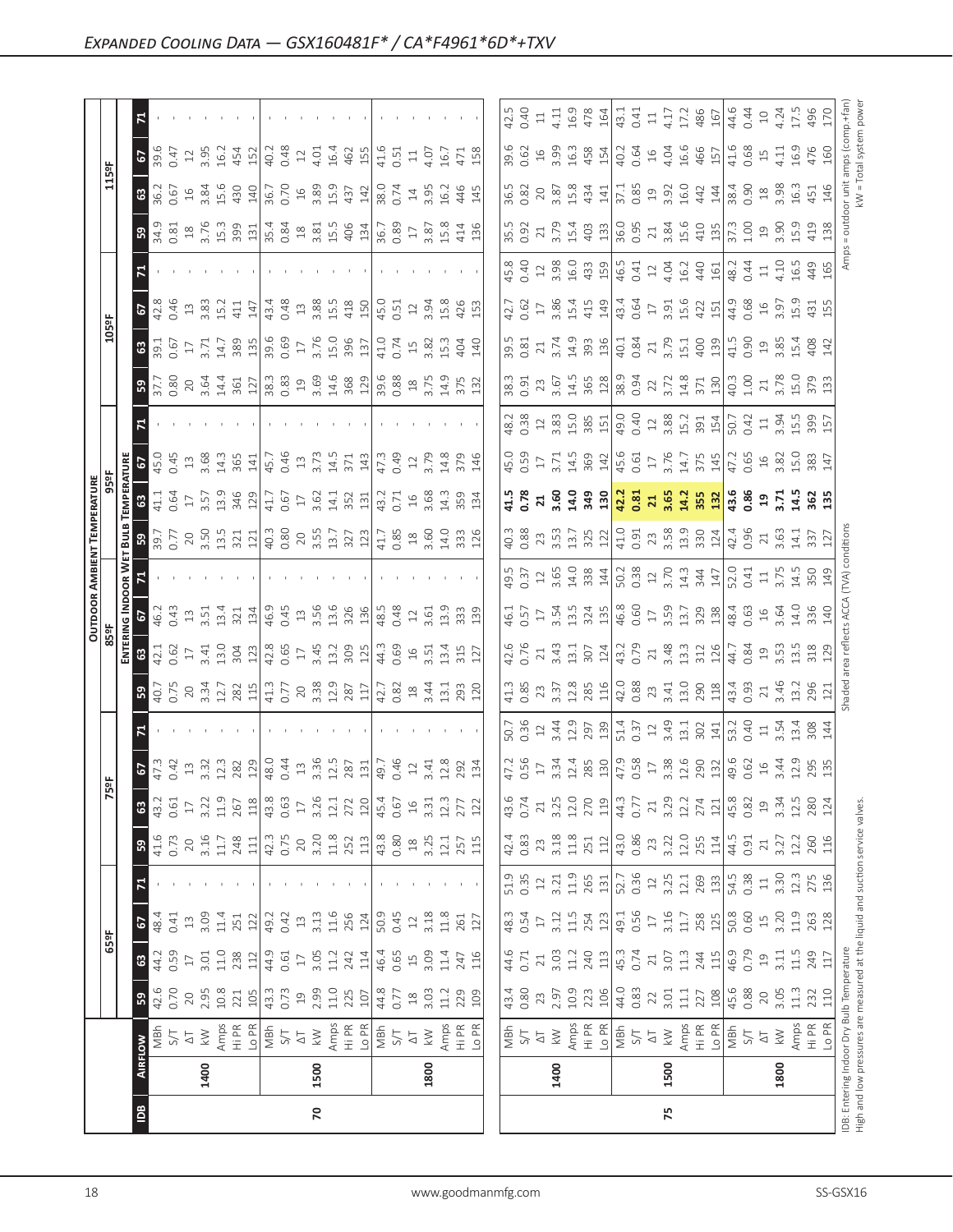|                     | $\overline{B}$                                                                                                                                                                                                                                                                                                       | 80                                                                                          |                                                                                                                                                                                                                                                                                                                                                                                                                                       |                                                                                                                                                                                                                                                                                                                                                                                                                                                                     | 85                                                                                                                                                                                                                                                                                                                                                   |                                                                                                                                                                                                                                                                                                                                                                                                                                                                                                                             |                                           |
|---------------------|----------------------------------------------------------------------------------------------------------------------------------------------------------------------------------------------------------------------------------------------------------------------------------------------------------------------|---------------------------------------------------------------------------------------------|---------------------------------------------------------------------------------------------------------------------------------------------------------------------------------------------------------------------------------------------------------------------------------------------------------------------------------------------------------------------------------------------------------------------------------------|---------------------------------------------------------------------------------------------------------------------------------------------------------------------------------------------------------------------------------------------------------------------------------------------------------------------------------------------------------------------------------------------------------------------------------------------------------------------|------------------------------------------------------------------------------------------------------------------------------------------------------------------------------------------------------------------------------------------------------------------------------------------------------------------------------------------------------|-----------------------------------------------------------------------------------------------------------------------------------------------------------------------------------------------------------------------------------------------------------------------------------------------------------------------------------------------------------------------------------------------------------------------------------------------------------------------------------------------------------------------------|-------------------------------------------|
|                     | 1400                                                                                                                                                                                                                                                                                                                 | 1500                                                                                        | 1800                                                                                                                                                                                                                                                                                                                                                                                                                                  | 1400                                                                                                                                                                                                                                                                                                                                                                                                                                                                | 1500                                                                                                                                                                                                                                                                                                                                                 | 1800                                                                                                                                                                                                                                                                                                                                                                                                                                                                                                                        | IDB: Entering Indoc<br>High and low press |
|                     | <b>RIMIT</b>                                                                                                                                                                                                                                                                                                         |                                                                                             |                                                                                                                                                                                                                                                                                                                                                                                                                                       |                                                                                                                                                                                                                                                                                                                                                                                                                                                                     |                                                                                                                                                                                                                                                                                                                                                      | $\begin{array}{c}\n\overline{AT} \\ \overline{AT} \\ \overline{R} \\ \overline{R} \\ \overline{R} \\ \overline{H} \\ \overline{H} \\ \overline{H} \\ \overline{R} \\ \overline{R} \\ \overline{R} \\ \overline{R} \\ \overline{R} \\ \overline{R} \\ \overline{R} \\ \overline{R} \\ \overline{R} \\ \overline{R} \\ \overline{R} \\ \overline{R} \\ \overline{R} \\ \overline{R} \\ \overline{R} \\ \overline{R} \\ \overline{R} \\ \overline{R} \\ \overline{R} \\ \overline{R} \\ \overline{R} \\ \overline{R} \\ \over$ |                                           |
|                     | 0.88<br>$\sqrt{3}$                                                                                                                                                                                                                                                                                                   |                                                                                             | $\begin{array}{l} 2.39 \\ 2.39 \\ 2.11 \\ 2.12 \\ 2.61 \\ 2.62 \\ 2.63 \\ 2.64 \\ 2.55 \\ 2.57 \\ 2.57 \\ 2.57 \\ 2.57 \\ 2.57 \\ 2.57 \\ 2.57 \\ 2.57 \\ 2.57 \\ 2.57 \\ 2.57 \\ 2.57 \\ 2.57 \\ 2.57 \\ 2.57 \\ 2.57 \\ 2.57 \\ 2.57 \\ 2.57 \\ 2.57 \\ 2.57 \\ 2.57 \\ 2.57 \\ 2.57 \\ 2.58 \\ 2.57 \\ 2.$                                                                                                                         | $\begin{array}{ l l l l l } \hline 44.9 \\ \hline 0.97 & 7 & 7 \\ \hline 7 & 7 & 7 \\ \hline 3 & 0.11 & 7 \\ \hline 1 & 0.98 & 8 \\ \hline 1 & 0.99 & 0.9 \\ \hline \end{array}$                                                                                                                                                                                                                                                                                    |                                                                                                                                                                                                                                                                                                                                                      |                                                                                                                                                                                                                                                                                                                                                                                                                                                                                                                             |                                           |
|                     |                                                                                                                                                                                                                                                                                                                      |                                                                                             | $\begin{array}{c} 0.87 \\ 0.87 \\ 0.74 \\ 0.87 \\ 0.74 \\ 0.74 \\ 0.87 \\ 0.87 \\ 0.87 \\ 0.87 \\ 0.87 \\ 0.87 \\ 0.87 \\ 0.87 \\ 0.87 \\ 0.87 \\ 0.87 \\ 0.87 \\ 0.87 \\ 0.87 \\ 0.87 \\ 0.87 \\ 0.87 \\ 0.87 \\ 0.87 \\ 0.87 \\ 0.87 \\ 0.87 \\ 0.87 \\ 0.87 \\ 0.87 \\ 0.87 \\ 0.87 \\ 0.87 \\ 0.87 \\ 0.$                                                                                                                         | $\begin{bmatrix} 8 & 8 & 8 & 7 & 8 & 4 & 4 & 4 & 6 & 6 & 8 & 7 & 8 & 7 & 8 & 7 & 8 & 7 & 8 & 7 & 8 & 7 & 8 & 7 & 8 & 8 & 7 & 8 & 7 & 8 & 8 & 7 & 8 & 7 & 8 & 8 & 7 & 8 & 8 & 7 & 8 & 8 & 7 & 8 & 8 & 7 & 8 & 8 & 8 & 7 & 8 & 8 & 8 & 7 & 8 & 8 & 8 & 8 & 7 & 8 & 8 & 8 & 8 & 7 & 8 & 8 & 8 & 9 & 8 & 8 & 8 & $                                                                                                                                                      |                                                                                                                                                                                                                                                                                                                                                      |                                                                                                                                                                                                                                                                                                                                                                                                                                                                                                                             |                                           |
| $\frac{55}{50}$     | $5\frac{3}{18}$                                                                                                                                                                                                                                                                                                      |                                                                                             |                                                                                                                                                                                                                                                                                                                                                                                                                                       |                                                                                                                                                                                                                                                                                                                                                                                                                                                                     |                                                                                                                                                                                                                                                                                                                                                      |                                                                                                                                                                                                                                                                                                                                                                                                                                                                                                                             |                                           |
|                     | $ \mathbf{r} $                                                                                                                                                                                                                                                                                                       |                                                                                             | $\frac{13}{12} \times \frac{13}{12} \times \frac{13}{12} \times \frac{13}{12} \times \frac{13}{12} \times \frac{13}{12} \times \frac{13}{12} \times \frac{13}{12} \times \frac{13}{12} \times \frac{13}{12} \times \frac{13}{12} \times \frac{13}{12} \times \frac{13}{12} \times \frac{13}{12} \times \frac{13}{12} \times \frac{13}{12} \times \frac{13}{12} \times \frac{13}{12} \times \frac{13}{12} \times \frac{13}{12} \times$ | $\begin{array}{l} 1.766 \\ 1.665 \\ 1.766 \\ 1.767 \\ 1.767 \\ 1.767 \\ 1.767 \\ 1.767 \\ 1.767 \\ 1.767 \\ 1.767 \\ 1.767 \\ 1.767 \\ 1.767 \\ 1.767 \\ 1.767 \\ 1.767 \\ 1.767 \\ 1.767 \\ 1.767 \\ 1.767 \\ 1.767 \\ 1.767 \\ 1.768 \\ 1.767 \\ 1.767 \\ 1.767 \\ 1.767 \\ 1.767 \\ 1.767 \\ 1.$                                                                                                                                                                 |                                                                                                                                                                                                                                                                                                                                                      |                                                                                                                                                                                                                                                                                                                                                                                                                                                                                                                             |                                           |
|                     | 0.91<br>$B_{\mathbb{Z}}$                                                                                                                                                                                                                                                                                             |                                                                                             | $\begin{array}{l} 26 \\ 27 \\ 28 \\ 29 \\ 21 \\ 23 \\ 24 \\ 26 \\ 27 \\ 28 \\ 29 \\ 20 \\ 21 \\ 23 \\ 24 \\ 25 \\ 27 \\ 28 \\ 29 \\ 23 \\ 24 \\ 25 \\ 26 \\ 27 \\ 28 \\ 29 \\ 29 \\ 21 \\ 22 \\ 23 \\ 24 \\ 25 \\ 27 \\ 28 \\ 29 \\ 23 \\ 24 \\ 25 \\ 27 \\ 28 \\ 29 \\ 29 \\ 21 \\ 23 \\ 24 \\ 25 \\ 26 \\ 27 \\ 28 \\ 29 \\ 29 \\ 21 \\ 23 \\ $                                                                                     |                                                                                                                                                                                                                                                                                                                                                                                                                                                                     |                                                                                                                                                                                                                                                                                                                                                      |                                                                                                                                                                                                                                                                                                                                                                                                                                                                                                                             |                                           |
|                     | $\frac{3}{3}$                                                                                                                                                                                                                                                                                                        |                                                                                             | $\frac{1}{3}$ is a signal signal in the set of $\frac{1}{3}$ is a signal in the set of $\frac{1}{3}$ is a signal in the set of $\frac{1}{3}$ is a signal in the set of $\frac{1}{3}$ is a signal in the set of $\frac{1}{3}$ is a signal in the set o                                                                                                                                                                                 |                                                                                                                                                                                                                                                                                                                                                                                                                                                                     |                                                                                                                                                                                                                                                                                                                                                      |                                                                                                                                                                                                                                                                                                                                                                                                                                                                                                                             |                                           |
|                     | $\overline{5}$                                                                                                                                                                                                                                                                                                       |                                                                                             |                                                                                                                                                                                                                                                                                                                                                                                                                                       | $\frac{46.8}{0.83}$<br>0.83<br>3.39<br>3.7                                                                                                                                                                                                                                                                                                                                                                                                                          |                                                                                                                                                                                                                                                                                                                                                      | $3.1$<br>$3.01$<br>$3.03$                                                                                                                                                                                                                                                                                                                                                                                                                                                                                                   |                                           |
|                     | $3.47$<br>$13.0$<br>$140$<br>$140$<br>0.52<br>$ \mathbf{F} $                                                                                                                                                                                                                                                         | $\frac{11}{11}$ 54<br>17                                                                    | $\begin{array}{c}\n 3.38 \\  3.38 \\  2.56 \\  3.57 \\  4.57 \\  5.57 \\  5.57 \\  5.57 \\  5.57 \\  5.57 \\  5.57 \\  5.57 \\  5.57 \\  5.57 \\  5.57 \\  5.57 \\  5.57 \\  5.57 \\  5.57 \\  5.57 \\  5.57 \\  5.57 \\  5.57 \\  5.57 \\  5.57 \\  5.57 \\  5.57 \\  5.57 \\  5.57 \\  5.57 \\  5.57 \\  5.57 \\  5.57 \\  5.57 \\  5.57 \\  5$                                                                                     |                                                                                                                                                                                                                                                                                                                                                                                                                                                                     |                                                                                                                                                                                                                                                                                                                                                      |                                                                                                                                                                                                                                                                                                                                                                                                                                                                                                                             |                                           |
|                     | 0.93<br>26<br>3.39<br>12.88<br>288<br> 3                                                                                                                                                                                                                                                                             | $\frac{2.7}{2.96}$<br>$\frac{4}{3}$ $\frac{1}{3}$ $\frac{3}{3}$ $\frac{8}{3}$ $\frac{1}{4}$ | $\begin{array}{c} 1.00 \\ 2.3 \\ 3.49 \\ 13.3 \\ 291 \\ 122 \\ \end{array}$                                                                                                                                                                                                                                                                                                                                                           | $\frac{1}{42}$ , $\frac{1}{3}$ , $\frac{1}{2}$ , $\frac{1}{3}$ , $\frac{1}{4}$ , $\frac{1}{3}$ , $\frac{1}{4}$ , $\frac{1}{4}$ , $\frac{1}{4}$ , $\frac{1}{4}$ , $\frac{1}{4}$ , $\frac{1}{4}$ , $\frac{1}{4}$ , $\frac{1}{4}$ , $\frac{1}{4}$ , $\frac{1}{4}$ , $\frac{1}{4}$ , $\frac{1}{4}$ , $\frac{1}{4}$ , $\frac{1}{4}$ ,                                                                                                                                    | $27$<br>$3.46$<br>$13.2$<br>$15.0$<br>$15.0$<br>$15.2$<br>$15.2$                                                                                                                                                                                                                                                                                     | $3.5$<br>$13.5$<br>$302$<br>$123$                                                                                                                                                                                                                                                                                                                                                                                                                                                                                           |                                           |
|                     | 0.87<br>  ឌ <mark>ទ</mark>                                                                                                                                                                                                                                                                                           |                                                                                             | $\begin{array}{c} 1.75 & 1.75 & 1.75 & 1.75 & 1.75 & 1.75 & 1.75 & 1.75 & 1.75 & 1.75 & 1.75 & 1.75 & 1.75 & 1.75 & 1.75 & 1.75 & 1.75 & 1.75 & 1.75 & 1.75 & 1.75 & 1.75 & 1.75 & 1.75 & 1.75 & 1.75 & 1.75 & 1.75 & 1.75 & 1.75 & 1.75 & 1.75 & 1.75 & 1.75 & 1.75 & 1.$                                                                                                                                                            | $\begin{array}{c c}\n\stackrel{16}{43.0} & \stackrel{1}{52.0} & \stackrel{1}{64.0} & \stackrel{1}{64.0} \\ \hline\n0 & 0 & 0 & 0 & 0 & 0 \\ 0 & 0 & 0 & 0 & 0 & 0 \\ 0 & 0 & 0 & 0 & 0 & 0 \\ 0 & 0 & 0 & 0 & 0 & 0\n\end{array}$                                                                                                                                                                                                                                   |                                                                                                                                                                                                                                                                                                                                                      |                                                                                                                                                                                                                                                                                                                                                                                                                                                                                                                             |                                           |
| <b>TLDOOR AMBIE</b> | $rac{1}{6}$ $\frac{1}{2}$<br>0.71                                                                                                                                                                                                                                                                                    |                                                                                             | $\frac{1}{2}$                                                                                                                                                                                                                                                                                                                                                                                                                         |                                                                                                                                                                                                                                                                                                                                                                                                                                                                     |                                                                                                                                                                                                                                                                                                                                                      |                                                                                                                                                                                                                                                                                                                                                                                                                                                                                                                             |                                           |
|                     | $\frac{1}{2}$<br>$\frac{1}{2}$<br>$\frac{1}{49.1}$                                                                                                                                                                                                                                                                   |                                                                                             |                                                                                                                                                                                                                                                                                                                                                                                                                                       | $\begin{array}{l} 48.8 \\ 60.6 \\ 30.7 \\ 21.7 \\ 22.8 \\ 33.7 \\ 24.8 \\ 25.9 \\ 26.9 \\ 27.7 \\ 28.7 \\ 29.7 \\ 21.7 \\ 22.7 \\ 23.7 \\ 24.7 \\ 25.7 \\ 26.7 \\ 27.7 \\ 28.7 \\ 29.7 \\ 29.7 \\ 20.7 \\ 27.7 \\ 28.7 \\ 29.7 \\ 29.7 \\ 29.7 \\ 29.7 \\ 29.7 \\ 29.7 \\ 29.7 \\ 29.7 \\ 29.7 \\ 29.7 \\ 29$                                                                                                                                                       |                                                                                                                                                                                                                                                                                                                                                      |                                                                                                                                                                                                                                                                                                                                                                                                                                                                                                                             |                                           |
| <b>TEMPERATUR</b>   | $\frac{1}{3}$<br>$\frac{1}{4}$<br>0.96                                                                                                                                                                                                                                                                               |                                                                                             | $\begin{array}{c} 265\\ 353\\ 364\\ 275\\ 286\\ 287\\ 298\\ 211\\ 210\\ 221\\ 231\\ 242\\ 253\\ 266\\ 275\\ 286\\ 298\\ 212\\ 239\\ 248\\ 212\\ 228\\ 239\\ 249\\ 249\\ 259\\ 269\\ 278\\ 289\\ 298\\ 219\\ 229\\ 239\\ 249\\ 259\\ 269\\ 279\\ 289\\ 299\\ 299\\ 299\\ 299\\ 29$                                                                                                                                                     |                                                                                                                                                                                                                                                                                                                                                                                                                                                                     |                                                                                                                                                                                                                                                                                                                                                      |                                                                                                                                                                                                                                                                                                                                                                                                                                                                                                                             |                                           |
|                     | <b>TEMPER</b><br>63<br>41.9<br>0.90                                                                                                                                                                                                                                                                                  |                                                                                             | $1.00$<br>$2.3$<br>$3.74$<br>$4.6$<br>$3.66$<br>$136$                                                                                                                                                                                                                                                                                                                                                                                 | $\begin{array}{l} \sqrt{16} \text{ } 69 \text{ } 20 \text{ } 21 \text{ } 22 \text{ } 23 \text{ } 24 \text{ } 25 \text{ } 26 \text{ } 27 \text{ } 28 \text{ } 27 \text{ } 28 \text{ } 29 \text{ } 21 \text{ } 23 \text{ } 24 \text{ } 25 \text{ } 27 \text{ } 28 \text{ } 29 \text{ } 21 \text{ } 21 \text{ } 23 \text{ } 23 \text{ } 25 \text{ } 26 \text{ } 27 \text{ } 29 \text{ } 21 \text{ }$                                                                   |                                                                                                                                                                                                                                                                                                                                                      |                                                                                                                                                                                                                                                                                                                                                                                                                                                                                                                             |                                           |
|                     | 364.8                                                                                                                                                                                                                                                                                                                |                                                                                             | $15.5 \times 10^{10}$<br>$15.5 \times 10^{10}$<br>$15.5 \times 10^{10}$<br>$15.5 \times 10^{10}$<br>$15.5 \times 10^{10}$<br>$15.5 \times 10^{10}$<br>$15.5 \times 10^{10}$<br>$15.5 \times 10^{10}$<br>$15.5 \times 10^{10}$<br>$15.5 \times 10^{10}$<br>$15.5 \times 10^{10}$<br>in 22 22 32 32 32 32 32 32 32 32 32 32 33 4 32 4 32 4 32 5 4 5 5 6 7 5 7 6 7 6 7 6 7 7 8 7 7 8 7 7 8                                               | $\frac{1}{47}$ , $\frac{1}{6}$ , $\frac{1}{27}$ , $\frac{1}{28}$ , $\frac{1}{38}$ , $\frac{1}{38}$ , $\frac{1}{38}$ , $\frac{1}{48}$ , $\frac{1}{38}$ , $\frac{1}{48}$ , $\frac{1}{38}$<br>$\begin{array}{cccccccccc} 45.88 & 0.0000 & 0.0000 & 0.0000 & 0.0000 & 0.0000 & 0.0000 & 0.0000 & 0.0000 & 0.0000 & 0.0000 & 0.0000 & 0.0000 & 0.0000 & 0.0000 & 0.0000 & 0.0000 & 0.0000 & 0.0000 & 0.0000 & 0.0000 & 0.0000 & 0.0000 & 0.0000 & 0.0000 & 0.0000 & 0.0$ | $\begin{array}{c}\n 22 \\  3.94 \\  15.9 \\  390 \\  50 \\  0.78 \\  0.78 \\  0.78 \\  0.78 \\  0.78 \\  0.78 \\  0.78 \\  0.78 \\  0.78 \\  0.78 \\  0.78 \\  0.78 \\  0.78 \\  0.78 \\  0.78 \\  0.78 \\  0.78 \\  0.78 \\  0.78 \\  0.78 \\  0.78 \\  0.78 \\  0.78 \\  0.78 \\  0.78 \\  0.78 \\  0.78 \\  0.78 \\  0.78 \\  0.78 \\  0.78 \\  $ | $4.00$<br>$4.07$<br>$4.07$<br>$160$                                                                                                                                                                                                                                                                                                                                                                                                                                                                                         |                                           |
|                     | $1.00$<br>$26$<br>$3.70$<br>$14.7$<br>$369$<br>$19.6$<br>$1.00$<br>$1.4$<br>$\mathbb{E}^2$                                                                                                                                                                                                                           |                                                                                             | $\frac{1}{2}$ , $\frac{1}{2}$ , $\frac{1}{2}$ , $\frac{1}{2}$ , $\frac{1}{2}$ , $\frac{1}{2}$ , $\frac{1}{2}$ , $\frac{1}{2}$ , $\frac{1}{2}$ , $\frac{1}{2}$ , $\frac{1}{2}$ , $\frac{1}{2}$ , $\frac{1}{2}$ , $\frac{1}{2}$ , $\frac{1}{2}$ , $\frac{1}{2}$ , $\frac{1}{2}$ , $\frac{1}{2}$ , $\frac{1}{2}$ , $\frac{1}{2}$ ,                                                                                                       |                                                                                                                                                                                                                                                                                                                                                                                                                                                                     |                                                                                                                                                                                                                                                                                                                                                      |                                                                                                                                                                                                                                                                                                                                                                                                                                                                                                                             |                                           |
|                     | $\begin{array}{c} 3.77 \\ 15.0 \\ 397 \\ 138 \\ 136 \\ \hline \end{array}$<br>0.93<br>ြို အိ                                                                                                                                                                                                                         | $rac{1}{4}$ $rac{1}{1}$<br>3.82<br>15.3<br>404                                              | $1.00$<br>$7.88$<br>$3.81$<br>$4.74$<br>$4.3$                                                                                                                                                                                                                                                                                                                                                                                         | $\frac{1}{40}$<br>$\frac{1}{20}$<br>$\frac{1}{20}$<br>$\frac{1}{20}$<br>$\frac{1}{20}$<br>$\frac{1}{20}$<br>$\frac{1}{20}$<br>$\frac{1}{20}$<br>$\frac{1}{20}$<br>$\frac{1}{20}$<br>$\frac{1}{20}$<br>$\frac{1}{20}$                                                                                                                                                                                                                                                |                                                                                                                                                                                                                                                                                                                                                      |                                                                                                                                                                                                                                                                                                                                                                                                                                                                                                                             |                                           |
| 1059                | 0.76<br>$3.89$<br>$15.5$<br>$419$<br>$43.79$<br>$6.79$<br>$15.7$<br>55                                                                                                                                                                                                                                               | $\begin{array}{c} 1.94 \\ 1.58 \\ 4.78 \\ 4.58 \\ 4.53 \\ 4.53 \\ \hline \end{array}$       | 0.84<br>19<br>4.01<br>4.3<br>4.3<br>4.5<br>5                                                                                                                                                                                                                                                                                                                                                                                          | $\frac{1}{42.4}$<br>$\frac{1}{45.0}$<br>$\frac{1}{45.0}$<br>$\frac{1}{45.0}$<br>$\frac{1}{45.0}$<br>$\frac{1}{45.0}$<br>$\frac{1}{45.0}$                                                                                                                                                                                                                                                                                                                            | $\begin{array}{c}\n 25 \\  3.97 \\  15.9 \\  431 \\  \hline\n 455 \\  1.00 \\  23\n \end{array}$                                                                                                                                                                                                                                                     | $4.04$<br>$16.2$<br>$439$<br>$158$                                                                                                                                                                                                                                                                                                                                                                                                                                                                                          |                                           |
|                     | $4.01$<br>$16.1$<br>$437$<br>$160$<br>0.57<br>E.                                                                                                                                                                                                                                                                     | $4.07$<br>16.4<br>445<br>163<br>47.8<br>$46.2$<br>0.59<br>17                                |                                                                                                                                                                                                                                                                                                                                                                                                                                       | $\frac{45.2}{6.74}$<br>$0.74$<br>$4.05$<br>$4.04$<br>$4.61$<br>$4.61$<br>$4.61$<br>$4.61$                                                                                                                                                                                                                                                                                                                                                                           |                                                                                                                                                                                                                                                                                                                                                      | $\begin{array}{c}\n 22 \\  24.19 \\  45.9 \\  46.9 \\  47.8 \\  48.0 \\  47.8 \\  49.0 \\  49.0 \\  49.0 \\  49.0 \\  49.0 \\  49.0 \\  49.0 \\  49.0 \\  49.0 \\  49.0 \\  49.0 \\  49.0 \\  49.0 \\  49.0 \\  49.0 \\  49.0 \\  49.0 \\  49.0 \\  49.0 \\  49.0 \\  49.0 \\  49.0 \\  49.0 \\  49.0 \\  49.0 \\  49.0 \\  49.0 \\  49.0 \\  49$                                                                                                                                                                           |                                           |
|                     | $\begin{array}{c c} 1.00 & 24 \\ 2.8 & 3.5 \\ 3.6 & 4.08 \\ 4.08 & 4.0 \\ 5.00 & 1.00 \\ 5.00 & 1.0 \\ 1.00 & 1.0 \\ 2.0 & 2.0 \\ 3.0 & 4.0 \\ 4.0 & 5.0 \\ 5.0 & 5.0 \\ 6.0 & 7.0 \\ 7.0 & 8.0 \\ 8.0 & 7.0 \\ 9.0 & 1.0 \\ 1.0 & 1.0 \\ 1.0 & 1.0 \\ 1.0 & 1.0 \\ 1.0 & 1.0 \\ 1.0 & 1.0 \\ 1.0 &$<br>$ 3 $ ្ធិ    | $3.87$<br>$1.58$<br>$1.36$<br>$1.38$                                                        | $1.00$<br>$1.9$<br>$3.9$<br>$3.1$<br>$4.2$<br>$4.3$                                                                                                                                                                                                                                                                                                                                                                                   | $\frac{8}{36}$ , $\frac{8}{3}$ , $\frac{8}{3}$ , $\frac{1}{3}$ , $\frac{1}{3}$ , $\frac{1}{3}$ , $\frac{1}{3}$ , $\frac{1}{3}$ , $\frac{1}{3}$ , $\frac{1}{3}$ , $\frac{1}{3}$ , $\frac{1}{3}$ , $\frac{1}{3}$ , $\frac{1}{3}$ , $\frac{1}{3}$ , $\frac{1}{3}$ , $\frac{1}{3}$ , $\frac{1}{3}$ , $\frac{1}{3}$ , $\frac{1}{3}$ ,                                                                                                                                    | $\frac{1}{2}$ 8 m                                                                                                                                                                                                                                                                                                                                    | 3.96<br>16.2<br>427<br>140                                                                                                                                                                                                                                                                                                                                                                                                                                                                                                  |                                           |
|                     | $3.90$<br>$15.9$<br>$43$<br>$71$<br>$15$<br>$7$<br>$30$<br>$7$<br>$2$<br>0.94<br>  အမြို့<br>23                                                                                                                                                                                                                      | $3.95$ $2.45$ $8.8$<br>$3.45$ $8.8$                                                         | $\begin{array}{c} 1.00 \\ 2.0 \\ 4.01 \\ 4.5 \\ 4.5 \\ 4.5 \\ 4.8 \\ \end{array}$                                                                                                                                                                                                                                                                                                                                                     | $\frac{10}{10}$<br>$\frac{10}{10}$<br>$\frac{10}{10}$<br>$\frac{10}{10}$<br>$\frac{10}{10}$<br>$\frac{10}{10}$<br>$\frac{10}{10}$<br>$\frac{10}{10}$<br>$\frac{10}{10}$<br>$\frac{10}{10}$                                                                                                                                                                                                                                                                          | $23.38$<br>$3.98$<br>$3.54$<br>$47$<br>$50$<br>$20$                                                                                                                                                                                                                                                                                                  | $7.05$<br>$16.6$<br>$460$<br>$14$                                                                                                                                                                                                                                                                                                                                                                                                                                                                                           |                                           |
| $115$ <sup>e</sup>  | $6\frac{1}{3}$ $\frac{1}{3}$ $\frac{1}{5}$ $\frac{1}{5}$ $\frac{1}{6}$ $\frac{1}{3}$ $\frac{1}{6}$ $\frac{1}{3}$ $\frac{1}{6}$ $\frac{1}{6}$ $\frac{1}{6}$ $\frac{1}{6}$ $\frac{1}{6}$ $\frac{1}{6}$ $\frac{1}{6}$ $\frac{1}{6}$ $\frac{1}{6}$ $\frac{1}{6}$ $\frac{1}{6}$ $\frac{1}{6}$ $\frac{1}{6}$ $\frac{1}{6}$ |                                                                                             |                                                                                                                                                                                                                                                                                                                                                                                                                                       | $\begin{array}{l} \hline \text{38.5} \\ \text{59.6} \\ \text{60.7} \\ \text{70.8} \\ \text{81.8} \\ \text{92.8} \\ \text{10.8} \\ \text{11.8} \\ \text{12.8} \\ \text{13.8} \\ \text{14.9} \\ \text{15.9} \\ \text{16.9} \\ \text{17.9} \\ \text{18.9} \\ \text{19.9} \\ \text{10.9} \\ \text{11.9} \\ \text{12.1} \\ \text{13.1} \\ \text{14.1} \\ \text{15.1} \\ \text{16.1} \\ \text{$                                                                           |                                                                                                                                                                                                                                                                                                                                                      |                                                                                                                                                                                                                                                                                                                                                                                                                                                                                                                             |                                           |
|                     |                                                                                                                                                                                                                                                                                                                      |                                                                                             |                                                                                                                                                                                                                                                                                                                                                                                                                                       |                                                                                                                                                                                                                                                                                                                                                                                                                                                                     |                                                                                                                                                                                                                                                                                                                                                      |                                                                                                                                                                                                                                                                                                                                                                                                                                                                                                                             | 4.31<br>17.9<br>506                       |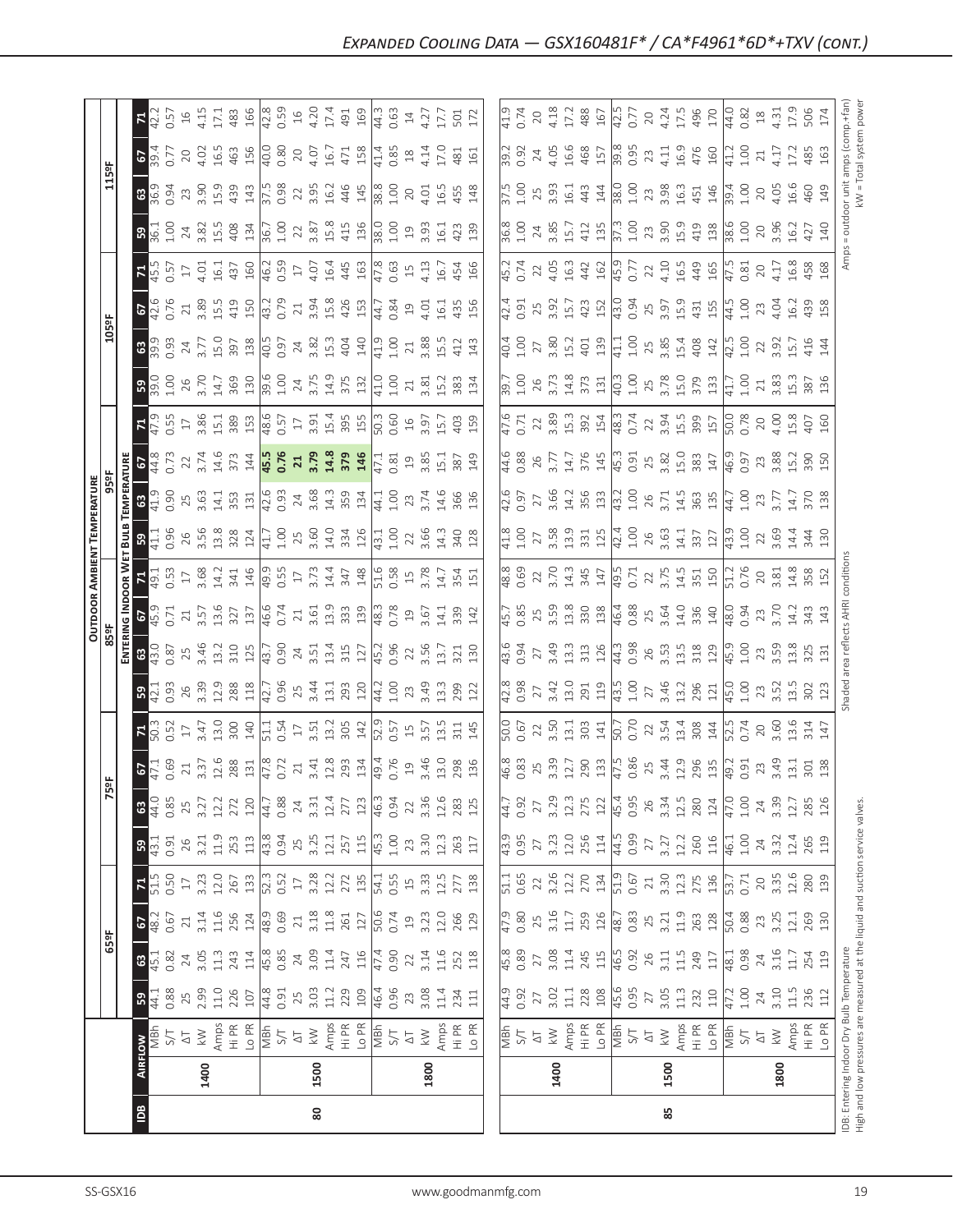|                             |                                  | $\mathbf{r}$                                                                                                                                                                                                                                                                                                                                                                                                                                                                                                                                                                                                 |      |                                                                                                                                                                                                                                                                                                                                                                                                                                                         | 75                              |                                                                                                                                                                                                                                                                                              |
|-----------------------------|----------------------------------|--------------------------------------------------------------------------------------------------------------------------------------------------------------------------------------------------------------------------------------------------------------------------------------------------------------------------------------------------------------------------------------------------------------------------------------------------------------------------------------------------------------------------------------------------------------------------------------------------------------|------|---------------------------------------------------------------------------------------------------------------------------------------------------------------------------------------------------------------------------------------------------------------------------------------------------------------------------------------------------------------------------------------------------------------------------------------------------------|---------------------------------|----------------------------------------------------------------------------------------------------------------------------------------------------------------------------------------------------------------------------------------------------------------------------------------------|
|                             | 1750                             | 1625                                                                                                                                                                                                                                                                                                                                                                                                                                                                                                                                                                                                         | 2250 | 1750                                                                                                                                                                                                                                                                                                                                                                                                                                                    | 1625                            | 2250<br>IDB: Enter<br>High and l                                                                                                                                                                                                                                                             |
|                             | <b>FLOW</b>                      |                                                                                                                                                                                                                                                                                                                                                                                                                                                                                                                                                                                                              |      | $\begin{array}{ l l l l }\hline\hline\mathfrak{F}\mathfrak{F}\mathfrak{F}\mathfrak{F}\mathfrak{F}\mathfrak{F}\mathfrak{F}\mathfrak{F}\mathfrak{F}\mathfrak{F}\mathfrak{F}\mathfrak{F}\mathfrak{F}\mathfrak{F}\mathfrak{F}\mathfrak{F}\mathfrak{F}\mathfrak{F}\mathfrak{F}\mathfrak{F}\mathfrak{F}\mathfrak{F}\mathfrak{F}\mathfrak{F}\mathfrak{F}\mathfrak{F}\mathfrak{F}\mathfrak{F}\mathfrak{F}\mathfrak{F}\mathfrak{F}\mathfrak{F}\mathfrak{F}\math$ |                                 | Amps<br>Hi PR<br>Lo PR<br>$\frac{1}{\sqrt{2}}$                                                                                                                                                                                                                                               |
|                             | ິທ                               | $\begin{array}{l} 21.5 & 23.5 & 24.5 & 25.5 & 25.5 & 25.5 & 25.5 & 25.5 & 25.5 & 25.5 & 25.5 & 25.5 & 25.5 & 25.5 & 25.5 & 25.5 & 25.5 & 25.5 & 25.5 & 25.5 & 25.5 & 25.5 & 25.5 & 25.5 & 25.5 & 25.5 & 25.5 & 25.5 & 25.5 & 25.5 & 25.5 & 25.5 & 25.5 & 25.5 & 25.5 & 25$                                                                                                                                                                                                                                                                                                                                   |      | $\begin{array}{c} 23 \\ 3.58 \\ 13.4 \\ 219 \\ \hline \end{array}$<br>$\frac{52.8}{0.84}$                                                                                                                                                                                                                                                                                                                                                               | 52.2<br>0.83<br>$\overline{24}$ | $\begin{array}{c} 0.75 & 0.75 & 0.75 \\ 0.75 & 0.75 & 0.75 \\ 0.75 & 0.75 & 0.75 \\ 0.75 & 0.75 & 0.75 \\ 0.75 & 0.75 & 0.75 \\ 0.75 & 0.75 & 0.75 \\ 0.75 & 0.75 & 0.75 \\ 0.75 & 0.75 & 0.75 \\ 0.75 & 0.75 & 0.75 \\ 0.75 & 0.75 & 0.75 \\ 0.75 & 0.75 & 0.75 \\ 0.75 & 0.75 & 0.$<br>223 |
| $ \mathbf{\ddot{\bar{s}}} $ | $\overline{\phantom{0}}$ 67<br>3 |                                                                                                                                                                                                                                                                                                                                                                                                                                                                                                                                                                                                              |      |                                                                                                                                                                                                                                                                                                                                                                                                                                                         |                                 |                                                                                                                                                                                                                                                                                              |
|                             |                                  |                                                                                                                                                                                                                                                                                                                                                                                                                                                                                                                                                                                                              |      | $\begin{bmatrix} 83.5 & 8 \\ 83.5 & 8 \\ 93.5 & 8 \\ 123.5 & 12 \\ 133.5 & 12 \\ 143.5 & 12 \\ 153.6 & 12 \\ 153.6 & 15 \\ 154.6 & 15 \\ 155.6 & 15 \\ 156.6 & 15 \\ 157.6 & 15 \\ 158.6 & 15 \\ 159.6 & 15 \\ 151.6 & 15 \\ 151.6 & 151.6 \\ 151.6 & 151.6 \\ 151.6 & 151.6 \\ 151.6 & 151.6$                                                                                                                                                          |                                 |                                                                                                                                                                                                                                                                                              |
|                             | E                                |                                                                                                                                                                                                                                                                                                                                                                                                                                                                                                                                                                                                              |      |                                                                                                                                                                                                                                                                                                                                                                                                                                                         |                                 |                                                                                                                                                                                                                                                                                              |
|                             | 63<br>ြို့                       | $\begin{array}{l} 50.77 \\ 0.77 \\ 0.88 \\ 0.80 \\ 0.01 \\ 0.01 \\ 0.01 \\ 0.01 \\ 0.01 \\ 0.01 \\ 0.01 \\ 0.01 \\ 0.01 \\ 0.01 \\ 0.01 \\ 0.01 \\ 0.01 \\ 0.01 \\ 0.01 \\ 0.01 \\ 0.01 \\ 0.01 \\ 0.01 \\ 0.01 \\ 0.01 \\ 0.01 \\ 0.01 \\ 0.01 \\ 0.01 \\ 0.01 \\ 0.01 \\ 0.01 \\ 0.01 \\ 0.01 \\ 0.01 \\ 0$                                                                                                                                                                                                                                                                                                |      |                                                                                                                                                                                                                                                                                                                                                                                                                                                         |                                 |                                                                                                                                                                                                                                                                                              |
| 삚                           |                                  | $\begin{array}{r} 67.4 & 31.33 \\ 27.4 & 33.31 \\ 28.4 & 29.31 \\ 29.4 & 21.31 \\ 20.4 & 21.31 \\ 21.4 & 22.4 & 23.31 \\ 22.4 & 23.31 & 24.31 \\ 23.4 & 23.31 & 25.31 \\ 24.4 & 23.31 & 26.31 \\ 25.4 & 23.31 & 28.31 \\ 26.4 & 23.31 & 28.31 \\ 27.4 & 23.31 & 28.31 \\ 28.4 & 23$<br>$3.38$ $\frac{3}{2}$ $\frac{3}{2}$ $\frac{3}{2}$ $\frac{3}{2}$ $\frac{3}{2}$ $\frac{1}{2}$ $\frac{1}{2}$ $\frac{1}{2}$ $\frac{3}{2}$ $\frac{3}{2}$ $\frac{3}{2}$ $\frac{3}{2}$ $\frac{3}{2}$ $\frac{3}{2}$ $\frac{3}{2}$ $\frac{3}{2}$ $\frac{3}{2}$ $\frac{3}{2}$ $\frac{3}{2}$ $\frac{3}{2}$ $\frac{3}{2}$ $\frac{$ |      |                                                                                                                                                                                                                                                                                                                                                                                                                                                         |                                 |                                                                                                                                                                                                                                                                                              |
|                             |                                  |                                                                                                                                                                                                                                                                                                                                                                                                                                                                                                                                                                                                              |      |                                                                                                                                                                                                                                                                                                                                                                                                                                                         |                                 |                                                                                                                                                                                                                                                                                              |
|                             | ြို့                             |                                                                                                                                                                                                                                                                                                                                                                                                                                                                                                                                                                                                              |      |                                                                                                                                                                                                                                                                                                                                                                                                                                                         |                                 |                                                                                                                                                                                                                                                                                              |
|                             | 首이                               |                                                                                                                                                                                                                                                                                                                                                                                                                                                                                                                                                                                                              |      | $\begin{bmatrix} 8 & 8 & 8 & 4 & 4 & 6 \\ 3 & 8 & 8 & 4 & 4 & 6 \\ 4 & 4 & 4 & 8 & 8 & 14 \\ 5 & 6 & 8 & 14 & 16 & 16 \\ 6 & 6 & 14 & 16 & 16 & 16 \\ 7 & 8 & 14 & 16 & 16 & 16 \\ 8 & 14 & 16 & 16 & 16 & 16 \\ 18 & 16 & 16 & 16 & 16 & 16 \\ 19 & 16 & 16 & 16 & 16 & 16 \\ 10 & 16 & 16 & 16 & 16 & 16$                                                                                                                                             |                                 |                                                                                                                                                                                                                                                                                              |
|                             |                                  |                                                                                                                                                                                                                                                                                                                                                                                                                                                                                                                                                                                                              |      |                                                                                                                                                                                                                                                                                                                                                                                                                                                         |                                 |                                                                                                                                                                                                                                                                                              |
|                             | 倡<br>$\frac{2}{5}$               |                                                                                                                                                                                                                                                                                                                                                                                                                                                                                                                                                                                                              |      |                                                                                                                                                                                                                                                                                                                                                                                                                                                         |                                 |                                                                                                                                                                                                                                                                                              |
|                             | <u> នី</u> ន                     | $\begin{array}{l} 43.33 \\ 63.81 \\ 74.34 \\ 85.45 \\ \end{array} \begin{array}{l} 43.83 \\ 45.83 \\ 47.83 \\ 48.83 \\ \end{array} \begin{array}{l} 43.83 \\ 47.83 \\ 48.83 \\ 48.83 \\ \end{array}$                                                                                                                                                                                                                                                                                                                                                                                                         |      |                                                                                                                                                                                                                                                                                                                                                                                                                                                         |                                 |                                                                                                                                                                                                                                                                                              |
|                             |                                  |                                                                                                                                                                                                                                                                                                                                                                                                                                                                                                                                                                                                              |      |                                                                                                                                                                                                                                                                                                                                                                                                                                                         |                                 |                                                                                                                                                                                                                                                                                              |
|                             | 립 입                              | $\begin{array}{l} 50.71 \\ 0.97 \\ 0.97 \\ 0.98 \\ 0.99 \\ 0.99 \\ 0.99 \\ 0.99 \\ 0.99 \\ 0.99 \\ 0.99 \\ 0.99 \\ 0.99 \\ 0.99 \\ 0.99 \\ 0.99 \\ 0.99 \\ 0.99 \\ 0.99 \\ 0.99 \\ 0.99 \\ 0.99 \\ 0.99 \\ 0.99 \\ 0.99 \\ 0.99 \\ 0.99 \\ 0.99 \\ 0.99 \\ 0.99 \\ 0.99 \\ 0.99 \\ 0.99 \\ 0.99 \\ 0.99 \\ 0$                                                                                                                                                                                                                                                                                                |      |                                                                                                                                                                                                                                                                                                                                                                                                                                                         |                                 |                                                                                                                                                                                                                                                                                              |
|                             |                                  |                                                                                                                                                                                                                                                                                                                                                                                                                                                                                                                                                                                                              |      |                                                                                                                                                                                                                                                                                                                                                                                                                                                         |                                 |                                                                                                                                                                                                                                                                                              |
|                             |                                  |                                                                                                                                                                                                                                                                                                                                                                                                                                                                                                                                                                                                              |      |                                                                                                                                                                                                                                                                                                                                                                                                                                                         |                                 |                                                                                                                                                                                                                                                                                              |
|                             | 3<br>$\mathbf{B}$                | $\begin{array}{c} 1.73 & 0.74 & 0.75 & 0.75 & 0.75 & 0.75 & 0.75 & 0.75 & 0.75 & 0.75 & 0.75 & 0.75 & 0.75 & 0.75 & 0.75 & 0.75 & 0.75 & 0.75 & 0.75 & 0.75 & 0.75 & 0.75 & 0.75 & 0.75 & 0.75 & 0.75 & 0.75 & 0.75 & 0.75 & 0.75 & 0.75 & 0.75 & 0.75 & 0.75 & 0.75 & 0.$                                                                                                                                                                                                                                                                                                                                   |      |                                                                                                                                                                                                                                                                                                                                                                                                                                                         |                                 |                                                                                                                                                                                                                                                                                              |
|                             | 5                                |                                                                                                                                                                                                                                                                                                                                                                                                                                                                                                                                                                                                              |      |                                                                                                                                                                                                                                                                                                                                                                                                                                                         |                                 |                                                                                                                                                                                                                                                                                              |
|                             |                                  |                                                                                                                                                                                                                                                                                                                                                                                                                                                                                                                                                                                                              |      |                                                                                                                                                                                                                                                                                                                                                                                                                                                         |                                 |                                                                                                                                                                                                                                                                                              |
|                             | 59                               | $42.89$ and $43.8$ and $21.3$ and $22.8$ and $21.3$ and $22.8$ and $23.8$ and $24.3$ and $25.8$ and $25.8$ and $25.8$ and $25.8$ and $25.8$ and $25.8$ and $25.8$ and $25.8$ and $25.8$ and $25.8$ and $25.8$ and $25.8$ and                                                                                                                                                                                                                                                                                                                                                                                 |      |                                                                                                                                                                                                                                                                                                                                                                                                                                                         |                                 |                                                                                                                                                                                                                                                                                              |
|                             | $\mathbf{G}$                     |                                                                                                                                                                                                                                                                                                                                                                                                                                                                                                                                                                                                              |      |                                                                                                                                                                                                                                                                                                                                                                                                                                                         |                                 |                                                                                                                                                                                                                                                                                              |
| ္မြို                       | 67                               | $\begin{array}{l} \mbox{18.5}\qquad \mbox{19.5}\qquad \mbox{10.5}\qquad \mbox{11.5}\qquad \mbox{12.5}\qquad \mbox{13.5}\qquad \mbox{14.5}\qquad \mbox{15.5}\qquad \mbox{16.5}\qquad \mbox{17.5}\qquad \mbox{18.5}\qquad \mbox{19.5}\qquad \mbox{19.5}\qquad \mbox{10.5}\qquad \mbox{10.5}\qquad \mbox{12.5}\qquad \mbox{13.5}\qquad \mbox{16.5}\qquad \mbox{17.5}\qquad \mbox{$                                                                                                                                                                                                                              |      |                                                                                                                                                                                                                                                                                                                                                                                                                                                         |                                 |                                                                                                                                                                                                                                                                                              |
|                             |                                  |                                                                                                                                                                                                                                                                                                                                                                                                                                                                                                                                                                                                              |      |                                                                                                                                                                                                                                                                                                                                                                                                                                                         |                                 |                                                                                                                                                                                                                                                                                              |
|                             |                                  |                                                                                                                                                                                                                                                                                                                                                                                                                                                                                                                                                                                                              |      |                                                                                                                                                                                                                                                                                                                                                                                                                                                         |                                 |                                                                                                                                                                                                                                                                                              |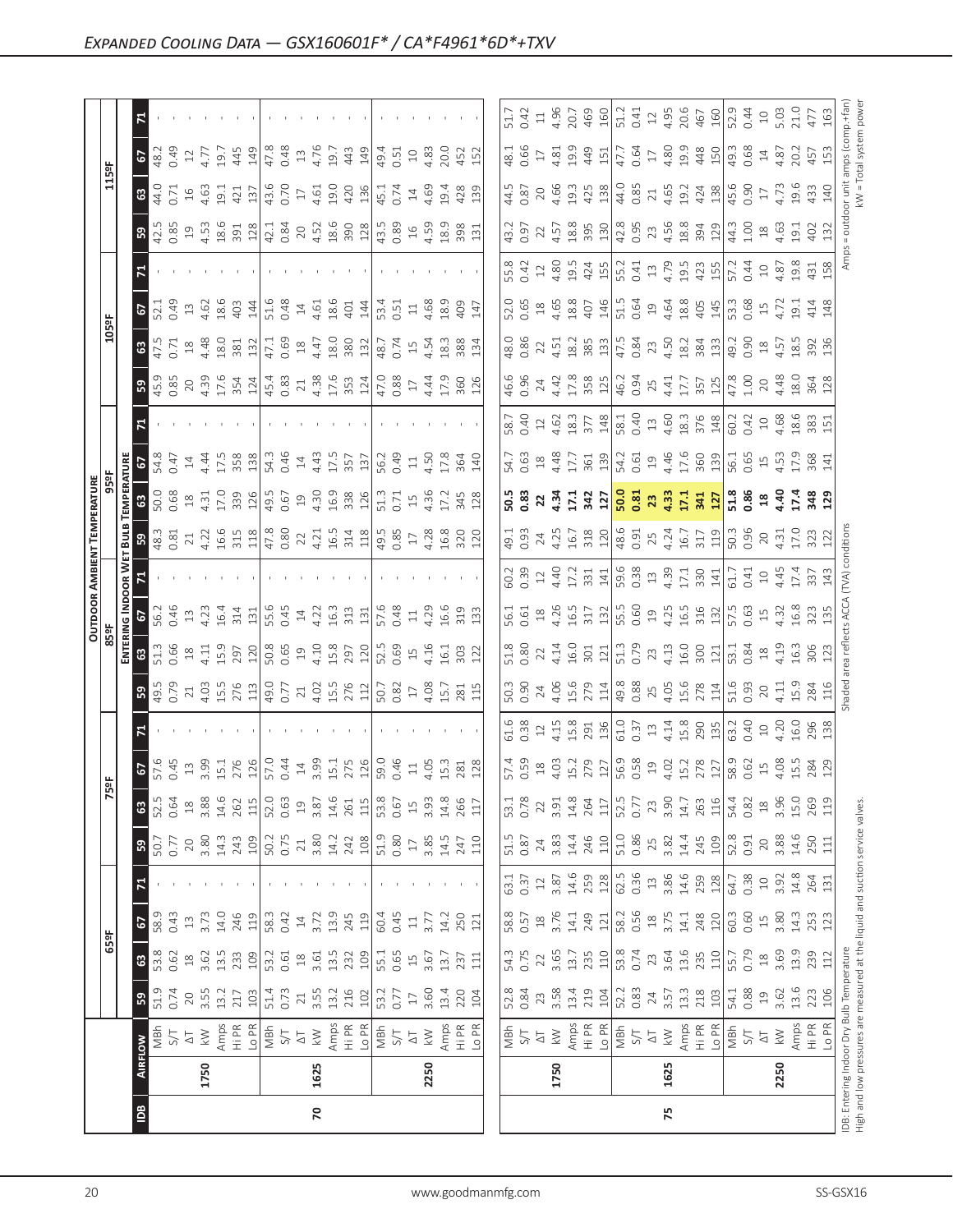| $\begin{bmatrix} 8.5 & 4 & 8.6 & 1 \\ 6.5 & 2 & 4 & 8.6 & 1 \\ 6.5 & 2 & 4 & 8.6 & 1 \\ 6.5 & 2 & 4 & 8.6 & 1 \\ 6.5 & 2 & 4 & 8.6 & 1 \\ 6.5 & 2 & 4 & 8.6 & 1 \\ 6.5 & 2 & 4 & 8.6 & 1 \\ 6.5 & 2 & 4 & 8.6 & 1 \\ 6.5 & 2 & 4 & 8.6 & 1 \\ 6.5 & 2 & 4 & 8.6 & 1 \\ 6.5 & 2 & 4 & 8.6 & 1 \\ 6.5 & 2 &$<br>1159F<br>$\frac{6}{3}$<br>$6.5837993747173783893777738387479448$<br>$\frac{105}{5}$<br>$3.59$<br>$3.51$<br>$4.52$<br>$3.81$<br>$4.80$<br>$4.80$<br>$4.80$<br>$\begin{array}{c}\n 26 \\  4.53 \\  383 \\  49.7 \\  50 \\  61 \\  72 \\  83 \\  71 \\  87 \\  98 \\  71 \\  99\n \end{array}$<br>$47.0$ $25.0$ $47.0$ $36.0$ $10.0$ $10.0$ $10.0$ $10.0$ $10.0$ $10.0$ $10.0$ $10.0$ $10.0$ $10.0$ $10.0$ $10.0$ $10.0$ $10.0$ $10.0$ $10.0$ $10.0$ $10.0$ $10.0$ $10.0$ $10.0$ $10.0$ $10.0$ $10.0$ $10.0$ $10.0$ $10.0$ $10.$<br>$\begin{array}{c} 33.83 \quad 84.6 \quad 85.3 \quad 87.6 \quad 88.6 \quad 87.6 \quad 87.6 \quad 88.6 \quad 87.6 \quad 87.6 \quad 87.6 \quad 87.6 \quad 87.6 \quad 87.6 \quad 87.6 \quad 87.6 \quad 87.6 \quad 87.6 \quad 87.6 \quad 87.6 \quad 87.6 \quad 87.6 \quad 87.6 \quad 87.6 \quad 87.6 \quad 87.6 \quad 87.6 \quad 87.6 \quad 87.6 \quad 87.6 \quad 8$<br>$\mathbb{E}$<br>$\frac{1}{2}$ <b>E</b> $\frac{1}{3}$ $\frac{1}{3}$ $\frac{1}{3}$ $\frac{1}{3}$ $\frac{1}{3}$ $\frac{1}{3}$ $\frac{1}{3}$ $\frac{1}{3}$ $\frac{1}{3}$ $\frac{1}{3}$ $\frac{1}{3}$ $\frac{1}{3}$ $\frac{1}{3}$ $\frac{1}{3}$ $\frac{1}{3}$ $\frac{1}{3}$ $\frac{1}{3}$ $\frac{1}{3}$ $\frac{1}{3}$ $\frac{1}{3}$ $\frac{1}{3$<br>OUTDOOR AMBIENT TEMPERATURI<br>85ºF<br>85ºF<br>$\frac{1}{2}$ $\frac{1}{2}$<br>$\begin{array}{c} 16 & 26 & 27 & 27 & 28 \\ 27 & 27 & 27 & 27 & 28 \\ 28 & 27 & 27 & 27 & 27 \\ 29 & 21 & 27 & 27 & 27 \\ 21 & 23 & 27 & 27 & 27 \\ 21 & 23 & 27 & 27 & 27 \\ 22 & 25 & 27 & 27 & 27 & 27 \\ 23 & 27 & 27 & 27 & 27 & 27 \\ 24 & 27 & 27 & 27 & 27 & 27 \\ 25 & 27 & 27 & 27 & 27 & $<br>$\begin{bmatrix} 80.8 & 2 \\ 30.8 & 2 \\ 40.3 & 2 \\ 50.3 & 2 \\ 60.4 & 2 \\ 70.6 & 2 \\ 80.6 & 2 \\ 10.6 & 2 \\ 10.6 & 2 \\ 10.6 & 2 \\ 10.6 & 2 \\ 10.6 & 2 \\ 10.6 & 2 \\ 10.6 & 2 \\ 11.6 & 2 \\ 12.6 & 2 \\ 13.6 & 2 \\ 14.6 & 2 \\ 15.6 & 2 \\ 16.6 & 2 \\ 17.6 & 2 \\ 18.6 & 2 \\ 19.6 & 2 \\ 10.6 & $<br>$rac{N}{N}$<br>$\begin{bmatrix} 0.01 & 0.01 & 0.01 & 0.01 & 0.01 & 0.01 & 0.01 & 0.01 & 0.01 & 0.01 & 0.01 & 0.01 & 0.01 & 0.01 & 0.01 & 0.01 & 0.01 & 0.01 & 0.01 & 0.01 & 0.01 & 0.01 & 0.01 & 0.01 & 0.01 & 0.01 & 0.01 & 0.01 & 0.01 & 0.01 & 0.01 & 0.01 & 0.01 & 0.01 & 0.01 & 0.0$<br>$\frac{3}{2}$ $\frac{3}{2}$ $\frac{1}{2}$ $\frac{3}{2}$ $\frac{3}{2}$ $\frac{1}{2}$ $\frac{1}{2}$ $\frac{3}{2}$ $\frac{5}{2}$ $\frac{1}{2}$ $\frac{1}{2}$ $\frac{3}{2}$ $\frac{1}{2}$ $\frac{1}{2}$ $\frac{3}{2}$ $\frac{1}{2}$ $\frac{1}{2}$ $\frac{3}{2}$ $\frac{1}{2}$ $\frac{1}{2}$ $\frac{3}{2}$ $\frac{1}{2}$<br>별이<br>$\begin{array}{c} 1.803 & 0.603 & 0.603 & 0.603 & 0.603 & 0.603 & 0.603 & 0.603 & 0.603 & 0.603 & 0.603 & 0.603 & 0.603 & 0.603 & 0.603 & 0.603 & 0.603 & 0.603 & 0.603 & 0.603 & 0.603 & 0.603 & 0.603 & 0.603 & 0.603 & 0.603 & 0.603 & 0.603 & 0.603 & 0.603 & 0.$<br>ြုက္ဆ<br>$\begin{array}{c} 1256 \\ 1505 \\ 1656 \\ 1756 \\ 1856 \\ 1956 \\ 1056 \\ 1056 \\ 1056 \\ 1056 \\ 1056 \\ 1056 \\ 1056 \\ 1056 \\ 1056 \\ 1056 \\ 1056 \\ 1056 \\ 1056 \\ 1056 \\ 1056 \\ 1056 \\ 1056 \\ 1056 \\ 1056 \\ 1056 \\ 1056 \\ 1056 \\ 1056 \\ 1056 \\ 1056 \\ 1056 \\ 1056 \\ 1056 \\ 1056 \\ 10$<br>$\mathbb{R}$<br>$\frac{1}{2} \begin{bmatrix} 1 & 1 & 1 & 1 \\ 0 & 0 & 1 & 1 \\ 0 & 0 & 0 & 0 \\ 0 & 0 & 0 & 0 \\ 0 & 0 & 0 & 0 \\ 0 & 0 & 0 & 0 \\ 0 & 0 & 0 & 0 \\ 0 & 0 & 0 & 0 \\ 0 & 0 & 0 & 0 \\ 0 & 0 & 0 & 0 \\ 0 & 0 & 0 & 0 \\ 0 & 0 & 0 & 0 \\ 0 & 0 & 0 & 0 \\ 0 & 0 & 0 & 0 \\ 0 & 0 & 0 & 0 \\ 0 & 0 & 0 & 0 \\ 0 & 0 & 0 & 0 \\ 0 &$<br>$\begin{bmatrix} 4 & 5 & 8 & 8 & 5 & 6 \\ 1 & 3 & 2 & 8 & 8 & 5 \\ 1 & 3 & 2 & 5 & 1 & 1 \\ 1 & 3 & 3 & 5 & 5 & 6 \\ 1 & 3 & 3 & 5 & 5 & 6 \\ 1 & 3 & 3 & 5 & 5 & 6 \\ 1 & 3 & 3 & 5 & 5 & 6 \\ 1 & 3 & 3 & 5 & 5 & 6 \\ 1 & 3 & 3 & 5 & 5 & 6 \\ 1 & 3 & 3 & 5 & 5 & 6 \\ 1 & 3 & 3 & 5 & 5 & 6 \\ 1 & 3 & 3 & 5 & 5 & $<br>63.6 0.90 25 30.91 267<br>$\begin{array}{ l } \hline 54.7 & 2 & 3 & 4 & 9 & 14 \\ 1.00 & 2 & 3 & 4 & 9 & 15 & 5 \\ 3.94 & 14.9 & 2 & 5 & 5 & 14 \\ \hline \end{array}$<br>$\begin{array}{ l } \hline 52.5 \\ 0.96 \\ 2.86 \\ 3.85 \\ 14.5 \\ 24.3 \\ 111 \\ \hline \end{array}$<br>  အျ<br>$\begin{bmatrix} 3 & 3 & 3 & 3 & 4 & 6 & 7 & 8 & 7 & 8 & 7 & 8 & 7 & 8 & 7 & 8 & 7 & 8 & 7 & 8 & 7 & 8 & 7 & 8 & 7 & 8 & 7 & 8 & 7 & 8 & 7 & 8 & 7 & 8 & 7 & 8 & 7 & 8 & 7 & 8 & 7 & 8 & 7 & 8 & 7 & 8 & 7 & 8 & 7 & 8 & 7 & 8 & 7 & 8 & 7 & 8 & 7 & 8 & 7 & 8 & 7 & 8 & 7 & 8 & 7 & 8 & 7 & 8 & 7 & 8 & 7 & $<br>$\begin{array}{ccc} 6.75 & 0.75 & 0.75 \\ 0.53 & 0.75 & 0.75 \\ 0.53 & 0.75 & 0.75 \\ 0.75 & 0.75 & 0.75 \\ \end{array}$<br>$\mathbb{E}$<br>$65°$ F<br>$\begin{array}{c} 54.3 \\ 0.85 \\ 0.87 \\ 0.87 \\ 0.89 \\ 0.87 \\ 0.87 \\ 0.87 \\ 0.87 \\ 0.87 \\ 0.87 \\ 0.89 \\ 0.89 \\ 0.87 \\ 0.87 \\ 0.87 \\ 0.87 \\ 0.89 \\ 0.89 \\ 0.89 \\ 0.89 \\ 0.89 \\ 0.89 \\ 0.89 \\ 0.89 \\ 0.89 \\ 0.89 \\ 0.89 \\ 0.89 \\ 0.89 \\ 0.89 \\ 0.89 \\ 0.89 \\ 0.89 \\ 0.89 \\ 0.$<br>0.93<br>26<br>3.61<br>13.5<br>221<br>105<br>ິ ສ<br>$\begin{array}{ l l l }\hline \hline \mathbf{g} & \mathbf{h} & \mathbf{h} & \mathbf{g} & \mathbf{g} & \mathbf{g} & \mathbf{g} & \mathbf{g} & \mathbf{g} & \mathbf{g} & \mathbf{g} & \mathbf{g} & \mathbf{g} & \mathbf{g} & \mathbf{g} & \mathbf{g} & \mathbf{g} & \mathbf{g} & \mathbf{g} & \mathbf{g} & \mathbf{g} & \mathbf{g} & \mathbf{g} & \mathbf{g} & \mathbf{g} & \mathbf{g} & \mathbf{g} & \mathbf{g} & \mathbf{g}$<br>2250<br>1625<br>2250<br>1750<br>1625<br>1750 | $\overline{B}$ |  | 80 |  | 85 |  |  |
|---------------------------------------------------------------------------------------------------------------------------------------------------------------------------------------------------------------------------------------------------------------------------------------------------------------------------------------------------------------------------------------------------------------------------------------------------------------------------------------------------------------------------------------------------------------------------------------------------------------------------------------------------------------------------------------------------------------------------------------------------------------------------------------------------------------------------------------------------------------------------------------------------------------------------------------------------------------------------------------------------------------------------------------------------------------------------------------------------------------------------------------------------------------------------------------------------------------------------------------------------------------------------------------------------------------------------------------------------------------------------------------------------------------------------------------------------------------------------------------------------------------------------------------------------------------------------------------------------------------------------------------------------------------------------------------------------------------------------------------------------------------------------------------------------------------------------------------------------------------------------------------------------------------------------------------------------------------------------------------------------------------------------------------------------------------------------------------------------------------------------------------------------------------------------------------------------------------------------------------------------------------------------------------------------------------------------------------------------------------------------------------------------------------------------------------------------------------------------------------------------------------------------------------------------------------------------------------------------------------------------------------------------------------------------------------------------------------------------------------------------------------------------------------------------------------------------------------------------------------------------------------------------------------------------------------------------------------------------------------------------------------------------------------------------------------------------------------------------------------------------------------------------------------------------------------------------------------------------------------------------------------------------------------------------------------------------------------------------------------------------------------------------------------------------------------------------------------------------------------------------------------------------------------------------------------------------------------------------------------------------------------------------------------------------------------------------------------------------------------------------------------------------------------------------------------------------------------------------------------------------------------------------------------------------------------------------------------------------------------------------------------------------------------------------------------------------------------------------------------------------------------------------------------------------------------------------------------------------------------------------------------------------------------------------------------------------------------------------------------------------------------------------------------------------------------------------------------------------------------------------------------------------------------------------------------------------------------------------------------------------------------------------------------------------------------------------------------------------------------------------------------------------------------------------------------------------------------------------------------------------------------------------------------------------------------------------------------------------------------------------------------------------------------------------------------------------------------------------------------------------------------------------------------------------------------------------------------------------------------------------------------------------------------------------------------------------------------------------------------------------------------------------------------------------------------------------------------------------------------------------------------------------------------------------------------------------------------------------------------------------------------------------------------------------------------------------------------------------------------------------------------------------------------------------------------|----------------|--|----|--|----|--|--|
|                                                                                                                                                                                                                                                                                                                                                                                                                                                                                                                                                                                                                                                                                                                                                                                                                                                                                                                                                                                                                                                                                                                                                                                                                                                                                                                                                                                                                                                                                                                                                                                                                                                                                                                                                                                                                                                                                                                                                                                                                                                                                                                                                                                                                                                                                                                                                                                                                                                                                                                                                                                                                                                                                                                                                                                                                                                                                                                                                                                                                                                                                                                                                                                                                                                                                                                                                                                                                                                                                                                                                                                                                                                                                                                                                                                                                                                                                                                                                                                                                                                                                                                                                                                                                                                                                                                                                                                                                                                                                                                                                                                                                                                                                                                                                                                                                                                                                                                                                                                                                                                                                                                                                                                                                                                                                                                                                                                                                                                                                                                                                                                                                                                                                                                                                                                                               |                |  |    |  |    |  |  |
|                                                                                                                                                                                                                                                                                                                                                                                                                                                                                                                                                                                                                                                                                                                                                                                                                                                                                                                                                                                                                                                                                                                                                                                                                                                                                                                                                                                                                                                                                                                                                                                                                                                                                                                                                                                                                                                                                                                                                                                                                                                                                                                                                                                                                                                                                                                                                                                                                                                                                                                                                                                                                                                                                                                                                                                                                                                                                                                                                                                                                                                                                                                                                                                                                                                                                                                                                                                                                                                                                                                                                                                                                                                                                                                                                                                                                                                                                                                                                                                                                                                                                                                                                                                                                                                                                                                                                                                                                                                                                                                                                                                                                                                                                                                                                                                                                                                                                                                                                                                                                                                                                                                                                                                                                                                                                                                                                                                                                                                                                                                                                                                                                                                                                                                                                                                                               |                |  |    |  |    |  |  |
|                                                                                                                                                                                                                                                                                                                                                                                                                                                                                                                                                                                                                                                                                                                                                                                                                                                                                                                                                                                                                                                                                                                                                                                                                                                                                                                                                                                                                                                                                                                                                                                                                                                                                                                                                                                                                                                                                                                                                                                                                                                                                                                                                                                                                                                                                                                                                                                                                                                                                                                                                                                                                                                                                                                                                                                                                                                                                                                                                                                                                                                                                                                                                                                                                                                                                                                                                                                                                                                                                                                                                                                                                                                                                                                                                                                                                                                                                                                                                                                                                                                                                                                                                                                                                                                                                                                                                                                                                                                                                                                                                                                                                                                                                                                                                                                                                                                                                                                                                                                                                                                                                                                                                                                                                                                                                                                                                                                                                                                                                                                                                                                                                                                                                                                                                                                                               |                |  |    |  |    |  |  |
|                                                                                                                                                                                                                                                                                                                                                                                                                                                                                                                                                                                                                                                                                                                                                                                                                                                                                                                                                                                                                                                                                                                                                                                                                                                                                                                                                                                                                                                                                                                                                                                                                                                                                                                                                                                                                                                                                                                                                                                                                                                                                                                                                                                                                                                                                                                                                                                                                                                                                                                                                                                                                                                                                                                                                                                                                                                                                                                                                                                                                                                                                                                                                                                                                                                                                                                                                                                                                                                                                                                                                                                                                                                                                                                                                                                                                                                                                                                                                                                                                                                                                                                                                                                                                                                                                                                                                                                                                                                                                                                                                                                                                                                                                                                                                                                                                                                                                                                                                                                                                                                                                                                                                                                                                                                                                                                                                                                                                                                                                                                                                                                                                                                                                                                                                                                                               |                |  |    |  |    |  |  |
|                                                                                                                                                                                                                                                                                                                                                                                                                                                                                                                                                                                                                                                                                                                                                                                                                                                                                                                                                                                                                                                                                                                                                                                                                                                                                                                                                                                                                                                                                                                                                                                                                                                                                                                                                                                                                                                                                                                                                                                                                                                                                                                                                                                                                                                                                                                                                                                                                                                                                                                                                                                                                                                                                                                                                                                                                                                                                                                                                                                                                                                                                                                                                                                                                                                                                                                                                                                                                                                                                                                                                                                                                                                                                                                                                                                                                                                                                                                                                                                                                                                                                                                                                                                                                                                                                                                                                                                                                                                                                                                                                                                                                                                                                                                                                                                                                                                                                                                                                                                                                                                                                                                                                                                                                                                                                                                                                                                                                                                                                                                                                                                                                                                                                                                                                                                                               |                |  |    |  |    |  |  |
|                                                                                                                                                                                                                                                                                                                                                                                                                                                                                                                                                                                                                                                                                                                                                                                                                                                                                                                                                                                                                                                                                                                                                                                                                                                                                                                                                                                                                                                                                                                                                                                                                                                                                                                                                                                                                                                                                                                                                                                                                                                                                                                                                                                                                                                                                                                                                                                                                                                                                                                                                                                                                                                                                                                                                                                                                                                                                                                                                                                                                                                                                                                                                                                                                                                                                                                                                                                                                                                                                                                                                                                                                                                                                                                                                                                                                                                                                                                                                                                                                                                                                                                                                                                                                                                                                                                                                                                                                                                                                                                                                                                                                                                                                                                                                                                                                                                                                                                                                                                                                                                                                                                                                                                                                                                                                                                                                                                                                                                                                                                                                                                                                                                                                                                                                                                                               |                |  |    |  |    |  |  |
|                                                                                                                                                                                                                                                                                                                                                                                                                                                                                                                                                                                                                                                                                                                                                                                                                                                                                                                                                                                                                                                                                                                                                                                                                                                                                                                                                                                                                                                                                                                                                                                                                                                                                                                                                                                                                                                                                                                                                                                                                                                                                                                                                                                                                                                                                                                                                                                                                                                                                                                                                                                                                                                                                                                                                                                                                                                                                                                                                                                                                                                                                                                                                                                                                                                                                                                                                                                                                                                                                                                                                                                                                                                                                                                                                                                                                                                                                                                                                                                                                                                                                                                                                                                                                                                                                                                                                                                                                                                                                                                                                                                                                                                                                                                                                                                                                                                                                                                                                                                                                                                                                                                                                                                                                                                                                                                                                                                                                                                                                                                                                                                                                                                                                                                                                                                                               |                |  |    |  |    |  |  |
|                                                                                                                                                                                                                                                                                                                                                                                                                                                                                                                                                                                                                                                                                                                                                                                                                                                                                                                                                                                                                                                                                                                                                                                                                                                                                                                                                                                                                                                                                                                                                                                                                                                                                                                                                                                                                                                                                                                                                                                                                                                                                                                                                                                                                                                                                                                                                                                                                                                                                                                                                                                                                                                                                                                                                                                                                                                                                                                                                                                                                                                                                                                                                                                                                                                                                                                                                                                                                                                                                                                                                                                                                                                                                                                                                                                                                                                                                                                                                                                                                                                                                                                                                                                                                                                                                                                                                                                                                                                                                                                                                                                                                                                                                                                                                                                                                                                                                                                                                                                                                                                                                                                                                                                                                                                                                                                                                                                                                                                                                                                                                                                                                                                                                                                                                                                                               |                |  |    |  |    |  |  |
|                                                                                                                                                                                                                                                                                                                                                                                                                                                                                                                                                                                                                                                                                                                                                                                                                                                                                                                                                                                                                                                                                                                                                                                                                                                                                                                                                                                                                                                                                                                                                                                                                                                                                                                                                                                                                                                                                                                                                                                                                                                                                                                                                                                                                                                                                                                                                                                                                                                                                                                                                                                                                                                                                                                                                                                                                                                                                                                                                                                                                                                                                                                                                                                                                                                                                                                                                                                                                                                                                                                                                                                                                                                                                                                                                                                                                                                                                                                                                                                                                                                                                                                                                                                                                                                                                                                                                                                                                                                                                                                                                                                                                                                                                                                                                                                                                                                                                                                                                                                                                                                                                                                                                                                                                                                                                                                                                                                                                                                                                                                                                                                                                                                                                                                                                                                                               |                |  |    |  |    |  |  |
|                                                                                                                                                                                                                                                                                                                                                                                                                                                                                                                                                                                                                                                                                                                                                                                                                                                                                                                                                                                                                                                                                                                                                                                                                                                                                                                                                                                                                                                                                                                                                                                                                                                                                                                                                                                                                                                                                                                                                                                                                                                                                                                                                                                                                                                                                                                                                                                                                                                                                                                                                                                                                                                                                                                                                                                                                                                                                                                                                                                                                                                                                                                                                                                                                                                                                                                                                                                                                                                                                                                                                                                                                                                                                                                                                                                                                                                                                                                                                                                                                                                                                                                                                                                                                                                                                                                                                                                                                                                                                                                                                                                                                                                                                                                                                                                                                                                                                                                                                                                                                                                                                                                                                                                                                                                                                                                                                                                                                                                                                                                                                                                                                                                                                                                                                                                                               |                |  |    |  |    |  |  |
|                                                                                                                                                                                                                                                                                                                                                                                                                                                                                                                                                                                                                                                                                                                                                                                                                                                                                                                                                                                                                                                                                                                                                                                                                                                                                                                                                                                                                                                                                                                                                                                                                                                                                                                                                                                                                                                                                                                                                                                                                                                                                                                                                                                                                                                                                                                                                                                                                                                                                                                                                                                                                                                                                                                                                                                                                                                                                                                                                                                                                                                                                                                                                                                                                                                                                                                                                                                                                                                                                                                                                                                                                                                                                                                                                                                                                                                                                                                                                                                                                                                                                                                                                                                                                                                                                                                                                                                                                                                                                                                                                                                                                                                                                                                                                                                                                                                                                                                                                                                                                                                                                                                                                                                                                                                                                                                                                                                                                                                                                                                                                                                                                                                                                                                                                                                                               |                |  |    |  |    |  |  |
|                                                                                                                                                                                                                                                                                                                                                                                                                                                                                                                                                                                                                                                                                                                                                                                                                                                                                                                                                                                                                                                                                                                                                                                                                                                                                                                                                                                                                                                                                                                                                                                                                                                                                                                                                                                                                                                                                                                                                                                                                                                                                                                                                                                                                                                                                                                                                                                                                                                                                                                                                                                                                                                                                                                                                                                                                                                                                                                                                                                                                                                                                                                                                                                                                                                                                                                                                                                                                                                                                                                                                                                                                                                                                                                                                                                                                                                                                                                                                                                                                                                                                                                                                                                                                                                                                                                                                                                                                                                                                                                                                                                                                                                                                                                                                                                                                                                                                                                                                                                                                                                                                                                                                                                                                                                                                                                                                                                                                                                                                                                                                                                                                                                                                                                                                                                                               |                |  |    |  |    |  |  |
|                                                                                                                                                                                                                                                                                                                                                                                                                                                                                                                                                                                                                                                                                                                                                                                                                                                                                                                                                                                                                                                                                                                                                                                                                                                                                                                                                                                                                                                                                                                                                                                                                                                                                                                                                                                                                                                                                                                                                                                                                                                                                                                                                                                                                                                                                                                                                                                                                                                                                                                                                                                                                                                                                                                                                                                                                                                                                                                                                                                                                                                                                                                                                                                                                                                                                                                                                                                                                                                                                                                                                                                                                                                                                                                                                                                                                                                                                                                                                                                                                                                                                                                                                                                                                                                                                                                                                                                                                                                                                                                                                                                                                                                                                                                                                                                                                                                                                                                                                                                                                                                                                                                                                                                                                                                                                                                                                                                                                                                                                                                                                                                                                                                                                                                                                                                                               |                |  |    |  |    |  |  |
|                                                                                                                                                                                                                                                                                                                                                                                                                                                                                                                                                                                                                                                                                                                                                                                                                                                                                                                                                                                                                                                                                                                                                                                                                                                                                                                                                                                                                                                                                                                                                                                                                                                                                                                                                                                                                                                                                                                                                                                                                                                                                                                                                                                                                                                                                                                                                                                                                                                                                                                                                                                                                                                                                                                                                                                                                                                                                                                                                                                                                                                                                                                                                                                                                                                                                                                                                                                                                                                                                                                                                                                                                                                                                                                                                                                                                                                                                                                                                                                                                                                                                                                                                                                                                                                                                                                                                                                                                                                                                                                                                                                                                                                                                                                                                                                                                                                                                                                                                                                                                                                                                                                                                                                                                                                                                                                                                                                                                                                                                                                                                                                                                                                                                                                                                                                                               |                |  |    |  |    |  |  |
|                                                                                                                                                                                                                                                                                                                                                                                                                                                                                                                                                                                                                                                                                                                                                                                                                                                                                                                                                                                                                                                                                                                                                                                                                                                                                                                                                                                                                                                                                                                                                                                                                                                                                                                                                                                                                                                                                                                                                                                                                                                                                                                                                                                                                                                                                                                                                                                                                                                                                                                                                                                                                                                                                                                                                                                                                                                                                                                                                                                                                                                                                                                                                                                                                                                                                                                                                                                                                                                                                                                                                                                                                                                                                                                                                                                                                                                                                                                                                                                                                                                                                                                                                                                                                                                                                                                                                                                                                                                                                                                                                                                                                                                                                                                                                                                                                                                                                                                                                                                                                                                                                                                                                                                                                                                                                                                                                                                                                                                                                                                                                                                                                                                                                                                                                                                                               |                |  |    |  |    |  |  |
|                                                                                                                                                                                                                                                                                                                                                                                                                                                                                                                                                                                                                                                                                                                                                                                                                                                                                                                                                                                                                                                                                                                                                                                                                                                                                                                                                                                                                                                                                                                                                                                                                                                                                                                                                                                                                                                                                                                                                                                                                                                                                                                                                                                                                                                                                                                                                                                                                                                                                                                                                                                                                                                                                                                                                                                                                                                                                                                                                                                                                                                                                                                                                                                                                                                                                                                                                                                                                                                                                                                                                                                                                                                                                                                                                                                                                                                                                                                                                                                                                                                                                                                                                                                                                                                                                                                                                                                                                                                                                                                                                                                                                                                                                                                                                                                                                                                                                                                                                                                                                                                                                                                                                                                                                                                                                                                                                                                                                                                                                                                                                                                                                                                                                                                                                                                                               |                |  |    |  |    |  |  |
|                                                                                                                                                                                                                                                                                                                                                                                                                                                                                                                                                                                                                                                                                                                                                                                                                                                                                                                                                                                                                                                                                                                                                                                                                                                                                                                                                                                                                                                                                                                                                                                                                                                                                                                                                                                                                                                                                                                                                                                                                                                                                                                                                                                                                                                                                                                                                                                                                                                                                                                                                                                                                                                                                                                                                                                                                                                                                                                                                                                                                                                                                                                                                                                                                                                                                                                                                                                                                                                                                                                                                                                                                                                                                                                                                                                                                                                                                                                                                                                                                                                                                                                                                                                                                                                                                                                                                                                                                                                                                                                                                                                                                                                                                                                                                                                                                                                                                                                                                                                                                                                                                                                                                                                                                                                                                                                                                                                                                                                                                                                                                                                                                                                                                                                                                                                                               |                |  |    |  |    |  |  |
|                                                                                                                                                                                                                                                                                                                                                                                                                                                                                                                                                                                                                                                                                                                                                                                                                                                                                                                                                                                                                                                                                                                                                                                                                                                                                                                                                                                                                                                                                                                                                                                                                                                                                                                                                                                                                                                                                                                                                                                                                                                                                                                                                                                                                                                                                                                                                                                                                                                                                                                                                                                                                                                                                                                                                                                                                                                                                                                                                                                                                                                                                                                                                                                                                                                                                                                                                                                                                                                                                                                                                                                                                                                                                                                                                                                                                                                                                                                                                                                                                                                                                                                                                                                                                                                                                                                                                                                                                                                                                                                                                                                                                                                                                                                                                                                                                                                                                                                                                                                                                                                                                                                                                                                                                                                                                                                                                                                                                                                                                                                                                                                                                                                                                                                                                                                                               |                |  |    |  |    |  |  |
|                                                                                                                                                                                                                                                                                                                                                                                                                                                                                                                                                                                                                                                                                                                                                                                                                                                                                                                                                                                                                                                                                                                                                                                                                                                                                                                                                                                                                                                                                                                                                                                                                                                                                                                                                                                                                                                                                                                                                                                                                                                                                                                                                                                                                                                                                                                                                                                                                                                                                                                                                                                                                                                                                                                                                                                                                                                                                                                                                                                                                                                                                                                                                                                                                                                                                                                                                                                                                                                                                                                                                                                                                                                                                                                                                                                                                                                                                                                                                                                                                                                                                                                                                                                                                                                                                                                                                                                                                                                                                                                                                                                                                                                                                                                                                                                                                                                                                                                                                                                                                                                                                                                                                                                                                                                                                                                                                                                                                                                                                                                                                                                                                                                                                                                                                                                                               |                |  |    |  |    |  |  |
|                                                                                                                                                                                                                                                                                                                                                                                                                                                                                                                                                                                                                                                                                                                                                                                                                                                                                                                                                                                                                                                                                                                                                                                                                                                                                                                                                                                                                                                                                                                                                                                                                                                                                                                                                                                                                                                                                                                                                                                                                                                                                                                                                                                                                                                                                                                                                                                                                                                                                                                                                                                                                                                                                                                                                                                                                                                                                                                                                                                                                                                                                                                                                                                                                                                                                                                                                                                                                                                                                                                                                                                                                                                                                                                                                                                                                                                                                                                                                                                                                                                                                                                                                                                                                                                                                                                                                                                                                                                                                                                                                                                                                                                                                                                                                                                                                                                                                                                                                                                                                                                                                                                                                                                                                                                                                                                                                                                                                                                                                                                                                                                                                                                                                                                                                                                                               |                |  |    |  |    |  |  |
|                                                                                                                                                                                                                                                                                                                                                                                                                                                                                                                                                                                                                                                                                                                                                                                                                                                                                                                                                                                                                                                                                                                                                                                                                                                                                                                                                                                                                                                                                                                                                                                                                                                                                                                                                                                                                                                                                                                                                                                                                                                                                                                                                                                                                                                                                                                                                                                                                                                                                                                                                                                                                                                                                                                                                                                                                                                                                                                                                                                                                                                                                                                                                                                                                                                                                                                                                                                                                                                                                                                                                                                                                                                                                                                                                                                                                                                                                                                                                                                                                                                                                                                                                                                                                                                                                                                                                                                                                                                                                                                                                                                                                                                                                                                                                                                                                                                                                                                                                                                                                                                                                                                                                                                                                                                                                                                                                                                                                                                                                                                                                                                                                                                                                                                                                                                                               |                |  |    |  |    |  |  |
|                                                                                                                                                                                                                                                                                                                                                                                                                                                                                                                                                                                                                                                                                                                                                                                                                                                                                                                                                                                                                                                                                                                                                                                                                                                                                                                                                                                                                                                                                                                                                                                                                                                                                                                                                                                                                                                                                                                                                                                                                                                                                                                                                                                                                                                                                                                                                                                                                                                                                                                                                                                                                                                                                                                                                                                                                                                                                                                                                                                                                                                                                                                                                                                                                                                                                                                                                                                                                                                                                                                                                                                                                                                                                                                                                                                                                                                                                                                                                                                                                                                                                                                                                                                                                                                                                                                                                                                                                                                                                                                                                                                                                                                                                                                                                                                                                                                                                                                                                                                                                                                                                                                                                                                                                                                                                                                                                                                                                                                                                                                                                                                                                                                                                                                                                                                                               |                |  |    |  |    |  |  |
|                                                                                                                                                                                                                                                                                                                                                                                                                                                                                                                                                                                                                                                                                                                                                                                                                                                                                                                                                                                                                                                                                                                                                                                                                                                                                                                                                                                                                                                                                                                                                                                                                                                                                                                                                                                                                                                                                                                                                                                                                                                                                                                                                                                                                                                                                                                                                                                                                                                                                                                                                                                                                                                                                                                                                                                                                                                                                                                                                                                                                                                                                                                                                                                                                                                                                                                                                                                                                                                                                                                                                                                                                                                                                                                                                                                                                                                                                                                                                                                                                                                                                                                                                                                                                                                                                                                                                                                                                                                                                                                                                                                                                                                                                                                                                                                                                                                                                                                                                                                                                                                                                                                                                                                                                                                                                                                                                                                                                                                                                                                                                                                                                                                                                                                                                                                                               |                |  |    |  |    |  |  |
|                                                                                                                                                                                                                                                                                                                                                                                                                                                                                                                                                                                                                                                                                                                                                                                                                                                                                                                                                                                                                                                                                                                                                                                                                                                                                                                                                                                                                                                                                                                                                                                                                                                                                                                                                                                                                                                                                                                                                                                                                                                                                                                                                                                                                                                                                                                                                                                                                                                                                                                                                                                                                                                                                                                                                                                                                                                                                                                                                                                                                                                                                                                                                                                                                                                                                                                                                                                                                                                                                                                                                                                                                                                                                                                                                                                                                                                                                                                                                                                                                                                                                                                                                                                                                                                                                                                                                                                                                                                                                                                                                                                                                                                                                                                                                                                                                                                                                                                                                                                                                                                                                                                                                                                                                                                                                                                                                                                                                                                                                                                                                                                                                                                                                                                                                                                                               |                |  |    |  |    |  |  |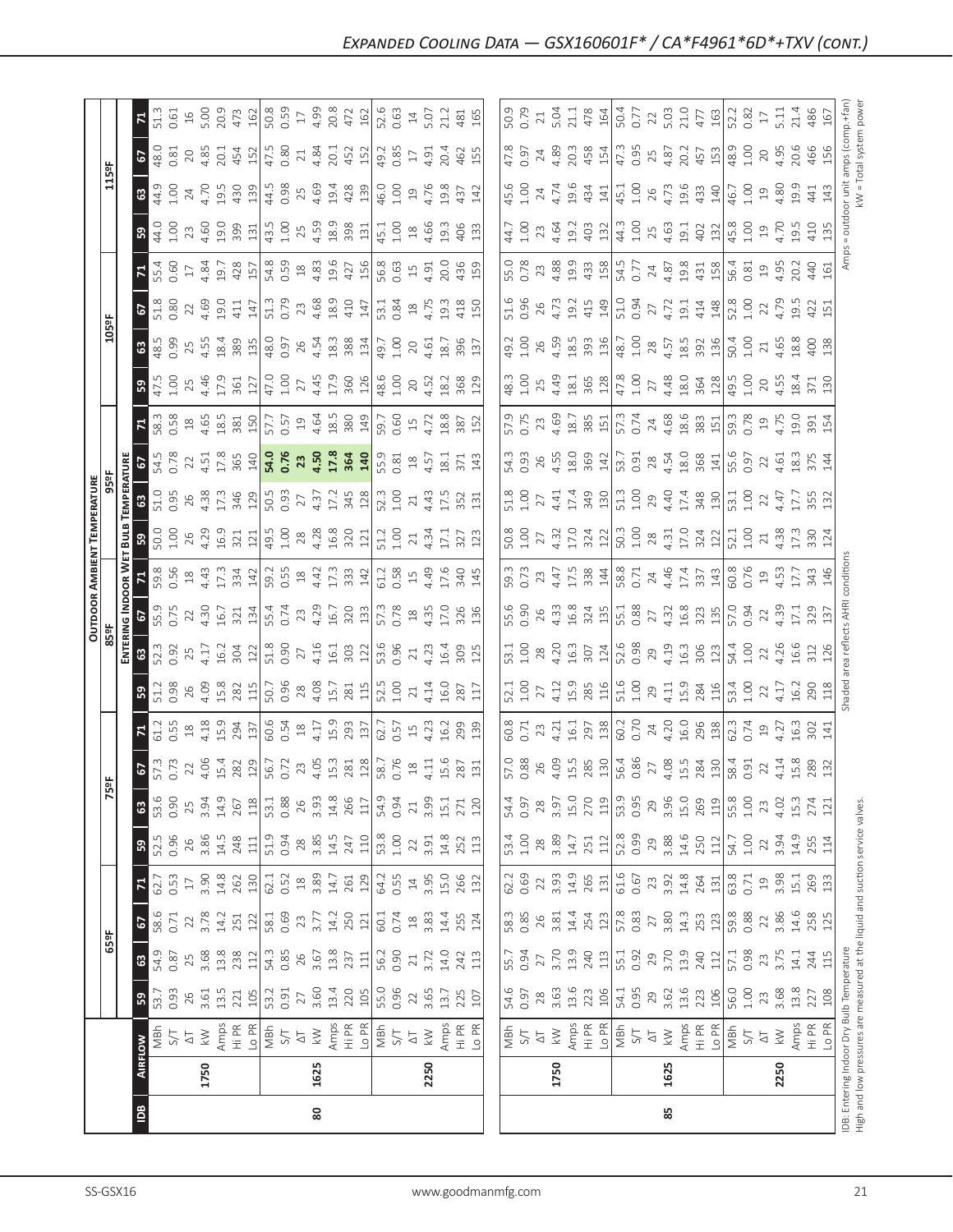|                           | E                            | $\mathbf{r}$                                                                                                                                                                                                                                                                                                          |      |                                                                                                                                                                                                                                                                                                                                                                                                       | 75   |                                                                                                                                                                                                                                                                                    |
|---------------------------|------------------------------|-----------------------------------------------------------------------------------------------------------------------------------------------------------------------------------------------------------------------------------------------------------------------------------------------------------------------|------|-------------------------------------------------------------------------------------------------------------------------------------------------------------------------------------------------------------------------------------------------------------------------------------------------------------------------------------------------------------------------------------------------------|------|------------------------------------------------------------------------------------------------------------------------------------------------------------------------------------------------------------------------------------------------------------------------------------|
|                           | 1550                         | 1750                                                                                                                                                                                                                                                                                                                  | 2000 | 1550                                                                                                                                                                                                                                                                                                                                                                                                  | 1750 | 2000                                                                                                                                                                                                                                                                               |
|                           |                              |                                                                                                                                                                                                                                                                                                                       |      | $\begin{array}{ l l l l }\hline \frac{1}{2} & \frac{1}{2} & \frac{1}{2} & \frac{1}{2} & \frac{1}{2} & \frac{1}{2} & \frac{1}{2} & \frac{1}{2} & \frac{1}{2} & \frac{1}{2} & \frac{1}{2} & \frac{1}{2} & \frac{1}{2} & \frac{1}{2} & \frac{1}{2} & \frac{1}{2} & \frac{1}{2} & \frac{1}{2} & \frac{1}{2} & \frac{1}{2} & \frac{1}{2} & \frac{1}{2} & \frac{1}{2} & \frac{1}{2} & \frac{1}{2} & \frac{$ |      |                                                                                                                                                                                                                                                                                    |
|                           | 59                           | $\begin{array}{l} 3.66 \\ 3.67 \\ 3.78 \\ 4.72 \\ 5.73 \\ 5.74 \\ 5.71 \\ 5.71 \\ 5.72 \\ 5.73 \\ 5.73 \\ 5.73 \\ 5.73 \\ 5.73 \\ 5.73 \\ 5.73 \\ 5.73 \\ 5.73 \\ 5.73 \\ 5.73 \\ 5.73 \\ 5.73 \\ 5.73 \\ 5.73 \\ 5.73 \\ 5.73 \\ 5.73 \\ 5.73 \\ 5.73 \\ 5.73 \\ 5.73 \\ 5.73 \\ 5.73 \\ 5.73 \\ 5.73 \\ 5.$         |      | $\frac{55.1}{0.75}$                                                                                                                                                                                                                                                                                                                                                                                   |      | $\begin{array}{l} 5.75 & 0.71 & 0.72 & 0.73 \\ 0.75 & 0.75 & 0.73 & 0.73 \\ 0.75 & 0.75 & 0.73 & 0.73 \\ 0.75 & 0.75 & 0.73 & 0.73 \\ 0.75 & 0.75 & 0.73 & 0.73 \\ 0.75 & 0.75 & 0.73 & 0.73 \\ 0.75 & 0.75 & 0.73 & 0.73 \\ 0.75 & 0.75 & 0.73 & 0.73 \\ 0.75 & 0.75 & 0.73 & 0.$ |
| $\frac{55}{50}$           | 3                            |                                                                                                                                                                                                                                                                                                                       |      |                                                                                                                                                                                                                                                                                                                                                                                                       |      |                                                                                                                                                                                                                                                                                    |
|                           | $\frac{6}{2}$                |                                                                                                                                                                                                                                                                                                                       |      |                                                                                                                                                                                                                                                                                                                                                                                                       |      |                                                                                                                                                                                                                                                                                    |
|                           |                              |                                                                                                                                                                                                                                                                                                                       |      | $\begin{bmatrix} 6 & 3 & 3 & 3 & 4 & 4 & 5 & 6 \\ 6 & 3 & 3 & 3 & 4 & 5 & 6 \\ 6 & 3 & 3 & 4 & 5 & 6 & 6 \\ 6 & 3 & 3 & 4 & 5 & 6 & 6 \\ 6 & 3 & 3 & 4 & 5 & 6 & 6 \\ 6 & 3 & 3 & 4 & 5 & 6 & 6 \\ 6 & 3 & 3 & 5 & 6 & 6 & 6 \\ 6 & 3 & 3 & 6 & 6 & 6 & 6 \\ 6 & 3 & 3 & 6 & 6 & 6 & 6 \\ 6 & 3 & 3 & 6 & 6 & 6 & 6 \\ $                                                                              |      |                                                                                                                                                                                                                                                                                    |
|                           | ြို့                         |                                                                                                                                                                                                                                                                                                                       |      |                                                                                                                                                                                                                                                                                                                                                                                                       |      |                                                                                                                                                                                                                                                                                    |
|                           |                              |                                                                                                                                                                                                                                                                                                                       |      |                                                                                                                                                                                                                                                                                                                                                                                                       |      |                                                                                                                                                                                                                                                                                    |
|                           |                              |                                                                                                                                                                                                                                                                                                                       |      |                                                                                                                                                                                                                                                                                                                                                                                                       |      |                                                                                                                                                                                                                                                                                    |
|                           |                              |                                                                                                                                                                                                                                                                                                                       |      |                                                                                                                                                                                                                                                                                                                                                                                                       |      |                                                                                                                                                                                                                                                                                    |
|                           | ြို့                         | $\begin{bmatrix} 1.78 & 1.78 & 1.78 & 1.78 & 1.78 & 1.78 & 1.78 & 1.78 & 1.78 & 1.78 & 1.78 & 1.78 & 1.78 & 1.78 & 1.78 & 1.78 & 1.78 & 1.78 & 1.78 & 1.78 & 1.78 & 1.78 & 1.78 & 1.78 & 1.78 & 1.78 & 1.78 & 1.78 & 1.78 & 1.78 & 1.78 & 1.78 & 1.78 & 1.78 & 1.78 & 1.7$                                            |      |                                                                                                                                                                                                                                                                                                                                                                                                       |      |                                                                                                                                                                                                                                                                                    |
|                           |                              |                                                                                                                                                                                                                                                                                                                       |      |                                                                                                                                                                                                                                                                                                                                                                                                       |      |                                                                                                                                                                                                                                                                                    |
|                           |                              | $\frac{1}{2}$ $\frac{1}{2}$ $\frac{1}{2}$ $\frac{3}{2}$ $\frac{3}{2}$ $\frac{1}{4}$ $\frac{1}{2}$ $\frac{1}{2}$ $\frac{3}{2}$ $\frac{1}{2}$ $\frac{1}{2}$ $\frac{1}{2}$ $\frac{1}{2}$ $\frac{1}{2}$ $\frac{1}{2}$ $\frac{1}{2}$ $\frac{1}{2}$ $\frac{1}{2}$ $\frac{1}{2}$ $\frac{1}{2}$ $\frac{1}{2}$ $\frac{1}{2}$   |      |                                                                                                                                                                                                                                                                                                                                                                                                       |      |                                                                                                                                                                                                                                                                                    |
| OUTDOOR AMBIENT<br>85ºF   | $\frac{3}{5}$ $\overline{B}$ |                                                                                                                                                                                                                                                                                                                       |      |                                                                                                                                                                                                                                                                                                                                                                                                       |      |                                                                                                                                                                                                                                                                                    |
|                           |                              | $\frac{1}{2}$ a $\frac{3}{2}$ $\frac{3}{2}$ $\frac{1}{2}$ $\frac{3}{2}$ $\frac{3}{2}$ $\frac{3}{2}$ $\frac{1}{2}$ $\frac{1}{2}$ $\frac{3}{2}$ $\frac{3}{2}$ $\frac{3}{2}$ $\frac{3}{2}$ $\frac{3}{2}$ $\frac{3}{2}$ $\frac{3}{2}$ $\frac{3}{2}$ $\frac{3}{2}$ $\frac{3}{2}$ $\frac{3}{2}$ $\frac{3}{2}$ $\frac{3}{2}$ |      |                                                                                                                                                                                                                                                                                                                                                                                                       |      |                                                                                                                                                                                                                                                                                    |
| <b>TEMPERATURE</b><br>95º | ទ្ធ $\mathbb{E}$             |                                                                                                                                                                                                                                                                                                                       |      |                                                                                                                                                                                                                                                                                                                                                                                                       |      |                                                                                                                                                                                                                                                                                    |
|                           |                              | $\frac{1}{2}$ $\frac{1}{2}$ $\frac{1}{2}$ $\frac{1}{2}$ $\frac{1}{2}$ $\frac{1}{2}$ $\frac{1}{2}$ $\frac{1}{2}$ $\frac{1}{2}$ $\frac{1}{2}$ $\frac{1}{2}$ $\frac{1}{2}$ $\frac{1}{2}$ $\frac{1}{2}$ $\frac{1}{2}$ $\frac{1}{2}$ $\frac{1}{2}$ $\frac{1}{2}$ $\frac{1}{2}$ $\frac{1}{2}$ $\frac{1}{2}$ $\frac{1}{2}$   |      |                                                                                                                                                                                                                                                                                                                                                                                                       |      |                                                                                                                                                                                                                                                                                    |
|                           |                              |                                                                                                                                                                                                                                                                                                                       |      |                                                                                                                                                                                                                                                                                                                                                                                                       |      |                                                                                                                                                                                                                                                                                    |
|                           |                              | $\begin{array}{l} 2,0.25 \\ 2,0.5 \\ 2,0.6 \\ 3,0.7 \\ 4,0.8 \\ 5,0.8 \\ 6,0.8 \\ 7,0.8 \\ 8,0.8 \\ 9,0.8 \\ 1,0.8 \\ 1,0.8 \\ 1,0.8 \\ 1,0.8 \\ 1,0.8 \\ 1,0.8 \\ 1,0.8 \\ 1,0.8 \\ 1,0.8 \\ 1,0.8 \\ 1,0.8 \\ 1,0.8 \\ 1,0.8 \\ 1,0.8 \\ 1,0.8 \\ 1,0.8 \\ 1,0.8 \\ 1,0.8 \\ 1,0.8 \\ 1,0.8 \\ 1$                   |      |                                                                                                                                                                                                                                                                                                                                                                                                       |      |                                                                                                                                                                                                                                                                                    |
| $\frac{1058F}{F}$         | $\overline{6}$<br>63         | $74.3$ $72.5$ $73.5$ $74.5$ $75.5$ $75.5$ $75.5$ $75.5$ $75.5$ $75.5$ $75.5$ $75.5$ $75.5$ $75.5$ $75.5$ $75.5$ $75.5$ $75.5$ $75.5$ $75.5$ $75.5$ $75.5$ $75.5$ $75.5$ $75.5$ $75.5$ $75.5$ $75.5$ $75.5$ $75.5$ $75.5$ $75.$                                                                                        |      | $\begin{bmatrix} 0.76 & 0.76 & 0.76 & 0.76 & 0.76 & 0.76 & 0.76 & 0.76 & 0.76 & 0.76 & 0.76 & 0.76 & 0.76 & 0.76 & 0.76 & 0.76 & 0.76 & 0.76 & 0.76 & 0.76 & 0.76 & 0.76 & 0.76 & 0.76 & 0.76 & 0.76 & 0.76 & 0.76 & 0.76 & 0.76 & 0.76 & 0.76 & 0.76 & 0.76 & 0.76 & 0.7$                                                                                                                            |      |                                                                                                                                                                                                                                                                                    |
|                           |                              |                                                                                                                                                                                                                                                                                                                       |      | $\begin{bmatrix} 83.5 & 73.8 & 73.8 & 73.8 & 73.8 & 73.8 & 73.8 & 73.8 & 73.8 & 73.8 & 73.8 & 73.8 & 73.8 & 73.8 & 73.8 & 73.8 & 73.8 & 73.8 & 73.8 & 73.8 & 73.8 & 73.8 & 73.8 & 73.8 & 73.8 & 73.8 & 73.8 & 73.8 & 73.8 & 73.8 & 73.8 & 73.8 & 73.8 & 73.8 & 73.8 & 73.$                                                                                                                            |      |                                                                                                                                                                                                                                                                                    |
|                           | ြို့                         |                                                                                                                                                                                                                                                                                                                       |      |                                                                                                                                                                                                                                                                                                                                                                                                       |      |                                                                                                                                                                                                                                                                                    |
|                           |                              |                                                                                                                                                                                                                                                                                                                       |      |                                                                                                                                                                                                                                                                                                                                                                                                       |      |                                                                                                                                                                                                                                                                                    |
| $\frac{159}{25}$          | $\frac{5}{2}$                |                                                                                                                                                                                                                                                                                                                       |      |                                                                                                                                                                                                                                                                                                                                                                                                       |      |                                                                                                                                                                                                                                                                                    |
|                           |                              |                                                                                                                                                                                                                                                                                                                       |      |                                                                                                                                                                                                                                                                                                                                                                                                       |      |                                                                                                                                                                                                                                                                                    |
|                           |                              |                                                                                                                                                                                                                                                                                                                       |      |                                                                                                                                                                                                                                                                                                                                                                                                       |      |                                                                                                                                                                                                                                                                                    |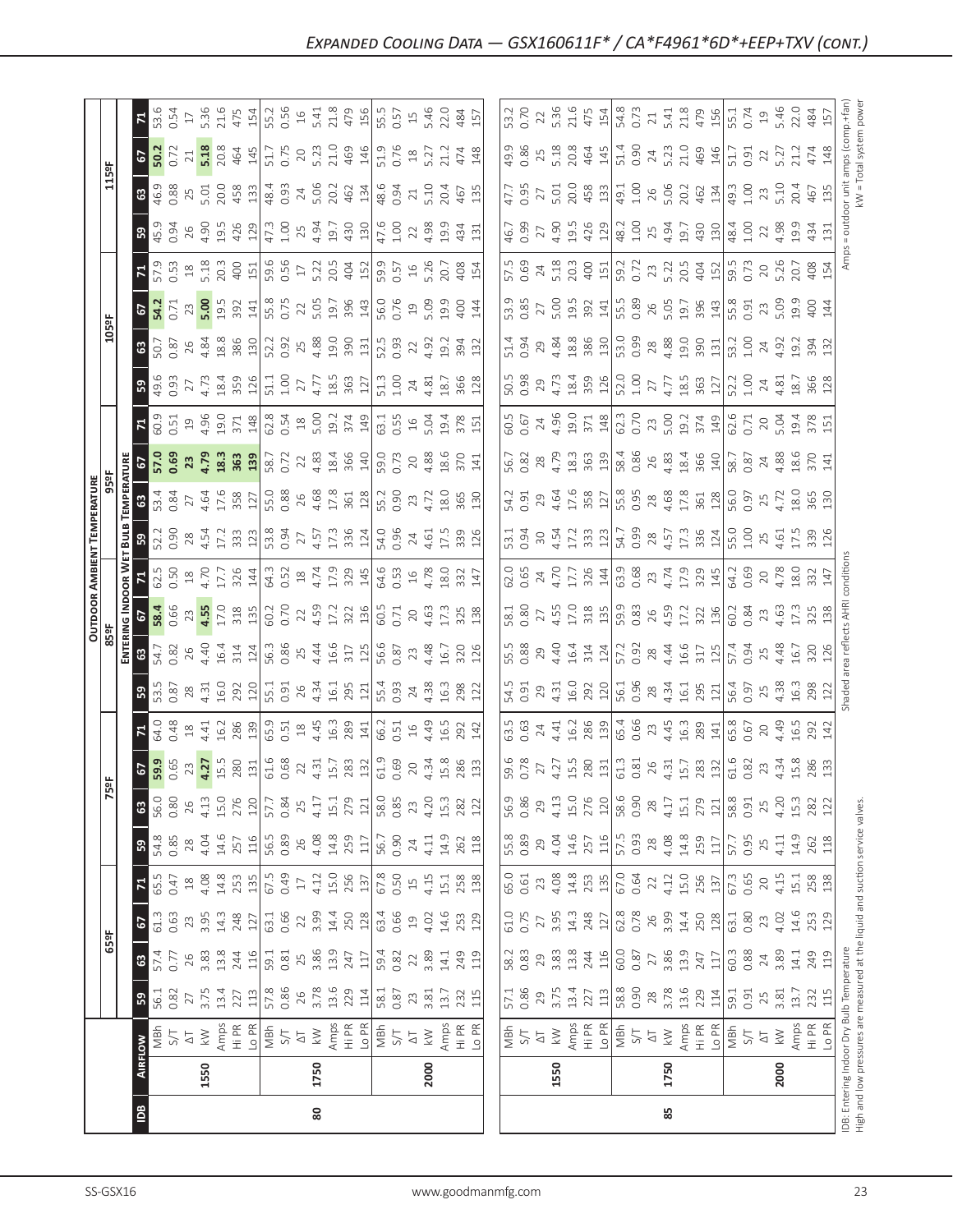# **ENERGY STAR**

## *Energy Star-Certified Combinations*

| <b>OUTDOOR</b>  | <b>INDOOR UNITS</b>       |                 |                    |                    | <b>COOLING RATINGS</b> |                  |            |         |
|-----------------|---------------------------|-----------------|--------------------|--------------------|------------------------|------------------|------------|---------|
| <b>UNIT</b>     | <b>COILS/AIR HANDLERS</b> | <b>FURNACES</b> | TOTAL <sup>1</sup> | SENS. <sup>1</sup> | SEER <sup>2</sup>      | EER <sup>3</sup> | <b>CFM</b> | AHRI#   |
|                 | AWUF31XX16A*              |                 | 17,600             | 13,000             | 15.0                   | 12.5             | 600        | 5753205 |
|                 | CA*F3636*6D*+TXV          | G*VC960403BNA*  | 18,000             | 13,300             | 16.0                   | 13.0             | 625        | 7355077 |
|                 | CA*F3636*6D*+TXV          | A*VC960803BNA*  | 18,000             | 13,300             | 16.0                   | 13.0             | 625        | 7355424 |
|                 | CA*F3636*6D*+TXV          | G*VC960603BNA*  | 18,000             | 13,300             | 16.0                   | 13.0             | 625        | 7355087 |
|                 | CA*F3636*6D*+TXV          | G*VC80604B*B*   | 18,000             | 13,300             | 16.0                   | 13.0             | 600        | 6107842 |
|                 | CA*F3636*6D*+TXV          | A*EC960402BNA*  | 18,000             | 13,300             | 16.0                   | 13.0             | 600        | 7365903 |
|                 | CA*F3636*6D*+TXV          | A*EC960603BNA*  | 17,400             | 12,900             | 16.0                   | 13.0             | 550        | 7365910 |
|                 | CA*F3636*6D*+TXV          | A*EC960803BNA*  | 17,400             | 12,900             | 16.0                   | 13.0             | 550        | 7365917 |
|                 | CA*F3636*6D*+TXV          | A*VC960603BNA*  | 18,000             | 13,300             | 16.0                   | 13.0             | 625        | 7355414 |
|                 | CA*F3636*6D*+TXV          | A*VC960403BNA*  | 18,000             | 13,300             | 16.0                   | 13.0             | 625        | 7355404 |
| GSX16           | CA*F3636*6D*+TXV          | G*VM970803BNA*  | 18,000             | 13,300             | 16.0                   | 13.0             | 625        | 7355267 |
| 0181F*          | CA*F3636*6D*+TXV          | G*EC960402BNA*  | 18,000             | 13,300             | 16.0                   | 13.0             | 600        | 7365739 |
|                 | CA*F3636*6D*+TXV          | G*EC960803BNA*  | 17,400             | 12,900             | 16.0                   | 13.0             | 550        | 7365753 |
|                 | CA*F3636*6D*+TXV          | A*EH800603B*A*  | 18,000             | 13,300             | 16.0                   | 13.0             | 600        | 6945031 |
|                 | CA*F3636*6D*+TXV          | A*VC80604B*B*   | 18,000             | 13,300             | 16.0                   | 13.0             | 600        | 6107838 |
|                 | CA*F3636*6D*+TXV          | G*E80603B*B*    | 18,000             | 13,300             | 16.0                   | 13.0             | 600        | 5753016 |
|                 | CA*F3636*6D*+TXV          | G*VC960803BNA*  | 18,000             | 13,300             | 16.0                   | 13.0             | 625        | 7355097 |
|                 | CA*F3636*6D*+TXV          | A*VM970803BNA*  | 18,000             | 13,300             | 16.0                   | 13.0             | 625        | 7355594 |
|                 | CA*F3636*6D*+TXV          | G*VM970603BNA*  | 18,000             | 13,300             | 16.0                   | 13.0             | 625        | 7355257 |
|                 | CA*F3636*6D*+TXV          | G*EC960603BNA*  | 17,400             | 12,900             | 16.0                   | 13.0             | 550        | 7365746 |
|                 | CA*F3636*6D*+TXV          | A*VM970603BNA*  | 18,000             | 13,300             | 16.0                   | 13.0             | 625        | 7355584 |
|                 | CA*F3636*6D*+TXV          | A*VM970804CNA*  | 23,600             | 17,700             | 16.0                   | 13.0             | 810        | 7355626 |
|                 | CA*F3636*6D*+TXV          | A*EC960603BNA*  | 23,600             | 17,700             | 16.0                   | 13.0             | 800        | 7365935 |
|                 | CA*F3636*6D*+TXV          | G*E80603B*B*    | 24,000             | 18,000             | 16.0                   | 13.0             | 750        | 5753024 |
|                 | CA*F3636*6D*+TXV          | G*VM970804CNA*  | 23,600             | 17,700             | 16.0                   | 13.0             | 810        | 7355299 |
|                 | CA*F3636*6D*+TXV          | G*VC960804CNA*  | 23,600             | 17,700             | 16.0                   | 13.0             | 810        | 7355140 |
|                 | CA*F3636*6D*+TXV          | A*VC960403BNA*  | 23,600             | 17,700             | 16.0                   | 13.0             | 805        | 7355434 |
|                 | CA*F3636*6D*+TXV          | A*EH800603B*A*  | 24,000             | 18,000             | 16.0                   | 13.0             | 750        | 6945060 |
|                 | CA*F3636*6D*+TXV          | A*EC960803BNA*  | 23,600             | 17,700             | 16.0                   | 13.0             | 800        | 7365944 |
|                 | CA*F3636*6D*+TXV          | G*VM970803BNA*  | 23,600             | 17,700             | 16.0                   | 13.0             | 800        | 7355288 |
|                 | CA*F3636*6D*+TXV          | G*VC960803BNA*  | 23,600             | 17,700             | 16.0                   | 13.0             | 800        | 7355129 |
| GSX16           | CA*F3636*6D*+TXV          | A*EC960402BNA*  | 23,600             | 17,700             | 16.0                   | 13.0             | 830        | 7365929 |
| 0241F*          | CA*F3636*6D*+TXV          | A*VM970803BNA*  | 23,600             | 17,700             | 16.0                   | 13.0             | 800        | 7355615 |
|                 | CA*F3636*6D*+TXV          | G*VM970603BNA*  | 23,600             | 17,700             | 16.0                   | 13.0             | 820        | 7355277 |
|                 | CA*F3636*6D*+TXV          | G*VC960403BNA*  | 23,600             | 17,700             | 16.0                   | 13.0             | 805        | 7355107 |
|                 | CA*F3636*6D*+TXV          | A*VC960803BNA*  | 23,600             | 17,700             | 16.0                   | 13.0             | 800        | 7355456 |
|                 | CA*F3636*6D*+TXV          | A*VC960804CNA*  | 23,600             | 17,700             | 16.0                   | 13.0             | 810        | 7355467 |
|                 | CA*F3636*6D*+TXV          | G*EC960803BNA*  | 23,600             | 17,700             | 16.0                   | 13.0             | 800        | 7365780 |
|                 | CA*F3636*6D*+TXV          | G*EC960603BNA*  | 23,600             | 17,700             | 16.0                   | 13.0             | 800        | 7365771 |
|                 | CA*F3636*6D*+TXV          | A*VM970603BNA*  | 23,600             | 17,700             | 16.0                   | 13.0             | 820        | 7355604 |
|                 | CA*F3636*6D*+TXV          | G*EC960402BNA*  | 23,600             | 17,700             | 16.0                   | 13.0             | 830        | 7365765 |
|                 | CA*F3636*6D*+TXV          | G*VC960603BNA*  | 23,600             | 17,700             | 16.0                   | 13.0             | 820        | 7355118 |
|                 | CA*F3636*6D*+TXV          | A*VC960603BNA*  | 23,600             | 17,700             | 16.0                   | 13.0             | 820        | 7355445 |
|                 | AWUF31XX16A*              |                 | 28,000             | 21,400             | 15.0                   | 12.5             | 850        | 5753209 |
|                 | CA*F3743*6D*+TXV          | G*EC961004CNA*  | 28,600             | 21,800             | 16.0                   | 13.0             | 1,000      | 7365818 |
|                 | CA*F3743*6D*+TXV          | A*VC80805C*B*   | 28,600             | 21,800             | 16.0                   | 13.0             | 980        | 5983899 |
|                 | CA*F3743*6D*+TXV          | G*VC80805C*B*   | 28,600             | 21,800             | 16.0                   | 13.0             | 980        | 5983489 |
|                 | CA*F3743*6D*+TXV          | G*E80805C*B*    | 29,000             | 22,200             | 16.0                   | 13.0             | 1,050      | 5753032 |
| GSX16<br>0301F* | CA*F3743*6D*+TXV          | A*EH800805C*A*  | 29,000             | 22,200             | 16.0                   | 13.0             | 1,050      | 6945092 |
|                 | CA*F3743*6D*+TXV          | A*EC961004CNA*  | 28,600             | 21,800             | 16.0                   | 13.0             | 1,000      | 7365980 |
|                 | CA*F4860*6D*+TXV          | A*VM970804CNA*  | 28,600             | 21,800             | 16.0                   | 13.0             | 1,000      | 7355661 |
|                 | CA*F4860*6D*+TXV          | G*VM970804CNA*  | 28,600             | 21,800             | 16.0                   | 13.0             | 1,000      | 7355334 |
|                 | CA*F4860*6D*+TXV          | G*VC960804CNA*  | 28,600             | 21,800             | 16.0                   | 13.0             | 1,000      | 7355187 |
|                 | CA*F4860*6D*+TXV          | A*VC960804CNA*  | 28,600             | 21,800             | 16.0                   | 13.0             | 1,000      | 7355514 |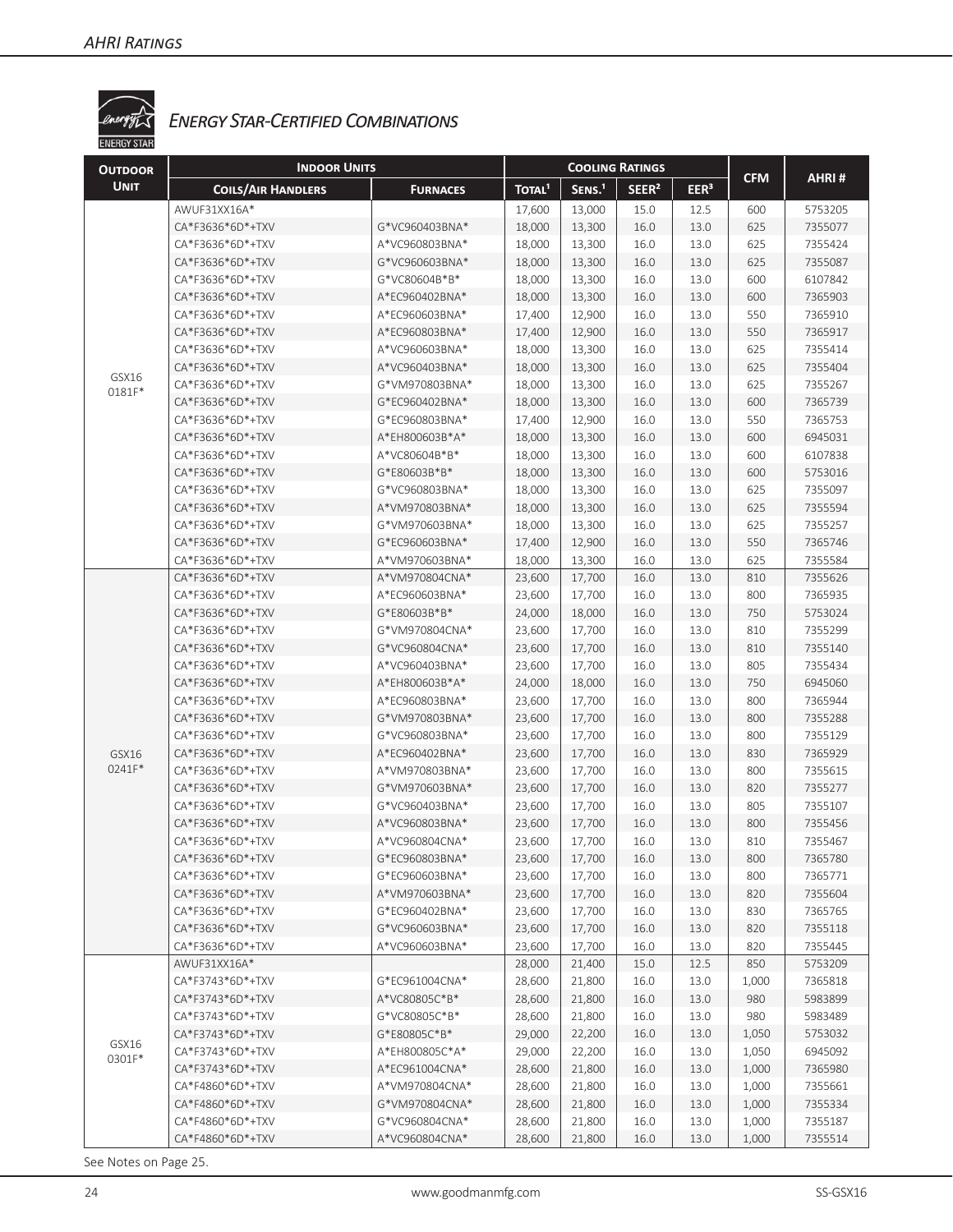## *Energy Star-Certified Combinations*

| <b>OUTDOOR</b> | <b>INDOOR UNITS</b>       |                 |                    |                    | <b>COOLING RATINGS</b> |                  |            |         |
|----------------|---------------------------|-----------------|--------------------|--------------------|------------------------|------------------|------------|---------|
| <b>UNIT</b>    | <b>COILS/AIR HANDLERS</b> | <b>FURNACES</b> | TOTAL <sup>1</sup> | SENS. <sup>1</sup> | SEER <sup>2</sup>      | EER <sup>3</sup> | <b>CFM</b> | AHRI#   |
|                | CA*F3137*6A*+TXV          | G*VC80604B*B*   | 28,400             | 21,800             | 16.0                   | 13.0             | 990        | 8982244 |
|                | CA*F3137*6A*+TXV          | G*VC960403BNA*  | 28,200             | 21,600             | 16.0                   | 13.0             | 900        | 8982247 |
| GSX16          | CA*F3137*6A*+TXV          | G*VC960603BNA*  | 28,200             | 21,600             | 16.0                   | 13.0             | 935        | 8982248 |
| 0311A*         | CA*F3137*6A*+TXV          | G*VM970603BNA*  | 28,200             | 21,600             | 16.0                   | 13.0             | 935        | 8982249 |
|                | CA*F3137*6A*+TXV          | G*VC960803BNA*  | 28,200             | 21,600             | 16.0                   | 13.0             | 930        | 8982250 |
|                | CA*F3137*6A*+TXV          | G*VM970803BNA*  | 28,200             | 21,600             | 16.0                   | 13.0             | 930        | 8982251 |
|                | CA*F4860*6D*+TXV          | G*E80805C*B*    | 34,000             | 26,400             | 16.0                   | 13.0             | 1,000      | 5753040 |
|                | CA*F4860*6D*+TXV          | A*EH800805C*A*  | 34,000             | 26,400             | 16.0                   | 13.0             | 1,000      | 6945139 |
|                | CA*F4961*6D*+TXV          | A*VC961005CNA*  | 34,400             | 26,800             | 16.0                   | 13.0             | 1,020      | 7355834 |
| GSX16          | CA*F4961*6D*+TXV          | G*VM970804CNA*  | 34,400             | 26,800             | 16.0                   | 13.0             | 980        | 7355346 |
| 0361F*         | CA*F4961*6D*+TXV          | A*VM971005CNA*  | 34,400             | 26,800             | 16.0                   | 13.0             | 1,020      | 7355876 |
|                | CA*F4961*6D*+TXV          | G*VC961005CNA*  | 34,400             | 26,800             | 16.0                   | 13.0             | 1,020      | 7355744 |
|                | CA*F4961*6D*+TXV          | G*VM971005CNA*  | 34,400             | 26,800             | 16.0                   | 13.0             | 1,020      | 7355791 |
|                | CA*F4961*6D*+TXV          | A*VM970804CNA*  | 34,400             | 26,800             | 16.0                   | 13.0             | 980        | 7355673 |
|                | CA*F3137*6A*+TXV          | G*VC80604B*B*   | 35,400             | 26,800             | 16.0                   | 13.0             | 990        | 8982253 |
|                | CA*F3137*6A*+TXV          | G*VC960403BNA*  | 35,400             | 26,800             | 16.0                   | 13.0             | 920        | 8982256 |
| GSX16          | CA*F3137*6A*+TXV          | G*VC960603BNA*  | 35,400             | 26,800             | 16.0                   | 13.0             | 920        | 8982257 |
| 0371A*         | CA*F3137*6A*+TXV          | G*VM970603BNA*  | 35,400             | 26,800             | 16.0                   | 13.0             | 920        | 8982258 |
|                | CA*F3137*6A*+TXV          | G*VC960803BNA*  | 35,400             | 26,800             | 16.0                   | 13.0             | 950        | 8982259 |
|                | CA*F3137*6A*+TXV          | G*VM970803BNA*  | 35,400             | 26,800             | 16.0                   | 13.0             | 950        | 8982260 |
|                | CA*F4961*6D*+TXV          | A*EH800805D*A*  | 40,000             | 30,400             | 16.0                   | 13.0             | 1,300      | 6945189 |
|                | CA*F4961*6D*+TXV          | G*VC961205DNA*  | 41,000             | 31,200             | 16.0                   | 13.0             | 1,160      | 7355210 |
|                | CA*F4961*6D*+TXV          | A*VC961205DNA*  | 41,000             | 31,200             | 16.0                   | 13.0             | 1,160      | 7355537 |
| GSX16          | CA*F4961*6D*+TXV          | G*VM971005CNA*  | 41,000             | 31,200             | 16.0                   | 13.0             | 1,195      | 7355824 |
| 0421F*         | CA*F4961*6D*+TXV          | G*VM971205DNA*  | 41,000             | 31,200             | 16.0                   | 13.0             | 1,160      | 7355357 |
|                | CA*F4961*6D*+TXV          | A*VM971205DNA*  | 41,000             | 31,200             | 16.0                   | 13.0             | 1,160      | 7355684 |
|                | CA*F4961*6D*+TXV          | A*VM971005CNA*  | 41,000             | 31,200             | 16.0                   | 13.0             | 1,195      | 7355908 |
|                | CA*F4961*6D*+TXV          | G*E80805D*A*    | 40,000             | 30,400             | 16.0                   | 13.0             | 1,300      | 5753049 |
|                | CA*F4961*6D*+TXV          | A*VM971205DNA*  | 45,000             | 34,200             | 16.0                   | 13.0             | 1,450      | 7355701 |
|                | CA*F4961*6D*+TXV          | A*EC961205DNA*  | 45,000             | 34,200             | 16.0                   | 13.0             | 1,500      | 7366042 |
|                | CA*F4961*6D*+TXV          | A*VC961205DNA*  | 45,000             | 34,200             | 16.0                   | 13.0             | 1,450      | 7355554 |
| GSX16          | CA*F4961*6D*+TXV          | G*E80805D*A*    | 44,500             | 34,000             | 16.0                   | 13.0             | 1,300      | 5753055 |
| 0481F*         | CA*F4961*6D*+TXV          | G*VM971205DNA*  | 45,000             | 34,200             | 16.0                   | 13.0             | 1,450      | 7355374 |
|                | CA*F4961*6D*+TXV          | A*EH800805D*A*  | 44,500             | 34,000             | 16.0                   | 13.0             | 1,300      | 6945219 |
|                | CA*F4961*6D*+TXV          | G*VC961205DNA*  | 45,000             | 34,200             | 16.0                   | 13.0             | 1,450      | 7355227 |
|                | CA*F4961*6D*+TXV          | G*EC961205DNA*  | 45,000             | 34,200             | 16.0                   | 13.0             | 1,500      | 7365880 |
| GSX16          | ASPT60D14A*               |                 | 54,000             | 41,500             | 16.0                   | 13.0             | 1,600      | 5756178 |
| 0601F*         | CA*F4961*6D*+EEP+TXV      |                 | 54,000             | 41,500             | 15.0                   | 12.5             | 1,675      | 5753059 |

^ ENERGY STAR® and the ENERGY STAR mark are registered trademarks owned by the U.S. Environmental Protection Agency. ENERGY STAR products are third-party certified by an EPA-recognized Certification Body. Products that earn the ENERGY STAR prevent greenhouse gas emissions by meeting strict energy efficiency guidelines set by the U.S. Environmental Protection Agency.

Proper sizing and installation of equipment is critical to achieving optimal performance. Split system air conditioners and heat pumps must be matched with appropriate coil components to meet ENERGY STAR criteria. Ask your contractor for details or visit www.energystar.gov. The www.energystar.gov website provides up to date system combinations certified to meet ENERGY STAR requirements. See page XX for all combinations that are certified to meet ENERGY STAR requirements as of the printing date of this document." The www.energystar.gov website provides up-to-date system combinations certified to meet ENERGY STAR requirements.

 $1$  BTU/h

² Seasonal Energy Efficiency Ratio; Certified per AHRI 210/240 @ 80°F/ 67°F/ 95°F

³ Energy Efficiency Ratio @ 80°F/ 67°F/ 95°F

**Notes**

• EEP - Order from Service Dept. Part No. B13707-38 or new Solid State Board B13707-35S. Part No. B13707-38 is not interchangeable with B13707-35S.

The Goodman Gas Furnace contains the EEP cooling time delay

<sup>•</sup> Always check the S&R plate for electrical data on the unit being installed.

<sup>•</sup> When matching the outdoor unit to the indoor unit, use the piston supplied with the outdoor unit or that specified on the piston kit chart supplied with the indoor unit.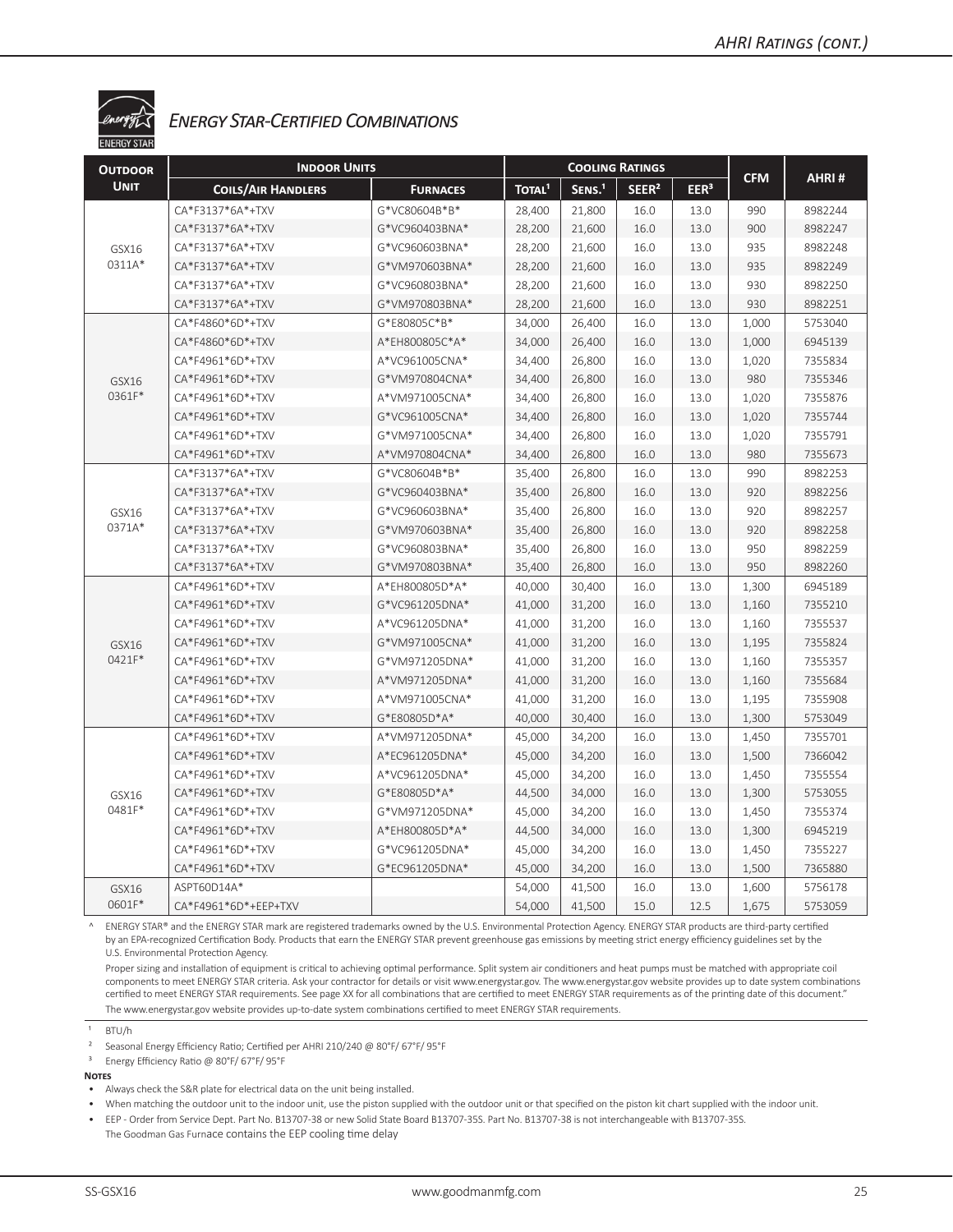| <b>OUTDOOR</b> | <b>INDOOR UNITS</b>             |                                  |                    | <b>COOLING RATINGS</b> |                   |                  |            |         |
|----------------|---------------------------------|----------------------------------|--------------------|------------------------|-------------------|------------------|------------|---------|
| <b>UNIT</b>    | <b>COILS/AIR HANDLERS</b>       | <b>FURNACES</b>                  | TOTAL <sup>1</sup> | SENS. <sup>1</sup>     | SEER <sup>2</sup> | EER <sup>3</sup> | <b>CFM</b> | AHRI#   |
|                | ACNF24XX16D*                    |                                  | 17,600             | 13,000                 | 14.0              | 12.2             | 650        | 6107303 |
|                | ARUF25B14A*+TXV                 |                                  | 17,800             | 13,200                 | 14.0              | 12.2             | 570        | 7984215 |
|                | ARUF31B14A*                     |                                  | 18,000             | 13,300                 | 14.0              | 12.2             | 600        | 7984216 |
|                | ASPT24B14A*                     |                                  | 17,600             | 13,000                 | 16.0              | 13.0             | 600        | 5756171 |
|                | ASPT25B14A*                     |                                  | 18,000             | 13,300                 | 16.0              | 13.0             | 580        | 8242074 |
|                | ASPT29B14A*                     |                                  | 18,000             | 13,300                 | 16.0              | 13.0             | 565        | 8242075 |
|                | ASPT30C14A*                     |                                  | 18,000             | 13,300                 | 16.0              | 13.0             | 580        | 5983392 |
|                | AVPTC24B14A*                    |                                  | 17,600             | 13,000                 | 16.0              | 13.0             | 530        | 5924353 |
|                | AWUF31XX16A*                    |                                  | 17,600             | 13,000                 | 15.0              | 12.5             | 600        | 5753205 |
|                | AWUF31XX16A*+TXV                |                                  | 17,600             | 13,000                 | 15.0              | 12.5             | 600        | 5753075 |
|                | AWUF32XX16A*                    |                                  | 17,600             | 13,000                 | 15.0              | 12.5             | 640        | 5753206 |
|                | AWUF32XX16A*+TXV                |                                  | 17,600             | 13,000                 | 15.0              | 12.5             | 640        | 5753076 |
|                | CA*F3131*6D*                    | G*E80603B*B*                     | 17,600             | 13,000                 | 14.5              | 12.2             | 620        | 5986642 |
|                | CA*F3131*6D*+MBVC1200**-1A*     |                                  | 17,600             | 13,000                 | 14.5              | 12.2             | 615        | 5986632 |
|                | CA*F3131*6D*+MBVC1200**-1A*+TXV |                                  | 17,600             | 13,000                 | 15.0              | 12.5             | 615        | 5983336 |
|                | CA*F3131*6D*+TXV                | G*E80603B*B*                     | 17,600             | 13,000                 | 15.0              | 12.5             | 620        | 5983346 |
|                | CA*F3131*6D*+TXV                | G*VC80604B*B*                    | 17,600             | 13,000                 | 15.0              | 12.5             | 620        | 5983349 |
|                | CA*F3131*6D*+TXV                | A*VC80604B*B*                    | 17,600             | 13,000                 | 15.0              | 12.5             | 620        | 5984031 |
|                | CA*F3131*6D*+TXV                | A*EH800603B*A*                   | 17,600             | 13,000                 | 15.0              | 12.5             | 620        | 6945025 |
|                | CA*F3636*6D*                    | ADVC80603B*B*                    | 18,000             | 13,300                 | 15.5              | 12.5             | 620        | 5986662 |
|                | CA*F3636*6D*                    | A*VC960603BNA*                   | 18,000             | 13,300                 | 15.0              | 12.5             | 625        | 7355415 |
|                | CA*F3636*6D*                    | G*EC960302BNA*                   | 18,000             | 13,300                 | 15.0              | 12.5             | 600        | 7365731 |
|                | CA*F3636*6D*                    | G*EC960402BNA*                   | 18,000             | 13,300                 | 15.0              | 12.5             | 600        | 7365738 |
|                | CA*F3636*6D*                    | G*VM970603BNA*                   | 18,000             | 13,300                 | 15.0              | 12.5             | 625        | 7355258 |
|                | CA*F3636*6D*                    | A*VM970803BNA*                   | 18,000             | 13,300                 | 15.0              | 12.5             | 625        | 7355595 |
|                | CA*F3636*6D*                    | A*EH800603B*A*                   | 18,000             | 13,300                 | 15.5              | 12.5             | 620        | 6945028 |
| GSX16          | CA*F3636*6D*                    | G*EC960803BNA*                   | 17,400             | 12,900                 | 15.0              | 12.5             | 550        | 7365752 |
| 0181F*         | CA*F3636*6D*                    | G*VC960803BNA*                   | 18,000             | 13,300                 | 15.0              | 12.5             | 625        | 7355098 |
|                | CA*F3636*6D*                    | A*EC960302BNA*                   | 18,000             | 13,300                 | 15.0              | 12.5             | 600        | 7365895 |
|                | CA*F3636*6D*                    | G*VC960603BNA*                   |                    |                        | 15.0              | 12.5             | 625        | 7355088 |
|                | CA*F3636*6D*                    | G*EC960603BNA*                   | 18,000             | 13,300                 | 15.0              | 12.5             | 550        | 7365745 |
|                | CA*F3636*6D*                    | A*EC960402BNA*                   | 17,400<br>18,000   | 12,900<br>13,300       | 15.0              | 12.5             | 600        | 7365902 |
|                | CA*F3636*6D*                    | G*F80603B*B*                     | 18,000             | 13,300                 | 15.5              | 12.5             | 620        | 5986643 |
|                | CA*F3636*6D*                    | G*VC960403BNA*                   | 18,000             | 13,300                 | 15.0              | 12.5             | 625        | 7355078 |
|                | CA*F3636*6D*                    | G*VM970803BNA*                   | 18,000             | 13,300                 | 15.0              | 12.5             | 625        | 7355268 |
|                | CA*F3636*6D*                    | A*EC960803BNA*                   | 17,400             | 12,900                 | 15.0              | 12.5             | 550        | 7365916 |
|                | CA*F3636*6D*                    | A*VM970603BNA*                   | 18,000             | 13,300                 | 15.0              | 12.5             | 625        | 7355585 |
|                | CA*F3636*6D*                    | A*VC960803BNA*                   |                    | 13,300                 | 15.0              | 12.5             | 625        | 7355425 |
|                |                                 |                                  | 18,000             |                        |                   |                  |            | 7355405 |
|                | CA*F3636*6D*                    | A*VC960403BNA*<br>A*EC960603BNA* | 18,000             | 13,300                 | 15.0              | 12.5             | 625        |         |
|                | CA*F3636*6D*                    |                                  | 17,400             | 12,900                 | 15.0              | 12.5             | 550        | 7365909 |
|                | CA*F3636*6D*+EEP                |                                  | 18,000             | 13,300                 | 14.0              | 12.2             | 650        | 5986633 |
|                | CA*F3636*6D*+EEP+TXV            |                                  | 18,000             | 13,300                 | 14.5              | 12.2             | 650        | 5753012 |
|                | CA*F3636*6D*+MBVC1200**-1A*     |                                  | 18,000             | 13,300                 | 15.5              | 12.5             | 615        | 5986634 |
|                | CA*F3636*6D*+MBVC1200**-1A*+TXV |                                  | 18,000             | 13,300                 | 16.0              | 13.0             | 615        | 5983337 |
|                | CA*F3636*6D*+TXV                | G*VC960403BNA*                   | 18,000             | 13,300                 | 16.0              | 13.0             | 625        | 7355077 |
|                | CA*F3636*6D*+TXV                | A*VC960803BNA*                   | 18,000             | 13,300                 | 16.0              | 13.0             | 625        | 7355424 |
|                | CA*F3636*6D*+TXV                | G*VC960603BNA*                   | 18,000             | 13,300                 | 16.0              | 13.0             | 625        | 7355087 |
|                | CA*F3636*6D*+TXV                | G*VC80604B*B*                    | 18,000             | 13,300                 | 16.0              | 13.0             | 600        | 6107842 |
|                | CA*F3636*6D*+TXV                | A*EC960402BNA*                   | 18,000             | 13,300                 | 16.0              | 13.0             | 600        | 7365903 |
|                | CA*F3636*6D*+TXV                | A*EC960603BNA*                   | 17,400             | 12,900                 | 16.0              | 13.0             | 550        | 7365910 |
|                | CA*F3636*6D*+TXV                | A*EC960803BNA*                   | 17,400             | 12,900                 | 16.0              | 13.0             | 550        | 7365917 |
|                | CA*F3636*6D*+TXV                | A*VC960603BNA*                   | 18,000             | 13,300                 | 16.0              | 13.0             | 625        | 7355414 |
|                | CA*F3636*6D*+TXV                | A*VC960403BNA*                   | 18,000             | 13,300                 | 16.0              | 13.0             | 625        | 7355404 |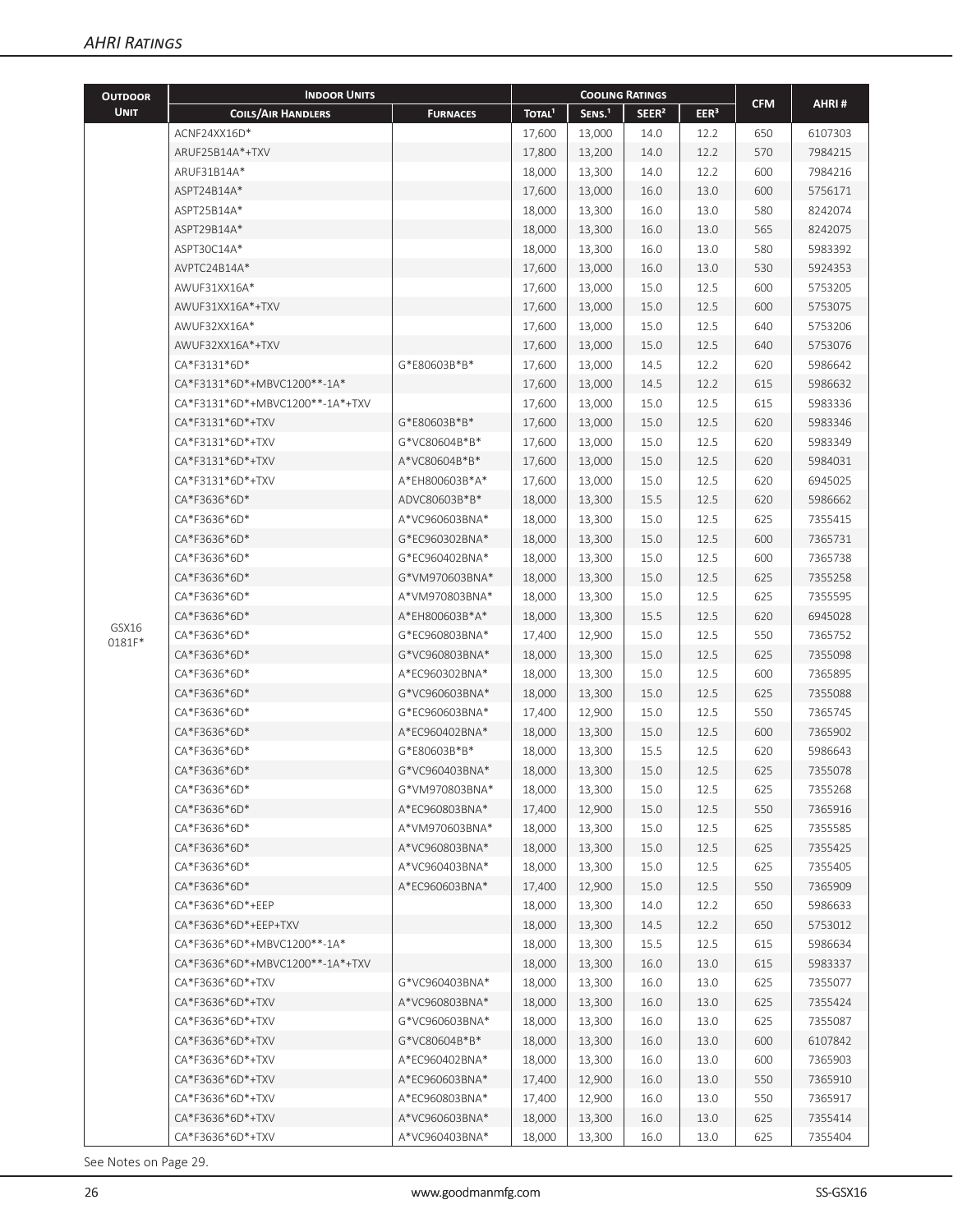| <b>OUTDOOR</b>  | <b>INDOOR UNITS</b>       |                 |                    |                    | <b>COOLING RATINGS</b> |                  |            |         |
|-----------------|---------------------------|-----------------|--------------------|--------------------|------------------------|------------------|------------|---------|
| <b>UNIT</b>     | <b>COILS/AIR HANDLERS</b> | <b>FURNACES</b> | TOTAL <sup>1</sup> | SENS. <sup>1</sup> | SEER <sup>2</sup>      | EER <sup>3</sup> | <b>CFM</b> | AHRI#   |
|                 | CA*F3636*6D*+TXV          | G*VM970803BNA*  | 18,000             | 13,300             | 16.0                   | 13.0             | 625        | 7355267 |
|                 | CA*F3636*6D*+TXV          | G*EC960402BNA*  | 18,000             | 13,300             | 16.0                   | 13.0             | 600        | 7365739 |
|                 | CA*F3636*6D*+TXV          | G*EC960803BNA*  | 17,400             | 12,900             | 16.0                   | 13.0             | 550        | 7365753 |
|                 | CA*F3636*6D*+TXV          | A*EH800603B*A*  | 18,000             | 13,300             | 16.0                   | 13.0             | 600        | 6945031 |
|                 | CA*F3636*6D*+TXV          | A*VC80604B*B*   | 18,000             | 13,300             | 16.0                   | 13.0             | 600        | 6107838 |
|                 | CA*F3636*6D*+TXV          | G*E80603B*B*    | 18,000             | 13,300             | 16.0                   | 13.0             | 600        | 5753016 |
|                 | CA*F3636*6D*+TXV          | G*VC960803BNA*  | 18,000             | 13,300             | 16.0                   | 13.0             | 625        | 7355097 |
|                 | CA*F3636*6D*+TXV          | A*VM970803BNA*  | 18,000             | 13,300             | 16.0                   | 13.0             | 625        | 7355594 |
|                 | CA*F3636*6D*+TXV          | G*VM970603BNA*  | 18,000             | 13,300             | 16.0                   | 13.0             | 625        | 7355257 |
|                 | CA*F3636*6D*+TXV          | G*EC960603BNA*  | 17,400             | 12,900             | 16.0                   | 13.0             | 550        | 7365746 |
|                 | CA*F3636*6D*+TXV          | A*VM970603BNA*  | 18,000             | 13,300             | 16.0                   | 13.0             | 625        | 7355584 |
|                 | CA*F3636*6D*+TXV          | A*EC960302BNA*  | 18,000             | 13,300             | 16.0                   | 13.0             | 600        | 7365896 |
|                 | CA*F3636*6D*+TXV          | ADVC80603B*B*   | 18,000             | 13,300             | 16.0                   | 13.0             | 620        | 5983380 |
|                 | CA*F3636*6D*+TXV          | G*EC960302BNA*  | 18,000             | 13,300             | 16.0                   | 13.0             | 600        | 7365732 |
|                 | CA*F3743*6D*              | A*VC960803BNA*  | 18,400             | 13,600             | 15.5                   | 12.5             | 625        | 7355427 |
|                 | CA*F3743*6D*              | G*EC960603BNA*  | 17,400             | 12,900             | 15.0                   | 12.5             | 550        | 7365747 |
|                 | CA*F3743*6D*              | G*VC960803BNA*  | 18,400             | 13,600             | 15.5                   | 12.5             | 625        | 7355100 |
|                 | CA*F3743*6D*              | A*VC960403BNA*  | 18,400             | 13,600             | 15.5                   | 12.5             | 625        | 7355407 |
|                 | CA*F3743*6D*              | G*EC960402BNA*  | 18,000             | 13,300             | 15.0                   | 12.5             | 600        | 7365740 |
|                 | CA*F3743*6D*              | A*EC960803BNA*  | 17,400             | 12,900             | 15.0                   | 12.5             | 550        | 7365918 |
|                 | CA*F3743*6D*              | G*VC960403BNA*  | 18,400             | 13,600             | 15.5                   | 12.5             | 625        | 7355080 |
|                 | CA*F3743*6D*              | A*EC960402BNA*  | 18,000             | 13,300             | 15.0                   | 12.5             | 600        | 7365904 |
|                 | CA*F3743*6D*              | G*VC960603BNA*  | 18,400             | 13,600             | 15.5                   | 12.5             | 625        | 7355090 |
|                 | CA*F3743*6D*              | A*EC960302BNA*  | 18,000             | 13,300             | 15.0                   | 12.5             | 600        | 7365897 |
|                 | CA*F3743*6D*              | G*VM970803BNA*  | 18,400             | 13,600             | 15.5                   | 12.5             | 625        | 7355270 |
|                 | CA*F3743*6D*              | G*VM970603BNA*  | 18,400             | 13,600             | 15.5                   | 12.5             | 625        | 7355260 |
| GSX16<br>0181F* | CA*F3743*6D*              | A*EC960603BNA*  | 17,400             | 12,900             | 15.0                   | 12.5             | 550        | 7365911 |
| (cont.)         | CA*F3743*6D*              | A*VM970603BNA*  | 18,400             | 13,600             | 15.5                   | 12.5             | 625        | 7355587 |
|                 | CA*F3743*6D*              | G*EC960302BNA*  | 18,000             | 13,300             | 15.0                   | 12.5             | 600        | 7365733 |
|                 | CA*F3743*6D*              | A*VC960603BNA*  | 18,400             | 13,600             | 15.5                   | 12.5             | 625        | 7355417 |
|                 | CA*F3743*6D*              | G*EC960803BNA*  | 17,400             | 12,900             | 15.0                   | 12.5             | 550        | 7365754 |
|                 | CA*F3743*6D*              | A*VM970803BNA*  | 18,400             | 13,600             | 15.5                   | 12.5             | 625        | 7355597 |
|                 | CA*F3743*6D*+EEP+TXV      |                 | 18,400             | 13,600             | 15.0                   | 12.5             | 600        | 5753013 |
|                 | CA*F3743*6D*+TXV          | A*EC960302BNA*  | 18,000             | 13,300             | 16.0                   | 13.0             | 600        | 7365898 |
|                 | CA*F3743*6D*+TXV          | A*VM970803BNA*  | 18,400             | 13,600             | 16.0                   | 13.0             | 625        | 7355596 |
|                 | CA*F3743*6D*+TXV          | A*VC960403BNA*  | 18,400             | 13,600             | 16.0                   | 13.0             | 625        | 7355406 |
|                 | CA*F3743*6D*+TXV          | A*EC960402BNA*  | 18,000             | 13,300             | 16.0                   | 13.0             | 600        | 7365905 |
|                 | CA*F3743*6D*+TXV          | G*EC960803BNA*  | 17,400             | 12,900             | 16.0                   | 13.0             | 550        | 7365755 |
|                 | CA*F3743*6D*+TXV          | A*VC960803BNA*  | 18,400             | 13,600             | 16.0                   | 13.0             | 625        | 7355426 |
|                 | CA*F3743*6D*+TXV          | A*EC960803BNA*  | 17,400             | 12,900             | 16.0                   | 13.0             | 550        | 7365919 |
|                 | CA*F3743*6D*+TXV          | G*VM970803BNA*  | 18,400             | 13,600             |                        | 13.0             | 625        | 7355269 |
|                 | CA*F3743*6D*+TXV          | G*EC960603BNA*  |                    |                    | 16.0                   |                  |            |         |
|                 |                           | G*VC960803BNA*  | 17,400             | 12,900             | 16.0                   | 13.0             | 550        | 7365748 |
|                 | CA*F3743*6D*+TXV          | G*VC960403BNA*  | 18,400             | 13,600             | 16.0                   | 13.0             | 625        | 7355099 |
|                 | CA*F3743*6D*+TXV          |                 | 18,400             | 13,600             | 16.0                   | 13.0             | 625        | 7355079 |
|                 | CA*F3743*6D*+TXV          | A*VM970603BNA*  | 18,400             | 13,600             | 16.0                   | 13.0             | 625        | 7355586 |
|                 | CA*F3743*6D*+TXV          | G*EC960402BNA*  | 18,000             | 13,300             | 16.0                   | 13.0             | 600        | 7365741 |
|                 | CA*F3743*6D*+TXV          | G*VM970603BNA*  | 18,400             | 13,600             | 16.0                   | 13.0             | 625        | 7355259 |
|                 | CA*F3743*6D*+TXV          | A*EC960603BNA*  | 17,400             | 12,900             | 16.0                   | 13.0             | 550        | 7365912 |
|                 | CA*F3743*6D*+TXV          | G*VC960603BNA*  | 18,400             | 13,600             | 16.0                   | 13.0             | 625        | 7355089 |
|                 | CA*F3743*6D*+TXV          | A*VC960603BNA*  | 18,400             | 13,600             | 16.0                   | 13.0             | 625        | 7355416 |
|                 | CA*F3743*6D*+TXV          | G*EC960302BNA*  | 18,000             | 13,300             | 16.0                   | 13.0             | 600        | 7365734 |
|                 | CAPT3131*4A*              | A*EC960302BNA*  | 17,600             | 13,000             | 15.0                   | 12.5             | 600        | 7365894 |
|                 | CAPT3131*4A*              | G*VC80604B*B*   | 17,600             | 13,000             | 15.0                   | 12.5             | 620        | 5983350 |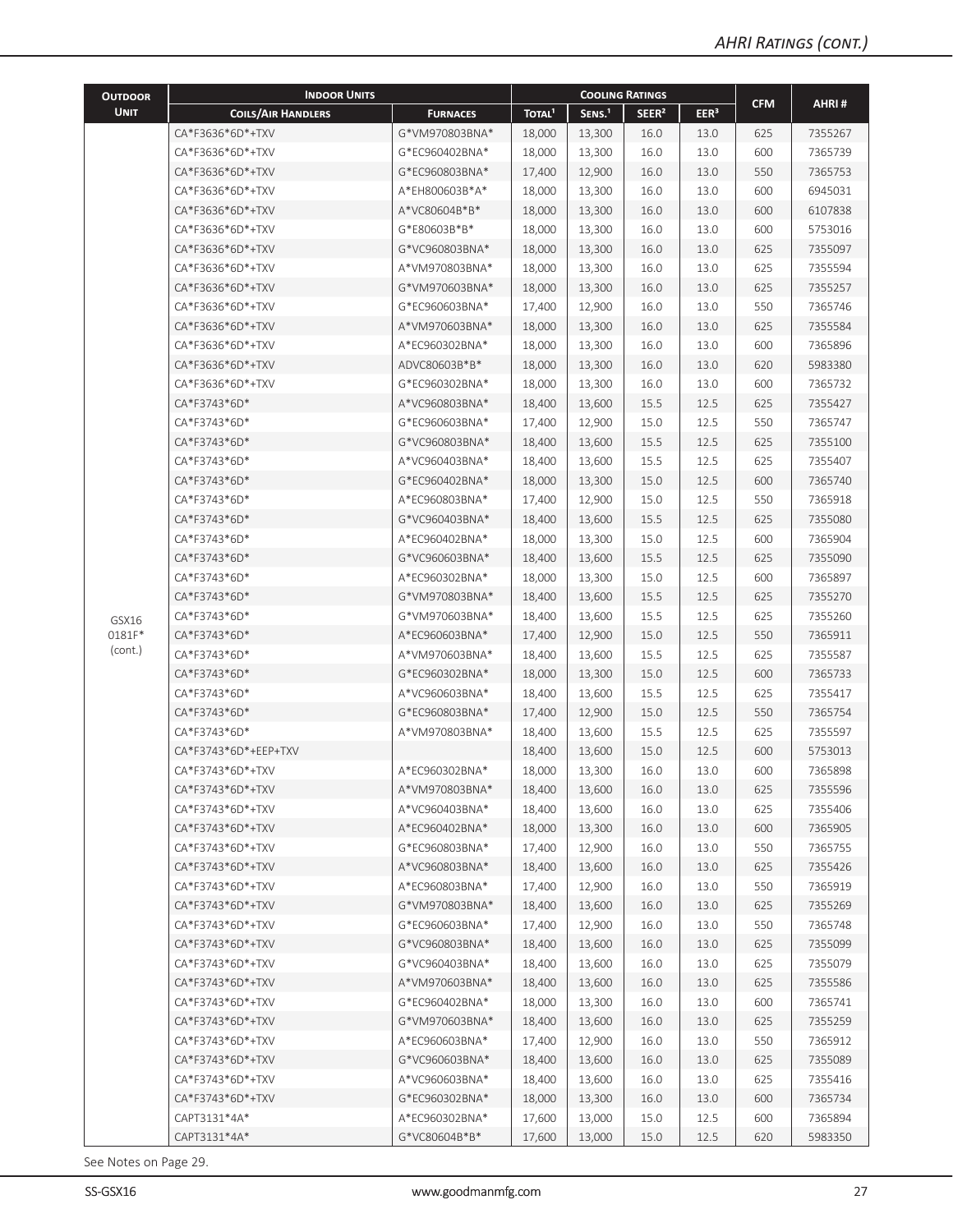| <b>CFM</b><br>AHRI#<br><b>UNIT</b><br>SEER <sup>2</sup><br>EER <sup>3</sup><br>TOTAL <sup>1</sup><br>SENS. <sup>1</sup><br><b>COILS/AIR HANDLERS</b><br><b>FURNACES</b><br>CAPT3131*4A*<br>ADVC80603B*B*<br>17,600<br>13,000<br>15.2<br>12.5<br>625<br>6345879<br>CAPT3131*4A*<br>A*EC960803BNA*<br>17,000<br>12,600<br>15.0<br>12.5<br>550<br>7365915<br>G*EC960603BNA*<br>12.5<br>CAPT3131*4A*<br>17,000<br>12,600<br>15.0<br>550<br>7365744<br>CAPT3131*4A*<br>G*EC960803BNA*<br>12,600<br>15.0<br>12.5<br>550<br>7365751<br>17,000<br>12.5<br>6945036<br>CAPT3131*4A*<br>A*EH800603B*A*<br>17,600<br>13,000<br>15.0<br>620<br>550<br>CAPT3131*4A*<br>A*EC960603BNA*<br>17,000<br>12,600<br>15.0<br>12.5<br>7365908<br>CAPT3131*4A*<br>12.5<br>600<br>7365901<br>A*EC960402BNA*<br>17,600<br>13,000<br>15.0<br>CAPT3131*4A*<br>G*E80603B*B*<br>17,600<br>13,000<br>15.0<br>12.5<br>620<br>5983347<br>7365730<br>CAPT3131*4A*<br>G*EC960302BNA*<br>17,600<br>13,000<br>15.0<br>12.5<br>600<br>CAPT3131*4A*<br>A*VC80604B*B*<br>17,600<br>13,000<br>15.0<br>12.5<br>620<br>5984032<br>CAPT3131*4A*<br>G*EC960402BNA*<br>13,000<br>15.0<br>12.5<br>600<br>7365737<br>17,600<br>CAPT3131*4A*+MBVC1200**-1A*<br>13,000<br>15.0<br>12.5<br>615<br>5983339<br>17,600<br>12.5<br>650<br>CAPT3743*4A*+EEP<br>18,000<br>13,300<br>15.0<br>5983340<br>CHPF2430B6C*<br>G*F80603B*B*<br>17,600<br>13,000<br>14.5<br>12.2<br>620<br>5986644<br>CHPF2430B6C*+MBVC1200**-1A*<br>17,600<br>13,000<br>12.2<br>615<br>5986636<br>14.5<br>CHPF2430B6C*+MBVC1200**-1A*+TXV<br>17,600<br>13,000<br>15.0<br>12.5<br>615<br>5983342<br>A*VC80604B*B*<br>CHPF2430B6C*+TXV<br>17,600<br>13,000<br>15.0<br>12.5<br>620<br>5984033<br>12.5<br>CHPF2430B6C*+TXV<br>G*E80603B*B*<br>17,600<br>13,000<br>15.0<br>620<br>5983348<br>12.5<br>6945042<br>CHPF2430B6C*+TXV<br>A*EH800603B*A*<br>17,600<br>13,000<br>15.0<br>620<br>CHPF2430B6C*+TXV<br>G*VC80604B*B*<br>13,000<br>15.0<br>12.5<br>620<br>5983351<br>17,600<br>CHPF3636B6C*<br>12.5<br>625<br>7355599<br>A*VM970803BNA*<br>18,000<br>13,300<br>15.0<br>550<br>CHPF3636B6C*<br>A*EC960603BNA*<br>17,400<br>12,900<br>15.0<br>12.5<br>7365913<br>CHPF3636B6C*<br>G*E80603B*B*<br>18,000<br>13,300<br>15.0<br>12.5<br>620<br>5986645<br>CHPF3636B6C*<br>G*VC960603BNA*<br>18,000<br>13,300<br>15.0<br>12.5<br>625<br>7355092<br>CHPF3636B6C*<br>A*VC960603BNA*<br>18,000<br>13,300<br>15.0<br>12.5<br>625<br>7355419<br>CHPF3636B6C*<br>A*VM970603BNA*<br>18,000<br>13,300<br>12.5<br>625<br>7355589<br>15.0<br>GSX16<br>0181F*<br>CHPF3636B6C*<br>A*EC960302BNA*<br>13,300<br>15.0<br>12.5<br>600<br>7365899<br>18,000<br>(cont.)<br>CHPF3636B6C*<br>A*EC960402BNA*<br>18,000<br>13,300<br>15.0<br>12.5<br>600<br>7365906<br>CHPF3636B6C*<br>G*EC960603BNA*<br>12,900<br>15.0<br>12.5<br>550<br>7365749<br>17,400<br>CHPF3636B6C*<br>G*VM970603BNA*<br>18,000<br>13,300<br>15.0<br>12.5<br>625<br>7355262<br>CHPF3636B6C*<br>G*EC960302BNA*<br>13,300<br>15.0<br>12.5<br>600<br>7365735<br>18,000<br>CHPF3636B6C*<br>A*EC960803BNA*<br>12,900<br>15.0<br>12.5<br>550<br>7365920<br>17,400 | <b>OUTDOOR</b> | <b>INDOOR UNITS</b> |  | <b>COOLING RATINGS</b> |  |  |
|------------------------------------------------------------------------------------------------------------------------------------------------------------------------------------------------------------------------------------------------------------------------------------------------------------------------------------------------------------------------------------------------------------------------------------------------------------------------------------------------------------------------------------------------------------------------------------------------------------------------------------------------------------------------------------------------------------------------------------------------------------------------------------------------------------------------------------------------------------------------------------------------------------------------------------------------------------------------------------------------------------------------------------------------------------------------------------------------------------------------------------------------------------------------------------------------------------------------------------------------------------------------------------------------------------------------------------------------------------------------------------------------------------------------------------------------------------------------------------------------------------------------------------------------------------------------------------------------------------------------------------------------------------------------------------------------------------------------------------------------------------------------------------------------------------------------------------------------------------------------------------------------------------------------------------------------------------------------------------------------------------------------------------------------------------------------------------------------------------------------------------------------------------------------------------------------------------------------------------------------------------------------------------------------------------------------------------------------------------------------------------------------------------------------------------------------------------------------------------------------------------------------------------------------------------------------------------------------------------------------------------------------------------------------------------------------------------------------------------------------------------------------------------------------------------------------------------------------------------------------------------------------------------------------------------------------------------------------------------------------------------------------------------------------------------------------------------------------------------------------|----------------|---------------------|--|------------------------|--|--|
|                                                                                                                                                                                                                                                                                                                                                                                                                                                                                                                                                                                                                                                                                                                                                                                                                                                                                                                                                                                                                                                                                                                                                                                                                                                                                                                                                                                                                                                                                                                                                                                                                                                                                                                                                                                                                                                                                                                                                                                                                                                                                                                                                                                                                                                                                                                                                                                                                                                                                                                                                                                                                                                                                                                                                                                                                                                                                                                                                                                                                                                                                                                        |                |                     |  |                        |  |  |
|                                                                                                                                                                                                                                                                                                                                                                                                                                                                                                                                                                                                                                                                                                                                                                                                                                                                                                                                                                                                                                                                                                                                                                                                                                                                                                                                                                                                                                                                                                                                                                                                                                                                                                                                                                                                                                                                                                                                                                                                                                                                                                                                                                                                                                                                                                                                                                                                                                                                                                                                                                                                                                                                                                                                                                                                                                                                                                                                                                                                                                                                                                                        |                |                     |  |                        |  |  |
|                                                                                                                                                                                                                                                                                                                                                                                                                                                                                                                                                                                                                                                                                                                                                                                                                                                                                                                                                                                                                                                                                                                                                                                                                                                                                                                                                                                                                                                                                                                                                                                                                                                                                                                                                                                                                                                                                                                                                                                                                                                                                                                                                                                                                                                                                                                                                                                                                                                                                                                                                                                                                                                                                                                                                                                                                                                                                                                                                                                                                                                                                                                        |                |                     |  |                        |  |  |
|                                                                                                                                                                                                                                                                                                                                                                                                                                                                                                                                                                                                                                                                                                                                                                                                                                                                                                                                                                                                                                                                                                                                                                                                                                                                                                                                                                                                                                                                                                                                                                                                                                                                                                                                                                                                                                                                                                                                                                                                                                                                                                                                                                                                                                                                                                                                                                                                                                                                                                                                                                                                                                                                                                                                                                                                                                                                                                                                                                                                                                                                                                                        |                |                     |  |                        |  |  |
|                                                                                                                                                                                                                                                                                                                                                                                                                                                                                                                                                                                                                                                                                                                                                                                                                                                                                                                                                                                                                                                                                                                                                                                                                                                                                                                                                                                                                                                                                                                                                                                                                                                                                                                                                                                                                                                                                                                                                                                                                                                                                                                                                                                                                                                                                                                                                                                                                                                                                                                                                                                                                                                                                                                                                                                                                                                                                                                                                                                                                                                                                                                        |                |                     |  |                        |  |  |
|                                                                                                                                                                                                                                                                                                                                                                                                                                                                                                                                                                                                                                                                                                                                                                                                                                                                                                                                                                                                                                                                                                                                                                                                                                                                                                                                                                                                                                                                                                                                                                                                                                                                                                                                                                                                                                                                                                                                                                                                                                                                                                                                                                                                                                                                                                                                                                                                                                                                                                                                                                                                                                                                                                                                                                                                                                                                                                                                                                                                                                                                                                                        |                |                     |  |                        |  |  |
|                                                                                                                                                                                                                                                                                                                                                                                                                                                                                                                                                                                                                                                                                                                                                                                                                                                                                                                                                                                                                                                                                                                                                                                                                                                                                                                                                                                                                                                                                                                                                                                                                                                                                                                                                                                                                                                                                                                                                                                                                                                                                                                                                                                                                                                                                                                                                                                                                                                                                                                                                                                                                                                                                                                                                                                                                                                                                                                                                                                                                                                                                                                        |                |                     |  |                        |  |  |
|                                                                                                                                                                                                                                                                                                                                                                                                                                                                                                                                                                                                                                                                                                                                                                                                                                                                                                                                                                                                                                                                                                                                                                                                                                                                                                                                                                                                                                                                                                                                                                                                                                                                                                                                                                                                                                                                                                                                                                                                                                                                                                                                                                                                                                                                                                                                                                                                                                                                                                                                                                                                                                                                                                                                                                                                                                                                                                                                                                                                                                                                                                                        |                |                     |  |                        |  |  |
|                                                                                                                                                                                                                                                                                                                                                                                                                                                                                                                                                                                                                                                                                                                                                                                                                                                                                                                                                                                                                                                                                                                                                                                                                                                                                                                                                                                                                                                                                                                                                                                                                                                                                                                                                                                                                                                                                                                                                                                                                                                                                                                                                                                                                                                                                                                                                                                                                                                                                                                                                                                                                                                                                                                                                                                                                                                                                                                                                                                                                                                                                                                        |                |                     |  |                        |  |  |
|                                                                                                                                                                                                                                                                                                                                                                                                                                                                                                                                                                                                                                                                                                                                                                                                                                                                                                                                                                                                                                                                                                                                                                                                                                                                                                                                                                                                                                                                                                                                                                                                                                                                                                                                                                                                                                                                                                                                                                                                                                                                                                                                                                                                                                                                                                                                                                                                                                                                                                                                                                                                                                                                                                                                                                                                                                                                                                                                                                                                                                                                                                                        |                |                     |  |                        |  |  |
|                                                                                                                                                                                                                                                                                                                                                                                                                                                                                                                                                                                                                                                                                                                                                                                                                                                                                                                                                                                                                                                                                                                                                                                                                                                                                                                                                                                                                                                                                                                                                                                                                                                                                                                                                                                                                                                                                                                                                                                                                                                                                                                                                                                                                                                                                                                                                                                                                                                                                                                                                                                                                                                                                                                                                                                                                                                                                                                                                                                                                                                                                                                        |                |                     |  |                        |  |  |
|                                                                                                                                                                                                                                                                                                                                                                                                                                                                                                                                                                                                                                                                                                                                                                                                                                                                                                                                                                                                                                                                                                                                                                                                                                                                                                                                                                                                                                                                                                                                                                                                                                                                                                                                                                                                                                                                                                                                                                                                                                                                                                                                                                                                                                                                                                                                                                                                                                                                                                                                                                                                                                                                                                                                                                                                                                                                                                                                                                                                                                                                                                                        |                |                     |  |                        |  |  |
|                                                                                                                                                                                                                                                                                                                                                                                                                                                                                                                                                                                                                                                                                                                                                                                                                                                                                                                                                                                                                                                                                                                                                                                                                                                                                                                                                                                                                                                                                                                                                                                                                                                                                                                                                                                                                                                                                                                                                                                                                                                                                                                                                                                                                                                                                                                                                                                                                                                                                                                                                                                                                                                                                                                                                                                                                                                                                                                                                                                                                                                                                                                        |                |                     |  |                        |  |  |
|                                                                                                                                                                                                                                                                                                                                                                                                                                                                                                                                                                                                                                                                                                                                                                                                                                                                                                                                                                                                                                                                                                                                                                                                                                                                                                                                                                                                                                                                                                                                                                                                                                                                                                                                                                                                                                                                                                                                                                                                                                                                                                                                                                                                                                                                                                                                                                                                                                                                                                                                                                                                                                                                                                                                                                                                                                                                                                                                                                                                                                                                                                                        |                |                     |  |                        |  |  |
|                                                                                                                                                                                                                                                                                                                                                                                                                                                                                                                                                                                                                                                                                                                                                                                                                                                                                                                                                                                                                                                                                                                                                                                                                                                                                                                                                                                                                                                                                                                                                                                                                                                                                                                                                                                                                                                                                                                                                                                                                                                                                                                                                                                                                                                                                                                                                                                                                                                                                                                                                                                                                                                                                                                                                                                                                                                                                                                                                                                                                                                                                                                        |                |                     |  |                        |  |  |
|                                                                                                                                                                                                                                                                                                                                                                                                                                                                                                                                                                                                                                                                                                                                                                                                                                                                                                                                                                                                                                                                                                                                                                                                                                                                                                                                                                                                                                                                                                                                                                                                                                                                                                                                                                                                                                                                                                                                                                                                                                                                                                                                                                                                                                                                                                                                                                                                                                                                                                                                                                                                                                                                                                                                                                                                                                                                                                                                                                                                                                                                                                                        |                |                     |  |                        |  |  |
|                                                                                                                                                                                                                                                                                                                                                                                                                                                                                                                                                                                                                                                                                                                                                                                                                                                                                                                                                                                                                                                                                                                                                                                                                                                                                                                                                                                                                                                                                                                                                                                                                                                                                                                                                                                                                                                                                                                                                                                                                                                                                                                                                                                                                                                                                                                                                                                                                                                                                                                                                                                                                                                                                                                                                                                                                                                                                                                                                                                                                                                                                                                        |                |                     |  |                        |  |  |
|                                                                                                                                                                                                                                                                                                                                                                                                                                                                                                                                                                                                                                                                                                                                                                                                                                                                                                                                                                                                                                                                                                                                                                                                                                                                                                                                                                                                                                                                                                                                                                                                                                                                                                                                                                                                                                                                                                                                                                                                                                                                                                                                                                                                                                                                                                                                                                                                                                                                                                                                                                                                                                                                                                                                                                                                                                                                                                                                                                                                                                                                                                                        |                |                     |  |                        |  |  |
|                                                                                                                                                                                                                                                                                                                                                                                                                                                                                                                                                                                                                                                                                                                                                                                                                                                                                                                                                                                                                                                                                                                                                                                                                                                                                                                                                                                                                                                                                                                                                                                                                                                                                                                                                                                                                                                                                                                                                                                                                                                                                                                                                                                                                                                                                                                                                                                                                                                                                                                                                                                                                                                                                                                                                                                                                                                                                                                                                                                                                                                                                                                        |                |                     |  |                        |  |  |
|                                                                                                                                                                                                                                                                                                                                                                                                                                                                                                                                                                                                                                                                                                                                                                                                                                                                                                                                                                                                                                                                                                                                                                                                                                                                                                                                                                                                                                                                                                                                                                                                                                                                                                                                                                                                                                                                                                                                                                                                                                                                                                                                                                                                                                                                                                                                                                                                                                                                                                                                                                                                                                                                                                                                                                                                                                                                                                                                                                                                                                                                                                                        |                |                     |  |                        |  |  |
|                                                                                                                                                                                                                                                                                                                                                                                                                                                                                                                                                                                                                                                                                                                                                                                                                                                                                                                                                                                                                                                                                                                                                                                                                                                                                                                                                                                                                                                                                                                                                                                                                                                                                                                                                                                                                                                                                                                                                                                                                                                                                                                                                                                                                                                                                                                                                                                                                                                                                                                                                                                                                                                                                                                                                                                                                                                                                                                                                                                                                                                                                                                        |                |                     |  |                        |  |  |
|                                                                                                                                                                                                                                                                                                                                                                                                                                                                                                                                                                                                                                                                                                                                                                                                                                                                                                                                                                                                                                                                                                                                                                                                                                                                                                                                                                                                                                                                                                                                                                                                                                                                                                                                                                                                                                                                                                                                                                                                                                                                                                                                                                                                                                                                                                                                                                                                                                                                                                                                                                                                                                                                                                                                                                                                                                                                                                                                                                                                                                                                                                                        |                |                     |  |                        |  |  |
|                                                                                                                                                                                                                                                                                                                                                                                                                                                                                                                                                                                                                                                                                                                                                                                                                                                                                                                                                                                                                                                                                                                                                                                                                                                                                                                                                                                                                                                                                                                                                                                                                                                                                                                                                                                                                                                                                                                                                                                                                                                                                                                                                                                                                                                                                                                                                                                                                                                                                                                                                                                                                                                                                                                                                                                                                                                                                                                                                                                                                                                                                                                        |                |                     |  |                        |  |  |
|                                                                                                                                                                                                                                                                                                                                                                                                                                                                                                                                                                                                                                                                                                                                                                                                                                                                                                                                                                                                                                                                                                                                                                                                                                                                                                                                                                                                                                                                                                                                                                                                                                                                                                                                                                                                                                                                                                                                                                                                                                                                                                                                                                                                                                                                                                                                                                                                                                                                                                                                                                                                                                                                                                                                                                                                                                                                                                                                                                                                                                                                                                                        |                |                     |  |                        |  |  |
|                                                                                                                                                                                                                                                                                                                                                                                                                                                                                                                                                                                                                                                                                                                                                                                                                                                                                                                                                                                                                                                                                                                                                                                                                                                                                                                                                                                                                                                                                                                                                                                                                                                                                                                                                                                                                                                                                                                                                                                                                                                                                                                                                                                                                                                                                                                                                                                                                                                                                                                                                                                                                                                                                                                                                                                                                                                                                                                                                                                                                                                                                                                        |                |                     |  |                        |  |  |
|                                                                                                                                                                                                                                                                                                                                                                                                                                                                                                                                                                                                                                                                                                                                                                                                                                                                                                                                                                                                                                                                                                                                                                                                                                                                                                                                                                                                                                                                                                                                                                                                                                                                                                                                                                                                                                                                                                                                                                                                                                                                                                                                                                                                                                                                                                                                                                                                                                                                                                                                                                                                                                                                                                                                                                                                                                                                                                                                                                                                                                                                                                                        |                |                     |  |                        |  |  |
|                                                                                                                                                                                                                                                                                                                                                                                                                                                                                                                                                                                                                                                                                                                                                                                                                                                                                                                                                                                                                                                                                                                                                                                                                                                                                                                                                                                                                                                                                                                                                                                                                                                                                                                                                                                                                                                                                                                                                                                                                                                                                                                                                                                                                                                                                                                                                                                                                                                                                                                                                                                                                                                                                                                                                                                                                                                                                                                                                                                                                                                                                                                        |                |                     |  |                        |  |  |
|                                                                                                                                                                                                                                                                                                                                                                                                                                                                                                                                                                                                                                                                                                                                                                                                                                                                                                                                                                                                                                                                                                                                                                                                                                                                                                                                                                                                                                                                                                                                                                                                                                                                                                                                                                                                                                                                                                                                                                                                                                                                                                                                                                                                                                                                                                                                                                                                                                                                                                                                                                                                                                                                                                                                                                                                                                                                                                                                                                                                                                                                                                                        |                |                     |  |                        |  |  |
|                                                                                                                                                                                                                                                                                                                                                                                                                                                                                                                                                                                                                                                                                                                                                                                                                                                                                                                                                                                                                                                                                                                                                                                                                                                                                                                                                                                                                                                                                                                                                                                                                                                                                                                                                                                                                                                                                                                                                                                                                                                                                                                                                                                                                                                                                                                                                                                                                                                                                                                                                                                                                                                                                                                                                                                                                                                                                                                                                                                                                                                                                                                        |                |                     |  |                        |  |  |
|                                                                                                                                                                                                                                                                                                                                                                                                                                                                                                                                                                                                                                                                                                                                                                                                                                                                                                                                                                                                                                                                                                                                                                                                                                                                                                                                                                                                                                                                                                                                                                                                                                                                                                                                                                                                                                                                                                                                                                                                                                                                                                                                                                                                                                                                                                                                                                                                                                                                                                                                                                                                                                                                                                                                                                                                                                                                                                                                                                                                                                                                                                                        |                |                     |  |                        |  |  |
|                                                                                                                                                                                                                                                                                                                                                                                                                                                                                                                                                                                                                                                                                                                                                                                                                                                                                                                                                                                                                                                                                                                                                                                                                                                                                                                                                                                                                                                                                                                                                                                                                                                                                                                                                                                                                                                                                                                                                                                                                                                                                                                                                                                                                                                                                                                                                                                                                                                                                                                                                                                                                                                                                                                                                                                                                                                                                                                                                                                                                                                                                                                        |                |                     |  |                        |  |  |
|                                                                                                                                                                                                                                                                                                                                                                                                                                                                                                                                                                                                                                                                                                                                                                                                                                                                                                                                                                                                                                                                                                                                                                                                                                                                                                                                                                                                                                                                                                                                                                                                                                                                                                                                                                                                                                                                                                                                                                                                                                                                                                                                                                                                                                                                                                                                                                                                                                                                                                                                                                                                                                                                                                                                                                                                                                                                                                                                                                                                                                                                                                                        |                |                     |  |                        |  |  |
|                                                                                                                                                                                                                                                                                                                                                                                                                                                                                                                                                                                                                                                                                                                                                                                                                                                                                                                                                                                                                                                                                                                                                                                                                                                                                                                                                                                                                                                                                                                                                                                                                                                                                                                                                                                                                                                                                                                                                                                                                                                                                                                                                                                                                                                                                                                                                                                                                                                                                                                                                                                                                                                                                                                                                                                                                                                                                                                                                                                                                                                                                                                        |                |                     |  |                        |  |  |
| CHPF3636B6C*<br>A*VC960803BNA*<br>15.0<br>12.5<br>625<br>7355429<br>18,000<br>13,300                                                                                                                                                                                                                                                                                                                                                                                                                                                                                                                                                                                                                                                                                                                                                                                                                                                                                                                                                                                                                                                                                                                                                                                                                                                                                                                                                                                                                                                                                                                                                                                                                                                                                                                                                                                                                                                                                                                                                                                                                                                                                                                                                                                                                                                                                                                                                                                                                                                                                                                                                                                                                                                                                                                                                                                                                                                                                                                                                                                                                                   |                |                     |  |                        |  |  |
| CHPF3636B6C*<br>G*EC960402BNA*<br>18,000<br>15.0<br>12.5<br>600<br>7365742<br>13,300                                                                                                                                                                                                                                                                                                                                                                                                                                                                                                                                                                                                                                                                                                                                                                                                                                                                                                                                                                                                                                                                                                                                                                                                                                                                                                                                                                                                                                                                                                                                                                                                                                                                                                                                                                                                                                                                                                                                                                                                                                                                                                                                                                                                                                                                                                                                                                                                                                                                                                                                                                                                                                                                                                                                                                                                                                                                                                                                                                                                                                   |                |                     |  |                        |  |  |
| CHPF3636B6C*<br>A*VC960403BNA*<br>18,000<br>13,300<br>15.0<br>12.5<br>625<br>7355409                                                                                                                                                                                                                                                                                                                                                                                                                                                                                                                                                                                                                                                                                                                                                                                                                                                                                                                                                                                                                                                                                                                                                                                                                                                                                                                                                                                                                                                                                                                                                                                                                                                                                                                                                                                                                                                                                                                                                                                                                                                                                                                                                                                                                                                                                                                                                                                                                                                                                                                                                                                                                                                                                                                                                                                                                                                                                                                                                                                                                                   |                |                     |  |                        |  |  |
| CHPF3636B6C*<br>G*VC960403BNA*<br>18,000<br>13,300<br>15.0<br>12.5<br>625<br>7355082                                                                                                                                                                                                                                                                                                                                                                                                                                                                                                                                                                                                                                                                                                                                                                                                                                                                                                                                                                                                                                                                                                                                                                                                                                                                                                                                                                                                                                                                                                                                                                                                                                                                                                                                                                                                                                                                                                                                                                                                                                                                                                                                                                                                                                                                                                                                                                                                                                                                                                                                                                                                                                                                                                                                                                                                                                                                                                                                                                                                                                   |                |                     |  |                        |  |  |
| CHPF3636B6C*<br>A*EH800603B*A*<br>18,000<br>13,300<br>15.0<br>12.5<br>620<br>6945045                                                                                                                                                                                                                                                                                                                                                                                                                                                                                                                                                                                                                                                                                                                                                                                                                                                                                                                                                                                                                                                                                                                                                                                                                                                                                                                                                                                                                                                                                                                                                                                                                                                                                                                                                                                                                                                                                                                                                                                                                                                                                                                                                                                                                                                                                                                                                                                                                                                                                                                                                                                                                                                                                                                                                                                                                                                                                                                                                                                                                                   |                |                     |  |                        |  |  |
| CHPF3636B6C*<br>G*VC960803BNA*<br>18,000<br>13,300<br>15.0<br>12.5<br>625<br>7355102                                                                                                                                                                                                                                                                                                                                                                                                                                                                                                                                                                                                                                                                                                                                                                                                                                                                                                                                                                                                                                                                                                                                                                                                                                                                                                                                                                                                                                                                                                                                                                                                                                                                                                                                                                                                                                                                                                                                                                                                                                                                                                                                                                                                                                                                                                                                                                                                                                                                                                                                                                                                                                                                                                                                                                                                                                                                                                                                                                                                                                   |                |                     |  |                        |  |  |
| CHPF3636B6C*<br>G*EC960803BNA*<br>12,900<br>15.0<br>12.5<br>550<br>7365756<br>17,400                                                                                                                                                                                                                                                                                                                                                                                                                                                                                                                                                                                                                                                                                                                                                                                                                                                                                                                                                                                                                                                                                                                                                                                                                                                                                                                                                                                                                                                                                                                                                                                                                                                                                                                                                                                                                                                                                                                                                                                                                                                                                                                                                                                                                                                                                                                                                                                                                                                                                                                                                                                                                                                                                                                                                                                                                                                                                                                                                                                                                                   |                |                     |  |                        |  |  |
| CHPF3636B6C*<br>G*VM970803BNA*<br>18,000<br>13,300<br>12.5<br>625<br>7355272<br>15.0                                                                                                                                                                                                                                                                                                                                                                                                                                                                                                                                                                                                                                                                                                                                                                                                                                                                                                                                                                                                                                                                                                                                                                                                                                                                                                                                                                                                                                                                                                                                                                                                                                                                                                                                                                                                                                                                                                                                                                                                                                                                                                                                                                                                                                                                                                                                                                                                                                                                                                                                                                                                                                                                                                                                                                                                                                                                                                                                                                                                                                   |                |                     |  |                        |  |  |
| CHPF3636B6C*+EEP<br>13,300<br>12.2<br>650<br>5986637<br>18,000<br>14.0                                                                                                                                                                                                                                                                                                                                                                                                                                                                                                                                                                                                                                                                                                                                                                                                                                                                                                                                                                                                                                                                                                                                                                                                                                                                                                                                                                                                                                                                                                                                                                                                                                                                                                                                                                                                                                                                                                                                                                                                                                                                                                                                                                                                                                                                                                                                                                                                                                                                                                                                                                                                                                                                                                                                                                                                                                                                                                                                                                                                                                                 |                |                     |  |                        |  |  |
| CHPF3636B6C*+EEP+TXV<br>18,000<br>13,300<br>12.2<br>14.5<br>600<br>5753014                                                                                                                                                                                                                                                                                                                                                                                                                                                                                                                                                                                                                                                                                                                                                                                                                                                                                                                                                                                                                                                                                                                                                                                                                                                                                                                                                                                                                                                                                                                                                                                                                                                                                                                                                                                                                                                                                                                                                                                                                                                                                                                                                                                                                                                                                                                                                                                                                                                                                                                                                                                                                                                                                                                                                                                                                                                                                                                                                                                                                                             |                |                     |  |                        |  |  |
| CHPF3636B6C*+MBVC1200**-1A*<br>13,300<br>12.2<br>18,000<br>14.5<br>615<br>5986638                                                                                                                                                                                                                                                                                                                                                                                                                                                                                                                                                                                                                                                                                                                                                                                                                                                                                                                                                                                                                                                                                                                                                                                                                                                                                                                                                                                                                                                                                                                                                                                                                                                                                                                                                                                                                                                                                                                                                                                                                                                                                                                                                                                                                                                                                                                                                                                                                                                                                                                                                                                                                                                                                                                                                                                                                                                                                                                                                                                                                                      |                |                     |  |                        |  |  |
| CHPF3636B6C*+MBVC1200**-1A*+TXV<br>18,000<br>13,300<br>15.0<br>12.5<br>615<br>5983343                                                                                                                                                                                                                                                                                                                                                                                                                                                                                                                                                                                                                                                                                                                                                                                                                                                                                                                                                                                                                                                                                                                                                                                                                                                                                                                                                                                                                                                                                                                                                                                                                                                                                                                                                                                                                                                                                                                                                                                                                                                                                                                                                                                                                                                                                                                                                                                                                                                                                                                                                                                                                                                                                                                                                                                                                                                                                                                                                                                                                                  |                |                     |  |                        |  |  |
| CHPF3636B6C*+TXV<br>G*VC80604B*B*<br>13,300<br>13.0<br>18,000<br>16.0<br>600<br>6107843                                                                                                                                                                                                                                                                                                                                                                                                                                                                                                                                                                                                                                                                                                                                                                                                                                                                                                                                                                                                                                                                                                                                                                                                                                                                                                                                                                                                                                                                                                                                                                                                                                                                                                                                                                                                                                                                                                                                                                                                                                                                                                                                                                                                                                                                                                                                                                                                                                                                                                                                                                                                                                                                                                                                                                                                                                                                                                                                                                                                                                |                |                     |  |                        |  |  |
| G*E80603B*B*<br>13,300<br>13.0<br>5753017<br>CHPF3636B6C*+TXV<br>18,000<br>16.0<br>600                                                                                                                                                                                                                                                                                                                                                                                                                                                                                                                                                                                                                                                                                                                                                                                                                                                                                                                                                                                                                                                                                                                                                                                                                                                                                                                                                                                                                                                                                                                                                                                                                                                                                                                                                                                                                                                                                                                                                                                                                                                                                                                                                                                                                                                                                                                                                                                                                                                                                                                                                                                                                                                                                                                                                                                                                                                                                                                                                                                                                                 |                |                     |  |                        |  |  |
| CHPF3636B6C*+TXV<br>G*EC960402BNA*<br>13,300<br>13.0<br>7365743<br>18,000<br>16.0<br>600                                                                                                                                                                                                                                                                                                                                                                                                                                                                                                                                                                                                                                                                                                                                                                                                                                                                                                                                                                                                                                                                                                                                                                                                                                                                                                                                                                                                                                                                                                                                                                                                                                                                                                                                                                                                                                                                                                                                                                                                                                                                                                                                                                                                                                                                                                                                                                                                                                                                                                                                                                                                                                                                                                                                                                                                                                                                                                                                                                                                                               |                |                     |  |                        |  |  |
| CHPF3636B6C*+TXV<br>A*EC960402BNA*<br>18,000<br>13,300<br>16.0<br>13.0<br>600<br>7365907                                                                                                                                                                                                                                                                                                                                                                                                                                                                                                                                                                                                                                                                                                                                                                                                                                                                                                                                                                                                                                                                                                                                                                                                                                                                                                                                                                                                                                                                                                                                                                                                                                                                                                                                                                                                                                                                                                                                                                                                                                                                                                                                                                                                                                                                                                                                                                                                                                                                                                                                                                                                                                                                                                                                                                                                                                                                                                                                                                                                                               |                |                     |  |                        |  |  |
| 600<br>6107839<br>CHPF3636B6C*+TXV<br>A*VC80604B*B*<br>18,000<br>13,300<br>16.0<br>13.0                                                                                                                                                                                                                                                                                                                                                                                                                                                                                                                                                                                                                                                                                                                                                                                                                                                                                                                                                                                                                                                                                                                                                                                                                                                                                                                                                                                                                                                                                                                                                                                                                                                                                                                                                                                                                                                                                                                                                                                                                                                                                                                                                                                                                                                                                                                                                                                                                                                                                                                                                                                                                                                                                                                                                                                                                                                                                                                                                                                                                                |                |                     |  |                        |  |  |
| 18,000<br>13,300<br>13.0<br>625<br>7355430<br>CHPF3636B6C*+TXV<br>A*VC960803BNA*<br>16.0                                                                                                                                                                                                                                                                                                                                                                                                                                                                                                                                                                                                                                                                                                                                                                                                                                                                                                                                                                                                                                                                                                                                                                                                                                                                                                                                                                                                                                                                                                                                                                                                                                                                                                                                                                                                                                                                                                                                                                                                                                                                                                                                                                                                                                                                                                                                                                                                                                                                                                                                                                                                                                                                                                                                                                                                                                                                                                                                                                                                                               |                |                     |  |                        |  |  |
| G*VM970603BNA*<br>13,300<br>13.0<br>625<br>7355263<br>CHPF3636B6C*+TXV<br>18,000<br>16.0                                                                                                                                                                                                                                                                                                                                                                                                                                                                                                                                                                                                                                                                                                                                                                                                                                                                                                                                                                                                                                                                                                                                                                                                                                                                                                                                                                                                                                                                                                                                                                                                                                                                                                                                                                                                                                                                                                                                                                                                                                                                                                                                                                                                                                                                                                                                                                                                                                                                                                                                                                                                                                                                                                                                                                                                                                                                                                                                                                                                                               |                |                     |  |                        |  |  |
| 550<br>CHPF3636B6C*+TXV<br>G*EC960803BNA*<br>17,400<br>12,900<br>16.0<br>13.0<br>7365757                                                                                                                                                                                                                                                                                                                                                                                                                                                                                                                                                                                                                                                                                                                                                                                                                                                                                                                                                                                                                                                                                                                                                                                                                                                                                                                                                                                                                                                                                                                                                                                                                                                                                                                                                                                                                                                                                                                                                                                                                                                                                                                                                                                                                                                                                                                                                                                                                                                                                                                                                                                                                                                                                                                                                                                                                                                                                                                                                                                                                               |                |                     |  |                        |  |  |
| CHPF3636B6C*+TXV<br>A*EC960803BNA*<br>17,400<br>12,900<br>13.0<br>550<br>7365921<br>16.0                                                                                                                                                                                                                                                                                                                                                                                                                                                                                                                                                                                                                                                                                                                                                                                                                                                                                                                                                                                                                                                                                                                                                                                                                                                                                                                                                                                                                                                                                                                                                                                                                                                                                                                                                                                                                                                                                                                                                                                                                                                                                                                                                                                                                                                                                                                                                                                                                                                                                                                                                                                                                                                                                                                                                                                                                                                                                                                                                                                                                               |                |                     |  |                        |  |  |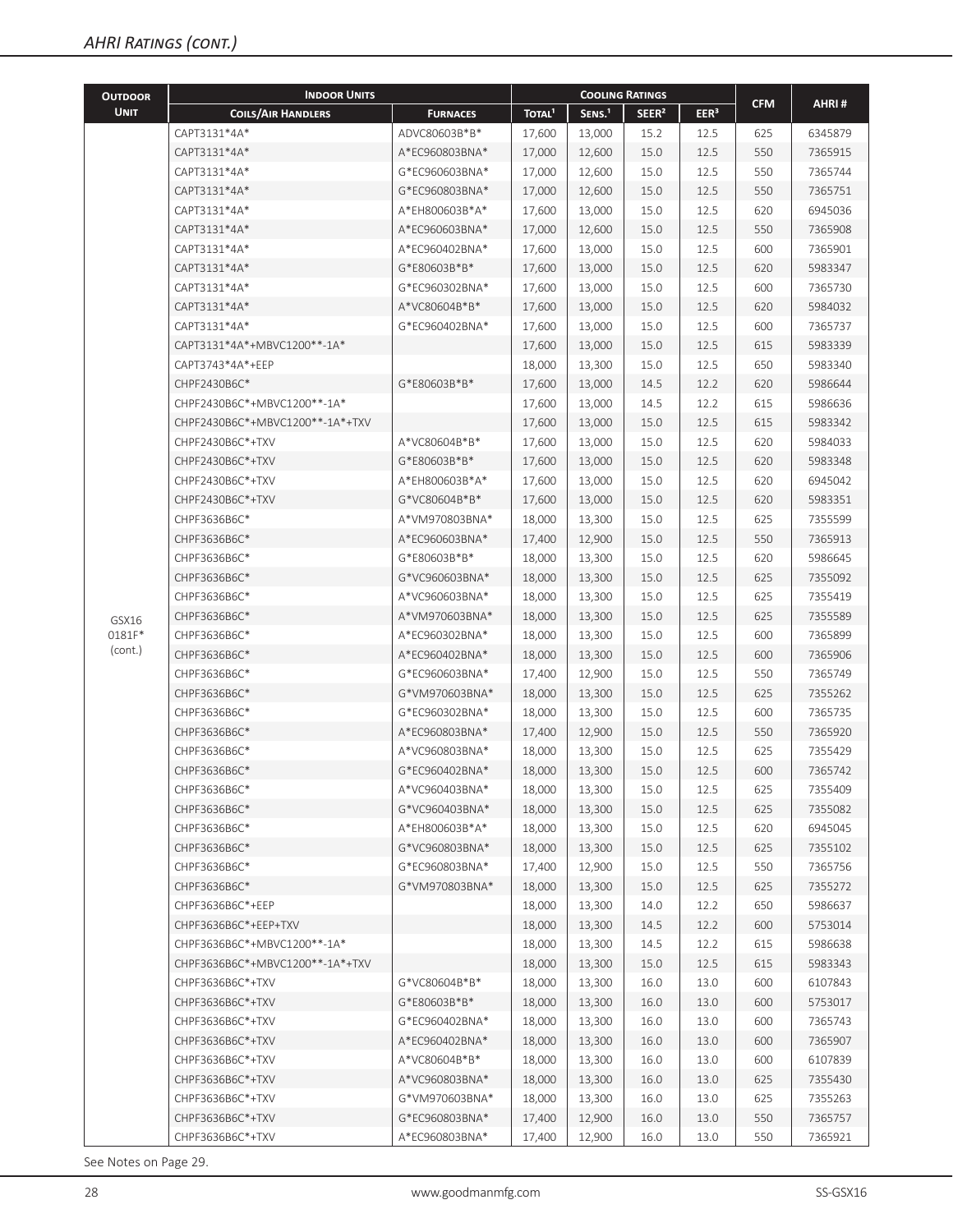| <b>OUTDOOR</b>    | <b>INDOOR UNITS</b>       |                 |                    |                    | <b>COOLING RATINGS</b> |                  |            |         |
|-------------------|---------------------------|-----------------|--------------------|--------------------|------------------------|------------------|------------|---------|
| <b>UNIT</b>       | <b>COILS/AIR HANDLERS</b> | <b>FURNACES</b> | TOTAL <sup>1</sup> | SENS. <sup>1</sup> | SEER <sup>2</sup>      | EER <sup>3</sup> | <b>CFM</b> | AHRI#   |
|                   | CHPF3636B6C*+TXV          | G*VC960403BNA*  | 18,000             | 13,300             | 16.0                   | 13.0             | 625        | 7355083 |
|                   | CHPF3636B6C*+TXV          | G*EC960302BNA*  | 18,000             | 13,300             | 16.0                   | 13.0             | 600        | 7365736 |
|                   | CHPF3636B6C*+TXV          | G*VC960603BNA*  | 18,000             | 13,300             | 16.0                   | 13.0             | 625        | 7355093 |
|                   | CHPF3636B6C*+TXV          | A*EC960603BNA*  | 17,400             | 12,900             | 16.0                   | 13.0             | 550        | 7365914 |
|                   | CHPF3636B6C*+TXV          | A*EH800603B*A*  | 18,000             | 13,300             | 16.0                   | 13.0             | 600        | 6945048 |
|                   | CHPF3636B6C*+TXV          | A*VM970803BNA*  | 18,000             | 13,300             | 16.0                   | 13.0             | 625        | 7355600 |
|                   | CHPF3636B6C*+TXV          | A*VC960603BNA*  | 18,000             | 13,300             | 16.0                   | 13.0             | 625        | 7355420 |
|                   | CHPF3636B6C*+TXV          | G*EC960603BNA*  | 17,400             | 12,900             | 16.0                   | 13.0             | 550        | 7365750 |
|                   | CHPF3636B6C*+TXV          | A*VC960403BNA*  | 18,000             | 13,300             | 16.0                   | 13.0             | 625        | 7355410 |
|                   | CHPF3636B6C*+TXV          | A*VM970603BNA*  | 18,000             | 13,300             | 16.0                   | 13.0             | 625        | 7355590 |
|                   | CHPF3636B6C*+TXV          | G*VM970803BNA*  | 18,000             | 13,300             | 16.0                   | 13.0             | 625        | 7355273 |
|                   | CHPF3636B6C*+TXV          | A*EC960302BNA*  | 18,000             | 13,300             | 16.0                   | 13.0             | 600        | 7365900 |
|                   | CHPF3636B6C*+TXV          | G*VC960803BNA*  | 18,000             | 13,300             | 16.0                   | 13.0             | 625        | 7355103 |
|                   | CHPF3743C6B*+EEP          |                 | 18,000             | 13,300             | 14.0                   | 12.2             | 650        | 5986639 |
|                   | CHPF3743C6B*+EEP+TXV      |                 | 18,200             | 13,500             | 15.0                   | 12.5             | 600        | 5753015 |
|                   | CSCF3036N6D*+TXV          | A*VC960803BNA*  | 18,000             | 13,300             | 15.0                   | 12.5             | 625        | 7355431 |
|                   | CSCF3036N6D*+TXV          | G*VC960603BNA*  | 18,000             | 13,300             | 15.0                   | 12.5             | 625        | 7355094 |
|                   | CSCF3036N6D*+TXV          | G*VM970603BNA*  | 18,000             | 13,300             | 15.0                   | 12.5             | 625        | 7355264 |
|                   | CSCF3036N6D*+TXV          | G*VC960403BNA*  | 18,000             | 13,300             | 15.0                   | 12.5             | 625        | 7355084 |
|                   | CSCF3036N6D*+TXV          | A*VM970803BNA*  | 18,000             | 13,300             | 15.0                   | 12.5             | 625        | 7355601 |
|                   | CSCF3036N6D*+TXV          | A*VC960403BNA*  | 18,000             | 13,300             | 15.0                   | 12.5             | 625        | 7355411 |
|                   | CSCF3036N6D*+TXV          | G*VM970803BNA*  | 18,000             | 13,300             | 15.0                   | 12.5             | 625        | 7355274 |
| GSX16             | CSCF3036N6D*+TXV          | A*VM970603BNA*  | 18,000             | 13,300             | 15.0                   | 12.5             | 625        | 7355591 |
| 0181F*<br>(cont.) | CSCF3036N6D*+TXV          | G*VC960803BNA*  | 18,000             | 13,300             | 15.0                   | 12.5             | 625        | 7355104 |
|                   | CSCF3036N6D*+TXV          | A*VC960603BNA*  | 18,000             | 13,300             | 15.0                   | 12.5             | 625        | 7355421 |
|                   | CSCF3642N6D*              | G*VM970803BNA*  | 18,400             | 13,600             | 15.0                   | 12.5             | 625        | 7355275 |
|                   | CSCF3642N6D*              | A*VM970803BNA*  | 18,400             | 13,600             | 15.0                   | 12.5             | 625        | 7355602 |
|                   | CSCF3642N6D*              | A*VC960803BNA*  | 18,400             | 13,600             | 15.0                   | 12.5             | 625        | 7355432 |
|                   | CSCF3642N6D*              | A*VC960403BNA*  | 18,400             | 13,600             | 15.0                   | 12.5             | 625        | 7355412 |
|                   | CSCF3642N6D*              | A*VC960603BNA*  | 18,400             | 13,600             | 15.0                   | 12.5             | 625        | 7355422 |
|                   | CSCF3642N6D*              | G*VC960403BNA*  | 18,400             | 13,600             | 15.0                   | 12.5             | 625        | 7355085 |
|                   | CSCF3642N6D*              | G*VC960603BNA*  | 18,400             | 13,600             | 15.0                   | 12.5             | 625        | 7355095 |
|                   | CSCF3642N6D*              | G*VC960803BNA*  | 18,400             | 13,600             | 15.0                   | 12.5             | 625        | 7355105 |
|                   | CSCF3642N6D*              | A*VM970603BNA*  | 18,400             | 13,600             | 15.0                   | 12.5             | 625        | 7355592 |
|                   | CSCF3642N6D*              | G*VM970603BNA*  | 18,400             | 13,600             | 15.0                   | 12.5             | 625        | 7355265 |
|                   | CSCF3642N6D*+EEP+TXV      |                 | 18,000             | 13,300             | 14.5                   | 12.2             | 650        | 5983345 |
|                   | CSCF3642N6D*+TXV          | A*VM970803BNA*  | 18,400             | 13,600             | 16.0                   | 13.0             | 625        | 7355603 |
|                   | CSCF3642N6D*+TXV          | G*VC960403BNA*  | 18,400             | 13,600             | 16.0                   | 13.0             | 625        | 7355086 |
|                   | CSCF3642N6D*+TXV          | A*VC960403BNA*  | 18,400             | 13,600             | 16.0                   | 13.0             | 625        | 7355413 |
|                   | CSCF3642N6D*+TXV          | A*VC960603BNA*  | 18,400             | 13,600             | 16.0                   | 13.0             | 625        | 7355423 |
|                   | CSCF3642N6D*+TXV          | G*VC960603BNA*  | 18,400             | 13,600             | 16.0                   | 13.0             | 625        | 7355096 |
|                   | CSCF3642N6D*+TXV          | G*VM970603BNA*  | 18,400             | 13,600             | 16.0                   | 13.0             | 625        | 7355266 |
|                   | CSCF3642N6D*+TXV          | A*VM970603BNA*  | 18,400             | 13,600             | 16.0                   | 13.0             | 625        | 7355593 |
|                   | CSCF3642N6D*+TXV          | A*VC960803BNA*  | 18,400             | 13,600             | 16.0                   | 13.0             | 625        | 7355433 |
|                   | CSCF3642N6D*+TXV          | G*VM970803BNA*  | 18,400             | 13,600             | 16.0                   | 13.0             | 625        | 7355276 |
|                   | CSCF3642N6D*+TXV          | G*VC960803BNA*  | 18,400             | 13,600             | 16.0                   | 13.0             | 625        | 7355106 |

 $1$  BTU/h

² Seasonal Energy Efficiency Ratio; Certified per AHRI 210/240 @ 80°F/ 67°F/ 95°F

³ Energy Efficiency Ratio @ 80°F/ 67°F/ 95°F

**Notes**

• Always check the S&R plate for electrical data on the unit being installed.

• When matching the outdoor unit to the indoor unit, use the piston supplied with the outdoor unit or that specified on the piston kit chart supplied with the indoor unit.

• EEP - Order from Service Dept. Part No. B13707-38 or new Solid State Board B13707-35S. Part No. B13707-38 is not interchangeable with B13707-35S. The Goodman brand gas furnace contains the EEP cooling time delay.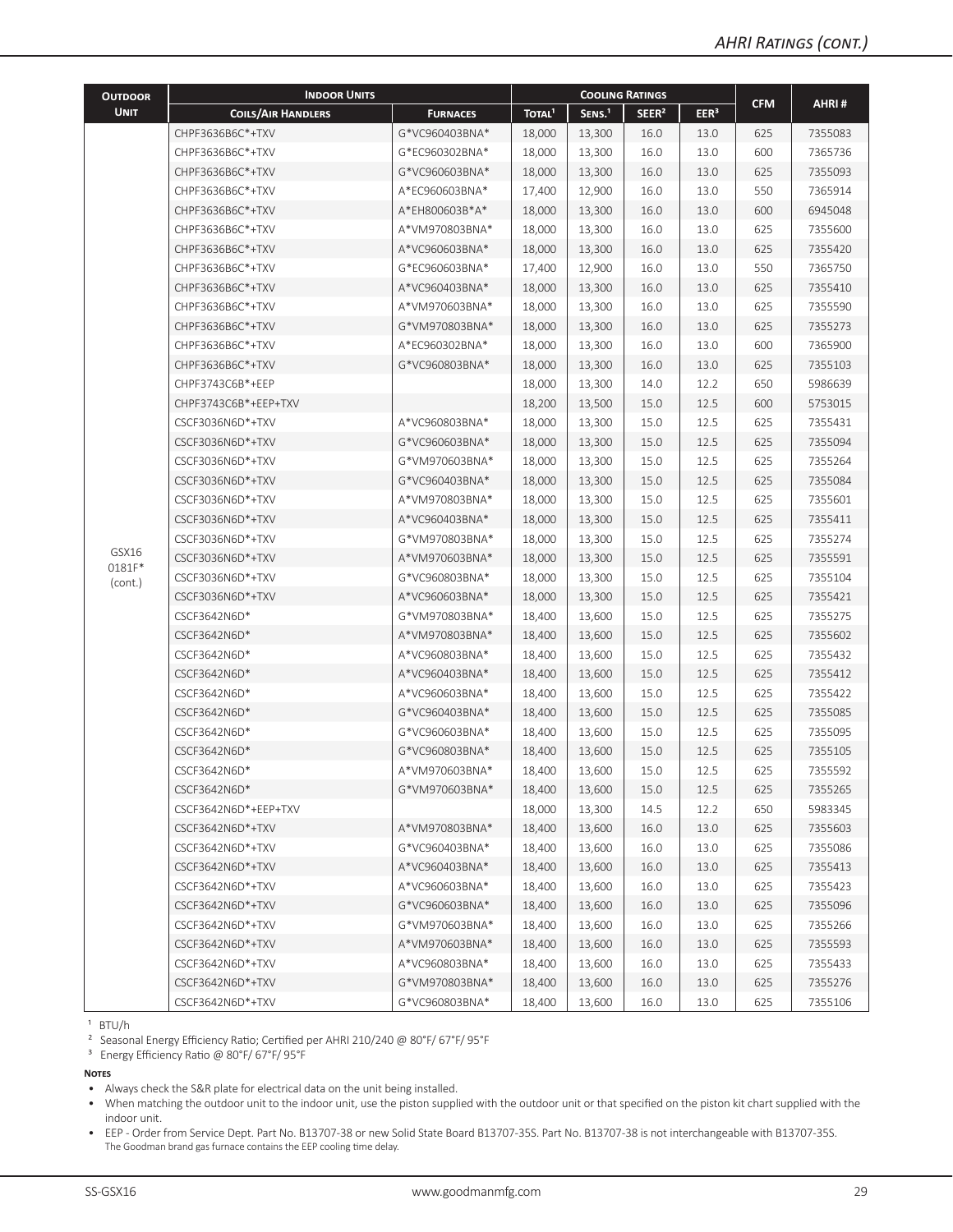| <b>OUTDOOR</b> | <b>INDOOR UNITS</b>             |                                  | <b>COOLING RATINGS</b> |                   |                   |                  |            |                    |
|----------------|---------------------------------|----------------------------------|------------------------|-------------------|-------------------|------------------|------------|--------------------|
| <b>UNIT</b>    | <b>COILS/AIR HANDLERS</b>       | <b>FURNACES</b>                  | TOTAL <sup>1</sup>     | SENS <sup>1</sup> | SEER <sup>2</sup> | EER <sup>3</sup> | <b>CFM</b> | AHRI#              |
|                | ACNF30XX16D*                    |                                  | 23,200                 | 17,400            | 14.0              | 12.2             | 800        | 6107305            |
|                | ARUF31B14A*+TXV                 |                                  | 23,600                 | 17,700            | 14.0              | 12.2             | 870        | 7984217            |
|                | ASPT29B14A*                     |                                  | 23,600                 | 17,700            | 16.0              | 13.0             | 790        | 8242076            |
|                | ASPT30C14A*                     |                                  | 23,600                 | 17,700            | 16.0              | 13.0             | 750        | 5756172            |
|                | AVPTC30C14A*                    |                                  | 23,600                 | 17,700            | 16.0              | 13.0             | 780        | 5924457            |
|                | AWUF31XX16A*                    |                                  | 24,000                 | 18,000            | 15.0              | 12.5             | 750        | 5753207            |
|                | AWUF31XX16A*+TXV                |                                  | 24,000                 | 18,000            | 15.0              | 12.5             | 750        | 5753077            |
|                | AWUF32XX16A*                    |                                  | 24,000                 | 18,000            | 15.0              | 12.5             | 750        | 5753208            |
|                | AWUF32XX16A*+TXV                |                                  | 24,000                 | 18,000            | 15.0              | 12.5             | 750        | 5753078            |
|                | CA*F3131*6D*                    | G*E80603B*B*                     | 23,000                 | 17,200            | 14.5              | 12.5             | 850        | 5986684            |
|                | CA*F3131*6D*                    | A*EH800603B*A*                   | 23,000                 | 17,200            | 14.5              | 12.5             | 850        | 6945051            |
|                | CA*F3131*6D*+TXV                | G*VC80805C*B*                    | 23,000                 | 17,200            | 15.2              | 12.5             | 800        | 5983414            |
|                | CA*F3131*6D*+TXV                | A*VC80604B*B*                    | 23,000                 | 17,200            | 15.2              | 12.5             | 750        | 5987135            |
|                | CA*F3131*6D*+TXV                | A*VC80805C*B*                    | 23,000                 | 17,200            | 15.2              | 12.5             | 800        | 5987142            |
|                | CA*F3131*6D*+TXV                | G*E80603B*B*                     | 23,000                 | 17,200            | 15.0              | 12.5             | 850        | 5983405            |
|                | CA*F3131*6D*+TXV                | G*VC81005C*B*                    | 23,000                 | 17,200            | 15.2              | 12.5             | 750        | 5983420            |
|                | CA*F3131*6D*+TXV                | A*VC81005C*B*                    | 23,000                 | 17,200            | 15.2              | 12.5             | 750        | 5987150            |
|                | CA*F3131*6D*+TXV                | A*EH800603B*A*                   | 23,000                 | 17,200            | 15.0              | 12.5             | 850        | 6945054            |
|                | CA*F3131*6D*+TXV                | G*VC80604B*B*                    | 23,000                 | 17,200            | 15.2              | 12.5             | 750        | 5983408            |
|                | CA*F3636*6D*                    | A*VC80604B*B*                    | 23,600                 | 17,700            | 15.0              | 12.5             | 750        | 5987136            |
|                | CA*F3636*6D*                    | G*EC960402BNA*                   | 23,600                 | 17,700            | 15.0              | 12.5             | 830        | 7365764            |
|                | CA*F3636*6D*                    | A*EH800603B*A*                   | 23,600                 | 17,700            | 15.0              | 12.5             | 850        | 6945057            |
|                | CA*F3636*6D*                    | G*VC80805C*B*                    | 23,600                 | 17,700            | 15.0              | 12.5             | 800        | 5986694            |
|                | CA*F3636*6D*                    | G*VC960603BNA*                   | 23,600                 | 17,700            | 15.0              | 12.5             | 820        | 7355119            |
|                | CA*F3636*6D*                    | A*VM970603BNA*                   | 23,600                 | 17,700            | 15.0              | 12.5             | 820        | 7355605            |
|                | CA*F3636*6D*                    | G*VC960803BNA*                   | 23,600                 | 17,700            | 15.0              | 12.5             | 800        | 7355130            |
| GSX16          | CA*F3636*6D*                    | G*EC960603BNA*                   | 23,600                 | 17,700            | 15.0              | 12.5             | 800        | 7365770            |
| 0241F*         | CA*F3636*6D*                    | A*VC960603BNA*                   |                        | 17,700            | 15.0              | 12.5             | 820        | 7355446            |
|                | CA*F3636*6D*                    | G*VC960403BNA*                   | 23,600                 | 17,700            |                   | 12.5             | 805        | 7355108            |
|                | CA*F3636*6D*                    |                                  | 23,600                 | 17,700            | 15.0              |                  |            |                    |
|                | CA*F3636*6D*                    | G*E80603B*B*<br>G*VC81005C*B*    | 23,600                 |                   | 15.0              | 12.5             | 850        | 5986685<br>5986700 |
|                |                                 |                                  | 23,600                 | 17,700            | 15.0              | 12.5             | 750        |                    |
|                | CA*F3636*6D*                    | A*VM970803BNA*                   | 23,600                 | 17,700            | 15.0              | 12.5             | 800        | 7355616            |
|                | CA*F3636*6D*                    | A*EC960803BNA*                   | 23,600                 | 17,700            | 15.0              | 12.5             | 800        | 7365943            |
|                | CA*F3636*6D*                    | A*EC960603BNA*                   | 23,600                 | 17,700            | 15.0              | 12.5             | 800        | 7365934            |
|                | CA*F3636*6D*                    | A*VC960803BNA*<br>A*EC960302BNA* | 23,600                 | 17,700            | 15.0              | 12.5             | 800        | 7355457            |
|                | CA*F3636*6D*                    |                                  | 23,600                 | 17,700            | 15.5              | 12.5             | 800        | 7365922            |
|                | CA*F3636*6D*                    | G*EC960803BNA*                   | 23,600                 | 17,700            | 15.0              | 12.5             | 800        | 7365779            |
|                | CA*F3636*6D*                    | G*VM970603BNA*                   | 23,600                 | 17,700            | 15.0              | 12.5             | 820        | 7355278            |
|                | CA*F3636*6D*                    | A*EC960402BNA*                   | 23,600                 | 17,700            | 15.0              | 12.5             | 830        | 7365928            |
|                | CA*F3636*6D*                    | G*VM970804CNA*                   | 23,600                 | 17,700            | 15.0              | 12.5             | 810        | 7355300            |
|                | CA*F3636*6D*                    | A*VC81005C*B*                    | 23,600                 | 17,700            | 15.0              | 12.5             | 750        | 5987151            |
|                | CA*F3636*6D*                    | A*VC80805C*B*                    | 23,600                 | 17,700            | 15.0              | 12.5             | 800        | 5987143            |
|                | CA*F3636*6D*                    | A*VC960804CNA*                   | 23,600                 | 17,700            | 15.0              | 12.5             | 810        | 7355468            |
|                | CA*F3636*6D*                    | G*EC960302BNA*                   | 23,600                 | 17,700            | 15.5              | 12.5             | 800        | 7365758            |
|                | CA*F3636*6D*                    | G*VM970803BNA*                   | 23,600                 | 17,700            | 15.0              | 12.5             | 800        | 7355289            |
|                | CA*F3636*6D*                    | G*VC960804CNA*                   | 23,600                 | 17,700            | 15.0              | 12.5             | 810        | 7355141            |
|                | CA*F3636*6D*                    | G*VC80604B*B*                    | 23,600                 | 17,700            | 15.0              | 12.5             | 750        | 5986689            |
|                | CA*F3636*6D*                    | A*VC960403BNA*                   | 23,600                 | 17,700            | 15.0              | 12.5             | 805        | 7355435            |
|                | CA*F3636*6D*                    | A*VM970804CNA*                   | 23,600                 | 17,700            | 15.0              | 12.5             | 810        | 7355627            |
|                | CA*F3636*6D*+EEP                |                                  | 23,600                 | 17,700            | 14.0              | 12.2             | 750        | 5986675            |
|                | CA*F3636*6D*+EEP+TXV            |                                  | 23,600                 | 17,700            | 14.5              | 12.2             | 750        | 5753020            |
|                | CA*F3636*6D*+MBVC1200**-1A*     |                                  | 23,600                 | 17,700            | 15.5              | 12.5             | 725        | 5986676            |
|                | CA*F3636*6D*+MBVC1200**-1A*+TXV |                                  | 23,600                 | 17,700            | 16.0              | 13.0             | 725        | 5983399            |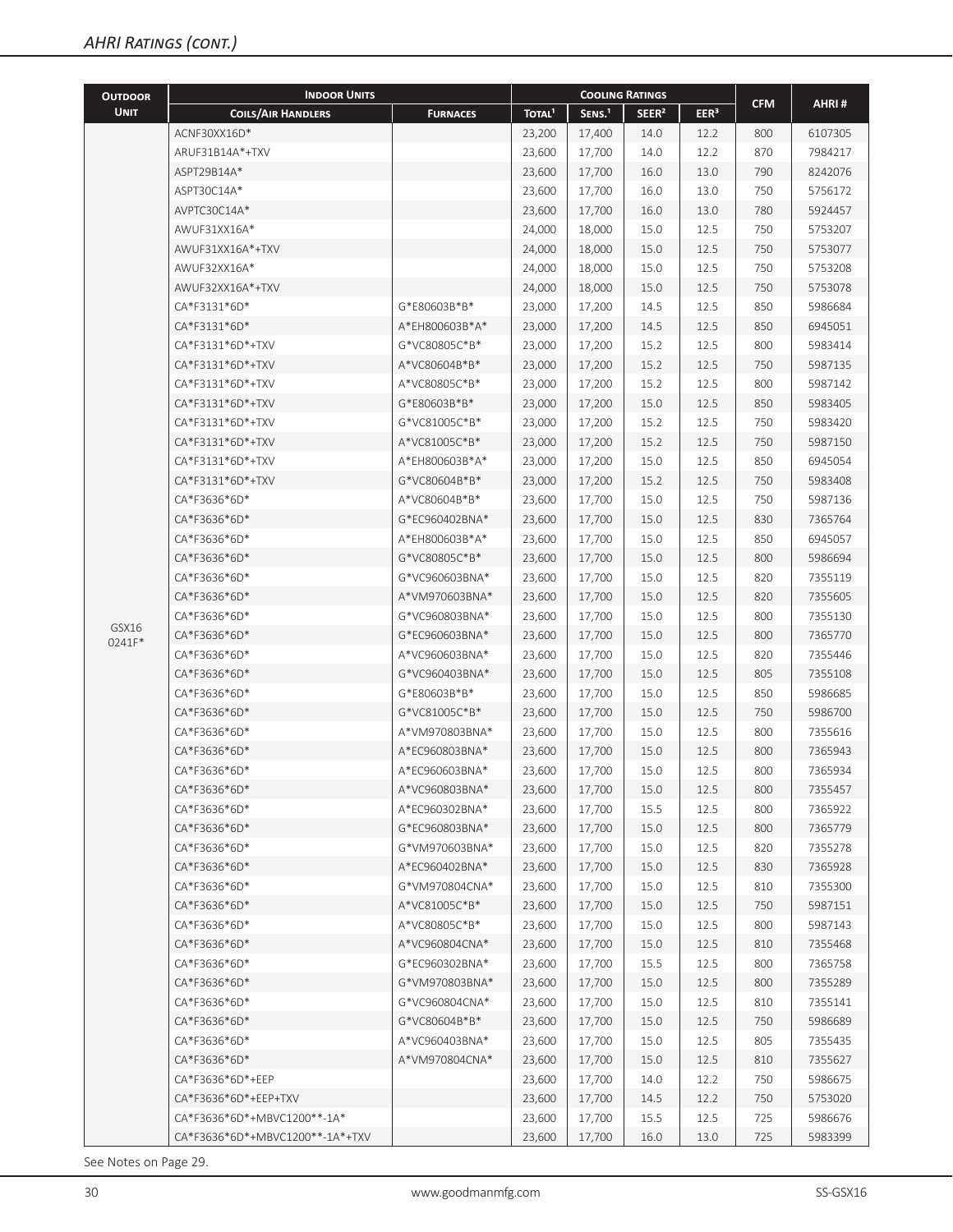| <b>OUTDOOR</b> | <b>INDOOR UNITS</b>       |                 |                    |                   | <b>COOLING RATINGS</b> |                  |            |         |
|----------------|---------------------------|-----------------|--------------------|-------------------|------------------------|------------------|------------|---------|
| <b>UNIT</b>    | <b>COILS/AIR HANDLERS</b> | <b>FURNACES</b> | TOTAL <sup>1</sup> | SENS <sup>1</sup> | SEER <sup>2</sup>      | EER <sup>3</sup> | <b>CFM</b> | AHRI#   |
|                | CA*F3636*6D*+TXV          | A*VM970804CNA*  | 23,600             | 17,700            | 16.0                   | 13.0             | 810        | 7355626 |
|                | CA*F3636*6D*+TXV          | A*EC960603BNA*  | 23,600             | 17,700            | 16.0                   | 13.0             | 800        | 7365935 |
|                | CA*F3636*6D*+TXV          | G*E80603B*B*    | 24,000             | 18,000            | 16.0                   | 13.0             | 750        | 5753024 |
|                | CA*F3636*6D*+TXV          | G*VM970804CNA*  | 23,600             | 17,700            | 16.0                   | 13.0             | 810        | 7355299 |
|                | CA*F3636*6D*+TXV          | G*VC960804CNA*  | 23,600             | 17,700            | 16.0                   | 13.0             | 810        | 7355140 |
|                | CA*F3636*6D*+TXV          | A*VC960403BNA*  | 23,600             | 17,700            | 16.0                   | 13.0             | 805        | 7355434 |
|                | CA*F3636*6D*+TXV          | A*EH800603B*A*  | 24,000             | 18,000            | 16.0                   | 13.0             | 750        | 6945060 |
|                | CA*F3636*6D*+TXV          | A*EC960803BNA*  | 23,600             | 17,700            | 16.0                   | 13.0             | 800        | 7365944 |
|                | CA*F3636*6D*+TXV          | G*VM970803BNA*  | 23,600             | 17,700            | 16.0                   | 13.0             | 800        | 7355288 |
|                | CA*F3636*6D*+TXV          | G*VC960803BNA*  | 23,600             | 17,700            | 16.0                   | 13.0             | 800        | 7355129 |
|                | CA*F3636*6D*+TXV          | A*EC960402BNA*  | 23,600             | 17,700            | 16.0                   | 13.0             | 830        | 7365929 |
|                | CA*F3636*6D*+TXV          | A*VM970803BNA*  | 23,600             | 17,700            | 16.0                   | 13.0             | 800        | 7355615 |
|                | CA*F3636*6D*+TXV          | G*VM970603BNA*  | 23,600             | 17,700            | 16.0                   | 13.0             | 820        | 7355277 |
|                | CA*F3636*6D*+TXV          | G*VC960403BNA*  | 23,600             | 17,700            | 16.0                   | 13.0             | 805        | 7355107 |
|                | CA*F3636*6D*+TXV          | A*VC960803BNA*  | 23,600             | 17,700            | 16.0                   | 13.0             | 800        | 7355456 |
|                | CA*F3636*6D*+TXV          | A*VC960804CNA*  | 23,600             | 17,700            | 16.0                   | 13.0             | 810        | 7355467 |
|                | CA*F3636*6D*+TXV          | G*EC960803BNA*  | 23,600             | 17,700            | 16.0                   | 13.0             | 800        | 7365780 |
|                | CA*F3636*6D*+TXV          | G*EC960603BNA*  | 23,600             | 17,700            | 16.0                   | 13.0             | 800        | 7365771 |
|                | CA*F3636*6D*+TXV          | A*VM970603BNA*  | 23,600             | 17,700            | 16.0                   | 13.0             | 820        | 7355604 |
|                | CA*F3636*6D*+TXV          | G*EC960402BNA*  | 23,600             | 17,700            | 16.0                   | 13.0             | 830        | 7365765 |
|                | CA*F3636*6D*+TXV          | G*VC960603BNA*  | 23,600             | 17,700            | 16.0                   | 13.0             | 820        | 7355118 |
|                | CA*F3636*6D*+TXV          | A*VC960603BNA*  | 23,600             | 17,700            | 16.0                   | 13.0             | 820        | 7355445 |
|                | CA*F3636*6D*+TXV          | ADVC80805C*B*   | 23,600             | 17,700            | 16.0                   | 13.0             | 730        | 5983453 |
|                | CA*F3636*6D*+TXV          | G*VC80805C*B*   | 23,600             | 17,700            | 15.5                   | 12.5             | 800        | 5983415 |
|                | CA*F3636*6D*+TXV          | A*VC80805C*B*   | 23,600             | 17,700            | 15.5                   | 12.5             | 800        | 5983866 |
| GSX16          | CA*F3636*6D*+TXV          | A*VC80604B*B*   | 23,600             | 17,700            | 15.5                   | 12.5             | 750        | 5983862 |
| 0241F*         | CA*F3636*6D*+TXV          | G*VC81005C*B*   | 23,600             | 17,700            | 15.5                   | 12.5             | 750        | 5983421 |
| (cont.)        | CA*F3636*6D*+TXV          | G*VC80604B*B*   | 23,600             | 17,700            | 15.5                   | 12.5             | 750        | 5983409 |
|                | CA*F3636*6D*+TXV          | G*EC960302BNA*  | 23,600             | 17,700            | 16.0                   | 13.0             | 800        | 7365759 |
|                | CA*F3636*6D*+TXV          | A*VC81005C*B*   | 23,600             | 17,700            | 15.5                   | 12.5             | 750        | 5983870 |
|                | CA*F3636*6D*+TXV          | A*EC960302BNA*  | 23,600             | 17,700            | 16.0                   | 13.0             | 800        | 7365923 |
|                | CA*F3642*6D*              | ADVC81005C*B*   | 23,600             | 17,700            | 15.5                   | 12.5             | 780        | 5986744 |
|                | CA*F3642*6D*              | A*VC81005C*B*   | 23,600             | 17,700            | 15.5                   | 12.5             | 750        | 5987152 |
|                | CA*F3642*6D*              | G*VC81005C*B*   | 23,600             | 17,700            | 15.5                   | 12.5             | 750        | 5986701 |
|                | CA*F3642*6D*+EEP          |                 | 24,000             | 18,000            | 14.0                   | 12.2             | 750        | 5986677 |
|                | CA*F3743*6D*              | G*VC960603BNA*  | 23,600             | 17,700            | 15.0                   | 12.5             | 820        | 7355121 |
|                | CA*F3743*6D*              | G*VC80604B*B*   | 23,600             | 17,700            | 15.5                   | 12.5             | 750        | 5986690 |
|                | CA*F3743*6D*              | G*VC960803BNA*  | 23,600             | 17,700            | 15.0                   | 12.5             | 800        | 7355132 |
|                | CA*F3743*6D*              | G*VM970804CNA*  | 23,600             | 17,700            | 15.0                   | 12.5             | 810        | 7355302 |
|                | CA*F3743*6D*              | G*VC960403BNA*  | 23,600             | 17,700            | 15.0                   | 12.5             | 805        | 7355110 |
|                | CA*F3743*6D*              | A*VC960603BNA*  | 23,600             | 17,700            | 15.0                   | 12.5             | 820        | 7355448 |
|                | CA*F3743*6D*              | A*EC960302BNA*  | 23,600             | 17,700            | 15.0                   | 12.5             | 800        | 7365924 |
|                | CA*F3743*6D*              | A*VC960804CNA*  | 23,600             | 17,700            | 15.0                   | 12.5             | 810        | 7355470 |
|                | CA*F3743*6D*              | G*EC960402BNA*  | 23,600             | 17,700            | 15.0                   | 12.5             | 830        | 7365766 |
|                | CA*F3743*6D*              | A*VC80604B*B*   | 23,600             | 17,700            | 15.5                   | 12.5             | 750        | 5987137 |
|                | CA*F3743*6D*              | A*VM970803BNA*  | 23,600             | 17,700            | 15.0                   | 12.5             | 800        | 7355618 |
|                | CA*F3743*6D*              | A*EC960603BNA*  | 23,600             | 17,700            | 15.0                   | 12.5             | 800        | 7365936 |
|                | CA*F3743*6D*              | G*VM970803BNA*  | 23,600             | 17,700            | 15.0                   | 12.5             | 800        | 7355291 |
|                | CA*F3743*6D*              | G*EC960803BNA*  | 23,600             | 17,700            | 15.0                   | 12.5             | 800        | 7365781 |
|                | CA*F3743*6D*              | G*VC960804CNA*  | 23,600             | 17,700            | 15.0                   | 12.5             | 810        | 7355143 |
|                | CA*F3743*6D*              | A*VC960403BNA*  | 23,600             | 17,700            | 15.0                   | 12.5             | 805        | 7355437 |
|                | CA*F3743*6D*              | A*VM970804CNA*  | 23,600             | 17,700            | 15.0                   | 12.5             | 810        | 7355629 |
|                | CA*F3743*6D*              | A*EC960402BNA*  | 23,600             | 17,700            | 15.0                   | 12.5             | 830        | 7365930 |
|                |                           |                 |                    |                   |                        |                  |            |         |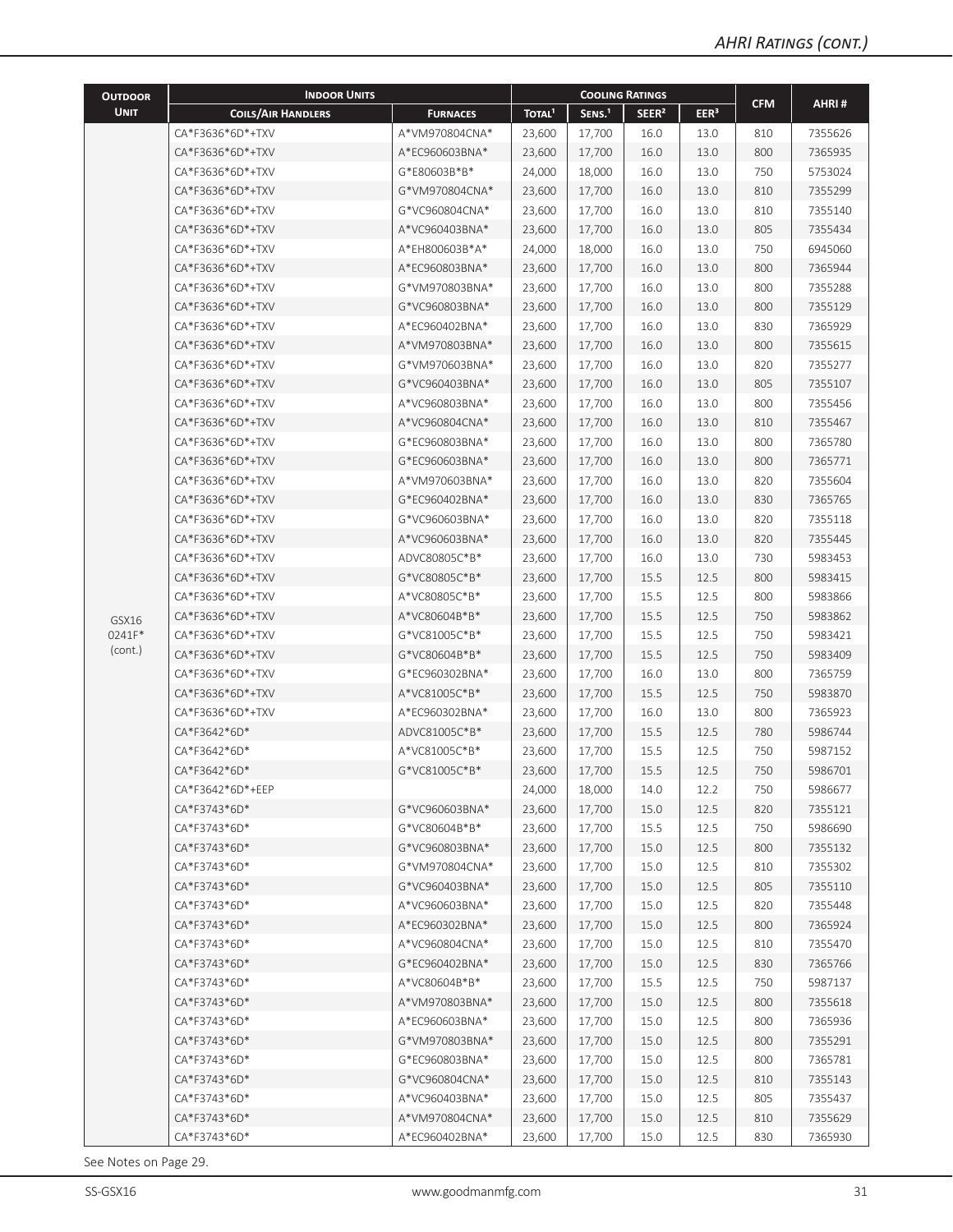| <b>OUTDOOR</b> | <b>INDOOR UNITS</b>         |                 |                    |                    | <b>COOLING RATINGS</b> |                  |            |         |
|----------------|-----------------------------|-----------------|--------------------|--------------------|------------------------|------------------|------------|---------|
| <b>UNIT</b>    | <b>COILS/AIR HANDLERS</b>   | <b>FURNACES</b> | TOTAL <sup>1</sup> | SENS. <sup>1</sup> | SEER <sup>2</sup>      | EER <sup>3</sup> | <b>CFM</b> | AHRI#   |
|                | CA*F3743*6D*                | A*VM970603BNA*  | 23,600             | 17,700             | 15.0                   | 12.5             | 820        | 7355607 |
|                | CA*F3743*6D*                | A*VC80805C*B*   | 23,600             | 17,700             | 15.5                   | 12.5             | 800        | 5987144 |
|                | CA*F3743*6D*                | G*VC81005C*B*   | 23,600             | 17,700             | 15.5                   | 12.5             | 750        | 5986702 |
|                | CA*F3743*6D*                | A*VC960803BNA*  | 23,600             | 17,700             | 15.0                   | 12.5             | 800        | 7355459 |
|                | CA*F3743*6D*                | A*VC81005C*B*   | 23,600             | 17,700             | 15.5                   | 12.5             | 750        | 5987153 |
|                | CA*F3743*6D*                | G*EC960302BNA*  | 23,600             | 17,700             | 15.0                   | 12.5             | 800        | 7365760 |
|                | CA*F3743*6D*                | G*EC960603BNA*  | 23,600             | 17,700             | 15.0                   | 12.5             | 800        | 7365772 |
|                | CA*F3743*6D*                | G*VC80805C*B*   | 23,600             | 17,700             | 15.5                   | 12.5             | 800        | 5986695 |
|                | CA*F3743*6D*                | G*VM970603BNA*  | 23,600             | 17,700             | 15.0                   | 12.5             | 820        | 7355280 |
|                | CA*F3743*6D*                | A*EC960803BNA*  | 23,600             | 17,700             | 15.0                   | 12.5             | 800        | 7366056 |
|                | CA*F3743*6D*+EEP            |                 | 24,000             | 18,000             | 14.0                   | 12.2             | 750        | 5986678 |
|                | CA*F3743*6D*+EEP+TXV        |                 | 24,000             | 18,000             | 15.0                   | 12.5             | 700        | 5753021 |
|                | CA*F3743*6D*+TXV            | A*VC81005C*B*   | 23,600             | 17,700             | 16.0                   | 13.0             | 750        | 5983871 |
|                | CA*F3743*6D*+TXV            | G*EC960803BNA*  | 23,600             | 17,700             | 16.0                   | 13.0             | 800        | 7365782 |
|                | CA*F3743*6D*+TXV            | A*EC960603BNA*  | 23,600             | 17,700             | 16.0                   | 13.0             | 800        | 7365937 |
|                | CA*F3743*6D*+TXV            | A*VC960804CNA*  | 23,600             | 17,700             | 16.0                   | 13.0             | 810        | 7355469 |
|                | CA*F3743*6D*+TXV            | G*VC960403BNA*  | 23,600             | 17,700             | 16.0                   | 13.0             | 805        | 7355109 |
|                | CA*F3743*6D*+TXV            | A*VM970603BNA*  | 23,600             | 17,700             | 16.0                   | 13.0             | 820        | 7355606 |
|                | CA*F3743*6D*+TXV            | G*VC80604B*B*   | 23,600             | 17,700             | 16.0                   | 13.0             | 750        | 5983410 |
|                | CA*F3743*6D*+TXV            | A*EC960402BNA*  | 23,600             | 17,700             | 16.0                   | 13.0             | 830        | 7365931 |
|                | CA*F3743*6D*+TXV            | A*VC80604B*B*   | 23,600             | 17,700             | 16.0                   | 13.0             | 750        | 5983863 |
|                | CA*F3743*6D*+TXV            | A*VC960403BNA*  | 23,600             | 17,700             | 16.0                   | 13.0             | 805        | 7355436 |
|                | CA*F3743*6D*+TXV            | G*VC960803BNA*  | 23,600             | 17,700             | 16.0                   | 13.0             | 800        | 7355131 |
|                | CA*F3743*6D*+TXV            | G*VC80805C*B*   | 23,600             | 17,700             | 16.0                   | 13.0             | 800        | 5983416 |
|                | CA*F3743*6D*+TXV            | A*VC80805C*B*   | 23,600             | 17,700             | 16.0                   | 13.0             | 800        | 5983867 |
| GSX16          | CA*F3743*6D*+TXV            | G*VC960804CNA*  | 23,600             | 17,700             | 16.0                   | 13.0             | 810        | 7355142 |
| 0241F*         | CA*F3743*6D*+TXV            | A*VM970804CNA*  | 23,600             | 17,700             | 16.0                   | 13.0             | 810        | 7355628 |
| (cont.)        | CA*F3743*6D*+TXV            | G*VM970803BNA*  | 23,600             | 17,700             | 16.0                   | 13.0             | 800        | 7355290 |
|                | CA*F3743*6D*+TXV            | A*EC960803BNA*  | 23,600             | 17,700             | 16.0                   | 13.0             | 800        | 7366057 |
|                | CA*F3743*6D*+TXV            | G*VC81005C*B*   | 23,600             | 17,700             | 16.0                   | 13.0             | 750        | 5983422 |
|                | CA*F3743*6D*+TXV            | A*VM970803BNA*  | 23,600             | 17,700             | 16.0                   | 13.0             | 800        | 7355617 |
|                | CA*F3743*6D*+TXV            | G*VC960603BNA*  | 23,600             | 17,700             | 16.0                   | 13.0             | 820        | 7355120 |
|                | CA*F3743*6D*+TXV            | G*EC960402BNA*  | 23,600             | 17,700             | 16.0                   | 13.0             | 830        | 7365767 |
|                | CA*F3743*6D*+TXV            | G*VM970804CNA*  | 23,600             | 17,700             | 16.0                   | 13.0             | 810        | 7355301 |
|                | CA*F3743*6D*+TXV            | A*EC960302BNA*  | 23,600             | 17,700             | 16.0                   | 13.0             | 800        | 7365925 |
|                | CA*F3743*6D*+TXV            | ADVC80603B*B*   | 23,600             | 17,700             | 16.0                   | 13.0             | 800        | 5983452 |
|                | CA*F3743*6D*+TXV            | G*EC960302BNA*  | 23,600             | 17,700             | 16.0                   | 13.0             | 800        | 7365761 |
|                | CA*F3743*6D*+TXV            | A*VC960603BNA*  | 23,600             | 17,700             | 16.0                   | 13.0             | 820        | 7355447 |
|                | CA*F3743*6D*+TXV            | G*EC960603BNA*  | 23,600             | 17,700             | 16.0                   | 13.0             | 800        | 7365773 |
|                | CA*F3743*6D*+TXV            | A*VC960803BNA*  | 23,600             | 17,700             | 16.0                   | 13.0             | 800        | 7355458 |
|                | CA*F3743*6D*+TXV            | G*VM970603BNA*  | 23,600             | 17,700             | 16.0                   | 13.0             | 820        | 7355279 |
|                | CAPT3131*4A*                | A*EH800603B*A*  | 23,000             | 17,200             | 15.2                   | 12.5             | 850        | 6945068 |
|                | CAPT3131*4A*                | G*E80603B*B*    | 23,000             | 17,200             | 15.2                   | 12.5             | 850        | 5983406 |
|                | CAPT3131*4A*                | G*VC80805C*B*   | 23,000             | 17,200             | 15.2                   | 12.5             | 800        | 5983417 |
|                | CAPT3131*4A*                | G*EC960803BNA*  | 23,400             | 17,500             | 15.0                   | 12.5             | 800        | 7365778 |
|                | CAPT3131*4A*                | A*VC80604B*B*   | 23,000             | 17,200             | 15.2                   | 12.5             | 750        | 5987138 |
|                | CAPT3131*4A*                | A*VC81005C*B*   | 23,000             | 17,200             | 15.2                   | 12.5             | 750        | 5987154 |
|                | CAPT3131*4A*                | A*VC80805C*B*   | 23,000             | 17,200             | 15.2                   | 12.5             | 800        | 5987145 |
|                | CAPT3131*4A*                | A*EC960803BNA*  | 23,400             | 17,500             | 15.0                   | 12.5             | 800        | 7365942 |
|                | CAPT3131*4A*                | G*VC81005C*B*   | 23,000             | 17,200             | 15.2                   | 12.5             | 750        | 5983423 |
|                | CAPT3131*4A*                | G*VC80604B*B*   | 23,000             | 17,200             | 15.2                   | 12.5             | 750        | 5983411 |
|                | CAPT3131*4A*                | ADVC80603B*B*   | 23,200             | 17,400             | 15.0                   | 12.5             | 800        | 6345877 |
|                | CAPT3131*4A*+MBVC1200**-1A* |                 | 23,000             | 17,200             | 15.5                   | 12.5             | 725        | 6345878 |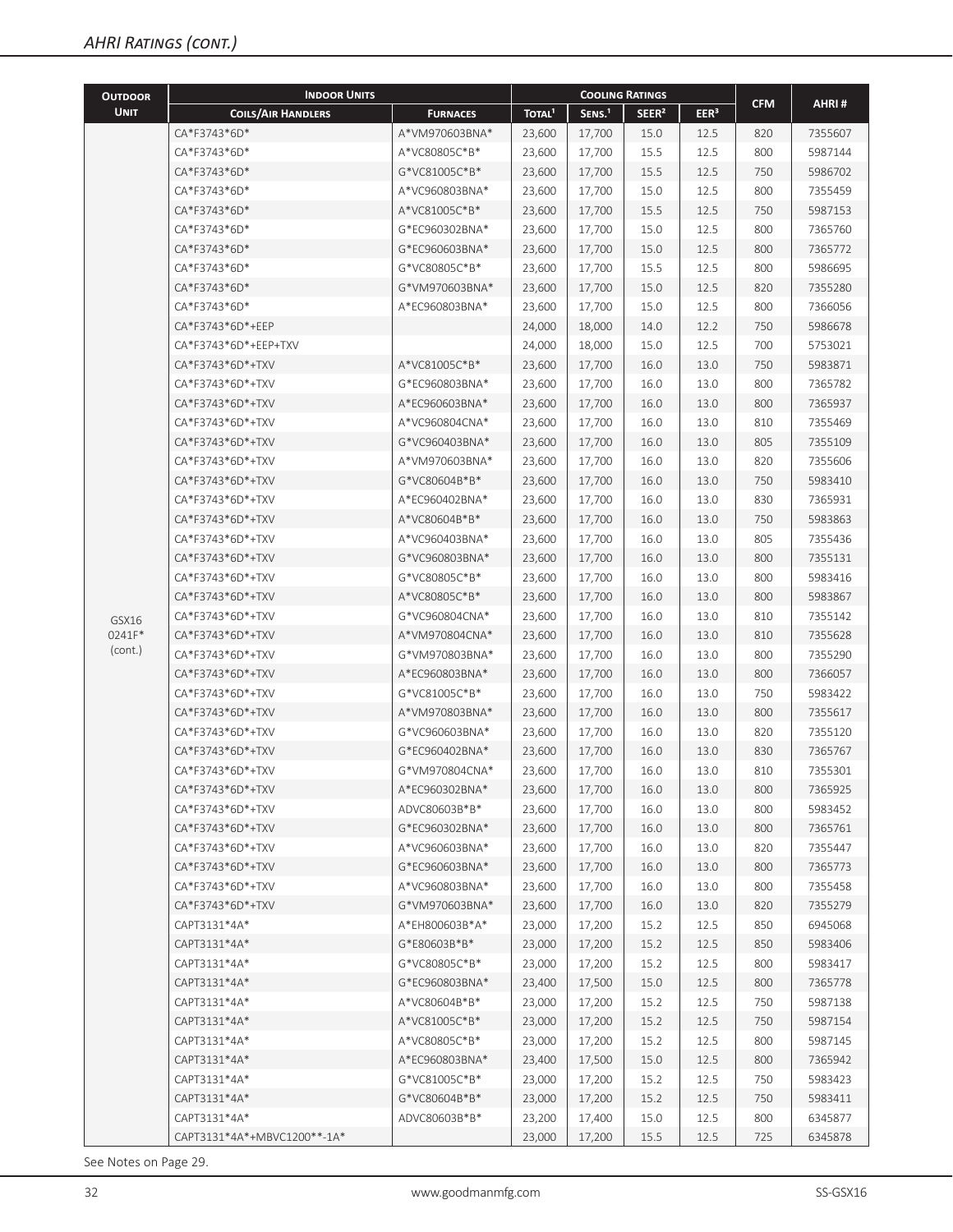| <b>OUTDOOR</b> | <b>INDOOR UNITS</b>             |                 |                    |                    | <b>COOLING RATINGS</b> |                  |            |         |
|----------------|---------------------------------|-----------------|--------------------|--------------------|------------------------|------------------|------------|---------|
| <b>UNIT</b>    | <b>COILS/AIR HANDLERS</b>       | <b>FURNACES</b> | TOTAL <sup>1</sup> | SENS. <sup>1</sup> | SEER <sup>2</sup>      | EER <sup>3</sup> | <b>CFM</b> | AHRI#   |
|                | CAPT3743*4A*+EEP                |                 | 24,000             | 18,000             | 14.5                   | 12.2             | 750        | 5983401 |
|                | CHPF2430B6C*+TXV                | G*E80603B*B*    | 23,000             | 17,200             | 15.0                   | 12.5             | 850        | 5983407 |
|                | CHPF2430B6C*+TXV                | G*VC80604B*B*   | 23,000             | 17,200             | 15.0                   | 12.5             | 750        | 5983412 |
|                | CHPF2430B6C*+TXV                | A*VC80604B*B*   | 23,000             | 17,200             | 15.0                   | 12.5             | 750        | 5983864 |
|                | CHPF2430B6C*+TXV                | A*EH800603B*A*  | 23,000             | 17,200             | 15.0                   | 12.5             | 850        | 6945072 |
|                | CHPF3636B6C*                    | G*E80603B*B*    | 23,600             | 17,700             | 15.5                   | 12.5             | 850        | 5986687 |
|                | CHPF3636B6C*                    | G*VC960803BNA*  | 23,600             | 17,700             | 15.0                   | 12.5             | 800        | 7355134 |
|                | CHPF3636B6C*                    | G*VC80604B*B*   | 23,600             | 17,700             | 15.0                   | 12.5             | 750        | 5986692 |
|                | CHPF3636B6C*                    | G*VM970803BNA*  | 23,600             | 17,700             | 15.0                   | 12.5             | 800        | 7355293 |
|                | CHPF3636B6C*                    | A*EC960402BNA*  | 23,600             | 17,700             | 15.5                   | 12.5             | 830        | 7365932 |
|                | CHPF3636B6C*                    | A*VM970803BNA*  | 23,600             | 17,700             | 15.0                   | 12.5             | 800        | 7355620 |
|                | CHPF3636B6C*                    | A*EC960302BNA*  | 23,600             | 17,700             | 15.0                   | 12.5             | 800        | 7365926 |
|                | CHPF3636B6C*                    | G*EC960302BNA*  | 23,600             | 17,700             | 15.0                   | 12.5             | 800        | 7365762 |
|                | CHPF3636B6C*                    | G*VM970603BNA*  | 23,600             | 17,700             | 15.0                   | 12.5             | 820        | 7355282 |
|                | CHPF3636B6C*                    | A*VC960603BNA*  | 23,600             | 17,700             | 15.0                   | 12.5             | 820        | 7355450 |
|                | CHPF3636B6C*                    | G*VC960603BNA*  | 23,600             | 17,700             | 15.0                   | 12.5             | 820        | 7355123 |
|                | CHPF3636B6C*                    | A*VC80604B*B*   | 23,600             | 17,700             | 15.0                   | 12.5             | 750        | 5987140 |
|                | CHPF3636B6C*                    | G*VC960403BNA*  | 23,600             | 17,700             | 15.0                   | 12.5             | 805        | 7355112 |
|                | CHPF3636B6C*                    | A*VM970603BNA*  | 23,600             | 17,700             | 15.0                   | 12.5             | 820        | 7355609 |
|                | CHPF3636B6C*                    | A*VC960403BNA*  | 23,600             | 17,700             | 15.0                   | 12.5             | 805        | 7355439 |
|                | CHPF3636B6C*                    | G*EC960603BNA*  | 23,600             | 17,700             | 15.0                   | 12.5             | 800        | 7365774 |
|                | CHPF3636B6C*                    | G*EC960803BNA*  | 23,600             | 17,700             | 15.0                   | 12.5             | 800        | 7365783 |
|                | CHPF3636B6C*                    | A*VC960803BNA*  | 23,600             | 17,700             | 15.0                   | 12.5             | 800        | 7355461 |
|                | CHPF3636B6C*                    | A*EH800603B*A*  | 23,600             | 17,700             | 15.5                   | 12.5             | 850        | 6945073 |
|                | CHPF3636B6C*                    | A*EC960603BNA*  | 23,600             | 17,700             | 15.0                   | 12.5             | 800        | 7365938 |
| GSX16          | CHPF3636B6C*                    | A*EC960803BNA*  | 23,600             | 17,700             | 15.0                   | 12.5             | 800        | 7365945 |
| 0241F*         | CHPF3636B6C*                    | G*EC960402BNA*  | 23,600             | 17,700             | 15.5                   | 12.5             | 830        | 7365768 |
| (cont.)        | CHPF3636B6C*+EEP                |                 | 23,600             | 17,700             | 14.0                   | 12.2             | 750        | 5986679 |
|                | CHPF3636B6C*+EEP+TXV            |                 | 23,600             | 17,700             | 14.5                   | 12.2             | 750        | 5753022 |
|                | CHPF3636B6C*+MBVC1200**-1A*     |                 | 23,600             | 17,700             | 15.5                   | 12.5             | 725        | 5986680 |
|                | CHPF3636B6C*+MBVC1200**-1A*+TXV |                 | 23,600             | 17,700             | 16.0                   | 13.0             | 725        | 5983402 |
|                | CHPF3636B6C*+TXV                | A*EH800603B*A*  | 24,000             | 18,000             | 16.0                   | 13.0             | 750        | 6945076 |
|                | CHPF3636B6C*+TXV                | G*EC960603BNA*  | 23,600             | 17,700             | 16.0                   | 13.0             | 800        | 7365775 |
|                | CHPF3636B6C*+TXV                | A*VM970803BNA*  | 23,600             | 17,700             | 16.0                   | 13.0             | 800        | 7355621 |
|                | CHPF3636B6C*+TXV                | A*VM970603BNA*  | 23,600             | 17,700             | 16.0                   | 13.0             | 820        | 7355610 |
|                | CHPF3636B6C*+TXV                | G*EC960402BNA*  | 23,600             | 17,700             | 16.0                   | 13.0             | 830        | 7365769 |
|                | CHPF3636B6C*+TXV                | A*EC960402BNA*  | 23,600             | 17,700             | 16.0                   | 13.0             | 830        | 7365933 |
|                | CHPF3636B6C*+TXV                | A*VC960403BNA*  | 23,600             | 17,700             | 16.0                   | 13.0             | 805        | 7355440 |
|                | CHPF3636B6C*+TXV                | G*VC960803BNA*  | 23,600             | 17,700             | 16.0                   | 13.0             | 800        | 7355135 |
|                | CHPF3636B6C*+TXV                | A*VC80604B*B*   | 23,600             | 17,700             | 15.5                   | 12.5             | 750        | 5983865 |
|                | CHPF3636B6C*+TXV                | G*E80603B*B*    | 24,000             | 18,000             | 16.0                   | 13.0             | 750        | 5753025 |
|                | CHPF3636B6C*+TXV                | A*VC960603BNA*  | 23,600             | 17,700             | 16.0                   | 13.0             | 820        | 7355451 |
|                | CHPF3636B6C*+TXV                | G*EC960302BNA*  | 23,600             | 17,700             | 16.0                   | 13.0             | 800        | 7365763 |
|                | CHPF3636B6C*+TXV                | G*VM970803BNA*  | 23,600             | 17,700             | 16.0                   | 13.0             | 800        | 7355294 |
|                | CHPF3636B6C*+TXV                | G*VC960403BNA*  | 23,600             | 17,700             | 16.0                   | 13.0             | 805        | 7355113 |
|                | CHPF3636B6C*+TXV                | G*VC80604B*B*   | 23,600             | 17,700             | 15.5                   | 12.5             | 750        | 5983413 |
|                | CHPF3636B6C*+TXV                | G*VM970603BNA*  | 23,600             | 17,700             | 16.0                   | 13.0             | 820        | 7355283 |
|                | CHPF3636B6C*+TXV                | G*EC960803BNA*  | 23,600             | 17,700             | 16.0                   | 13.0             | 800        | 7365784 |
|                | CHPF3636B6C*+TXV                | A*VC960803BNA*  | 23,600             | 17,700             | 16.0                   | 13.0             | 800        | 7355462 |
|                | CHPF3636B6C*+TXV                | A*EC960302BNA*  | 23,600             | 17,700             | 16.0                   | 13.0             | 800        | 7365927 |
|                | CHPF3636B6C*+TXV                | A*EC960803BNA*  | 23,600             | 17,700             | 16.0                   | 13.0             | 800        | 7365946 |
|                | CHPF3636B6C*+TXV                | G*VC960603BNA*  | 23,600             | 17,700             | 16.0                   | 13.0             | 820        | 7355124 |
|                | CHPF3636B6C*+TXV                | A*EC960603BNA*  | 23,600             | 17,700             | 16.0                   | 13.0             | 800        | 7365939 |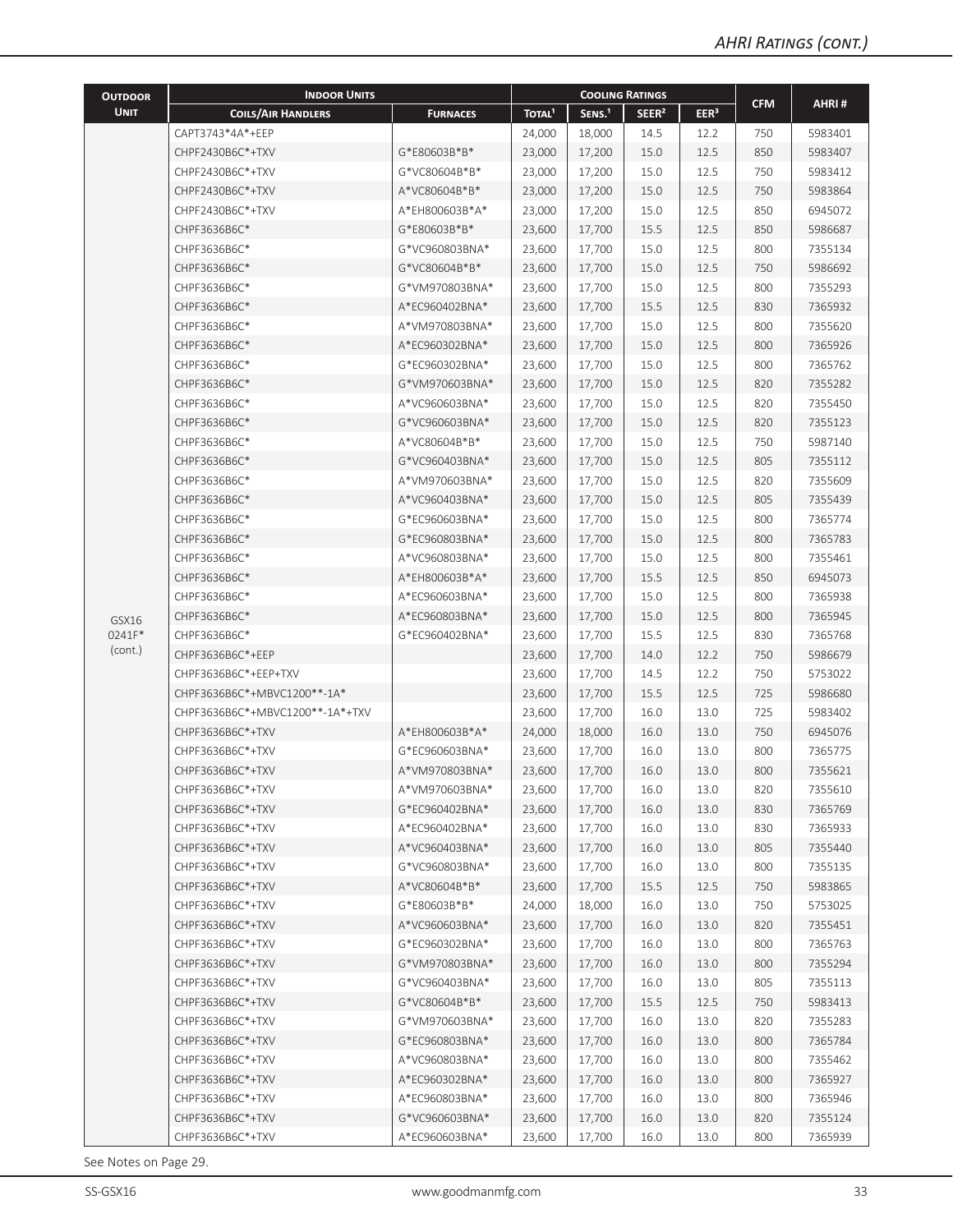| <b>OUTDOOR</b>    | <b>INDOOR UNITS</b>       |                 |                    |                    | <b>COOLING RATINGS</b> |                  |            |         |
|-------------------|---------------------------|-----------------|--------------------|--------------------|------------------------|------------------|------------|---------|
| <b>UNIT</b>       | <b>COILS/AIR HANDLERS</b> | <b>FURNACES</b> | TOTAL <sup>1</sup> | SENS. <sup>1</sup> | SEER <sup>2</sup>      | EER <sup>3</sup> | <b>CFM</b> | AHRI#   |
|                   | CHPF3642C6C*              | A*VC80805C*B*   | 23,600             | 17,700             | 15.0                   | 12.5             | 800        | 5987148 |
|                   | CHPF3642C6C*              | G*VC81005C*B*   | 23,600             | 17,700             | 15.0                   | 12.5             | 750        | 5986705 |
|                   | CHPF3642C6C*              | A*EC960803BNA*  | 24,000             | 18,000             | 15.0                   | 12.5             | 800        | 7365947 |
|                   | CHPF3642C6C*              | G*EC960803BNA*  | 24,000             | 18,000             | 15.0                   | 12.5             | 800        | 7365785 |
|                   | CHPF3642C6C*              | G*EC960603BNA*  | 23,600             | 17,700             | 15.0                   | 12.5             | 800        | 7365776 |
|                   | CHPF3642C6C*              | A*VC81005C*B*   | 23,600             | 17,700             | 15.0                   | 12.5             | 750        | 5987157 |
|                   | CHPF3642C6C*              | A*EC960603BNA*  | 23,600             | 17,700             | 15.0                   | 12.5             | 800        | 7365940 |
|                   | CHPF3642C6C*              | G*VC80805C*B*   | 23,600             | 17,700             | 15.0                   | 12.5             | 800        | 5986698 |
|                   | CHPF3642C6C*+TXV          | A*EC960603BNA*  | 23,600             | 17,700             | 16.0                   | 13.0             | 800        | 7365941 |
|                   | CHPF3642C6C*+TXV          | G*EC960803BNA*  | 24,000             | 18,000             | 16.0                   | 13.0             | 800        | 7365786 |
|                   | CHPF3642C6C*+TXV          | A*EC960803BNA*  | 24,000             | 18,000             | 16.0                   | 13.0             | 800        | 7365948 |
|                   | CHPF3642C6C*+TXV          | G*EC960603BNA*  | 23,600             | 17,700             | 16.0                   | 13.0             | 800        | 7365777 |
|                   | CHPF3743C6B*+EEP          |                 | 23,600             | 17,700             | 14.5                   | 12.2             | 750        | 5986681 |
|                   | CHPF3743C6B*+EEP+TXV      |                 | 24,000             | 18,000             | 15.0                   | 12.5             | 750        | 5753023 |
|                   | CSCF3642N6D*              | A*VC960803BNA*  | 23,400             | 17,500             | 15.0                   | 12.5             | 800        | 7355465 |
|                   | CSCF3642N6D*              | G*VC960603BNA*  | 23,400             | 17,500             | 15.0                   | 12.5             | 820        | 7355127 |
|                   | CSCF3642N6D*              | A*VC960603BNA*  | 23,400             | 17,500             | 15.0                   | 12.5             | 820        | 7355454 |
|                   | CSCF3642N6D*              | A*VC960804CNA*  | 23,400             | 17,500             | 15.0                   | 12.5             | 810        | 7355476 |
|                   | CSCF3642N6D*              | G*VC960403BNA*  | 23,400             | 17,500             | 15.0                   | 12.5             | 805        | 7355116 |
|                   | CSCF3642N6D*              | G*VM970603BNA*  | 23,400             | 17,500             | 15.0                   | 12.5             | 820        | 7355286 |
|                   | CSCF3642N6D*              | A*VM970804CNA*  | 23,400             | 17,500             | 15.0                   | 12.5             | 810        | 7355635 |
| GSX16             | CSCF3642N6D*              | G*VC960804CNA*  | 23,400             | 17,500             | 15.0                   | 12.5             | 810        | 7355149 |
| 0241F*<br>(cont.) | CSCF3642N6D*              | A*VM970603BNA*  | 23,400             | 17,500             | 15.0                   | 12.5             | 820        | 7355613 |
|                   | CSCF3642N6D*              | A*VM970803BNA*  | 23,400             | 17,500             | 15.0                   | 12.5             | 800        | 7355624 |
|                   | CSCF3642N6D*              | G*VM970803BNA*  | 23,400             | 17,500             | 15.0                   | 12.5             | 800        | 7355297 |
|                   | CSCF3642N6D*              | A*VC960403BNA*  | 23,400             | 17,500             | 15.0                   | 12.5             | 805        | 7355443 |
|                   | CSCF3642N6D*              | G*VC960803BNA*  | 23,400             | 17,500             | 15.0                   | 12.5             | 800        | 7355138 |
|                   | CSCF3642N6D*              | G*VM970804CNA*  | 23,400             | 17,500             | 15.0                   | 12.5             | 810        | 7355308 |
|                   | CSCF3642N6D*+EEP          |                 | 23,400             | 17,500             | 14.5                   | 12.2             | 750        | 5986683 |
|                   | CSCF3642N6D*+EEP+TXV      |                 | 23,400             | 17,500             | 14.5                   | 12.2             | 750        | 5983404 |
|                   | CSCF3642N6D*+TXV          | G*VC960804CNA*  | 23,400             | 17,500             | 16.0                   | 13.0             | 810        | 7355150 |
|                   | CSCF3642N6D*+TXV          | G*VC960603BNA*  | 23,400             | 17,500             | 16.0                   | 13.0             | 820        | 7355128 |
|                   | CSCF3642N6D*+TXV          | G*VM970803BNA*  | 23,400             | 17,500             | 16.0                   | 13.0             | 800        | 7355298 |
|                   | CSCF3642N6D*+TXV          | A*VC960804CNA*  | 23,400             | 17,500             | 16.0                   | 13.0             | 810        | 7355477 |
|                   | CSCF3642N6D*+TXV          | G*VC960803BNA*  | 23,400             | 17,500             | 16.0                   | 13.0             | 800        | 7355139 |
|                   | CSCF3642N6D*+TXV          | A*VC960803BNA*  | 23,400             | 17,500             | 16.0                   | 13.0             | 800        | 7355466 |
|                   | CSCF3642N6D*+TXV          | A*VC960403BNA*  | 23,400             | 17,500             | 16.0                   | 13.0             | 805        | 7355444 |
|                   | CSCF3642N6D*+TXV          | A*VM970603BNA*  | 23,400             | 17,500             | 16.0                   | 13.0             | 820        | 7355614 |
|                   | CSCF3642N6D*+TXV          | G*VM970804CNA*  | 23,400             | 17,500             | 16.0                   | 13.0             | 810        | 7355309 |
|                   | CSCF3642N6D*+TXV          | A*VM970803BNA*  | 23,400             | 17,500             | 16.0                   | 13.0             | 800        | 7355625 |
|                   | CSCF3642N6D*+TXV          | A*VM970804CNA*  | 23,400             | 17,500             | 16.0                   | 13.0             | 810        | 7355636 |
|                   | CSCF3642N6D*+TXV          | A*VC960603BNA*  | 23,400             | 17,500             | 16.0                   | 13.0             | 820        | 7355455 |
|                   | CSCF3642N6D*+TXV          | G*VM970603BNA*  | 23,400             | 17,500             | 16.0                   | 13.0             | 820        | 7355287 |
|                   | CSCF3642N6D*+TXV          | G*VC960403BNA*  | 23,400             | 17,500             | 16.0                   | 13.0             | 805        | 7355117 |

 $1$  BTU/h

<sup>2</sup> Seasonal Energy Efficiency Ratio; Certified per AHRI 210/240 @ 80°F/ 67°F/ 95°F

<sup>3</sup> Energy Efficiency Ratio @ 80°F/ 67°F/ 95°F

**Notes**

• Always check the S&R plate for electrical data on the unit being installed.

• When matching the outdoor unit to the indoor unit, use the piston supplied with the outdoor unit or that specified on the piston kit chart supplied with the indoor unit.

• EEP - Order from Service Dept. Part No. B13707-38 or new Solid State Board B13707-35S. Part No. B13707-38 is not interchangeable with B13707-35S. The Goodman brand gas furnace contains the EEP cooling time delay.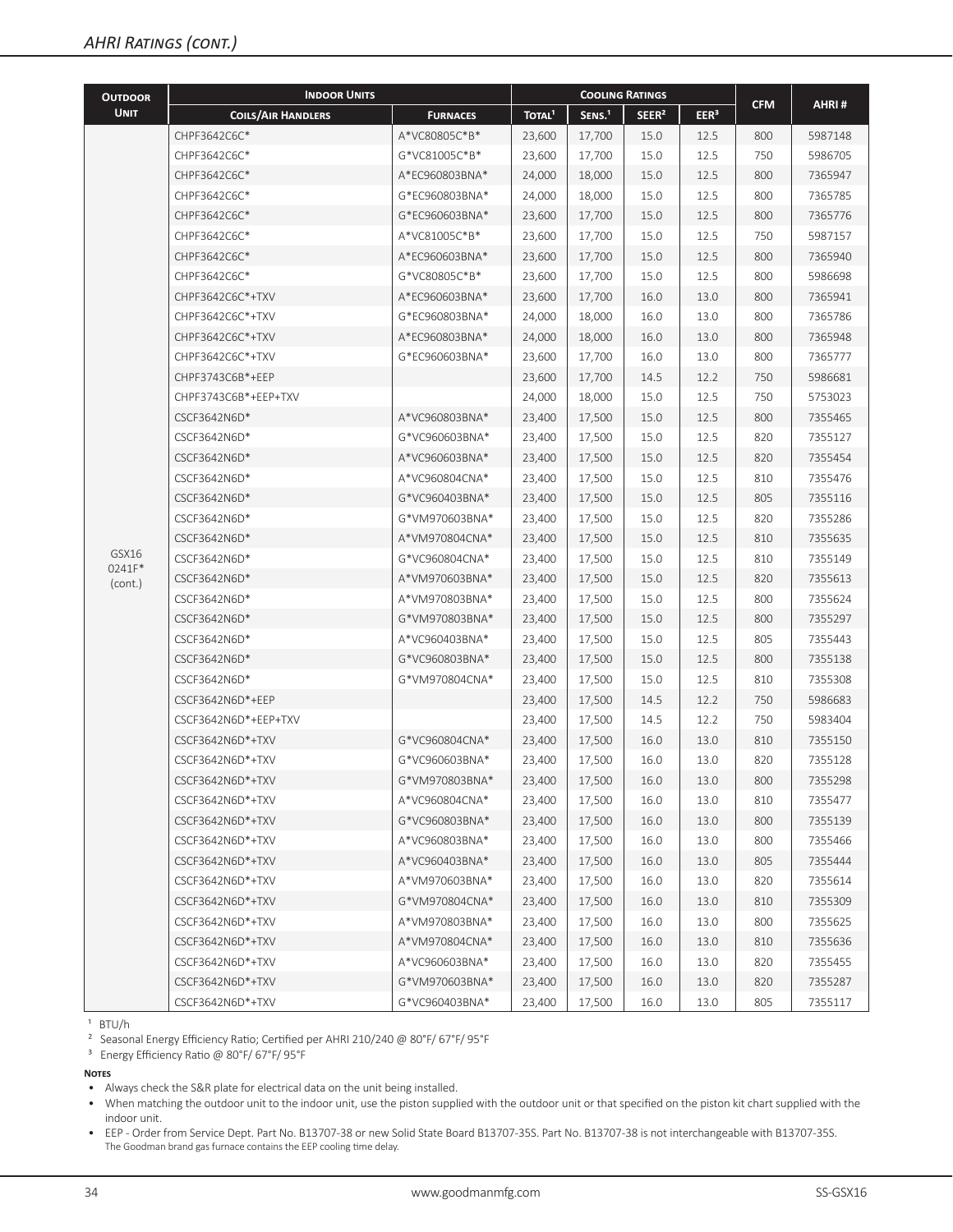| <b>UNIT</b><br>SENS. <sup>1</sup><br>EER <sup>3</sup><br>TOTAL <sup>1</sup><br>SEER <sup>2</sup><br><b>COILS/AIR HANDLERS</b><br><b>FURNACES</b><br>ACNF30XX16D*+TXV<br>20,600<br>14.0<br>12.2<br>850<br>7824973<br>27,000<br>ARUF37C14A*+TXV<br>29,000<br>14.0<br>12.2<br>1,050<br>7984218<br>22,200<br>13.0<br>850<br>ASPT30C14A*<br>27,600<br>21,000<br>16.0<br>5756173<br>900<br>5756174<br>ASPT36C14A*<br>28,000<br>21,400<br>16.0<br>13.0<br>21,400<br>15.0<br>12.5<br>980<br>8242077<br>ASPT37B14A*<br>28,000<br>ASPT37C14A*<br>28,000<br>21,400<br>13.0<br>1,000<br>8242117<br>16.0<br>AVPTC30C14A*<br>27,600<br>21,000<br>13.0<br>860<br>5924354<br>16.0<br>AVPTC36C14A*<br>28,000<br>21,400<br>16.0<br>13.0<br>1,000<br>5924355<br>AWUF31XX16A*<br>21,400<br>12.5<br>850<br>5753209<br>28,000<br>15.0<br>850<br>5753079<br>AWUF31XX16A*+TXV<br>28,000<br>21,400<br>15.0<br>12.5<br>850<br>AWUF32XX16A*<br>28,000<br>21,400<br>15.0<br>12.5<br>5753210<br>5753080<br>AWUF32XX16A*+TXV<br>28,000<br>21,400<br>15.0<br>12.5<br>850<br>950<br>AWUF37XX16B*<br>28,400<br>21,600<br>15.0<br>12.5<br>5753211<br>950<br>5753081<br>AWUF37XX16B*+TXV<br>28,400<br>21,600<br>15.0<br>12.5<br>CA*F3137*6A*<br>G*VC80604B*B*<br>28,600<br>21,800<br>12.5<br>990<br>7489471<br>15.0<br>985<br>CA*F3137*6A*<br>A*VM970603BNA*<br>28,600<br>21,800<br>14.5<br>12.2<br>7489465<br>CA*F3137*6A*<br>A*EC960603BNA*<br>28,600<br>21,800<br>15.0<br>12.5<br>7489459<br>1,020<br>CA*F3137*6A*<br>A*VC80604B*B*<br>28,600<br>12.5<br>990<br>7489461<br>21,800<br>15.0<br>A*VC960403BNA*<br>12.5<br>985<br>7489462<br>CA*F3137*6A*<br>28,600<br>21,800<br>15.0<br>CA*F3137*6A*<br>G*EC960402BNA*<br>15.0<br>12.5<br>935<br>7489468<br>28,600<br>21,800<br>12.5<br>985<br>CA*F3137*6A*<br>G*VC960403BNA*<br>28,600<br>21,800<br>15.0<br>7489472<br>985<br>CA*F3137*6A*<br>G*VC960603BNA*<br>28,600<br>21,800<br>14.5<br>12.2<br>7489473<br>CA*F3137*6A*<br>G*VC960803BNA*<br>28,600<br>21,800<br>15.0<br>12.5<br>1,025<br>7489474<br>CA*F3137*6A*<br>A*EC960803BNA*<br>28,600<br>21,800<br>14.5<br>12.2<br>1,010<br>7489460<br>CA*F3137*6A*<br>A*VM970803BNA*<br>28,600<br>21,800<br>15.0<br>12.5<br>1,025<br>7489466<br>CA*F3137*6A*<br>A*VC960803BNA*<br>21,800<br>15.0<br>12.5<br>7489464<br>28,600<br>1,025<br>GSX16<br>CA*F3137*6A*<br>ADVC80603B*B*<br>21,800<br>15.0<br>12.5<br>900<br>7489467<br>28,600<br>0301F*<br>CA*F3137*6A*<br>G*EC960603BNA*<br>21,800<br>15.0<br>12.5<br>1,020<br>7489469<br>28,600<br>CA*F3137*6A*<br>A*VC960603BNA*<br>28,600<br>12.2<br>985<br>7489463<br>21,800<br>14.5<br>CA*F3137*6A*<br>G*EC960803BNA*<br>28,600<br>21,800<br>14.5<br>12.2<br>1,010<br>7489470<br>CA*F3137*6A*<br>A*EC960402BNA*<br>12.5<br>935<br>28,600<br>21,800<br>15.0<br>7489458<br>12.5<br>CA*F3137*6A*<br>G*VM970803BNA*<br>28,600<br>21,800<br>15.0<br>1,025<br>7489476<br>12.2<br>985<br>CA*F3137*6A*<br>G*VM970603BNA*<br>28,600<br>21,800<br>14.5<br>7489475<br>CA*F3137*6A*+EEP<br>28,600<br>12.2<br>7489436<br>21,800<br>14.0<br>1,000<br>28,600<br>21,800<br>14.5<br>12.2<br>1,000<br>7489435<br>CA*F3137*6A*+EEP+TXV<br>CA*F3137*6A*+MBVC1200**-1A*<br>28,600<br>21,800<br>15.0<br>12.5<br>1,025<br>7489438<br>CA*F3137*6A*+MBVC1200**-1A*+TXV<br>28,600<br>21,800<br>12.5<br>7489437<br>15.0<br>1,025<br>CA*F3137*6A*+TXV<br>A*EC960603BNA*<br>28,600<br>21,800<br>15.0<br>12.5<br>7489440<br>1,020<br>CA*F3137*6A*+TXV<br>A*VC960603BNA*<br>28,600<br>21,800<br>15.0<br>12.5<br>985<br>7489444<br>CA*F3137*6A*+TXV<br>A*VC960803BNA*<br>28,600<br>21,800<br>15.0<br>12.5<br>1,025<br>7489445<br>CA*F3137*6A*+TXV<br>ADVC80603B*B*<br>21,800<br>12.5<br>900<br>7489448<br>28,600<br>15.0<br>990<br>CA*F3137*6A*+TXV<br>G*VC80604B*B*<br>28,600<br>21,800<br>15.0<br>12.5<br>7489452<br>G*EC960803BNA*<br>28,600<br>12.5<br>7489451<br>CA*F3137*6A*+TXV<br>21,800<br>15.0<br>1,010<br>CA*F3137*6A*+TXV<br>G*VC960803BNA*<br>28,600<br>12.5<br>7489455<br>21,800<br>15.0<br>1,025<br>28,600<br>12.5<br>CA*F3137*6A*+TXV<br>A*EC960803BNA*<br>21,800<br>15.0<br>1,010<br>7489441<br>CA*F3137*6A*+TXV<br>G*VM970803BNA*<br>21,800<br>15.0<br>12.5<br>28,600<br>1,025<br>7489457<br>CA*F3137*6A*+TXV<br>A*VC960403BNA*<br>28,600<br>21,800<br>15.0<br>12.5<br>985<br>7489443<br>CA*F3137*6A*+TXV<br>A*EC960402BNA*<br>12.5<br>935<br>28,600<br>21,800<br>15.0<br>7489439<br>CA*F3137*6A*+TXV<br>G*VC960603BNA*<br>28,600<br>21,800<br>12.5<br>985<br>7489454<br>15.0<br>A*VM970803BNA*<br>12.5<br>7489447<br>CA*F3137*6A*+TXV<br>28,600<br>21,800<br>15.0<br>1,025<br>12.5<br>7489450<br>28,600<br>21,800<br>15.0<br>1,020<br>CA*F3137*6A*+TXV<br>G*EC960603BNA*<br>CA*F3137*6A*+TXV<br>G*VC960403BNA*<br>28,600<br>21,800<br>15.0<br>12.5<br>985<br>7489453 | <b>OUTDOOR</b> | <b>INDOOR UNITS</b> |                |        |        | <b>COOLING RATINGS</b> |      |            |         |
|-------------------------------------------------------------------------------------------------------------------------------------------------------------------------------------------------------------------------------------------------------------------------------------------------------------------------------------------------------------------------------------------------------------------------------------------------------------------------------------------------------------------------------------------------------------------------------------------------------------------------------------------------------------------------------------------------------------------------------------------------------------------------------------------------------------------------------------------------------------------------------------------------------------------------------------------------------------------------------------------------------------------------------------------------------------------------------------------------------------------------------------------------------------------------------------------------------------------------------------------------------------------------------------------------------------------------------------------------------------------------------------------------------------------------------------------------------------------------------------------------------------------------------------------------------------------------------------------------------------------------------------------------------------------------------------------------------------------------------------------------------------------------------------------------------------------------------------------------------------------------------------------------------------------------------------------------------------------------------------------------------------------------------------------------------------------------------------------------------------------------------------------------------------------------------------------------------------------------------------------------------------------------------------------------------------------------------------------------------------------------------------------------------------------------------------------------------------------------------------------------------------------------------------------------------------------------------------------------------------------------------------------------------------------------------------------------------------------------------------------------------------------------------------------------------------------------------------------------------------------------------------------------------------------------------------------------------------------------------------------------------------------------------------------------------------------------------------------------------------------------------------------------------------------------------------------------------------------------------------------------------------------------------------------------------------------------------------------------------------------------------------------------------------------------------------------------------------------------------------------------------------------------------------------------------------------------------------------------------------------------------------------------------------------------------------------------------------------------------------------------------------------------------------------------------------------------------------------------------------------------------------------------------------------------------------------------------------------------------------------------------------------------------------------------------------------------------------------------------------------------------------------------------------------------------------------------------------------------------------------------------------------------------------------------------------------------------------------------------------------------------------------------------------------------------------------------------------------------------------------------------------------------------------------------------------------------------------------------------------------------------------------------------------------------------------------------------------------------------------------------------------------|----------------|---------------------|----------------|--------|--------|------------------------|------|------------|---------|
|                                                                                                                                                                                                                                                                                                                                                                                                                                                                                                                                                                                                                                                                                                                                                                                                                                                                                                                                                                                                                                                                                                                                                                                                                                                                                                                                                                                                                                                                                                                                                                                                                                                                                                                                                                                                                                                                                                                                                                                                                                                                                                                                                                                                                                                                                                                                                                                                                                                                                                                                                                                                                                                                                                                                                                                                                                                                                                                                                                                                                                                                                                                                                                                                                                                                                                                                                                                                                                                                                                                                                                                                                                                                                                                                                                                                                                                                                                                                                                                                                                                                                                                                                                                                                                                                                                                                                                                                                                                                                                                                                                                                                                                                                                                                                                   |                |                     |                |        |        |                        |      | <b>CFM</b> | AHRI#   |
|                                                                                                                                                                                                                                                                                                                                                                                                                                                                                                                                                                                                                                                                                                                                                                                                                                                                                                                                                                                                                                                                                                                                                                                                                                                                                                                                                                                                                                                                                                                                                                                                                                                                                                                                                                                                                                                                                                                                                                                                                                                                                                                                                                                                                                                                                                                                                                                                                                                                                                                                                                                                                                                                                                                                                                                                                                                                                                                                                                                                                                                                                                                                                                                                                                                                                                                                                                                                                                                                                                                                                                                                                                                                                                                                                                                                                                                                                                                                                                                                                                                                                                                                                                                                                                                                                                                                                                                                                                                                                                                                                                                                                                                                                                                                                                   |                |                     |                |        |        |                        |      |            |         |
|                                                                                                                                                                                                                                                                                                                                                                                                                                                                                                                                                                                                                                                                                                                                                                                                                                                                                                                                                                                                                                                                                                                                                                                                                                                                                                                                                                                                                                                                                                                                                                                                                                                                                                                                                                                                                                                                                                                                                                                                                                                                                                                                                                                                                                                                                                                                                                                                                                                                                                                                                                                                                                                                                                                                                                                                                                                                                                                                                                                                                                                                                                                                                                                                                                                                                                                                                                                                                                                                                                                                                                                                                                                                                                                                                                                                                                                                                                                                                                                                                                                                                                                                                                                                                                                                                                                                                                                                                                                                                                                                                                                                                                                                                                                                                                   |                |                     |                |        |        |                        |      |            |         |
|                                                                                                                                                                                                                                                                                                                                                                                                                                                                                                                                                                                                                                                                                                                                                                                                                                                                                                                                                                                                                                                                                                                                                                                                                                                                                                                                                                                                                                                                                                                                                                                                                                                                                                                                                                                                                                                                                                                                                                                                                                                                                                                                                                                                                                                                                                                                                                                                                                                                                                                                                                                                                                                                                                                                                                                                                                                                                                                                                                                                                                                                                                                                                                                                                                                                                                                                                                                                                                                                                                                                                                                                                                                                                                                                                                                                                                                                                                                                                                                                                                                                                                                                                                                                                                                                                                                                                                                                                                                                                                                                                                                                                                                                                                                                                                   |                |                     |                |        |        |                        |      |            |         |
|                                                                                                                                                                                                                                                                                                                                                                                                                                                                                                                                                                                                                                                                                                                                                                                                                                                                                                                                                                                                                                                                                                                                                                                                                                                                                                                                                                                                                                                                                                                                                                                                                                                                                                                                                                                                                                                                                                                                                                                                                                                                                                                                                                                                                                                                                                                                                                                                                                                                                                                                                                                                                                                                                                                                                                                                                                                                                                                                                                                                                                                                                                                                                                                                                                                                                                                                                                                                                                                                                                                                                                                                                                                                                                                                                                                                                                                                                                                                                                                                                                                                                                                                                                                                                                                                                                                                                                                                                                                                                                                                                                                                                                                                                                                                                                   |                |                     |                |        |        |                        |      |            |         |
|                                                                                                                                                                                                                                                                                                                                                                                                                                                                                                                                                                                                                                                                                                                                                                                                                                                                                                                                                                                                                                                                                                                                                                                                                                                                                                                                                                                                                                                                                                                                                                                                                                                                                                                                                                                                                                                                                                                                                                                                                                                                                                                                                                                                                                                                                                                                                                                                                                                                                                                                                                                                                                                                                                                                                                                                                                                                                                                                                                                                                                                                                                                                                                                                                                                                                                                                                                                                                                                                                                                                                                                                                                                                                                                                                                                                                                                                                                                                                                                                                                                                                                                                                                                                                                                                                                                                                                                                                                                                                                                                                                                                                                                                                                                                                                   |                |                     |                |        |        |                        |      |            |         |
|                                                                                                                                                                                                                                                                                                                                                                                                                                                                                                                                                                                                                                                                                                                                                                                                                                                                                                                                                                                                                                                                                                                                                                                                                                                                                                                                                                                                                                                                                                                                                                                                                                                                                                                                                                                                                                                                                                                                                                                                                                                                                                                                                                                                                                                                                                                                                                                                                                                                                                                                                                                                                                                                                                                                                                                                                                                                                                                                                                                                                                                                                                                                                                                                                                                                                                                                                                                                                                                                                                                                                                                                                                                                                                                                                                                                                                                                                                                                                                                                                                                                                                                                                                                                                                                                                                                                                                                                                                                                                                                                                                                                                                                                                                                                                                   |                |                     |                |        |        |                        |      |            |         |
|                                                                                                                                                                                                                                                                                                                                                                                                                                                                                                                                                                                                                                                                                                                                                                                                                                                                                                                                                                                                                                                                                                                                                                                                                                                                                                                                                                                                                                                                                                                                                                                                                                                                                                                                                                                                                                                                                                                                                                                                                                                                                                                                                                                                                                                                                                                                                                                                                                                                                                                                                                                                                                                                                                                                                                                                                                                                                                                                                                                                                                                                                                                                                                                                                                                                                                                                                                                                                                                                                                                                                                                                                                                                                                                                                                                                                                                                                                                                                                                                                                                                                                                                                                                                                                                                                                                                                                                                                                                                                                                                                                                                                                                                                                                                                                   |                |                     |                |        |        |                        |      |            |         |
|                                                                                                                                                                                                                                                                                                                                                                                                                                                                                                                                                                                                                                                                                                                                                                                                                                                                                                                                                                                                                                                                                                                                                                                                                                                                                                                                                                                                                                                                                                                                                                                                                                                                                                                                                                                                                                                                                                                                                                                                                                                                                                                                                                                                                                                                                                                                                                                                                                                                                                                                                                                                                                                                                                                                                                                                                                                                                                                                                                                                                                                                                                                                                                                                                                                                                                                                                                                                                                                                                                                                                                                                                                                                                                                                                                                                                                                                                                                                                                                                                                                                                                                                                                                                                                                                                                                                                                                                                                                                                                                                                                                                                                                                                                                                                                   |                |                     |                |        |        |                        |      |            |         |
|                                                                                                                                                                                                                                                                                                                                                                                                                                                                                                                                                                                                                                                                                                                                                                                                                                                                                                                                                                                                                                                                                                                                                                                                                                                                                                                                                                                                                                                                                                                                                                                                                                                                                                                                                                                                                                                                                                                                                                                                                                                                                                                                                                                                                                                                                                                                                                                                                                                                                                                                                                                                                                                                                                                                                                                                                                                                                                                                                                                                                                                                                                                                                                                                                                                                                                                                                                                                                                                                                                                                                                                                                                                                                                                                                                                                                                                                                                                                                                                                                                                                                                                                                                                                                                                                                                                                                                                                                                                                                                                                                                                                                                                                                                                                                                   |                |                     |                |        |        |                        |      |            |         |
|                                                                                                                                                                                                                                                                                                                                                                                                                                                                                                                                                                                                                                                                                                                                                                                                                                                                                                                                                                                                                                                                                                                                                                                                                                                                                                                                                                                                                                                                                                                                                                                                                                                                                                                                                                                                                                                                                                                                                                                                                                                                                                                                                                                                                                                                                                                                                                                                                                                                                                                                                                                                                                                                                                                                                                                                                                                                                                                                                                                                                                                                                                                                                                                                                                                                                                                                                                                                                                                                                                                                                                                                                                                                                                                                                                                                                                                                                                                                                                                                                                                                                                                                                                                                                                                                                                                                                                                                                                                                                                                                                                                                                                                                                                                                                                   |                |                     |                |        |        |                        |      |            |         |
|                                                                                                                                                                                                                                                                                                                                                                                                                                                                                                                                                                                                                                                                                                                                                                                                                                                                                                                                                                                                                                                                                                                                                                                                                                                                                                                                                                                                                                                                                                                                                                                                                                                                                                                                                                                                                                                                                                                                                                                                                                                                                                                                                                                                                                                                                                                                                                                                                                                                                                                                                                                                                                                                                                                                                                                                                                                                                                                                                                                                                                                                                                                                                                                                                                                                                                                                                                                                                                                                                                                                                                                                                                                                                                                                                                                                                                                                                                                                                                                                                                                                                                                                                                                                                                                                                                                                                                                                                                                                                                                                                                                                                                                                                                                                                                   |                |                     |                |        |        |                        |      |            |         |
|                                                                                                                                                                                                                                                                                                                                                                                                                                                                                                                                                                                                                                                                                                                                                                                                                                                                                                                                                                                                                                                                                                                                                                                                                                                                                                                                                                                                                                                                                                                                                                                                                                                                                                                                                                                                                                                                                                                                                                                                                                                                                                                                                                                                                                                                                                                                                                                                                                                                                                                                                                                                                                                                                                                                                                                                                                                                                                                                                                                                                                                                                                                                                                                                                                                                                                                                                                                                                                                                                                                                                                                                                                                                                                                                                                                                                                                                                                                                                                                                                                                                                                                                                                                                                                                                                                                                                                                                                                                                                                                                                                                                                                                                                                                                                                   |                |                     |                |        |        |                        |      |            |         |
|                                                                                                                                                                                                                                                                                                                                                                                                                                                                                                                                                                                                                                                                                                                                                                                                                                                                                                                                                                                                                                                                                                                                                                                                                                                                                                                                                                                                                                                                                                                                                                                                                                                                                                                                                                                                                                                                                                                                                                                                                                                                                                                                                                                                                                                                                                                                                                                                                                                                                                                                                                                                                                                                                                                                                                                                                                                                                                                                                                                                                                                                                                                                                                                                                                                                                                                                                                                                                                                                                                                                                                                                                                                                                                                                                                                                                                                                                                                                                                                                                                                                                                                                                                                                                                                                                                                                                                                                                                                                                                                                                                                                                                                                                                                                                                   |                |                     |                |        |        |                        |      |            |         |
|                                                                                                                                                                                                                                                                                                                                                                                                                                                                                                                                                                                                                                                                                                                                                                                                                                                                                                                                                                                                                                                                                                                                                                                                                                                                                                                                                                                                                                                                                                                                                                                                                                                                                                                                                                                                                                                                                                                                                                                                                                                                                                                                                                                                                                                                                                                                                                                                                                                                                                                                                                                                                                                                                                                                                                                                                                                                                                                                                                                                                                                                                                                                                                                                                                                                                                                                                                                                                                                                                                                                                                                                                                                                                                                                                                                                                                                                                                                                                                                                                                                                                                                                                                                                                                                                                                                                                                                                                                                                                                                                                                                                                                                                                                                                                                   |                |                     |                |        |        |                        |      |            |         |
|                                                                                                                                                                                                                                                                                                                                                                                                                                                                                                                                                                                                                                                                                                                                                                                                                                                                                                                                                                                                                                                                                                                                                                                                                                                                                                                                                                                                                                                                                                                                                                                                                                                                                                                                                                                                                                                                                                                                                                                                                                                                                                                                                                                                                                                                                                                                                                                                                                                                                                                                                                                                                                                                                                                                                                                                                                                                                                                                                                                                                                                                                                                                                                                                                                                                                                                                                                                                                                                                                                                                                                                                                                                                                                                                                                                                                                                                                                                                                                                                                                                                                                                                                                                                                                                                                                                                                                                                                                                                                                                                                                                                                                                                                                                                                                   |                |                     |                |        |        |                        |      |            |         |
|                                                                                                                                                                                                                                                                                                                                                                                                                                                                                                                                                                                                                                                                                                                                                                                                                                                                                                                                                                                                                                                                                                                                                                                                                                                                                                                                                                                                                                                                                                                                                                                                                                                                                                                                                                                                                                                                                                                                                                                                                                                                                                                                                                                                                                                                                                                                                                                                                                                                                                                                                                                                                                                                                                                                                                                                                                                                                                                                                                                                                                                                                                                                                                                                                                                                                                                                                                                                                                                                                                                                                                                                                                                                                                                                                                                                                                                                                                                                                                                                                                                                                                                                                                                                                                                                                                                                                                                                                                                                                                                                                                                                                                                                                                                                                                   |                |                     |                |        |        |                        |      |            |         |
|                                                                                                                                                                                                                                                                                                                                                                                                                                                                                                                                                                                                                                                                                                                                                                                                                                                                                                                                                                                                                                                                                                                                                                                                                                                                                                                                                                                                                                                                                                                                                                                                                                                                                                                                                                                                                                                                                                                                                                                                                                                                                                                                                                                                                                                                                                                                                                                                                                                                                                                                                                                                                                                                                                                                                                                                                                                                                                                                                                                                                                                                                                                                                                                                                                                                                                                                                                                                                                                                                                                                                                                                                                                                                                                                                                                                                                                                                                                                                                                                                                                                                                                                                                                                                                                                                                                                                                                                                                                                                                                                                                                                                                                                                                                                                                   |                |                     |                |        |        |                        |      |            |         |
|                                                                                                                                                                                                                                                                                                                                                                                                                                                                                                                                                                                                                                                                                                                                                                                                                                                                                                                                                                                                                                                                                                                                                                                                                                                                                                                                                                                                                                                                                                                                                                                                                                                                                                                                                                                                                                                                                                                                                                                                                                                                                                                                                                                                                                                                                                                                                                                                                                                                                                                                                                                                                                                                                                                                                                                                                                                                                                                                                                                                                                                                                                                                                                                                                                                                                                                                                                                                                                                                                                                                                                                                                                                                                                                                                                                                                                                                                                                                                                                                                                                                                                                                                                                                                                                                                                                                                                                                                                                                                                                                                                                                                                                                                                                                                                   |                |                     |                |        |        |                        |      |            |         |
|                                                                                                                                                                                                                                                                                                                                                                                                                                                                                                                                                                                                                                                                                                                                                                                                                                                                                                                                                                                                                                                                                                                                                                                                                                                                                                                                                                                                                                                                                                                                                                                                                                                                                                                                                                                                                                                                                                                                                                                                                                                                                                                                                                                                                                                                                                                                                                                                                                                                                                                                                                                                                                                                                                                                                                                                                                                                                                                                                                                                                                                                                                                                                                                                                                                                                                                                                                                                                                                                                                                                                                                                                                                                                                                                                                                                                                                                                                                                                                                                                                                                                                                                                                                                                                                                                                                                                                                                                                                                                                                                                                                                                                                                                                                                                                   |                |                     |                |        |        |                        |      |            |         |
|                                                                                                                                                                                                                                                                                                                                                                                                                                                                                                                                                                                                                                                                                                                                                                                                                                                                                                                                                                                                                                                                                                                                                                                                                                                                                                                                                                                                                                                                                                                                                                                                                                                                                                                                                                                                                                                                                                                                                                                                                                                                                                                                                                                                                                                                                                                                                                                                                                                                                                                                                                                                                                                                                                                                                                                                                                                                                                                                                                                                                                                                                                                                                                                                                                                                                                                                                                                                                                                                                                                                                                                                                                                                                                                                                                                                                                                                                                                                                                                                                                                                                                                                                                                                                                                                                                                                                                                                                                                                                                                                                                                                                                                                                                                                                                   |                |                     |                |        |        |                        |      |            |         |
|                                                                                                                                                                                                                                                                                                                                                                                                                                                                                                                                                                                                                                                                                                                                                                                                                                                                                                                                                                                                                                                                                                                                                                                                                                                                                                                                                                                                                                                                                                                                                                                                                                                                                                                                                                                                                                                                                                                                                                                                                                                                                                                                                                                                                                                                                                                                                                                                                                                                                                                                                                                                                                                                                                                                                                                                                                                                                                                                                                                                                                                                                                                                                                                                                                                                                                                                                                                                                                                                                                                                                                                                                                                                                                                                                                                                                                                                                                                                                                                                                                                                                                                                                                                                                                                                                                                                                                                                                                                                                                                                                                                                                                                                                                                                                                   |                |                     |                |        |        |                        |      |            |         |
|                                                                                                                                                                                                                                                                                                                                                                                                                                                                                                                                                                                                                                                                                                                                                                                                                                                                                                                                                                                                                                                                                                                                                                                                                                                                                                                                                                                                                                                                                                                                                                                                                                                                                                                                                                                                                                                                                                                                                                                                                                                                                                                                                                                                                                                                                                                                                                                                                                                                                                                                                                                                                                                                                                                                                                                                                                                                                                                                                                                                                                                                                                                                                                                                                                                                                                                                                                                                                                                                                                                                                                                                                                                                                                                                                                                                                                                                                                                                                                                                                                                                                                                                                                                                                                                                                                                                                                                                                                                                                                                                                                                                                                                                                                                                                                   |                |                     |                |        |        |                        |      |            |         |
|                                                                                                                                                                                                                                                                                                                                                                                                                                                                                                                                                                                                                                                                                                                                                                                                                                                                                                                                                                                                                                                                                                                                                                                                                                                                                                                                                                                                                                                                                                                                                                                                                                                                                                                                                                                                                                                                                                                                                                                                                                                                                                                                                                                                                                                                                                                                                                                                                                                                                                                                                                                                                                                                                                                                                                                                                                                                                                                                                                                                                                                                                                                                                                                                                                                                                                                                                                                                                                                                                                                                                                                                                                                                                                                                                                                                                                                                                                                                                                                                                                                                                                                                                                                                                                                                                                                                                                                                                                                                                                                                                                                                                                                                                                                                                                   |                |                     |                |        |        |                        |      |            |         |
|                                                                                                                                                                                                                                                                                                                                                                                                                                                                                                                                                                                                                                                                                                                                                                                                                                                                                                                                                                                                                                                                                                                                                                                                                                                                                                                                                                                                                                                                                                                                                                                                                                                                                                                                                                                                                                                                                                                                                                                                                                                                                                                                                                                                                                                                                                                                                                                                                                                                                                                                                                                                                                                                                                                                                                                                                                                                                                                                                                                                                                                                                                                                                                                                                                                                                                                                                                                                                                                                                                                                                                                                                                                                                                                                                                                                                                                                                                                                                                                                                                                                                                                                                                                                                                                                                                                                                                                                                                                                                                                                                                                                                                                                                                                                                                   |                |                     |                |        |        |                        |      |            |         |
|                                                                                                                                                                                                                                                                                                                                                                                                                                                                                                                                                                                                                                                                                                                                                                                                                                                                                                                                                                                                                                                                                                                                                                                                                                                                                                                                                                                                                                                                                                                                                                                                                                                                                                                                                                                                                                                                                                                                                                                                                                                                                                                                                                                                                                                                                                                                                                                                                                                                                                                                                                                                                                                                                                                                                                                                                                                                                                                                                                                                                                                                                                                                                                                                                                                                                                                                                                                                                                                                                                                                                                                                                                                                                                                                                                                                                                                                                                                                                                                                                                                                                                                                                                                                                                                                                                                                                                                                                                                                                                                                                                                                                                                                                                                                                                   |                |                     |                |        |        |                        |      |            |         |
|                                                                                                                                                                                                                                                                                                                                                                                                                                                                                                                                                                                                                                                                                                                                                                                                                                                                                                                                                                                                                                                                                                                                                                                                                                                                                                                                                                                                                                                                                                                                                                                                                                                                                                                                                                                                                                                                                                                                                                                                                                                                                                                                                                                                                                                                                                                                                                                                                                                                                                                                                                                                                                                                                                                                                                                                                                                                                                                                                                                                                                                                                                                                                                                                                                                                                                                                                                                                                                                                                                                                                                                                                                                                                                                                                                                                                                                                                                                                                                                                                                                                                                                                                                                                                                                                                                                                                                                                                                                                                                                                                                                                                                                                                                                                                                   |                |                     |                |        |        |                        |      |            |         |
|                                                                                                                                                                                                                                                                                                                                                                                                                                                                                                                                                                                                                                                                                                                                                                                                                                                                                                                                                                                                                                                                                                                                                                                                                                                                                                                                                                                                                                                                                                                                                                                                                                                                                                                                                                                                                                                                                                                                                                                                                                                                                                                                                                                                                                                                                                                                                                                                                                                                                                                                                                                                                                                                                                                                                                                                                                                                                                                                                                                                                                                                                                                                                                                                                                                                                                                                                                                                                                                                                                                                                                                                                                                                                                                                                                                                                                                                                                                                                                                                                                                                                                                                                                                                                                                                                                                                                                                                                                                                                                                                                                                                                                                                                                                                                                   |                |                     |                |        |        |                        |      |            |         |
|                                                                                                                                                                                                                                                                                                                                                                                                                                                                                                                                                                                                                                                                                                                                                                                                                                                                                                                                                                                                                                                                                                                                                                                                                                                                                                                                                                                                                                                                                                                                                                                                                                                                                                                                                                                                                                                                                                                                                                                                                                                                                                                                                                                                                                                                                                                                                                                                                                                                                                                                                                                                                                                                                                                                                                                                                                                                                                                                                                                                                                                                                                                                                                                                                                                                                                                                                                                                                                                                                                                                                                                                                                                                                                                                                                                                                                                                                                                                                                                                                                                                                                                                                                                                                                                                                                                                                                                                                                                                                                                                                                                                                                                                                                                                                                   |                |                     |                |        |        |                        |      |            |         |
|                                                                                                                                                                                                                                                                                                                                                                                                                                                                                                                                                                                                                                                                                                                                                                                                                                                                                                                                                                                                                                                                                                                                                                                                                                                                                                                                                                                                                                                                                                                                                                                                                                                                                                                                                                                                                                                                                                                                                                                                                                                                                                                                                                                                                                                                                                                                                                                                                                                                                                                                                                                                                                                                                                                                                                                                                                                                                                                                                                                                                                                                                                                                                                                                                                                                                                                                                                                                                                                                                                                                                                                                                                                                                                                                                                                                                                                                                                                                                                                                                                                                                                                                                                                                                                                                                                                                                                                                                                                                                                                                                                                                                                                                                                                                                                   |                |                     |                |        |        |                        |      |            |         |
|                                                                                                                                                                                                                                                                                                                                                                                                                                                                                                                                                                                                                                                                                                                                                                                                                                                                                                                                                                                                                                                                                                                                                                                                                                                                                                                                                                                                                                                                                                                                                                                                                                                                                                                                                                                                                                                                                                                                                                                                                                                                                                                                                                                                                                                                                                                                                                                                                                                                                                                                                                                                                                                                                                                                                                                                                                                                                                                                                                                                                                                                                                                                                                                                                                                                                                                                                                                                                                                                                                                                                                                                                                                                                                                                                                                                                                                                                                                                                                                                                                                                                                                                                                                                                                                                                                                                                                                                                                                                                                                                                                                                                                                                                                                                                                   |                |                     |                |        |        |                        |      |            |         |
|                                                                                                                                                                                                                                                                                                                                                                                                                                                                                                                                                                                                                                                                                                                                                                                                                                                                                                                                                                                                                                                                                                                                                                                                                                                                                                                                                                                                                                                                                                                                                                                                                                                                                                                                                                                                                                                                                                                                                                                                                                                                                                                                                                                                                                                                                                                                                                                                                                                                                                                                                                                                                                                                                                                                                                                                                                                                                                                                                                                                                                                                                                                                                                                                                                                                                                                                                                                                                                                                                                                                                                                                                                                                                                                                                                                                                                                                                                                                                                                                                                                                                                                                                                                                                                                                                                                                                                                                                                                                                                                                                                                                                                                                                                                                                                   |                |                     |                |        |        |                        |      |            |         |
|                                                                                                                                                                                                                                                                                                                                                                                                                                                                                                                                                                                                                                                                                                                                                                                                                                                                                                                                                                                                                                                                                                                                                                                                                                                                                                                                                                                                                                                                                                                                                                                                                                                                                                                                                                                                                                                                                                                                                                                                                                                                                                                                                                                                                                                                                                                                                                                                                                                                                                                                                                                                                                                                                                                                                                                                                                                                                                                                                                                                                                                                                                                                                                                                                                                                                                                                                                                                                                                                                                                                                                                                                                                                                                                                                                                                                                                                                                                                                                                                                                                                                                                                                                                                                                                                                                                                                                                                                                                                                                                                                                                                                                                                                                                                                                   |                |                     |                |        |        |                        |      |            |         |
|                                                                                                                                                                                                                                                                                                                                                                                                                                                                                                                                                                                                                                                                                                                                                                                                                                                                                                                                                                                                                                                                                                                                                                                                                                                                                                                                                                                                                                                                                                                                                                                                                                                                                                                                                                                                                                                                                                                                                                                                                                                                                                                                                                                                                                                                                                                                                                                                                                                                                                                                                                                                                                                                                                                                                                                                                                                                                                                                                                                                                                                                                                                                                                                                                                                                                                                                                                                                                                                                                                                                                                                                                                                                                                                                                                                                                                                                                                                                                                                                                                                                                                                                                                                                                                                                                                                                                                                                                                                                                                                                                                                                                                                                                                                                                                   |                |                     |                |        |        |                        |      |            |         |
|                                                                                                                                                                                                                                                                                                                                                                                                                                                                                                                                                                                                                                                                                                                                                                                                                                                                                                                                                                                                                                                                                                                                                                                                                                                                                                                                                                                                                                                                                                                                                                                                                                                                                                                                                                                                                                                                                                                                                                                                                                                                                                                                                                                                                                                                                                                                                                                                                                                                                                                                                                                                                                                                                                                                                                                                                                                                                                                                                                                                                                                                                                                                                                                                                                                                                                                                                                                                                                                                                                                                                                                                                                                                                                                                                                                                                                                                                                                                                                                                                                                                                                                                                                                                                                                                                                                                                                                                                                                                                                                                                                                                                                                                                                                                                                   |                |                     |                |        |        |                        |      |            |         |
|                                                                                                                                                                                                                                                                                                                                                                                                                                                                                                                                                                                                                                                                                                                                                                                                                                                                                                                                                                                                                                                                                                                                                                                                                                                                                                                                                                                                                                                                                                                                                                                                                                                                                                                                                                                                                                                                                                                                                                                                                                                                                                                                                                                                                                                                                                                                                                                                                                                                                                                                                                                                                                                                                                                                                                                                                                                                                                                                                                                                                                                                                                                                                                                                                                                                                                                                                                                                                                                                                                                                                                                                                                                                                                                                                                                                                                                                                                                                                                                                                                                                                                                                                                                                                                                                                                                                                                                                                                                                                                                                                                                                                                                                                                                                                                   |                |                     |                |        |        |                        |      |            |         |
|                                                                                                                                                                                                                                                                                                                                                                                                                                                                                                                                                                                                                                                                                                                                                                                                                                                                                                                                                                                                                                                                                                                                                                                                                                                                                                                                                                                                                                                                                                                                                                                                                                                                                                                                                                                                                                                                                                                                                                                                                                                                                                                                                                                                                                                                                                                                                                                                                                                                                                                                                                                                                                                                                                                                                                                                                                                                                                                                                                                                                                                                                                                                                                                                                                                                                                                                                                                                                                                                                                                                                                                                                                                                                                                                                                                                                                                                                                                                                                                                                                                                                                                                                                                                                                                                                                                                                                                                                                                                                                                                                                                                                                                                                                                                                                   |                |                     |                |        |        |                        |      |            |         |
|                                                                                                                                                                                                                                                                                                                                                                                                                                                                                                                                                                                                                                                                                                                                                                                                                                                                                                                                                                                                                                                                                                                                                                                                                                                                                                                                                                                                                                                                                                                                                                                                                                                                                                                                                                                                                                                                                                                                                                                                                                                                                                                                                                                                                                                                                                                                                                                                                                                                                                                                                                                                                                                                                                                                                                                                                                                                                                                                                                                                                                                                                                                                                                                                                                                                                                                                                                                                                                                                                                                                                                                                                                                                                                                                                                                                                                                                                                                                                                                                                                                                                                                                                                                                                                                                                                                                                                                                                                                                                                                                                                                                                                                                                                                                                                   |                |                     |                |        |        |                        |      |            |         |
|                                                                                                                                                                                                                                                                                                                                                                                                                                                                                                                                                                                                                                                                                                                                                                                                                                                                                                                                                                                                                                                                                                                                                                                                                                                                                                                                                                                                                                                                                                                                                                                                                                                                                                                                                                                                                                                                                                                                                                                                                                                                                                                                                                                                                                                                                                                                                                                                                                                                                                                                                                                                                                                                                                                                                                                                                                                                                                                                                                                                                                                                                                                                                                                                                                                                                                                                                                                                                                                                                                                                                                                                                                                                                                                                                                                                                                                                                                                                                                                                                                                                                                                                                                                                                                                                                                                                                                                                                                                                                                                                                                                                                                                                                                                                                                   |                |                     |                |        |        |                        |      |            |         |
|                                                                                                                                                                                                                                                                                                                                                                                                                                                                                                                                                                                                                                                                                                                                                                                                                                                                                                                                                                                                                                                                                                                                                                                                                                                                                                                                                                                                                                                                                                                                                                                                                                                                                                                                                                                                                                                                                                                                                                                                                                                                                                                                                                                                                                                                                                                                                                                                                                                                                                                                                                                                                                                                                                                                                                                                                                                                                                                                                                                                                                                                                                                                                                                                                                                                                                                                                                                                                                                                                                                                                                                                                                                                                                                                                                                                                                                                                                                                                                                                                                                                                                                                                                                                                                                                                                                                                                                                                                                                                                                                                                                                                                                                                                                                                                   |                |                     |                |        |        |                        |      |            |         |
|                                                                                                                                                                                                                                                                                                                                                                                                                                                                                                                                                                                                                                                                                                                                                                                                                                                                                                                                                                                                                                                                                                                                                                                                                                                                                                                                                                                                                                                                                                                                                                                                                                                                                                                                                                                                                                                                                                                                                                                                                                                                                                                                                                                                                                                                                                                                                                                                                                                                                                                                                                                                                                                                                                                                                                                                                                                                                                                                                                                                                                                                                                                                                                                                                                                                                                                                                                                                                                                                                                                                                                                                                                                                                                                                                                                                                                                                                                                                                                                                                                                                                                                                                                                                                                                                                                                                                                                                                                                                                                                                                                                                                                                                                                                                                                   |                |                     |                |        |        |                        |      |            |         |
|                                                                                                                                                                                                                                                                                                                                                                                                                                                                                                                                                                                                                                                                                                                                                                                                                                                                                                                                                                                                                                                                                                                                                                                                                                                                                                                                                                                                                                                                                                                                                                                                                                                                                                                                                                                                                                                                                                                                                                                                                                                                                                                                                                                                                                                                                                                                                                                                                                                                                                                                                                                                                                                                                                                                                                                                                                                                                                                                                                                                                                                                                                                                                                                                                                                                                                                                                                                                                                                                                                                                                                                                                                                                                                                                                                                                                                                                                                                                                                                                                                                                                                                                                                                                                                                                                                                                                                                                                                                                                                                                                                                                                                                                                                                                                                   |                |                     |                |        |        |                        |      |            |         |
|                                                                                                                                                                                                                                                                                                                                                                                                                                                                                                                                                                                                                                                                                                                                                                                                                                                                                                                                                                                                                                                                                                                                                                                                                                                                                                                                                                                                                                                                                                                                                                                                                                                                                                                                                                                                                                                                                                                                                                                                                                                                                                                                                                                                                                                                                                                                                                                                                                                                                                                                                                                                                                                                                                                                                                                                                                                                                                                                                                                                                                                                                                                                                                                                                                                                                                                                                                                                                                                                                                                                                                                                                                                                                                                                                                                                                                                                                                                                                                                                                                                                                                                                                                                                                                                                                                                                                                                                                                                                                                                                                                                                                                                                                                                                                                   |                |                     |                |        |        |                        |      |            |         |
|                                                                                                                                                                                                                                                                                                                                                                                                                                                                                                                                                                                                                                                                                                                                                                                                                                                                                                                                                                                                                                                                                                                                                                                                                                                                                                                                                                                                                                                                                                                                                                                                                                                                                                                                                                                                                                                                                                                                                                                                                                                                                                                                                                                                                                                                                                                                                                                                                                                                                                                                                                                                                                                                                                                                                                                                                                                                                                                                                                                                                                                                                                                                                                                                                                                                                                                                                                                                                                                                                                                                                                                                                                                                                                                                                                                                                                                                                                                                                                                                                                                                                                                                                                                                                                                                                                                                                                                                                                                                                                                                                                                                                                                                                                                                                                   |                |                     |                |        |        |                        |      |            |         |
|                                                                                                                                                                                                                                                                                                                                                                                                                                                                                                                                                                                                                                                                                                                                                                                                                                                                                                                                                                                                                                                                                                                                                                                                                                                                                                                                                                                                                                                                                                                                                                                                                                                                                                                                                                                                                                                                                                                                                                                                                                                                                                                                                                                                                                                                                                                                                                                                                                                                                                                                                                                                                                                                                                                                                                                                                                                                                                                                                                                                                                                                                                                                                                                                                                                                                                                                                                                                                                                                                                                                                                                                                                                                                                                                                                                                                                                                                                                                                                                                                                                                                                                                                                                                                                                                                                                                                                                                                                                                                                                                                                                                                                                                                                                                                                   |                |                     |                |        |        |                        |      |            |         |
|                                                                                                                                                                                                                                                                                                                                                                                                                                                                                                                                                                                                                                                                                                                                                                                                                                                                                                                                                                                                                                                                                                                                                                                                                                                                                                                                                                                                                                                                                                                                                                                                                                                                                                                                                                                                                                                                                                                                                                                                                                                                                                                                                                                                                                                                                                                                                                                                                                                                                                                                                                                                                                                                                                                                                                                                                                                                                                                                                                                                                                                                                                                                                                                                                                                                                                                                                                                                                                                                                                                                                                                                                                                                                                                                                                                                                                                                                                                                                                                                                                                                                                                                                                                                                                                                                                                                                                                                                                                                                                                                                                                                                                                                                                                                                                   |                |                     |                |        |        |                        |      |            |         |
|                                                                                                                                                                                                                                                                                                                                                                                                                                                                                                                                                                                                                                                                                                                                                                                                                                                                                                                                                                                                                                                                                                                                                                                                                                                                                                                                                                                                                                                                                                                                                                                                                                                                                                                                                                                                                                                                                                                                                                                                                                                                                                                                                                                                                                                                                                                                                                                                                                                                                                                                                                                                                                                                                                                                                                                                                                                                                                                                                                                                                                                                                                                                                                                                                                                                                                                                                                                                                                                                                                                                                                                                                                                                                                                                                                                                                                                                                                                                                                                                                                                                                                                                                                                                                                                                                                                                                                                                                                                                                                                                                                                                                                                                                                                                                                   |                |                     |                |        |        |                        |      |            |         |
|                                                                                                                                                                                                                                                                                                                                                                                                                                                                                                                                                                                                                                                                                                                                                                                                                                                                                                                                                                                                                                                                                                                                                                                                                                                                                                                                                                                                                                                                                                                                                                                                                                                                                                                                                                                                                                                                                                                                                                                                                                                                                                                                                                                                                                                                                                                                                                                                                                                                                                                                                                                                                                                                                                                                                                                                                                                                                                                                                                                                                                                                                                                                                                                                                                                                                                                                                                                                                                                                                                                                                                                                                                                                                                                                                                                                                                                                                                                                                                                                                                                                                                                                                                                                                                                                                                                                                                                                                                                                                                                                                                                                                                                                                                                                                                   |                |                     |                |        |        |                        |      |            |         |
|                                                                                                                                                                                                                                                                                                                                                                                                                                                                                                                                                                                                                                                                                                                                                                                                                                                                                                                                                                                                                                                                                                                                                                                                                                                                                                                                                                                                                                                                                                                                                                                                                                                                                                                                                                                                                                                                                                                                                                                                                                                                                                                                                                                                                                                                                                                                                                                                                                                                                                                                                                                                                                                                                                                                                                                                                                                                                                                                                                                                                                                                                                                                                                                                                                                                                                                                                                                                                                                                                                                                                                                                                                                                                                                                                                                                                                                                                                                                                                                                                                                                                                                                                                                                                                                                                                                                                                                                                                                                                                                                                                                                                                                                                                                                                                   |                |                     |                |        |        |                        |      |            |         |
|                                                                                                                                                                                                                                                                                                                                                                                                                                                                                                                                                                                                                                                                                                                                                                                                                                                                                                                                                                                                                                                                                                                                                                                                                                                                                                                                                                                                                                                                                                                                                                                                                                                                                                                                                                                                                                                                                                                                                                                                                                                                                                                                                                                                                                                                                                                                                                                                                                                                                                                                                                                                                                                                                                                                                                                                                                                                                                                                                                                                                                                                                                                                                                                                                                                                                                                                                                                                                                                                                                                                                                                                                                                                                                                                                                                                                                                                                                                                                                                                                                                                                                                                                                                                                                                                                                                                                                                                                                                                                                                                                                                                                                                                                                                                                                   |                |                     |                |        |        |                        |      |            |         |
|                                                                                                                                                                                                                                                                                                                                                                                                                                                                                                                                                                                                                                                                                                                                                                                                                                                                                                                                                                                                                                                                                                                                                                                                                                                                                                                                                                                                                                                                                                                                                                                                                                                                                                                                                                                                                                                                                                                                                                                                                                                                                                                                                                                                                                                                                                                                                                                                                                                                                                                                                                                                                                                                                                                                                                                                                                                                                                                                                                                                                                                                                                                                                                                                                                                                                                                                                                                                                                                                                                                                                                                                                                                                                                                                                                                                                                                                                                                                                                                                                                                                                                                                                                                                                                                                                                                                                                                                                                                                                                                                                                                                                                                                                                                                                                   |                |                     |                |        |        |                        |      |            |         |
|                                                                                                                                                                                                                                                                                                                                                                                                                                                                                                                                                                                                                                                                                                                                                                                                                                                                                                                                                                                                                                                                                                                                                                                                                                                                                                                                                                                                                                                                                                                                                                                                                                                                                                                                                                                                                                                                                                                                                                                                                                                                                                                                                                                                                                                                                                                                                                                                                                                                                                                                                                                                                                                                                                                                                                                                                                                                                                                                                                                                                                                                                                                                                                                                                                                                                                                                                                                                                                                                                                                                                                                                                                                                                                                                                                                                                                                                                                                                                                                                                                                                                                                                                                                                                                                                                                                                                                                                                                                                                                                                                                                                                                                                                                                                                                   |                |                     |                |        |        |                        |      |            |         |
|                                                                                                                                                                                                                                                                                                                                                                                                                                                                                                                                                                                                                                                                                                                                                                                                                                                                                                                                                                                                                                                                                                                                                                                                                                                                                                                                                                                                                                                                                                                                                                                                                                                                                                                                                                                                                                                                                                                                                                                                                                                                                                                                                                                                                                                                                                                                                                                                                                                                                                                                                                                                                                                                                                                                                                                                                                                                                                                                                                                                                                                                                                                                                                                                                                                                                                                                                                                                                                                                                                                                                                                                                                                                                                                                                                                                                                                                                                                                                                                                                                                                                                                                                                                                                                                                                                                                                                                                                                                                                                                                                                                                                                                                                                                                                                   |                |                     |                |        |        |                        |      |            |         |
|                                                                                                                                                                                                                                                                                                                                                                                                                                                                                                                                                                                                                                                                                                                                                                                                                                                                                                                                                                                                                                                                                                                                                                                                                                                                                                                                                                                                                                                                                                                                                                                                                                                                                                                                                                                                                                                                                                                                                                                                                                                                                                                                                                                                                                                                                                                                                                                                                                                                                                                                                                                                                                                                                                                                                                                                                                                                                                                                                                                                                                                                                                                                                                                                                                                                                                                                                                                                                                                                                                                                                                                                                                                                                                                                                                                                                                                                                                                                                                                                                                                                                                                                                                                                                                                                                                                                                                                                                                                                                                                                                                                                                                                                                                                                                                   |                | CA*F3137*6A*+TXV    | G*VM970603BNA* | 28,600 | 21,800 | 15.0                   | 12.5 | 985        | 7489456 |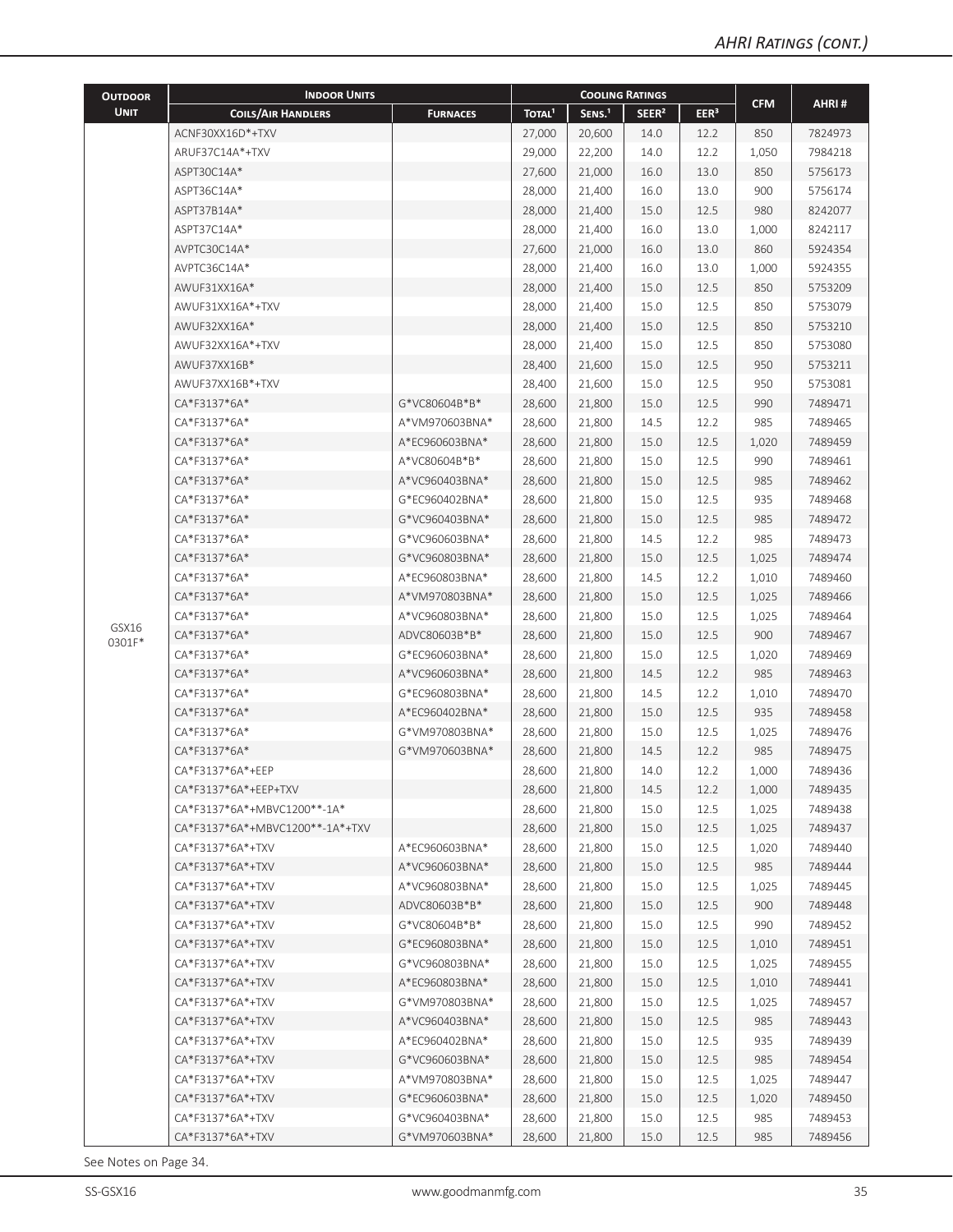| <b>OUTDOOR</b> | <b>INDOOR UNITS</b>             |                 |                    | <b>COOLING RATINGS</b> |                   |                  |            |         |
|----------------|---------------------------------|-----------------|--------------------|------------------------|-------------------|------------------|------------|---------|
| <b>UNIT</b>    | <b>COILS/AIR HANDLERS</b>       | <b>FURNACES</b> | TOTAL <sup>1</sup> | SENS. <sup>1</sup>     | SEER <sup>2</sup> | EER <sup>3</sup> | <b>CFM</b> | AHRI#   |
|                | CA*F3137*6A*+TXV                | A*VM970603BNA*  | 28,600             | 21,800                 | 15.0              | 12.5             | 985        | 7489446 |
|                | CA*F3137*6A*+TXV                | G*EC960402BNA*  | 28,600             | 21,800                 | 15.0              | 12.5             | 935        | 7489449 |
|                | CA*F3137*6A*+TXV                | A*VC80604B*B*   | 28,600             | 21,800                 | 15.0              | 12.5             | 990        | 7489442 |
|                | CA*F3636*6D*                    | A*VC960803BNA*  | 28,400             | 21,600                 | 14.5              | 12.2             | 1,000      | 7355503 |
|                | CA*F3636*6D*                    | A*VC960403BNA*  | 28,400             | 21,600                 | 14.5              | 12.2             | 1,000      | 7355479 |
|                | CA*F3636*6D*                    | A*VM970803BNA*  | 28,400             | 21,600                 | 14.5              | 12.2             | 1,000      | 7355650 |
|                | CA*F3636*6D*                    | A*VC80604B*B*   | 28,400             | 21,600                 | 15.0              | 12.5             | 1,000      | 5987201 |
|                | CA*F3636*6D*                    | G*VC960603BNA*  | 28,400             | 21,600                 | 14.5              | 12.2             | 1,000      | 7355164 |
|                | CA*F3636*6D*                    | G*VM970803BNA*  | 28,400             | 21,600                 | 14.5              | 12.2             | 1,000      | 7355323 |
|                | CA*F3636*6D*                    | G*VC960803BNA*  | 28,400             | 21,600                 | 14.5              | 12.2             | 1,000      | 7355176 |
|                | CA*F3636*6D*                    | G*VM970603BNA*  | 28,400             | 21,600                 | 14.5              | 12.2             | 1,000      | 7355311 |
|                | CA*F3636*6D*                    | G*VC80604B*B*   | 28,400             | 21,600                 | 15.0              | 12.5             | 1,000      | 5986768 |
|                | CA*F3636*6D*                    | A*VM970603BNA*  | 28,400             | 21,600                 | 14.5              | 12.2             | 1,000      | 7355638 |
|                | CA*F3636*6D*                    | G*VC960403BNA*  | 28,400             | 21,600                 | 14.5              | 12.2             | 1,000      | 7355152 |
|                | CA*F3636*6D*                    | A*VC960603BNA*  | 28,400             | 21,600                 | 14.5              | 12.2             | 1,000      | 7355491 |
|                | CA*F3636*6D*+MBVC1200**-1A*     |                 | 28,400             | 21,600                 | 14.5              | 12.2             | 910        | 5986755 |
|                | CA*F3636*6D*+MBVC1200**-1A*+TXV |                 | 28,400             | 21,600                 | 15.0              | 12.5             | 910        | 5983466 |
|                | CA*F3636*6D*+TXV                | G*VC80604B*B*   | 28,400             | 21,600                 | 15.0              | 12.5             | 1,000      | 5983485 |
|                | CA*F3636*6D*+TXV                | A*VC960603BNA*  | 28,400             | 21,600                 | 15.0              | 12.5             | 1,000      | 7355490 |
|                | CA*F3636*6D*+TXV                | A*VM970603BNA*  | 28,400             | 21,600                 | 15.0              | 12.5             | 1,000      | 7355637 |
|                | CA*F3636*6D*+TXV                | G*VC960603BNA*  | 28,400             | 21,600                 | 15.0              | 12.5             | 1,000      | 7355163 |
|                | CA*F3636*6D*+TXV                | A*VC960803BNA*  | 28,400             | 21,600                 | 15.0              | 12.5             | 1,000      | 7355502 |
|                | CA*F3636*6D*+TXV                | G*VM970603BNA*  | 28,400             | 21,600                 | 15.0              | 12.5             | 1,000      | 7355310 |
|                | CA*F3636*6D*+TXV                | A*VM970803BNA*  | 28,400             | 21,600                 | 15.0              | 12.5             | 1,000      | 7355649 |
|                | CA*F3636*6D*+TXV                | A*VC80604B*B*   | 28,400             | 21,600                 | 15.0              | 12.5             | 1,000      | 5983895 |
| GSX16          | CA*F3636*6D*+TXV                | A*VC960403BNA*  | 28,400             | 21,600                 | 15.0              | 12.5             | 1,000      | 7355478 |
| 0301F*         | CA*F3636*6D*+TXV                | G*VC960803BNA*  | 28,400             | 21,600                 | 15.0              | 12.5             | 1,000      | 7355175 |
| (cont.)        | CA*F3636*6D*+TXV                | G*VM970803BNA*  | 28,400             | 21,600                 | 15.0              | 12.5             | 1,000      | 7355322 |
|                | CA*F3636*6D*+TXV                | G*VC960403BNA*  | 28,400             | 21,600                 | 15.0              | 12.5             | 1,000      | 7355151 |
|                | CA*F3642*6D*                    | A*EC960803BNA*  | 28,400             | 21,600                 | 14.5              | 12.2             | 1,000      | 7365970 |
|                | CA*F3642*6D*                    | G*EC960803BNA*  | 28,400             | 21,600                 | 14.5              | 12.2             | 1,000      | 7365808 |
|                | CA*F3642*6D*                    | G*VC80805C*B*   | 28,600             | 21,800                 | 15.0              | 12.5             | 980        | 5986770 |
|                | CA*F3642*6D*                    | G*EC960402BNA*  | 28,400             | 21,600                 | 14.5              | 12.2             | 980        | 7365794 |
|                | CA*F3642*6D*                    | A*VC80805C*B*   | 28,600             | 21,800                 | 15.0              | 12.5             | 980        | 5987203 |
|                | CA*F3642*6D*                    | A*EC960603BNA*  | 28,400             | 21,600                 | 14.5              | 12.2             | 1,000      | 7365963 |
|                | CA*F3642*6D*                    | G*EC961004CNA*  | 28,400             | 21,600                 | 15.0              | 12.5             | 1,000      | 7365815 |
|                | CA*F3642*6D*                    | G*EC960603BNA*  | 28,400             | 21,600                 | 14.5              | 12.2             | 1,000      | 7365801 |
|                | CA*F3642*6D*                    | ADVC81005C*B*   | 28,600             | 21,800                 | 15.0              | 12.5             | 1,000      | 5986829 |
|                | CA*F3642*6D*                    | A*EC960302BNA*  | 28,400             | 21,600                 | 14.5              | 12.2             | 980        | 7365949 |
|                | CA*F3642*6D*                    | A*EC960402BNA*  | 28,400             | 21,600                 | 14.5              | 12.2             | 980        | 7365956 |
|                | CA*F3642*6D*                    | ADVC80805C*B*   | 28,600             | 21,800                 | 15.0              | 12.5             | 990        | 5986828 |
|                | CA*F3642*6D*                    | G*EC960302BNA*  | 28,400             | 21,600                 | 14.5              | 12.2             | 980        | 7365787 |
|                | CA*F3642*6D*                    | A*VC81005C*B*   | 28,600             | 21,800                 | 15.0              | 12.5             | 1,000      | 5987207 |
|                | CA*F3642*6D*                    | G*VC81005C*B*   | 28,600             | 21,800                 | 15.0              | 12.5             | 1,000      | 5986774 |
|                | CA*F3642*6D*                    | A*EC961004CNA*  | 28,400             | 21,600                 | 15.0              | 12.5             | 1,000      | 7365977 |
|                | CA*F3642*6D*+TXV                | A*VC80805C*B*   | 28,600             | 21,800                 | 15.5              | 12.5             | 980        | 5983898 |
|                | CA*F3642*6D*+TXV                | G*EC960603BNA*  | 28,400             | 21,600                 | 15.0              | 12.5             | 1,000      | 7365802 |
|                | CA*F3642*6D*+TXV                | G*VC81005C*B*   | 28,600             | 21,800                 | 15.5              | 12.5             | 1,000      | 5983493 |
|                | CA*F3642*6D*+TXV                | A*EC960402BNA*  | 28,400             | 21,600                 | 15.0              | 12.5             | 980        | 7365957 |
|                | CA*F3642*6D*+TXV                | G*E81005C*B*    | 28,600             | 21,800                 | 15.0              | 12.5             | 1,000      | 5983480 |
|                | CA*F3642*6D*+TXV                | G*EC960402BNA*  | 28,400             | 21,600                 | 15.0              | 12.5             | 980        | 7365795 |
|                | CA*F3642*6D*+TXV                | A*EC961004CNA*  | 28,400             | 21,600                 | 15.5              | 12.5             | 1,000      | 7365978 |
|                | CA*F3642*6D*+TXV                | G*VC80805C*B*   | 28,600             | 21,800                 | 15.5              | 12.5             | 980        | 5983488 |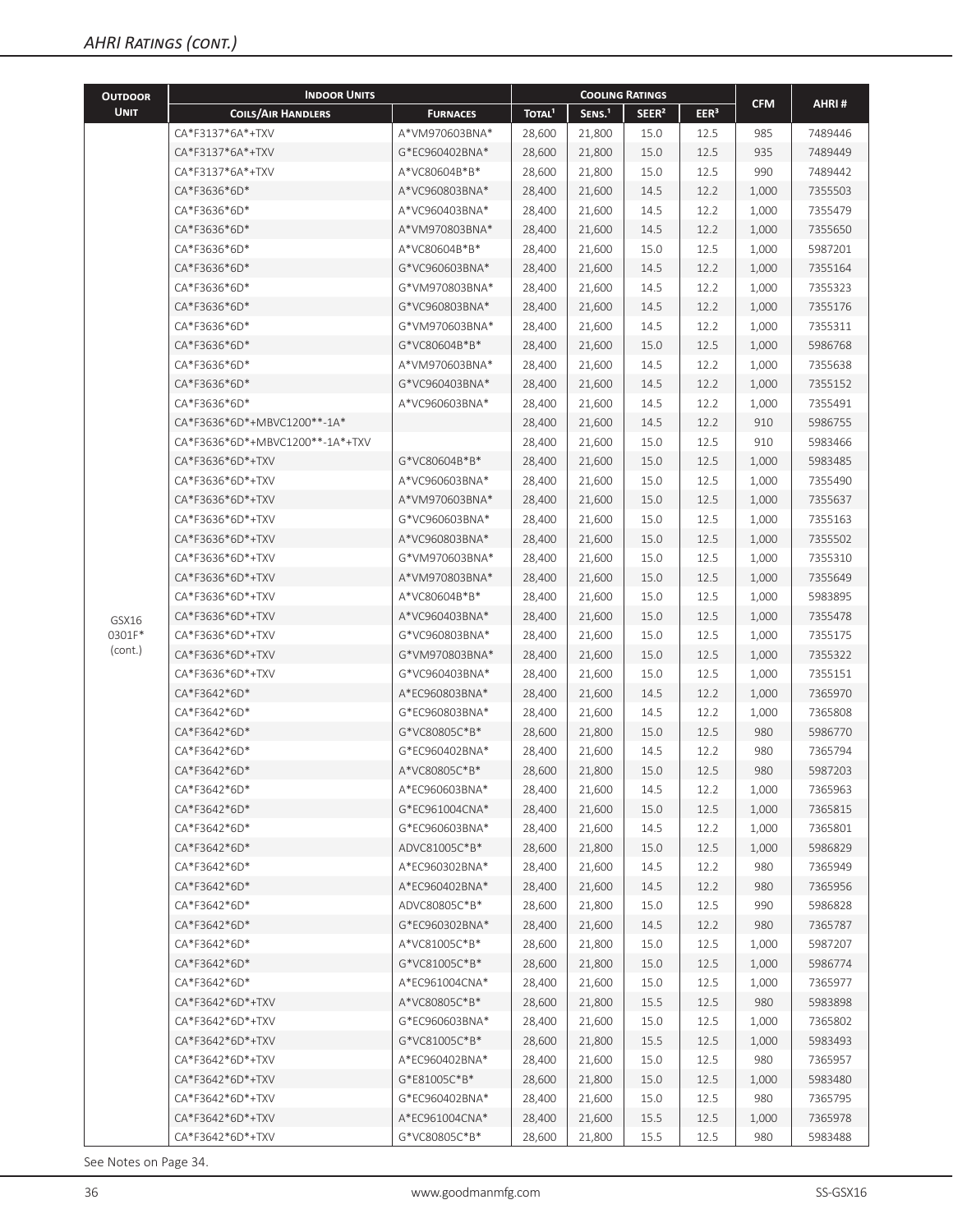| <b>OUTDOOR</b> | <b>INDOOR UNITS</b>             |                 |                    |                    | <b>COOLING RATINGS</b> |                  |            |         |
|----------------|---------------------------------|-----------------|--------------------|--------------------|------------------------|------------------|------------|---------|
| <b>UNIT</b>    | <b>COILS/AIR HANDLERS</b>       | <b>FURNACES</b> | TOTAL <sup>1</sup> | SENS. <sup>1</sup> | SEER <sup>2</sup>      | EER <sup>3</sup> | <b>CFM</b> | AHRI#   |
|                | CA*F3642*6D*+TXV                | A*EH801005C*A*  | 28,600             | 21,800             | 15.0                   | 12.5             | 1,000      | 6945087 |
|                | CA*F3642*6D*+TXV                | A*VC81005C*B*   | 28,600             | 21,800             | 15.5                   | 12.5             | 1,000      | 5983903 |
|                | CA*F3642*6D*+TXV                | G*E80805C*B*    | 28,600             | 21,800             | 15.0                   | 12.5             | 1,000      | 5983476 |
|                | CA*F3642*6D*+TXV                | G*E80603B*B*    | 28,600             | 21,800             | 15.0                   | 12.5             | 1,000      | 5983475 |
|                | CA*F3642*6D*+TXV                | A*EH800603B*A*  | 28,600             | 21,800             | 15.0                   | 12.5             | 1,000      | 6945085 |
|                | CA*F3642*6D*+TXV                | ADVC81005C*B*   | 28,600             | 21,800             | 15.5                   | 12.5             | 1,000      | 5983552 |
|                | CA*F3642*6D*+TXV                | A*EC960302BNA*  | 28,400             | 21,600             | 15.0                   | 12.5             | 980        | 7365950 |
|                | CA*F3642*6D*+TXV                | A*EC960603BNA*  | 28,400             | 21,600             | 15.0                   | 12.5             | 1,000      | 7365964 |
|                | CA*F3642*6D*+TXV                | G*EC960803BNA*  | 28,400             | 21,600             | 15.0                   | 12.5             | 1,000      | 7365809 |
|                | CA*F3642*6D*+TXV                | ADVC80805C*B*   | 28,600             | 21,800             | 15.5                   | 12.5             | 990        | 5983551 |
|                | CA*F3642*6D*+TXV                | A*EC960803BNA*  | 28,400             | 21,600             | 15.0                   | 12.5             | 1,000      | 7365971 |
|                | CA*F3642*6D*+TXV                | G*EC960302BNA*  | 28,400             | 21,600             | 15.0                   | 12.5             | 980        | 7365788 |
|                | CA*F3642*6D*+TXV                | A*EH800805C*A*  | 28,600             | 21,800             | 15.0                   | 12.5             | 1,000      | 6945086 |
|                | CA*F3642*6D*+TXV                | G*EC961004CNA*  | 28,400             | 21,600             | 15.5                   | 12.5             | 1,000      | 7365816 |
|                | CA*F3743*6D*                    | G*VC960803BNA*  | 28,600             | 21,800             | 15.0                   | 12.5             | 1,000      | 7355178 |
|                | CA*F3743*6D*                    | G*VC960603BNA*  | 28,600             | 21,800             | 15.0                   | 12.5             | 1,000      | 7355166 |
|                | CA*F3743*6D*                    | A*VC960603BNA*  | 28,600             | 21,800             | 15.0                   | 12.5             | 1,000      | 7355493 |
|                | CA*F3743*6D*                    | G*EC960803BNA*  | 28,600             | 21,800             | 15.0                   | 12.5             | 1,000      | 7365810 |
|                | CA*F3743*6D*                    | A*EC960803BNA*  | 28,600             | 21,800             | 15.0                   | 12.5             | 1,000      | 7365972 |
|                | CA*F3743*6D*                    | A*EC960603BNA*  | 28,600             | 21,800             | 15.0                   | 12.5             | 1,000      | 7365965 |
|                | CA*F3743*6D*                    | G*EC961004CNA*  | 28,600             | 21,800             | 15.5                   | 12.5             | 1,000      | 7365817 |
|                | CA*F3743*6D*                    | G*VM970803BNA*  | 28,600             | 21,800             | 15.0                   | 12.5             | 1,000      | 7355325 |
|                | CA*F3743*6D*                    | G*VC960403BNA*  | 28,600             | 21,800             | 15.0                   | 12.5             | 1,000      | 7355154 |
|                | CA*F3743*6D*                    | G*VC80805C*B*   | 28,600             | 21,800             | 15.5                   | 12.5             | 980        | 5986771 |
|                | CA*F3743*6D*                    | G*EC960402BNA*  | 28,600             | 21,800             | 15.0                   | 12.5             | 980        | 7365796 |
| GSX16          | CA*F3743*6D*                    | G*E80805C*B*    | 28,600             | 21,800             | 14.5                   | 12.2             | 1,000      | 5986764 |
| 0301F*         | CA*F3743*6D*                    | G*VC81005C*B*   | 29,000             | 22,200             | 15.5                   | 12.5             | 1,000      | 5986775 |
| (cont.)        | CA*F3743*6D*                    | A*EH800805C*A*  | 28,600             | 21,800             | 14.5                   | 12.2             | 1,000      | 6945089 |
|                | CA*F3743*6D*                    | G*EC960302BNA*  | 28,600             | 21,800             | 15.0                   | 12.5             | 980        | 7365789 |
|                | CA*F3743*6D*                    | A*VM970603BNA*  | 28,600             | 21,800             | 15.0                   | 12.5             | 1,000      | 7355640 |
|                | CA*F3743*6D*                    | A*VC960803BNA*  | 28,600             | 21,800             | 15.0                   | 12.5             | 1,000      | 7355505 |
|                | CA*F3743*6D*                    | A*VM970803BNA*  | 28,600             | 21,800             | 15.0                   | 12.5             | 1,000      | 7355652 |
|                | CA*F3743*6D*                    | A*VC960403BNA*  | 28,600             | 21,800             | 15.0                   | 12.5             | 1,000      | 7355481 |
|                | CA*F3743*6D*                    | G*VM970603BNA*  | 28,600             | 21,800             | 15.0                   | 12.5             | 1,000      | 7355313 |
|                | CA*F3743*6D*                    | A*VC81005C*B*   | 29,000             | 22,200             | 15.5                   | 12.5             | 1,000      | 5987208 |
|                | CA*F3743*6D*                    | A*VC80805C*B*   | 28,600             | 21,800             | 15.5                   | 12.5             | 980        | 5987204 |
|                | CA*F3743*6D*                    | A*EC960402BNA*  | 28,600             | 21,800             | 15.0                   | 12.5             | 980        | 7365958 |
|                | CA*F3743*6D*                    | A*EC960302BNA*  | 28,600             | 21,800             | 15.0                   | 12.5             | 980        | 7365951 |
|                | CA*F3743*6D*                    | A*EC961004CNA*  | 28,600             | 21,800             | 15.5                   | 12.5             | 1,000      | 7365979 |
|                | CA*F3743*6D*                    | G*EC960603BNA*  | 28,600             | 21,800             | 15.0                   | 12.5             | 1,000      | 7365803 |
|                | CA*F3743*6D*+EEP+TXV            |                 | 29,000             | 22,200             | 14.5                   | 12.2             | 1,000      | 5753028 |
|                | CA*F3743*6D*+MBVC1200**-1A*     |                 | 28,600             | 21,800             | 14.5                   | 12.2             | 910        | 5990716 |
|                | CA*F3743*6D*+MBVC1200**-1A*+TXV |                 | 28,600             | 21,800             | 15.0                   | 12.5             | 910        | 5990717 |
|                | CA*F3743*6D*+MBVC1600**-1A*     |                 | 28,600             | 21,800             | 14.5                   | 12.2             | 945        | 5986757 |
|                | CA*F3743*6D*+MBVC1600**-1A*+TXV |                 | 28,600             | 21,800             | 15.0                   | 12.5             | 945        | 5983467 |
|                | CA*F3743*6D*+TXV                | G*EC961004CNA*  | 28,600             | 21,800             | 16.0                   | 13.0             | 1,000      | 7365818 |
|                | CA*F3743*6D*+TXV                | A*VC80805C*B*   | 28,600             | 21,800             | 16.0                   | 13.0             | 980        | 5983899 |
|                | CA*F3743*6D*+TXV                | G*VC80805C*B*   | 28,600             | 21,800             | 16.0                   | 13.0             | 980        | 5983489 |
|                | CA*F3743*6D*+TXV                | G*E80805C*B*    | 29,000             | 22,200             | 16.0                   | 13.0             | 1,050      | 5753032 |
|                | CA*F3743*6D*+TXV                | A*EH800805C*A*  | 29,000             | 22,200             | 16.0                   | 13.0             | 1,050      | 6945092 |
|                | CA*F3743*6D*+TXV                | A*EC961004CNA*  | 28,600             | 21,800             | 16.0                   | 13.0             | 1,000      | 7365980 |
|                | CA*F3743*6D*+TXV                | A*EC960803BNA*  | 28,600             | 21,800             | 16.0                   | 13.0             | 1,000      | 7365973 |
|                | CA*F3743*6D*+TXV                | G*E81005C*B*    | 28,600             | 21,800             | 15.0                   | 12.5             | 1,000      | 5983481 |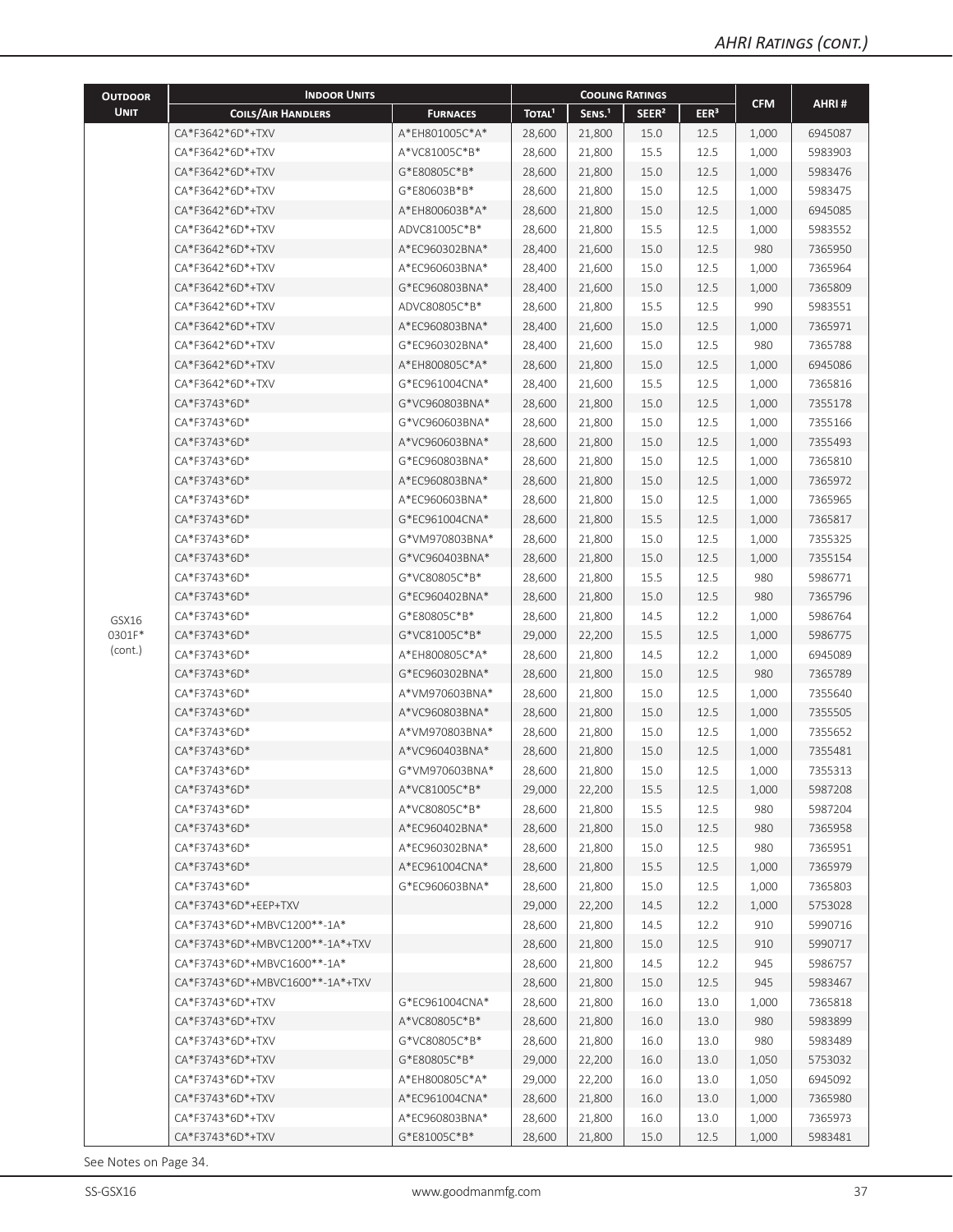| <b>OUTDOOR</b>  | <b>INDOOR UNITS</b>       |                 |                    | <b>COOLING RATINGS</b> |                   |                  |            |         |
|-----------------|---------------------------|-----------------|--------------------|------------------------|-------------------|------------------|------------|---------|
| <b>UNIT</b>     | <b>COILS/AIR HANDLERS</b> | <b>FURNACES</b> | TOTAL <sup>1</sup> | SENS. <sup>1</sup>     | SEER <sup>2</sup> | EER <sup>3</sup> | <b>CFM</b> | AHRI#   |
|                 | CA*F3743*6D*+TXV          | A*VM970803BNA*  | 28,600             | 21,800                 | 16.0              | 13.0             | 1,000      | 7355651 |
|                 | CA*F3743*6D*+TXV          | A*EH801005C*A*  | 28,600             | 21,800                 | 15.0              | 12.5             | 1,000      | 6945093 |
|                 | CA*F3743*6D*+TXV          | A*VM970603BNA*  | 28,600             | 21,800                 | 16.0              | 13.0             | 1,000      | 7355639 |
|                 | CA*F3743*6D*+TXV          | G*EC960302BNA*  | 28,600             | 21,800                 | 16.0              | 13.0             | 980        | 7365790 |
|                 | CA*F3743*6D*+TXV          | A*EC960302BNA*  | 28,600             | 21,800                 | 16.0              | 13.0             | 980        | 7365952 |
|                 | CA*F3743*6D*+TXV          | G*VM970603BNA*  | 28,600             | 21,800                 | 16.0              | 13.0             | 1,000      | 7355312 |
|                 | CA*F3743*6D*+TXV          | G*EC960402BNA*  | 28,600             | 21,800                 | 16.0              | 13.0             | 980        | 7365797 |
|                 | CA*F3743*6D*+TXV          | G*VC960403BNA*  | 28,600             | 21,800                 | 16.0              | 13.0             | 1,000      | 7355153 |
|                 | CA*F3743*6D*+TXV          | G*EC960803BNA*  | 28,600             | 21,800                 | 16.0              | 13.0             | 1,000      | 7365811 |
|                 | CA*F3743*6D*+TXV          | A*VC81005C*B*   | 28,600             | 21,800                 | 16.0              | 13.0             | 1,000      | 5983904 |
|                 | CA*F3743*6D*+TXV          | A*EC960402BNA*  | 28,600             | 21,800                 | 16.0              | 13.0             | 980        | 7365959 |
|                 | CA*F3743*6D*+TXV          | G*EC960603BNA*  | 28,600             | 21,800                 | 16.0              | 13.0             | 1,000      | 7365804 |
|                 | CA*F3743*6D*+TXV          | G*VC81005C*B*   | 28,600             | 21,800                 | 16.0              | 13.0             | 1,000      | 5983494 |
|                 | CA*F3743*6D*+TXV          | A*EC960603BNA*  | 28,600             | 21,800                 | 16.0              | 13.0             | 1,000      | 7365966 |
|                 | CA*F3743*6D*+TXV          | A*VC960803BNA*  | 28,600             | 21,800                 | 16.0              | 13.0             | 1,000      | 7355504 |
|                 | CA*F3743*6D*+TXV          | G*VC960603BNA*  | 28,600             | 21,800                 | 16.0              | 13.0             | 1,000      | 7355165 |
|                 | CA*F3743*6D*+TXV          | A*VC960603BNA*  | 28,600             | 21,800                 | 16.0              | 13.0             | 1,000      | 7355492 |
|                 | CA*F3743*6D*+TXV          | G*VC960803BNA*  | 28,600             | 21,800                 | 16.0              | 13.0             | 1,000      | 7355177 |
|                 | CA*F3743*6D*+TXV          | A*VC960403BNA*  | 28,600             | 21,800                 | 16.0              | 13.0             | 1,000      | 7355480 |
|                 | CA*F3743*6D*+TXV          | G*VM970803BNA*  | 28,600             | 21,800                 | 16.0              | 13.0             | 1,000      | 7355324 |
|                 | CA*F4860*6D*              | A*VC960804CNA*  | 28,600             | 21,800                 | 15.0              | 12.5             | 1,000      | 7355515 |
|                 | CA*F4860*6D*              | G*VC960804CNA*  | 28,600             | 21,800                 | 15.0              | 12.5             | 1,000      | 7355188 |
|                 | CA*F4860*6D*              | G*VM970804CNA*  | 28,600             | 21,800                 | 15.0              | 12.5             | 1,000      | 7355335 |
|                 | CA*F4860*6D*              | A*VM970804CNA*  | 28,600             | 21,800                 | 15.0              | 12.5             | 1,000      | 7355662 |
|                 | CA*F4860*6D*+TXV          | A*VM970804CNA*  | 28,600             | 21,800                 | 16.0              | 13.0             | 1,000      | 7355661 |
|                 | CA*F4860*6D*+TXV          | G*VM970804CNA*  | 28,600             | 21,800                 | 16.0              | 13.0             | 1,000      | 7355334 |
| GSX16<br>0301F* | CA*F4860*6D*+TXV          | G*VC960804CNA*  | 28,600             | 21,800                 | 16.0              | 13.0             | 1,000      | 7355187 |
| (cont.)         | CA*F4860*6D*+TXV          | A*VC960804CNA*  | 28,600             | 21,800                 | 16.0              | 13.0             | 1,000      | 7355514 |
|                 | CA*F4961*6D*+EEP+TXV      |                 | 29,400             | 22,400                 | 15.0              | 12.5             | 1,000      | 5753029 |
|                 | CAPT3743*4A*              | G*VC81005C*B*   | 28,600             | 21,800                 | 16.0              | 13.0             | 1,000      | 5983495 |
|                 | CAPT3743*4A*              | G*VC960603BNA*  | 28,600             | 21,800                 | 15.5              | 12.5             | 1,000      | 7355167 |
|                 | CAPT3743*4A*              | A*EH800805C*A*  | 28,600             | 21,800                 | 15.0              | 12.5             | 1,000      | 6945098 |
|                 | CAPT3743*4A*              | G*EC960603BNA*  | 28,600             | 21,800                 | 15.0              | 12.5             | 1,000      | 7365805 |
|                 | CAPT3743*4A*              | G*VM970603BNA*  | 28,600             | 21,800                 | 15.5              | 12.5             | 1,000      | 7355314 |
|                 | CAPT3743*4A*              | ADVC81005C*B*   | 28,600             | 21,800                 | 15.0              | 12.5             | 1,000      | 6494122 |
|                 | CAPT3743*4A*              | A*EC960603BNA*  | 28,600             | 21,800                 | 15.0              | 12.5             | 1,000      | 7365967 |
|                 | CAPT3743*4A*              | A*VM970803BNA*  | 28,600             | 21,800                 | 15.5              | 12.5             | 1,000      | 7355653 |
|                 | CAPT3743*4A*              | G*EC960302BNA*  | 28,600             | 21,800                 | 15.0              | 12.5             | 980        | 7365791 |
|                 | CAPT3743*4A*              | A*EH800603B*A*  | 28,600             | 21,800                 | 15.0              | 12.5             | 1,050      | 6945097 |
|                 | CAPT3743*4A*              | A*EC960402BNA*  | 28,600             | 21,800                 | 15.0              | 12.5             | 980        | 7365960 |
|                 | CAPT3743*4A*              | G*EC960402BNA*  | 28,600             | 21,800                 | 15.0              | 12.5             | 980        | 7365798 |
|                 | CAPT3743*4A*              | A*EC960803BNA*  | 28,600             | 21,800                 | 15.0              | 12.5             | 1,000      | 7365974 |
|                 | CAPT3743*4A*              | A*VC80805C*B*   | 28,600             | 21,800                 | 16.0              | 13.0             | 980        | 5983900 |
|                 | CAPT3743*4A*              | ADVC80805C*B*   | 28,600             | 21,800                 | 15.0              | 12.5             | 1,000      | 6494121 |
|                 | CAPT3743*4A*              | A*EC961004CNA*  | 28,600             | 21,800                 | 15.5              | 12.5             | 1,000      | 7365981 |
|                 | CAPT3743*4A*              | A*EC960302BNA*  | 28,600             | 21,800                 | 15.0              | 12.5             | 980        | 7365953 |
|                 | CAPT3743*4A*              | G*E80603B*B*    | 28,600             | 21,800                 | 15.0              | 12.5             | 1,050      | 6494119 |
|                 | CAPT3743*4A*              | A*VC960804CNA*  | 28,600             | 21,800                 | 15.5              | 12.5             | 1,000      | 7355516 |
|                 | CAPT3743*4A*              | G*VC80604B*B*   | 28,600             | 21,800                 | 15.0              | 12.5             | 1,000      | 5983486 |
|                 | CAPT3743*4A*              | A*VC960803BNA*  | 28,600             | 21,800                 | 15.5              | 12.5             | 1,000      | 7355506 |
|                 | CAPT3743*4A*              | G*EC961004CNA*  | 28,600             | 21,800                 | 15.5              | 12.5             | 1,000      | 7365819 |
|                 | CAPT3743*4A*              | A*EH801005C*A*  | 28,600             | 21,800                 | 15.0              | 12.5             | 1,000      | 6945099 |
|                 | CAPT3743*4A*              | G*VC960804CNA*  | 28,600             | 21,800                 | 15.5              | 12.5             | 1,000      | 7355189 |
|                 |                           |                 |                    |                        |                   |                  |            |         |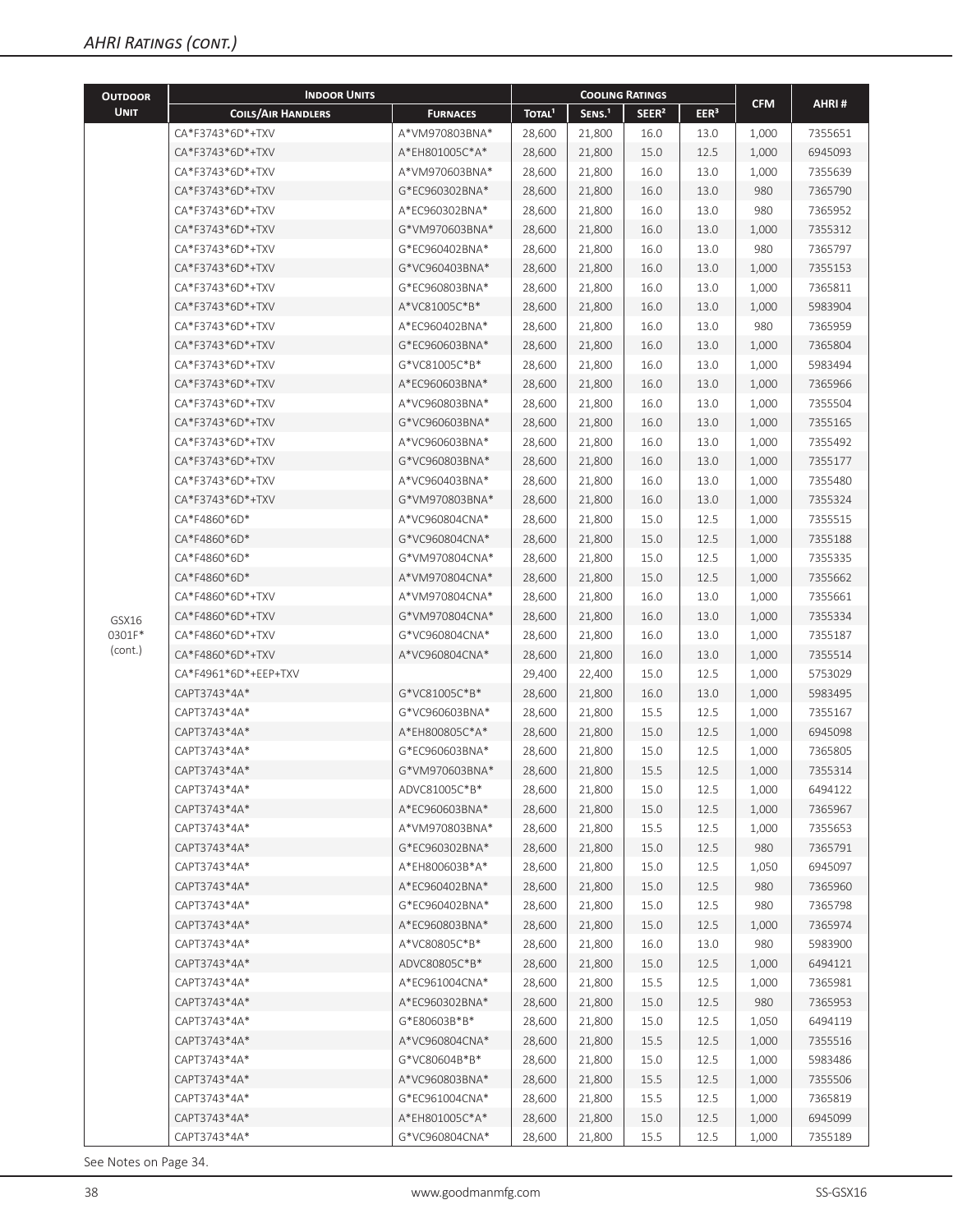| <b>OUTDOOR</b> | <b>INDOOR UNITS</b>             |                 |                    |                    | <b>COOLING RATINGS</b> |                  |            |         |
|----------------|---------------------------------|-----------------|--------------------|--------------------|------------------------|------------------|------------|---------|
| <b>UNIT</b>    | <b>COILS/AIR HANDLERS</b>       | <b>FURNACES</b> | TOTAL <sup>1</sup> | SENS. <sup>1</sup> | SEER <sup>2</sup>      | EER <sup>3</sup> | <b>CFM</b> | AHRI#   |
|                | CAPT3743*4A*                    | G*VC960403BNA*  | 28,600             | 21,800             | 15.5                   | 12.5             | 1,000      | 7355155 |
|                | CAPT3743*4A*                    | A*VM970603BNA*  | 28,600             | 21,800             | 15.5                   | 12.5             | 1,000      | 7355641 |
|                | CAPT3743*4A*                    | G*VM970803BNA*  | 28,600             | 21,800             | 15.5                   | 12.5             | 1,000      | 7355326 |
|                | CAPT3743*4A*                    | A*VM970804CNA*  | 28,600             | 21,800             | 15.5                   | 12.5             | 1,000      | 7355663 |
|                | CAPT3743*4A*                    | G*E81005C*B*    | 28,600             | 21,800             | 15.0                   | 12.5             | 1,000      | 5983482 |
|                | CAPT3743*4A*                    | G*VC960803BNA*  | 28,600             | 21,800             | 15.5                   | 12.5             | 1,000      | 7355179 |
|                | CAPT3743*4A*                    | G*E80805C*B*    | 28,600             | 21,800             | 15.0                   | 12.5             | 1,000      | 5983477 |
|                | CAPT3743*4A*                    | A*VC960603BNA*  | 28,600             | 21,800             | 15.5                   | 12.5             | 1,000      | 7355494 |
|                | CAPT3743*4A*                    | G*VC80805C*B*   | 28,600             | 21,800             | 16.0                   | 13.0             | 980        | 5983490 |
|                | CAPT3743*4A*                    | A*VC960403BNA*  | 28,600             | 21,800             | 15.5                   | 12.5             | 1,000      | 7355482 |
|                | CAPT3743*4A*                    | A*VC81005C*B*   | 28,600             | 21,800             | 16.0                   | 13.0             | 1,000      | 5983905 |
|                | CAPT3743*4A*                    | G*VM970804CNA*  | 28,600             | 21,800             | 15.5                   | 12.5             | 1,000      | 7355336 |
|                | CAPT3743*4A*                    | G*EC960803BNA*  | 28,600             | 21,800             | 15.0                   | 12.5             | 1,000      | 7365812 |
|                | CAPT3743*4A*                    | ADVC80603B*B*   | 28,600             | 21,800             | 15.0                   | 12.5             | 1,000      | 6494120 |
|                | CAPT3743*4A*                    | A*VC80604B*B*   | 28,600             | 21,800             | 15.0                   | 12.5             | 1,000      | 5983896 |
|                | CAPT3743*4A*+MBVC1200**-1A*     |                 | 28,600             | 21,800             | 15.0                   | 12.5             | 910        | 5983469 |
|                | CAPT3743*4A*+MBVC1600**-1A*     |                 | 28,600             | 21,800             | 15.0                   | 12.5             | 945        | 5983470 |
|                | CHPF3636B6C*                    | A*EC960302BNA*  | 28,400             | 21,600             | 15.0                   | 12.5             | 980        | 7365954 |
|                | CHPF3636B6C*                    | G*EC960603BNA*  | 28,400             | 21,600             | 15.0                   | 12.5             | 1,000      | 7365806 |
|                | CHPF3636B6C*                    | G*EC960402BNA*  | 28,400             | 21,600             | 15.0                   | 12.5             | 980        | 7365799 |
|                | CHPF3636B6C*                    | G*EC960302BNA*  | 28,400             | 21,600             | 15.0                   | 12.5             | 980        | 7365792 |
|                | CHPF3636B6C*                    | A*EC960603BNA*  | 28,400             | 21,600             | 15.0                   | 12.5             | 1,000      | 7365968 |
|                | CHPF3636B6C*                    | A*EC960803BNA*  | 28,400             | 21,600             | 15.0                   | 12.5             | 1,000      | 7365975 |
|                | CHPF3636B6C*                    | A*EC960402BNA*  | 28,400             | 21,600             | 15.0                   | 12.5             | 980        | 7365961 |
|                | CHPF3636B6C*                    | G*EC960803BNA*  | 28,400             | 21,600             | 15.0                   | 12.5             | 1,000      | 7365813 |
| GSX16          | CHPF3636B6C*+MBVC1200**-1A*     |                 | 28,400             | 21,600             | 15.0                   | 12.5             | 910        | 5986759 |
| 0301F*         | CHPF3636B6C*+MBVC1200**-1A*+TXV |                 | 28,400             | 21,600             | 15.5                   | 12.5             | 910        | 5983471 |
| (cont.)        | CHPF3636B6C*+TXV                | G*EC960803BNA*  | 28,400             | 21,600             | 15.5                   | 12.5             | 1,000      | 7365814 |
|                | CHPF3636B6C*+TXV                | G*EC960302BNA*  | 28,400             | 21,600             | 15.5                   | 12.5             | 980        | 7365793 |
|                | CHPF3636B6C*+TXV                | G*EC960603BNA*  | 28,400             | 21,600             | 15.5                   | 12.5             | 1,000      | 7365807 |
|                | CHPF3636B6C*+TXV                | A*VM970603BNA*  | 28,400             | 21,600             | 15.0                   | 12.5             | 1,000      | 7355642 |
|                | CHPF3636B6C*+TXV                | A*VM970803BNA*  | 28,400             | 21,600             | 15.0                   | 12.5             | 1,000      | 7355654 |
|                | CHPF3636B6C*+TXV                | A*EC960302BNA*  | 28,400             | 21,600             | 15.5                   | 12.5             | 980        | 7365955 |
|                | CHPF3636B6C*+TXV                | A*EC960603BNA*  | 28,400             | 21,600             | 15.5                   | 12.5             | 1,000      | 7365969 |
|                | CHPF3636B6C*+TXV                | A*VC960403BNA*  | 28,400             | 21,600             | 15.0                   | 12.5             | 1,000      | 7355483 |
|                | CHPF3636B6C*+TXV                | G*VM970803BNA*  | 28,400             | 21,600             | 15.0                   | 12.5             | 1,000      | 7355327 |
|                | CHPF3636B6C*+TXV                | A*EC960402BNA*  | 28,400             | 21,600             | 15.5                   | 12.5             | 980        | 7365962 |
|                | CHPF3636B6C*+TXV                | G*VC960403BNA*  | 28,400             | 21,600             | 15.0                   | 12.5             | 1,000      | 7355156 |
|                | CHPF3636B6C*+TXV                | A*EC960803BNA*  | 28,400             | 21,600             | 15.5                   | 12.5             | 1,000      | 7365976 |
|                | CHPF3636B6C*+TXV                | G*VM970603BNA*  | 28,400             | 21,600             | 15.0                   | 12.5             | 1,000      | 7355315 |
|                | CHPF3636B6C*+TXV                | G*EC960402BNA*  | 28,400             | 21,600             | 15.5                   | 12.5             | 980        | 7365800 |
|                | CHPF3636B6C*+TXV                | A*VC960603BNA*  | 28,400             | 21,600             | 15.0                   | 12.5             | 1,000      | 7355495 |
|                | CHPF3636B6C*+TXV                | G*VC960603BNA*  | 28,400             | 21,600             | 15.0                   | 12.5             | 1,000      | 7355168 |
|                | CHPF3636B6C*+TXV                | G*VC960803BNA*  | 28,400             | 21,600             | 15.0                   | 12.5             | 1,000      | 7355180 |
|                | CHPF3636B6C*+TXV                | A*VC960803BNA*  | 28,400             | 21,600             | 15.0                   | 12.5             | 1,000      | 7355507 |
|                | CHPF3642C6C*                    | G*VC81005C*B*   | 28,400             | 21,600             | 15.0                   | 12.5             | 1,000      | 5986776 |
|                | CHPF3642C6C*                    | G*EC961004CNA*  | 28,600             | 21,800             | 15.0                   | 12.5             | 1,000      | 7365822 |
|                | CHPF3642C6C*                    | G*E80805C*B*    | 28,400             | 21,600             | 14.5                   | 12.2             | 1,000      | 5986765 |
|                | CHPF3642C6C*                    | A*VC80604B*B*   | 28,400             | 21,600             | 15.0                   | 12.5             | 1,000      | 5987202 |
|                | CHPF3642C6C*                    | A*EC961004CNA*  | 28,600             | 21,800             | 15.0                   | 12.5             | 1,000      | 7365984 |
|                | CHPF3642C6C*                    | G*E81005C*B*    | 28,400             | 21,600             | 14.5                   | 12.2             | 1,000      | 5986767 |
|                | CHPF3642C6C*                    | A*EH800805C*A*  | 28,400             | 21,600             | 14.5                   | 12.2             | 1,000      | 6945104 |
|                | CHPF3642C6C*                    | A*VC80805C*B*   | 28,400             | 21,600             | 15.0                   | 12.5             | 980        | 5987205 |
|                |                                 |                 |                    |                    |                        |                  |            |         |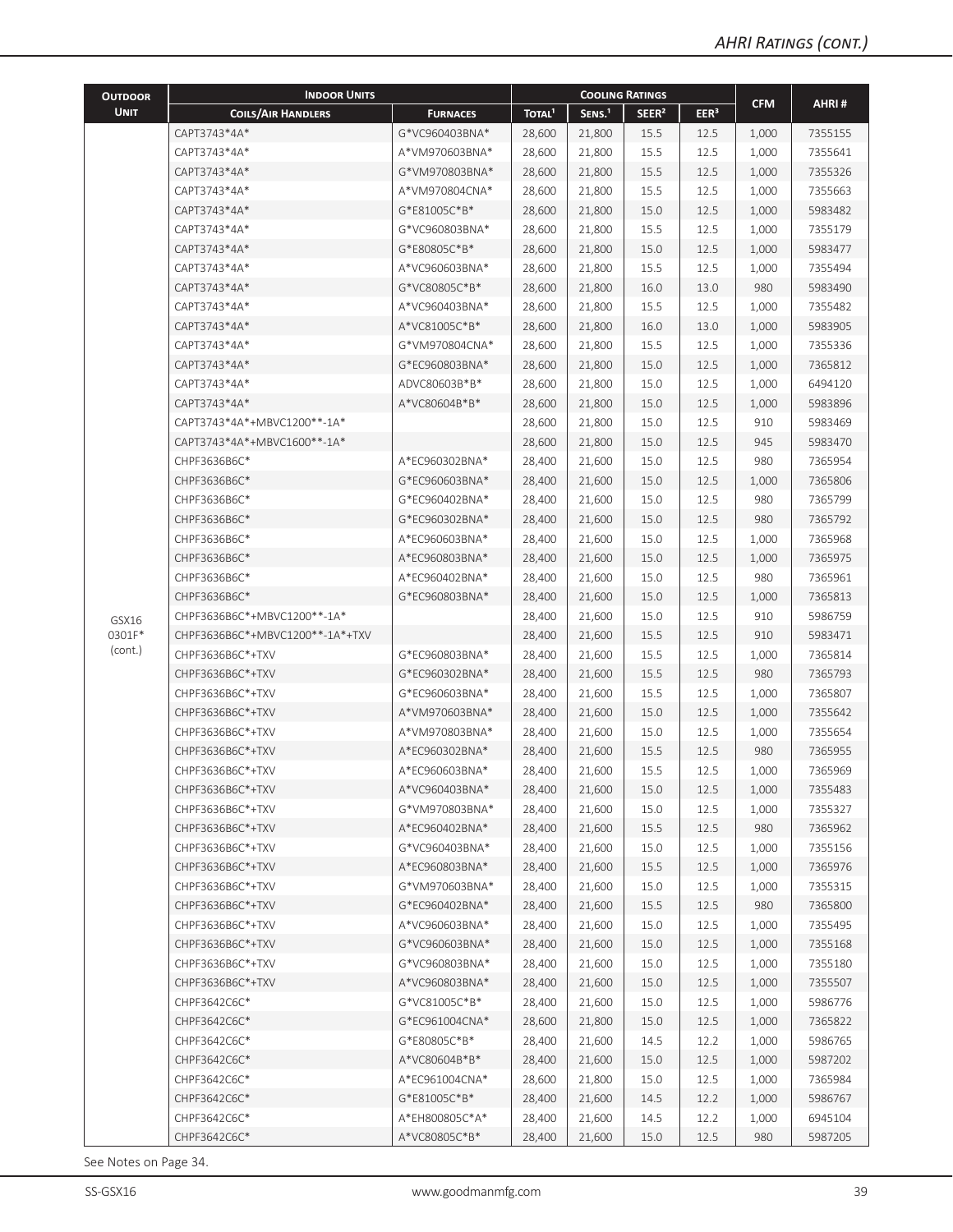| <b>INDOOR UNITS</b><br><b>COOLING RATINGS</b><br><b>OUTDOOR</b><br><b>UNIT</b><br><b>COILS/AIR HANDLERS</b><br><b>FURNACES</b><br>TOTAL <sup>1</sup><br>SENS. <sup>1</sup><br>SEER <sup>2</sup><br>EER <sup>3</sup><br>G*VC80604B*B*<br>CHPF3642C6C*<br>28,400<br>21,600<br>12.5<br>15.0<br>CHPF3642C6C*<br>A*VC81005C*B*<br>28,400<br>21,600<br>15.0<br>12.5 | <b>CFM</b><br>1,000<br>1,000 | AHRI#<br>5986769 |
|---------------------------------------------------------------------------------------------------------------------------------------------------------------------------------------------------------------------------------------------------------------------------------------------------------------------------------------------------------------|------------------------------|------------------|
|                                                                                                                                                                                                                                                                                                                                                               |                              |                  |
|                                                                                                                                                                                                                                                                                                                                                               |                              |                  |
|                                                                                                                                                                                                                                                                                                                                                               |                              | 5987209          |
| CHPF3642C6C*<br>G*VC80805C*B*<br>12.5<br>28,400<br>21,600<br>15.0                                                                                                                                                                                                                                                                                             | 980                          | 5986772          |
| 21,600<br>CHPF3642C6C*<br>A*EH801005C*A*<br>28,400<br>14.5<br>12.2                                                                                                                                                                                                                                                                                            | 1,000                        | 6945105          |
| CHPF3642C6C*+EEP+TXV<br>28,400<br>21,600<br>12.2<br>14.5                                                                                                                                                                                                                                                                                                      | 1,000                        | 5983472          |
| A*VC80604B*B*<br>CHPF3642C6C*+TXV<br>28,400<br>21,600<br>15.5<br>12.5                                                                                                                                                                                                                                                                                         | 1,000                        | 5983897          |
| CHPF3642C6C*+TXV<br>A*FH801005C*A*<br>28,400<br>21,600<br>15.0<br>12.5                                                                                                                                                                                                                                                                                        | 1,000                        | 6945108          |
| CHPF3642C6C*+TXV<br>G*EC961004CNA*<br>12.5<br>28,600<br>21,800<br>15.5                                                                                                                                                                                                                                                                                        | 1,000                        | 7365823          |
| G*E80805C*B*<br>12.5<br>CHPF3642C6C*+TXV<br>28,400<br>21,600<br>15.0                                                                                                                                                                                                                                                                                          | 1,000                        | 5983478          |
| CHPF3642C6C*+TXV<br>A*VC80805C*B*<br>28,400<br>21,600<br>15.5<br>12.5                                                                                                                                                                                                                                                                                         | 980                          | 5983901          |
| CHPF3642C6C*+TXV<br>A*VC81005C*B*<br>28,400<br>21,600<br>15.5<br>12.5                                                                                                                                                                                                                                                                                         | 1,000                        | 5983906          |
| A*EH800805C*A*<br>CHPF3642C6C*+TXV<br>28,400<br>21,600<br>15.0<br>12.5                                                                                                                                                                                                                                                                                        | 1,000                        | 6945107          |
| G*E81005C*B*<br>CHPF3642C6C*+TXV<br>28,400<br>21,600<br>15.0<br>12.5                                                                                                                                                                                                                                                                                          | 1,000                        | 5983483          |
| G*VC80604B*B*<br>CHPF3642C6C*+TXV<br>28,400<br>21,600<br>15.5<br>12.5                                                                                                                                                                                                                                                                                         | 1,000                        | 5983487          |
| G*VC80805C*B*<br>12.5<br>CHPF3642C6C*+TXV<br>28,400<br>21,600<br>15.5                                                                                                                                                                                                                                                                                         | 980                          | 5983491          |
| CHPF3642C6C*+TXV<br>A*EC961004CNA*<br>28,600<br>21,800<br>15.5<br>12.5                                                                                                                                                                                                                                                                                        | 1,000                        | 7365985          |
| G*VC81005C*B*<br>12.5<br>CHPF3642C6C*+TXV<br>28,400<br>21,600<br>15.5                                                                                                                                                                                                                                                                                         | 1,000                        | 5983496          |
| CHPF3642D6C*+TXV<br>G*E80805C*B*<br>28,400<br>21,600<br>15.0<br>12.5                                                                                                                                                                                                                                                                                          | 1,000                        | 5983479          |
| A*EH801005C*A*<br>CHPF3642D6C*+TXV<br>28,400<br>21,600<br>15.0<br>12.5                                                                                                                                                                                                                                                                                        | 1,000                        | 6945111          |
| G*E81005C*B*<br>CHPF3642D6C*+TXV<br>28,400<br>21,600<br>15.0<br>12.5                                                                                                                                                                                                                                                                                          | 1,000                        | 5983484          |
| CHPF3642D6C*+TXV<br>A*FH800805C*A*<br>28,400<br>21,600<br>15.0<br>12.5                                                                                                                                                                                                                                                                                        | 1,000                        | 6945110          |
| CHPF3743C6B*<br>G*VC960403BNA*<br>28,600<br>21,800<br>15.0<br>12.5                                                                                                                                                                                                                                                                                            | 1,000                        | 7355157          |
| A*VM970803BNA*<br>CHPF3743C6B*<br>28,600<br>21,800<br>15.0<br>12.5                                                                                                                                                                                                                                                                                            | 1,000                        | 7355655          |
| CHPF3743C6B*<br>G*VC960804CNA*<br>28,600<br>21,800<br>15.0<br>12.5                                                                                                                                                                                                                                                                                            | 1,000                        | 7355190          |
| G*VC80805C*B*<br>12.5<br>CHPF3743C6B*<br>28,600<br>21,800<br>15.5                                                                                                                                                                                                                                                                                             | 980                          | 5986773          |
| CHPF3743C6B*<br>G*VM970603BNA*<br>28,600<br>21,800<br>15.0<br>12.5<br>GSX16                                                                                                                                                                                                                                                                                   | 1,000                        | 7355316          |
| 0301F*<br>CHPF3743C6B*<br>A*VC960803BNA*<br>21,800<br>15.0<br>12.5<br>28,600                                                                                                                                                                                                                                                                                  | 1,000                        | 7355508          |
| (cont.)<br>CHPF3743C6B*<br>G*VM970803BNA*<br>28,600<br>21,800<br>15.0<br>12.5                                                                                                                                                                                                                                                                                 | 1,000                        | 7355328          |
| CHPF3743C6B*<br>A*VC960804CNA*<br>28,600<br>21,800<br>15.0<br>12.5                                                                                                                                                                                                                                                                                            | 1,000                        | 7355517          |
| CHPF3743C6B*<br>A*VC960403BNA*<br>28,600<br>21,800<br>15.0<br>12.5                                                                                                                                                                                                                                                                                            | 1,000                        | 7355484          |
| CHPF3743C6B*<br>G*VC960603BNA*<br>28,600<br>21,800<br>15.0<br>12.5                                                                                                                                                                                                                                                                                            | 1,000                        | 7355169          |
| CHPF3743C6B*<br>A*EH800805C*A*<br>28,600<br>21,800<br>15.5<br>12.5                                                                                                                                                                                                                                                                                            | 1,000                        | 6945113          |
| CHPF3743C6B*<br>G*E80805C*B*<br>28,600<br>21,800<br>15.5<br>12.5                                                                                                                                                                                                                                                                                              | 1,000                        | 5986766          |
| CHPF3743C6B*<br>G*VM970804CNA*<br>28,600<br>21,800<br>15.0<br>12.5                                                                                                                                                                                                                                                                                            | 1,000                        | 7355337          |
| CHPF3743C6B*<br>G*VC960803BNA*<br>21,800<br>15.0<br>28,600<br>12.5                                                                                                                                                                                                                                                                                            | 1,000                        | 7355181          |
| CHPF3743C6B*<br>A*EC961004CNA*<br>28,600<br>21,800<br>15.5<br>12.5                                                                                                                                                                                                                                                                                            | 1,000                        | 7365986          |
| CHPF3743C6B*<br>A*VM970603BNA*<br>21,800<br>15.0<br>12.5<br>28,600                                                                                                                                                                                                                                                                                            | 1,000                        | 7355643          |
| 21,800<br>12.5<br>CHPF3743C6B*<br>A*VM970804CNA*<br>28,600<br>15.0                                                                                                                                                                                                                                                                                            | 1,000                        | 7355664          |
| CHPF3743C6B*<br>A*VC80805C*B*<br>28,600<br>21,800<br>15.5<br>12.5                                                                                                                                                                                                                                                                                             | 980                          | 5987206          |
| CHPF3743C6B*<br>G*EC961004CNA*<br>21,800<br>28,600<br>15.5<br>12.5                                                                                                                                                                                                                                                                                            | 1,000                        | 7365824          |
| CHPF3743C6B*<br>A*VC960603BNA*<br>21,800<br>28,600<br>15.0<br>12.5                                                                                                                                                                                                                                                                                            | 1,000                        | 7355496          |
| CHPF3743C6B*+EEP+TXV<br>22,200<br>29,000<br>14.5<br>12.2                                                                                                                                                                                                                                                                                                      | 1,000                        | 5753030          |
| CHPF3743C6B*+MBVC1600**-1A*<br>28,600<br>21,800<br>12.5<br>15.5                                                                                                                                                                                                                                                                                               | 945                          | 5986762          |
| CHPF3743C6B*+MBVC1600**-1A*+TXV<br>21,800<br>13.0<br>28,600<br>16.0                                                                                                                                                                                                                                                                                           | 945                          | 5983473          |
| CHPF3743C6B*+TXV<br>G*VC80805C*B*<br>28,600<br>21,800<br>13.0<br>16.0                                                                                                                                                                                                                                                                                         | 980                          | 5983492          |
| 21,800<br>13.0<br>CHPF3743C6B*+TXV<br>A*VM970603BNA*<br>28,600<br>16.0                                                                                                                                                                                                                                                                                        | 1,000                        | 7355644          |
| CHPF3743C6B*+TXV<br>A*VM970804CNA*<br>28,600<br>21,800<br>13.0<br>16.0                                                                                                                                                                                                                                                                                        | 1,000                        | 7355665          |
| CHPF3743C6B*+TXV<br>G*VC960603BNA*<br>28,600<br>21,800<br>13.0<br>16.0                                                                                                                                                                                                                                                                                        | 1,000                        | 7355170          |
| 28,600<br>21,800<br>CHPF3743C6B*+TXV<br>G*VM970804CNA*<br>16.0<br>13.0                                                                                                                                                                                                                                                                                        | 1,000                        | 7355338          |
| A*VM970803BNA*<br>28,600<br>21,800<br>13.0<br>CHPF3743C6B*+TXV<br>16.0                                                                                                                                                                                                                                                                                        | 1,000                        | 7355656          |
| A*VC80805C*B*<br>28,600<br>21,800<br>CHPF3743C6B*+TXV<br>16.0<br>13.0                                                                                                                                                                                                                                                                                         | 980                          | 5983902          |
| CHPF3743C6B*+TXV<br>G*EC961004CNA*<br>28,600<br>21,800<br>13.0<br>16.0                                                                                                                                                                                                                                                                                        | 1,000                        | 7365825          |
| A*VC960804CNA*<br>28,600<br>21,800<br>13.0<br>CHPF3743C6B*+TXV<br>16.0                                                                                                                                                                                                                                                                                        | 1,000                        | 7355518          |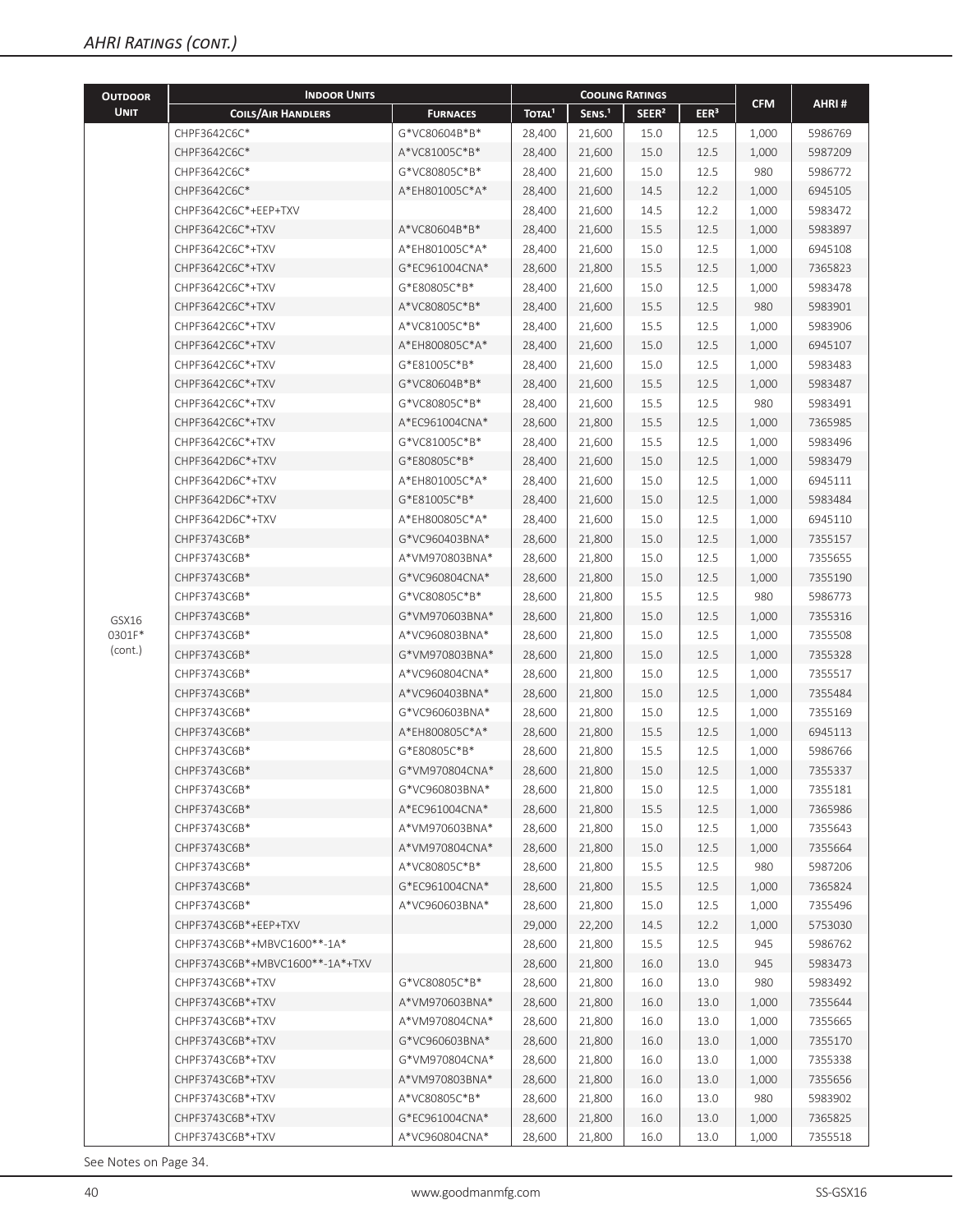| <b>OUTDOOR</b>    | <b>INDOOR UNITS</b>       |                 |                    |                    | <b>COOLING RATINGS</b> |                  |            |         |
|-------------------|---------------------------|-----------------|--------------------|--------------------|------------------------|------------------|------------|---------|
| <b>UNIT</b>       | <b>COILS/AIR HANDLERS</b> | <b>FURNACES</b> | TOTAL <sup>1</sup> | SENS. <sup>1</sup> | SEER <sup>2</sup>      | EER <sup>3</sup> | <b>CFM</b> | AHRI#   |
|                   | CHPF3743C6B*+TXV          | A*VC960803BNA*  | 28,600             | 21,800             | 16.0                   | 13.0             | 1,000      | 7355509 |
|                   | CHPF3743C6B*+TXV          | G*E80805C*B*    | 29,000             | 22,200             | 16.0                   | 13.0             | 1,050      | 5753033 |
|                   | CHPF3743C6B*+TXV          | G*VM970603BNA*  | 28,600             | 21,800             | 16.0                   | 13.0             | 1,000      | 7355317 |
|                   | CHPF3743C6B*+TXV          | G*VC960403BNA*  | 28,600             | 21,800             | 16.0                   | 13.0             | 1,000      | 7355158 |
|                   | CHPF3743C6B*+TXV          | A*VC960603BNA*  | 28,600             | 21,800             | 16.0                   | 13.0             | 1,000      | 7355497 |
|                   | CHPF3743C6B*+TXV          | G*VC960804CNA*  | 28,600             | 21,800             | 16.0                   | 13.0             | 1,000      | 7355191 |
|                   | CHPF3743C6B*+TXV          | A*VC960403BNA*  | 28,600             | 21,800             | 16.0                   | 13.0             | 1,000      | 7355485 |
|                   | CHPF3743C6B*+TXV          | G*VC960803BNA*  | 28,600             | 21,800             | 16.0                   | 13.0             | 1,000      | 7355182 |
|                   | CHPF3743C6B*+TXV          | A*EH800805C*A*  | 29,000             | 22,200             | 16.0                   | 13.0             | 1,050      | 6945116 |
|                   | CHPF3743C6B*+TXV          | G*VM970803BNA*  | 28,600             | 21,800             | 16.0                   | 13.0             | 1,000      | 7355329 |
|                   | CHPF3743C6B*+TXV          | A*EC961004CNA*  | 28,600             | 21,800             | 16.0                   | 13.0             | 1,000      | 7365987 |
|                   | CHPF4860D6D*+EEP+TXV      |                 | 29,400             | 22,400             | 15.0                   | 12.5             | 900        | 5753031 |
|                   | CSCF3036N6D*+TXV          | A*VC960603BNA*  | 28,200             | 21,400             | 15.0                   | 12.5             | 1,000      | 7355499 |
|                   | CSCF3036N6D*+TXV          | A*VC960803BNA*  | 28,200             | 21,400             | 15.0                   | 12.5             | 1,000      | 7355511 |
|                   | CSCF3036N6D*+TXV          | G*VC960603BNA*  | 28,200             | 21,400             | 15.0                   | 12.5             | 1,000      | 7355172 |
|                   | CSCF3036N6D*+TXV          | G*VM970603BNA*  | 28,200             | 21,400             | 15.0                   | 12.5             | 1,000      | 7355319 |
|                   | CSCF3036N6D*+TXV          | A*VC960403BNA*  | 28,200             | 21,400             | 15.0                   | 12.5             | 1,000      | 7355487 |
|                   | CSCF3036N6D*+TXV          | A*VM970603BNA*  | 28,200             | 21,400             | 15.0                   | 12.5             | 1,000      | 7355646 |
|                   | CSCF3036N6D*+TXV          | G*VM970803BNA*  | 28,200             | 21,400             | 15.0                   | 12.5             | 1,000      | 7355331 |
|                   | CSCF3036N6D*+TXV          | A*VM970803BNA*  | 28,200             | 21,400             | 15.0                   | 12.5             | 1,000      | 7355658 |
|                   | CSCF3036N6D*+TXV          | G*VC960403BNA*  | 28,200             | 21,400             | 15.0                   | 12.5             | 1,000      | 7355160 |
|                   | CSCF3036N6D*+TXV          | G*VC960803BNA*  | 28,200             | 21,400             | 15.0                   | 12.5             | 1,000      | 7355184 |
|                   | CSCF3642N6D*              | G*VM970804CNA*  | 28,400             | 21,600             | 15.0                   | 12.5             | 1,000      | 7355339 |
|                   | CSCF3642N6D*              | A*VC960603BNA*  | 28,200             | 21,400             | 15.0                   | 12.5             | 1,000      | 7355500 |
|                   | CSCF3642N6D*              | G*VC960603BNA*  | 28,200             | 21,400             | 15.0                   | 12.5             | 1,000      | 7355173 |
| GSX16             | CSCF3642N6D*              | A*VC960803BNA*  | 28,200             | 21,400             | 15.0                   | 12.5             | 1,000      | 7355512 |
| 0301F*<br>(cont.) | CSCF3642N6D*              | A*VM970803BNA*  | 28,200             | 21,400             | 15.0                   | 12.5             | 1,000      | 7355659 |
|                   | CSCF3642N6D*              | A*VM970804CNA*  | 28,400             | 21,600             | 15.0                   | 12.5             | 1,000      | 7355666 |
|                   | CSCF3642N6D*              | A*VM970603BNA*  | 28,200             | 21,400             | 15.0                   | 12.5             | 1,000      | 7355647 |
|                   | CSCF3642N6D*              | A*VC960804CNA*  | 28,400             | 21,600             | 15.0                   | 12.5             | 1,000      | 7355519 |
|                   | CSCF3642N6D*              | G*VC960803BNA*  | 28,200             | 21,400             | 15.0                   | 12.5             | 1,000      | 7355185 |
|                   | CSCF3642N6D*              | G*VC960804CNA*  | 28,400             | 21,600             | 15.0                   | 12.5             | 1,000      | 7355192 |
|                   | CSCF3642N6D*              | G*VM970603BNA*  | 28,200             | 21,400             | 15.0                   | 12.5             | 1,000      | 7355320 |
|                   | CSCF3642N6D*              | A*VC960403BNA*  | 28,200             | 21,400             | 15.0                   | 12.5             | 1,000      | 7355488 |
|                   | CSCF3642N6D*              | G*VM970803BNA*  | 28,200             | 21,400             | 15.0                   | 12.5             | 1,000      | 7355332 |
|                   | CSCF3642N6D*              | G*VC960403BNA*  | 28,200             | 21,400             | 15.0                   | 12.5             | 1,000      | 7355161 |
|                   | CSCF3642N6D*+EEP          |                 | 28,800             | 22,000             | 14.0                   | 12.2             | 1,000      | 5986763 |
|                   | CSCF3642N6D*+EEP+TXV      |                 | 28,800             | 22,000             | 14.5                   | 12.2             | 1,000      | 5983474 |
|                   | CSCF3642N6D*+TXV          | A*VM970803BNA*  | 28,200             | 21,400             | 15.5                   | 12.5             | 1,000      | 7355660 |
|                   | CSCF3642N6D*+TXV          | G*VM970804CNA*  | 28,400             | 21,600             | 15.5                   | 12.5             | 1,000      | 7355340 |
|                   | CSCF3642N6D*+TXV          | A*VC960603BNA*  | 28,200             | 21,400             | 15.5                   | 12.5             | 1,000      | 7355501 |
|                   | CSCF3642N6D*+TXV          | G*VM970803BNA*  | 28,200             | 21,400             | 15.5                   | 12.5             | 1,000      | 7355333 |
|                   | CSCF3642N6D*+TXV          | A*VC960403BNA*  | 28,200             | 21,400             | 15.5                   | 12.5             | 1,000      | 7355489 |
|                   | CSCF3642N6D*+TXV          | A*VC960804CNA*  | 28,400             | 21,600             | 15.5                   | 12.5             | 1,000      | 7355520 |
|                   | CSCF3642N6D*+TXV          | G*VC960603BNA*  | 28,200             | 21,400             | 15.5                   | 12.5             | 1,000      | 7355174 |
|                   | CSCF3642N6D*+TXV          | A*VM970804CNA*  | 28,400             | 21,600             | 15.5                   | 12.5             | 1,000      | 7355667 |
|                   | CSCF3642N6D*+TXV          | G*VC960403BNA*  | 28,200             | 21,400             | 15.5                   | 12.5             | 1,000      | 7355162 |
|                   | CSCF3642N6D*+TXV          | G*VM970603BNA*  | 28,200             | 21,400             | 15.5                   | 12.5             | 1,000      | 7355321 |
|                   | CSCF3642N6D*+TXV          | G*VC960803BNA*  | 28,200             | 21,400             | 15.5                   | 12.5             | 1,000      | 7355186 |
|                   | CSCF3642N6D*+TXV          | A*VC960803BNA*  | 28,200             | 21,400             | 15.5                   | 12.5             | 1,000      | 7355513 |
|                   | CSCF3642N6D*+TXV          | G*VC960804CNA*  | 28,400             | 21,600             | 15.5                   | 12.5             | 1,000      | 7355193 |
|                   | CSCF3642N6D*+TXV          | A*VM970603BNA*  | 28,200             | 21,400             | 15.5                   | 12.5             | 1,000      | 7355648 |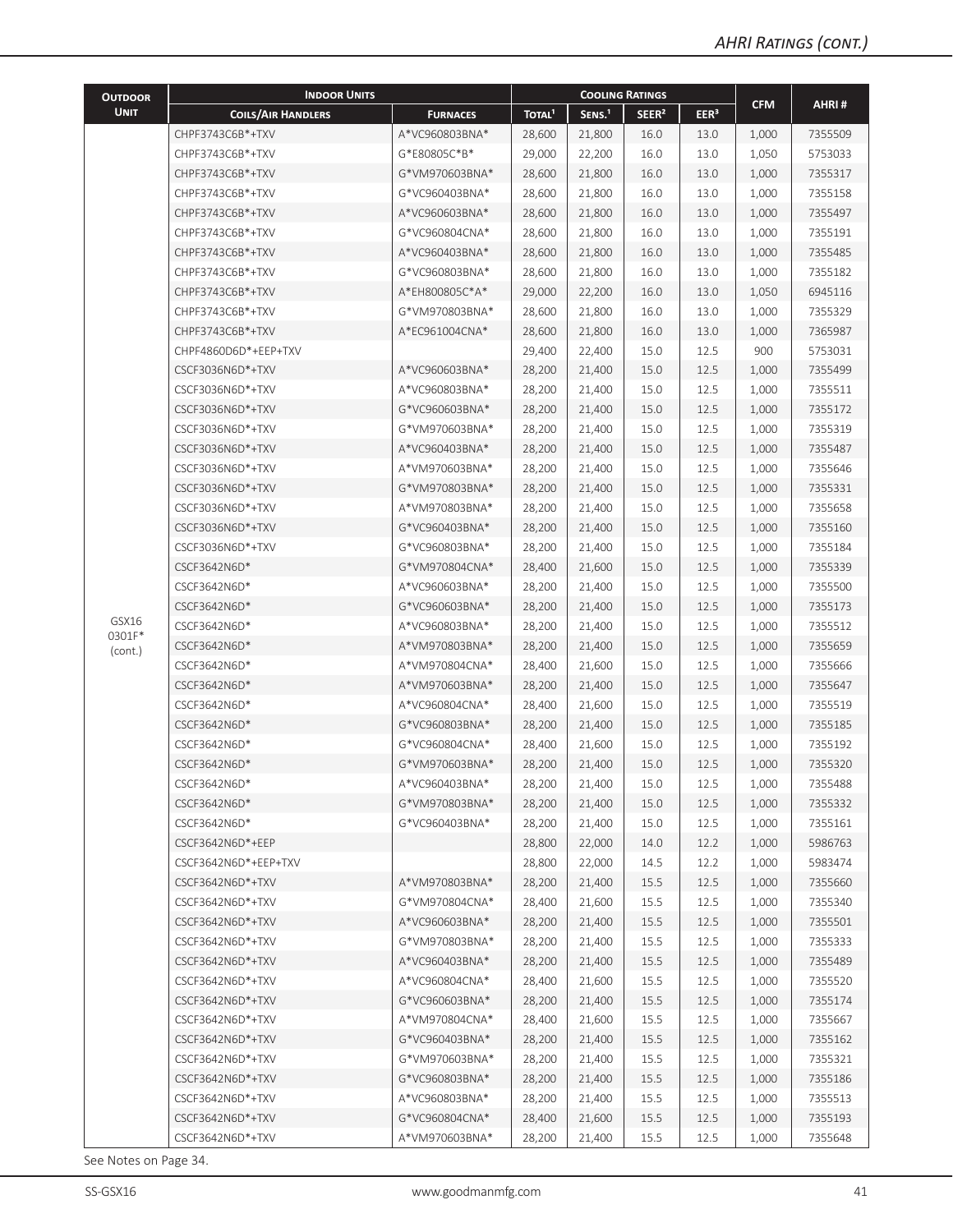| <b>OUTDOOR</b> | <b>INDOOR UNITS</b>             |                 |                    |                    | <b>COOLING RATINGS</b> |                  |            |         |
|----------------|---------------------------------|-----------------|--------------------|--------------------|------------------------|------------------|------------|---------|
| <b>UNIT</b>    | <b>COILS/AIR HANDLERS</b>       | <b>FURNACES</b> | TOTAL <sup>1</sup> | SENS. <sup>1</sup> | SEER <sup>2</sup>      | EER <sup>3</sup> | <b>CFM</b> | AHRI#   |
|                | ACNF30XX16D*+TXV                |                 | 27,000             | 20,800             | 14.0                   | 12.2             | 815        | 9105184 |
|                | ARUF37C14A*+TXV                 |                 | 29,000             | 22,200             | 15.0                   | 12.5             | 990        | 9103174 |
|                | ASPT36C14A*                     |                 | 28,000             | 21,600             | 16.0                   | 13.0             | 810        | 9103167 |
|                | ASPT37B14A*                     |                 | 28,000             | 21,600             | 15.0                   | 12.5             | 910        | 9103175 |
|                | ASPT37C14A*                     |                 | 28,000             | 21,600             | 16.0                   | 13.0             | 910        | 9103176 |
|                | AVPTC30C14A*                    |                 | 27,600             | 21,200             | 16.0                   | 13.0             | 870        | 9103171 |
|                | AVPTC36C14A*                    |                 | 28,000             | 21,600             | 16.0                   | 13.0             | 985        | 9103170 |
|                | AVPTC37B14A*                    |                 | 28,400             | 21,800             | 15.5                   | 13.0             | 930        | 9103172 |
|                | AVPTC37C14A*                    |                 | 28,600             | 22,000             | 16.0                   | 13.0             | 930        | 9103173 |
|                | AWUF31XX16A*                    |                 | 28,000             | 21,600             | 15.0                   | 12.5             | 920        | 9103168 |
|                | AWUF31XX16A*+TXV                |                 | 28,000             | 21,600             | 15.0                   | 12.5             | 920        | 9103177 |
|                | AWUF32XX16A*                    |                 | 28,000             | 21,600             | 15.0                   | 12.5             | 920        | 9103169 |
|                | AWUF32XX16A*+TXV                |                 | 28,000             | 21,600             | 15.0                   | 12.5             | 920        | 9103178 |
|                | CA*F3137*6A*                    | G*EC960603BNA*  | 28,600             | 22,000             | 15.0                   | 12.5             | 1,020      | 9103194 |
|                | CA*F3137*6A*                    | G*EC960803BNA*  | 28,200             | 21,600             | 15.0                   | 12.5             | 950        | 9103203 |
|                | CA*F3137*6A*                    | G*VC960403BNA*  | 28,400             | 21,800             | 15.0                   | 12.5             | 950        | 9103214 |
|                | CA*F3137*6A*                    | G*VC960603BNA*  | 28,600             | 22,000             | 15.0                   | 12.5             | 1,010      | 9103225 |
|                | CA*F3137*6A*                    | G*VC960803BNA*  | 28,600             | 22,000             | 15.0                   | 12.5             | 1,030      | 9103235 |
|                | CA*F3137*6A*                    | G*VM970603BNA*  | 28,600             | 22,000             | 15.0                   | 12.5             | 1,010      | 9103246 |
|                | CA*F3137*6A*                    | G*VM970803BNA*  | 28,600             | 22,000             | 15.0                   | 12.5             | 1,030      | 9103257 |
|                |                                 |                 |                    |                    |                        |                  |            |         |
|                | CA*F3137*6A*                    | G*EC960402BNA*  | 28,400             | 21,800             | 15.0                   | 12.5             | 985        | 9103278 |
|                | CA*F3137*6A*                    | A*EC960603BNA*  | 28,600             | 22,000             | 15.0                   | 12.5             | 1,020      | 9103358 |
|                | CA*F3137*6A*                    | A*EC960803BNA*  | 28,200             | 21,600             | 15.0                   | 12.5             | 950        | 9103367 |
|                | CA*F3137*6A*                    | A*VC960403BNA*  | 28,400             | 21,800             | 15.0                   | 12.5             | 950        | 9103378 |
|                | CA*F3137*6A*                    | A*VC960603BNA*  | 28,600             | 22,000             | 15.0                   | 12.5             | 1,010      | 9103389 |
| GSX16          | CA*F3137*6A*                    | A*VC960803BNA*  | 28,600             | 22,000             | 15.0                   | 12.5             | 1,030      | 9103399 |
| 0311A*         | CA*F3137*6A*                    | A*VM970603BNA*  | 28,600             | 22,000             | 15.0                   | 12.5             | 1,010      | 9103410 |
|                | CA*F3137*6A*                    | A*VM970803BNA*  | 28,600             | 22,000             | 15.0                   | 12.5             | 1,030      | 9103421 |
|                | CA*F3137*6A*                    | A*EC960402BNA*  | 28,400             | 21,800             | 15.0                   | 12.5             | 985        | 9103442 |
|                | CA*F3137*6A*                    | G*VC80604B*B*   | 28,600             | 22,000             | 15.5                   | 13.0             | 990        | 9103186 |
|                | CA*F3137*6A*                    | ADVC80603B*B*   | 28,600             | 22,000             | 15.5                   | 13.0             | 1,000      | 9103334 |
|                | CA*F3137*6A*                    | A*VC80604B*B*   | 28,600             | 22,000             | 15.5                   | 13.0             | 990        | 9103350 |
|                | CA*F3137*6A*+EEP                |                 | 28,400             | 21,800             | 14.0                   | 12.2             | 1,000      | 9105183 |
|                | CA*F3137*6A*+EEP+TXV            |                 | 28,400             | 21,800             | 14.5                   | 12.5             | 915        | 9103163 |
|                | CA*F3137*6A*+MBVC1200**-1A*     |                 | 28,600             | 22,000             | 16.0                   | 13.0             | 950        | 9103312 |
|                | CA*F3137*6A*+MBVC1200**-1A*+TXV |                 | 28,600             | 22,000             | 16.0                   | 13.0             | 950        | 9103305 |
|                | CA*F3137*6A*+TXV                | G*E80603B*B*    | 28,400             | 21,800             | 16.0                   | 13.0             | 970        | 8982243 |
|                | CA*F3137*6A*+TXV                | G*EC960603BNA*  | 28,200             | 21,600             | 16.0                   | 13.0             | 920        | 8982245 |
|                | CA*F3137*6A*+TXV                | G*EC960803BNA*  | 28,200             | 21,600             | 16.0                   | 13.0             | 935        | 8982246 |
|                | CA*F3137*6A*+TXV                | G*EC960402BNA*  | 28,600             | 22,000             | 16.0                   | 13.0             | 985        | 9103271 |
|                | CA*F3137*6A*+TXV                | ADVC80603B*B*   | 28,600             | 22,000             | 16.0                   | 13.0             | 1,000      | 9103332 |
|                | CA*F3137*6A*+TXV                | A*EC960402BNA*  | 28,600             | 22,000             | 16.0                   | 13.0             | 985        | 9103435 |
|                | CA*F3636*6D*                    | G*VC80604B*B*   | 28,200             | 21,600             | 15.0                   | 12.5             | 990        | 9103184 |
|                | CA*F3636*6D*                    | G*EC960803BNA*  | 28,200             | 21,600             | 15.0                   | 12.5             | 950        | 9103201 |
|                | CA*F3636*6D*                    | G*VC960403BNA*  | 28,400             | 21,800             | 15.0                   | 12.5             | 950        | 9103212 |
|                | CA*F3636*6D*                    | G*VC960603BNA*  | 28,000             | 21,600             | 15.0                   | 12.5             | 1,010      | 9103223 |
|                | CA*F3636*6D*                    | G*VM970603BNA*  | 28,000             | 21,600             | 15.0                   | 12.5             | 1,010      | 9103244 |
|                | CA*F3636*6D*                    | G*VM970803BNA*  | 28,400             | 21,800             | 15.0                   | 12.5             | 1,030      | 9103255 |
|                | CA*F3636*6D*                    | A*VC80604B*B*   | 28,200             | 21,600             | 15.0                   | 12.5             | 990        | 9103348 |
|                | CA*F3636*6D*                    | A*EC960803BNA*  | 28,200             | 21,600             | 15.0                   | 12.5             | 950        | 9103365 |
|                | CA*F3636*6D*                    | A*VC960403BNA*  | 28,400             | 21,800             | 15.0                   | 12.5             | 950        | 9103376 |
|                | CA*F3636*6D*                    | A*VC960603BNA*  | 28,000             | 21,600             | 15.0                   | 12.5             | 1,010      | 9103387 |
|                | CA*F3636*6D*                    | A*VM970603BNA*  | 28,000             | 21,600             | 15.0                   | 12.5             | 1,010      | 9103408 |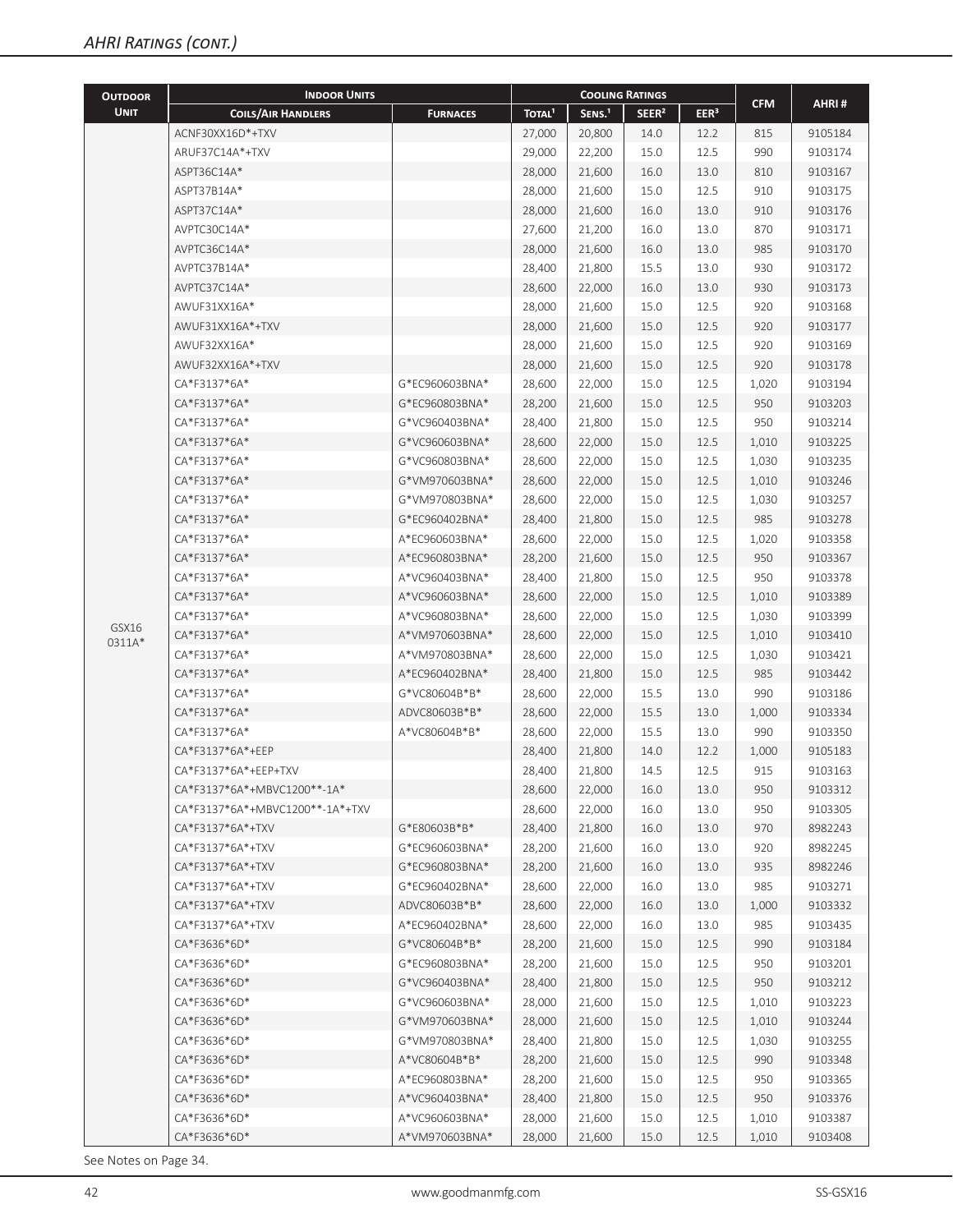| <b>OUTDOOR</b> | <b>INDOOR UNITS</b>             |                 |                    |                    | <b>COOLING RATINGS</b> |                  |            |         |
|----------------|---------------------------------|-----------------|--------------------|--------------------|------------------------|------------------|------------|---------|
| <b>UNIT</b>    | <b>COILS/AIR HANDLERS</b>       | <b>FURNACES</b> | TOTAL <sup>1</sup> | SENS. <sup>1</sup> | SEER <sup>2</sup>      | EER <sup>3</sup> | <b>CFM</b> | AHRI#   |
|                | CA*F3636*6D*                    | A*VM970803BNA*  | 28,400             | 21,800             | 15.0                   | 12.5             | 1,030      | 9103419 |
|                | CA*F3636*6D*+MBVC1200**-1A*     |                 | 28,400             | 21,800             | 15.0                   | 12.5             | 950        | 9103310 |
|                | CA*F3636*6D*+MBVC1200**-1A*+TXV |                 | 28,400             | 21,800             | 15.5                   | 12.5             | 950        | 9103306 |
|                | CA*F3636*6D*+TXV                | G*VC80604B*B*   | 28,200             | 21,600             | 15.0                   | 12.5             | 990        | 9103181 |
|                | CA*F3636*6D*+TXV                | G*VC960403BNA*  | 28,200             | 21,600             | 15.0                   | 12.5             | 950        | 9103206 |
|                | CA*F3636*6D*+TXV                | G*VC960603BNA*  | 28,200             | 21,600             | 15.0                   | 12.5             | 1,010      | 9103217 |
|                | CA*F3636*6D*+TXV                | G*VC960803BNA*  | 28,400             | 21,800             | 15.0                   | 12.5             | 1,030      | 9103228 |
|                | CA*F3636*6D*+TXV                | G*VM970603BNA*  | 28,200             | 21,600             | 15.0                   | 12.5             | 1,010      | 9103238 |
|                | CA*F3636*6D*+TXV                | G*VM970803BNA*  | 28,400             | 21,800             | 15.0                   | 12.5             | 1,030      | 9103249 |
|                | CA*F3636*6D*+TXV                | A*VC80604B*B*   | 28,000             | 21,600             | 15.0                   | 12.5             | 990        | 9103345 |
|                | CA*F3636*6D*+TXV                | A*VC960403BNA*  | 28,200             | 21,600             | 15.0                   | 12.5             | 950        | 9103370 |
|                | CA*F3636*6D*+TXV                | A*VC960603BNA*  | 28,200             | 21,600             | 15.0                   | 12.5             | 1,010      | 9103381 |
|                | CA*F3636*6D*+TXV                | A*VC960803BNA*  | 28,400             | 21,800             | 15.0                   | 12.5             | 1,030      | 9103392 |
|                | CA*F3636*6D*+TXV                | A*VM970603BNA*  | 28,200             | 21,600             | 15.0                   | 12.5             | 1,010      | 9103402 |
|                | CA*F3636*6D*+TXV                | A*VM970803BNA*  | 28,400             | 21,800             | 15.0                   | 12.5             | 1,030      | 9103413 |
|                | CA*F3642*6D*                    | G*EC960603BNA*  | 28,400             | 21,800             | 15.0                   | 12.5             | 1,020      | 9103192 |
|                | CA*F3642*6D*                    | G*EC960803BNA*  | 28,200             | 21,600             | 15.0                   | 12.5             | 950        | 9103202 |
|                | CA*F3642*6D*                    | G*EC960302BNA*  | 28,400             | 21,800             | 15.0                   | 12.5             | 1,000      | 9103268 |
|                | CA*F3642*6D*                    | G*FC960402BNA*  | 28,400             | 21,800             | 15.0                   | 12.5             | 985        | 9103276 |
|                | CA*F3642*6D*                    | G*EC961004CNA*  | 28,400             | 21,800             | 15.0                   | 12.5             | 1,050      | 9103286 |
|                | CA*F3642*6D*                    | G*VC80805C*B*   | 28,400             | 21,800             | 15.0                   | 12.5             | 990        | 9103295 |
|                | CA*F3642*6D*                    | G*VC81005C*B*   | 28,400             | 21,800             | 15.0                   | 12.5             | 1,000      | 9103302 |
|                | CA*F3642*6D*                    | G*E80805C*B*    | 28,400             | 21,800             | 15.0                   | 12.5             | 1,050      | 9103326 |
|                | CA*F3642*6D*                    | A*EC960603BNA*  | 28,200             | 21,600             | 15.0                   | 12.5             | 1,020      | 9103356 |
|                | CA*F3642*6D*                    | A*EC960803BNA*  | 28,200             | 21,600             | 15.0                   | 12.5             | 950        | 9103366 |
| GSX16          | CA*F3642*6D*                    | A*EC960302BNA*  | 28,200             | 21,600             | 15.0                   | 12.5             | 1,000      | 9103432 |
| 0311A*         | CA*F3642*6D*                    | A*EC960402BNA*  | 28,200             | 21,600             | 15.0                   | 12.5             | 985        | 9103440 |
| (cont.)        | CA*F3642*6D*                    | A*EC961004CNA*  | 28,200             | 21,600             | 15.0                   | 12.5             | 1,050      | 9103450 |
|                | CA*F3642*6D*                    | A*VC80805C*B*   | 28,400             | 21,800             | 15.0                   | 12.5             | 990        | 9103459 |
|                | CA*F3642*6D*                    | A*VC81005C*B*   | 28,400             | 21,800             | 15.0                   | 12.5             | 1,000      | 9103466 |
|                | CA*F3642*6D*                    | A*EH800805C*A*  | 28,400             | 21,800             | 15.0                   | 12.5             | 1,050      | 9103476 |
|                | CA*F3642*6D*                    | ADVC80805C*B*   | 28,600             | 22,000             | 15.5                   | 13.0             | 985        | 9103337 |
|                | CA*F3642*6D*+TXV                | G*E80603B*B*    | 28,600             | 22,000             | 15.0                   | 12.5             | 970        | 9103179 |
|                | CA*F3642*6D*+TXV                | G*EC960603BNA*  | 28,400             | 21,800             | 15.0                   | 12.5             | 1,020      | 9103188 |
|                | CA*F3642*6D*+TXV                | G*EC960803BNA*  | 28,200             | 21,600             | 15.0                   | 12.5             | 950        | 9103197 |
|                | CA*F3642*6D*+TXV                | G*E81005C*B*    | 28,400             | 21,800             | 15.0                   | 12.5             | 1,030      | 9103259 |
|                | CA*F3642*6D*+TXV                | G*EC960302BNA*  | 28,400             | 21,800             | 15.0                   | 12.5             | 1,000      | 9103264 |
|                | CA*F3642*6D*+TXV                | G*EC960402BNA*  | 28,600             | 22,000             | 15.0                   | 12.5             | 985        | 9103272 |
|                | CA*F3642*6D*+TXV                | A*EH800603B*A*  | 28,600             | 22,000             | 15.0                   | 12.5             | 970        | 9103343 |
|                | CA*F3642*6D*+TXV                | A*EC960603BNA*  | 28,400             | 21,800             | 15.0                   | 12.5             | 1,020      | 9103352 |
|                | CA*F3642*6D*+TXV                | A*EC960803BNA*  | 28,200             | 21,600             | 15.0                   | 12.5             | 950        | 9103361 |
|                | CA*F3642*6D*+TXV                | A*EH801005C*A*  | 28,400             | 21,800             | 15.0                   | 12.5             | 1,030      | 9103423 |
|                | CA*F3642*6D*+TXV                | A*EC960302BNA*  | 28,400             | 21,800             | 15.0                   | 12.5             | 1,000      | 9103428 |
|                | CA*F3642*6D*+TXV                | A*EC960402BNA*  | 28,600             | 22,000             | 15.0                   | 12.5             | 985        | 9103436 |
|                | CA*F3642*6D*+TXV                | G*EC961004CNA*  | 28,600             | 22,000             | 16.0                   | 13.0             | 1,050      | 9103281 |
|                | CA*F3642*6D*+TXV                | G*VC80805C*B*   | 28,400             | 21,800             | 15.5                   | 12.5             | 990        | 9103290 |
|                | CA*F3642*6D*+TXV                | G*VC81005C*B*   | 28,400             | 21,800             | 15.5                   | 12.5             | 1,000      | 9103298 |
|                | CA*F3642*6D*+TXV                | G*E80805C*B*    | 28,400             | 21,800             | 15.5                   | 12.5             | 1,050      | 9103320 |
|                | CA*F3642*6D*+TXV                | ADVC80805C*B*   | 28,600             | 22,000             | 16.0                   | 13.0             | 985        | 9103335 |
|                | CA*F3642*6D*+TXV                | ADVC81005C*B*   | 28,600             | 22,000             | 16.0                   | 13.0             | 1,000      | 9103338 |
|                | CA*F3642*6D*+TXV                | A*EC961004CNA*  | 28,600             | 22,000             | 16.0                   | 13.0             | 1,050      | 9103445 |
|                | CA*F3642*6D*+TXV                | A*VC80805C*B*   | 28,400             | 21,800             | 15.5                   | 12.5             | 990        | 9103454 |
|                | CA*F3642*6D*+TXV                | A*VC81005C*B*   | 28,400             | 21,800             | 15.5                   | 12.5             | 1,000      | 9103462 |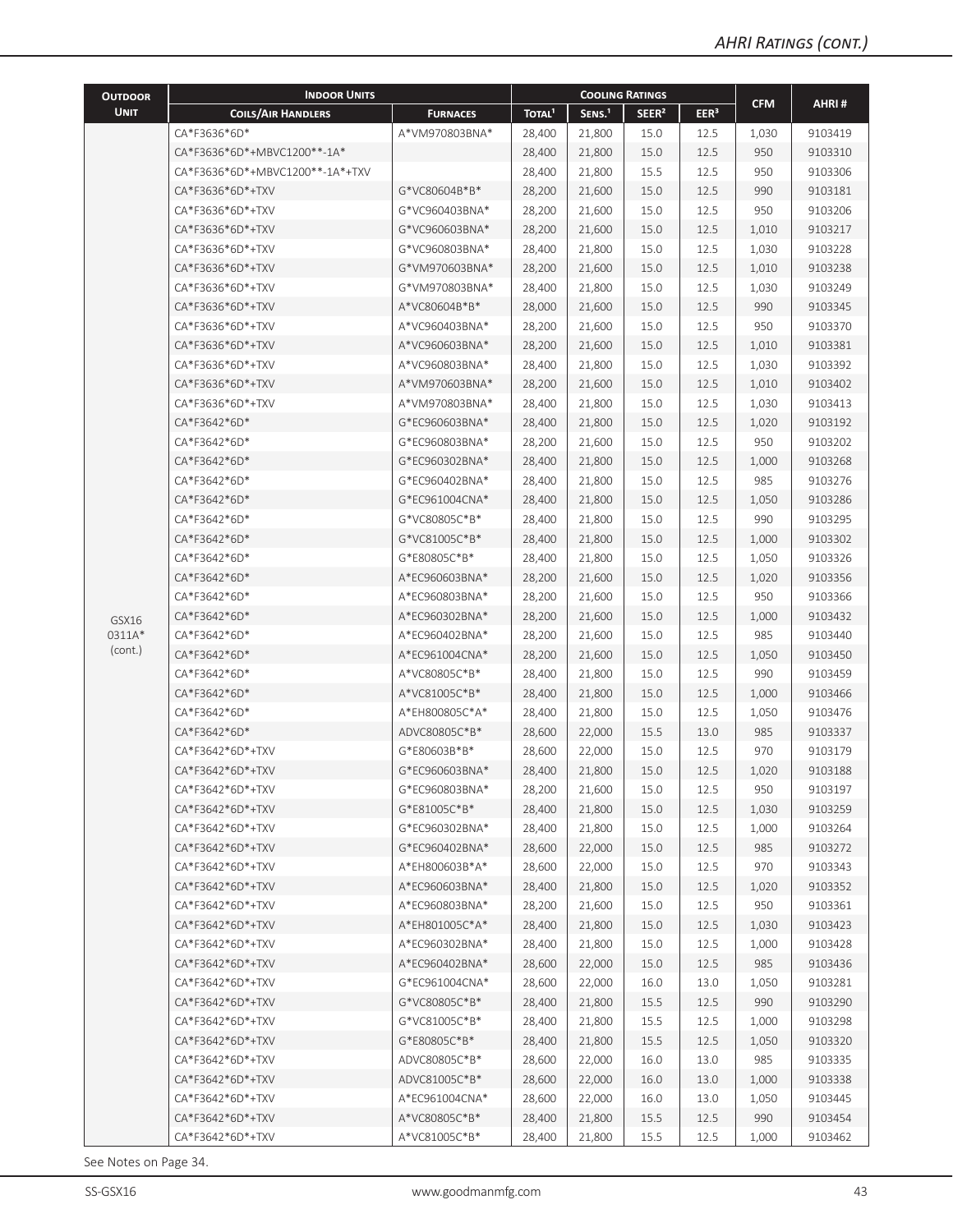| <b>OUTDOOR</b> | <b>INDOOR UNITS</b>             |                 |                    | <b>COOLING RATINGS</b> |                   |                  |            |         |
|----------------|---------------------------------|-----------------|--------------------|------------------------|-------------------|------------------|------------|---------|
| <b>UNIT</b>    | <b>COILS/AIR HANDLERS</b>       | <b>FURNACES</b> | TOTAL <sup>1</sup> | SENS <sup>1</sup>      | SEER <sup>2</sup> | EER <sup>3</sup> | <b>CFM</b> | AHRI#   |
|                | CA*F3642*6D*+TXV                | A*EH800805C*A*  | 28,400             | 21,800                 | 15.5              | 12.5             | 1,050      | 9103470 |
|                | CA*F3743*6D*                    | G*EC960603BNA*  | 28,400             | 21,800                 | 15.0              | 12.5             | 1,020      | 9103191 |
|                | CA*F3743*6D*                    | G*EC960803BNA*  | 28,200             | 21,600                 | 15.0              | 12.5             | 950        | 9103200 |
|                | CA*F3743*6D*                    | G*VC960403BNA*  | 28,600             | 22,000                 | 15.0              | 12.5             | 950        | 9103210 |
|                | CA*F3743*6D*                    | G*VC960603BNA*  | 28,600             | 22,000                 | 15.0              | 12.5             | 1,010      | 9103221 |
|                | CA*F3743*6D*                    | G*VC960803BNA*  | 28,600             | 22,000                 | 15.0              | 12.5             | 1,030      | 9103232 |
|                | CA*F3743*6D*                    | G*VM970603BNA*  | 28,600             | 22,000                 | 15.0              | 12.5             | 1,010      | 9103242 |
|                | CA*F3743*6D*                    | G*VM970803BNA*  | 28,600             | 22,000                 | 15.0              | 12.5             | 1,030      | 9103253 |
|                | CA*F3743*6D*                    | G*EC960302BNA*  | 28,600             | 22,000                 | 15.0              | 12.5             | 1,000      | 9103267 |
|                | CA*F3743*6D*                    | G*EC960402BNA*  | 28,400             | 21,800                 | 15.0              | 12.5             | 985        | 9103275 |
|                | CA*F3743*6D*                    | G*VC81005C*B*   | 28,600             | 22,000                 | 15.0              | 12.5             | 1,000      | 9103301 |
|                | CA*F3743*6D*                    | A*EC960603BNA*  | 28,400             | 21,800                 | 15.0              | 12.5             | 1,020      | 9103355 |
|                | CA*F3743*6D*                    | A*EC960803BNA*  | 28,200             | 21,600                 | 15.0              | 12.5             | 950        | 9103364 |
|                | CA*F3743*6D*                    | A*VC960403BNA*  | 28,600             | 22,000                 | 15.0              | 12.5             | 950        | 9103374 |
|                | CA*F3743*6D*                    | A*VC960603BNA*  | 28,600             | 22,000                 | 15.0              | 12.5             | 1,010      | 9103385 |
|                | CA*F3743*6D*                    | A*VC960803BNA*  | 28,600             | 22,000                 | 15.0              | 12.5             | 1,030      | 9103396 |
|                | CA*F3743*6D*                    | A*VM970603BNA*  | 28,600             | 22,000                 | 15.0              | 12.5             | 1,010      | 9103406 |
|                | CA*F3743*6D*                    | A*VM970803BNA*  | 28,600             | 22,000                 | 15.0              | 12.5             | 1,030      | 9103417 |
|                | CA*F3743*6D*                    | A*EC960302BNA*  | 28,600             | 22,000                 | 15.0              | 12.5             | 1,000      | 9103431 |
|                | CA*F3743*6D*                    | A*EC960402BNA*  | 28,400             | 21,800                 | 15.0              | 12.5             | 985        | 9103439 |
|                | CA*F3743*6D*                    | A*VC81005C*B*   | 28,600             | 22,000                 | 15.0              | 12.5             | 1,000      | 9103465 |
|                | CA*F3743*6D*                    | G*EC961004CNA*  | 28,400             | 21,800                 | 15.5              | 12.5             | 1,050      | 9103284 |
|                | CA*F3743*6D*                    | G*VC80805C*B*   | 28,400             | 21,800                 | 15.5              | 12.5             | 990        | 9103293 |
|                | CA*F3743*6D*                    | G*E80805C*B*    | 28,400             | 21,800                 | 15.5              | 12.5             | 1,050      | 9103324 |
|                | CA*F3743*6D*                    | A*EC961004CNA*  | 28,400             | 21,800                 | 15.5              | 12.5             | 1,050      | 9103448 |
| GSX16          | CA*F3743*6D*                    | A*VC80805C*B*   | 28,400             | 21,800                 | 15.5              | 12.5             | 990        | 9103457 |
| 0311A*         | CA*F3743*6D*                    | A*EH800805C*A*  | 28,400             | 21,800                 | 15.5              | 12.5             | 1,050      | 9103474 |
| (cont.)        | CA*F3743*6D*+EEP+TXV            |                 | 28,600             | 22,000                 | 14.5              | 12.5             | 1,000      | 8982242 |
|                | CA*F3743*6D*+MBVC1200**-1A*     |                 | 28,600             | 22,000                 | 15.5              | 13.0             | 950        | 9103309 |
|                | CA*F3743*6D*+MBVC1200**-1A*+TXV |                 | 28,600             | 22,000                 | 16.0              | 13.0             | 950        | 9103304 |
|                | CA*F3743*6D*+MBVC1600**-1A*     |                 | 28,600             | 22,000                 | 16.0              | 13.0             | 1,000      | 9103316 |
|                | CA*F3743*6D*+MBVC1600**-1A*+TXV |                 | 28,600             | 22,000                 | 16.0              | 13.0             | 1,000      | 9103313 |
|                | CA*F3743*6D*+TXV                | G*EC960603BNA*  | 28,600             | 22,000                 | 15.5              | 13.0             | 1,020      | 9103187 |
|                | CA*F3743*6D*+TXV                | G*EC960803BNA*  | 28,200             | 21,600                 | 15.5              | 13.0             | 950        | 9103195 |
|                | CA*F3743*6D*+TXV                | G*VC960403BNA*  | 28,600             | 22,000                 | 16.0              | 13.0             | 950        | 9103204 |
|                | CA*F3743*6D*+TXV                | G*VC960603BNA*  | 28,600             | 22,000                 | 16.0              | 13.0             | 935        | 9103215 |
|                | CA*F3743*6D*+TXV                | G*VC960803BNA*  | 28,600             | 22,000                 | 15.5              | 13.0             | 1,030      | 9103226 |
|                | CA*F3743*6D*+TXV                | G*VM970603BNA*  | 28,600             | 22,000                 | 16.0              | 13.0             | 1,010      | 9103236 |
|                | CA*F3743*6D*+TXV                | G*VM970803BNA*  | 28,600             | 22,000                 | 15.5              | 13.0             | 1,030      | 9103247 |
|                | CA*F3743*6D*+TXV                | G*E81005C*B*    | 28,600             | 22,000                 | 15.5              | 13.0             | 1,030      | 9103258 |
|                | CA*F3743*6D*+TXV                | G*EC960302BNA*  | 28,600             | 22,000                 | 16.0              | 13.0             | 1,000      | 9103263 |
|                | CA*F3743*6D*+TXV                | G*EC960402BNA*  | 28,600             | 22,000                 | 16.0              | 13.0             | 985        | 9103270 |
|                | CA*F3743*6D*+TXV                | G*EC961004CNA*  | 28,600             | 22,000                 | 16.0              | 13.0             | 1,050      | 9103279 |
|                | CA*F3743*6D*+TXV                | G*VC80805C*B*   | 28,600             | 22,000                 | 16.0              | 13.0             | 990        | 9103288 |
|                | CA*F3743*6D*+TXV                | G*VC81005C*B*   | 28,600             | 22,000                 | 16.0              | 13.0             | 1,000      | 9103297 |
|                | CA*F3743*6D*+TXV                | G*E80805C*B*    | 28,600             | 22,000                 | 16.0              | 13.0             | 1,050      | 9103318 |
|                | CA*F3743*6D*+TXV                | A*EC960603BNA*  | 28,600             | 22,000                 | 15.5              | 13.0             | 1,020      | 9103351 |
|                | CA*F3743*6D*+TXV                | A*EC960803BNA*  | 28,200             | 21,600                 | 15.5              | 13.0             | 950        | 9103359 |
|                | CA*F3743*6D*+TXV                | A*VC960403BNA*  | 28,600             | 22,000                 | 16.0              | 13.0             | 950        | 9103368 |
|                | CA*F3743*6D*+TXV                | A*VC960603BNA*  | 28,600             | 22,000                 | 16.0              | 13.0             | 935        | 9103379 |
|                | CA*F3743*6D*+TXV                | A*VC960803BNA*  | 28,600             | 22,000                 | 15.5              | 13.0             | 1,030      | 9103390 |
|                | CA*F3743*6D*+TXV                | A*VM970603BNA*  | 28,600             | 22,000                 | 16.0              | 13.0             | 1,010      | 9103400 |
|                | CA*F3743*6D*+TXV                | A*VM970803BNA*  | 28,600             | 22,000                 | 15.5              | 13.0             | 1,030      | 9103411 |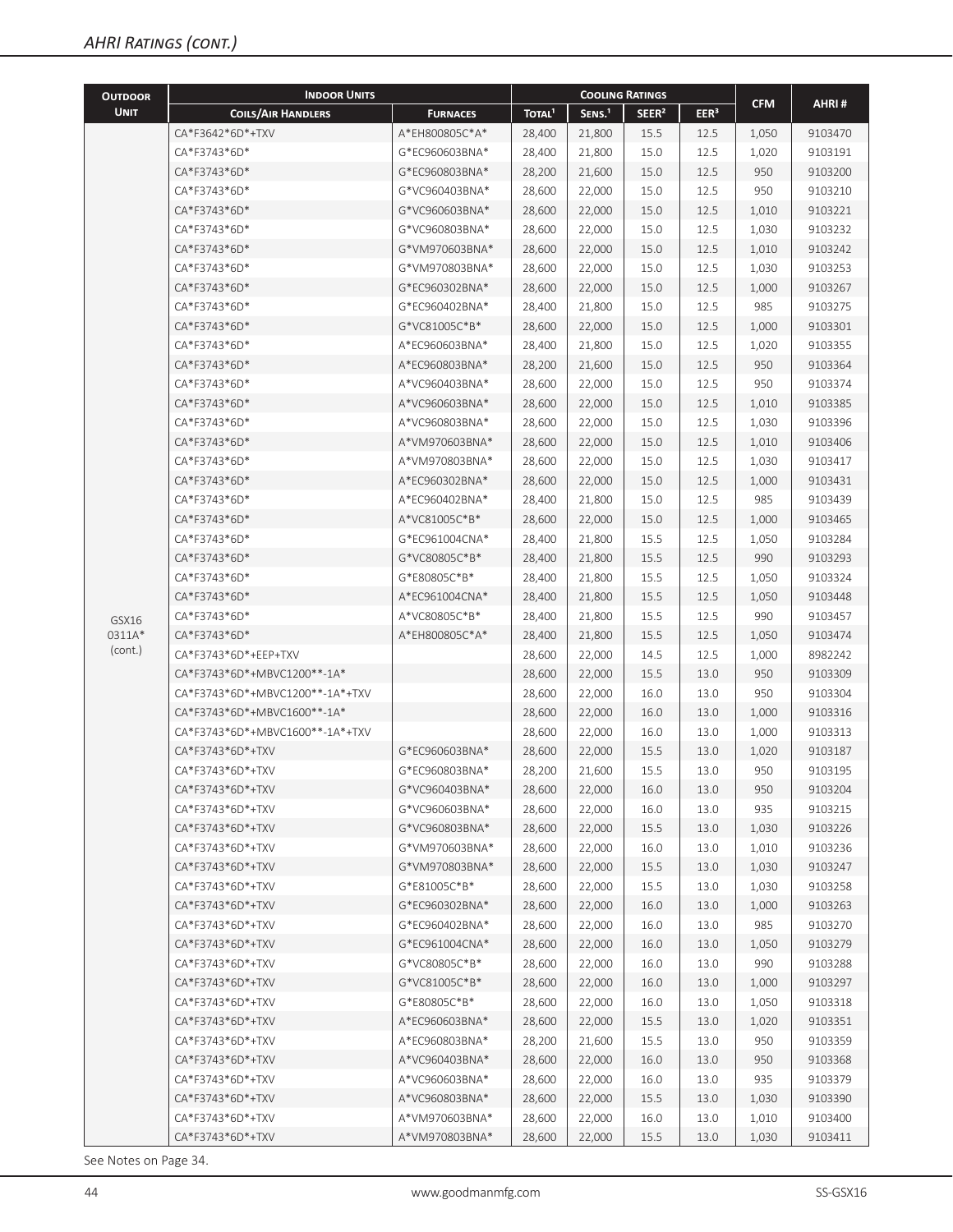| <b>OUTDOOR</b> | <b>INDOOR UNITS</b>       |                 |                    |                    | <b>COOLING RATINGS</b> |                  |            |         |
|----------------|---------------------------|-----------------|--------------------|--------------------|------------------------|------------------|------------|---------|
| <b>UNIT</b>    | <b>COILS/AIR HANDLERS</b> | <b>FURNACES</b> | TOTAL <sup>1</sup> | SENS. <sup>1</sup> | SEER <sup>2</sup>      | EER <sup>3</sup> | <b>CFM</b> | AHRI#   |
|                | CA*F3743*6D*+TXV          | A*EH801005C*A*  | 28,600             | 22,000             | 15.5                   | 13.0             | 1,030      | 9103422 |
|                | CA*F3743*6D*+TXV          | A*EC960302BNA*  | 28,600             | 22,000             | 16.0                   | 13.0             | 1,000      | 9103427 |
|                | CA*F3743*6D*+TXV          | A*EC960402BNA*  | 28,600             | 22,000             | 16.0                   | 13.0             | 985        | 9103434 |
|                | CA*F3743*6D*+TXV          | A*EC961004CNA*  | 28,600             | 22,000             | 16.0                   | 13.0             | 1,050      | 9103443 |
|                | CA*F3743*6D*+TXV          | A*VC80805C*B*   | 28,600             | 22,000             | 16.0                   | 13.0             | 990        | 9103452 |
|                | CA*F3743*6D*+TXV          | A*VC81005C*B*   | 28,600             | 22,000             | 16.0                   | 13.0             | 1,000      | 9103461 |
|                | CA*F3743*6D*+TXV          | A*EH800805C*A*  | 28,600             | 22,000             | 16.0                   | 13.0             | 1,050      | 9103468 |
|                | CA*F4860*6D*              | G*VM970804CNA*  | 28,600             | 22,000             | 15.0                   | 12.5             | 1,000      | 9103341 |
|                | CA*F4860*6D*              | A*VM970804CNA*  | 28,600             | 22,000             | 15.0                   | 12.5             | 1,000      | 9103483 |
|                | CA*F4860*6D*              | G*VC960804CNA*  | 28,600             | 22,000             | 15.5                   | 12.5             | 1,000      | 9103331 |
|                | CA*F4860*6D*              | A*VC960804CNA*  | 28,600             | 22,000             | 15.5                   | 12.5             | 1,000      | 9103481 |
|                | CA*F4860*6D*+TXV          | G*VC960804CNA*  | 28,600             | 22,000             | 16.0                   | 13.0             | 1,000      | 9103329 |
|                | CA*F4860*6D*+TXV          | G*VM970804CNA*  | 28,600             | 22,000             | 16.0                   | 13.0             | 1,000      | 9103340 |
|                | CA*F4860*6D*+TXV          | A*VC960804CNA*  | 28,600             | 22,000             | 16.0                   | 13.0             | 1,000      | 9103479 |
|                | CA*F4860*6D*+TXV          | A*VM970804CNA*  | 28,600             | 22,000             | 16.0                   | 13.0             | 1,000      | 9103482 |
|                | CA*F4961*6D*+EEP+TXV      |                 | 29,000             | 22,200             | 15.0                   | 12.5             | 1,000      | 9103165 |
|                | CAPT3743*4A*              | G*EC960603BNA*  | 28,600             | 22,000             | 15.0                   | 12.5             | 1,020      | 9103190 |
|                | CAPT3743*4A*              | G*EC960803BNA*  | 28,200             | 21,600             | 15.0                   | 12.5             | 950        | 9103199 |
|                | CAPT3743*4A*              | G*VC960403BNA*  | 28,600             | 22,000             | 15.0                   | 12.5             | 950        | 9103209 |
|                | CAPT3743*4A*              | G*VC960603BNA*  | 28,600             | 22,000             | 15.0                   | 12.5             | 1,010      | 9103220 |
|                | CAPT3743*4A*              | G*VC960803BNA*  | 28,600             | 22,000             | 15.0                   | 12.5             | 1,030      | 9103231 |
|                | CAPT3743*4A*              | G*VM970803BNA*  | 28,600             | 22,000             | 15.0                   | 12.5             | 1,030      | 9103252 |
|                | CAPT3743*4A*              | G*E81005C*B*    | 28,600             | 22,000             | 15.0                   | 12.5             | 1,030      | 9103261 |
|                | CAPT3743*4A*              | G*EC960302BNA*  | 28,400             | 21,800             | 15.0                   | 12.5             | 1,000      | 9103266 |
|                | CAPT3743*4A*              | G*EC960402BNA*  | 28,400             | 21,800             | 15.0                   | 12.5             | 985        | 9103274 |
| GSX16          | CAPT3743*4A*              | A*EC960603BNA*  | 28,600             | 22,000             | 15.0                   | 12.5             | 1,020      | 9103354 |
| 0311A*         | CAPT3743*4A*              | A*EC960803BNA*  | 28,200             | 21,600             | 15.0                   | 12.5             | 950        | 9103363 |
| (cont.)        | CAPT3743*4A*              | A*VC960403BNA*  | 28,600             | 22,000             | 15.0                   | 12.5             | 950        | 9103373 |
|                | CAPT3743*4A*              | A*VC960603BNA*  | 28,600             | 22,000             | 15.0                   | 12.5             | 1,010      | 9103384 |
|                | CAPT3743*4A*              | A*VC960803BNA*  | 28,600             | 22,000             | 15.0                   | 12.5             | 1,030      | 9103395 |
|                | CAPT3743*4A*              | A*VM970803BNA*  | 28,600             | 22,000             | 15.0                   | 12.5             | 1,030      | 9103416 |
|                | CAPT3743*4A*              | A*EH801005C*A*  | 28,600             | 22,000             | 15.0                   | 12.5             | 1,030      | 9103425 |
|                | CAPT3743*4A*              | A*EC960302BNA*  | 28,400             | 21,800             | 15.0                   | 12.5             | 1,000      | 9103430 |
|                | CAPT3743*4A*              | A*EC960402BNA*  | 28,400             | 21,800             | 15.0                   | 12.5             | 985        | 9103438 |
|                | CAPT3743*4A*              | G*E80603B*B*    | 28,600             | 22,000             | 15.5                   | 13.0             | 970        | 9103180 |
|                | CAPT3743*4A*              | G*VC80604B*B*   | 28,600             | 22,000             | 15.5                   | 12.5             | 990        | 9103183 |
|                | CAPT3743*4A*              | G*VM970603BNA*  | 28,600             | 22,000             | 15.5                   | 13.0             | 1,010      | 9103241 |
|                | CAPT3743*4A*              | G*EC961004CNA*  | 28,600             | 22,000             | 15.5                   | 12.5             | 1,050      | 9103283 |
|                | CAPT3743*4A*              | G*VC80805C*B*   | 28,400             | 21,800             | 15.5                   | 12.5             | 990        | 9103292 |
|                | CAPT3743*4A*              | G*VC81005C*B*   | 28,600             | 22,000             | 16.0                   | 13.0             | 1,000      | 9103300 |
|                | CAPT3743*4A*              | G*E80805C*B*    | 28,400             | 21,800             | 15.5                   | 12.5             | 1,050      | 9103322 |
|                | CAPT3743*4A*              | G*VC960804CNA*  | 28,600             | 22,000             | 16.0                   | 13.0             | 1,000      | 9103328 |
|                | CAPT3743*4A*              | ADVC80603B*B*   | 28,600             | 22,000             | 15.5                   | 13.0             | 1,000      | 9103333 |
|                | CAPT3743*4A*              | ADVC80805C*B*   | 28,600             | 22,000             | 16.0                   | 13.0             | 985        | 9103336 |
|                | CAPT3743*4A*              | ADVC81005C*B*   | 28,600             | 22,000             | 16.0                   | 13.0             | 1,000      | 9103339 |
|                | CAPT3743*4A*              | A*EH800603B*A*  | 28,600             | 22,000             | 15.5                   | 13.0             | 970        | 9103344 |
|                | CAPT3743*4A*              | A*VC80604B*B*   | 28,600             | 22,000             | 15.5                   | 12.5             | 990        | 9103347 |
|                | CAPT3743*4A*              | A*VM970603BNA*  | 28,600             | 22,000             | 15.5                   | 13.0             | 1,010      | 9103405 |
|                | CAPT3743*4A*              | A*EC961004CNA*  | 28,600             | 22,000             | 15.5                   | 12.5             | 1,050      | 9103447 |
|                | CAPT3743*4A*              | A*VC80805C*B*   | 28,400             | 21,800             | 15.5                   | 12.5             | 990        | 9103456 |
|                | CAPT3743*4A*              | A*VC81005C*B*   | 28,600             | 22,000             | 16.0                   | 13.0             | 1,000      | 9103464 |
|                | CAPT3743*4A*              | A*EH800805C*A*  | 28,400             | 21,800             | 15.5                   | 12.5             | 1,050      | 9103472 |
|                | CAPT3743*4A*              | A*VC960804CNA*  | 28,600             | 22,000             | 16.0                   | 13.0             | 1,000      | 9103478 |
|                |                           |                 |                    |                    |                        |                  |            |         |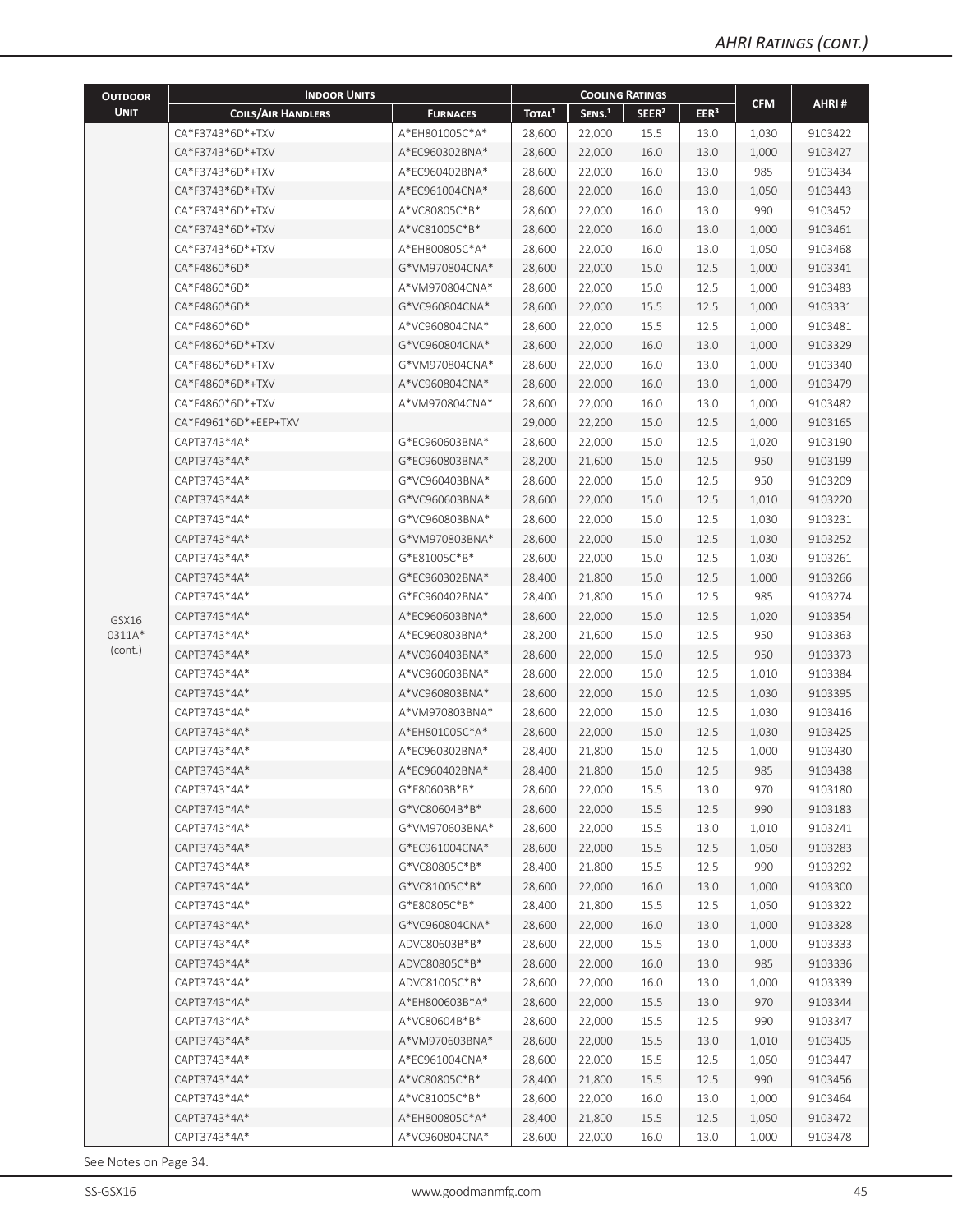| <b>OUTDOOR</b> | <b>INDOOR UNITS</b>             |                 |                    | <b>COOLING RATINGS</b> |                   |                  |            |         |
|----------------|---------------------------------|-----------------|--------------------|------------------------|-------------------|------------------|------------|---------|
| <b>UNIT</b>    | <b>COILS/AIR HANDLERS</b>       | <b>FURNACES</b> | TOTAL <sup>1</sup> | SENS. <sup>1</sup>     | SEER <sup>2</sup> | EER <sup>3</sup> | <b>CFM</b> | AHRI#   |
|                | CAPT3743*4A*+MBVC1200**-1A*     |                 | 28,600             | 22,000                 | 16.0              | 13.0             | 950        | 9103308 |
|                | CAPT3743*4A*+MBVC1600**-1A*     |                 | 28,600             | 22,000                 | 16.0              | 13.0             | 1,000      | 9103315 |
|                | CHPF3636B6C*                    | G*EC960603BNA*  | 28,400             | 21,800                 | 15.0              | 12.5             | 1,020      | 9103193 |
|                | CHPF3636B6C*                    | G*EC960302BNA*  | 28,200             | 21,600                 | 15.0              | 12.5             | 1,000      | 9103269 |
|                | CHPF3636B6C*                    | G*EC960402BNA*  | 28,200             | 21,600                 | 15.0              | 12.5             | 985        | 9103277 |
|                | CHPF3636B6C*                    | A*EC960603BNA*  | 28,400             | 21,800                 | 15.0              | 12.5             | 1,020      | 9103357 |
|                | CHPF3636B6C*                    | A*EC960302BNA*  | 28,200             | 21,600                 | 15.0              | 12.5             | 1,000      | 9103433 |
|                | CHPF3636B6C*                    | A*EC960402BNA*  | 28,200             | 21,600                 | 15.0              | 12.5             | 985        | 9103441 |
|                | CHPF3636B6C*+MBVC1200**-1A*     |                 | 28,400             | 21,800                 | 15.0              | 12.5             | 950        | 9103311 |
|                | CHPF3636B6C*+MBVC1200**-1A*+TXV |                 | 28,400             | 21,800                 | 16.0              | 13.0             | 950        | 9103307 |
|                | CHPF3636B6C*+TXV                | G*EC960603BNA*  | 28,400             | 21,800                 | 15.0              | 12.5             | 1,020      | 9103189 |
|                | CHPF3636B6C*+TXV                | G*EC960803BNA*  | 28,200             | 21,600                 | 15.0              | 12.5             | 950        | 9103198 |
|                | CHPF3636B6C*+TXV                | G*VC960403BNA*  | 28,400             | 21,800                 | 15.0              | 12.5             | 950        | 9103207 |
|                | CHPF3636B6C*+TXV                | G*VC960603BNA*  | 28,400             | 21,800                 | 15.0              | 12.5             | 1,010      | 9103218 |
|                | CHPF3636B6C*+TXV                | G*VC960803BNA*  | 28,400             | 21,800                 | 15.0              | 12.5             | 1,030      | 9103229 |
|                | CHPF3636B6C*+TXV                | G*VM970603BNA*  | 28,400             | 21,800                 | 15.0              | 12.5             | 1,010      | 9103239 |
|                | CHPF3636B6C*+TXV                | G*VM970803BNA*  | 28,400             | 21,800                 | 15.0              | 12.5             | 1,030      | 9103250 |
|                | CHPF3636B6C*+TXV                | G*EC960302BNA*  | 28,200             | 21,600                 | 15.0              | 12.5             | 1,000      | 9103265 |
|                | CHPF3636B6C*+TXV                | G*EC960402BNA*  | 28,200             | 21,600                 | 15.0              | 12.5             | 985        | 9103273 |
|                | CHPF3636B6C*+TXV                | A*EC960603BNA*  | 28,400             | 21,800                 | 15.0              | 12.5             | 1,020      | 9103353 |
|                | CHPF3636B6C*+TXV                | A*EC960803BNA*  | 28,200             | 21,600                 | 15.0              | 12.5             | 950        | 9103362 |
|                | CHPF3636B6C*+TXV                | A*VC960403BNA*  | 28,400             | 21,800                 | 15.0              | 12.5             | 950        | 9103371 |
|                | CHPF3636B6C*+TXV                | A*VC960603BNA*  | 28,400             | 21,800                 | 15.0              | 12.5             | 1,010      | 9103382 |
|                | CHPF3636B6C*+TXV                | A*VC960803BNA*  | 28,400             | 21,800                 | 15.0              | 12.5             | 1,030      | 9103393 |
|                | CHPF3636B6C*+TXV                | A*VM970603BNA*  | 28,400             | 21,800                 | 15.0              | 12.5             | 1,010      | 9103403 |
| GSX16          | CHPF3636B6C*+TXV                | A*VM970803BNA*  | 28,400             | 21,800                 | 15.0              | 12.5             | 1,030      | 9103414 |
| 0311A*         | CHPF3636B6C*+TXV                | A*EC960302BNA*  | 28,200             | 21,600                 | 15.0              | 12.5             | 1,000      | 9103429 |
| (cont.)        | CHPF3636B6C*+TXV                | A*EC960402BNA*  | 28,200             | 21,600                 | 15.0              | 12.5             | 985        | 9103437 |
|                | CHPF3642C6C*                    | G*VC80604B*B*   | 28,600             | 22,000                 | 15.0              | 12.5             | 990        | 9103185 |
|                | CHPF3642C6C*                    | G*EC961004CNA*  | 28,400             | 21,800                 | 15.0              | 12.5             | 1,050      | 9103287 |
|                | CHPF3642C6C*                    | G*VC80805C*B*   | 28,400             | 21,800                 | 15.0              | 12.5             | 990        | 9103296 |
|                | CHPF3642C6C*                    | G*VC81005C*B*   | 28,400             | 21,800                 | 15.0              | 12.5             | 1,000      | 9103303 |
|                | CHPF3642C6C*                    | A*VC80604B*B*   | 28,600             | 22,000                 | 15.0              | 12.5             | 990        | 9103349 |
|                | CHPF3642C6C*                    | A*EC961004CNA*  | 28,200             | 21,600                 | 15.0              | 12.5             | 1,050      | 9103451 |
|                | CHPF3642C6C*                    | A*VC80805C*B*   | 28,400             | 21,800                 | 15.0              | 12.5             | 990        | 9103460 |
|                | CHPF3642C6C*                    | A*VC81005C*B*   | 28,400             | 21,800                 | 15.0              | 12.5             | 1,000      | 9103467 |
|                | CHPF3642C6C*                    | G*E81005C*B*    | 28,400             | 21,800                 | 14.5              | 12.2             | 1,030      | 9105185 |
|                | CHPF3642C6C*                    | A*EH801005C*A*  | 28,400             | 21,800                 | 14.5              | 12.2             | 1,030      | 9105186 |
|                | CHPF3642C6C*+EEP+TXV            |                 | 28,200             | 21,600                 | 14.5              | 12.2             | 1,000      | 9105180 |
|                | CHPF3642C6C*+TXV                | G*E81005C*B*    | 28,400             | 21,800                 | 15.0              | 12.5             | 1,030      | 9103260 |
|                | CHPF3642C6C*+TXV                | A*EH801005C*A*  | 28,400             | 21,800                 | 15.0              | 12.5             | 1,030      | 9103424 |
|                | CHPF3642C6C*+TXV                | G*VC80604B*B*   | 28,400             | 21,800                 | 15.5              | 12.5             | 990        | 9103182 |
|                | CHPF3642C6C*+TXV                | G*EC961004CNA*  | 28,600             | 22,000                 | 15.5              | 12.5             | 1,050      | 9103282 |
|                | CHPF3642C6C*+TXV                | G*VC80805C*B*   | 28,400             | 21,800                 | 15.5              | 12.5             | 990        | 9103291 |
|                | CHPF3642C6C*+TXV                | G*VC81005C*B*   | 28,400             | 21,800                 | 15.5              | 12.5             | 1,000      | 9103299 |
|                | CHPF3642C6C*+TXV                | G*E80805C*B*    | 28,400             | 21,800                 | 15.5              | 12.5             | 1,050      | 9103321 |
|                | CHPF3642C6C*+TXV                | A*VC80604B*B*   | 28,400             | 21,800                 | 15.5              | 12.5             | 990        | 9103346 |
|                | CHPF3642C6C*+TXV                | A*EC961004CNA*  | 28,600             | 22,000                 | 15.5              | 12.5             | 1,050      | 9103446 |
|                | CHPF3642C6C*+TXV                | A*VC80805C*B*   | 28,400             | 21,800                 | 15.5              | 12.5             | 990        | 9103455 |
|                | CHPF3642C6C*+TXV                | A*VC81005C*B*   | 28,400             | 21,800                 | 15.5              | 12.5             | 1,000      | 9103463 |
|                | CHPF3642C6C*+TXV                | A*EH800805C*A*  | 28,400             | 21,800                 | 15.5              | 12.5             | 1,050      | 9103471 |
|                | CHPF3642D6C*+TXV                | G*E81005C*B*    | 28,400             | 21,800                 | 15.0              | 12.5             | 1,030      | 9103262 |
|                | CHPF3642D6C*+TXV                | A*EH801005C*A*  | 28,000             | 21,600                 | 15.0              | 12.5             | 1,030      | 9103426 |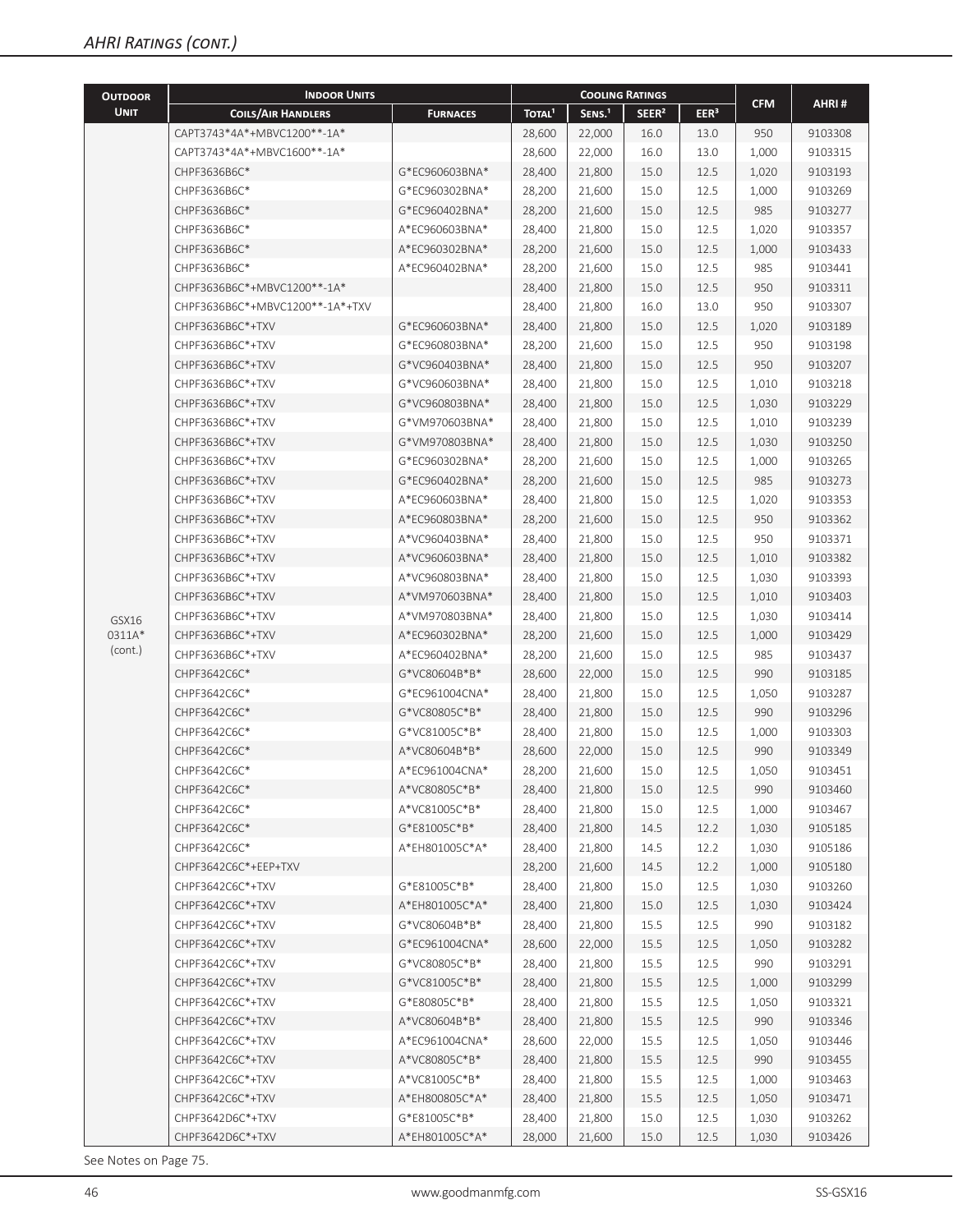| <b>OUTDOOR</b> | <b>INDOOR UNITS</b>             |                 |                    |                    | <b>COOLING RATINGS</b> |                  |            |         |
|----------------|---------------------------------|-----------------|--------------------|--------------------|------------------------|------------------|------------|---------|
| <b>UNIT</b>    | <b>COILS/AIR HANDLERS</b>       | <b>FURNACES</b> | TOTAL <sup>1</sup> | SENS. <sup>1</sup> | SEER <sup>2</sup>      | EER <sup>3</sup> | <b>CFM</b> | AHRI#   |
|                | CHPF3642D6C*+TXV                | G*E80805C*B*    | 28,400             | 21,800             | 15.5                   | 12.5             | 1,050      | 9103323 |
|                | CHPF3642D6C*+TXV                | A*EH800805C*A*  | 28,400             | 21,800             | 15.5                   | 12.5             | 1,050      | 9103473 |
|                | CHPF3743C6B*                    | G*VC960403BNA*  | 28,600             | 22,000             | 15.0                   | 12.5             | 950        | 9103211 |
|                | CHPF3743C6B*                    | G*VC960603BNA*  | 28,600             | 22,000             | 15.0                   | 12.5             | 1,010      | 9103222 |
|                | CHPF3743C6B*                    | G*VC960803BNA*  | 28,600             | 22,000             | 15.0                   | 12.5             | 1,030      | 9103233 |
|                | CHPF3743C6B*                    | G*VM970603BNA*  | 28,600             | 22,000             | 15.0                   | 12.5             | 1,010      | 9103243 |
|                | CHPF3743C6B*                    | G*VM970803BNA*  | 28,600             | 22,000             | 15.0                   | 12.5             | 1,030      | 9103254 |
|                | CHPF3743C6B*                    | G*EC961004CNA*  | 28,400             | 21,800             | 15.0                   | 12.5             | 1,050      | 9103285 |
|                | CHPF3743C6B*                    | G*E80805C*B*    | 28,400             | 21,800             | 15.0                   | 12.5             | 1,050      | 9103325 |
|                | CHPF3743C6B*                    | A*VC960403BNA*  | 28,600             | 22,000             | 15.0                   | 12.5             | 950        | 9103375 |
|                | CHPF3743C6B*                    | A*VC960603BNA*  | 28,600             | 22,000             | 15.0                   | 12.5             | 1,010      | 9103386 |
|                | CHPF3743C6B*                    | A*VC960803BNA*  | 28,600             | 22,000             | 15.0                   | 12.5             | 1,030      | 9103397 |
|                | CHPF3743C6B*                    | A*VM970603BNA*  | 28,600             | 22,000             | 15.0                   | 12.5             | 1,010      | 9103407 |
|                | CHPF3743C6B*                    | A*VM970803BNA*  | 28,600             | 22,000             | 15.0                   | 12.5             | 1,030      | 9103418 |
|                | CHPF3743C6B*                    | A*EC961004CNA*  | 28,400             | 21,800             | 15.0                   | 12.5             | 1,050      | 9103449 |
|                | CHPF3743C6B*                    | A*EH800805C*A*  | 28,400             | 21,800             | 15.0                   | 12.5             | 1,050      | 9103475 |
|                | CHPF3743C6B*                    | G*VC80805C*B*   | 28,400             | 21,800             | 15.5                   | 12.5             | 990        | 9103294 |
|                | CHPF3743C6B*                    | G*VC960804CNA*  | 28,600             | 22,000             | 15.5                   | 12.5             | 1,000      | 9103330 |
|                | CHPF3743C6B*                    | A*VC80805C*B*   | 28,400             | 21,800             | 15.5                   | 12.5             | 990        | 9103458 |
|                | CHPF3743C6B*                    | A*VC960804CNA*  | 28,600             | 22,000             | 15.5                   | 12.5             | 1,000      | 9103480 |
|                | CHPF3743C6B*+EEP+TXV            |                 | 28,400             | 21,800             | 14.5                   | 12.5             | 1,000      | 9103164 |
|                | CHPF3743C6B*+MBVC1600**-1A*     |                 | 28,600             | 22,000             | 16.0                   | 13.0             | 1,000      | 9103317 |
|                | CHPF3743C6B*+MBVC1600**-1A*+TXV |                 | 28,600             | 22,000             | 16.0                   | 13.0             | 1,000      | 9103314 |
|                | CHPF3743C6B*+TXV                | G*EC960803BNA*  | 28,200             | 21,600             | 16.0                   | 13.0             | 950        | 9103196 |
|                | CHPF3743C6B*+TXV                | G*VC960403BNA*  | 28,600             | 22,000             | 16.0                   | 13.0             | 950        | 9103205 |
| GSX16          | CHPF3743C6B*+TXV                | G*VC960603BNA*  | 28,600             | 22,000             | 16.0                   | 13.0             | 935        | 9103216 |
| 0311A*         | CHPF3743C6B*+TXV                | G*VC960803BNA*  | 28,600             | 22,000             | 16.0                   | 13.0             | 1,030      | 9103227 |
| (cont.)        | CHPF3743C6B*+TXV                | G*VM970603BNA*  | 28,600             | 22,000             | 16.0                   | 13.0             | 1,010      | 9103237 |
|                | CHPF3743C6B*+TXV                | G*VM970803BNA*  | 28,600             | 22,000             | 16.0                   | 13.0             | 1,030      | 9103248 |
|                | CHPF3743C6B*+TXV                | G*EC961004CNA*  | 28,600             | 22,000             | 16.0                   | 13.0             | 1,050      | 9103280 |
|                | CHPF3743C6B*+TXV                | G*VC80805C*B*   | 28,600             | 22,000             | 16.0                   | 13.0             | 990        | 9103289 |
|                | CHPF3743C6B*+TXV                | G*E80805C*B*    | 28,600             | 22,000             | 16.0                   | 13.0             | 1,050      | 9103319 |
|                | CHPF3743C6B*+TXV                | G*VC960804CNA*  | 28,600             | 22,000             | 16.0                   | 13.0             | 1,000      | 9103327 |
|                | CHPF3743C6B*+TXV                | G*VM970804CNA*  | 28,600             | 22,000             | 16.0                   | 13.0             | 1,000      | 9103342 |
|                | CHPF3743C6B*+TXV                | A*EC960803BNA*  | 28,200             | 21,600             | 16.0                   | 13.0             | 950        | 9103360 |
|                | CHPF3743C6B*+TXV                | A*VC960403BNA*  | 28,600             | 22,000             | 16.0                   | 13.0             | 950        | 9103369 |
|                | CHPF3743C6B*+TXV                | A*VC960603BNA*  | 28,600             | 22,000             | 16.0                   | 13.0             | 935        | 9103380 |
|                | CHPF3743C6B*+TXV                | A*VC960803BNA*  | 28,600             | 22,000             | 16.0                   | 13.0             | 1,030      | 9103391 |
|                | CHPF3743C6B*+TXV                | A*VM970603BNA*  | 28,600             | 22,000             | 16.0                   | 13.0             | 1,010      | 9103401 |
|                | CHPF3743C6B*+TXV                | A*VM970803BNA*  | 28,600             | 22,000             | 16.0                   | 13.0             | 1,030      | 9103412 |
|                | CHPF3743C6B*+TXV                | A*EC961004CNA*  | 28,600             | 22,000             | 16.0                   | 13.0             | 1,050      | 9103444 |
|                | CHPF3743C6B*+TXV                | A*VC80805C*B*   | 28,600             | 22,000             | 16.0                   | 13.0             | 990        | 9103453 |
|                | CHPF3743C6B*+TXV                | A*EH800805C*A*  | 28,600             | 22,000             | 16.0                   | 13.0             | 1,050      | 9103469 |
|                | CHPF3743C6B*+TXV                | A*VC960804CNA*  | 28,600             | 22,000             | 16.0                   | 13.0             | 1,000      | 9103477 |
|                | CHPF3743C6B*+TXV                | A*VM970804CNA*  | 28,600             | 22,000             | 16.0                   | 13.0             | 1,000      | 9103484 |
|                | CHPF4860D6D*+EEP+TXV            |                 | 28,600             | 22,000             | 15.0                   | 12.5             | 900        | 9103166 |
|                | CSCF3642N6D*                    | G*VC960603BNA*  | 28,400             | 21,800             | 15.0                   | 12.5             | 1,010      | 9103224 |
|                | CSCF3642N6D*                    | G*VC960803BNA*  | 28,400             | 21,800             | 15.0                   | 12.5             | 1,030      | 9103234 |
|                | CSCF3642N6D*                    | G*VM970603BNA*  | 28,200             | 21,600             | 15.0                   | 12.5             | 1,010      | 9103245 |
|                | CSCF3642N6D*                    | G*VM970803BNA*  | 28,400             | 21,800             | 15.0                   | 12.5             | 1,030      | 9103256 |
|                | CSCF3642N6D*                    | A*VC960603BNA*  | 28,200             | 21,600             | 15.0                   | 12.5             | 1,010      | 9103388 |
|                | CSCF3642N6D*                    | A*VC960803BNA*  | 28,200             | 21,600             | 15.0                   | 12.5             | 1,030      | 9103398 |
|                | CSCF3642N6D*                    | A*VM970603BNA*  | 28,400             | 21,800             | 15.0                   | 12.5             | 1,010      | 9103409 |
|                |                                 |                 |                    |                    |                        |                  |            |         |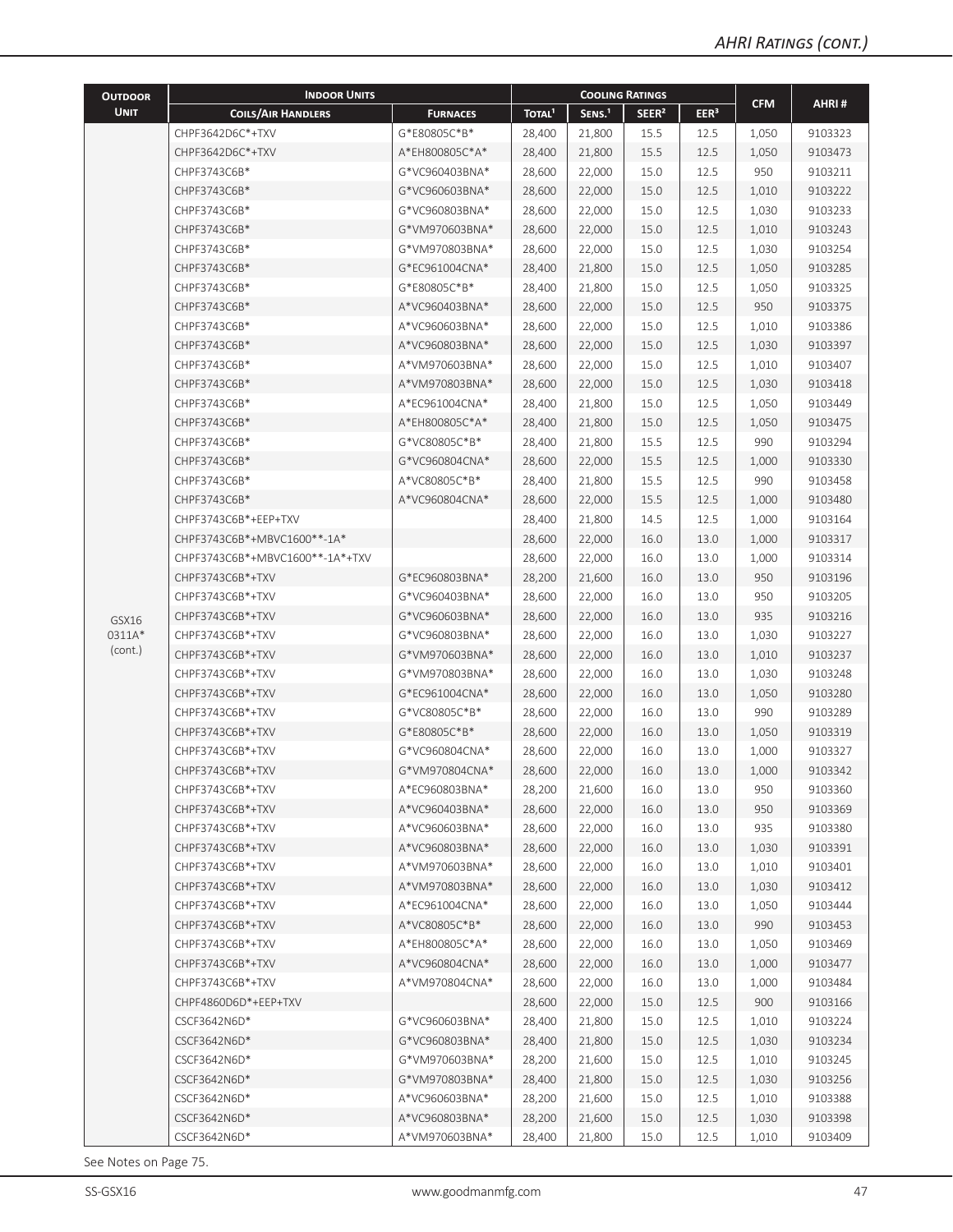| <b>OUTDOOR</b> | <b>INDOOR UNITS</b>             |                 |                    |                    | <b>COOLING RATINGS</b> |                  |            |         |
|----------------|---------------------------------|-----------------|--------------------|--------------------|------------------------|------------------|------------|---------|
| <b>UNIT</b>    | <b>COILS/AIR HANDLERS</b>       | <b>FURNACES</b> | TOTAL <sup>1</sup> | SENS. <sup>1</sup> | SEER <sup>2</sup>      | EER <sup>3</sup> | <b>CFM</b> | AHRI#   |
|                | CSCF3642N6D*                    | A*VM970803BNA*  | 28,200             | 21,600             | 15.0                   | 12.5             | 1,030      | 9103420 |
|                | CSCF3642N6D*                    | G*VC960403BNA*  | 28,400             | 21,800             | 15.5                   | 13.0             | 950        | 9103213 |
|                | CSCF3642N6D*                    | A*VC960403BNA*  | 28,400             | 21,800             | 15.5                   | 13.0             | 950        | 9103377 |
|                | CSCF3642N6D*+EEP                |                 | 28,800             | 22,200             | 14.0                   | 12.2             | 1,000      | 9105182 |
|                | CSCF3642N6D*+EEP+TXV            |                 | 28,600             | 22,000             | 14.5                   | 12.2             | 1,000      | 9105181 |
|                | CSCF3642N6D*+TXV                | G*VC960403BNA*  | 28,600             | 22,000             | 15.0                   | 12.5             | 950        | 9103208 |
| GSX16          | CSCF3642N6D*+TXV                | G*VC960603BNA*  | 28,600             | 22,000             | 15.0                   | 12.5             | 1,010      | 9103219 |
| 0311A*         | CSCF3642N6D*+TXV                | G*VC960803BNA*  | 28,400             | 21,800             | 15.0                   | 12.5             | 1,030      | 9103230 |
| (cont.)        | CSCF3642N6D*+TXV                | G*VM970603BNA*  | 28,600             | 22,000             | 15.0                   | 12.5             | 1,010      | 9103240 |
|                | CSCF3642N6D*+TXV                | G*VM970803BNA*  | 28,400             | 21,800             | 15.0                   | 12.5             | 1,030      | 9103251 |
|                | CSCF3642N6D*+TXV                | A*VC960403BNA*  | 28,600             | 22,000             | 15.0                   | 12.5             | 950        | 9103372 |
|                | CSCF3642N6D*+TXV                | A*VC960603BNA*  | 28,600             | 22,000             | 15.0                   | 12.5             | 1,010      | 9103383 |
|                | CSCF3642N6D*+TXV                | A*VC960803BNA*  | 28,200             | 21,600             | 15.0                   | 12.5             | 1,030      | 9103394 |
|                | CSCF3642N6D*+TXV                | A*VM970603BNA*  | 28,600             | 22,000             | 15.0                   | 12.5             | 1,010      | 9103404 |
|                | CSCF3642N6D*+TXV                | A*VM970803BNA*  | 28,200             | 21,600             | 15.0                   | 12.5             | 1,030      | 9103415 |
|                | ARUF43C14A*+TXV                 |                 | 33,800             | 26,400             | 14.0                   | 12.2             | 1,050      | 7984219 |
|                | ASPT36C14A*                     |                 | 34,200             | 26,600             | 14.5                   | 12.2             | 1,200      | 5983568 |
|                | ASPT37C14A*                     |                 | 34,200             | 26,600             | 15.0                   | 12.5             | 1,120      | 8242078 |
|                | ASPT42C14A*                     |                 | 34,400             | 26,800             | 14.5                   | 12.2             | 1,175      | 7040825 |
|                | ASPT42D14A*                     |                 | 35,000             | 27,200             | 16.0                   | 13.0             | 1,175      | 5756175 |
|                | ASPT47D14A*                     |                 | 35,000             | 27,200             | 16.0                   | 13.0             | 1,180      | 8242079 |
|                | AVPTC42D14A*                    |                 | 35,000             | 27,200             | 16.0                   | 13.0             | 1,220      | 5924356 |
|                | AVPTC48C14A*                    |                 | 34,400             | 26,800             | 14.5                   | 12.2             | 1,000      | 7040826 |
|                | AWUF37XX16B*+TXV                |                 | 33,000             | 25,600             | 14.5                   | 12.2             | 1,000      | 5753044 |
|                | CA*F3137*6A*                    | A*EC960803BNA*  | 34,200             | 26,600             | 14.5                   | 12.2             | 1,090      | 7489501 |
|                | CA*F3137*6A*                    | G*VC960603BNA*  | 34,200             | 26,600             | 14.5                   | 12.2             | 1,055      | 7489515 |
|                | CA*F3137*6A*                    | G*E80603B*B*    | 34,200             | 26,600             | 14.5                   | 12.2             | 1,100      | 7489510 |
|                | CA*F3137*6A*                    | A*VM970603BNA*  | 34,200             | 26,600             | 14.5                   | 12.2             | 1,055      | 7489507 |
|                | CA*F3137*6A*                    | A*VC960403BNA*  | 34,200             | 26,600             | 14.5                   | 12.2             | 1,050      | 7489504 |
|                | CA*F3137*6A*                    | G*VM970603BNA*  | 34,200             | 26,600             | 14.5                   | 12.2             | 1,055      | 7489517 |
|                | CA*F3137*6A*                    | G*VM970803BNA*  | 34,200             | 26,600             | 14.5                   | 12.2             | 1,100      | 7489518 |
|                | CA*F3137*6A*                    | ADVC80603B*B*   | 34,200             | 26,600             | 14.5                   | 12.2             | 1,075      | 7489509 |
|                | CA*F3137*6A*                    | A*VC960603BNA*  | 34,200             | 26,600             | 14.5                   | 12.2             | 1,055      | 7489505 |
| GSX16          | CA*F3137*6A*                    | A*EC960603BNA*  | 34,200             | 26,600             | 14.5                   | 12.2             | 1,090      | 7489500 |
| 0361F*         | CA*F3137*6A*                    | A*VC80604B*B*   | 34,200             | 26,600             | 14.5                   | 12.2             | 1,095      | 7489503 |
|                | CA*F3137*6A*                    | G*VC960403BNA*  | 34,200             | 26,600             | 14.5                   | 12.2             | 1,050      | 7489514 |
|                | CA*F3137*6A*                    | A*VM970803BNA*  | 34,200             | 26,600             | 14.5                   | 12.2             | 1,100      | 7489508 |
|                | CA*F3137*6A*                    | A*VC960803BNA*  | 34,200             | 26,600             | 14.5                   | 12.2             | 1,100      | 7489506 |
|                | CA*F3137*6A*                    | G*VC960803BNA*  | 34,200             | 26,600             | 14.5                   | 12.2             | 1,100      | 7489516 |
|                | CA*F3137*6A*                    | G*VC80604B*B*   | 34,200             | 26,600             | 14.5                   | 12.2             | 1,095      | 7489513 |
|                | CA*F3137*6A*                    | G*EC960603BNA*  | 34,200             | 26,600             | 14.5                   | 12.2             | 1,090      | 7489511 |
|                | CA*F3137*6A*                    | A*EH800603B*A*  | 34,200             | 26,600             | 14.5                   | 12.2             | 1,100      | 7489502 |
|                | CA*F3137*6A*                    | G*EC960803BNA*  | 34,200             | 26,600             | 14.5                   | 12.2             | 1,090      | 7489512 |
|                | CA*F3137*6A*+EEP                |                 | 34,200             | 26,600             | 14.0                   | 12.2             | 1,080      | 7489478 |
|                | CA*F3137*6A*+EEP+TXV            |                 | 34,200             | 26,600             | 14.5                   | 12.2             | 1,080      | 7489477 |
|                | CA*F3137*6A*+MBVC1200**-1A*     |                 | 34,200             | 26,600             | 14.5                   | 12.2             | 1,050      | 7489480 |
|                | CA*F3137*6A*+MBVC1200**-1A*+TXV |                 | 34,200             | 26,600             | 15.0                   | 12.5             | 1,050      | 7489479 |
|                | CA*F3137*6A*+TXV                | A*VM970803BNA*  | 34,200             | 26,600             | 15.0                   | 12.5             | 1,100      | 7489489 |
|                | CA*F3137*6A*+TXV                | G*E80603B*B*    | 34,200             | 26,600             | 15.0                   | 12.5             | 1,100      | 7489491 |
|                | CA*F3137*6A*+TXV                | A*EC960603BNA*  | 34,200             | 26,600             | 15.0                   | 12.5             | 1,090      | 7489481 |
|                | CA*F3137*6A*+TXV                | G*VC960603BNA*  | 34,200             | 26,600             | 15.0                   | 12.5             | 1,055      | 7489496 |
|                | CA*F3137*6A*+TXV                | A*VC80604B*B*   | 34,200             | 26,600             | 15.0                   | 12.5             | 1,095      | 7489484 |
|                | CA*F3137*6A*+TXV                | G*VM970803BNA*  | 34,200             | 26,600             | 15.0                   | 12.5             | 1,100      | 7489499 |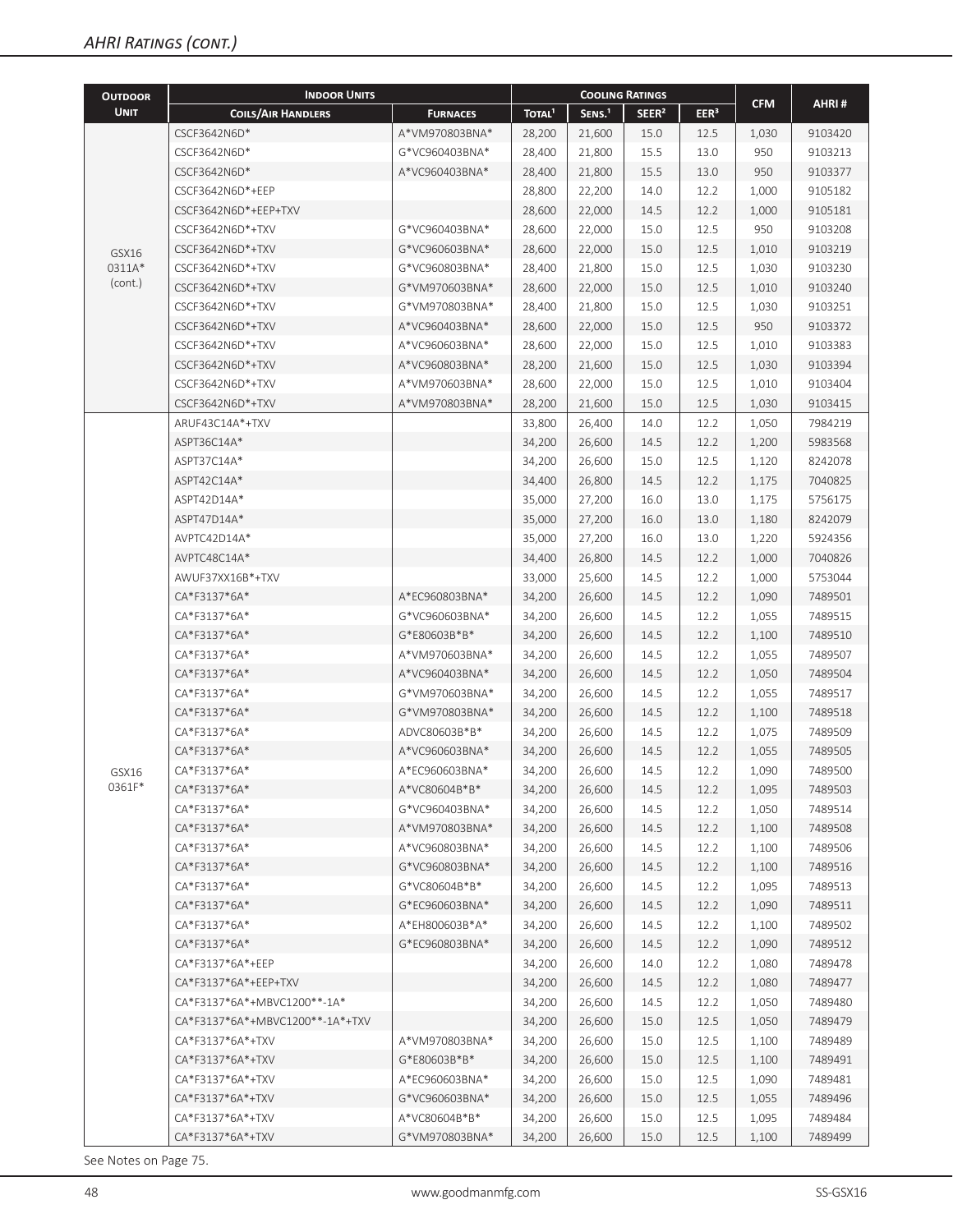| <b>OUTDOOR</b>  | <b>INDOOR UNITS</b>             |                 | <b>COOLING RATINGS</b> |                    |                   |                  |            |         |
|-----------------|---------------------------------|-----------------|------------------------|--------------------|-------------------|------------------|------------|---------|
| <b>UNIT</b>     | <b>COILS/AIR HANDLERS</b>       | <b>FURNACES</b> | TOTAL <sup>1</sup>     | SENS. <sup>1</sup> | SEER <sup>2</sup> | EER <sup>3</sup> | <b>CFM</b> | AHRI#   |
|                 | CA*F3137*6A*+TXV                | A*VC960403BNA*  | 34,200                 | 26,600             | 15.0              | 12.5             | 1,050      | 7489485 |
|                 | CA*F3137*6A*+TXV                | A*VM970603BNA*  | 34,200                 | 26,600             | 15.0              | 12.5             | 1,055      | 7489488 |
|                 | CA*F3137*6A*+TXV                | G*VC960403BNA*  | 34,200                 | 26,600             | 15.0              | 12.5             | 1,050      | 7489495 |
|                 | CA*F3137*6A*+TXV                | G*EC960803BNA*  | 34,200                 | 26,600             | 15.0              | 12.5             | 1,090      | 7489493 |
|                 | CA*F3137*6A*+TXV                | A*VC960603BNA*  | 34,200                 | 26,600             | 15.0              | 12.5             | 1,055      | 7489486 |
|                 | CA*F3137*6A*+TXV                | A*VC960803BNA*  | 34,200                 | 26,600             | 15.0              | 12.5             | 1,100      | 7489487 |
|                 | CA*F3137*6A*+TXV                | A*EH800603B*A*  | 34,200                 | 26,600             | 15.0              | 12.5             | 1,100      | 7489483 |
|                 | CA*F3137*6A*+TXV                | ADVC80603B*B*   | 34,200                 | 26,600             | 15.0              | 12.5             | 1,075      | 7489490 |
|                 | CA*F3137*6A*+TXV                | A*EC960803BNA*  | 34,200                 | 26,600             | 15.0              | 12.5             | 1,090      | 7489482 |
|                 | CA*F3137*6A*+TXV                | G*VC960803BNA*  | 34,200                 | 26,600             | 15.0              | 12.5             | 1,100      | 7489497 |
|                 | CA*F3137*6A*+TXV                | G*VC80604B*B*   | 34,200                 | 26,600             | 15.0              | 12.5             | 1,095      | 7489494 |
|                 | CA*F3137*6A*+TXV                | G*VM970603BNA*  | 34,200                 | 26,600             | 15.0              | 12.5             | 1,055      | 7489498 |
|                 | CA*F3137*6A*+TXV                | G*EC960603BNA*  | 34,200                 | 26,600             | 15.0              | 12.5             | 1,090      | 7489492 |
|                 | CA*F3642*6D*+MBVC2000**-1A*     |                 | 34,000                 | 26,400             | 15.0              | 12.5             | 1,120      | 5986841 |
|                 | CA*F3743*6D*                    | G*VC961205DNA*  | 34,600                 | 27,000             | 15.0              | 12.2             | 1,060      | 7355754 |
|                 | CA*F3743*6D*                    | A*EC961004CNA*  | 34,000                 | 26,400             | 14.5              | 12.2             | 1,175      | 7366004 |
|                 | CA*F3743*6D*                    | A*VC960804CNA*  | 34,000                 | 26,400             | 14.5              | 12.2             | 980        | 7355522 |
|                 | CA*F3743*6D*                    | A*VC961205DNA*  | 34,600                 | 27,000             | 15.0              | 12.2             | 1,060      | 7355843 |
|                 | CA*F3743*6D*                    | G*VC960804CNA*  | 34,000                 | 26,400             | 14.5              | 12.2             | 980        | 7355195 |
|                 | CA*F3743*6D*                    | G*EC961205DNA*  | 34,000                 | 26,400             | 15.0              | 12.5             | 1,100      | 7365851 |
|                 | CA*F3743*6D*                    | G*VC961005CNA*  | 34,000                 | 26,400             | 14.5              | 12.2             | 1,020      | 7355740 |
|                 | CA*F3743*6D*                    | G*VC80805C*B*   | 34,600                 | 27,000             | 15.5              | 12.5             | 1,180      | 5986868 |
|                 | CA*F3743*6D*                    | G*VM971205DNA*  | 34,600                 | 27,000             | 15.0              | 12.2             | 1,060      | 7355800 |
|                 | CA*F3743*6D*                    | A*EC960803BNA*  | 33,600                 | 26,200             | 14.0              | 12.2             | 1,175      | 7365997 |
|                 | CA*F3743*6D*                    | G*VM970804CNA*  | 34,000                 | 26,400             | 14.5              | 12.2             | 980        | 7355342 |
|                 | CA*F3743*6D*                    | A*VM970804CNA*  |                        |                    | 14.5              | 12.2             | 980        | 7355669 |
| GSX16<br>0361F* | CA*F3743*6D*                    | G*E80603B*B*    | 34,000<br>34,600       | 26,400<br>27,000   | 14.5              | 12.2             | 1,150      | 5986858 |
| (cont.)         | CA*F3743*6D*                    | G*VC81005C*B*   |                        |                    |                   | 12.5             |            | 5986872 |
|                 | CA*F3743*6D*                    | G*E80805C*B*    | 34,600                 | 27,000             | 15.5              | 12.2             | 1,200      | 5986860 |
|                 |                                 |                 | 34,600                 | 27,000             | 14.5              |                  | 1,180      |         |
|                 | CA*F3743*6D*                    | A*EC960603BNA*  | 34,200                 | 26,600             | 14.0              | 12.2             | 1,175      | 7365988 |
|                 | CA*F3743*6D*                    | A*VC80805C*B*   | 34,600                 | 27,000             | 15.5              | 12.5             | 1,180      | 5987262 |
|                 | CA*F3743*6D*                    | G*EC960803BNA*  | 33,600                 | 26,200             | 14.0              | 12.2             | 1,175      | 7365835 |
|                 | CA*F3743*6D*                    | A*VM971205DNA*  | 34,600                 | 27,000             | 15.0              | 12.2             | 1,060      | 7355885 |
|                 | CA*F3743*6D*                    | A*VC81005C*B*   | 34,600                 | 27,000             | 15.5              | 12.5             | 1,200      | 5987267 |
|                 | CA*F3743*6D*                    | A*EH800603B*A*  | 34,600                 | 27,000             | 14.5              | 12.2             | 1,150      | 6945126 |
|                 | CA*F3743*6D*                    | G*EC960603BNA*  | 34,200                 | 26,600             | 14.0              | 12.2             | 1,175      | 7365826 |
|                 | CA*F3743*6D*                    | G*VM971005CNA*  | 34,000                 | 26,400             | 14.5              | 12.2             | 1,020      | 7355787 |
|                 | CA*F3743*6D*                    | A*VM971005CNA*  | 34,000                 | 26,400             | 14.5              | 12.2             | 1,020      | 7355872 |
|                 | CA*F3743*6D*                    | G*EC961004CNA*  | 34,000                 | 26,400             | 14.5              | 12.2             | 1,175      | 7365842 |
|                 | CA*F3743*6D*                    | A*VC961005CNA*  | 34,000                 | 26,400             | 14.5              | 12.2             | 1,020      | 7355830 |
|                 | CA*F3743*6D*                    | A*EC961205DNA*  | 34,000                 | 26,400             | 15.0              | 12.5             | 1,100      | 7366013 |
|                 | CA*F3743*6D*                    | A*EH800805C*A*  | 34,600                 | 27,000             | 14.5              | 12.2             | 1,180      | 6945127 |
|                 | CA*F3743*6D*+EEP+TXV            |                 | 34,600                 | 27,000             | 14.5              | 12.2             | 1,200      | 5983571 |
|                 | CA*F3743*6D*+MBVC1600**-1A*     |                 | 34,600                 | 27,000             | 15.0              | 12.5             | 1,200      | 5986843 |
|                 | CA*F3743*6D*+MBVC1600**-1A*+TXV |                 | 34,600                 | 27,000             | 15.5              | 12.5             | 1,200      | 5983572 |
|                 | CA*F3743*6D*+MBVC2000**-1A*     |                 | 34,600                 | 27,000             | 15.0              | 12.5             | 1,120      | 5986844 |
|                 | CA*F3743*6D*+MBVC2000**-1A*+TXV |                 | 34,600                 | 27,000             | 15.5              | 12.5             | 1,120      | 5983573 |
|                 | CA*F3743*6D*+TXV                | A*VC81005C*B*   | 34,600                 | 27,000             | 15.0              | 12.5             | 1,200      | 5983965 |
|                 | CA*F3743*6D*+TXV                | A*EC960803BNA*  | 33,600                 | 26,200             | 14.5              | 12.2             | 1,175      | 7365998 |
|                 | CA*F3743*6D*+TXV                | G*VC81005C*B*   | 34,600                 | 27,000             | 15.0              | 12.5             | 1,200      | 5983597 |
|                 | CA*F3743*6D*+TXV                | A*EH800603B*A*  | 34,600                 | 27,000             | 15.0              | 12.5             | 1,150      | 6945130 |
|                 | CA*F3743*6D*+TXV                | A*VC80805C*B*   | 34,600                 | 27,000             | 15.0              | 12.5             | 1,180      | 5983961 |
|                 | CA*F3743*6D*+TXV                | A*EC961004CNA*  | 34,000                 | 26,400             | 15.0              | 12.5             | 1,175      | 7366005 |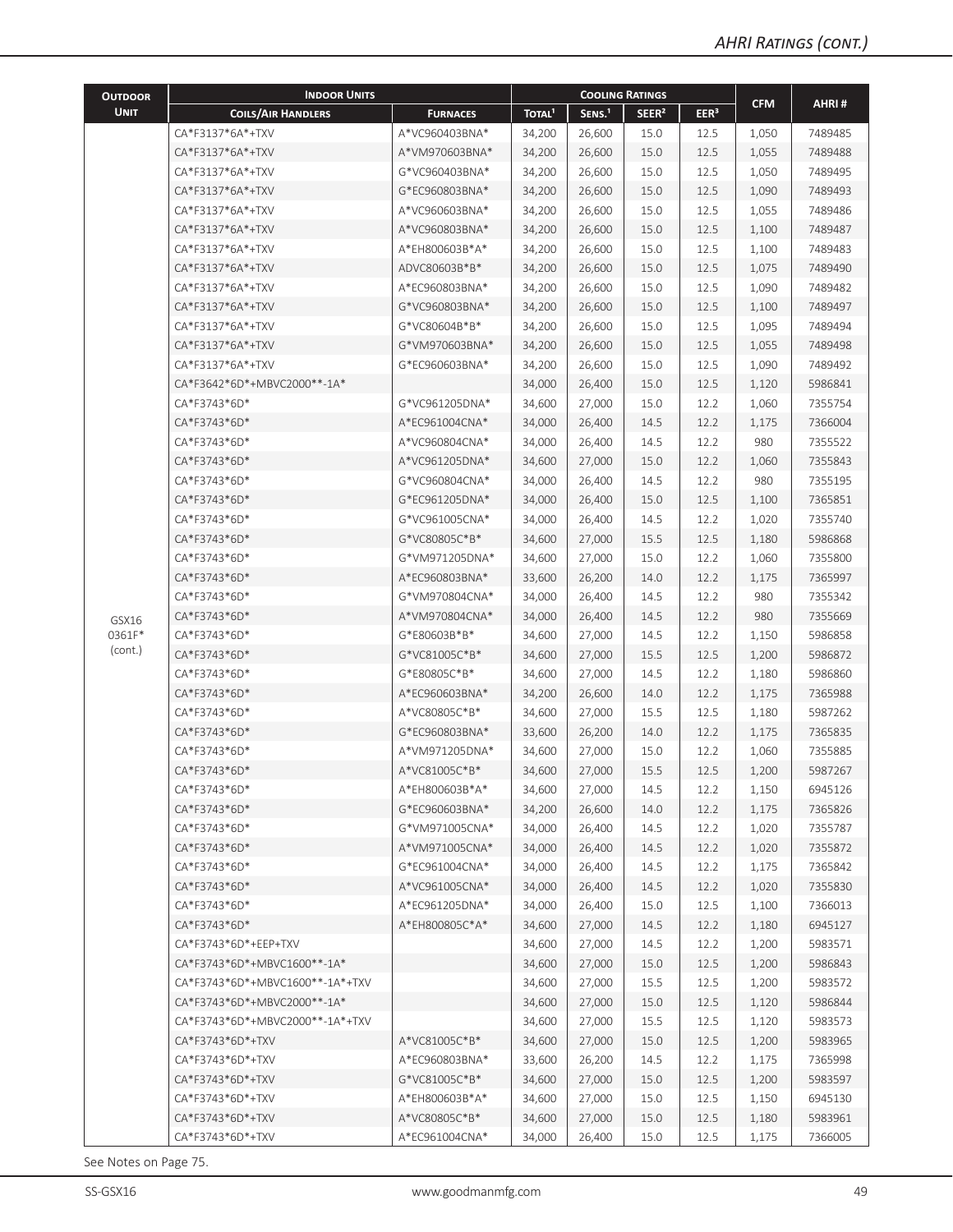| <b>OUTDOOR</b>  | <b>INDOOR UNITS</b>             |                 |                    | <b>COOLING RATINGS</b> |                   |                  |            |         |
|-----------------|---------------------------------|-----------------|--------------------|------------------------|-------------------|------------------|------------|---------|
| <b>UNIT</b>     | <b>COILS/AIR HANDLERS</b>       | <b>FURNACES</b> | TOTAL <sup>1</sup> | SENS. <sup>1</sup>     | SEER <sup>2</sup> | EER <sup>3</sup> | <b>CFM</b> | AHRI#   |
|                 | CA*F3743*6D*+TXV                | G*VC961205DNA*  | 34.600             | 27,000                 | 15.5              | 12.5             | 1,060      | 7355753 |
|                 | CA*F3743*6D*+TXV                | G*VM971205DNA*  | 34,600             | 27,000                 | 15.5              | 12.5             | 1,060      | 7355799 |
|                 | CA*F3743*6D*+TXV                | A*VC961005CNA*  | 34,000             | 26,400                 | 15.0              | 12.5             | 1,020      | 7355829 |
|                 | CA*F3743*6D*+TXV                | A*VM971005CNA*  | 34,000             | 26,400                 | 15.0              | 12.5             | 1,020      | 7355871 |
|                 | CA*F3743*6D*+TXV                | G*VM971005CNA*  | 34,000             | 26,400                 | 15.0              | 12.5             | 1,020      | 7355786 |
|                 | CA*F3743*6D*+TXV                | G*E80805C*B*    | 34,600             | 27,000                 | 15.0              | 12.5             | 1,180      | 5983588 |
|                 | CA*F3743*6D*+TXV                | A*EH800805C*A*  | 34,600             | 27,000                 | 15.0              | 12.5             | 1,180      | 6945131 |
|                 | CA*F3743*6D*+TXV                | A*VC961205DNA*  | 34,600             | 27,000                 | 15.5              | 12.5             | 1,060      | 7355842 |
|                 | CA*F3743*6D*+TXV                | G*EC960803BNA*  | 33,600             | 26,200                 | 14.5              | 12.2             | 1,175      | 7365836 |
|                 | CA*F3743*6D*+TXV                | G*VC961005CNA*  | 34,000             | 26,400                 | 15.0              | 12.5             | 1,020      | 7355739 |
|                 | CA*F3743*6D*+TXV                | G*E80603B*B*    | 34,600             | 27,000                 | 15.0              | 12.5             | 1,150      | 5983586 |
|                 | CA*F3743*6D*+TXV                | G*VC80805C*B*   | 34,600             | 27,000                 | 15.0              | 12.5             | 1,180      | 5983593 |
|                 | CA*F3743*6D*+TXV                | A*EC960603BNA*  | 34,200             | 26,600                 | 14.5              | 12.2             | 1,175      | 7365989 |
|                 | CA*F3743*6D*+TXV                | A*VC960804CNA*  | 34,000             | 26,400                 | 15.0              | 12.5             | 980        | 7355521 |
|                 | CA*F3743*6D*+TXV                | G*EC960603BNA*  | 34,200             | 26,600                 | 14.5              | 12.2             | 1,175      | 7365827 |
|                 | CA*F3743*6D*+TXV                | A*EC961205DNA*  | 34,000             | 26,400                 | 15.5              | 12.5             | 1,100      | 7366014 |
|                 | CA*F3743*6D*+TXV                | G*EC961004CNA*  | 34,000             | 26,400                 | 15.0              | 12.5             | 1,175      | 7365843 |
|                 | CA*F3743*6D*+TXV                | G*EC961205DNA*  | 34,000             | 26,400                 | 15.5              | 12.5             | 1,100      | 7365852 |
|                 | CA*F3743*6D*+TXV                | G*VM970804CNA*  | 34,000             | 26,400                 | 15.0              | 12.5             | 980        | 7355341 |
|                 | CA*F3743*6D*+TXV                | G*VC960804CNA*  | 34,000             | 26,400                 | 15.0              | 12.5             | 980        | 7355194 |
|                 | CA*F3743*6D*+TXV                | A*VM971205DNA*  | 34,600             | 27,000                 | 15.5              | 12.5             | 1,060      | 7355884 |
|                 | CA*F3743*6D*+TXV                | A*VM970804CNA*  | 34,000             | 26,400                 | 15.0              | 12.5             | 980        | 7355668 |
|                 | CA*F4860*6D*                    | A*VC80805C*B*   | 34,600             | 27,000                 | 15.0              | 12.5             | 1,180      | 5987263 |
|                 | CA*F4860*6D*                    | G*VC81005C*B*   | 34,600             | 27,000                 | 15.0              | 12.5             | 1,200      | 5986873 |
|                 | CA*F4860*6D*                    | G*VM971005CNA*  | 34,000             | 26,400                 | 15.0              | 12.5             | 1,020      | 7355789 |
|                 | CA*F4860*6D*                    | G*VM970804CNA*  | 34,000             | 26,400                 | 15.0              | 12.2             | 980        | 7355344 |
| GSX16<br>0361F* | CA*F4860*6D*                    | A*VM970804CNA*  | 34,000             | 26,400                 | 15.0              | 12.2             | 980        | 7355671 |
| (cont.)         | CA*F4860*6D*                    | G*EC961205DNA*  | 34,000             | 26,400                 | 15.0              | 12.5             | 1,100      | 7365853 |
|                 | CA*F4860*6D*                    | G*VC960804CNA*  | 34,000             | 26,400                 | 15.0              | 12.2             | 980        | 7355197 |
|                 | CA*F4860*6D*                    | G*E81005C*B*    | 34,600             | 27,000                 | 15.5              | 12.5             | 1,200      | 5986865 |
|                 | CA*F4860*6D*                    | G*VC961005CNA*  | 34,000             | 26,400                 | 15.0              | 12.5             | 1,020      | 7355742 |
|                 | CA*F4860*6D*                    | A*VM971005CNA*  | 34,000             | 26,400                 | 15.0              | 12.5             | 1,020      | 7355874 |
|                 | CA*F4860*6D*                    | A*EH800805C*A*  | 34,600             | 27,000                 | 15.5              | 12.5             | 1,180      | 6945134 |
|                 | CA*F4860*6D*                    | G*VC80805C*B*   | 34,600             | 27,000                 | 15.0              | 12.5             | 1,180      | 5986869 |
|                 | CA*F4860*6D*                    | A*EC961205DNA*  | 34,000             | 26,400                 | 15.0              | 12.5             | 1,100      | 7366015 |
|                 | CA*F4860*6D*                    | A*EH801005C*A*  | 34,600             | 27,000                 | 15.5              | 12.5             | 1,200      | 6945135 |
|                 | CA*F4860*6D*                    | ADVC81005C*B*   | 34,600             | 27,000                 | 15.0              | 12.5             | 1,115      | 5986919 |
|                 | CA*F4860*6D*                    | A*VC961005CNA*  | 34,000             | 26,400                 | 15.0              | 12.5             | 1,020      | 7355832 |
|                 | CA*F4860*6D*                    | G*E80805C*B*    | 34,600             | 27,000                 | 15.5              | 12.5             | 1,180      | 5986861 |
|                 | CA*F4860*6D*                    | G*EC961004CNA*  | 34,000             | 26,400                 | 15.0              | 12.5             | 1,175      | 7365844 |
|                 | CA*F4860*6D*                    | A*EC961004CNA*  | 34,000             | 26,400                 | 15.0              | 12.5             | 1,175      | 7366006 |
|                 | CA*F4860*6D*                    | ADVC80805C*B*   | 34,600             | 27,000                 | 15.0              | 12.5             | 1,200      | 5986918 |
|                 | CA*F4860*6D*                    | A*VC81005C*B*   | 34,600             | 27,000                 | 15.0              | 12.5             | 1,200      | 5987268 |
|                 | CA*F4860*6D*                    | A*VC960804CNA*  | 34,000             | 26,400                 | 15.0              | 12.2             | 980        | 7355524 |
|                 | CA*F4860*6D*+EEP                |                 | 34,600             | 27,000                 | 14.0              | 12.2             | 1,200      | 5986845 |
|                 | CA*F4860*6D*+EEP+TXV            |                 | 34,800             | 27,000                 | 14.5              | 12.2             | 1,200      | 5753036 |
|                 | CA*F4860*6D*+MBVC2000**-1A*     |                 | 34,600             | 27,000                 | 15.5              | 12.5             | 1,120      | 5986846 |
|                 | CA*F4860*6D*+MBVC2000**-1A*+TXV |                 | 34,600             | 27,000                 | 16.0              | 13.0             | 1,120      | 5983574 |
|                 | CA*F4860*6D*+TXV                | G*E80805C*B*    | 34,000             | 26,400                 | 16.0              | 13.0             | 1,000      | 5753040 |
|                 | CA*F4860*6D*+TXV                | A*EH800805C*A*  | 34,000             | 26,400                 | 16.0              | 13.0             | 1,000      | 6945139 |
|                 | CA*F4860*6D*+TXV                | ADVC80805C*B*   | 34,600             | 27,000                 | 15.5              | 12.5             | 1,200      | 5983645 |
|                 | CA*F4860*6D*+TXV                | G*VC961205DNA*  | 34,600             | 27,000                 | 16.0              | 13.0             | 1,060      | 7355755 |
|                 | CA*F4860*6D*+TXV                | G*EC960803BNA*  | 34,000             | 26,400                 | 15.0              | 12.5             | 1,175      | 7365838 |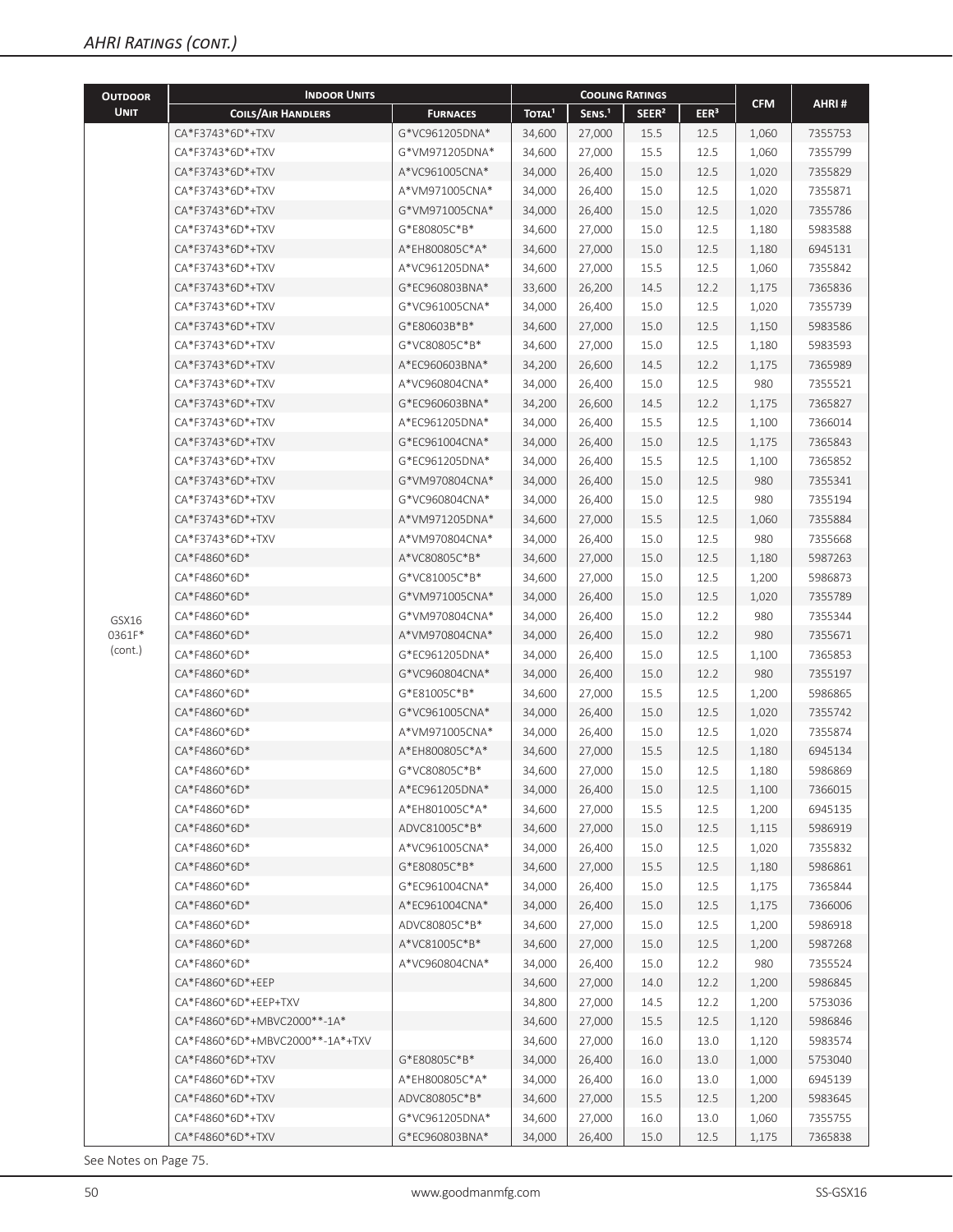| <b>OUTDOOR</b>  | <b>INDOOR UNITS</b>             |                 | <b>COOLING RATINGS</b> |                    |                   |                  |            |         |
|-----------------|---------------------------------|-----------------|------------------------|--------------------|-------------------|------------------|------------|---------|
| <b>UNIT</b>     | <b>COILS/AIR HANDLERS</b>       | <b>FURNACES</b> | TOTAL <sup>1</sup>     | SENS. <sup>1</sup> | SEER <sup>2</sup> | EER <sup>3</sup> | <b>CFM</b> | AHRI#   |
|                 | CA*F4860*6D*+TXV                | G*VC961005CNA*  | 34,000                 | 26,400             | 15.5              | 12.5             | 1,020      | 7355741 |
|                 | CA*F4860*6D*+TXV                | ADVC81005C*B*   | 34,600                 | 27,000             | 15.5              | 12.5             | 1,115      | 5983646 |
|                 | CA*F4860*6D*+TXV                | A*EH801005C*A*  | 34,600                 | 27,000             | 15.5              | 12.5             | 1,200      | 6945140 |
|                 | CA*F4860*6D*+TXV                | A*VM971005CNA*  | 34,000                 | 26,400             | 15.5              | 12.5             | 1,020      | 7355873 |
|                 | CA*F4860*6D*+TXV                | A*VC961005CNA*  | 34,000                 | 26,400             | 15.5              | 12.5             | 1,020      | 7355831 |
|                 | CA*F4860*6D*+TXV                | A*VC960804CNA*  | 34,000                 | 26,400             | 15.5              | 12.5             | 980        | 7355523 |
|                 | CA*F4860*6D*+TXV                | G*VM971205DNA*  | 34,600                 | 27,000             | 16.0              | 13.0             | 1,060      | 7355802 |
|                 | CA*F4860*6D*+TXV                | G*EC960603BNA*  | 34,600                 | 27,000             | 15.0              | 12.5             | 1,175      | 7365829 |
|                 | CA*F4860*6D*+TXV                | G*EC961004CNA*  | 34,000                 | 26,400             | 15.5              | 12.5             | 1,175      | 7365845 |
|                 | CA*F4860*6D*+TXV                | G*EC961205DNA*  | 34,000                 | 26,400             | 15.5              | 12.5             | 1,100      | 7365854 |
|                 | CA*F4860*6D*+TXV                | G*VM971005CNA*  | 34,000                 | 26,400             | 15.5              | 12.5             | 1,020      | 7355788 |
|                 | CA*F4860*6D*+TXV                | A*EC961205DNA*  | 34,000                 | 26,400             | 15.5              | 12.5             | 1,100      | 7366016 |
|                 | CA*F4860*6D*+TXV                | A*VM970804CNA*  | 34,000                 | 26,400             | 15.5              | 12.5             | 980        | 7355670 |
|                 | CA*F4860*6D*+TXV                | A*VM971205DNA*  | 34,600                 | 27,000             | 16.0              | 13.0             | 1,060      | 7355886 |
|                 | CA*F4860*6D*+TXV                | A*VC961205DNA*  | 34,600                 | 27,000             | 16.0              | 13.0             | 1,060      | 7355844 |
|                 | CA*F4860*6D*+TXV                | G*VC960804CNA*  | 34,000                 | 26,400             | 15.5              | 12.5             | 980        | 7355196 |
|                 | CA*F4860*6D*+TXV                | A*EC960803BNA*  | 34,000                 | 26,400             | 15.0              | 12.5             | 1,175      | 7366000 |
|                 | CA*F4860*6D*+TXV                | G*VM970804CNA*  | 34,000                 | 26,400             | 15.5              | 12.5             | 980        | 7355343 |
|                 | CA*F4860*6D*+TXV                | G*VC81005C*B*   | 34,600                 | 27,000             | 15.5              | 12.5             | 1,200      | 5983598 |
|                 | CA*F4860*6D*+TXV                | A*VC81005C*B*   | 34,600                 | 27,000             | 15.5              | 12.5             | 1,200      | 5983966 |
|                 | CA*F4860*6D*+TXV                | G*VC80805C*B*   | 34,600                 | 27,000             | 15.5              | 12.5             | 1,180      | 5983594 |
|                 | CA*F4860*6D*+TXV                | A*EC960603BNA*  | 34,600                 | 27,000             | 15.0              | 12.5             | 1,175      | 7365991 |
|                 | CA*F4860*6D*+TXV                | A*VC80805C*B*   | 34,600                 | 27,000             | 15.5              | 12.5             | 1,180      | 5983962 |
|                 | CA*F4860*6D*+TXV                | A*EC961004CNA*  | 34,000                 | 26,400             | 15.5              | 12.5             | 1,175      | 7366007 |
|                 | CA*F4860*6D*+TXV                | G*E81005C*B*    | 34,600                 | 27,000             | 15.5              | 12.5             | 1,200      | 5983591 |
|                 | CA*F4961*6D*                    | A*EH800805C*A*  | 35,000                 | 27,200             | 15.5              | 12.5             | 1,180      | 6945144 |
| GSX16<br>0361F* | CA*F4961*6D*                    | G*E80805C*B*    | 35,000                 | 27,200             | 15.5              | 12.5             | 1,180      | 5986862 |
| (cont.)         | CA*F4961*6D*+EEP                |                 | 35,000                 | 27,200             | 14.5              | 12.2             | 1,200      | 5986847 |
|                 | CA*F4961*6D*+EEP+TXV            |                 | 35,000                 | 27,200             | 15.0              | 12.5             | 1,100      | 5753037 |
|                 | CA*F4961*6D*+MBVC1600**-1A*     |                 | 35,000                 | 27,200             | 15.5              | 12.5             | 1,200      | 5986848 |
|                 | CA*F4961*6D*+MBVC1600**-1A*+TXV |                 | 35,000                 | 27,200             | 16.0              | 13.0             | 1,200      | 5983575 |
|                 | CA*F4961*6D*+TXV                | A*VC961005CNA*  | 34,400                 | 26,800             | 16.0              | 13.0             | 1,020      | 7355834 |
|                 | CA*F4961*6D*+TXV                | G*VM970804CNA*  | 34,400                 | 26,800             | 16.0              | 13.0             | 980        | 7355346 |
|                 | CA*F4961*6D*+TXV                | A*VM971005CNA*  | 34,400                 | 26,800             | 16.0              | 13.0             | 1,020      | 7355876 |
|                 | CA*F4961*6D*+TXV                | G*VC961005CNA*  | 34,400                 | 26,800             | 16.0              | 13.0             | 1,020      | 7355744 |
|                 | CA*F4961*6D*+TXV                | G*VM971005CNA*  | 34,400                 | 26,800             | 16.0              | 13.0             | 1,020      | 7355791 |
|                 | CA*F4961*6D*+TXV                | A*VM970804CNA*  | 34,400                 | 26,800             | 16.0              | 13.0             | 980        | 7355673 |
|                 | CA*F4961*6D*+TXV                | G*E80805C*B*    | 35,000                 | 27,200             | 16.0              | 13.0             | 1,180      | 5983589 |
|                 | CA*F4961*6D*+TXV                | A*VC961205DNA*  | 34,800                 | 27,000             | 16.0              | 13.0             | 1,060      | 7355846 |
|                 | CA*F4961*6D*+TXV                | A*VC960804CNA*  | 34,400                 | 26,800             | 16.0              | 13.0             | 980        | 7355526 |
|                 | CA*F4961*6D*+TXV                | A*VM971205DNA*  | 34,800                 | 27,000             | 16.0              | 13.0             | 1,060      | 7355888 |
|                 | CA*F4961*6D*+TXV                | G*EC961004CNA*  | 33,600                 | 26,200             | 15.5              | 12.5             | 1,100      | 8330167 |
|                 | CA*F4961*6D*+TXV                | G*VM971205DNA*  | 34,800                 | 27,000             | 16.0              | 13.0             | 1,060      | 7355804 |
|                 | CA*F4961*6D*+TXV                | G*VC960804CNA*  | 34,400                 | 26,800             | 16.0              | 13.0             | 980        | 7355199 |
|                 | CA*F4961*6D*+TXV                | G*VC961205DNA*  | 34,800                 | 27,000             | 16.0              | 13.0             | 1,060      | 7355757 |
|                 | CA*F4961*6D*+TXV                | A*EC961205DNA*  | 34,800                 | 27,000             | 16.0              | 13.0             | 1,100      | 7366018 |
|                 | CA*F4961*6D*+TXV                | G*EC961205DNA*  | 34,800                 | 27,000             | 16.0              | 13.0             | 1,100      | 7365856 |
|                 | CA*F4961*6D*+TXV                | A*EH800805C*A*  | 35,000                 | 27,200             | 16.0              | 13.0             | 1,180      | 6945145 |
|                 | CAPT3743*4A*                    | A*EH800805C*A*  | 34,600                 | 27,000             | 15.0              | 12.5             | 1,200      | 6945147 |
|                 | CAPT3743*4A*                    | A*VM971005CNA*  | 34,000                 | 26,400             | 15.0              | 12.5             | 1,020      | 7355875 |
|                 | CAPT3743*4A*                    | G*VC961005CNA*  | 34,000                 | 26,400             | 15.0              | 12.5             | 1,020      | 7355743 |
|                 | CAPT3743*4A*                    | A*VM971205DNA*  | 34,600                 | 27,000             | 15.0              | 12.5             | 1,060      | 7355887 |
|                 | CAPT3743*4A*                    | G*VC81005C*B*   | 34,600                 | 27,000             | 15.0              | 12.5             | 1,200      | 6494127 |
|                 |                                 |                 |                        |                    |                   |                  |            |         |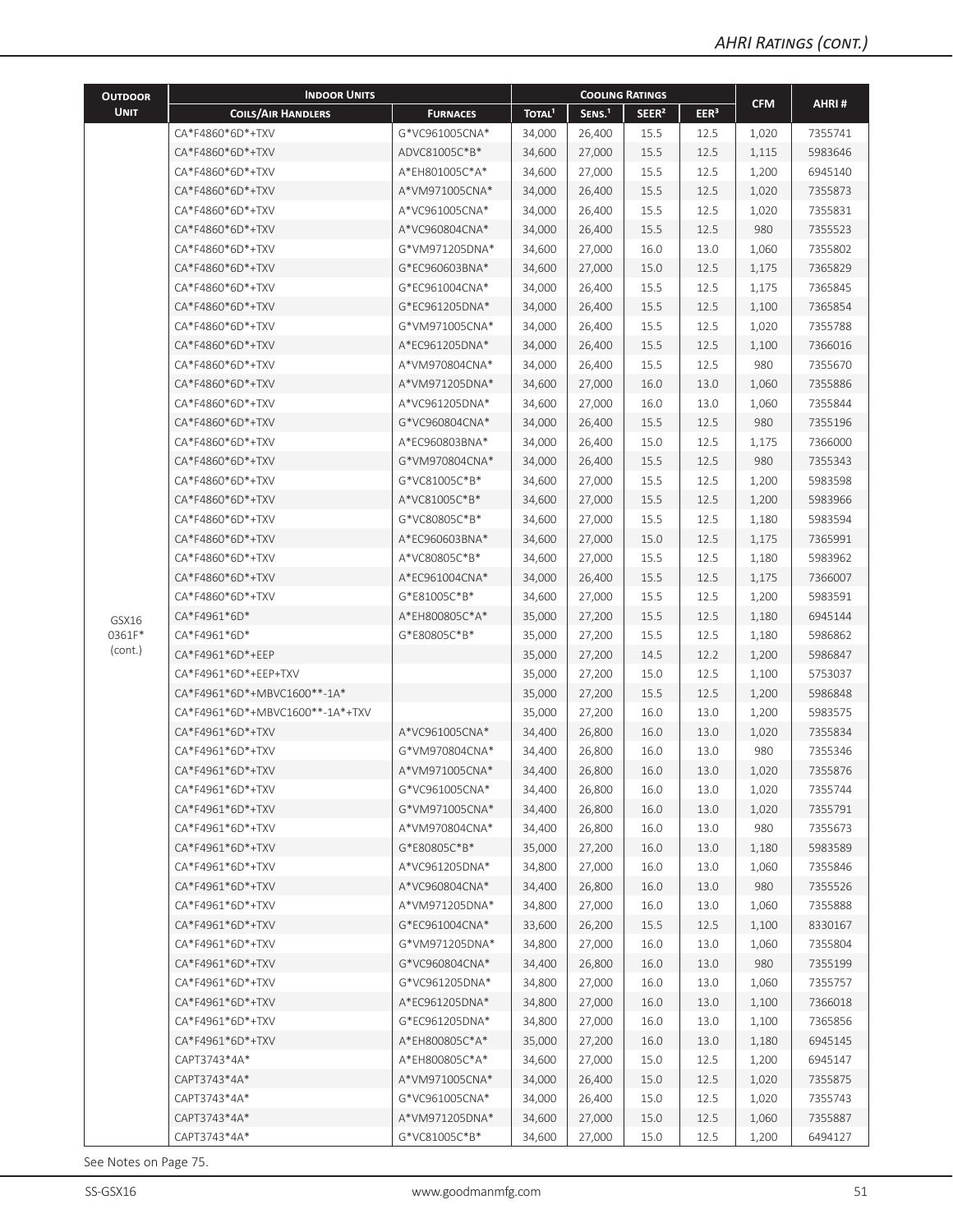| <b>OUTDOOR</b> | <b>INDOOR UNITS</b>             |                 | <b>COOLING RATINGS</b> |                    |                   |                  |            |         |
|----------------|---------------------------------|-----------------|------------------------|--------------------|-------------------|------------------|------------|---------|
| <b>UNIT</b>    | <b>COILS/AIR HANDLERS</b>       | <b>FURNACES</b> | TOTAL <sup>1</sup>     | SENS. <sup>1</sup> | SEER <sup>2</sup> | EER <sup>3</sup> | <b>CFM</b> | AHRI#   |
|                | CAPT3743*4A*                    | G*VC80805C*B*   | 34,600                 | 27,000             | 15.0              | 12.5             | 1,200      | 6494126 |
|                | CAPT3743*4A*                    | A*EH800603B*A*  | 34,600                 | 27,000             | 14.5              | 12.5             | 1,150      | 6945146 |
|                | CAPT3743*4A*                    | A*VM970804CNA*  | 34,000                 | 26,400             | 15.0              | 12.5             | 980        | 7355672 |
|                | CAPT3743*4A*                    | ADVC80603B*B*   | 34,600                 | 27,000             | 14.5              | 12.5             | 1,175      | 6494133 |
|                | CAPT3743*4A*                    | G*VC961205DNA*  | 34,600                 | 27,000             | 15.0              | 12.5             | 1,060      | 7355756 |
|                | CAPT3743*4A*                    | G*E80603B*B*    | 34,600                 | 27,000             | 14.5              | 12.5             | 1,150      | 6494134 |
|                | CAPT3743*4A*                    | A*VC81005C*B*   | 34,600                 | 27,000             | 15.0              | 12.5             | 1,200      | 6494141 |
|                | CAPT3743*4A*                    | ADVC81005C*B*   | 34,000                 | 26,400             | 15.0              | 12.5             | 1,115      | 6494123 |
|                | CAPT3743*4A*                    | A*VC961005CNA*  | 34,000                 | 26,400             | 15.0              | 12.5             | 1,020      | 7355833 |
|                | CAPT3743*4A*                    | G*EC961205DNA*  | 34,000                 | 26,400             | 15.5              | 12.5             | 1,100      | 7365855 |
|                | CAPT3743*4A*                    | G*VM971205DNA*  | 34,600                 | 27,000             | 15.0              | 12.5             | 1,060      | 7355803 |
|                | CAPT3743*4A*                    | G*VC960804CNA*  | 34,000                 | 26,400             | 15.0              | 12.5             | 980        | 7355198 |
|                | CAPT3743*4A*                    | A*VC80805C*B*   | 34,600                 | 27,000             | 15.0              | 12.5             | 1,200      | 6494140 |
|                | CAPT3743*4A*                    | ADVC80805C*B*   | 34,600                 | 27,000             | 15.0              | 12.5             | 1,200      | 6494125 |
|                | CAPT3743*4A*                    | G*E80805C*B*    | 34,600                 | 27,000             | 15.0              | 12.5             | 1,200      | 6494129 |
|                | CAPT3743*4A*                    | A*EH801005C*A*  | 34,600                 | 27,000             | 15.0              | 12.5             | 1,200      | 6945148 |
|                | CAPT3743*4A*                    | A*EC961004CNA*  | 34,000                 | 26,400             | 15.0              | 12.5             | 1,175      | 7366008 |
|                | CAPT3743*4A*                    | G*E81005C*B*    | 34,600                 | 27,000             | 15.0              | 12.5             | 1,200      | 6494128 |
|                | CAPT3743*4A*                    | G*EC961004CNA*  | 34,000                 | 26,400             | 15.0              | 12.5             | 1,175      | 7365846 |
|                | CAPT3743*4A*                    | A*VC960804CNA*  | 34,000                 | 26,400             | 15.0              | 12.5             | 980        | 7355525 |
|                | CAPT3743*4A*                    | G*VM971005CNA*  | 34,000                 | 26,400             | 15.0              | 12.5             | 1,020      | 7355790 |
|                | CAPT3743*4A*                    | A*VC961205DNA*  | 34,600                 | 27,000             | 15.0              | 12.5             | 1,060      | 7355845 |
|                | CAPT3743*4A*                    | A*VC80604B*B*   | 34,600                 | 27,000             | 15.0              | 12.5             | 1,125      | 6494139 |
|                | CAPT3743*4A*                    | G*VM970804CNA*  | 34,000                 | 26,400             | 15.0              | 12.5             | 980        | 7355345 |
|                | CAPT3743*4A*                    | A*EC961205DNA*  | 34,000                 | 26,400             | 15.5              | 12.5             | 1,100      | 7366017 |
| GSX16          | CAPT3743*4A*                    | G*VC80604B*B*   | 34,600                 | 27,000             | 15.0              | 12.5             | 1,125      | 6494124 |
| 0361F*         | CAPT3743*4A*+MBVC1200**-1A*     |                 | 34,000                 | 26,400             | 15.0              | 12.5             | 1,100      | 6494130 |
| (cont.)        | CAPT3743*4A*+MBVC1600**-1A*     |                 | 34,600                 | 27,000             | 15.0              | 12.5             | 1,220      | 5983577 |
|                | CAPT3743*4A*+MBVC2000**-1A*     |                 | 34,600                 | 27,000             | 15.0              | 12.5             | 1,120      | 5983578 |
|                | CAPT4961*4A*                    | A*VC961205DNA*  | 34,800                 | 27,000             | 16.0              | 13.0             | 1,060      | 7355847 |
|                | CAPT4961*4A*                    | A*VC961005CNA*  | 34,400                 | 26,800             | 15.5              | 12.5             | 1,020      | 7355835 |
|                | CAPT4961*4A*                    | G*VC961005CNA*  | 34,400                 | 26,800             | 15.5              | 12.5             | 1,020      | 7355745 |
|                | CAPT4961*4A*                    | A*VC960804CNA*  | 34,400                 | 26,800             | 15.5              | 12.5             | 980        | 7355527 |
|                | CAPT4961*4A*                    | A*VM971005CNA*  | 34,400                 | 26,800             | 15.5              | 12.5             | 1,020      | 7355877 |
|                | CAPT4961*4A*                    | G*VM971005CNA*  | 34,400                 | 26,800             | 15.5              | 12.5             | 1,020      | 7355792 |
|                | CAPT4961*4A*                    | A*VM971205DNA*  | 34,800                 | 27,000             | 16.0              | 13.0             | 1,060      | 7355889 |
|                | CAPT4961*4A*                    | A*VM970804CNA*  | 34,400                 | 26,800             | 15.5              | 12.5             | 980        | 7355674 |
|                | CAPT4961*4A*                    | G*VC960804CNA*  | 34,400                 | 26,800             | 15.5              | 12.5             | 980        | 7355200 |
|                | CAPT4961*4A*                    | G*VM970804CNA*  | 34,400                 | 26,800             | 15.5              | 12.5             | 980        | 7355347 |
|                | CAPT4961*4A*                    | G*VM971205DNA*  | 34,800                 | 27,000             | 16.0              | 13.0             | 1,060      | 7355805 |
|                | CAPT4961*4A*                    | G*VC961205DNA*  | 34,800                 | 27,000             | 16.0              | 13.0             | 1,060      | 7355758 |
|                | CHPF3642C6C*                    | A*EH800805C*A*  | 34,600                 | 27,000             | 15.0              | 12.5             | 1,180      | 6945154 |
|                | CHPF3642C6C*                    | G*VC80805C*B*   | 34,600                 | 27,000             | 14.5              | 12.2             | 1,180      | 5986870 |
|                | CHPF3642C6C*                    | A*EH801005C*A*  | 34,600                 | 27,000             | 15.0              | 12.5             | 1,200      | 6945155 |
|                | CHPF3642C6C*                    | A*VC80805C*B*   | 34,600                 | 27,000             | 14.5              | 12.2             | 1,180      | 5987264 |
|                | CHPF3642C6C*                    | G*EC960603BNA*  | 34,600                 | 27,000             | 14.0              | 12.2             | 1,175      | 7365831 |
|                | CHPF3642C6C*                    | G*E81005C*B*    | 34,600                 | 27,000             | 15.0              | 12.5             | 1,200      | 5986866 |
|                | CHPF3642C6C*                    | A*EC960603BNA*  | 34,600                 | 27,000             | 14.0              | 12.2             | 1,175      | 7365993 |
|                | CHPF3642C6C*                    | G*VC81005C*B*   | 34,600                 | 27,000             | 14.5              | 12.2             | 1,200      | 5986874 |
|                | CHPF3642C6C*                    | G*E80805C*B*    | 34,600                 | 27,000             | 15.0              | 12.5             | 1,180      | 5986863 |
|                | CHPF3642C6C*                    | A*VC81005C*B*   | 34,600                 | 27,000             | 14.5              | 12.2             | 1,200      | 5987269 |
|                | CHPF3642C6C*+MBVC1600**-1A*     |                 | 34,600                 | 27,000             | 14.5              | 12.2             | 1,220      | 5986851 |
|                | CHPF3642C6C*+MBVC1600**-1A*+TXV |                 | 34,600                 | 27,000             | 15.0              | 12.5             | 1,220      | 5983580 |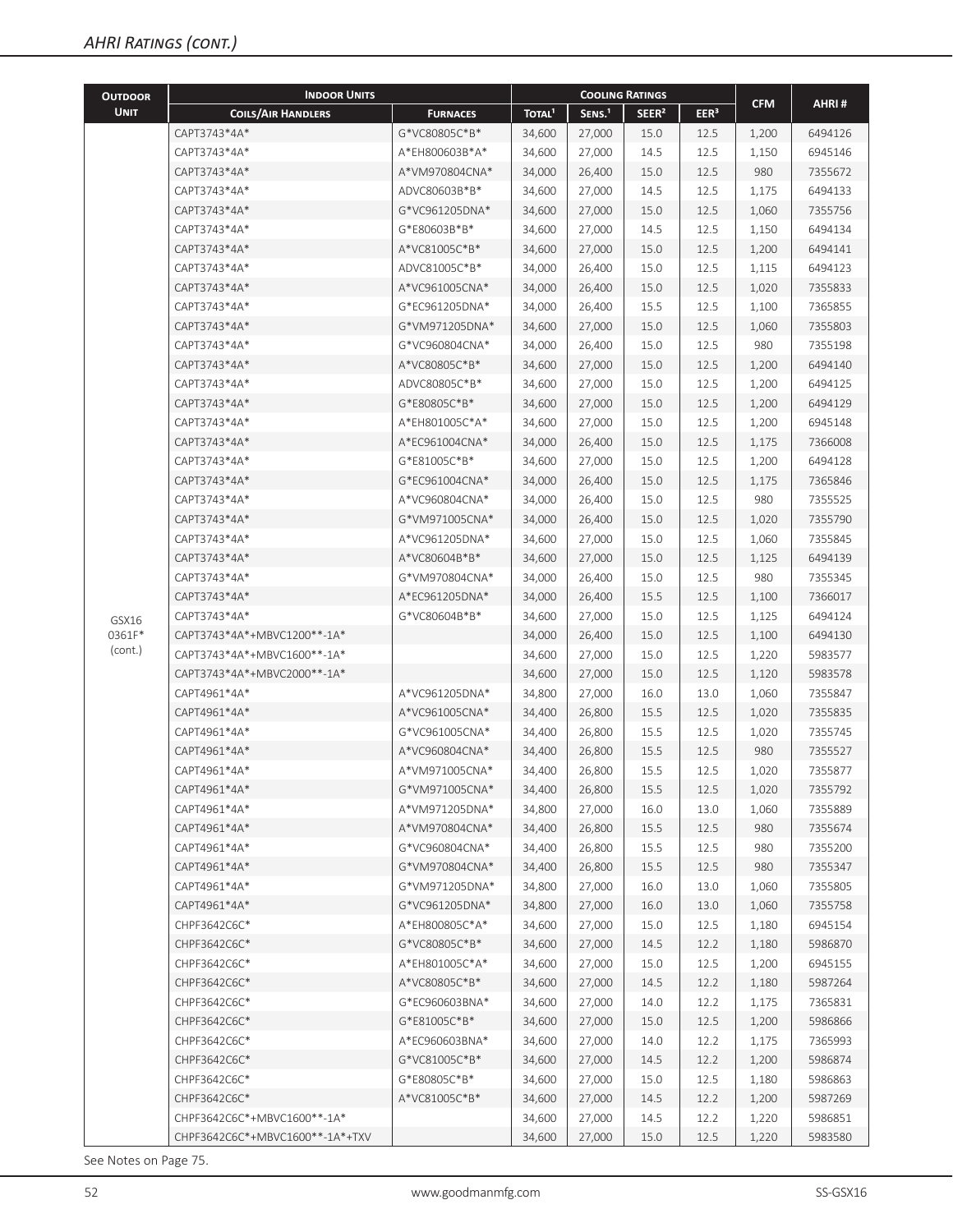| <b>UNIT</b><br>SENS. <sup>1</sup><br>SEER <sup>2</sup><br>EER <sup>3</sup><br>TOTAL <sup>1</sup><br><b>COILS/AIR HANDLERS</b><br><b>FURNACES</b><br>G*VC80805C*B*<br>CHPF3642C6C*+TXV<br>34,600<br>27,000<br>15.0<br>12.5<br>1,180<br>5983595<br>A*VC81005C*B*<br>34,600<br>27,000<br>12.5<br>CHPF3642C6C*+TXV<br>15.0<br>1,200<br>5983967<br>CHPF3642C6C*+TXV<br>A*EH800805C*A*<br>27,000<br>12.5<br>34,600<br>15.5<br>1,180<br>6945158<br>CHPF3642C6C*+TXV<br>G*E80805C*B*<br>34,600<br>27,000<br>15.5<br>12.5<br>1,180<br>5983590<br>CHPF3642C6C*+TXV<br>G*EC960603BNA*<br>34,600<br>27,000<br>14.5<br>12.2<br>7365832<br>1,175<br>12.5<br>CHPF3642C6C*+TXV<br>A*VC80805C*B*<br>34,600<br>27,000<br>15.0<br>1,180<br>5983963<br>12.5<br>5983587<br>CHPF3642C6C*+TXV<br>G*E80603B*B*<br>34,600<br>27,000<br>15.0<br>1,150<br>CHPF3642C6C*+TXV<br>A*EH801005C*A*<br>34,600<br>27,000<br>15.0<br>12.5<br>1,200<br>6945159<br>12.2<br>7365994<br>CHPF3642C6C*+TXV<br>A*EC960603BNA*<br>34,600<br>27,000<br>14.5<br>1,175<br>G*VC81005C*B*<br>12.5<br>5983599<br>CHPF3642C6C*+TXV<br>34,600<br>27,000<br>15.0<br>1,200<br>CHPF3642C6C*+TXV<br>A*EH800603B*A*<br>34,600<br>27,000<br>15.0<br>12.5<br>1,150<br>6945157<br>A*VC80604B*B*<br>12.5<br>8669629<br>CHPF3642C6C*+TXV<br>34,600<br>27,000<br>15.0<br>1,125<br>G*E81005C*B*<br>12.5<br>CHPF3642C6C*+TXV<br>34,600<br>27,000<br>15.0<br>1,200<br>5983592<br>12.5<br>980<br>CHPF3743C6B*<br>G*VC960804CNA*<br>34,000<br>26,400<br>15.0<br>7355201<br>12.2<br>CHPF3743C6B*<br>G*EC960803BNA*<br>33,600<br>26,200<br>14.5<br>1,175<br>7365840<br>CHPF3743C6B*<br>G*VM971005CNA*<br>34,000<br>26,400<br>14.5<br>12.2<br>7355794<br>1,020<br>12.5<br>980<br>CHPF3743C6B*<br>A*VC960804CNA*<br>34,000<br>26,400<br>15.0<br>7355528<br>A*EC961004CNA*<br>34,000<br>26,400<br>12.5<br>1,175<br>7366009<br>CHPF3743C6B*<br>15.0<br>12.5<br>CHPF3743C6B*<br>A*VM970804CNA*<br>34,000<br>26,400<br>15.0<br>980<br>7355675<br>CHPF3743C6B*<br>A*EC960803BNA*<br>33,600<br>26,200<br>14.5<br>12.2<br>1,175<br>7366002<br>12.2<br>7355879<br>CHPF3743C6B*<br>A*VM971005CNA*<br>34,000<br>26,400<br>14.5<br>1,020<br>CHPF3743C6B*<br>A*EC960603BNA*<br>34,600<br>27,000<br>14.5<br>12.2<br>1,175<br>7365995<br>12.5<br>7365847<br>CHPF3743C6B*<br>G*EC961004CNA*<br>34,000<br>26,400<br>15.0<br>1,175<br>7355747<br>CHPF3743C6B*<br>G*VC961005CNA*<br>34,000<br>26,400<br>14.5<br>12.2<br>1,020<br>7365833<br>CHPF3743C6B*<br>G*EC960603BNA*<br>34,600<br>27,000<br>14.5<br>12.2<br>1,175<br>12.5<br>980<br>CHPF3743C6B*<br>G*VM970804CNA*<br>34,000<br>26,400<br>15.0<br>7355348<br>GSX16<br>0361F*<br>CHPF3743C6B*<br>A*VC961005CNA*<br>34,000<br>26,400<br>14.5<br>12.2<br>1,020<br>7355837<br>(cont.)<br>CHPF3743C6B*+EEP+TXV<br>34,800<br>27,000<br>14.5<br>12.2<br>5753038<br>1,100<br>12.5<br>CHPF3743C6B*+TXV<br>G*EC961004CNA*<br>34,000<br>26,400<br>7365848<br>15.5<br>1,175<br>CHPF3743C6B*+TXV<br>G*EC960803BNA*<br>33,600<br>26,200<br>15.0<br>12.5<br>7365841<br>1,175<br>A*VM971005CNA*<br>26,400<br>15.0<br>12.5<br>7355878<br>CHPF3743C6B*+TXV<br>34,000<br>1,020<br>12.5<br>CHPF3743C6B*+TXV<br>A*EC960803BNA*<br>33,600<br>26,200<br>15.0<br>1,175<br>7366003<br>CHPF3743C6B*+TXV<br>G*VC961005CNA*<br>34,000<br>15.0<br>12.5<br>7355746<br>26,400<br>1,020<br>CHPF3743C6B*+TXV<br>G*VM970804CNA*<br>34.000<br>26,400<br>14.5<br>12.2<br>980<br>7355349<br>A*VC960804CNA*<br>34,000<br>26,400<br>14.5<br>12.2<br>980<br>7355529<br>CHPF3743C6B*+TXV<br>G*VM971005CNA*<br>34,000<br>26,400<br>12.5<br>1,020<br>7355793<br>CHPF3743C6B*+TXV<br>15.0<br>12.2<br>7355202<br>CHPF3743C6B*+TXV<br>G*VC960804CNA*<br>34,000<br>26,400<br>14.5<br>980<br>CHPF3743C6B*+TXV<br>A*VM970804CNA*<br>34,000<br>26,400<br>14.5<br>12.2<br>980<br>7355676<br>CHPF3743C6B*+TXV<br>G*EC960603BNA*<br>34,600<br>27,000<br>15.0<br>12.5<br>1,175<br>7365834<br>CHPF3743C6B*+TXV<br>A*VC961005CNA*<br>34,000<br>26,400<br>15.0<br>12.5<br>1,020<br>7355836<br>CHPF3743C6B*+TXV<br>A*EC960603BNA*<br>34,600<br>27,000<br>15.0<br>12.5<br>7365996<br>1,175<br>A*EC961004CNA*<br>34,000<br>26,400<br>15.5<br>12.5<br>7366010<br>CHPF3743C6B*+TXV<br>1,175<br>CHPF3743D6B*<br>A*VM971205DNA*<br>34,600<br>27,000<br>12.5<br>7355890<br>15.0<br>1,060<br>CHPF3743D6B*<br>A*VC961205DNA*<br>34,600<br>27,000<br>12.5<br>15.0<br>1,060<br>7355848<br>CHPF3743D6B*<br>G*VC961205DNA*<br>34,600<br>27,000<br>15.0<br>12.5<br>1,060<br>7355759<br>27,000<br>12.5<br>CHPF3743D6B*<br>G*VM971205DNA*<br>34,600<br>15.0<br>1,060<br>7355806<br>CHPF3743D6B*+EEP+TXV<br>34,800<br>27,000<br>14.5<br>12.2<br>1,200<br>5983582<br>CHPF3743D6B*+TXV<br>A*VM971205DNA*<br>34,600<br>27,000<br>15.5<br>12.5<br>7355891<br>1,060<br>CHPF3743D6B*+TXV<br>G*VM971205DNA*<br>34,600<br>27,000<br>15.5<br>12.5<br>1,060<br>7355807<br>27,000<br>12.5<br>7355849<br>CHPF3743D6B*+TXV<br>A*VC961205DNA*<br>34,600<br>15.5<br>1,060<br>CHPF3743D6B*+TXV<br>G*VC961205DNA*<br>34,600<br>27,000<br>15.5<br>12.5<br>7355760<br>1,060<br>CHPF4860D6D*<br>G*VC80805C*B*<br>34,800<br>27,000<br>16.0<br>13.0<br>1,180<br>5986871<br>CHPF4860D6D*<br>G*VC961205DNA*<br>34,800<br>27,000<br>15.5<br>12.5<br>7355761<br>1,060 | <b>OUTDOOR</b> | <b>INDOOR UNITS</b> |  | <b>COOLING RATINGS</b> |  |  |  |            |       |  |
|------------------------------------------------------------------------------------------------------------------------------------------------------------------------------------------------------------------------------------------------------------------------------------------------------------------------------------------------------------------------------------------------------------------------------------------------------------------------------------------------------------------------------------------------------------------------------------------------------------------------------------------------------------------------------------------------------------------------------------------------------------------------------------------------------------------------------------------------------------------------------------------------------------------------------------------------------------------------------------------------------------------------------------------------------------------------------------------------------------------------------------------------------------------------------------------------------------------------------------------------------------------------------------------------------------------------------------------------------------------------------------------------------------------------------------------------------------------------------------------------------------------------------------------------------------------------------------------------------------------------------------------------------------------------------------------------------------------------------------------------------------------------------------------------------------------------------------------------------------------------------------------------------------------------------------------------------------------------------------------------------------------------------------------------------------------------------------------------------------------------------------------------------------------------------------------------------------------------------------------------------------------------------------------------------------------------------------------------------------------------------------------------------------------------------------------------------------------------------------------------------------------------------------------------------------------------------------------------------------------------------------------------------------------------------------------------------------------------------------------------------------------------------------------------------------------------------------------------------------------------------------------------------------------------------------------------------------------------------------------------------------------------------------------------------------------------------------------------------------------------------------------------------------------------------------------------------------------------------------------------------------------------------------------------------------------------------------------------------------------------------------------------------------------------------------------------------------------------------------------------------------------------------------------------------------------------------------------------------------------------------------------------------------------------------------------------------------------------------------------------------------------------------------------------------------------------------------------------------------------------------------------------------------------------------------------------------------------------------------------------------------------------------------------------------------------------------------------------------------------------------------------------------------------------------------------------------------------------------------------------------------------------------------------------------------------------------------------------------------------------------------------------------------------------------------------------------------------------------------------------------------------------------------------------------------------------------------------------------------------------------------------------------------------------------------------------------------------------------------------------------------------------------------------------------------------------------------------------------------------------------------------------------------------------------------------------------------------------------------------------------------------------------------------------------------------------------------------------------------------------------------------------------------------------------------------------------------------------------|----------------|---------------------|--|------------------------|--|--|--|------------|-------|--|
|                                                                                                                                                                                                                                                                                                                                                                                                                                                                                                                                                                                                                                                                                                                                                                                                                                                                                                                                                                                                                                                                                                                                                                                                                                                                                                                                                                                                                                                                                                                                                                                                                                                                                                                                                                                                                                                                                                                                                                                                                                                                                                                                                                                                                                                                                                                                                                                                                                                                                                                                                                                                                                                                                                                                                                                                                                                                                                                                                                                                                                                                                                                                                                                                                                                                                                                                                                                                                                                                                                                                                                                                                                                                                                                                                                                                                                                                                                                                                                                                                                                                                                                                                                                                                                                                                                                                                                                                                                                                                                                                                                                                                                                                                                                                                                                                                                                                                                                                                                                                                                                                                                                                                                                                                              |                |                     |  |                        |  |  |  | <b>CFM</b> | AHRI# |  |
|                                                                                                                                                                                                                                                                                                                                                                                                                                                                                                                                                                                                                                                                                                                                                                                                                                                                                                                                                                                                                                                                                                                                                                                                                                                                                                                                                                                                                                                                                                                                                                                                                                                                                                                                                                                                                                                                                                                                                                                                                                                                                                                                                                                                                                                                                                                                                                                                                                                                                                                                                                                                                                                                                                                                                                                                                                                                                                                                                                                                                                                                                                                                                                                                                                                                                                                                                                                                                                                                                                                                                                                                                                                                                                                                                                                                                                                                                                                                                                                                                                                                                                                                                                                                                                                                                                                                                                                                                                                                                                                                                                                                                                                                                                                                                                                                                                                                                                                                                                                                                                                                                                                                                                                                                              |                |                     |  |                        |  |  |  |            |       |  |
|                                                                                                                                                                                                                                                                                                                                                                                                                                                                                                                                                                                                                                                                                                                                                                                                                                                                                                                                                                                                                                                                                                                                                                                                                                                                                                                                                                                                                                                                                                                                                                                                                                                                                                                                                                                                                                                                                                                                                                                                                                                                                                                                                                                                                                                                                                                                                                                                                                                                                                                                                                                                                                                                                                                                                                                                                                                                                                                                                                                                                                                                                                                                                                                                                                                                                                                                                                                                                                                                                                                                                                                                                                                                                                                                                                                                                                                                                                                                                                                                                                                                                                                                                                                                                                                                                                                                                                                                                                                                                                                                                                                                                                                                                                                                                                                                                                                                                                                                                                                                                                                                                                                                                                                                                              |                |                     |  |                        |  |  |  |            |       |  |
|                                                                                                                                                                                                                                                                                                                                                                                                                                                                                                                                                                                                                                                                                                                                                                                                                                                                                                                                                                                                                                                                                                                                                                                                                                                                                                                                                                                                                                                                                                                                                                                                                                                                                                                                                                                                                                                                                                                                                                                                                                                                                                                                                                                                                                                                                                                                                                                                                                                                                                                                                                                                                                                                                                                                                                                                                                                                                                                                                                                                                                                                                                                                                                                                                                                                                                                                                                                                                                                                                                                                                                                                                                                                                                                                                                                                                                                                                                                                                                                                                                                                                                                                                                                                                                                                                                                                                                                                                                                                                                                                                                                                                                                                                                                                                                                                                                                                                                                                                                                                                                                                                                                                                                                                                              |                |                     |  |                        |  |  |  |            |       |  |
|                                                                                                                                                                                                                                                                                                                                                                                                                                                                                                                                                                                                                                                                                                                                                                                                                                                                                                                                                                                                                                                                                                                                                                                                                                                                                                                                                                                                                                                                                                                                                                                                                                                                                                                                                                                                                                                                                                                                                                                                                                                                                                                                                                                                                                                                                                                                                                                                                                                                                                                                                                                                                                                                                                                                                                                                                                                                                                                                                                                                                                                                                                                                                                                                                                                                                                                                                                                                                                                                                                                                                                                                                                                                                                                                                                                                                                                                                                                                                                                                                                                                                                                                                                                                                                                                                                                                                                                                                                                                                                                                                                                                                                                                                                                                                                                                                                                                                                                                                                                                                                                                                                                                                                                                                              |                |                     |  |                        |  |  |  |            |       |  |
|                                                                                                                                                                                                                                                                                                                                                                                                                                                                                                                                                                                                                                                                                                                                                                                                                                                                                                                                                                                                                                                                                                                                                                                                                                                                                                                                                                                                                                                                                                                                                                                                                                                                                                                                                                                                                                                                                                                                                                                                                                                                                                                                                                                                                                                                                                                                                                                                                                                                                                                                                                                                                                                                                                                                                                                                                                                                                                                                                                                                                                                                                                                                                                                                                                                                                                                                                                                                                                                                                                                                                                                                                                                                                                                                                                                                                                                                                                                                                                                                                                                                                                                                                                                                                                                                                                                                                                                                                                                                                                                                                                                                                                                                                                                                                                                                                                                                                                                                                                                                                                                                                                                                                                                                                              |                |                     |  |                        |  |  |  |            |       |  |
|                                                                                                                                                                                                                                                                                                                                                                                                                                                                                                                                                                                                                                                                                                                                                                                                                                                                                                                                                                                                                                                                                                                                                                                                                                                                                                                                                                                                                                                                                                                                                                                                                                                                                                                                                                                                                                                                                                                                                                                                                                                                                                                                                                                                                                                                                                                                                                                                                                                                                                                                                                                                                                                                                                                                                                                                                                                                                                                                                                                                                                                                                                                                                                                                                                                                                                                                                                                                                                                                                                                                                                                                                                                                                                                                                                                                                                                                                                                                                                                                                                                                                                                                                                                                                                                                                                                                                                                                                                                                                                                                                                                                                                                                                                                                                                                                                                                                                                                                                                                                                                                                                                                                                                                                                              |                |                     |  |                        |  |  |  |            |       |  |
|                                                                                                                                                                                                                                                                                                                                                                                                                                                                                                                                                                                                                                                                                                                                                                                                                                                                                                                                                                                                                                                                                                                                                                                                                                                                                                                                                                                                                                                                                                                                                                                                                                                                                                                                                                                                                                                                                                                                                                                                                                                                                                                                                                                                                                                                                                                                                                                                                                                                                                                                                                                                                                                                                                                                                                                                                                                                                                                                                                                                                                                                                                                                                                                                                                                                                                                                                                                                                                                                                                                                                                                                                                                                                                                                                                                                                                                                                                                                                                                                                                                                                                                                                                                                                                                                                                                                                                                                                                                                                                                                                                                                                                                                                                                                                                                                                                                                                                                                                                                                                                                                                                                                                                                                                              |                |                     |  |                        |  |  |  |            |       |  |
|                                                                                                                                                                                                                                                                                                                                                                                                                                                                                                                                                                                                                                                                                                                                                                                                                                                                                                                                                                                                                                                                                                                                                                                                                                                                                                                                                                                                                                                                                                                                                                                                                                                                                                                                                                                                                                                                                                                                                                                                                                                                                                                                                                                                                                                                                                                                                                                                                                                                                                                                                                                                                                                                                                                                                                                                                                                                                                                                                                                                                                                                                                                                                                                                                                                                                                                                                                                                                                                                                                                                                                                                                                                                                                                                                                                                                                                                                                                                                                                                                                                                                                                                                                                                                                                                                                                                                                                                                                                                                                                                                                                                                                                                                                                                                                                                                                                                                                                                                                                                                                                                                                                                                                                                                              |                |                     |  |                        |  |  |  |            |       |  |
|                                                                                                                                                                                                                                                                                                                                                                                                                                                                                                                                                                                                                                                                                                                                                                                                                                                                                                                                                                                                                                                                                                                                                                                                                                                                                                                                                                                                                                                                                                                                                                                                                                                                                                                                                                                                                                                                                                                                                                                                                                                                                                                                                                                                                                                                                                                                                                                                                                                                                                                                                                                                                                                                                                                                                                                                                                                                                                                                                                                                                                                                                                                                                                                                                                                                                                                                                                                                                                                                                                                                                                                                                                                                                                                                                                                                                                                                                                                                                                                                                                                                                                                                                                                                                                                                                                                                                                                                                                                                                                                                                                                                                                                                                                                                                                                                                                                                                                                                                                                                                                                                                                                                                                                                                              |                |                     |  |                        |  |  |  |            |       |  |
|                                                                                                                                                                                                                                                                                                                                                                                                                                                                                                                                                                                                                                                                                                                                                                                                                                                                                                                                                                                                                                                                                                                                                                                                                                                                                                                                                                                                                                                                                                                                                                                                                                                                                                                                                                                                                                                                                                                                                                                                                                                                                                                                                                                                                                                                                                                                                                                                                                                                                                                                                                                                                                                                                                                                                                                                                                                                                                                                                                                                                                                                                                                                                                                                                                                                                                                                                                                                                                                                                                                                                                                                                                                                                                                                                                                                                                                                                                                                                                                                                                                                                                                                                                                                                                                                                                                                                                                                                                                                                                                                                                                                                                                                                                                                                                                                                                                                                                                                                                                                                                                                                                                                                                                                                              |                |                     |  |                        |  |  |  |            |       |  |
|                                                                                                                                                                                                                                                                                                                                                                                                                                                                                                                                                                                                                                                                                                                                                                                                                                                                                                                                                                                                                                                                                                                                                                                                                                                                                                                                                                                                                                                                                                                                                                                                                                                                                                                                                                                                                                                                                                                                                                                                                                                                                                                                                                                                                                                                                                                                                                                                                                                                                                                                                                                                                                                                                                                                                                                                                                                                                                                                                                                                                                                                                                                                                                                                                                                                                                                                                                                                                                                                                                                                                                                                                                                                                                                                                                                                                                                                                                                                                                                                                                                                                                                                                                                                                                                                                                                                                                                                                                                                                                                                                                                                                                                                                                                                                                                                                                                                                                                                                                                                                                                                                                                                                                                                                              |                |                     |  |                        |  |  |  |            |       |  |
|                                                                                                                                                                                                                                                                                                                                                                                                                                                                                                                                                                                                                                                                                                                                                                                                                                                                                                                                                                                                                                                                                                                                                                                                                                                                                                                                                                                                                                                                                                                                                                                                                                                                                                                                                                                                                                                                                                                                                                                                                                                                                                                                                                                                                                                                                                                                                                                                                                                                                                                                                                                                                                                                                                                                                                                                                                                                                                                                                                                                                                                                                                                                                                                                                                                                                                                                                                                                                                                                                                                                                                                                                                                                                                                                                                                                                                                                                                                                                                                                                                                                                                                                                                                                                                                                                                                                                                                                                                                                                                                                                                                                                                                                                                                                                                                                                                                                                                                                                                                                                                                                                                                                                                                                                              |                |                     |  |                        |  |  |  |            |       |  |
|                                                                                                                                                                                                                                                                                                                                                                                                                                                                                                                                                                                                                                                                                                                                                                                                                                                                                                                                                                                                                                                                                                                                                                                                                                                                                                                                                                                                                                                                                                                                                                                                                                                                                                                                                                                                                                                                                                                                                                                                                                                                                                                                                                                                                                                                                                                                                                                                                                                                                                                                                                                                                                                                                                                                                                                                                                                                                                                                                                                                                                                                                                                                                                                                                                                                                                                                                                                                                                                                                                                                                                                                                                                                                                                                                                                                                                                                                                                                                                                                                                                                                                                                                                                                                                                                                                                                                                                                                                                                                                                                                                                                                                                                                                                                                                                                                                                                                                                                                                                                                                                                                                                                                                                                                              |                |                     |  |                        |  |  |  |            |       |  |
|                                                                                                                                                                                                                                                                                                                                                                                                                                                                                                                                                                                                                                                                                                                                                                                                                                                                                                                                                                                                                                                                                                                                                                                                                                                                                                                                                                                                                                                                                                                                                                                                                                                                                                                                                                                                                                                                                                                                                                                                                                                                                                                                                                                                                                                                                                                                                                                                                                                                                                                                                                                                                                                                                                                                                                                                                                                                                                                                                                                                                                                                                                                                                                                                                                                                                                                                                                                                                                                                                                                                                                                                                                                                                                                                                                                                                                                                                                                                                                                                                                                                                                                                                                                                                                                                                                                                                                                                                                                                                                                                                                                                                                                                                                                                                                                                                                                                                                                                                                                                                                                                                                                                                                                                                              |                |                     |  |                        |  |  |  |            |       |  |
|                                                                                                                                                                                                                                                                                                                                                                                                                                                                                                                                                                                                                                                                                                                                                                                                                                                                                                                                                                                                                                                                                                                                                                                                                                                                                                                                                                                                                                                                                                                                                                                                                                                                                                                                                                                                                                                                                                                                                                                                                                                                                                                                                                                                                                                                                                                                                                                                                                                                                                                                                                                                                                                                                                                                                                                                                                                                                                                                                                                                                                                                                                                                                                                                                                                                                                                                                                                                                                                                                                                                                                                                                                                                                                                                                                                                                                                                                                                                                                                                                                                                                                                                                                                                                                                                                                                                                                                                                                                                                                                                                                                                                                                                                                                                                                                                                                                                                                                                                                                                                                                                                                                                                                                                                              |                |                     |  |                        |  |  |  |            |       |  |
|                                                                                                                                                                                                                                                                                                                                                                                                                                                                                                                                                                                                                                                                                                                                                                                                                                                                                                                                                                                                                                                                                                                                                                                                                                                                                                                                                                                                                                                                                                                                                                                                                                                                                                                                                                                                                                                                                                                                                                                                                                                                                                                                                                                                                                                                                                                                                                                                                                                                                                                                                                                                                                                                                                                                                                                                                                                                                                                                                                                                                                                                                                                                                                                                                                                                                                                                                                                                                                                                                                                                                                                                                                                                                                                                                                                                                                                                                                                                                                                                                                                                                                                                                                                                                                                                                                                                                                                                                                                                                                                                                                                                                                                                                                                                                                                                                                                                                                                                                                                                                                                                                                                                                                                                                              |                |                     |  |                        |  |  |  |            |       |  |
|                                                                                                                                                                                                                                                                                                                                                                                                                                                                                                                                                                                                                                                                                                                                                                                                                                                                                                                                                                                                                                                                                                                                                                                                                                                                                                                                                                                                                                                                                                                                                                                                                                                                                                                                                                                                                                                                                                                                                                                                                                                                                                                                                                                                                                                                                                                                                                                                                                                                                                                                                                                                                                                                                                                                                                                                                                                                                                                                                                                                                                                                                                                                                                                                                                                                                                                                                                                                                                                                                                                                                                                                                                                                                                                                                                                                                                                                                                                                                                                                                                                                                                                                                                                                                                                                                                                                                                                                                                                                                                                                                                                                                                                                                                                                                                                                                                                                                                                                                                                                                                                                                                                                                                                                                              |                |                     |  |                        |  |  |  |            |       |  |
|                                                                                                                                                                                                                                                                                                                                                                                                                                                                                                                                                                                                                                                                                                                                                                                                                                                                                                                                                                                                                                                                                                                                                                                                                                                                                                                                                                                                                                                                                                                                                                                                                                                                                                                                                                                                                                                                                                                                                                                                                                                                                                                                                                                                                                                                                                                                                                                                                                                                                                                                                                                                                                                                                                                                                                                                                                                                                                                                                                                                                                                                                                                                                                                                                                                                                                                                                                                                                                                                                                                                                                                                                                                                                                                                                                                                                                                                                                                                                                                                                                                                                                                                                                                                                                                                                                                                                                                                                                                                                                                                                                                                                                                                                                                                                                                                                                                                                                                                                                                                                                                                                                                                                                                                                              |                |                     |  |                        |  |  |  |            |       |  |
|                                                                                                                                                                                                                                                                                                                                                                                                                                                                                                                                                                                                                                                                                                                                                                                                                                                                                                                                                                                                                                                                                                                                                                                                                                                                                                                                                                                                                                                                                                                                                                                                                                                                                                                                                                                                                                                                                                                                                                                                                                                                                                                                                                                                                                                                                                                                                                                                                                                                                                                                                                                                                                                                                                                                                                                                                                                                                                                                                                                                                                                                                                                                                                                                                                                                                                                                                                                                                                                                                                                                                                                                                                                                                                                                                                                                                                                                                                                                                                                                                                                                                                                                                                                                                                                                                                                                                                                                                                                                                                                                                                                                                                                                                                                                                                                                                                                                                                                                                                                                                                                                                                                                                                                                                              |                |                     |  |                        |  |  |  |            |       |  |
|                                                                                                                                                                                                                                                                                                                                                                                                                                                                                                                                                                                                                                                                                                                                                                                                                                                                                                                                                                                                                                                                                                                                                                                                                                                                                                                                                                                                                                                                                                                                                                                                                                                                                                                                                                                                                                                                                                                                                                                                                                                                                                                                                                                                                                                                                                                                                                                                                                                                                                                                                                                                                                                                                                                                                                                                                                                                                                                                                                                                                                                                                                                                                                                                                                                                                                                                                                                                                                                                                                                                                                                                                                                                                                                                                                                                                                                                                                                                                                                                                                                                                                                                                                                                                                                                                                                                                                                                                                                                                                                                                                                                                                                                                                                                                                                                                                                                                                                                                                                                                                                                                                                                                                                                                              |                |                     |  |                        |  |  |  |            |       |  |
|                                                                                                                                                                                                                                                                                                                                                                                                                                                                                                                                                                                                                                                                                                                                                                                                                                                                                                                                                                                                                                                                                                                                                                                                                                                                                                                                                                                                                                                                                                                                                                                                                                                                                                                                                                                                                                                                                                                                                                                                                                                                                                                                                                                                                                                                                                                                                                                                                                                                                                                                                                                                                                                                                                                                                                                                                                                                                                                                                                                                                                                                                                                                                                                                                                                                                                                                                                                                                                                                                                                                                                                                                                                                                                                                                                                                                                                                                                                                                                                                                                                                                                                                                                                                                                                                                                                                                                                                                                                                                                                                                                                                                                                                                                                                                                                                                                                                                                                                                                                                                                                                                                                                                                                                                              |                |                     |  |                        |  |  |  |            |       |  |
|                                                                                                                                                                                                                                                                                                                                                                                                                                                                                                                                                                                                                                                                                                                                                                                                                                                                                                                                                                                                                                                                                                                                                                                                                                                                                                                                                                                                                                                                                                                                                                                                                                                                                                                                                                                                                                                                                                                                                                                                                                                                                                                                                                                                                                                                                                                                                                                                                                                                                                                                                                                                                                                                                                                                                                                                                                                                                                                                                                                                                                                                                                                                                                                                                                                                                                                                                                                                                                                                                                                                                                                                                                                                                                                                                                                                                                                                                                                                                                                                                                                                                                                                                                                                                                                                                                                                                                                                                                                                                                                                                                                                                                                                                                                                                                                                                                                                                                                                                                                                                                                                                                                                                                                                                              |                |                     |  |                        |  |  |  |            |       |  |
|                                                                                                                                                                                                                                                                                                                                                                                                                                                                                                                                                                                                                                                                                                                                                                                                                                                                                                                                                                                                                                                                                                                                                                                                                                                                                                                                                                                                                                                                                                                                                                                                                                                                                                                                                                                                                                                                                                                                                                                                                                                                                                                                                                                                                                                                                                                                                                                                                                                                                                                                                                                                                                                                                                                                                                                                                                                                                                                                                                                                                                                                                                                                                                                                                                                                                                                                                                                                                                                                                                                                                                                                                                                                                                                                                                                                                                                                                                                                                                                                                                                                                                                                                                                                                                                                                                                                                                                                                                                                                                                                                                                                                                                                                                                                                                                                                                                                                                                                                                                                                                                                                                                                                                                                                              |                |                     |  |                        |  |  |  |            |       |  |
|                                                                                                                                                                                                                                                                                                                                                                                                                                                                                                                                                                                                                                                                                                                                                                                                                                                                                                                                                                                                                                                                                                                                                                                                                                                                                                                                                                                                                                                                                                                                                                                                                                                                                                                                                                                                                                                                                                                                                                                                                                                                                                                                                                                                                                                                                                                                                                                                                                                                                                                                                                                                                                                                                                                                                                                                                                                                                                                                                                                                                                                                                                                                                                                                                                                                                                                                                                                                                                                                                                                                                                                                                                                                                                                                                                                                                                                                                                                                                                                                                                                                                                                                                                                                                                                                                                                                                                                                                                                                                                                                                                                                                                                                                                                                                                                                                                                                                                                                                                                                                                                                                                                                                                                                                              |                |                     |  |                        |  |  |  |            |       |  |
|                                                                                                                                                                                                                                                                                                                                                                                                                                                                                                                                                                                                                                                                                                                                                                                                                                                                                                                                                                                                                                                                                                                                                                                                                                                                                                                                                                                                                                                                                                                                                                                                                                                                                                                                                                                                                                                                                                                                                                                                                                                                                                                                                                                                                                                                                                                                                                                                                                                                                                                                                                                                                                                                                                                                                                                                                                                                                                                                                                                                                                                                                                                                                                                                                                                                                                                                                                                                                                                                                                                                                                                                                                                                                                                                                                                                                                                                                                                                                                                                                                                                                                                                                                                                                                                                                                                                                                                                                                                                                                                                                                                                                                                                                                                                                                                                                                                                                                                                                                                                                                                                                                                                                                                                                              |                |                     |  |                        |  |  |  |            |       |  |
|                                                                                                                                                                                                                                                                                                                                                                                                                                                                                                                                                                                                                                                                                                                                                                                                                                                                                                                                                                                                                                                                                                                                                                                                                                                                                                                                                                                                                                                                                                                                                                                                                                                                                                                                                                                                                                                                                                                                                                                                                                                                                                                                                                                                                                                                                                                                                                                                                                                                                                                                                                                                                                                                                                                                                                                                                                                                                                                                                                                                                                                                                                                                                                                                                                                                                                                                                                                                                                                                                                                                                                                                                                                                                                                                                                                                                                                                                                                                                                                                                                                                                                                                                                                                                                                                                                                                                                                                                                                                                                                                                                                                                                                                                                                                                                                                                                                                                                                                                                                                                                                                                                                                                                                                                              |                |                     |  |                        |  |  |  |            |       |  |
|                                                                                                                                                                                                                                                                                                                                                                                                                                                                                                                                                                                                                                                                                                                                                                                                                                                                                                                                                                                                                                                                                                                                                                                                                                                                                                                                                                                                                                                                                                                                                                                                                                                                                                                                                                                                                                                                                                                                                                                                                                                                                                                                                                                                                                                                                                                                                                                                                                                                                                                                                                                                                                                                                                                                                                                                                                                                                                                                                                                                                                                                                                                                                                                                                                                                                                                                                                                                                                                                                                                                                                                                                                                                                                                                                                                                                                                                                                                                                                                                                                                                                                                                                                                                                                                                                                                                                                                                                                                                                                                                                                                                                                                                                                                                                                                                                                                                                                                                                                                                                                                                                                                                                                                                                              |                |                     |  |                        |  |  |  |            |       |  |
|                                                                                                                                                                                                                                                                                                                                                                                                                                                                                                                                                                                                                                                                                                                                                                                                                                                                                                                                                                                                                                                                                                                                                                                                                                                                                                                                                                                                                                                                                                                                                                                                                                                                                                                                                                                                                                                                                                                                                                                                                                                                                                                                                                                                                                                                                                                                                                                                                                                                                                                                                                                                                                                                                                                                                                                                                                                                                                                                                                                                                                                                                                                                                                                                                                                                                                                                                                                                                                                                                                                                                                                                                                                                                                                                                                                                                                                                                                                                                                                                                                                                                                                                                                                                                                                                                                                                                                                                                                                                                                                                                                                                                                                                                                                                                                                                                                                                                                                                                                                                                                                                                                                                                                                                                              |                |                     |  |                        |  |  |  |            |       |  |
|                                                                                                                                                                                                                                                                                                                                                                                                                                                                                                                                                                                                                                                                                                                                                                                                                                                                                                                                                                                                                                                                                                                                                                                                                                                                                                                                                                                                                                                                                                                                                                                                                                                                                                                                                                                                                                                                                                                                                                                                                                                                                                                                                                                                                                                                                                                                                                                                                                                                                                                                                                                                                                                                                                                                                                                                                                                                                                                                                                                                                                                                                                                                                                                                                                                                                                                                                                                                                                                                                                                                                                                                                                                                                                                                                                                                                                                                                                                                                                                                                                                                                                                                                                                                                                                                                                                                                                                                                                                                                                                                                                                                                                                                                                                                                                                                                                                                                                                                                                                                                                                                                                                                                                                                                              |                |                     |  |                        |  |  |  |            |       |  |
|                                                                                                                                                                                                                                                                                                                                                                                                                                                                                                                                                                                                                                                                                                                                                                                                                                                                                                                                                                                                                                                                                                                                                                                                                                                                                                                                                                                                                                                                                                                                                                                                                                                                                                                                                                                                                                                                                                                                                                                                                                                                                                                                                                                                                                                                                                                                                                                                                                                                                                                                                                                                                                                                                                                                                                                                                                                                                                                                                                                                                                                                                                                                                                                                                                                                                                                                                                                                                                                                                                                                                                                                                                                                                                                                                                                                                                                                                                                                                                                                                                                                                                                                                                                                                                                                                                                                                                                                                                                                                                                                                                                                                                                                                                                                                                                                                                                                                                                                                                                                                                                                                                                                                                                                                              |                |                     |  |                        |  |  |  |            |       |  |
|                                                                                                                                                                                                                                                                                                                                                                                                                                                                                                                                                                                                                                                                                                                                                                                                                                                                                                                                                                                                                                                                                                                                                                                                                                                                                                                                                                                                                                                                                                                                                                                                                                                                                                                                                                                                                                                                                                                                                                                                                                                                                                                                                                                                                                                                                                                                                                                                                                                                                                                                                                                                                                                                                                                                                                                                                                                                                                                                                                                                                                                                                                                                                                                                                                                                                                                                                                                                                                                                                                                                                                                                                                                                                                                                                                                                                                                                                                                                                                                                                                                                                                                                                                                                                                                                                                                                                                                                                                                                                                                                                                                                                                                                                                                                                                                                                                                                                                                                                                                                                                                                                                                                                                                                                              |                |                     |  |                        |  |  |  |            |       |  |
|                                                                                                                                                                                                                                                                                                                                                                                                                                                                                                                                                                                                                                                                                                                                                                                                                                                                                                                                                                                                                                                                                                                                                                                                                                                                                                                                                                                                                                                                                                                                                                                                                                                                                                                                                                                                                                                                                                                                                                                                                                                                                                                                                                                                                                                                                                                                                                                                                                                                                                                                                                                                                                                                                                                                                                                                                                                                                                                                                                                                                                                                                                                                                                                                                                                                                                                                                                                                                                                                                                                                                                                                                                                                                                                                                                                                                                                                                                                                                                                                                                                                                                                                                                                                                                                                                                                                                                                                                                                                                                                                                                                                                                                                                                                                                                                                                                                                                                                                                                                                                                                                                                                                                                                                                              |                |                     |  |                        |  |  |  |            |       |  |
|                                                                                                                                                                                                                                                                                                                                                                                                                                                                                                                                                                                                                                                                                                                                                                                                                                                                                                                                                                                                                                                                                                                                                                                                                                                                                                                                                                                                                                                                                                                                                                                                                                                                                                                                                                                                                                                                                                                                                                                                                                                                                                                                                                                                                                                                                                                                                                                                                                                                                                                                                                                                                                                                                                                                                                                                                                                                                                                                                                                                                                                                                                                                                                                                                                                                                                                                                                                                                                                                                                                                                                                                                                                                                                                                                                                                                                                                                                                                                                                                                                                                                                                                                                                                                                                                                                                                                                                                                                                                                                                                                                                                                                                                                                                                                                                                                                                                                                                                                                                                                                                                                                                                                                                                                              |                |                     |  |                        |  |  |  |            |       |  |
|                                                                                                                                                                                                                                                                                                                                                                                                                                                                                                                                                                                                                                                                                                                                                                                                                                                                                                                                                                                                                                                                                                                                                                                                                                                                                                                                                                                                                                                                                                                                                                                                                                                                                                                                                                                                                                                                                                                                                                                                                                                                                                                                                                                                                                                                                                                                                                                                                                                                                                                                                                                                                                                                                                                                                                                                                                                                                                                                                                                                                                                                                                                                                                                                                                                                                                                                                                                                                                                                                                                                                                                                                                                                                                                                                                                                                                                                                                                                                                                                                                                                                                                                                                                                                                                                                                                                                                                                                                                                                                                                                                                                                                                                                                                                                                                                                                                                                                                                                                                                                                                                                                                                                                                                                              |                |                     |  |                        |  |  |  |            |       |  |
|                                                                                                                                                                                                                                                                                                                                                                                                                                                                                                                                                                                                                                                                                                                                                                                                                                                                                                                                                                                                                                                                                                                                                                                                                                                                                                                                                                                                                                                                                                                                                                                                                                                                                                                                                                                                                                                                                                                                                                                                                                                                                                                                                                                                                                                                                                                                                                                                                                                                                                                                                                                                                                                                                                                                                                                                                                                                                                                                                                                                                                                                                                                                                                                                                                                                                                                                                                                                                                                                                                                                                                                                                                                                                                                                                                                                                                                                                                                                                                                                                                                                                                                                                                                                                                                                                                                                                                                                                                                                                                                                                                                                                                                                                                                                                                                                                                                                                                                                                                                                                                                                                                                                                                                                                              |                |                     |  |                        |  |  |  |            |       |  |
|                                                                                                                                                                                                                                                                                                                                                                                                                                                                                                                                                                                                                                                                                                                                                                                                                                                                                                                                                                                                                                                                                                                                                                                                                                                                                                                                                                                                                                                                                                                                                                                                                                                                                                                                                                                                                                                                                                                                                                                                                                                                                                                                                                                                                                                                                                                                                                                                                                                                                                                                                                                                                                                                                                                                                                                                                                                                                                                                                                                                                                                                                                                                                                                                                                                                                                                                                                                                                                                                                                                                                                                                                                                                                                                                                                                                                                                                                                                                                                                                                                                                                                                                                                                                                                                                                                                                                                                                                                                                                                                                                                                                                                                                                                                                                                                                                                                                                                                                                                                                                                                                                                                                                                                                                              |                |                     |  |                        |  |  |  |            |       |  |
|                                                                                                                                                                                                                                                                                                                                                                                                                                                                                                                                                                                                                                                                                                                                                                                                                                                                                                                                                                                                                                                                                                                                                                                                                                                                                                                                                                                                                                                                                                                                                                                                                                                                                                                                                                                                                                                                                                                                                                                                                                                                                                                                                                                                                                                                                                                                                                                                                                                                                                                                                                                                                                                                                                                                                                                                                                                                                                                                                                                                                                                                                                                                                                                                                                                                                                                                                                                                                                                                                                                                                                                                                                                                                                                                                                                                                                                                                                                                                                                                                                                                                                                                                                                                                                                                                                                                                                                                                                                                                                                                                                                                                                                                                                                                                                                                                                                                                                                                                                                                                                                                                                                                                                                                                              |                |                     |  |                        |  |  |  |            |       |  |
|                                                                                                                                                                                                                                                                                                                                                                                                                                                                                                                                                                                                                                                                                                                                                                                                                                                                                                                                                                                                                                                                                                                                                                                                                                                                                                                                                                                                                                                                                                                                                                                                                                                                                                                                                                                                                                                                                                                                                                                                                                                                                                                                                                                                                                                                                                                                                                                                                                                                                                                                                                                                                                                                                                                                                                                                                                                                                                                                                                                                                                                                                                                                                                                                                                                                                                                                                                                                                                                                                                                                                                                                                                                                                                                                                                                                                                                                                                                                                                                                                                                                                                                                                                                                                                                                                                                                                                                                                                                                                                                                                                                                                                                                                                                                                                                                                                                                                                                                                                                                                                                                                                                                                                                                                              |                |                     |  |                        |  |  |  |            |       |  |
|                                                                                                                                                                                                                                                                                                                                                                                                                                                                                                                                                                                                                                                                                                                                                                                                                                                                                                                                                                                                                                                                                                                                                                                                                                                                                                                                                                                                                                                                                                                                                                                                                                                                                                                                                                                                                                                                                                                                                                                                                                                                                                                                                                                                                                                                                                                                                                                                                                                                                                                                                                                                                                                                                                                                                                                                                                                                                                                                                                                                                                                                                                                                                                                                                                                                                                                                                                                                                                                                                                                                                                                                                                                                                                                                                                                                                                                                                                                                                                                                                                                                                                                                                                                                                                                                                                                                                                                                                                                                                                                                                                                                                                                                                                                                                                                                                                                                                                                                                                                                                                                                                                                                                                                                                              |                |                     |  |                        |  |  |  |            |       |  |
|                                                                                                                                                                                                                                                                                                                                                                                                                                                                                                                                                                                                                                                                                                                                                                                                                                                                                                                                                                                                                                                                                                                                                                                                                                                                                                                                                                                                                                                                                                                                                                                                                                                                                                                                                                                                                                                                                                                                                                                                                                                                                                                                                                                                                                                                                                                                                                                                                                                                                                                                                                                                                                                                                                                                                                                                                                                                                                                                                                                                                                                                                                                                                                                                                                                                                                                                                                                                                                                                                                                                                                                                                                                                                                                                                                                                                                                                                                                                                                                                                                                                                                                                                                                                                                                                                                                                                                                                                                                                                                                                                                                                                                                                                                                                                                                                                                                                                                                                                                                                                                                                                                                                                                                                                              |                |                     |  |                        |  |  |  |            |       |  |
|                                                                                                                                                                                                                                                                                                                                                                                                                                                                                                                                                                                                                                                                                                                                                                                                                                                                                                                                                                                                                                                                                                                                                                                                                                                                                                                                                                                                                                                                                                                                                                                                                                                                                                                                                                                                                                                                                                                                                                                                                                                                                                                                                                                                                                                                                                                                                                                                                                                                                                                                                                                                                                                                                                                                                                                                                                                                                                                                                                                                                                                                                                                                                                                                                                                                                                                                                                                                                                                                                                                                                                                                                                                                                                                                                                                                                                                                                                                                                                                                                                                                                                                                                                                                                                                                                                                                                                                                                                                                                                                                                                                                                                                                                                                                                                                                                                                                                                                                                                                                                                                                                                                                                                                                                              |                |                     |  |                        |  |  |  |            |       |  |
|                                                                                                                                                                                                                                                                                                                                                                                                                                                                                                                                                                                                                                                                                                                                                                                                                                                                                                                                                                                                                                                                                                                                                                                                                                                                                                                                                                                                                                                                                                                                                                                                                                                                                                                                                                                                                                                                                                                                                                                                                                                                                                                                                                                                                                                                                                                                                                                                                                                                                                                                                                                                                                                                                                                                                                                                                                                                                                                                                                                                                                                                                                                                                                                                                                                                                                                                                                                                                                                                                                                                                                                                                                                                                                                                                                                                                                                                                                                                                                                                                                                                                                                                                                                                                                                                                                                                                                                                                                                                                                                                                                                                                                                                                                                                                                                                                                                                                                                                                                                                                                                                                                                                                                                                                              |                |                     |  |                        |  |  |  |            |       |  |
|                                                                                                                                                                                                                                                                                                                                                                                                                                                                                                                                                                                                                                                                                                                                                                                                                                                                                                                                                                                                                                                                                                                                                                                                                                                                                                                                                                                                                                                                                                                                                                                                                                                                                                                                                                                                                                                                                                                                                                                                                                                                                                                                                                                                                                                                                                                                                                                                                                                                                                                                                                                                                                                                                                                                                                                                                                                                                                                                                                                                                                                                                                                                                                                                                                                                                                                                                                                                                                                                                                                                                                                                                                                                                                                                                                                                                                                                                                                                                                                                                                                                                                                                                                                                                                                                                                                                                                                                                                                                                                                                                                                                                                                                                                                                                                                                                                                                                                                                                                                                                                                                                                                                                                                                                              |                |                     |  |                        |  |  |  |            |       |  |
|                                                                                                                                                                                                                                                                                                                                                                                                                                                                                                                                                                                                                                                                                                                                                                                                                                                                                                                                                                                                                                                                                                                                                                                                                                                                                                                                                                                                                                                                                                                                                                                                                                                                                                                                                                                                                                                                                                                                                                                                                                                                                                                                                                                                                                                                                                                                                                                                                                                                                                                                                                                                                                                                                                                                                                                                                                                                                                                                                                                                                                                                                                                                                                                                                                                                                                                                                                                                                                                                                                                                                                                                                                                                                                                                                                                                                                                                                                                                                                                                                                                                                                                                                                                                                                                                                                                                                                                                                                                                                                                                                                                                                                                                                                                                                                                                                                                                                                                                                                                                                                                                                                                                                                                                                              |                |                     |  |                        |  |  |  |            |       |  |
|                                                                                                                                                                                                                                                                                                                                                                                                                                                                                                                                                                                                                                                                                                                                                                                                                                                                                                                                                                                                                                                                                                                                                                                                                                                                                                                                                                                                                                                                                                                                                                                                                                                                                                                                                                                                                                                                                                                                                                                                                                                                                                                                                                                                                                                                                                                                                                                                                                                                                                                                                                                                                                                                                                                                                                                                                                                                                                                                                                                                                                                                                                                                                                                                                                                                                                                                                                                                                                                                                                                                                                                                                                                                                                                                                                                                                                                                                                                                                                                                                                                                                                                                                                                                                                                                                                                                                                                                                                                                                                                                                                                                                                                                                                                                                                                                                                                                                                                                                                                                                                                                                                                                                                                                                              |                |                     |  |                        |  |  |  |            |       |  |
|                                                                                                                                                                                                                                                                                                                                                                                                                                                                                                                                                                                                                                                                                                                                                                                                                                                                                                                                                                                                                                                                                                                                                                                                                                                                                                                                                                                                                                                                                                                                                                                                                                                                                                                                                                                                                                                                                                                                                                                                                                                                                                                                                                                                                                                                                                                                                                                                                                                                                                                                                                                                                                                                                                                                                                                                                                                                                                                                                                                                                                                                                                                                                                                                                                                                                                                                                                                                                                                                                                                                                                                                                                                                                                                                                                                                                                                                                                                                                                                                                                                                                                                                                                                                                                                                                                                                                                                                                                                                                                                                                                                                                                                                                                                                                                                                                                                                                                                                                                                                                                                                                                                                                                                                                              |                |                     |  |                        |  |  |  |            |       |  |
|                                                                                                                                                                                                                                                                                                                                                                                                                                                                                                                                                                                                                                                                                                                                                                                                                                                                                                                                                                                                                                                                                                                                                                                                                                                                                                                                                                                                                                                                                                                                                                                                                                                                                                                                                                                                                                                                                                                                                                                                                                                                                                                                                                                                                                                                                                                                                                                                                                                                                                                                                                                                                                                                                                                                                                                                                                                                                                                                                                                                                                                                                                                                                                                                                                                                                                                                                                                                                                                                                                                                                                                                                                                                                                                                                                                                                                                                                                                                                                                                                                                                                                                                                                                                                                                                                                                                                                                                                                                                                                                                                                                                                                                                                                                                                                                                                                                                                                                                                                                                                                                                                                                                                                                                                              |                |                     |  |                        |  |  |  |            |       |  |
|                                                                                                                                                                                                                                                                                                                                                                                                                                                                                                                                                                                                                                                                                                                                                                                                                                                                                                                                                                                                                                                                                                                                                                                                                                                                                                                                                                                                                                                                                                                                                                                                                                                                                                                                                                                                                                                                                                                                                                                                                                                                                                                                                                                                                                                                                                                                                                                                                                                                                                                                                                                                                                                                                                                                                                                                                                                                                                                                                                                                                                                                                                                                                                                                                                                                                                                                                                                                                                                                                                                                                                                                                                                                                                                                                                                                                                                                                                                                                                                                                                                                                                                                                                                                                                                                                                                                                                                                                                                                                                                                                                                                                                                                                                                                                                                                                                                                                                                                                                                                                                                                                                                                                                                                                              |                |                     |  |                        |  |  |  |            |       |  |
|                                                                                                                                                                                                                                                                                                                                                                                                                                                                                                                                                                                                                                                                                                                                                                                                                                                                                                                                                                                                                                                                                                                                                                                                                                                                                                                                                                                                                                                                                                                                                                                                                                                                                                                                                                                                                                                                                                                                                                                                                                                                                                                                                                                                                                                                                                                                                                                                                                                                                                                                                                                                                                                                                                                                                                                                                                                                                                                                                                                                                                                                                                                                                                                                                                                                                                                                                                                                                                                                                                                                                                                                                                                                                                                                                                                                                                                                                                                                                                                                                                                                                                                                                                                                                                                                                                                                                                                                                                                                                                                                                                                                                                                                                                                                                                                                                                                                                                                                                                                                                                                                                                                                                                                                                              |                |                     |  |                        |  |  |  |            |       |  |
|                                                                                                                                                                                                                                                                                                                                                                                                                                                                                                                                                                                                                                                                                                                                                                                                                                                                                                                                                                                                                                                                                                                                                                                                                                                                                                                                                                                                                                                                                                                                                                                                                                                                                                                                                                                                                                                                                                                                                                                                                                                                                                                                                                                                                                                                                                                                                                                                                                                                                                                                                                                                                                                                                                                                                                                                                                                                                                                                                                                                                                                                                                                                                                                                                                                                                                                                                                                                                                                                                                                                                                                                                                                                                                                                                                                                                                                                                                                                                                                                                                                                                                                                                                                                                                                                                                                                                                                                                                                                                                                                                                                                                                                                                                                                                                                                                                                                                                                                                                                                                                                                                                                                                                                                                              |                |                     |  |                        |  |  |  |            |       |  |
|                                                                                                                                                                                                                                                                                                                                                                                                                                                                                                                                                                                                                                                                                                                                                                                                                                                                                                                                                                                                                                                                                                                                                                                                                                                                                                                                                                                                                                                                                                                                                                                                                                                                                                                                                                                                                                                                                                                                                                                                                                                                                                                                                                                                                                                                                                                                                                                                                                                                                                                                                                                                                                                                                                                                                                                                                                                                                                                                                                                                                                                                                                                                                                                                                                                                                                                                                                                                                                                                                                                                                                                                                                                                                                                                                                                                                                                                                                                                                                                                                                                                                                                                                                                                                                                                                                                                                                                                                                                                                                                                                                                                                                                                                                                                                                                                                                                                                                                                                                                                                                                                                                                                                                                                                              |                |                     |  |                        |  |  |  |            |       |  |
|                                                                                                                                                                                                                                                                                                                                                                                                                                                                                                                                                                                                                                                                                                                                                                                                                                                                                                                                                                                                                                                                                                                                                                                                                                                                                                                                                                                                                                                                                                                                                                                                                                                                                                                                                                                                                                                                                                                                                                                                                                                                                                                                                                                                                                                                                                                                                                                                                                                                                                                                                                                                                                                                                                                                                                                                                                                                                                                                                                                                                                                                                                                                                                                                                                                                                                                                                                                                                                                                                                                                                                                                                                                                                                                                                                                                                                                                                                                                                                                                                                                                                                                                                                                                                                                                                                                                                                                                                                                                                                                                                                                                                                                                                                                                                                                                                                                                                                                                                                                                                                                                                                                                                                                                                              |                |                     |  |                        |  |  |  |            |       |  |
|                                                                                                                                                                                                                                                                                                                                                                                                                                                                                                                                                                                                                                                                                                                                                                                                                                                                                                                                                                                                                                                                                                                                                                                                                                                                                                                                                                                                                                                                                                                                                                                                                                                                                                                                                                                                                                                                                                                                                                                                                                                                                                                                                                                                                                                                                                                                                                                                                                                                                                                                                                                                                                                                                                                                                                                                                                                                                                                                                                                                                                                                                                                                                                                                                                                                                                                                                                                                                                                                                                                                                                                                                                                                                                                                                                                                                                                                                                                                                                                                                                                                                                                                                                                                                                                                                                                                                                                                                                                                                                                                                                                                                                                                                                                                                                                                                                                                                                                                                                                                                                                                                                                                                                                                                              |                |                     |  |                        |  |  |  |            |       |  |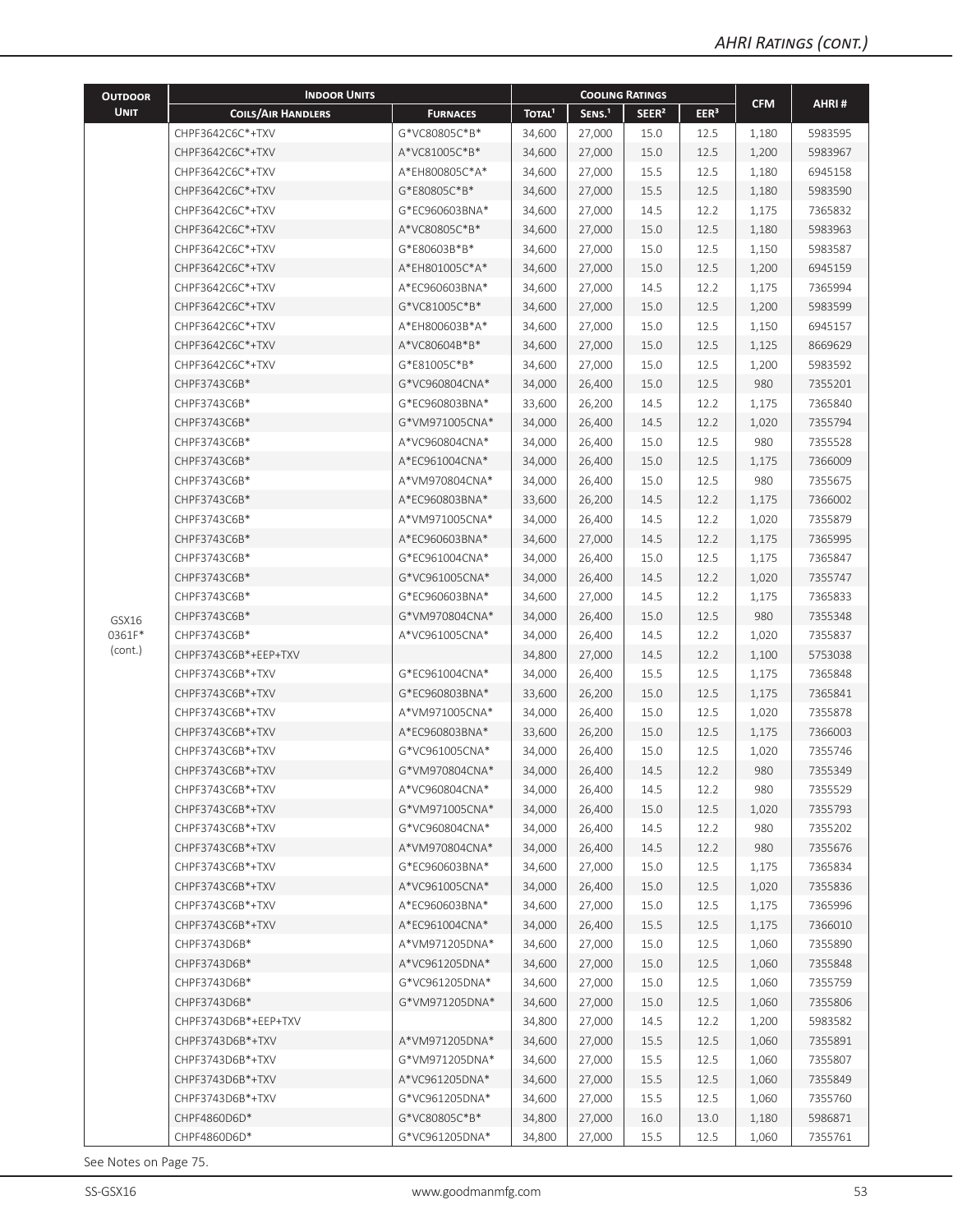| <b>OUTDOOR</b> | <b>INDOOR UNITS</b>             |                 | <b>COOLING RATINGS</b> |                    |                   |                  |            |         |
|----------------|---------------------------------|-----------------|------------------------|--------------------|-------------------|------------------|------------|---------|
| <b>UNIT</b>    | <b>COILS/AIR HANDLERS</b>       | <b>FURNACES</b> | TOTAL <sup>1</sup>     | SENS. <sup>1</sup> | SEER <sup>2</sup> | EER <sup>3</sup> | <b>CFM</b> | AHRI#   |
|                | CHPF4860D6D*                    | A*VC961205DNA*  | 34,800                 | 27,000             | 15.5              | 12.5             | 1,060      | 7355850 |
|                | CHPF4860D6D*                    | A*VM971205DNA*  | 34,800                 | 27,000             | 15.5              | 12.5             | 1,060      | 7355892 |
|                | CHPF4860D6D*                    | G*EC961004CNA*  | 34,000                 | 26,400             | 15.5              | 12.5             | 1,175      | 7365849 |
|                | CHPF4860D6D*                    | A*VC80805C*B*   | 34,800                 | 27,000             | 16.0              | 13.0             | 1,180      | 5987265 |
|                | CHPF4860D6D*                    | G*VC960804CNA*  | 34,400                 | 26,800             | 15.5              | 12.5             | 980        | 7355203 |
|                | CHPF4860D6D*                    | G*VM970804CNA*  | 34,400                 | 26,800             | 15.5              | 12.5             | 980        | 7355350 |
|                | CHPF4860D6D*                    | A*VM970804CNA*  | 34,400                 | 26,800             | 15.5              | 12.5             | 980        | 7355677 |
|                | CHPF4860D6D*                    | G*VM971205DNA*  | 34,800                 | 27,000             | 15.5              | 12.5             | 1,060      | 7355808 |
|                | CHPF4860D6D*                    | A*EC961004CNA*  | 34,000                 | 26,400             | 15.5              | 12.5             | 1,175      | 7366011 |
|                | CHPF4860D6D*                    | A*EC961205DNA*  | 34,800                 | 27,000             | 15.5              | 12.5             | 1,100      | 7366019 |
|                | CHPF4860D6D*                    | G*E80805C*B*    | 34,800                 | 27,000             | 15.5              | 12.5             | 1,180      | 5986864 |
|                | CHPF4860D6D*                    | A*VC960804CNA*  | 34,400                 | 26,800             | 15.5              | 12.5             | 980        | 7355530 |
|                | CHPF4860D6D*                    | G*VC961005CNA*  | 34,400                 | 26,800             | 15.5              | 12.5             | 1,020      | 7355749 |
|                | CHPF4860D6D*                    | A*VC81005C*B*   | 34,800                 | 27,000             | 14.5              | 12.2             | 1,200      | 5987270 |
|                | CHPF4860D6D*                    | A*VM971005CNA*  | 34,400                 | 26,800             | 15.5              | 12.5             | 1,020      | 7355881 |
|                | CHPF4860D6D*                    | G*EC961205DNA*  | 34,800                 | 27,000             | 15.5              | 12.5             | 1,100      | 7365857 |
|                | CHPF4860D6D*                    | A*EH800805C*A*  | 34,800                 | 27,000             | 15.5              | 12.5             | 1,180      | 6945163 |
|                | CHPF4860D6D*                    | A*VC961005CNA*  | 34,400                 | 26,800             | 15.5              | 12.5             | 1,020      | 7355839 |
|                | CHPF4860D6D*                    | G*VM971005CNA*  | 34,400                 | 26,800             | 15.5              | 12.5             | 1,020      | 7355796 |
|                | CHPF4860D6D*                    | G*VC81005C*B*   | 34,800                 | 27,000             | 14.5              | 12.2             | 1,200      | 5986875 |
|                | CHPF4860D6D*+EEP                |                 | 34,800                 | 27,000             | 14.5              | 12.2             | 1,200      | 5986854 |
|                | CHPF4860D6D*+EEP+TXV            |                 | 35,000                 | 27,200             | 15.0              | 12.5             | 1,100      | 5753039 |
|                | CHPF4860D6D*+MBVC1600**-1A*     |                 | 34,800                 | 27,000             | 15.5              | 12.5             | 1,220      | 5986855 |
|                | CHPF4860D6D*+MBVC1600**-1A*+TXV |                 | 34,800                 | 27,000             | 16.0              | 13.0             | 1,220      | 5983583 |
|                | CHPF4860D6D*+MBVC2000**-1A*     |                 | 34,800                 | 27,000             | 15.5              | 12.5             | 1,120      | 5986856 |
| GSX16          | CHPF4860D6D*+MBVC2000**-1A*+TXV |                 | 34,800                 | 27,000             | 16.0              | 13.0             | 1,120      | 5983584 |
| 0361F*         | CHPF4860D6D*+TXV                | G*EC961004CNA*  | 34,000                 | 26,400             | 16.0              | 13.0             | 1,175      | 7365850 |
| (cont.)        | CHPF4860D6D*+TXV                | A*VC961005CNA*  | 34,400                 | 26,800             | 16.0              | 13.0             | 1,020      | 7355838 |
|                | CHPF4860D6D*+TXV                | G*VC81005C*B*   | 34,800                 | 27,000             | 15.5              | 12.5             | 1,200      | 5983600 |
|                | CHPF4860D6D*+TXV                | G*VM971205DNA*  | 34,800                 | 27,000             | 16.0              | 13.0             | 1,060      | 7355809 |
|                | CHPF4860D6D*+TXV                | A*EH800805C*A*  | 34,000                 | 26,400             | 16.0              | 13.0             | 1,000      | 6945166 |
|                | CHPF4860D6D*+TXV                | A*VC961205DNA*  | 34,800                 | 27,000             | 16.0              | 13.0             | 1,060      | 7355851 |
|                | CHPF4860D6D*+TXV                | A*EC961205DNA*  | 34,800                 | 27,000             | 16.0              | 13.0             | 1,100      | 7366020 |
|                | CHPF4860D6D*+TXV                | A*VC81005C*B*   | 34,800                 | 27,000             | 15.5              | 12.5             | 1,200      | 5987271 |
|                | CHPF4860D6D*+TXV                | A*VC960804CNA*  | 34,400                 | 26,800             | 16.0              | 13.0             | 980        | 7355531 |
|                | CHPF4860D6D*+TXV                | G*VC961205DNA*  | 34,800                 | 27,000             | 16.0              | 13.0             | 1,060      | 7355762 |
|                | CHPF4860D6D*+TXV                | G*EC961205DNA*  | 34,800                 | 27,000             | 16.0              | 13.0             | 1,100      | 7365858 |
|                | CHPF4860D6D*+TXV                | G*E80805C*B*    | 34,000                 | 26,400             | 16.0              | 13.0             | 1,000      | 5753041 |
|                | CHPF4860D6D*+TXV                | G*VC960804CNA*  | 34,400                 | 26,800             | 16.0              | 13.0             | 980        | 7355204 |
|                | CHPF4860D6D*+TXV                | A*VM971005CNA*  | 34,400                 | 26,800             | 16.0              | 13.0             | 1,020      | 7355880 |
|                | CHPF4860D6D*+TXV                | A*EC961004CNA*  | 34,000                 | 26,400             | 16.0              | 13.0             | 1,175      | 7366012 |
|                | CHPF4860D6D*+TXV                | G*VC961005CNA*  | 34,400                 | 26,800             | 16.0              | 13.0             | 1,020      | 7355748 |
|                | CHPF4860D6D*+TXV                | A*VM970804CNA*  | 34,400                 | 26,800             | 16.0              | 13.0             | 980        | 7355678 |
|                | CHPF4860D6D*+TXV                | G*VC80805C*B*   | 34,800                 | 27,000             | 15.5              | 12.5             | 1,180      | 5983596 |
|                | CHPF4860D6D*+TXV                | A*VC80805C*B*   | 34,800                 | 27,000             | 15.5              | 12.5             | 1,180      | 5987266 |
|                | CHPF4860D6D*+TXV                | A*VM971205DNA*  | 34,800                 | 27,000             | 16.0              | 13.0             | 1,060      | 7355893 |
|                | CHPF4860D6D*+TXV                | G*VM970804CNA*  | 34,400                 | 26,800             | 16.0              | 13.0             | 980        | 7355351 |
|                | CHPF4860D6D*+TXV                | G*VM971005CNA*  | 34,400                 | 26,800             | 16.0              | 13.0             | 1,020      | 7355795 |
|                | CSCF3642N6D*+TXV                | G*VC961005CNA*  | 34,000                 | 26,400             | 14.5              | 12.2             | 1,020      | 7355751 |
|                | CSCF3642N6D*+TXV                | A*VC960804CNA*  | 34,000                 | 26,400             | 14.5              | 12.2             | 980        | 7355532 |
|                | CSCF3642N6D*+TXV                | G*VM970804CNA*  | 34,000                 | 26,400             | 14.5              | 12.2             | 980        | 7355352 |
|                | CSCF3642N6D*+TXV                | G*VM971005CNA*  | 34,000                 | 26,400             | 14.5              | 12.2             | 1,020      | 7355797 |
|                | CSCF3642N6D*+TXV                | A*VM971005CNA*  | 34,000                 | 26,400             | 14.5              | 12.2             | 1,020      | 7355882 |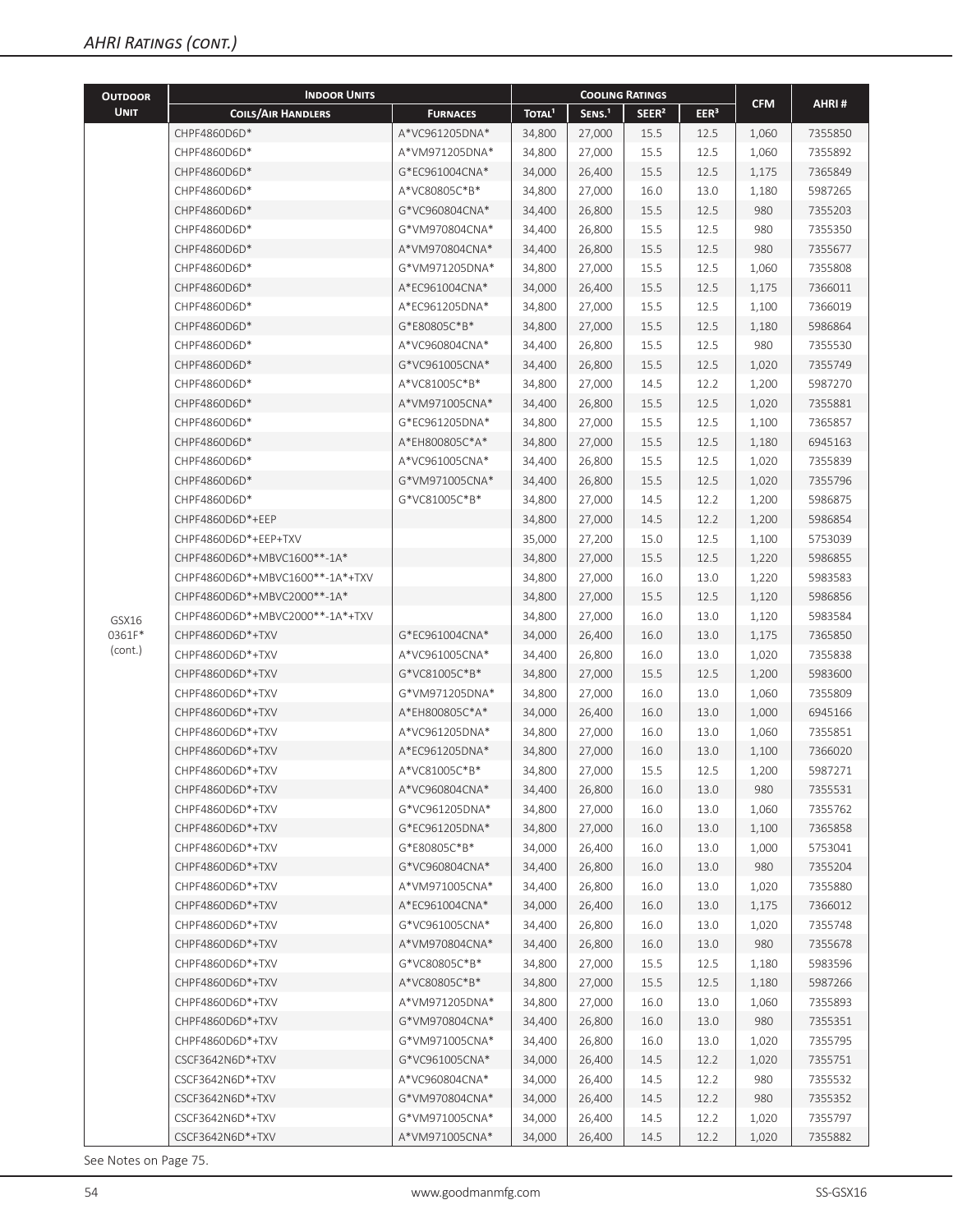| <b>OUTDOOR</b> | <b>INDOOR UNITS</b>         |                 | <b>COOLING RATINGS</b> |                    |                   |                  |            |         |  |
|----------------|-----------------------------|-----------------|------------------------|--------------------|-------------------|------------------|------------|---------|--|
| <b>UNIT</b>    | <b>COILS/AIR HANDLERS</b>   | <b>FURNACES</b> | TOTAL <sup>1</sup>     | SENS. <sup>1</sup> | SEER <sup>2</sup> | EER <sup>3</sup> | <b>CFM</b> | AHRI#   |  |
|                | CSCF3642N6D*+TXV            | A*VM970804CNA*  | 34,000                 | 26,400             | 14.5              | 12.2             | 980        | 7355679 |  |
|                | CSCF3642N6D*+TXV            | A*VC961005CNA*  | 34,000                 | 26,400             | 14.5              | 12.2             | 1,020      | 7355840 |  |
|                | CSCF3642N6D*+TXV            | G*VC960804CNA*  | 34,000                 | 26,400             | 14.5              | 12.2             | 980        | 7355205 |  |
|                | CSCF4860N6D*                | G*VC961205DNA*  | 34,400                 | 26,800             | 15.0              | 12.5             | 1,060      | 7355763 |  |
|                | CSCF4860N6D*                | A*VC961205DNA*  | 34,400                 | 26,800             | 15.0              | 12.5             | 1,060      | 7355852 |  |
|                | CSCF4860N6D*                | A*VM971205DNA*  | 34,400                 | 26,800             | 15.0              | 12.5             | 1,060      | 7355894 |  |
|                | CSCF4860N6D*                | G*VM971205DNA*  | 34,400                 | 26,800             | 15.0              | 12.5             | 1,060      | 7355810 |  |
|                | CSCF4860N6D*+EEP            |                 | 34,400                 | 26,800             | 14.0              | 12.2             | 1,200      | 5986857 |  |
|                | CSCF4860N6D*+EEP+TXV        |                 | 34,400                 | 26,800             | 14.5              | 12.2             | 1,200      | 5983585 |  |
| GSX16          | CSCF4860N6D*+TXV            | A*VM971005CNA*  | 34,000                 | 26,400             | 15.0              | 12.5             | 1,020      | 7355883 |  |
| 0361F*         | CSCF4860N6D*+TXV            | A*VM971205DNA*  | 34,400                 | 26,800             | 15.5              | 12.5             | 1,060      | 7355895 |  |
| (cont.)        | CSCF4860N6D*+TXV            | A*VM970804CNA*  | 34,000                 | 26,400             | 15.0              | 12.5             | 980        | 7355680 |  |
|                | CSCF4860N6D*+TXV            | A*VC960804CNA*  | 34,000                 | 26,400             | 15.0              | 12.5             | 980        | 7355533 |  |
|                | CSCF4860N6D*+TXV            | A*VC961205DNA*  | 34,400                 | 26,800             | 15.5              | 12.5             | 1,060      | 7355853 |  |
|                | CSCF4860N6D*+TXV            | G*VM970804CNA*  | 34,000                 | 26,400             | 15.0              | 12.5             | 980        | 7355353 |  |
|                | CSCF4860N6D*+TXV            | G*VC960804CNA*  | 34,000                 | 26,400             | 15.0              | 12.5             | 980        | 7355206 |  |
|                | CSCF4860N6D*+TXV            | G*VM971005CNA*  | 34,000                 | 26,400             | 15.0              | 12.5             | 1,020      | 7355798 |  |
|                | CSCF4860N6D*+TXV            | G*VM971205DNA*  | 34,400                 | 26,800             | 15.5              | 12.5             | 1,060      | 7355811 |  |
|                | CSCF4860N6D*+TXV            | A*VC961005CNA*  | 34,000                 | 26,400             | 15.0              | 12.5             | 1,020      | 7355841 |  |
|                | CSCF4860N6D*+TXV            | G*VC961005CNA*  | 34,000                 | 26,400             | 15.0              | 12.5             | 1,020      | 7355752 |  |
|                | CSCF4860N6D*+TXV            | G*VC961205DNA*  | 34,400                 | 26,800             | 15.5              | 12.5             | 1,060      | 7355764 |  |
|                | ASPT36C14A*                 |                 | 34,200                 | 25,800             | 15.0              | 12.5             | 1,025      | 9103485 |  |
|                | ASPT37C14A*                 |                 | 34,200                 | 25,800             | 15.0              | 12.5             | 1,025      | 9103488 |  |
|                | ASPT42C14A*                 |                 | 34,400                 | 26,000             | 15.0              | 12.5             | 1,200      | 9103490 |  |
|                | ASPT42D14A*                 |                 | 35,000                 | 26,400             | 15.0              | 12.5             | 1,200      | 9103486 |  |
|                | ASPT47D14A*                 |                 | 35,000                 | 26,400             | 15.5              | 12.5             | 1,100      | 9103489 |  |
|                | AVPTC37C14A*                |                 | 35,000                 | 26,400             | 16.0              | 13.0             | 1,000      | 9103491 |  |
|                | AVPTC37D14A*                |                 | 35,600                 | 26,800             | 16.0              | 13.0             | 1,050      | 9103492 |  |
|                | AVPTC42D14A*                |                 | 35,000                 | 26,400             | 16.0              | 13.0             | 1,050      | 9103487 |  |
|                | AVPTC48C14A*                |                 | 34,400                 | 26,000             | 15.0              | 12.5             | 1,020      | 9103493 |  |
|                | AWUF37XX16B*+TXV            |                 | 35,000                 | 26,400             | 15.0              | 12.5             | 1,025      | 9008526 |  |
|                | CA*F3137*6A*                | G*E80603B*B*    | 34,400                 | 26,000             | 15.0              | 12.5             | 950        | 9103506 |  |
|                | CA*F3137*6A*                | G*VC80604B*B*   | 34,600                 | 26,200             | 15.0              | 12.5             | 950        | 9103508 |  |
|                | CA*F3137*6A*                | G*EC960803BNA*  | 34,600                 | 26,200             | 15.0              | 12.5             | 1,050      | 9103515 |  |
|                | CA*F3137*6A*                | G*VC960403BNA*  | 34,600                 | 26,200             | 15.0              | 12.5             | 990        | 9103516 |  |
|                | CA*F3137*6A*                | G*VC960603BNA*  | 34,600                 | 26,200             | 15.0              | 12.5             | 1,000      | 9103517 |  |
| GSX16          | CA*F3137*6A*                | G*VC960803BNA*  | 34,600                 | 26,200             | 15.0              | 12.5             | 950        | 9103518 |  |
| 0371A*         | CA*F3137*6A*                | ADVC80603B*B*   | 34,200                 | 25,800             | 15.0              | 12.5             | 1,000      | 9103629 |  |
|                | CA*F3137*6A*                | A*EH800603B*A*  | 34,400                 | 26,000             | 15.0              | 12.5             | 950        | 9103676 |  |
|                | CA*F3137*6A*                | A*VC80604B*B*   | 34,600                 | 26,200             | 15.0              | 12.5             | 950        | 9103678 |  |
|                | CA*F3137*6A*                | A*EC960803BNA*  | 34,600                 | 26,200             | 15.0              | 12.5             | 1,050      | 9103685 |  |
|                | CA*F3137*6A*                | A*VC960403BNA*  | 34,600                 | 26,200             | 15.0              | 12.5             | 990        | 9103686 |  |
|                | CA*F3137*6A*                | A*VC960603BNA*  | 34,600                 | 26,200             | 15.0              | 12.5             | 1,000      | 9103687 |  |
|                | CA*F3137*6A*                | A*VC960803BNA*  | 34,600                 | 26,200             | 15.0              | 12.5             | 950        | 9103688 |  |
|                | CA*F3137*6A*                | G*EC960603BNA*  | 34,200                 | 25,800             | 14.5              | 12.2             | 1,070      | 9105199 |  |
|                | CA*F3137*6A*                | A*EC960603BNA*  | 34,200                 | 25,800             | 14.5              | 12.2             | 1,070      | 9105213 |  |
|                | CA*F3137*6A*                | G*VM970603BNA*  | 34,600                 | 26,200             | 15.5              | 12.5             | 920        | 9103519 |  |
|                | CA*F3137*6A*                | G*VM970803BNA*  | 34,600                 | 26,200             | 15.5              | 12.5             | 920        | 9103520 |  |
|                | CA*F3137*6A*                | A*VM970603BNA*  | 34,600                 | 26,200             | 15.5              | 12.5             | 920        | 9103691 |  |
|                | CA*F3137*6A*                | A*VM970803BNA*  | 34,600                 | 26,200             | 15.5              | 12.5             | 920        | 9103692 |  |
|                | CA*F3137*6A*+EEP            |                 | 34,600                 | 26,200             | 14.0              | 12.2             | 970        | 9105194 |  |
|                | CA*F3137*6A*+EEP+TXV        |                 | 35,400                 | 26,800             | 14.5              | 12.5             | 1,100      | 9105187 |  |
|                | CA*F3137*6A*+MBVC1200**-1A* |                 | 34,200                 | 25,800             | 15.5              | 13.0             | 1,025      | 9103638 |  |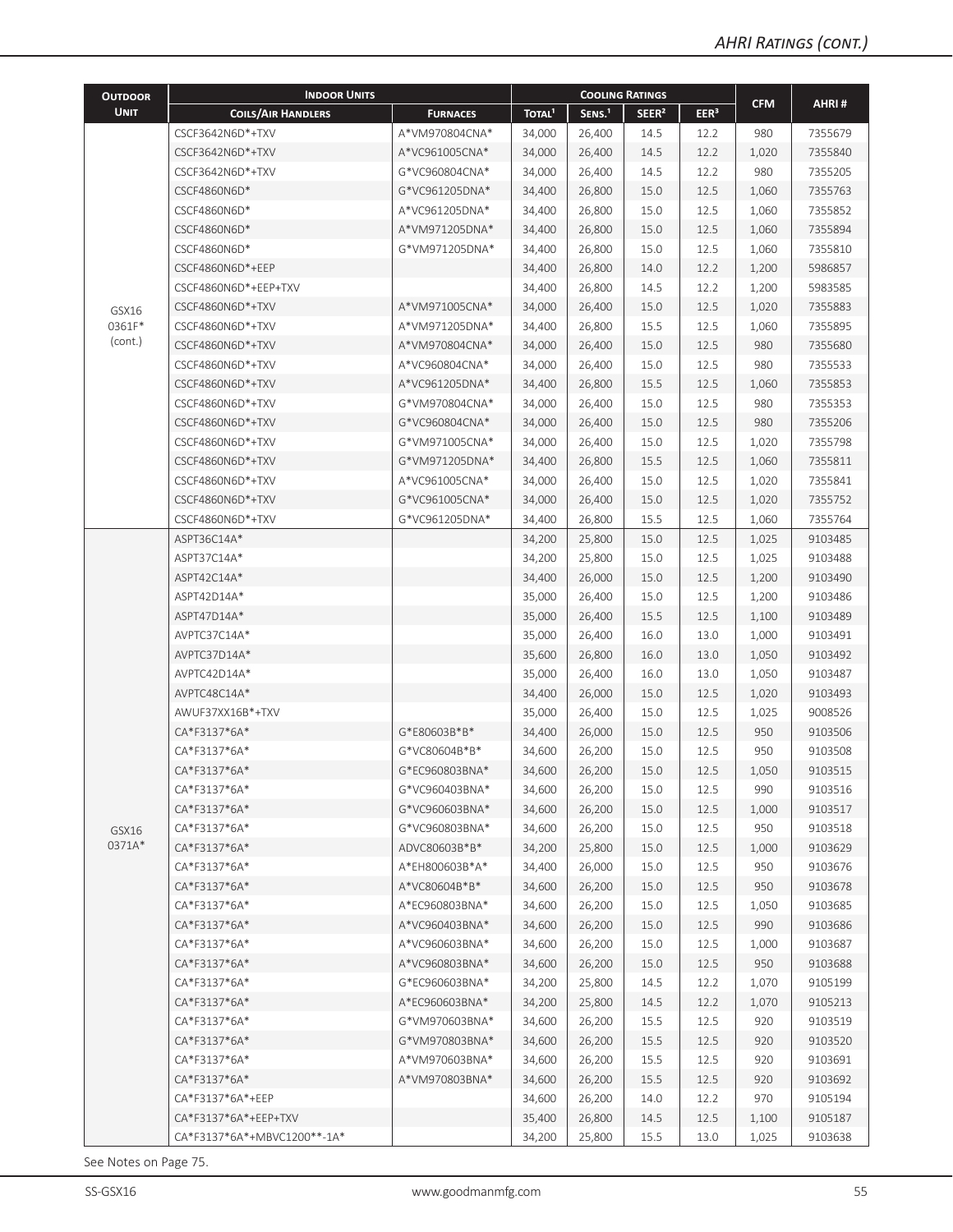| <b>OUTDOOR</b> | <b>INDOOR UNITS</b>             |                 |                    | <b>COOLING RATINGS</b> |                   |                  |            |         |
|----------------|---------------------------------|-----------------|--------------------|------------------------|-------------------|------------------|------------|---------|
| <b>UNIT</b>    | <b>COILS/AIR HANDLERS</b>       | <b>FURNACES</b> | TOTAL <sup>1</sup> | SENS. <sup>1</sup>     | SEER <sup>2</sup> | EER <sup>3</sup> | <b>CFM</b> | AHRI#   |
|                | CA*F3137*6A*+MBVC1200**-1A*+TXV |                 | 34,600             | 26,200                 | 16.0              | 13.0             | 1,025      | 9103636 |
|                | CA*F3137*6A*+TXV                | G*E80603B*B*    | 35,400             | 26,800                 | 16.0              | 13.0             | 970        | 8982252 |
|                | CA*F3137*6A*+TXV                | G*EC960603BNA*  | 35,400             | 26,800                 | 15.5              | 13.0             | 965        | 8982254 |
|                | CA*F3137*6A*+TXV                | G*EC960803BNA*  | 35,400             | 26,800                 | 15.5              | 13.0             | 950        | 8982255 |
|                | CA*F3137*6A*+TXV                | ADVC80603B*B*   | 34,200             | 25,800                 | 15.5              | 13.0             | 1,000      | 9103627 |
|                | CA*F3642*6D*+MBVC2000**-1A*     |                 | 34,200             | 25,800                 | 15.5              | 13.0             | 1,175      | 9103655 |
|                | CA*F3743*6D*                    | G*E80805C*B*    | 34,600             | 26,200                 | 15.0              | 12.5             | 1,100      | 9103500 |
|                | CA*F3743*6D*                    | G*VC960804CNA*  | 34,600             | 26,200                 | 15.0              | 12.5             | 1,100      | 9103528 |
|                | CA*F3743*6D*                    | G*VC961005CNA*  | 34,600             | 26,200                 | 15.0              | 12.5             | 1,120      | 9103539 |
|                | CA*F3743*6D*                    | G*VC961205DNA*  | 34,600             | 26,200                 | 15.0              | 12.5             | 1,100      | 9103550 |
|                | CA*F3743*6D*                    | G*VM970804CNA*  | 34,600             | 26,200                 | 15.0              | 12.5             | 1,100      | 9103561 |
|                | CA*F3743*6D*                    | G*VM971005CNA*  | 34,600             | 26,200                 | 15.0              | 12.5             | 1,120      | 9103572 |
|                | CA*F3743*6D*                    | G*VM971205DNA*  | 34,600             | 26,200                 | 15.0              | 12.5             | 1,100      | 9103583 |
|                | CA*F3743*6D*                    | G*EC961004CNA*  | 34,200             | 25,800                 | 15.0              | 12.5             | 1,050      | 9103593 |
|                | CA*F3743*6D*                    | G*VC80805C*B*   | 34,600             | 26,200                 | 15.0              | 12.5             | 1,100      | 9103606 |
|                | CA*F3743*6D*                    | G*VC81005C*B*   | 34,600             | 26,200                 | 15.0              | 12.5             | 1,050      | 9103615 |
|                | CA*F3743*6D*                    | A*EH800805C*A*  | 34,600             | 26,200                 | 15.0              | 12.5             | 1,100      | 9103670 |
|                | CA*F3743*6D*                    | A*VC960804CNA*  | 34,600             | 26,200                 | 15.0              | 12.5             | 1,100      | 9103700 |
|                | CA*F3743*6D*                    | A*VC961005CNA*  | 34,600             | 26,200                 | 15.0              | 12.5             | 1,120      | 9103711 |
|                | CA*F3743*6D*                    | A*VC961205DNA*  | 34,600             | 26,200                 | 15.0              | 12.5             | 1,100      | 9103722 |
|                | CA*F3743*6D*                    | A*VM970804CNA*  | 34,600             | 26,200                 | 15.0              | 12.5             | 1,100      | 9103733 |
|                | CA*F3743*6D*                    | A*VM971005CNA*  | 34,600             | 26,200                 | 15.0              | 12.5             | 1,120      | 9103744 |
|                | CA*F3743*6D*                    | A*VM971205DNA*  | 34,600             | 26,200                 | 15.0              | 12.5             | 1,100      | 9103755 |
|                | CA*F3743*6D*                    | A*EC961004CNA*  | 34,200             | 25,800                 | 15.0              | 12.5             | 1,050      | 9103765 |
|                | CA*F3743*6D*                    | A*VC80805C*B*   | 34,600             | 26,200                 | 15.0              | 12.5             | 1,100      | 9103778 |
| GSX16          | CA*F3743*6D*                    | A*VC81005C*B*   | 34,600             | 26,200                 | 15.0              | 12.5             | 1,050      | 9103787 |
| 0371A*         | CA*F3743*6D*                    | G*E80603B*B*    | 34,600             | 26,200                 | 14.5              | 12.2             | 950        | 9105195 |
| (cont.)        | CA*F3743*6D*                    | G*EC960603BNA*  | 34,200             | 25,800                 | 14.5              | 12.2             | 1,070      | 9105196 |
|                | CA*F3743*6D*                    | G*EC960803BNA*  | 34,200             | 25,800                 | 14.5              | 12.5             | 1,050      | 9105200 |
|                | CA*F3743*6D*                    | A*EH800603B*A*  | 34,600             | 26,200                 | 14.5              | 12.2             | 950        | 9105209 |
|                | CA*F3743*6D*                    | A*EC960603BNA*  | 34,200             | 25,800                 | 14.5              | 12.2             | 1,070      | 9105210 |
|                | CA*F3743*6D*                    | A*EC960803BNA*  | 34,200             | 25,800                 | 14.5              | 12.5             | 1,050      | 9105214 |
|                | CA*F3743*6D*                    | G*EC961205DNA*  | 34,600             | 26,200                 | 15.5              | 13.0             | 1,090      | 9103624 |
|                | CA*F3743*6D*                    | A*EC961205DNA*  | 34,600             | 26,200                 | 15.5              | 13.0             | 1,090      | 9103796 |
|                | CA*F3743*6D*+EEP+TXV            |                 | 35,400             | 26,800                 | 14.5              | 12.2             | 1,150      | 9105188 |
|                | CA*F3743*6D*+MBVC1600**-1A*     |                 | 34,600             | 26,200                 | 15.5              | 13.0             | 1,090      | 9103644 |
|                | CA*F3743*6D*+MBVC1600**-1A*+TXV |                 | 34,600             | 26,200                 | 16.0              | 13.0             | 1,090      | 9103639 |
|                | CA*F3743*6D*+MBVC2000**-1A*     |                 | 34,600             | 26,200                 | 15.5              | 13.0             | 1,175      | 9103652 |
|                | CA*F3743*6D*+MBVC2000**-1A*+TXV |                 | 34,600             | 26,200                 | 16.0              | 13.0             | 1,175      | 9103649 |
|                | CA*F3743*6D*+TXV                | G*E80805C*B*    | 34,600             | 26,200                 | 15.0              | 12.5             | 1,100      | 9103495 |
|                | CA*F3743*6D*+TXV                | G*E80603B*B*    | 34,600             | 26,200                 | 15.0              | 12.5             | 950        | 9103505 |
|                | CA*F3743*6D*+TXV                | G*EC960603BNA*  | 34,200             | 25,800                 | 15.0              | 12.5             | 1,070      | 9103510 |
|                | CA*F3743*6D*+TXV                | G*EC960803BNA*  | 34,400             | 26,000                 | 15.0              | 12.5             | 1,050      | 9103514 |
|                | CA*F3743*6D*+TXV                | A*EH800805C*A*  | 34,600             | 26,200                 | 15.0              | 12.5             | 1,100      | 9103665 |
|                | CA*F3743*6D*+TXV                | A*EH800603B*A*  | 34,600             | 26,200                 | 15.0              | 12.5             | 950        | 9103675 |
|                | CA*F3743*6D*+TXV                | A*EC960603BNA*  | 34,200             | 25,800                 | 15.0              | 12.5             | 1,070      | 9103680 |
|                | CA*F3743*6D*+TXV                | A*EC960803BNA*  | 34,400             | 26,000                 | 15.0              | 12.5             | 1,050      | 9103684 |
|                | CA*F3743*6D*+TXV                | G*VC960804CNA*  | 34,600             | 26,200                 | 16.0              | 13.0             | 1,100      | 9103522 |
|                | CA*F3743*6D*+TXV                | G*VC961005CNA*  | 34,600             | 26,200                 | 16.0              | 13.0             | 1,050      | 9103533 |
|                | CA*F3743*6D*+TXV                | G*VC961205DNA*  | 34,600             | 26,200                 | 16.0              | 13.0             | 1,050      | 9103544 |
|                | CA*F3743*6D*+TXV                | G*VM970804CNA*  | 34,600             | 26,200                 | 16.0              | 13.0             | 1,100      | 9103555 |
|                | CA*F3743*6D*+TXV                | G*VM971005CNA*  | 34,600             | 26,200                 | 16.0              | 13.0             | 1,050      | 9103566 |
|                | CA*F3743*6D*+TXV                | G*VM971205DNA*  | 34,600             | 26,200                 | 15.5              | 12.5             | 1,100      | 9103577 |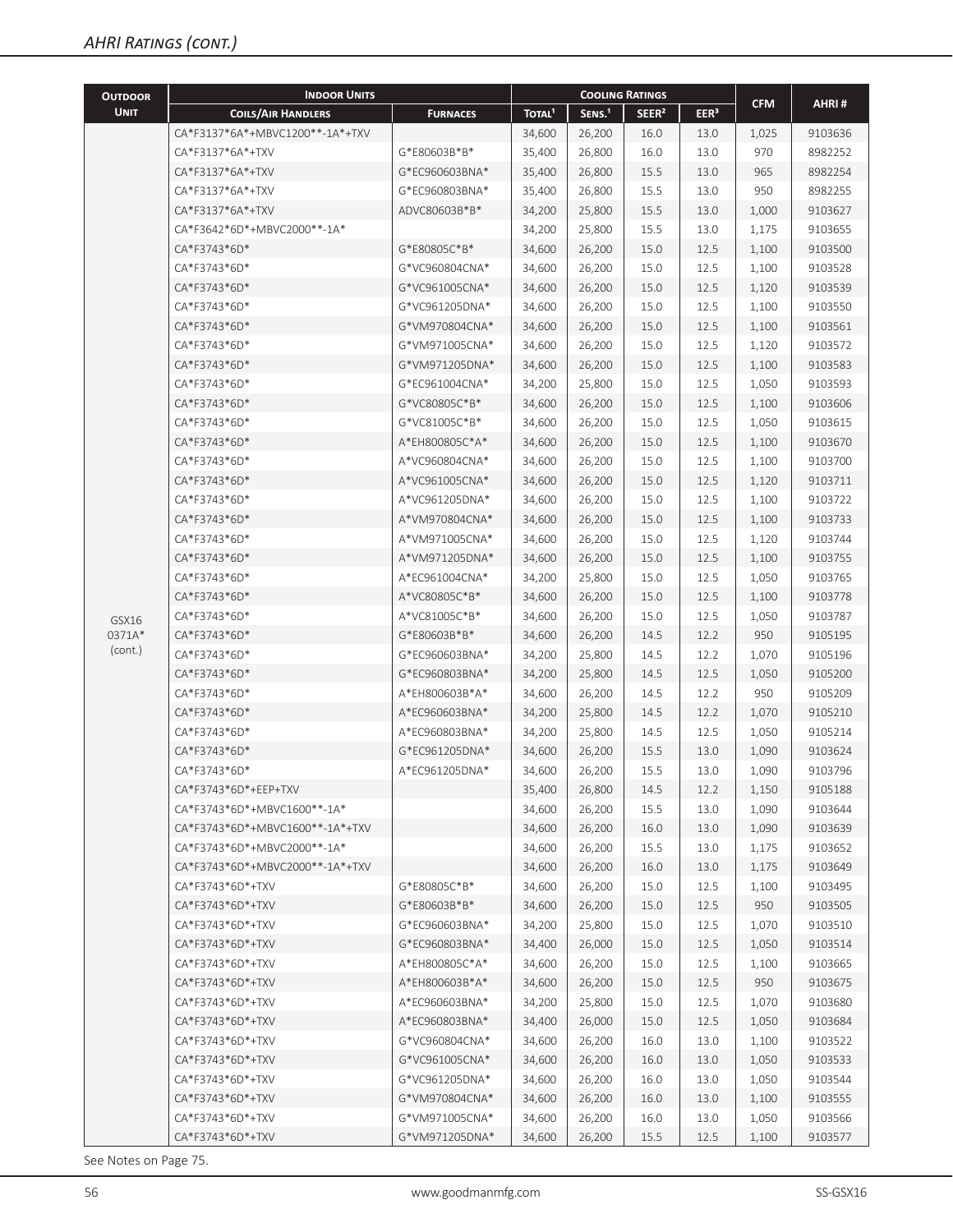| <b>OUTDOOR</b> | <b>INDOOR UNITS</b>             |                 | <b>COOLING RATINGS</b> |                    |                   |                  |            |         |  |
|----------------|---------------------------------|-----------------|------------------------|--------------------|-------------------|------------------|------------|---------|--|
| <b>UNIT</b>    | <b>COILS/AIR HANDLERS</b>       | <b>FURNACES</b> | TOTAL <sup>1</sup>     | SENS. <sup>1</sup> | SEER <sup>2</sup> | EER <sup>3</sup> | <b>CFM</b> | AHRI#   |  |
|                | CA*F3743*6D*+TXV                | G*EC961004CNA*  | 34,600                 | 26,200             | 15.5              | 13.0             | 1,050      | 9103588 |  |
|                | CA*F3743*6D*+TXV                | G*VC80805C*B*   | 34,600                 | 26,200             | 15.5              | 13.0             | 1,100      | 9103602 |  |
|                | CA*F3743*6D*+TXV                | G*VC81005C*B*   | 34,600                 | 26,200             | 15.5              | 13.0             | 1,050      | 9103611 |  |
|                | CA*F3743*6D*+TXV                | G*EC961205DNA*  | 34,600                 | 26,200             | 16.0              | 13.0             | 1,090      | 9103620 |  |
|                | CA*F3743*6D*+TXV                | A*VC960804CNA*  | 34,600                 | 26,200             | 16.0              | 13.0             | 1,100      | 9103694 |  |
|                | CA*F3743*6D*+TXV                | A*VC961005CNA*  | 34,600                 | 26,200             | 16.0              | 13.0             | 1,050      | 9103705 |  |
|                | CA*F3743*6D*+TXV                | A*VC961205DNA*  | 34,600                 | 26,200             | 16.0              | 13.0             | 1,050      | 9103716 |  |
|                | CA*F3743*6D*+TXV                | A*VM970804CNA*  | 34,600                 | 26,200             | 16.0              | 13.0             | 1,100      | 9103727 |  |
|                | CA*F3743*6D*+TXV                | A*VM971005CNA*  | 34,600                 | 26,200             | 16.0              | 13.0             | 1,050      | 9103738 |  |
|                | CA*F3743*6D*+TXV                | A*VM971205DNA*  | 34,600                 | 26,200             | 15.5              | 12.5             | 1,100      | 9103749 |  |
|                | CA*F3743*6D*+TXV                | A*EC961004CNA*  | 34,600                 | 26,200             | 15.5              | 13.0             | 1,050      | 9103760 |  |
|                | CA*F3743*6D*+TXV                | A*VC80805C*B*   | 34,600                 | 26,200             | 15.5              | 13.0             | 1,100      | 9103774 |  |
|                | CA*F3743*6D*+TXV                | A*VC81005C*B*   | 34,600                 | 26,200             | 15.5              | 13.0             | 1,050      | 9103783 |  |
|                | CA*F3743*6D*+TXV                | A*EC961205DNA*  | 34,600                 | 26,200             | 16.0              | 13.0             | 1,090      | 9103792 |  |
|                | CA*F4860*6D*                    | G*E80805C*B*    | 34,600                 | 26,200             | 15.0              | 12.5             | 1,100      | 9103501 |  |
|                | CA*F4860*6D*                    | G*VC960804CNA*  | 34,600                 | 26,200             | 15.0              | 12.5             | 1,100      | 9103529 |  |
|                | CA*F4860*6D*                    | G*VC961005CNA*  | 34,600                 | 26,200             | 15.0              | 12.5             | 1,120      | 9103540 |  |
|                | CA*F4860*6D*                    | G*VC961205DNA*  | 34,600                 | 26,200             | 15.0              | 12.5             | 1,100      | 9103551 |  |
|                | CA*F4860*6D*                    | G*VM970804CNA*  | 34,600                 | 26,200             | 15.0              | 12.5             | 1,100      | 9103562 |  |
|                | CA*F4860*6D*                    | G*VM971005CNA*  | 34,600                 | 26,200             | 15.0              | 12.5             | 1,120      | 9103573 |  |
|                | CA*F4860*6D*                    | G*VM971205DNA*  | 34,600                 | 26,200             | 15.0              | 12.5             | 1,100      | 9103584 |  |
|                | CA*F4860*6D*                    | G*E81005C*B*    | 34,600                 | 26,200             | 15.0              | 12.5             | 1,200      | 9103600 |  |
|                | CA*F4860*6D*                    | ADVC80805C*B*   | 34,600                 | 26,200             | 15.0              | 12.5             | 1,075      | 9103632 |  |
|                | CA*F4860*6D*                    | A*EH800805C*A*  | 34,600                 | 26,200             | 15.0              | 12.5             | 1,100      | 9103671 |  |
|                | CA*F4860*6D*                    | A*VC960804CNA*  | 34,600                 | 26,200             | 15.0              | 12.5             | 1,100      | 9103701 |  |
| GSX16          | CA*F4860*6D*                    | A*VC961005CNA*  | 34,600                 | 26,200             | 15.0              | 12.5             | 1,120      | 9103712 |  |
| 0371A*         | CA*F4860*6D*                    | A*VC961205DNA*  | 34,600                 | 26,200             | 15.0              | 12.5             | 1,100      | 9103723 |  |
| (cont.)        | CA*F4860*6D*                    | A*VM970804CNA*  | 34,600                 | 26,200             | 15.0              | 12.5             | 1,100      | 9103734 |  |
|                | CA*F4860*6D*                    | A*VM971005CNA*  | 34,600                 | 26,200             | 15.0              | 12.5             | 1,120      | 9103745 |  |
|                | CA*F4860*6D*                    | A*VM971205DNA*  | 34,600                 | 26,200             | 15.0              | 12.5             | 1,100      | 9103756 |  |
|                | CA*F4860*6D*                    | A*EH801005C*A*  | 34,600                 | 26,200             | 15.0              | 12.5             | 1,200      | 9103772 |  |
|                | CA*F4860*6D*                    | G*EC961004CNA*  | 34,600                 | 26,200             | 15.5              | 13.0             | 1,050      | 9103594 |  |
|                | CA*F4860*6D*                    | G*VC80805C*B*   | 34,600                 | 26,200             | 15.5              | 13.0             | 1,100      | 9103607 |  |
|                | CA*F4860*6D*                    | G*VC81005C*B*   | 34,600                 | 26,200             | 15.5              | 13.0             | 1,050      | 9103616 |  |
|                | CA*F4860*6D*                    | G*EC961205DNA*  | 34,600                 | 26,200             | 15.5              | 13.0             | 1,090      | 9103625 |  |
|                | CA*F4860*6D*                    | ADVC81005C*B*   | 34,600                 | 26,200             | 15.5              | 13.0             | 1,115      | 9103635 |  |
|                | CA*F4860*6D*                    | A*EC961004CNA*  | 34,600                 | 26,200             | 15.5              | 13.0             | 1,050      | 9103766 |  |
|                | CA*F4860*6D*                    | A*VC80805C*B*   | 34,600                 | 26,200             | 15.5              | 13.0             | 1,100      | 9103779 |  |
|                | CA*F4860*6D*                    | A*VC81005C*B*   | 34,600                 | 26,200             | 15.5              | 13.0             | 1,050      | 9103788 |  |
|                | CA*F4860*6D*                    | A*EC961205DNA*  | 34,600                 | 26,200             | 15.5              | 13.0             | 1,090      | 9103797 |  |
|                | CA*F4860*6D*+EEP                |                 | 35,400                 | 26,800             | 14.0              | 12.2             | 1,150      | 9105192 |  |
|                | CA*F4860*6D*+EEP+TXV            |                 | 36,000                 | 27,200             | 15.0              | 12.5             | 1,200      | 8982262 |  |
|                | CA*F4860*6D*+MBVC2000**-1A*     |                 | 34,600                 | 26,200             | 15.5              | 13.0             | 1,175      | 9103653 |  |
|                | CA*F4860*6D*+MBVC2000**-1A*+TXV |                 | 34,600                 | 26,200             | 16.0              | 13.0             | 1,175      | 9103648 |  |
|                | CA*F4860*6D*+TXV                | G*EC960603BNA*  | 34,600                 | 26,200             | 15.0              | 12.5             | 950        | 9103509 |  |
|                | CA*F4860*6D*+TXV                | G*EC960803BNA*  | 34,600                 | 26,200             | 15.0              | 12.5             | 1,070      | 9103513 |  |
|                | CA*F4860*6D*+TXV                | A*EC960603BNA*  | 34,600                 | 26,200             | 15.0              | 12.5             | 950        | 9103679 |  |
|                | CA*F4860*6D*+TXV                | A*EC960803BNA*  | 34,600                 | 26,200             | 15.0              | 12.5             | 1,070      | 9103683 |  |
|                | CA*F4860*6D*+TXV                | G*EC960804CNA*  | 35,400                 | 26,800             | 16.0              | 13.0             | 1,050      | 9101181 |  |
|                | CA*F4860*6D*+TXV                | G*EC961005CNA*  | 35,400                 | 26,800             | 16.0              | 13.0             | 1,050      | 9101182 |  |
|                | CA*F4860*6D*+TXV                | G*E80805C*B*    | 34,600                 | 26,200             | 16.0              | 13.0             | 1,100      | 9103494 |  |
|                | CA*F4860*6D*+TXV                | G*VC960804CNA*  | 34,600                 | 26,200             | 16.0              | 13.0             | 1,100      | 9103521 |  |
|                | CA*F4860*6D*+TXV                | G*VC961005CNA*  | 34,600                 | 26,200             | 16.0              | 13.0             | 1,050      | 9103532 |  |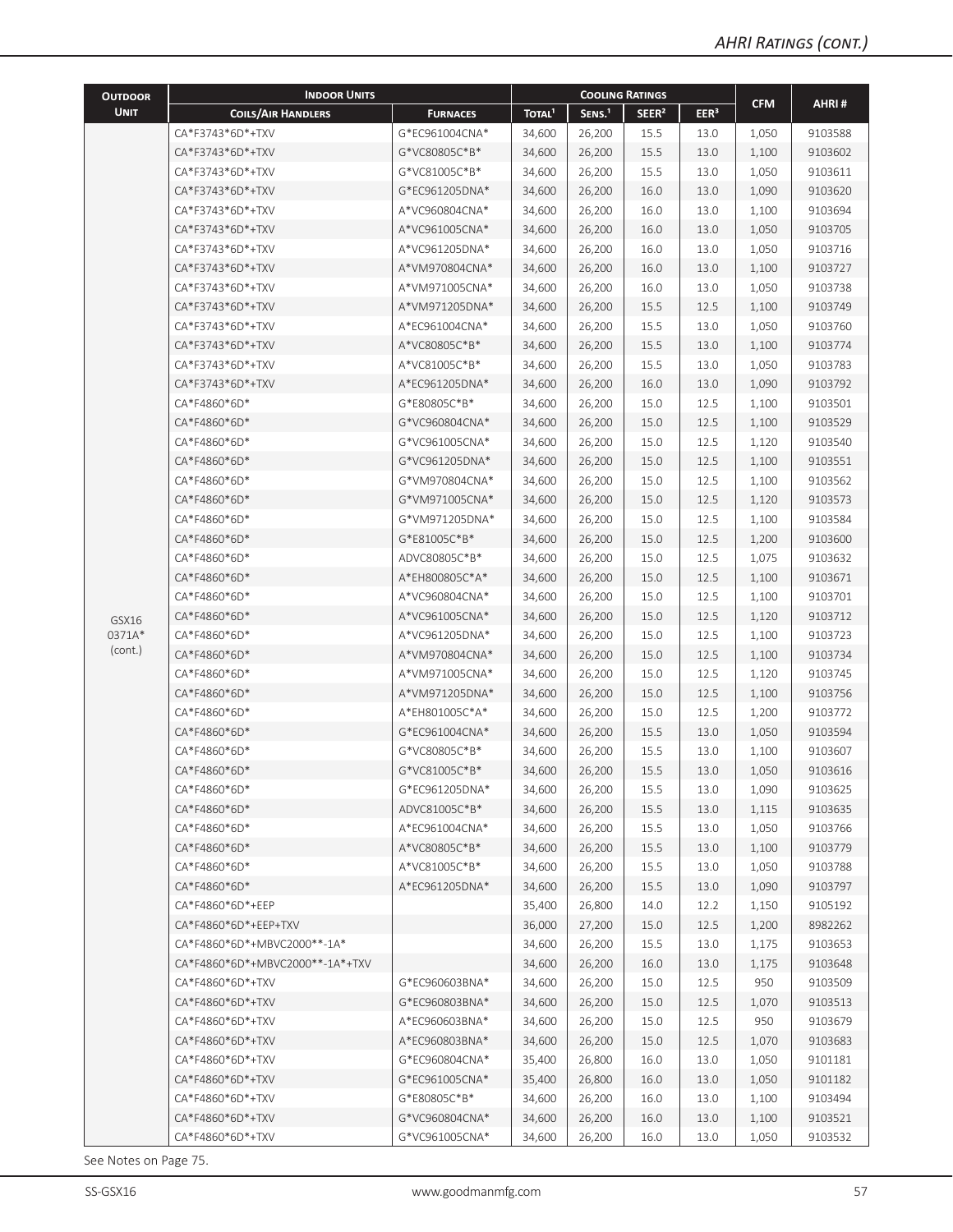| <b>OUTDOOR</b> | <b>INDOOR UNITS</b>             |                 | <b>COOLING RATINGS</b> |                    |                   |                  |            |         |  |
|----------------|---------------------------------|-----------------|------------------------|--------------------|-------------------|------------------|------------|---------|--|
| <b>UNIT</b>    | <b>COILS/AIR HANDLERS</b>       | <b>FURNACES</b> | TOTAL <sup>1</sup>     | SENS. <sup>1</sup> | SEER <sup>2</sup> | EER <sup>3</sup> | <b>CFM</b> | AHRI#   |  |
|                | CA*F4860*6D*+TXV                | G*VC961205DNA*  | 34,600                 | 26,200             | 16.0              | 13.0             | 1,050      | 9103543 |  |
|                | CA*F4860*6D*+TXV                | G*VM970804CNA*  | 34,600                 | 26,200             | 16.0              | 13.0             | 1,100      | 9103554 |  |
|                | CA*F4860*6D*+TXV                | G*VM971005CNA*  | 34,600                 | 26,200             | 16.0              | 13.0             | 1,050      | 9103565 |  |
|                | CA*F4860*6D*+TXV                | G*VM971205DNA*  | 34,600                 | 26,200             | 16.0              | 13.0             | 1,100      | 9103576 |  |
|                | CA*F4860*6D*+TXV                | G*EC961004CNA*  | 34,600                 | 26,200             | 16.0              | 13.0             | 1,050      | 9103587 |  |
|                | CA*F4860*6D*+TXV                | G*E81005C*B*    | 34,600                 | 26,200             | 15.5              | 12.5             | 1,200      | 9103597 |  |
|                | CA*F4860*6D*+TXV                | G*VC80805C*B*   | 34,600                 | 26,200             | 16.0              | 13.0             | 1,100      | 9103601 |  |
|                | CA*F4860*6D*+TXV                | G*VC81005C*B*   | 34,600                 | 26,200             | 16.0              | 13.0             | 1,050      | 9103610 |  |
|                | CA*F4860*6D*+TXV                | G*EC961205DNA*  | 34,600                 | 26,200             | 16.0              | 13.0             | 1,090      | 9103619 |  |
|                | CA*F4860*6D*+TXV                | ADVC80805C*B*   | 34,600                 | 26,200             | 16.0              | 13.0             | 1,075      | 9103630 |  |
|                | CA*F4860*6D*+TXV                | ADVC81005C*B*   | 34,600                 | 26,200             | 16.0              | 13.0             | 1,115      | 9103633 |  |
|                | CA*F4860*6D*+TXV                | A*EH800805C*A*  | 34,600                 | 26,200             | 16.0              | 13.0             | 1,100      | 9103664 |  |
|                | CA*F4860*6D*+TXV                | A*EC960804CNA*  | 35,400                 | 26,800             | 16.0              | 13.0             | 1,050      | 9103689 |  |
|                | CA*F4860*6D*+TXV                | A*EC961005CNA*  | 35,400                 | 26,800             | 16.0              | 13.0             | 1,120      | 9103690 |  |
|                | CA*F4860*6D*+TXV                | A*VC960804CNA*  | 34,600                 | 26,200             | 16.0              | 13.0             | 1,100      | 9103693 |  |
|                | CA*F4860*6D*+TXV                | A*VC961005CNA*  | 34,600                 | 26,200             | 16.0              | 13.0             | 1,050      | 9103704 |  |
|                | CA*F4860*6D*+TXV                | A*VC961205DNA*  | 34,600                 | 26,200             | 16.0              | 13.0             | 1,050      | 9103715 |  |
|                | CA*F4860*6D*+TXV                | A*VM970804CNA*  | 34,600                 | 26,200             | 16.0              | 13.0             | 1,100      | 9103726 |  |
|                | CA*F4860*6D*+TXV                | A*VM971005CNA*  | 34,600                 | 26,200             | 16.0              | 13.0             | 1,050      | 9103737 |  |
|                | CA*F4860*6D*+TXV                | A*VM971205DNA*  | 34,600                 | 26,200             | 16.0              | 13.0             | 1,100      | 9103748 |  |
|                | CA*F4860*6D*+TXV                | A*EC961004CNA*  | 34,600                 | 26,200             | 16.0              | 13.0             | 1,050      | 9103759 |  |
|                | CA*F4860*6D*+TXV                | A*EH801005C*A*  | 34,600                 | 26,200             | 15.5              | 12.5             | 1,200      | 9103769 |  |
|                | CA*F4860*6D*+TXV                | A*VC80805C*B*   | 34,600                 | 26,200             | 16.0              | 13.0             | 1,100      | 9103773 |  |
|                | CA*F4860*6D*+TXV                | A*VC81005C*B*   | 34,600                 | 26,200             | 16.0              | 13.0             | 1,050      | 9103782 |  |
|                | CA*F4860*6D*+TXV                | A*EC961205DNA*  | 34,600                 | 26,200             | 16.0              | 13.0             | 1,090      | 9103791 |  |
| GSX16          | CA*F4961*6D*                    | G*E80805C*B*    | 34,800                 | 26,200             | 16.0              | 13.0             | 1,100      | 9103502 |  |
| 0371A*         | CA*F4961*6D*                    | A*EH800805C*A*  | 34,800                 | 26,200             | 16.0              | 13.0             | 1,100      | 9103672 |  |
| (cont.)        | CA*F4961*6D*+EEP                |                 | 36,000                 | 27,200             | 14.5              | 12.5             | 1,150      | 9105221 |  |
|                | CA*F4961*6D*+EEP+TXV            |                 | 36,000                 | 27,200             | 15.0              | 12.5             | 1,150      | 9103809 |  |
|                | CA*F4961*6D*+MBVC1600**-1A*     |                 | 35,000                 | 26,400             | 16.0              | 13.0             | 1,090      | 9103645 |  |
|                | CA*F4961*6D*+MBVC1600**-1A*+TXV |                 | 35,000                 | 26,400             | 16.0              | 13.0             | 1,090      | 9103640 |  |
|                | CA*F4961*6D*+TXV                | G*E80805C*B*    | 34,800                 | 26,200             | 16.0              | 13.0             | 1,100      | 9103496 |  |
|                | CA*F4961*6D*+TXV                | G*VC960804CNA*  | 34,600                 | 26,200             | 15.5              | 12.5             | 1,100      | 9103523 |  |
|                | CA*F4961*6D*+TXV                | G*VC961005CNA*  | 35,000                 | 26,400             | 16.0              | 13.0             | 1,050      | 9103534 |  |
|                | CA*F4961*6D*+TXV                | G*VC961205DNA*  | 34,600                 | 26,200             | 16.0              | 13.0             | 1,050      | 9103545 |  |
|                | CA*F4961*6D*+TXV                | G*VM970804CNA*  | 34,600                 | 26,200             | 16.0              | 13.0             | 1,100      | 9103556 |  |
|                | CA*F4961*6D*+TXV                | G*VM971005CNA*  | 35,000                 | 26,400             | 16.0              | 13.0             | 1,050      | 9103567 |  |
|                | CA*F4961*6D*+TXV                | G*VM971205DNA*  | 34,800                 | 26,200             | 15.5              | 12.5             | 1,100      | 9103578 |  |
|                | CA*F4961*6D*+TXV                | G*EC961004CNA*  | 34,600                 | 26,200             | 16.0              | 13.0             | 1,050      | 9103589 |  |
|                | CA*F4961*6D*+TXV                | G*EC961205DNA*  | 34,600                 | 26,200             | 16.0              | 13.0             | 1,090      | 9103621 |  |
|                | CA*F4961*6D*+TXV                | A*EH800805C*A*  | 34,800                 | 26,200             | 16.0              | 13.0             | 1,100      | 9103666 |  |
|                | CA*F4961*6D*+TXV                | A*VC960804CNA*  | 34,600                 | 26,200             | 15.5              | 12.5             | 1,100      | 9103695 |  |
|                | CA*F4961*6D*+TXV                | A*VC961005CNA*  | 35,000                 | 26,400             | 16.0              | 13.0             | 1,050      | 9103706 |  |
|                | CA*F4961*6D*+TXV                | A*VC961205DNA*  | 34,600                 | 26,200             | 16.0              | 13.0             | 1,050      | 9103717 |  |
|                | CA*F4961*6D*+TXV                | A*VM970804CNA*  | 34,600                 | 26,200             | 16.0              | 13.0             | 1,100      | 9103728 |  |
|                | CA*F4961*6D*+TXV                | A*VM971005CNA*  | 35,000                 | 26,400             | 16.0              | 13.0             | 1,050      | 9103739 |  |
|                | CA*F4961*6D*+TXV                | A*VM971205DNA*  | 34,800                 | 26,200             | 15.5              | 12.5             | 1,100      | 9103750 |  |
|                | CA*F4961*6D*+TXV                | A*EC961004CNA*  | 34,600                 | 26,200             | 16.0              | 13.0             | 1,050      | 9103761 |  |
|                | CA*F4961*6D*+TXV                | A*EC961205DNA*  | 34,600                 | 26,200             | 16.0              | 13.0             | 1,090      | 9103793 |  |
|                | CAPT3743*4A*                    | G*VC80604B*B*   | 34,600                 | 26,200             | 15.0              | 12.5             | 950        | 9103507 |  |
|                | CAPT3743*4A*                    | G*E81005C*B*    | 34,600                 | 26,200             | 15.0              | 12.5             | 1,200      | 9103599 |  |
|                | CAPT3743*4A*                    | ADVC80805C*B*   | 34,600                 | 26,200             | 15.0              | 12.5             | 1,075      | 9103631 |  |
|                | CAPT3743*4A*                    | A*VC80604B*B*   | 34,600                 | 26,200             | 15.0              | 12.5             | 950        | 9103677 |  |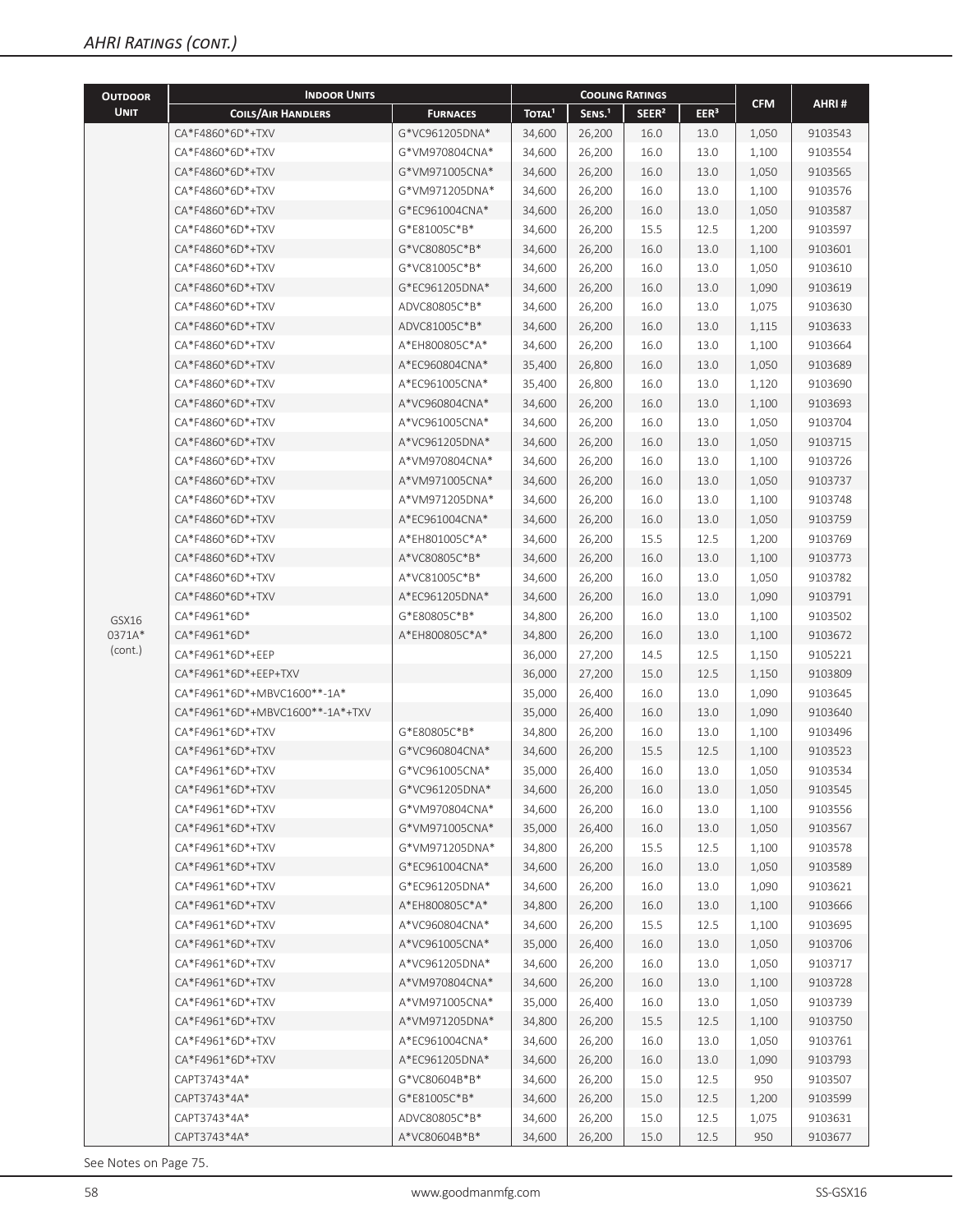| <b>OUTDOOR</b> | <b>INDOOR UNITS</b>         |                 |                    | <b>COOLING RATINGS</b> |                   |                  |            |         |
|----------------|-----------------------------|-----------------|--------------------|------------------------|-------------------|------------------|------------|---------|
| <b>UNIT</b>    | <b>COILS/AIR HANDLERS</b>   | <b>FURNACES</b> | TOTAL <sup>1</sup> | SENS. <sup>1</sup>     | SEER <sup>2</sup> | EER <sup>3</sup> | <b>CFM</b> | AHRI#   |
|                | CAPT3743*4A*                | A*EH801005C*A*  | 34,600             | 26,200                 | 15.0              | 12.5             | 1,200      | 9103771 |
|                | CAPT3743*4A*                | G*E80603B*B*    | 36,400             | 27,400                 | 15.0              | 12.5             | 950        | 9103811 |
|                | CAPT3743*4A*                | A*EH800603B*A*  | 36,400             | 27,400                 | 15.0              | 12.5             | 950        | 9103814 |
|                | CAPT3743*4A*                | G*E80805C*B*    | 34,600             | 26,200                 | 15.5              | 12.5             | 1,100      | 9103499 |
|                | CAPT3743*4A*                | G*VC960804CNA*  | 34,600             | 26,200                 | 15.5              | 12.5             | 1,100      | 9103526 |
|                | CAPT3743*4A*                | G*VC961005CNA*  | 34,600             | 26,200                 | 15.5              | 12.5             | 1,120      | 9103537 |
|                | CAPT3743*4A*                | G*VC961205DNA*  | 34,600             | 26,200                 | 15.5              | 13.0             | 1,050      | 9103548 |
|                | CAPT3743*4A*                | G*VM970804CNA*  | 34,600             | 26,200                 | 16.0              | 13.0             | 1,100      | 9103559 |
|                | CAPT3743*4A*                | G*VM971005CNA*  | 34,600             | 26,200                 | 15.5              | 12.5             | 1,120      | 9103570 |
|                | CAPT3743*4A*                | G*VM971205DNA*  | 34,600             | 26,200                 | 15.5              | 12.5             | 1,100      | 9103581 |
|                | CAPT3743*4A*                | G*EC961004CNA*  | 34,600             | 26,200                 | 15.5              | 13.0             | 1,050      | 9103592 |
|                | CAPT3743*4A*                | G*VC80805C*B*   | 34,600             | 26,200                 | 15.5              | 13.0             | 1,100      | 9103605 |
|                | CAPT3743*4A*                | G*VC81005C*B*   | 34,600             | 26,200                 | 15.5              | 13.0             | 1,050      | 9103614 |
|                | CAPT3743*4A*                | G*EC961205DNA*  | 34,600             | 26,200                 | 16.0              | 13.0             | 1,090      | 9103623 |
|                | CAPT3743*4A*                | ADVC80603B*B*   | 34,600             | 26,200                 | 15.5              | 12.5             | 1,175      | 9103628 |
|                | CAPT3743*4A*                | ADVC81005C*B*   | 34,600             | 26,200                 | 16.0              | 13.0             | 1,115      | 9103634 |
|                | CAPT3743*4A*                | A*EH800805C*A*  | 34,600             | 26,200                 | 15.5              | 12.5             | 1,100      | 9103669 |
|                | CAPT3743*4A*                | A*VC960804CNA*  | 34,600             | 26,200                 | 15.5              | 12.5             | 1,100      | 9103698 |
|                | CAPT3743*4A*                | A*VC961005CNA*  | 34,600             | 26,200                 | 15.5              | 12.5             | 1,120      | 9103709 |
|                | CAPT3743*4A*                | A*VC961205DNA*  | 34,600             | 26,200                 | 15.5              | 13.0             | 1,050      | 9103720 |
|                | CAPT3743*4A*                | A*VM970804CNA*  | 34,600             | 26,200                 | 16.0              | 13.0             | 1,100      | 9103731 |
|                | CAPT3743*4A*                | A*VM971005CNA*  | 34,600             | 26,200                 | 15.5              | 12.5             | 1,120      | 9103742 |
|                | CAPT3743*4A*                | A*VM971205DNA*  | 34,600             | 26,200                 | 15.5              | 12.5             | 1,100      | 9103753 |
|                | CAPT3743*4A*                | A*EC961004CNA*  | 34,600             | 26,200                 | 15.5              | 13.0             | 1,050      | 9103764 |
|                | CAPT3743*4A*                | A*VC80805C*B*   | 34,600             | 26,200                 | 15.5              | 13.0             | 1,100      | 9103777 |
| GSX16          | CAPT3743*4A*                | A*VC81005C*B*   | 34,600             | 26,200                 | 15.5              | 13.0             | 1,050      | 9103786 |
| 0371A*         | CAPT3743*4A*                | A*EC961205DNA*  | 34,600             | 26,200                 | 16.0              | 13.0             | 1,090      | 9103795 |
| (cont.)        | CAPT3743*4A*+MBVC1200**-1A* |                 | 34,600             | 26,200                 | 16.0              | 13.0             | 1,050      | 9103637 |
|                | CAPT3743*4A*+MBVC1600**-1A* |                 | 34,600             | 26,200                 | 16.0              | 13.0             | 1,090      | 9103643 |
|                | CAPT3743*4A*+MBVC2000**-1A* |                 | 34,600             | 26,200                 | 15.5              | 13.0             | 1,175      | 9103651 |
|                | CAPT4961*4A*                | G*VC960804CNA*  | 34,600             | 26,200                 | 15.5              | 12.5             | 1,100      | 9103527 |
|                | CAPT4961*4A*                | G*VC961005CNA*  | 34,600             | 26,200                 | 15.5              | 12.5             | 1,120      | 9103538 |
|                | CAPT4961*4A*                | G*VC961205DNA*  | 35,000             | 26,400                 | 15.5              | 13.0             | 1,050      | 9103549 |
|                | CAPT4961*4A*                | G*VM970804CNA*  | 34,600             | 26,200                 | 16.0              | 13.0             | 1,100      | 9103560 |
|                | CAPT4961*4A*                | G*VM971005CNA*  | 34,600             | 26,200                 | 15.5              | 12.5             | 1,120      | 9103571 |
|                | CAPT4961*4A*                | G*VM971205DNA*  | 35,000             | 26,400                 | 15.5              | 12.5             | 1,100      | 9103582 |
|                | CAPT4961*4A*                | A*VC960804CNA*  | 34,600             | 26,200                 | 15.5              | 12.5             | 1,100      | 9103699 |
|                | CAPT4961*4A*                | A*VC961005CNA*  | 34,600             | 26,200                 | 15.5              | 12.5             | 1,120      | 9103710 |
|                | CAPT4961*4A*                | A*VC961205DNA*  | 35,000             | 26,400                 | 15.5              | 13.0             | 1,050      | 9103721 |
|                | CAPT4961*4A*                | A*VM970804CNA*  | 34,600             | 26,200                 | 16.0              | 13.0             | 1,100      | 9103732 |
|                | CAPT4961*4A*                | A*VM971005CNA*  | 34,600             | 26,200                 | 15.5              | 12.5             | 1,120      | 9103743 |
|                | CAPT4961*4A*                | A*VM971205DNA*  | 35,000             | 26,400                 | 15.5              | 12.5             | 1,100      | 9103754 |
|                | CHPF3642C6C*                | G*E80805C*B*    | 34,600             | 26,200                 | 15.0              | 12.5             | 1,100      | 9103503 |
|                | CHPF3642C6C*                | G*VC80805C*B*   | 34,200             | 25,800                 | 15.0              | 12.5             | 1,100      | 9103608 |
|                | CHPF3642C6C*                | G*VC81005C*B*   | 34,200             | 25,800                 | 15.0              | 12.5             | 1,050      | 9103617 |
|                | CHPF3642C6C*                | A*EH800805C*A*  | 34,600             | 26,200                 | 15.0              | 12.5             | 1,100      | 9103673 |
|                | CHPF3642C6C*                | A*VC80805C*B*   | 34,200             | 25,800                 | 15.0              | 12.5             | 1,100      | 9103780 |
|                | CHPF3642C6C*                | A*VC81005C*B*   | 34,200             | 25,800                 | 15.0              | 12.5             | 1,050      | 9103789 |
|                | CHPF3642C6C*                | G*EC960603BNA*  | 34,600             | 26,200                 | 14.5              | 12.2             | 1,070      | 9105197 |
|                | CHPF3642C6C*                | G*E81005C*B*    | 34,200             | 25,800                 | 14.5              | 12.5             | 1,200      | 9105202 |
|                | CHPF3642C6C*                | A*EC960603BNA*  | 34,600             | 26,200                 | 14.5              | 12.2             | 1,070      | 9105211 |
|                | CHPF3642C6C*                | A*EH801005C*A*  | 34,200             | 25,800                 | 14.5              | 12.5             | 1,200      | 9105216 |
|                | CHPF3642C6C*+MBVC1600**-1A* |                 | 34,600             | 26,200                 | 15.5              | 13.0             | 1,090      | 9103646 |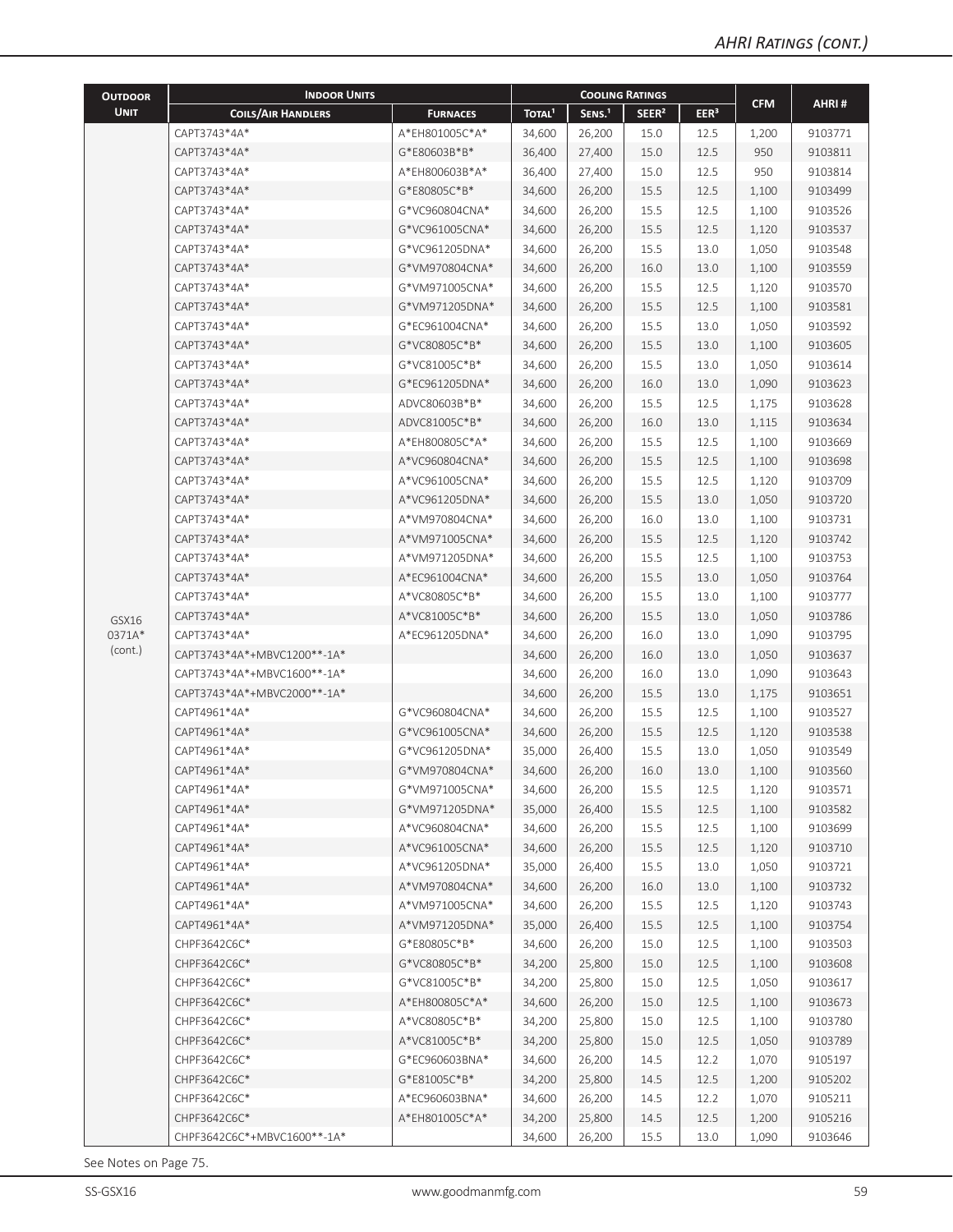| <b>OUTDOOR</b> | <b>INDOOR UNITS</b>             |                 |                    |                    | <b>COOLING RATINGS</b> |                  |            |         |
|----------------|---------------------------------|-----------------|--------------------|--------------------|------------------------|------------------|------------|---------|
| <b>UNIT</b>    | <b>COILS/AIR HANDLERS</b>       | <b>FURNACES</b> | TOTAL <sup>1</sup> | SENS. <sup>1</sup> | SEER <sup>2</sup>      | EER <sup>3</sup> | <b>CFM</b> | AHRI#   |
|                | CHPF3642C6C*+MBVC1600**-1A*+TXV |                 | 34,600             | 26,200             | 16.0                   | 13.0             | 1,090      | 9103641 |
|                | CHPF3642C6C*+TXV                | G*E80805C*B*    | 34,600             | 26,200             | 15.0                   | 12.5             | 1,100      | 9103497 |
|                | CHPF3642C6C*+TXV                | G*EC960603BNA*  | 34,600             | 26,200             | 15.0                   | 12.5             | 1,070      | 9103511 |
|                | CHPF3642C6C*+TXV                | G*E81005C*B*    | 34,200             | 25,800             | 15.0                   | 12.5             | 1,200      | 9103598 |
|                | CHPF3642C6C*+TXV                | A*EH800805C*A*  | 34,600             | 26,200             | 15.0                   | 12.5             | 1,100      | 9103667 |
|                | CHPF3642C6C*+TXV                | A*EC960603BNA*  | 34,600             | 26,200             | 15.0                   | 12.5             | 1,070      | 9103681 |
|                | CHPF3642C6C*+TXV                | A*EH801005C*A*  | 34,200             | 25,800             | 15.0                   | 12.5             | 1,200      | 9103770 |
|                | CHPF3642C6C*+TXV                | G*E80603B*B*    | 36,400             | 27,400             | 15.0                   | 12.5             | 950        | 9103810 |
|                | CHPF3642C6C*+TXV                | A*EH800603B*A*  | 36,400             | 27,400             | 15.0                   | 12.5             | 950        | 9103813 |
|                | CHPF3642C6C*+TXV                | G*VC80805C*B*   | 34,600             | 26,200             | 15.5                   | 12.5             | 1,100      | 9103603 |
|                | CHPF3642C6C*+TXV                | G*VC81005C*B*   | 34,200             | 25,800             | 15.5                   | 13.0             | 1,050      | 9103612 |
|                | CHPF3642C6C*+TXV                | A*VC80805C*B*   | 34,600             | 26,200             | 15.5                   | 12.5             | 1,100      | 9103775 |
|                | CHPF3642C6C*+TXV                | A*VC81005C*B*   | 34,200             | 25,800             | 15.5                   | 13.0             | 1,050      | 9103784 |
|                | CHPF3743C6B*                    | G*VC960804CNA*  | 34,600             | 26,200             | 15.0                   | 12.5             | 1,100      | 9103530 |
|                | CHPF3743C6B*                    | G*VC961005CNA*  | 34,600             | 26,200             | 15.0                   | 12.5             | 1,120      | 9103541 |
|                | CHPF3743C6B*                    | G*VM970804CNA*  | 34,600             | 26,200             | 15.0                   | 12.5             | 1,100      | 9103563 |
|                | CHPF3743C6B*                    | G*VM971005CNA*  | 34,600             | 26,200             | 15.0                   | 12.5             | 1,120      | 9103574 |
|                | CHPF3743C6B*                    | G*EC961004CNA*  | 34,600             | 26,200             | 15.0                   | 12.5             | 1,050      | 9103595 |
|                | CHPF3743C6B*                    | A*VC960804CNA*  | 34,600             | 26,200             | 15.0                   | 12.5             | 1,100      | 9103702 |
|                | CHPF3743C6B*                    | A*VC961005CNA*  | 34,600             | 26,200             | 15.0                   | 12.5             | 1,120      | 9103713 |
|                | CHPF3743C6B*                    | A*VM970804CNA*  | 34,600             | 26,200             | 15.0                   | 12.5             | 1,100      | 9103735 |
|                | CHPF3743C6B*                    | A*VM971005CNA*  | 34,600             | 26,200             | 15.0                   | 12.5             | 1,120      | 9103746 |
|                | CHPF3743C6B*                    | A*EC961004CNA*  | 34,600             | 26,200             | 15.0                   | 12.5             | 1,050      | 9103767 |
|                | CHPF3743C6B*                    | G*EC960603BNA*  | 34,600             | 26,200             | 14.5                   | 12.2             | 1,070      | 9105198 |
|                | CHPF3743C6B*                    | G*EC960803BNA*  | 34,600             | 26,200             | 14.5                   | 12.5             | 1,050      | 9105201 |
| GSX16          | CHPF3743C6B*                    | A*EC960603BNA*  | 34,600             | 26,200             | 14.5                   | 12.2             | 1,070      | 9105212 |
| 0371A*         | CHPF3743C6B*                    | A*EC960803BNA*  | 34,600             | 26,200             | 14.5                   | 12.5             | 1,050      | 9105215 |
| (cont.)        | CHPF3743C6B*+EEP+TXV            |                 | 35,000             | 26,400             | 14.5                   | 12.2             | 1,150      | 9105189 |
|                | CHPF3743C6B*+TXV                | G*EC960603BNA*  | 34,600             | 26,200             | 15.0                   | 12.5             | 1,070      | 9103512 |
|                | CHPF3743C6B*+TXV                | A*EC960603BNA*  | 34,600             | 26,200             | 15.0                   | 12.5             | 1,070      | 9103682 |
|                | CHPF3743C6B*+TXV                | G*EC960803BNA*  | 36,400             | 27,400             | 15.0                   | 12.5             | 1,050      | 9103812 |
|                | CHPF3743C6B*+TXV                | A*EC960803BNA*  | 36,400             | 27,400             | 15.0                   | 12.5             | 1,050      | 9103815 |
|                | CHPF3743C6B*+TXV                | G*VC960804CNA*  | 34,600             | 26,200             | 15.5                   | 12.5             | 1,100      | 9103524 |
|                | CHPF3743C6B*+TXV                | G*VC961005CNA*  | 34,600             | 26,200             | 15.5                   | 12.5             | 1,120      | 9103535 |
|                | CHPF3743C6B*+TXV                | G*VM970804CNA*  | 34,600             | 26,200             | 16.0                   | 13.0             | 1,100      | 9103557 |
|                | CHPF3743C6B*+TXV                | G*VM971005CNA*  | 34,600             | 26,200             | 15.5                   | 12.5             | 1,120      | 9103568 |
|                | CHPF3743C6B*+TXV                | G*EC961004CNA*  | 34,600             | 26,200             | 16.0                   | 13.0             | 1,050      | 9103590 |
|                | CHPF3743C6B*+TXV                | A*VC960804CNA*  | 34,600             | 26,200             | 15.5                   | 12.5             | 1,100      | 9103696 |
|                | CHPF3743C6B*+TXV                | A*VC961005CNA*  | 34,600             | 26,200             | 15.5                   | 12.5             | 1,120      | 9103707 |
|                | CHPF3743C6B*+TXV                | A*VM970804CNA*  | 34,600             | 26,200             | 16.0                   | 13.0             | 1,100      | 9103729 |
|                | CHPF3743C6B*+TXV                | A*VM971005CNA*  | 34,600             | 26,200             | 15.5                   | 12.5             | 1,120      | 9103740 |
|                | CHPF3743C6B*+TXV                | A*EC961004CNA*  | 34,600             | 26,200             | 16.0                   | 13.0             | 1,050      | 9103762 |
|                | CHPF3743D6B*                    | G*VC961205DNA*  | 34,600             | 26,200             | 15.0                   | 12.5             | 1,100      | 9103552 |
|                | CHPF3743D6B*                    | G*VM971205DNA*  | 34,600             | 26,200             | 15.0                   | 12.5             | 1,100      | 9103585 |
|                | CHPF3743D6B*                    | A*VC961205DNA*  | 34,600             | 26,200             | 15.0                   | 12.5             | 1,100      | 9103724 |
|                | CHPF3743D6B*                    | A*VM971205DNA*  | 34,600             | 26,200             | 15.0                   | 12.5             | 1,100      | 9103757 |
|                | CHPF3743D6B*+EEP+TXV            |                 | 35,400             | 26,800             | 14.5                   | 12.5             | 1,150      | 9105190 |
|                | CHPF3743D6B*+TXV                | G*VC961205DNA*  | 34,600             | 26,200             | 15.5                   | 12.5             | 1,050      | 9103546 |
|                | CHPF3743D6B*+TXV                | G*VM971205DNA*  | 34,600             | 26,200             | 15.5                   | 12.5             | 1,050      | 9103579 |
|                | CHPF3743D6B*+TXV                | A*VC961205DNA*  | 34,600             | 26,200             | 15.5                   | 12.5             | 1,050      | 9103718 |
|                | CHPF3743D6B*+TXV                | A*VM971205DNA*  | 34,600             | 26,200             | 15.5                   | 12.5             | 1,050      | 9103751 |
|                | CHPF4860D6D*                    | G*E80805C*B*    | 34,600             | 26,200             | 15.0                   | 12.5             | 1,100      | 9103504 |
|                | CHPF4860D6D*                    | G*VC960804CNA*  | 34,600             | 26,200             | 15.0                   | 12.5             | 1,100      | 9103531 |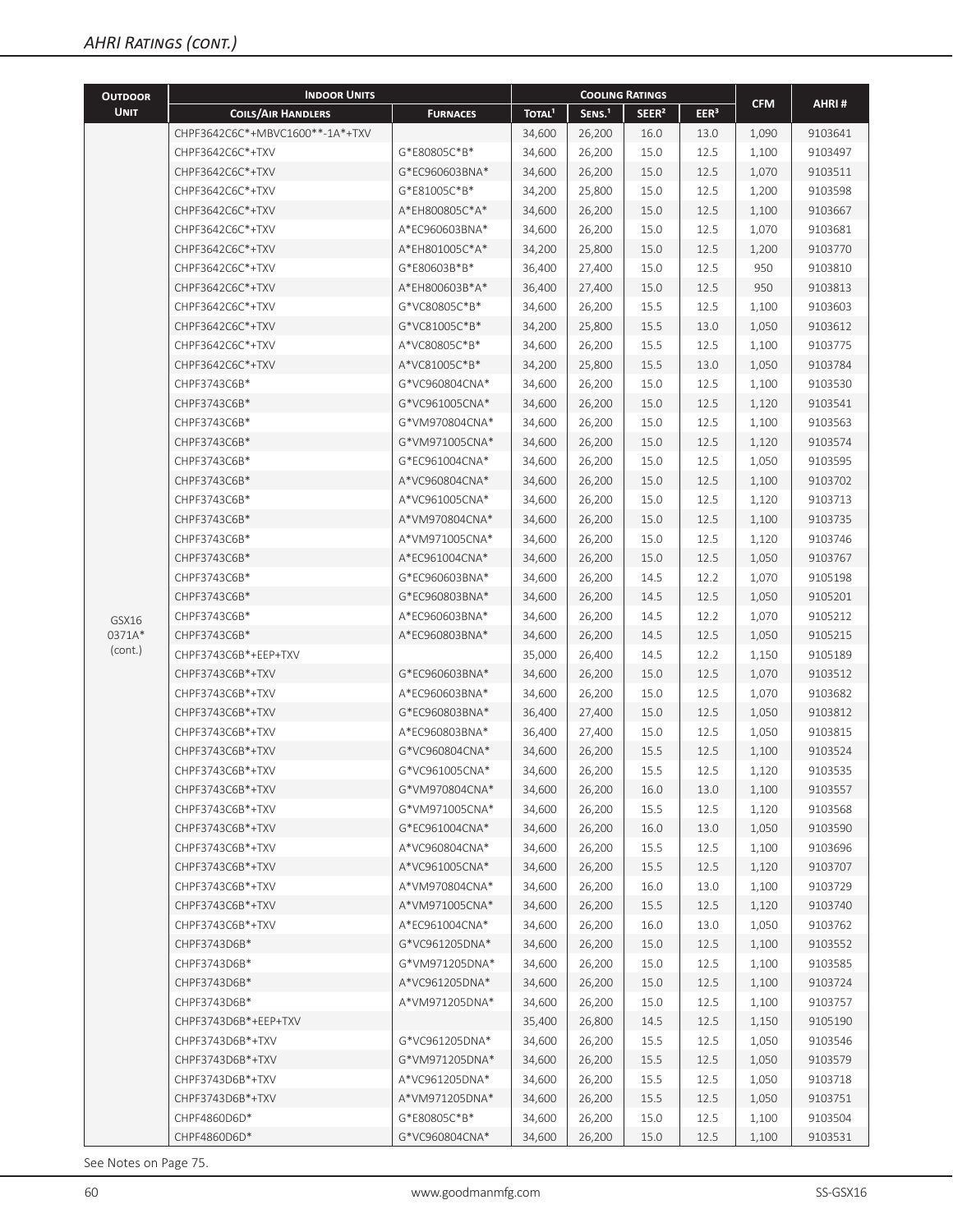| <b>OUTDOOR</b><br><b>CFM</b><br>AHRI#<br><b>UNIT</b><br>SENS. <sup>1</sup><br>EER <sup>3</sup><br>TOTAL <sup>1</sup><br>SEER <sup>2</sup><br><b>COILS/AIR HANDLERS</b><br><b>FURNACES</b><br>G*VC961005CNA*<br>CHPF4860D6D*<br>26,200<br>15.0<br>12.5<br>1,120<br>9103542<br>34,600<br>CHPF4860D6D*<br>G*VC961205DNA*<br>26,200<br>12.5<br>9103553<br>34,600<br>15.0<br>1,100<br>CHPF4860D6D*<br>G*VM970804CNA*<br>26,200<br>15.0<br>12.5<br>9103564<br>34,600<br>1,100<br>12.5<br>CHPF4860D6D*<br>G*VM971005CNA*<br>34,600<br>26,200<br>15.0<br>1,120<br>9103575<br>CHPF4860D6D*<br>G*VM971205DNA*<br>26,200<br>15.0<br>12.5<br>9103586<br>34,600<br>1,100<br>CHPF4860D6D*<br>A*EH800805C*A*<br>26,200<br>15.0<br>12.5<br>1,100<br>9103674<br>34,600<br>12.5<br>CHPF4860D6D*<br>A*VC960804CNA*<br>26,200<br>15.0<br>9103703<br>34,600<br>1,100<br>CHPF4860D6D*<br>12.5<br>9103714<br>A*VC961005CNA*<br>34,600<br>26,200<br>15.0<br>1,120<br>12.5<br>CHPF4860D6D*<br>A*VC961205DNA*<br>26,200<br>15.0<br>9103725<br>34,600<br>1,100<br>CHPF4860D6D*<br>A*VM970804CNA*<br>34,600<br>26,200<br>15.0<br>12.5<br>1,100<br>9103736<br>CHPF4860D6D*<br>A*VM971005CNA*<br>34,600<br>26,200<br>15.0<br>12.5<br>9103747<br>1,120<br>CHPF4860D6D*<br>A*VM971205DNA*<br>34,600<br>26,200<br>15.0<br>12.5<br>1,100<br>9103758<br>CHPF4860D6D*<br>G*EC961004CNA*<br>34,600<br>26,200<br>15.5<br>13.0<br>1,050<br>9103596<br>CHPF4860D6D*<br>G*VC80805C*B*<br>34,600<br>26,200<br>15.5<br>13.0<br>1,100<br>9103609<br>CHPF4860D6D*<br>G*VC81005C*B*<br>34,600<br>15.5<br>13.0<br>1,050<br>9103618<br>26,200<br>CHPF4860D6D*<br>G*EC961205DNA*<br>34,600<br>26,200<br>15.5<br>13.0<br>9103626<br>1,090<br>CHPF4860D6D*<br>A*EC961004CNA*<br>34,600<br>15.5<br>13.0<br>1,050<br>9103768<br>26,200<br>CHPF4860D6D*<br>A*VC80805C*B*<br>26,200<br>15.5<br>13.0<br>34,600<br>1,100<br>9103781<br>CHPF4860D6D*<br>A*VC81005C*B*<br>13.0<br>34,600<br>26,200<br>15.5<br>1,050<br>9103790<br>CHPF4860D6D*<br>A*EC961205DNA*<br>26,200<br>15.5<br>13.0<br>1,090<br>34,600<br>9103798<br>12.5<br>CHPF4860D6D*+EEP<br>35,400<br>26,800<br>14.5<br>1,150<br>9105193<br>12.5<br>CHPF4860D6D*+EEP+TXV<br>35,400<br>26,800<br>9105191<br>14.5<br>1,150<br>13.0<br>CHPF4860D6D*+MBVC1600**-1A*<br>34,600<br>26,200<br>16.0<br>1,090<br>9103647<br>CHPF4860D6D*+MBVC1600**-1A*+TXV<br>34,600<br>26,200<br>16.0<br>13.0<br>1,090<br>9103642<br>CHPF4860D6D*+MBVC2000**-1A*<br>34,600<br>26,200<br>15.5<br>13.0<br>9103654<br>1,175<br>CHPF4860D6D*+MBVC2000**-1A*+TXV<br>34,600<br>26,200<br>16.0<br>13.0<br>1,175<br>9103650<br>GSX16<br>0371A*<br>CHPF4860D6D*+TXV<br>G*E80805C*B*<br>26,200<br>13.0<br>9103498<br>34,600<br>16.0<br>1,100<br>(cont.)<br>CHPF4860D6D*+TXV<br>G*VC960804CNA*<br>34,600<br>26,200<br>15.5<br>12.5<br>9103525<br>1,100<br>CHPF4860D6D*+TXV<br>G*VC961005CNA*<br>13.0<br>9103536<br>34,600<br>26,200<br>16.0<br>1,120<br>CHPF4860D6D*+TXV<br>G*VC961205DNA*<br>16.0<br>13.0<br>9103547<br>34,600<br>26,200<br>1,050<br>CHPF4860D6D*+TXV<br>G*VM970804CNA*<br>16.0<br>13.0<br>9103558<br>34,600<br>26,200<br>1,100<br>13.0<br>CHPF4860D6D*+TXV<br>G*VM971005CNA*<br>35,000<br>26,400<br>16.0<br>1,120<br>9103569<br>12.5<br>CHPF4860D6D*+TXV<br>G*VM971205DNA*<br>34,600<br>26,200<br>15.5<br>1,100<br>9103580<br>G*EC961004CNA*<br>34,600<br>13.0<br>CHPF4860D6D*+TXV<br>26,200<br>16.0<br>1,050<br>9103591<br>G*VC80805C*B*<br>34,600<br>26,200<br>16.0<br>13.0<br>1,100<br>9103604<br>CHPF4860D6D*+TXV<br>G*VC81005C*B*<br>34,600<br>26,200<br>16.0<br>13.0<br>1,050<br>9103613<br>CHPF4860D6D*+TXV<br>CHPF4860D6D*+TXV<br>G*EC961205DNA*<br>34,600<br>26,200<br>16.0<br>13.0<br>1,090<br>9103622<br>A*EH800805C*A*<br>34,600<br>26,200<br>13.0<br>9103668<br>CHPF4860D6D*+TXV<br>16.0<br>1,100 |  |
|-------------------------------------------------------------------------------------------------------------------------------------------------------------------------------------------------------------------------------------------------------------------------------------------------------------------------------------------------------------------------------------------------------------------------------------------------------------------------------------------------------------------------------------------------------------------------------------------------------------------------------------------------------------------------------------------------------------------------------------------------------------------------------------------------------------------------------------------------------------------------------------------------------------------------------------------------------------------------------------------------------------------------------------------------------------------------------------------------------------------------------------------------------------------------------------------------------------------------------------------------------------------------------------------------------------------------------------------------------------------------------------------------------------------------------------------------------------------------------------------------------------------------------------------------------------------------------------------------------------------------------------------------------------------------------------------------------------------------------------------------------------------------------------------------------------------------------------------------------------------------------------------------------------------------------------------------------------------------------------------------------------------------------------------------------------------------------------------------------------------------------------------------------------------------------------------------------------------------------------------------------------------------------------------------------------------------------------------------------------------------------------------------------------------------------------------------------------------------------------------------------------------------------------------------------------------------------------------------------------------------------------------------------------------------------------------------------------------------------------------------------------------------------------------------------------------------------------------------------------------------------------------------------------------------------------------------------------------------------------------------------------------------------------------------------------------------------------------------------------------------------------------------------------------------------------------------------------------------------------------------------------------------------------------------------------------------------------------------------------------------------------------------------------------------------------------------------------------------------------------------------------------------------------------------------------------------------------------------------------------------------------------------------------------------------------------------------------------------------------------------------------------------------------------------|--|
|                                                                                                                                                                                                                                                                                                                                                                                                                                                                                                                                                                                                                                                                                                                                                                                                                                                                                                                                                                                                                                                                                                                                                                                                                                                                                                                                                                                                                                                                                                                                                                                                                                                                                                                                                                                                                                                                                                                                                                                                                                                                                                                                                                                                                                                                                                                                                                                                                                                                                                                                                                                                                                                                                                                                                                                                                                                                                                                                                                                                                                                                                                                                                                                                                                                                                                                                                                                                                                                                                                                                                                                                                                                                                                                                                                                                 |  |
|                                                                                                                                                                                                                                                                                                                                                                                                                                                                                                                                                                                                                                                                                                                                                                                                                                                                                                                                                                                                                                                                                                                                                                                                                                                                                                                                                                                                                                                                                                                                                                                                                                                                                                                                                                                                                                                                                                                                                                                                                                                                                                                                                                                                                                                                                                                                                                                                                                                                                                                                                                                                                                                                                                                                                                                                                                                                                                                                                                                                                                                                                                                                                                                                                                                                                                                                                                                                                                                                                                                                                                                                                                                                                                                                                                                                 |  |
|                                                                                                                                                                                                                                                                                                                                                                                                                                                                                                                                                                                                                                                                                                                                                                                                                                                                                                                                                                                                                                                                                                                                                                                                                                                                                                                                                                                                                                                                                                                                                                                                                                                                                                                                                                                                                                                                                                                                                                                                                                                                                                                                                                                                                                                                                                                                                                                                                                                                                                                                                                                                                                                                                                                                                                                                                                                                                                                                                                                                                                                                                                                                                                                                                                                                                                                                                                                                                                                                                                                                                                                                                                                                                                                                                                                                 |  |
|                                                                                                                                                                                                                                                                                                                                                                                                                                                                                                                                                                                                                                                                                                                                                                                                                                                                                                                                                                                                                                                                                                                                                                                                                                                                                                                                                                                                                                                                                                                                                                                                                                                                                                                                                                                                                                                                                                                                                                                                                                                                                                                                                                                                                                                                                                                                                                                                                                                                                                                                                                                                                                                                                                                                                                                                                                                                                                                                                                                                                                                                                                                                                                                                                                                                                                                                                                                                                                                                                                                                                                                                                                                                                                                                                                                                 |  |
|                                                                                                                                                                                                                                                                                                                                                                                                                                                                                                                                                                                                                                                                                                                                                                                                                                                                                                                                                                                                                                                                                                                                                                                                                                                                                                                                                                                                                                                                                                                                                                                                                                                                                                                                                                                                                                                                                                                                                                                                                                                                                                                                                                                                                                                                                                                                                                                                                                                                                                                                                                                                                                                                                                                                                                                                                                                                                                                                                                                                                                                                                                                                                                                                                                                                                                                                                                                                                                                                                                                                                                                                                                                                                                                                                                                                 |  |
|                                                                                                                                                                                                                                                                                                                                                                                                                                                                                                                                                                                                                                                                                                                                                                                                                                                                                                                                                                                                                                                                                                                                                                                                                                                                                                                                                                                                                                                                                                                                                                                                                                                                                                                                                                                                                                                                                                                                                                                                                                                                                                                                                                                                                                                                                                                                                                                                                                                                                                                                                                                                                                                                                                                                                                                                                                                                                                                                                                                                                                                                                                                                                                                                                                                                                                                                                                                                                                                                                                                                                                                                                                                                                                                                                                                                 |  |
|                                                                                                                                                                                                                                                                                                                                                                                                                                                                                                                                                                                                                                                                                                                                                                                                                                                                                                                                                                                                                                                                                                                                                                                                                                                                                                                                                                                                                                                                                                                                                                                                                                                                                                                                                                                                                                                                                                                                                                                                                                                                                                                                                                                                                                                                                                                                                                                                                                                                                                                                                                                                                                                                                                                                                                                                                                                                                                                                                                                                                                                                                                                                                                                                                                                                                                                                                                                                                                                                                                                                                                                                                                                                                                                                                                                                 |  |
|                                                                                                                                                                                                                                                                                                                                                                                                                                                                                                                                                                                                                                                                                                                                                                                                                                                                                                                                                                                                                                                                                                                                                                                                                                                                                                                                                                                                                                                                                                                                                                                                                                                                                                                                                                                                                                                                                                                                                                                                                                                                                                                                                                                                                                                                                                                                                                                                                                                                                                                                                                                                                                                                                                                                                                                                                                                                                                                                                                                                                                                                                                                                                                                                                                                                                                                                                                                                                                                                                                                                                                                                                                                                                                                                                                                                 |  |
|                                                                                                                                                                                                                                                                                                                                                                                                                                                                                                                                                                                                                                                                                                                                                                                                                                                                                                                                                                                                                                                                                                                                                                                                                                                                                                                                                                                                                                                                                                                                                                                                                                                                                                                                                                                                                                                                                                                                                                                                                                                                                                                                                                                                                                                                                                                                                                                                                                                                                                                                                                                                                                                                                                                                                                                                                                                                                                                                                                                                                                                                                                                                                                                                                                                                                                                                                                                                                                                                                                                                                                                                                                                                                                                                                                                                 |  |
|                                                                                                                                                                                                                                                                                                                                                                                                                                                                                                                                                                                                                                                                                                                                                                                                                                                                                                                                                                                                                                                                                                                                                                                                                                                                                                                                                                                                                                                                                                                                                                                                                                                                                                                                                                                                                                                                                                                                                                                                                                                                                                                                                                                                                                                                                                                                                                                                                                                                                                                                                                                                                                                                                                                                                                                                                                                                                                                                                                                                                                                                                                                                                                                                                                                                                                                                                                                                                                                                                                                                                                                                                                                                                                                                                                                                 |  |
|                                                                                                                                                                                                                                                                                                                                                                                                                                                                                                                                                                                                                                                                                                                                                                                                                                                                                                                                                                                                                                                                                                                                                                                                                                                                                                                                                                                                                                                                                                                                                                                                                                                                                                                                                                                                                                                                                                                                                                                                                                                                                                                                                                                                                                                                                                                                                                                                                                                                                                                                                                                                                                                                                                                                                                                                                                                                                                                                                                                                                                                                                                                                                                                                                                                                                                                                                                                                                                                                                                                                                                                                                                                                                                                                                                                                 |  |
|                                                                                                                                                                                                                                                                                                                                                                                                                                                                                                                                                                                                                                                                                                                                                                                                                                                                                                                                                                                                                                                                                                                                                                                                                                                                                                                                                                                                                                                                                                                                                                                                                                                                                                                                                                                                                                                                                                                                                                                                                                                                                                                                                                                                                                                                                                                                                                                                                                                                                                                                                                                                                                                                                                                                                                                                                                                                                                                                                                                                                                                                                                                                                                                                                                                                                                                                                                                                                                                                                                                                                                                                                                                                                                                                                                                                 |  |
|                                                                                                                                                                                                                                                                                                                                                                                                                                                                                                                                                                                                                                                                                                                                                                                                                                                                                                                                                                                                                                                                                                                                                                                                                                                                                                                                                                                                                                                                                                                                                                                                                                                                                                                                                                                                                                                                                                                                                                                                                                                                                                                                                                                                                                                                                                                                                                                                                                                                                                                                                                                                                                                                                                                                                                                                                                                                                                                                                                                                                                                                                                                                                                                                                                                                                                                                                                                                                                                                                                                                                                                                                                                                                                                                                                                                 |  |
|                                                                                                                                                                                                                                                                                                                                                                                                                                                                                                                                                                                                                                                                                                                                                                                                                                                                                                                                                                                                                                                                                                                                                                                                                                                                                                                                                                                                                                                                                                                                                                                                                                                                                                                                                                                                                                                                                                                                                                                                                                                                                                                                                                                                                                                                                                                                                                                                                                                                                                                                                                                                                                                                                                                                                                                                                                                                                                                                                                                                                                                                                                                                                                                                                                                                                                                                                                                                                                                                                                                                                                                                                                                                                                                                                                                                 |  |
|                                                                                                                                                                                                                                                                                                                                                                                                                                                                                                                                                                                                                                                                                                                                                                                                                                                                                                                                                                                                                                                                                                                                                                                                                                                                                                                                                                                                                                                                                                                                                                                                                                                                                                                                                                                                                                                                                                                                                                                                                                                                                                                                                                                                                                                                                                                                                                                                                                                                                                                                                                                                                                                                                                                                                                                                                                                                                                                                                                                                                                                                                                                                                                                                                                                                                                                                                                                                                                                                                                                                                                                                                                                                                                                                                                                                 |  |
|                                                                                                                                                                                                                                                                                                                                                                                                                                                                                                                                                                                                                                                                                                                                                                                                                                                                                                                                                                                                                                                                                                                                                                                                                                                                                                                                                                                                                                                                                                                                                                                                                                                                                                                                                                                                                                                                                                                                                                                                                                                                                                                                                                                                                                                                                                                                                                                                                                                                                                                                                                                                                                                                                                                                                                                                                                                                                                                                                                                                                                                                                                                                                                                                                                                                                                                                                                                                                                                                                                                                                                                                                                                                                                                                                                                                 |  |
|                                                                                                                                                                                                                                                                                                                                                                                                                                                                                                                                                                                                                                                                                                                                                                                                                                                                                                                                                                                                                                                                                                                                                                                                                                                                                                                                                                                                                                                                                                                                                                                                                                                                                                                                                                                                                                                                                                                                                                                                                                                                                                                                                                                                                                                                                                                                                                                                                                                                                                                                                                                                                                                                                                                                                                                                                                                                                                                                                                                                                                                                                                                                                                                                                                                                                                                                                                                                                                                                                                                                                                                                                                                                                                                                                                                                 |  |
|                                                                                                                                                                                                                                                                                                                                                                                                                                                                                                                                                                                                                                                                                                                                                                                                                                                                                                                                                                                                                                                                                                                                                                                                                                                                                                                                                                                                                                                                                                                                                                                                                                                                                                                                                                                                                                                                                                                                                                                                                                                                                                                                                                                                                                                                                                                                                                                                                                                                                                                                                                                                                                                                                                                                                                                                                                                                                                                                                                                                                                                                                                                                                                                                                                                                                                                                                                                                                                                                                                                                                                                                                                                                                                                                                                                                 |  |
|                                                                                                                                                                                                                                                                                                                                                                                                                                                                                                                                                                                                                                                                                                                                                                                                                                                                                                                                                                                                                                                                                                                                                                                                                                                                                                                                                                                                                                                                                                                                                                                                                                                                                                                                                                                                                                                                                                                                                                                                                                                                                                                                                                                                                                                                                                                                                                                                                                                                                                                                                                                                                                                                                                                                                                                                                                                                                                                                                                                                                                                                                                                                                                                                                                                                                                                                                                                                                                                                                                                                                                                                                                                                                                                                                                                                 |  |
|                                                                                                                                                                                                                                                                                                                                                                                                                                                                                                                                                                                                                                                                                                                                                                                                                                                                                                                                                                                                                                                                                                                                                                                                                                                                                                                                                                                                                                                                                                                                                                                                                                                                                                                                                                                                                                                                                                                                                                                                                                                                                                                                                                                                                                                                                                                                                                                                                                                                                                                                                                                                                                                                                                                                                                                                                                                                                                                                                                                                                                                                                                                                                                                                                                                                                                                                                                                                                                                                                                                                                                                                                                                                                                                                                                                                 |  |
|                                                                                                                                                                                                                                                                                                                                                                                                                                                                                                                                                                                                                                                                                                                                                                                                                                                                                                                                                                                                                                                                                                                                                                                                                                                                                                                                                                                                                                                                                                                                                                                                                                                                                                                                                                                                                                                                                                                                                                                                                                                                                                                                                                                                                                                                                                                                                                                                                                                                                                                                                                                                                                                                                                                                                                                                                                                                                                                                                                                                                                                                                                                                                                                                                                                                                                                                                                                                                                                                                                                                                                                                                                                                                                                                                                                                 |  |
|                                                                                                                                                                                                                                                                                                                                                                                                                                                                                                                                                                                                                                                                                                                                                                                                                                                                                                                                                                                                                                                                                                                                                                                                                                                                                                                                                                                                                                                                                                                                                                                                                                                                                                                                                                                                                                                                                                                                                                                                                                                                                                                                                                                                                                                                                                                                                                                                                                                                                                                                                                                                                                                                                                                                                                                                                                                                                                                                                                                                                                                                                                                                                                                                                                                                                                                                                                                                                                                                                                                                                                                                                                                                                                                                                                                                 |  |
|                                                                                                                                                                                                                                                                                                                                                                                                                                                                                                                                                                                                                                                                                                                                                                                                                                                                                                                                                                                                                                                                                                                                                                                                                                                                                                                                                                                                                                                                                                                                                                                                                                                                                                                                                                                                                                                                                                                                                                                                                                                                                                                                                                                                                                                                                                                                                                                                                                                                                                                                                                                                                                                                                                                                                                                                                                                                                                                                                                                                                                                                                                                                                                                                                                                                                                                                                                                                                                                                                                                                                                                                                                                                                                                                                                                                 |  |
|                                                                                                                                                                                                                                                                                                                                                                                                                                                                                                                                                                                                                                                                                                                                                                                                                                                                                                                                                                                                                                                                                                                                                                                                                                                                                                                                                                                                                                                                                                                                                                                                                                                                                                                                                                                                                                                                                                                                                                                                                                                                                                                                                                                                                                                                                                                                                                                                                                                                                                                                                                                                                                                                                                                                                                                                                                                                                                                                                                                                                                                                                                                                                                                                                                                                                                                                                                                                                                                                                                                                                                                                                                                                                                                                                                                                 |  |
|                                                                                                                                                                                                                                                                                                                                                                                                                                                                                                                                                                                                                                                                                                                                                                                                                                                                                                                                                                                                                                                                                                                                                                                                                                                                                                                                                                                                                                                                                                                                                                                                                                                                                                                                                                                                                                                                                                                                                                                                                                                                                                                                                                                                                                                                                                                                                                                                                                                                                                                                                                                                                                                                                                                                                                                                                                                                                                                                                                                                                                                                                                                                                                                                                                                                                                                                                                                                                                                                                                                                                                                                                                                                                                                                                                                                 |  |
|                                                                                                                                                                                                                                                                                                                                                                                                                                                                                                                                                                                                                                                                                                                                                                                                                                                                                                                                                                                                                                                                                                                                                                                                                                                                                                                                                                                                                                                                                                                                                                                                                                                                                                                                                                                                                                                                                                                                                                                                                                                                                                                                                                                                                                                                                                                                                                                                                                                                                                                                                                                                                                                                                                                                                                                                                                                                                                                                                                                                                                                                                                                                                                                                                                                                                                                                                                                                                                                                                                                                                                                                                                                                                                                                                                                                 |  |
|                                                                                                                                                                                                                                                                                                                                                                                                                                                                                                                                                                                                                                                                                                                                                                                                                                                                                                                                                                                                                                                                                                                                                                                                                                                                                                                                                                                                                                                                                                                                                                                                                                                                                                                                                                                                                                                                                                                                                                                                                                                                                                                                                                                                                                                                                                                                                                                                                                                                                                                                                                                                                                                                                                                                                                                                                                                                                                                                                                                                                                                                                                                                                                                                                                                                                                                                                                                                                                                                                                                                                                                                                                                                                                                                                                                                 |  |
|                                                                                                                                                                                                                                                                                                                                                                                                                                                                                                                                                                                                                                                                                                                                                                                                                                                                                                                                                                                                                                                                                                                                                                                                                                                                                                                                                                                                                                                                                                                                                                                                                                                                                                                                                                                                                                                                                                                                                                                                                                                                                                                                                                                                                                                                                                                                                                                                                                                                                                                                                                                                                                                                                                                                                                                                                                                                                                                                                                                                                                                                                                                                                                                                                                                                                                                                                                                                                                                                                                                                                                                                                                                                                                                                                                                                 |  |
|                                                                                                                                                                                                                                                                                                                                                                                                                                                                                                                                                                                                                                                                                                                                                                                                                                                                                                                                                                                                                                                                                                                                                                                                                                                                                                                                                                                                                                                                                                                                                                                                                                                                                                                                                                                                                                                                                                                                                                                                                                                                                                                                                                                                                                                                                                                                                                                                                                                                                                                                                                                                                                                                                                                                                                                                                                                                                                                                                                                                                                                                                                                                                                                                                                                                                                                                                                                                                                                                                                                                                                                                                                                                                                                                                                                                 |  |
|                                                                                                                                                                                                                                                                                                                                                                                                                                                                                                                                                                                                                                                                                                                                                                                                                                                                                                                                                                                                                                                                                                                                                                                                                                                                                                                                                                                                                                                                                                                                                                                                                                                                                                                                                                                                                                                                                                                                                                                                                                                                                                                                                                                                                                                                                                                                                                                                                                                                                                                                                                                                                                                                                                                                                                                                                                                                                                                                                                                                                                                                                                                                                                                                                                                                                                                                                                                                                                                                                                                                                                                                                                                                                                                                                                                                 |  |
|                                                                                                                                                                                                                                                                                                                                                                                                                                                                                                                                                                                                                                                                                                                                                                                                                                                                                                                                                                                                                                                                                                                                                                                                                                                                                                                                                                                                                                                                                                                                                                                                                                                                                                                                                                                                                                                                                                                                                                                                                                                                                                                                                                                                                                                                                                                                                                                                                                                                                                                                                                                                                                                                                                                                                                                                                                                                                                                                                                                                                                                                                                                                                                                                                                                                                                                                                                                                                                                                                                                                                                                                                                                                                                                                                                                                 |  |
|                                                                                                                                                                                                                                                                                                                                                                                                                                                                                                                                                                                                                                                                                                                                                                                                                                                                                                                                                                                                                                                                                                                                                                                                                                                                                                                                                                                                                                                                                                                                                                                                                                                                                                                                                                                                                                                                                                                                                                                                                                                                                                                                                                                                                                                                                                                                                                                                                                                                                                                                                                                                                                                                                                                                                                                                                                                                                                                                                                                                                                                                                                                                                                                                                                                                                                                                                                                                                                                                                                                                                                                                                                                                                                                                                                                                 |  |
|                                                                                                                                                                                                                                                                                                                                                                                                                                                                                                                                                                                                                                                                                                                                                                                                                                                                                                                                                                                                                                                                                                                                                                                                                                                                                                                                                                                                                                                                                                                                                                                                                                                                                                                                                                                                                                                                                                                                                                                                                                                                                                                                                                                                                                                                                                                                                                                                                                                                                                                                                                                                                                                                                                                                                                                                                                                                                                                                                                                                                                                                                                                                                                                                                                                                                                                                                                                                                                                                                                                                                                                                                                                                                                                                                                                                 |  |
|                                                                                                                                                                                                                                                                                                                                                                                                                                                                                                                                                                                                                                                                                                                                                                                                                                                                                                                                                                                                                                                                                                                                                                                                                                                                                                                                                                                                                                                                                                                                                                                                                                                                                                                                                                                                                                                                                                                                                                                                                                                                                                                                                                                                                                                                                                                                                                                                                                                                                                                                                                                                                                                                                                                                                                                                                                                                                                                                                                                                                                                                                                                                                                                                                                                                                                                                                                                                                                                                                                                                                                                                                                                                                                                                                                                                 |  |
|                                                                                                                                                                                                                                                                                                                                                                                                                                                                                                                                                                                                                                                                                                                                                                                                                                                                                                                                                                                                                                                                                                                                                                                                                                                                                                                                                                                                                                                                                                                                                                                                                                                                                                                                                                                                                                                                                                                                                                                                                                                                                                                                                                                                                                                                                                                                                                                                                                                                                                                                                                                                                                                                                                                                                                                                                                                                                                                                                                                                                                                                                                                                                                                                                                                                                                                                                                                                                                                                                                                                                                                                                                                                                                                                                                                                 |  |
|                                                                                                                                                                                                                                                                                                                                                                                                                                                                                                                                                                                                                                                                                                                                                                                                                                                                                                                                                                                                                                                                                                                                                                                                                                                                                                                                                                                                                                                                                                                                                                                                                                                                                                                                                                                                                                                                                                                                                                                                                                                                                                                                                                                                                                                                                                                                                                                                                                                                                                                                                                                                                                                                                                                                                                                                                                                                                                                                                                                                                                                                                                                                                                                                                                                                                                                                                                                                                                                                                                                                                                                                                                                                                                                                                                                                 |  |
|                                                                                                                                                                                                                                                                                                                                                                                                                                                                                                                                                                                                                                                                                                                                                                                                                                                                                                                                                                                                                                                                                                                                                                                                                                                                                                                                                                                                                                                                                                                                                                                                                                                                                                                                                                                                                                                                                                                                                                                                                                                                                                                                                                                                                                                                                                                                                                                                                                                                                                                                                                                                                                                                                                                                                                                                                                                                                                                                                                                                                                                                                                                                                                                                                                                                                                                                                                                                                                                                                                                                                                                                                                                                                                                                                                                                 |  |
|                                                                                                                                                                                                                                                                                                                                                                                                                                                                                                                                                                                                                                                                                                                                                                                                                                                                                                                                                                                                                                                                                                                                                                                                                                                                                                                                                                                                                                                                                                                                                                                                                                                                                                                                                                                                                                                                                                                                                                                                                                                                                                                                                                                                                                                                                                                                                                                                                                                                                                                                                                                                                                                                                                                                                                                                                                                                                                                                                                                                                                                                                                                                                                                                                                                                                                                                                                                                                                                                                                                                                                                                                                                                                                                                                                                                 |  |
|                                                                                                                                                                                                                                                                                                                                                                                                                                                                                                                                                                                                                                                                                                                                                                                                                                                                                                                                                                                                                                                                                                                                                                                                                                                                                                                                                                                                                                                                                                                                                                                                                                                                                                                                                                                                                                                                                                                                                                                                                                                                                                                                                                                                                                                                                                                                                                                                                                                                                                                                                                                                                                                                                                                                                                                                                                                                                                                                                                                                                                                                                                                                                                                                                                                                                                                                                                                                                                                                                                                                                                                                                                                                                                                                                                                                 |  |
| 9103697<br>CHPF4860D6D*+TXV<br>A*VC960804CNA*<br>34,600<br>26,200<br>15.5<br>12.5<br>1,100                                                                                                                                                                                                                                                                                                                                                                                                                                                                                                                                                                                                                                                                                                                                                                                                                                                                                                                                                                                                                                                                                                                                                                                                                                                                                                                                                                                                                                                                                                                                                                                                                                                                                                                                                                                                                                                                                                                                                                                                                                                                                                                                                                                                                                                                                                                                                                                                                                                                                                                                                                                                                                                                                                                                                                                                                                                                                                                                                                                                                                                                                                                                                                                                                                                                                                                                                                                                                                                                                                                                                                                                                                                                                                      |  |
| CHPF4860D6D*+TXV<br>A*VC961005CNA*<br>34,600<br>26,200<br>13.0<br>1,120<br>9103708<br>16.0                                                                                                                                                                                                                                                                                                                                                                                                                                                                                                                                                                                                                                                                                                                                                                                                                                                                                                                                                                                                                                                                                                                                                                                                                                                                                                                                                                                                                                                                                                                                                                                                                                                                                                                                                                                                                                                                                                                                                                                                                                                                                                                                                                                                                                                                                                                                                                                                                                                                                                                                                                                                                                                                                                                                                                                                                                                                                                                                                                                                                                                                                                                                                                                                                                                                                                                                                                                                                                                                                                                                                                                                                                                                                                      |  |
| CHPF4860D6D*+TXV<br>A*VC961205DNA*<br>34,600<br>26,200<br>16.0<br>13.0<br>9103719<br>1,050                                                                                                                                                                                                                                                                                                                                                                                                                                                                                                                                                                                                                                                                                                                                                                                                                                                                                                                                                                                                                                                                                                                                                                                                                                                                                                                                                                                                                                                                                                                                                                                                                                                                                                                                                                                                                                                                                                                                                                                                                                                                                                                                                                                                                                                                                                                                                                                                                                                                                                                                                                                                                                                                                                                                                                                                                                                                                                                                                                                                                                                                                                                                                                                                                                                                                                                                                                                                                                                                                                                                                                                                                                                                                                      |  |
| CHPF4860D6D*+TXV<br>A*VM970804CNA*<br>34,600<br>26,200<br>16.0<br>13.0<br>9103730<br>1,100                                                                                                                                                                                                                                                                                                                                                                                                                                                                                                                                                                                                                                                                                                                                                                                                                                                                                                                                                                                                                                                                                                                                                                                                                                                                                                                                                                                                                                                                                                                                                                                                                                                                                                                                                                                                                                                                                                                                                                                                                                                                                                                                                                                                                                                                                                                                                                                                                                                                                                                                                                                                                                                                                                                                                                                                                                                                                                                                                                                                                                                                                                                                                                                                                                                                                                                                                                                                                                                                                                                                                                                                                                                                                                      |  |
| CHPF4860D6D*+TXV<br>A*VM971005CNA*<br>35,000<br>26,400<br>16.0<br>13.0<br>9103741<br>1,120                                                                                                                                                                                                                                                                                                                                                                                                                                                                                                                                                                                                                                                                                                                                                                                                                                                                                                                                                                                                                                                                                                                                                                                                                                                                                                                                                                                                                                                                                                                                                                                                                                                                                                                                                                                                                                                                                                                                                                                                                                                                                                                                                                                                                                                                                                                                                                                                                                                                                                                                                                                                                                                                                                                                                                                                                                                                                                                                                                                                                                                                                                                                                                                                                                                                                                                                                                                                                                                                                                                                                                                                                                                                                                      |  |
| CHPF4860D6D*+TXV<br>A*VM971205DNA*<br>34,600<br>26,200<br>15.5<br>12.5<br>1,100<br>9103752                                                                                                                                                                                                                                                                                                                                                                                                                                                                                                                                                                                                                                                                                                                                                                                                                                                                                                                                                                                                                                                                                                                                                                                                                                                                                                                                                                                                                                                                                                                                                                                                                                                                                                                                                                                                                                                                                                                                                                                                                                                                                                                                                                                                                                                                                                                                                                                                                                                                                                                                                                                                                                                                                                                                                                                                                                                                                                                                                                                                                                                                                                                                                                                                                                                                                                                                                                                                                                                                                                                                                                                                                                                                                                      |  |
| CHPF4860D6D*+TXV<br>A*EC961004CNA*<br>13.0<br>34,600<br>26,200<br>16.0<br>1,050<br>9103763                                                                                                                                                                                                                                                                                                                                                                                                                                                                                                                                                                                                                                                                                                                                                                                                                                                                                                                                                                                                                                                                                                                                                                                                                                                                                                                                                                                                                                                                                                                                                                                                                                                                                                                                                                                                                                                                                                                                                                                                                                                                                                                                                                                                                                                                                                                                                                                                                                                                                                                                                                                                                                                                                                                                                                                                                                                                                                                                                                                                                                                                                                                                                                                                                                                                                                                                                                                                                                                                                                                                                                                                                                                                                                      |  |
| CHPF4860D6D*+TXV<br>A*VC80805C*B*<br>34,600<br>26,200<br>16.0<br>13.0<br>1,100<br>9103776                                                                                                                                                                                                                                                                                                                                                                                                                                                                                                                                                                                                                                                                                                                                                                                                                                                                                                                                                                                                                                                                                                                                                                                                                                                                                                                                                                                                                                                                                                                                                                                                                                                                                                                                                                                                                                                                                                                                                                                                                                                                                                                                                                                                                                                                                                                                                                                                                                                                                                                                                                                                                                                                                                                                                                                                                                                                                                                                                                                                                                                                                                                                                                                                                                                                                                                                                                                                                                                                                                                                                                                                                                                                                                       |  |
| A*VC81005C*B*<br>CHPF4860D6D*+TXV<br>34,600<br>26,200<br>16.0<br>13.0<br>1,050<br>9103785                                                                                                                                                                                                                                                                                                                                                                                                                                                                                                                                                                                                                                                                                                                                                                                                                                                                                                                                                                                                                                                                                                                                                                                                                                                                                                                                                                                                                                                                                                                                                                                                                                                                                                                                                                                                                                                                                                                                                                                                                                                                                                                                                                                                                                                                                                                                                                                                                                                                                                                                                                                                                                                                                                                                                                                                                                                                                                                                                                                                                                                                                                                                                                                                                                                                                                                                                                                                                                                                                                                                                                                                                                                                                                       |  |
| A*EC961205DNA*<br>26,200<br>CHPF4860D6D*+TXV<br>34,600<br>16.0<br>13.0<br>1,090<br>9103794                                                                                                                                                                                                                                                                                                                                                                                                                                                                                                                                                                                                                                                                                                                                                                                                                                                                                                                                                                                                                                                                                                                                                                                                                                                                                                                                                                                                                                                                                                                                                                                                                                                                                                                                                                                                                                                                                                                                                                                                                                                                                                                                                                                                                                                                                                                                                                                                                                                                                                                                                                                                                                                                                                                                                                                                                                                                                                                                                                                                                                                                                                                                                                                                                                                                                                                                                                                                                                                                                                                                                                                                                                                                                                      |  |
| CSCF3642N6D*+TXV<br>G*VC960804CNA*<br>34,000<br>25,600<br>14.5<br>12.2<br>980<br>9105203                                                                                                                                                                                                                                                                                                                                                                                                                                                                                                                                                                                                                                                                                                                                                                                                                                                                                                                                                                                                                                                                                                                                                                                                                                                                                                                                                                                                                                                                                                                                                                                                                                                                                                                                                                                                                                                                                                                                                                                                                                                                                                                                                                                                                                                                                                                                                                                                                                                                                                                                                                                                                                                                                                                                                                                                                                                                                                                                                                                                                                                                                                                                                                                                                                                                                                                                                                                                                                                                                                                                                                                                                                                                                                        |  |
| 25,600<br>12.2<br>9105204<br>CSCF3642N6D*+TXV<br>G*VC961005CNA*<br>34,000<br>14.5<br>1,020                                                                                                                                                                                                                                                                                                                                                                                                                                                                                                                                                                                                                                                                                                                                                                                                                                                                                                                                                                                                                                                                                                                                                                                                                                                                                                                                                                                                                                                                                                                                                                                                                                                                                                                                                                                                                                                                                                                                                                                                                                                                                                                                                                                                                                                                                                                                                                                                                                                                                                                                                                                                                                                                                                                                                                                                                                                                                                                                                                                                                                                                                                                                                                                                                                                                                                                                                                                                                                                                                                                                                                                                                                                                                                      |  |
| G*VM970804CNA*<br>25,600<br>12.2<br>980<br>9105205<br>CSCF3642N6D*+TXV<br>34,000<br>14.5                                                                                                                                                                                                                                                                                                                                                                                                                                                                                                                                                                                                                                                                                                                                                                                                                                                                                                                                                                                                                                                                                                                                                                                                                                                                                                                                                                                                                                                                                                                                                                                                                                                                                                                                                                                                                                                                                                                                                                                                                                                                                                                                                                                                                                                                                                                                                                                                                                                                                                                                                                                                                                                                                                                                                                                                                                                                                                                                                                                                                                                                                                                                                                                                                                                                                                                                                                                                                                                                                                                                                                                                                                                                                                        |  |
| CSCF3642N6D*+TXV<br>G*VM971005CNA*<br>34,000<br>25,600<br>14.5<br>12.2<br>9105206<br>1,020                                                                                                                                                                                                                                                                                                                                                                                                                                                                                                                                                                                                                                                                                                                                                                                                                                                                                                                                                                                                                                                                                                                                                                                                                                                                                                                                                                                                                                                                                                                                                                                                                                                                                                                                                                                                                                                                                                                                                                                                                                                                                                                                                                                                                                                                                                                                                                                                                                                                                                                                                                                                                                                                                                                                                                                                                                                                                                                                                                                                                                                                                                                                                                                                                                                                                                                                                                                                                                                                                                                                                                                                                                                                                                      |  |
| CSCF3642N6D*+TXV<br>A*VC960804CNA*<br>25,600<br>14.5<br>12.2<br>980<br>9105217<br>34,000                                                                                                                                                                                                                                                                                                                                                                                                                                                                                                                                                                                                                                                                                                                                                                                                                                                                                                                                                                                                                                                                                                                                                                                                                                                                                                                                                                                                                                                                                                                                                                                                                                                                                                                                                                                                                                                                                                                                                                                                                                                                                                                                                                                                                                                                                                                                                                                                                                                                                                                                                                                                                                                                                                                                                                                                                                                                                                                                                                                                                                                                                                                                                                                                                                                                                                                                                                                                                                                                                                                                                                                                                                                                                                        |  |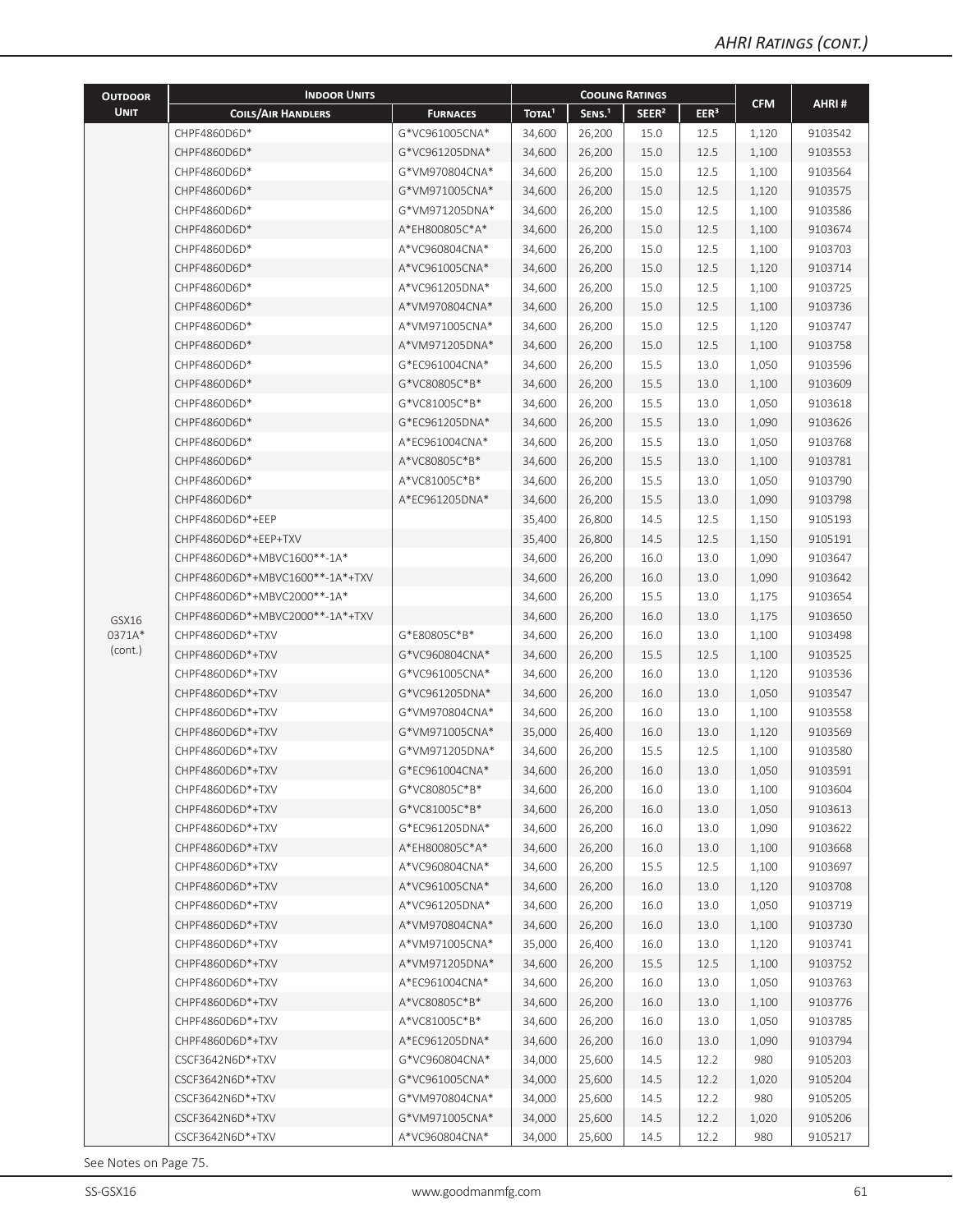| <b>OUTDOOR</b> | <b>INDOOR UNITS</b>       |                 |                    |                    | <b>COOLING RATINGS</b> |                  |            |         |
|----------------|---------------------------|-----------------|--------------------|--------------------|------------------------|------------------|------------|---------|
| <b>UNIT</b>    | <b>COILS/AIR HANDLERS</b> | <b>FURNACES</b> | TOTAL <sup>1</sup> | SENS. <sup>1</sup> | SEER <sup>2</sup>      | EER <sup>3</sup> | <b>CFM</b> | AHRI#   |
|                | CSCF3642N6D*+TXV          | A*VC961005CNA*  | 34.000             | 25,600             | 14.5                   | 12.2             | 1,020      | 9105218 |
|                | CSCF3642N6D*+TXV          | A*VM970804CNA*  | 34,000             | 25,600             | 14.5                   | 12.2             | 980        | 9105219 |
|                | CSCF3642N6D*+TXV          | A*VM971005CNA*  | 34,000             | 25,600             | 14.5                   | 12.2             | 1,020      | 9105220 |
|                | CSCF4860N6D*              | G*VC961205DNA*  | 34,400             | 26,000             | 15.0                   | 12.5             | 1,060      | 9103656 |
|                | CSCF4860N6D*              | G*VM971205DNA*  | 34,400             | 26,000             | 15.0                   | 12.5             | 1,060      | 9103657 |
|                | CSCF4860N6D*              | A*VC961205DNA*  | 34,400             | 26,000             | 15.0                   | 12.5             | 1,060      | 9103799 |
|                | CSCF4860N6D*              | A*VM971205DNA*  | 34,400             | 26,000             | 15.0                   | 12.5             | 1,060      | 9103800 |
|                | CSCF4860N6D*+EEP          |                 | 34,400             | 26,000             | 14.0                   | 12.2             | 1,200      | 9105207 |
|                | CSCF4860N6D*+EEP+TXV      |                 | 34,400             | 26,000             | 14.5                   | 12.2             | 1,200      | 9105208 |
| GSX16          | CSCF4860N6D*+TXV          | G*VC960804CNA*  | 34,000             | 25,600             | 15.0                   | 12.5             | 980        | 9103658 |
| 0371A*         | CSCF4860N6D*+TXV          | G*VC961005CNA*  | 34,000             | 25,600             | 15.0                   | 12.5             | 1,020      | 9103659 |
| (cont.)        | CSCF4860N6D*+TXV          | G*VM970804CNA*  | 34,000             | 25,600             | 15.0                   | 12.5             | 980        | 9103661 |
|                | CSCF4860N6D*+TXV          | G*VM971005CNA*  | 34,000             | 25,600             | 15.0                   | 12.5             | 1,020      | 9103662 |
|                | CSCF4860N6D*+TXV          | A*VC960804CNA*  | 34,000             | 25,600             | 15.0                   | 12.5             | 980        | 9103801 |
|                | CSCF4860N6D*+TXV          | A*VC961005CNA*  | 34,000             | 25,600             | 15.0                   | 12.5             | 1,020      | 9103802 |
|                | CSCF4860N6D*+TXV          | A*VM970804CNA*  | 34,000             | 25,600             | 15.0                   | 12.5             | 980        | 9103804 |
|                | CSCF4860N6D*+TXV          | A*VM971005CNA*  | 34,000             | 25,600             | 15.0                   | 12.5             | 1,020      | 9103805 |
|                | CSCF4860N6D*+TXV          | G*VC961205DNA*  | 34,400             | 26,000             | 15.5                   | 12.5             | 1,060      | 9103660 |
|                | CSCF4860N6D*+TXV          | G*VM971205DNA*  | 34,400             | 26,000             | 15.5                   | 12.5             | 1,060      | 9103663 |
|                | CSCF4860N6D*+TXV          | A*VC961205DNA*  | 34,400             | 26,000             | 15.5                   | 12.5             | 1,060      | 9103803 |
|                | CSCF4860N6D*+TXV          | A*VM971205DNA*  | 34,400             | 26,000             | 15.5                   | 12.5             | 1,060      | 9103806 |
|                | ARUF43D14A*+TXV           |                 | 41,000             | 31,200             | 14.0                   | 12.2             | 1,455      | 8173542 |
|                | ASPT42C14A*               |                 | 40,000             | 30,400             | 14.0                   | 12.2             | 1,500      | 8550511 |
|                | ASPT42D14A*               |                 | 41,000             | 31,200             | 16.0                   | 13.0             | 1,350      | 5756176 |
|                | ASPT48C14A*               |                 | 40,000             | 30,400             | 14.5                   | 12.2             | 1,300      | 7040828 |
|                | ASPT48D14A*               |                 | 41,000             | 31,200             | 16.0                   | 13.0             | 1,285      | 5983661 |
|                | ASPT49D14A*               |                 | 41,000             | 31,200             | 16.0                   | 13.0             | 1,425      | 8242080 |
|                | ASPT59C14A*               |                 | 40,000             | 30,400             | 15.0                   | 12.5             | 1,260      | 8242081 |
|                | ASPT60D14A*               |                 | 41,000             | 31,200             | 16.0                   | 13.0             | 1,410      | 5983662 |
|                | AVPTC42D14A*              |                 | 41,000             | 31,200             | 16.0                   | 13.0             | 1,310      | 5924357 |
|                | AVPTC48C14A*              |                 | 40,000             | 30,400             | 14.5                   | 12.2             | 1,300      | 7040829 |
|                | CA*F3743*6D*              | G*EC961004CNA*  | 40,000             | 30,400             | 14.5                   | 12.2             | 1,300      | 7365859 |
|                | CA*F3743*6D*              | A*EC961004CNA*  | 40,000             | 30,400             | 14.5                   | 12.2             | 1,300      | 7366021 |
|                | CA*F3743*6D*+EEP+TXV      |                 | 40,000             | 30,400             | 14.5                   | 12.2             | 1,400      | 5983664 |
|                | CA*F3743*6D*+TXV          | A*EC961004CNA*  | 40,000             | 30,400             | 14.5                   | 12.2             | 1,300      | 7366022 |
|                | CA*F3743*6D*+TXV          | ADVC80805C*B*   | 40,000             | 30,400             | 15.5                   | 12.5             | 1,250      | 5983717 |
| GSX16          | CA*F3743*6D*+TXV          | G*EC961004CNA*  | 40,000             | 30,400             | 14.5                   | 12.2             | 1,300      | 7365860 |
| 0421F*         | CA*F3743*6D*+TXV          | ADVC81005C*B*   | 40,000             | 30,400             | 15.5                   | 12.5             | 1,400      | 5983720 |
|                | CA*F4860*6D*              | G*VC80805C*B*   | 40,000             | 30,400             | 14.5                   | 12.2             | 1,190      | 5986954 |
|                | CA*F4860*6D*              | G*VM970804CNA*  | 40,000             | 30,400             | 15.0                   | 12.5             | 1,195      | 7355812 |
|                | CA*F4860*6D*              | G*EC961004CNA*  | 40,000             | 30,400             | 14.5                   | 12.2             | 1,300      | 7365861 |
|                | CA*F4860*6D*              | A*EH801005C*A*  | 40,000             | 30,400             | 14.0                   | 12.2             | 1,420      | 6945175 |
|                | CA*F4860*6D*              | A*VM970804CNA*  | 40,000             | 30,400             | 15.0                   | 12.5             | 1,195      | 7355896 |
|                | CA*F4860*6D*              | G*E81005C*B*    | 40,000             | 30,400             | 14.0                   | 12.2             | 1,420      | 5986951 |
|                | CA*F4860*6D*              | G*VC81005C*B*   | 40,000             | 30,400             | 14.5                   | 12.2             | 1,370      | 5986957 |
|                | CA*F4860*6D*              | G*VC961005CNA*  | 40,000             | 30,400             | 15.0                   | 12.5             | 1,195      | 7355774 |
|                | CA*F4860*6D*              | A*VM971005CNA*  | 40,000             | 30,400             | 15.0                   | 12.5             | 1,195      | 7355905 |
|                | CA*F4860*6D*              | A*VC961005CNA*  | 40,000             | 30,400             | 15.0                   | 12.5             | 1,195      | 7355863 |
|                | CA*F4860*6D*              | G*VC960804CNA*  | 40,000             | 30,400             | 15.0                   | 12.5             | 1,195      | 7355765 |
|                | CA*F4860*6D*              | A*VC961205DNA*  | 40,000             | 30,400             | 15.0                   | 12.5             | 1,160      | 7355534 |
|                | CA*F4860*6D*              | A*VC960804CNA*  | 40,000             | 30,400             | 15.0                   | 12.5             | 1,195      | 7355854 |
|                | CA*F4860*6D*              | ADVC80805C*B*   | 40,000             | 30,400             | 15.0                   | 12.5             | 1,250      | 5987001 |
|                | CA*F4860*6D*              | G*E80805D*A*    | 40,000             | 30,400             | 15.0                   | 12.5             | 1,310      | 5986948 |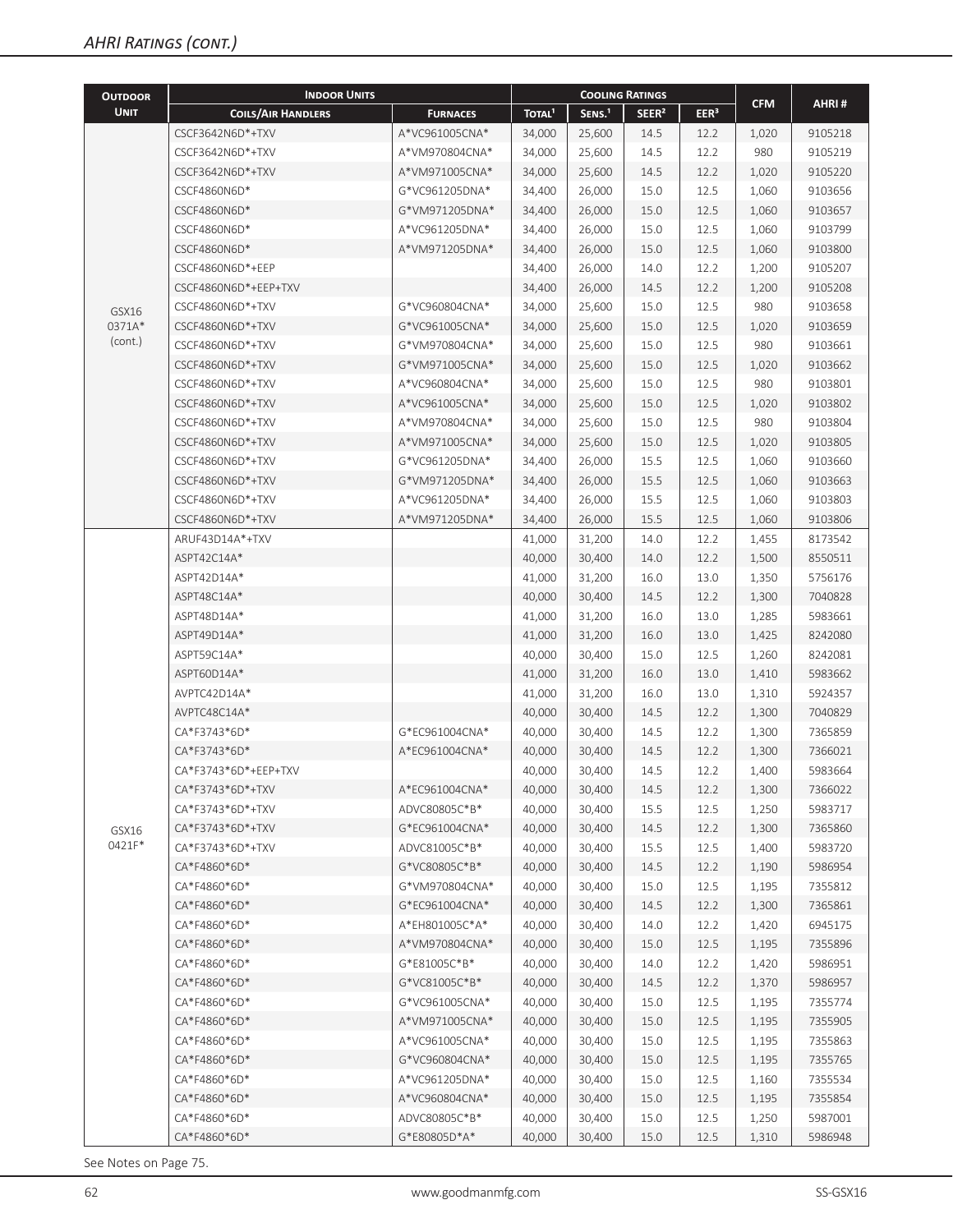| <b>OUTDOOR</b>             | <b>INDOOR UNITS</b>             |                 |                    |                    | <b>COOLING RATINGS</b> |                  |            |         |
|----------------------------|---------------------------------|-----------------|--------------------|--------------------|------------------------|------------------|------------|---------|
| <b>UNIT</b>                | <b>COILS/AIR HANDLERS</b>       | <b>FURNACES</b> | TOTAL <sup>1</sup> | SENS. <sup>1</sup> | SEER <sup>2</sup>      | EER <sup>3</sup> | <b>CFM</b> | AHRI#   |
|                            | CA*F4860*6D*                    | A*VM971205DNA*  | 40,000             | 30,400             | 15.0                   | 12.5             | 1,160      | 7355681 |
|                            | CA*F4860*6D*                    | ADVC81005C*B*   | 40,000             | 30,400             | 15.0                   | 12.5             | 1,400      | 5987002 |
|                            | CA*F4860*6D*                    | G*VM971005CNA*  | 40,000             | 30,400             | 15.0                   | 12.5             | 1,195      | 7355821 |
|                            | CA*F4860*6D*                    | G*VC961205DNA*  | 40,000             | 30,400             | 15.0                   | 12.5             | 1,160      | 7355207 |
|                            | CA*F4860*6D*                    | A*VC81005C*B*   | 40,000             | 30,400             | 14.5                   | 12.2             | 1,370      | 5987317 |
|                            | CA*F4860*6D*                    | A*VC80805C*B*   | 40,000             | 30,400             | 14.5                   | 12.2             | 1,190      | 5987314 |
|                            | CA*F4860*6D*                    | G*E80805C*B*    | 40,000             | 30,400             | 14.5                   | 12.2             | 1,350      | 5986945 |
|                            | CA*F4860*6D*                    | A*EH800805D*A*  | 40,000             | 30,400             | 15.0                   | 12.5             | 1,310      | 6945174 |
|                            | CA*F4860*6D*                    | A*EH800805C*A*  | 40,000             | 30,400             | 14.5                   | 12.2             | 1,350      | 6945173 |
|                            | CA*F4860*6D*                    | G*VM971205DNA*  | 40,000             | 30,400             | 15.0                   | 12.5             | 1,160      | 7355354 |
|                            | CA*F4860*6D*                    | A*EC961004CNA*  | 40,000             | 30,400             | 14.5                   | 12.2             | 1,300      | 7366023 |
|                            | CA*F4860*6D*+EEP+TXV            |                 | 42,000             | 32,000             | 14.5                   | 12.2             | 1,400      | 5753045 |
|                            | CA*F4860*6D*+MBVC2000**-1A*     |                 | 40,000             | 30,400             | 15.0                   | 12.5             | 1,335      | 5986938 |
|                            | CA*F4860*6D*+MBVC2000**-1A*+TXV |                 | 40,000             | 30,400             | 15.5                   | 12.5             | 1,335      | 5983665 |
|                            | CA*F4860*6D*+TXV                | G*E80805D*A*    | 40,000             | 30,400             | 15.5                   | 12.5             | 1,310      | 5983675 |
|                            | CA*F4860*6D*+TXV                | A*VM971005CNA*  | 40,000             | 30,400             | 15.5                   | 12.5             | 1,195      | 7355906 |
|                            | CA*F4860*6D*+TXV                | G*VC961005CNA*  | 40,000             | 30,400             | 15.5                   | 12.5             | 1,195      | 7355775 |
|                            | CA*F4860*6D*+TXV                | G*VM971205DNA*  | 40,000             | 30,400             | 15.5                   | 12.5             | 1,160      | 7355355 |
|                            | CA*F4860*6D*+TXV                | G*E80805C*B*    | 40,000             | 30,400             | 15.0                   | 12.5             | 1,350      | 5983672 |
|                            | CA*F4860*6D*+TXV                | A*EH800805D*A*  | 40,000             | 30,400             | 15.5                   | 12.5             | 1,310      | 6945179 |
|                            | CA*F4860*6D*+TXV                | A*VC960804CNA*  | 40,000             | 30,400             | 15.5                   | 12.5             | 1,195      | 7355855 |
|                            | CA*F4860*6D*+TXV                | A*VC961205DNA*  | 40,000             | 30,400             | 15.5                   | 12.5             | 1,160      | 7355535 |
|                            | CA*F4860*6D*+TXV                | G*E81005C*B*    | 40,000             | 30,400             | 14.5                   | 12.2             | 1,420      | 5983676 |
| GSX16<br>0421F*<br>(cont.) | CA*F4860*6D*+TXV                | G*EC961004CNA*  | 40,000             | 30,400             | 15.0                   | 12.5             | 1,300      | 7365862 |
|                            | CA*F4860*6D*+TXV                | G*VM970804CNA*  | 40,000             | 30,400             | 15.5                   | 12.5             | 1,195      | 7355813 |
|                            | CA*F4860*6D*+TXV                | G*VC80805C*B*   | 40,000             | 30,400             | 15.5                   | 12.5             | 1,190      | 5983679 |
|                            | CA*F4860*6D*+TXV                | A*VM970804CNA*  | 40,000             | 30,400             | 15.5                   | 12.5             | 1,195      | 7355897 |
|                            | CA*F4860*6D*+TXV                | A*EC961004CNA*  | 40,000             | 30,400             | 15.0                   | 12.5             | 1,300      | 7366024 |
|                            | CA*F4860*6D*+TXV                | A*EH801005C*A*  | 40,000             | 30,400             | 14.5                   | 12.2             | 1,420      | 6945180 |
|                            | CA*F4860*6D*+TXV                | A*VC961005CNA*  | 40,000             | 30,400             | 15.5                   | 12.5             | 1,195      | 7355864 |
|                            | CA*F4860*6D*+TXV                | G*VC960804CNA*  | 40,000             | 30,400             | 15.5                   | 12.5             | 1,195      | 7355766 |
|                            | CA*F4860*6D*+TXV                | G*VC961205DNA*  | 40,000             | 30,400             | 15.5                   | 12.5             | 1,160      | 7355208 |
|                            | CA*F4860*6D*+TXV                | G*VM971005CNA*  | 40,000             | 30,400             | 15.5                   | 12.5             | 1,195      | 7355822 |
|                            | CA*F4860*6D*+TXV                | G*EC961205DNA*  | 40,000             | 30,400             | 15.0                   | 12.5             | 1,300      | 7365868 |
|                            | CA*F4860*6D*+TXV                | A*VM971205DNA*  | 40,000             | 30,400             | 15.5                   | 12.5             | 1,160      | 7355682 |
|                            | CA*F4860*6D*+TXV                | A*VC80805C*B*   | 40,000             | 30,400             | 15.5                   | 12.5             | 1,190      | 5984056 |
|                            | CA*F4860*6D*+TXV                | A*EC961205DNA*  | 40,000             | 30,400             | 15.0                   | 12.5             | 1,300      | 7366030 |
|                            | CA*F4860*6D*+TXV                | A*EH800805C*A*  | 40,000             | 30,400             | 15.0                   | 12.5             | 1,350      | 6945178 |
|                            | CA*F4961*6D*                    | G*VC961205DNA*  | 40,500             | 30,800             | 15.0                   | 12.5             | 1,160      | 7355209 |
|                            | CA*F4961*6D*                    | A*VC961005CNA*  | 40,500             | 30,800             | 15.0                   | 12.5             | 1,195      | 7355865 |
|                            | CA*F4961*6D*                    | G*EC961205DNA*  | 41,000             | 31,200             | 14.5                   | 12.2             | 1,300      | 7365869 |
|                            | CA*F4961*6D*                    | G*VM970804CNA*  | 40,500             | 30,800             | 15.0                   | 12.5             | 1,195      | 7355814 |
|                            | CA*F4961*6D*                    | A*VC960804CNA*  | 40,500             | 30,800             | 15.0                   | 12.5             | 1,195      | 7355856 |
|                            | CA*F4961*6D*                    | A*EH800805C*A*  | 41,000             | 31,200             | 15.0                   | 12.5             | 1,350      | 6945183 |
|                            | CA*F4961*6D*                    | A*EH801005C*A*  | 41,000             | 31,200             | 14.5                   | 12.2             | 1,420      | 6945185 |
|                            | CA*F4961*6D*                    | G*E81005C*B*    | 41,000             | 31,200             | 14.5                   | 12.2             | 1,420      | 5986952 |
|                            | CA*F4961*6D*                    | G*VM971005CNA*  | 40,500             | 30,800             | 15.0                   | 12.5             | 1,195      | 7355823 |
|                            | CA*F4961*6D*                    | A*VM970804CNA*  | 40,500             | 30,800             | 15.0                   | 12.5             | 1,195      | 7355898 |
|                            | CA*F4961*6D*                    | A*VC80805C*B*   | 41,000             | 31,200             | 15.0                   | 12.5             | 1,190      | 5987315 |
|                            | CA*F4961*6D*                    | A*VM971205DNA*  | 40,500             | 30,800             | 15.0                   | 12.5             | 1,160      | 7355683 |
|                            | CA*F4961*6D*                    | G*VC960804CNA*  | 40,500             | 30,800             | 15.0                   | 12.5             | 1,195      | 7355767 |
|                            | CA*F4961*6D*                    | A*EH800805D*A*  | 41,000             | 31,200             | 15.5                   | 12.5             | 1,310      | 6945184 |
|                            | CA*F4961*6D*                    | G*VM971205DNA*  | 40,500             | 30,800             | 15.0                   | 12.5             | 1,160      | 7355356 |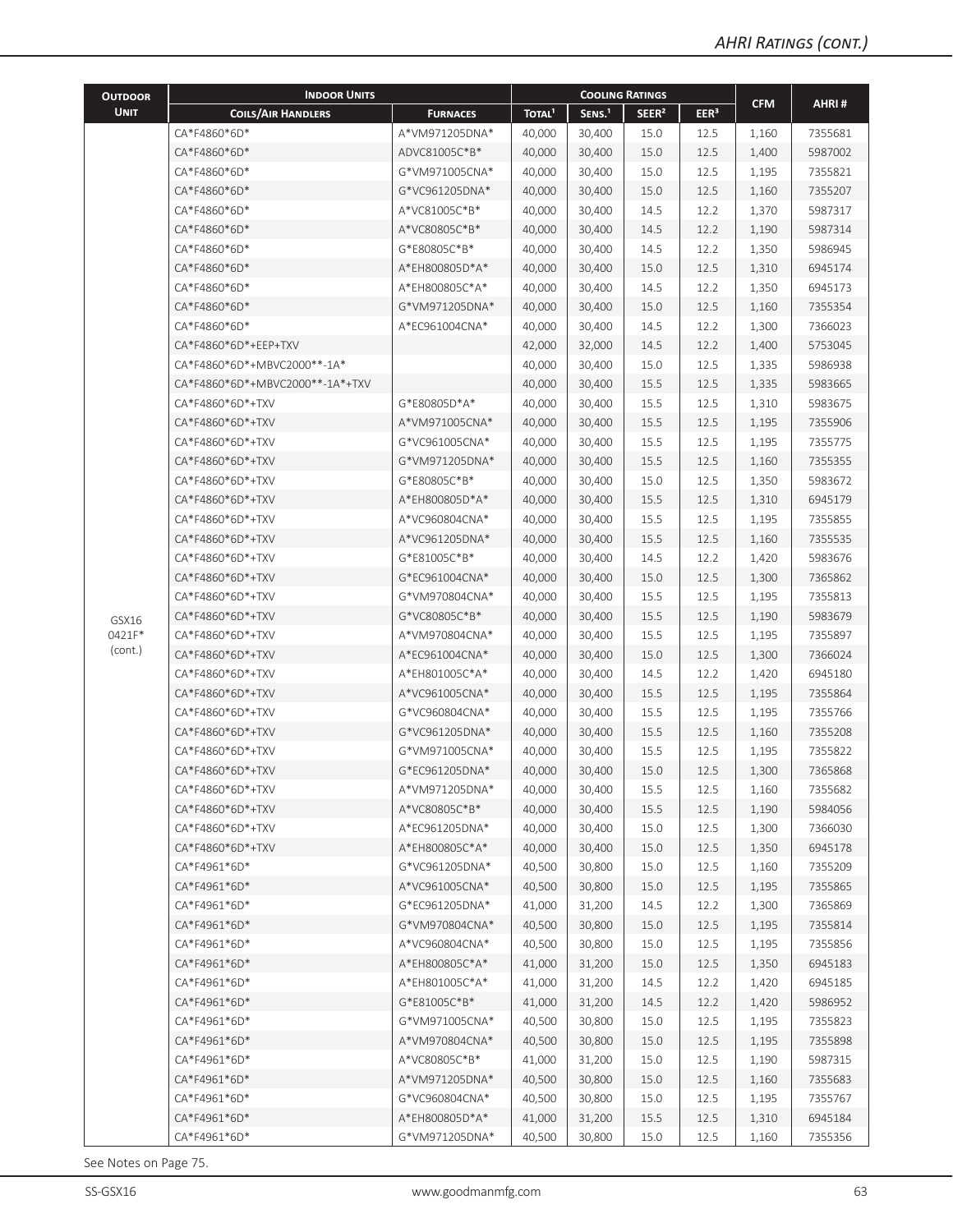| <b>OUTDOOR</b>             | <b>INDOOR UNITS</b>             |                 |                    |                    | <b>COOLING RATINGS</b> |                  |            |         |
|----------------------------|---------------------------------|-----------------|--------------------|--------------------|------------------------|------------------|------------|---------|
| <b>UNIT</b>                | <b>COILS/AIR HANDLERS</b>       | <b>FURNACES</b> | TOTAL <sup>1</sup> | SENS. <sup>1</sup> | SEER <sup>2</sup>      | EER <sup>3</sup> | <b>CFM</b> | AHRI#   |
|                            | CA*F4961*6D*                    | G*VC961005CNA*  | 40,500             | 30,800             | 15.0                   | 12.5             | 1,195      | 7355776 |
|                            | CA*F4961*6D*                    | A*EC961205DNA*  | 41,000             | 31,200             | 14.5                   | 12.2             | 1,300      | 7366031 |
|                            | CA*F4961*6D*                    | G*E80805D*A*    | 41,000             | 31,200             | 15.5                   | 12.5             | 1,310      | 5986949 |
|                            | CA*F4961*6D*                    | G*EC961004CNA*  | 41,000             | 31,200             | 14.5                   | 12.2             | 1,300      | 7365863 |
|                            | CA*F4961*6D*                    | A*VM971005CNA*  | 40,500             | 30,800             | 15.0                   | 12.5             | 1,195      | 7355907 |
|                            | CA*F4961*6D*                    | A*VC81005C*B*   | 41,000             | 31,200             | 14.5                   | 12.2             | 1,370      | 5987318 |
|                            | CA*F4961*6D*                    | G*E80805C*B*    | 41,000             | 31,200             | 15.0                   | 12.5             | 1,350      | 5986946 |
|                            | CA*F4961*6D*                    | G*VC81005C*B*   | 41,000             | 31,200             | 14.5                   | 12.2             | 1,370      | 5986958 |
|                            | CA*F4961*6D*                    | A*VC961205DNA*  | 40,500             | 30,800             | 15.0                   | 12.5             | 1,160      | 7355536 |
|                            | CA*F4961*6D*                    | G*VC80805C*B*   | 41,000             | 31,200             | 15.0                   | 12.5             | 1,190      | 5986955 |
|                            | CA*F4961*6D*                    | A*EC961004CNA*  | 41,000             | 31,200             | 14.5                   | 12.2             | 1,300      | 7366025 |
|                            | CA*F4961*6D*+EEP+TXV            |                 | 42,000             | 32,000             | 15.0                   | 12.5             | 1,300      | 5753046 |
|                            | CA*F4961*6D*+MBVC2000**-1A*     |                 | 41,000             | 31,200             | 15.5                   | 12.5             | 1,335      | 5986939 |
|                            | CA*F4961*6D*+MBVC2000**-1A*+TXV |                 | 41,000             | 31,200             | 16.0                   | 13.0             | 1,335      | 5983666 |
|                            | CA*F4961*6D*+TXV                | A*EH800805D*A*  | 40,000             | 30,400             | 16.0                   | 13.0             | 1,300      | 6945189 |
|                            | CA*F4961*6D*+TXV                | G*VC961205DNA*  | 41,000             | 31,200             | 16.0                   | 13.0             | 1,160      | 7355210 |
|                            | CA*F4961*6D*+TXV                | A*VC961205DNA*  | 41,000             | 31,200             | 16.0                   | 13.0             | 1,160      | 7355537 |
|                            | CA*F4961*6D*+TXV                | G*VM971005CNA*  | 41,000             | 31,200             | 16.0                   | 13.0             | 1,195      | 7355824 |
|                            | CA*F4961*6D*+TXV                | G*VM971205DNA*  | 41,000             | 31,200             | 16.0                   | 13.0             | 1,160      | 7355357 |
|                            | CA*F4961*6D*+TXV                | A*VM971205DNA*  | 41,000             | 31,200             | 16.0                   | 13.0             | 1,160      | 7355684 |
|                            | CA*F4961*6D*+TXV                | A*VM971005CNA*  | 41,000             | 31,200             | 16.0                   | 13.0             | 1,195      | 7355908 |
|                            | CA*F4961*6D*+TXV                | G*E80805D*A*    | 40,000             | 30,400             | 16.0                   | 13.0             | 1,300      | 5753049 |
|                            | CA*F4961*6D*+TXV                | ADVC81005C*B*   | 41,000             | 31,200             | 16.0                   | 13.0             | 1,400      | 5983721 |
| GSX16<br>0421F*<br>(cont.) | CA*F4961*6D*+TXV                | A*VC80805C*B*   | 41,000             | 31,200             | 15.5                   | 12.5             | 1,190      | 5984057 |
|                            | CA*F4961*6D*+TXV                | G*VC960804CNA*  | 41,000             | 31,200             | 16.0                   | 13.0             | 1,195      | 7355768 |
|                            | CA*F4961*6D*+TXV                | G*EC961205DNA*  | 41,000             | 31,200             | 15.5                   | 12.5             | 1,300      | 7365870 |
|                            | CA*F4961*6D*+TXV                | G*VC961005CNA*  | 41,000             | 31,200             | 16.0                   | 13.0             | 1,195      | 7355778 |
|                            | CA*F4961*6D*+TXV                | A*EC961205DNA*  | 41,000             | 31,200             | 15.5                   | 12.5             | 1,300      | 7366032 |
|                            | CA*F4961*6D*+TXV                | A*EH800805C*A*  | 41,000             | 31,200             | 15.5                   | 12.5             | 1,350      | 6945188 |
|                            | CA*F4961*6D*+TXV                | A*VC960804CNA*  | 41,000             | 31,200             | 16.0                   | 13.0             | 1,195      | 7355857 |
|                            | CA*F4961*6D*+TXV                | G*VM970804CNA*  | 41,000             | 31,200             | 16.0                   | 13.0             | 1,195      | 7355815 |
|                            | CA*F4961*6D*+TXV                | A*VC961005CNA*  | 41,000             | 31,200             | 16.0                   | 13.0             | 1,195      | 7355866 |
|                            | CA*F4961*6D*+TXV                | A*EC961004CNA*  | 41,000             | 31,200             | 15.5                   | 12.5             | 1,300      | 7366026 |
|                            | CA*F4961*6D*+TXV                | ADVC80805C*B*   | 41,000             | 31,200             | 16.0                   | 13.0             | 1,250      | 5983718 |
|                            | CA*F4961*6D*+TXV                | G*EC961004CNA*  | 41,000             | 31,200             | 15.5                   | 12.5             | 1,300      | 7365864 |
|                            | CA*F4961*6D*+TXV                | A*VM970804CNA*  | 41,000             | 31,200             | 16.0                   | 13.0             | 1,195      | 7355899 |
|                            | CA*F4961*6D*+TXV                | G*E80805C*B*    | 41,000             | 31,200             | 15.5                   | 12.5             | 1,350      | 5983673 |
|                            | CA*F4961*6D*+TXV                | A*VC81005C*B*   | 41,000             | 31,200             | 15.2                   | 12.5             | 1,370      | 5984059 |
|                            | CA*F4961*6D*+TXV                | A*EH801005C*A*  | 41,000             | 31,200             | 15.0                   | 12.5             | 1,420      | 6945190 |
|                            | CA*F4961*6D*+TXV                | G*E81005C*B*    | 41,000             | 31,200             | 15.0                   | 12.5             | 1,420      | 5983677 |
|                            | CA*F4961*6D*+TXV                | G*VC80805C*B*   | 41,000             | 31,200             | 15.5                   | 12.5             | 1,190      | 5983680 |
|                            | CA*F4961*6D*+TXV                | G*VC81005C*B*   | 41,000             | 31,200             | 15.2                   | 12.5             | 1,370      | 5983682 |
|                            | CAPT4961*4A*                    | G*E80805D*A*    | 41,000             | 31,200             | 15.0                   | 12.5             | 1,300      | 6945527 |
|                            | CAPT4961*4A*                    | G*EC961004CNA*  | 40,500             | 30,800             | 15.0                   | 12.5             | 1,300      | 7365865 |
|                            | CAPT4961*4A*                    | G*VC961205DNA*  | 40,500             | 30,800             | 15.0                   | 12.5             | 1,160      | 7355211 |
|                            | CAPT4961*4A*                    | A*VM970804CNA*  | 40,500             | 30,800             | 15.0                   | 12.5             | 1,195      | 7355900 |
|                            | CAPT4961*4A*                    | A*EC961205DNA*  | 40,500             | 30,800             | 15.0                   | 12.5             | 1,300      | 7366033 |
|                            | CAPT4961*4A*                    | G*E80805C*B*    | 41,000             | 31,200             | 15.0                   | 12.5             | 1,350      | 6945524 |
|                            | CAPT4961*4A*                    | G*VC961005CNA*  | 40,500             | 30,800             | 15.0                   | 12.5             | 1,195      | 7355779 |
|                            | CAPT4961*4A*                    | A*VC960804CNA*  | 40,500             | 30,800             | 15.0                   | 12.5             | 1,195      | 7355858 |
|                            | CAPT4961*4A*                    | A*EC961004CNA*  | 40,500             | 30,800             | 15.0                   | 12.5             | 1,300      | 7366027 |
|                            | CAPT4961*4A*                    | G*VM970804CNA*  | 40,500             | 30,800             | 15.0                   | 12.5             | 1,195      | 7355816 |
|                            | CAPT4961*4A*                    | A*VC961205DNA*  | 40,500             | 30,800             | 15.0                   | 12.5             | 1,160      | 7355538 |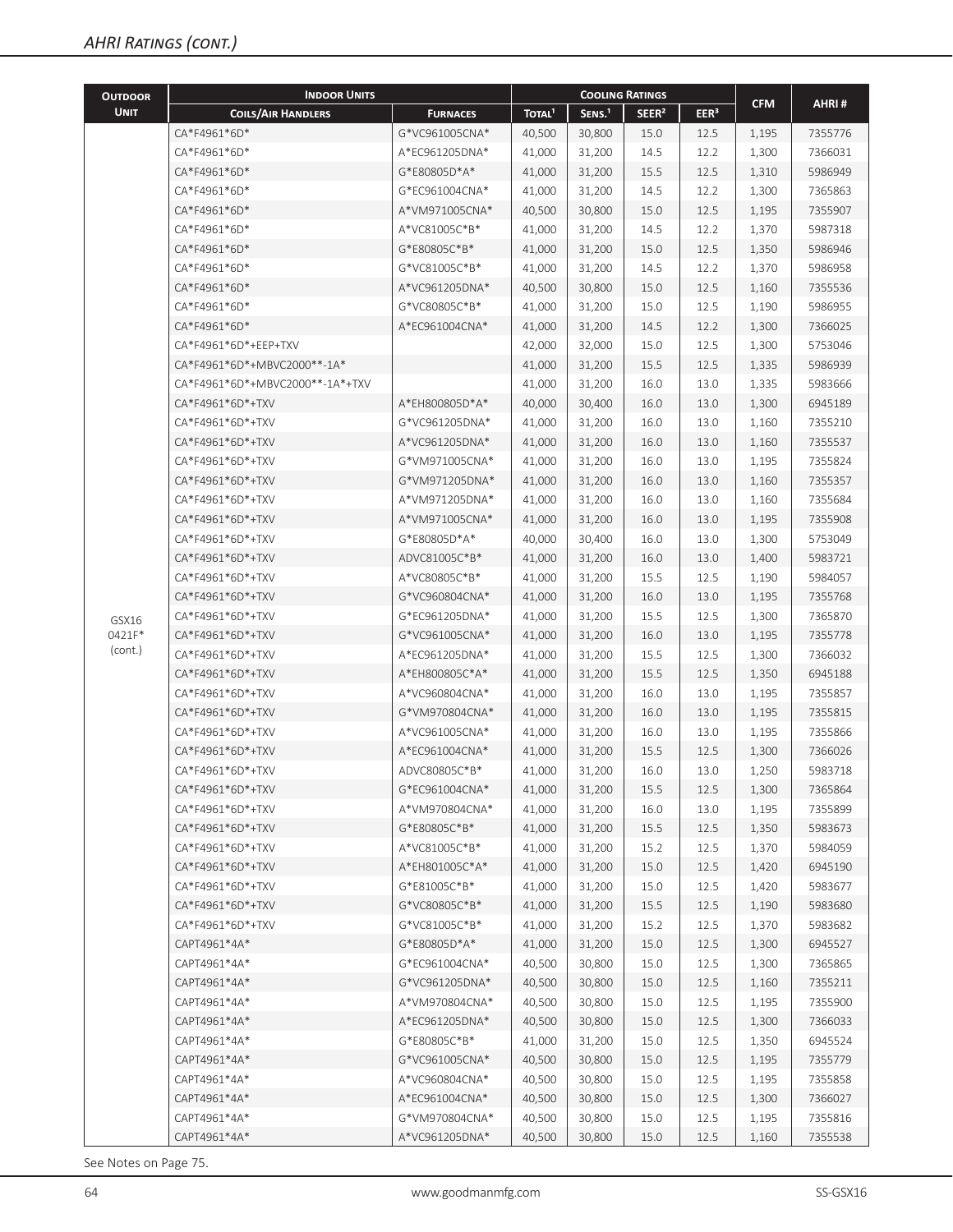| <b>OUTDOOR</b>             | <b>INDOOR UNITS</b>             |                 |                    |                   | <b>COOLING RATINGS</b> |                  |            |         |
|----------------------------|---------------------------------|-----------------|--------------------|-------------------|------------------------|------------------|------------|---------|
| <b>UNIT</b>                | <b>COILS/AIR HANDLERS</b>       | <b>FURNACES</b> | TOTAL <sup>1</sup> | SENS <sup>1</sup> | SEER <sup>2</sup>      | EER <sup>3</sup> | <b>CFM</b> | AHRI#   |
|                            | CAPT4961*4A*                    | G*VM971205DNA*  | 40,500             | 30,800            | 15.0                   | 12.5             | 1,160      | 7355358 |
|                            | CAPT4961*4A*                    | G*VC81005C*B*   | 41,000             | 31,200            | 15.0                   | 12.5             | 1,370      | 6945548 |
|                            | CAPT4961*4A*                    | G*VC960804CNA*  | 40,500             | 30,800            | 15.0                   | 12.5             | 1,195      | 7355769 |
|                            | CAPT4961*4A*                    | G*VM971005CNA*  | 40,500             | 30,800            | 15.0                   | 12.5             | 1,195      | 7355825 |
|                            | CAPT4961*4A*                    | A*VC961005CNA*  | 40,500             | 30,800            | 15.0                   | 12.5             | 1,195      | 7355867 |
|                            | CAPT4961*4A*                    | A*VM971205DNA*  | 40,500             | 30,800            | 15.0                   | 12.5             | 1,160      | 7355685 |
|                            | CAPT4961*4A*                    | G*VC80604B*B*   | 41,000             | 31,200            | 15.0                   | 12.5             | 1,410      | 6945537 |
|                            | CAPT4961*4A*                    | G*VC80805C*B*   | 41,000             | 31,200            | 15.0                   | 12.5             | 1,190      | 6945543 |
|                            | CAPT4961*4A*                    | G*E81005C*B*    | 41,000             | 31,200            | 15.0                   | 12.5             | 1,420      | 6945531 |
|                            | CAPT4961*4A*                    | G*EC961205DNA*  | 40,500             | 30,800            | 15.0                   | 12.5             | 1,300      | 7365871 |
|                            | CAPT4961*4A*                    | A*VC81005C*B*   | 41,000             | 31,200            | 15.0                   | 12.5             | 1,370      | 6945547 |
|                            | CAPT4961*4A*                    | ADVC81005C*B*   | 41,000             | 31,200            | 15.0                   | 12.5             | 1,400      | 6945670 |
|                            | CAPT4961*4A*                    | A*VM971005CNA*  | 40,500             | 30,800            | 15.0                   | 12.5             | 1,195      | 7355909 |
|                            | CAPT4961*4A*                    | A*VC80604B*B*   | 41,000             | 31,200            | 15.0                   | 12.5             | 1,410      | 6945536 |
|                            | CAPT4961*4A*                    | A*VC80805C*B*   | 41,000             | 31,200            | 15.0                   | 12.5             | 1,190      | 6945542 |
|                            | CAPT4961*4A*                    | ADVC80805C*B*   | 41,000             | 31,200            | 15.0                   | 12.5             | 1,250      | 6945666 |
|                            | CAPT4961*4A*+EEP                |                 | 41,000             | 31,200            | 15.0                   | 12.5             | 1,400      | 5983667 |
|                            | CAPT4961*4A*+MBVC1600**-1A*     |                 | 41,000             | 31,200            | 15.0                   | 12.5             | 1,375      | 6945518 |
|                            | CAPT4961*4A*+MBVC2000**-1A*     |                 | 41,000             | 31,200            | 16.0                   | 13.0             | 1,335      | 5983668 |
|                            | CHPF3743C6B*+EEP+TXV            |                 | 41,500             | 31,600            | 14.5                   | 12.2             | 1,300      | 5753047 |
|                            | CHPF3743C6B*+TXV                | G*VC960804CNA*  | 40,000             | 30,400            | 15.5                   | 12.5             | 1,300      | 8330169 |
|                            | CHPF3743C6B*+TXV                | G*VM970804CNA*  | 40,000             | 30,400            | 15.5                   | 12.5             | 1,300      | 8330170 |
|                            | CHPF3743D6B*+EEP+TXV            |                 | 40,000             | 30,400            | 14.5                   | 12.2             | 1,400      | 5983669 |
|                            | CHPF4860D6D*                    | A*EH800805D*A*  | 40,000             | 30,400            | 15.5                   | 12.5             | 1,310      | 6945194 |
| GSX16<br>0421F*<br>(cont.) | CHPF4860D6D*                    | G*VM971205DNA*  | 40,500             | 30,800            | 15.0                   | 12.5             | 1,160      | 7356732 |
|                            | CHPF4860D6D*                    | A*EC961205DNA*  | 40,000             | 30,400            | 14.5                   | 12.2             | 1,300      | 7366034 |
|                            | CHPF4860D6D*                    | A*VC80805C*B*   | 41,000             | 31,200            | 15.0                   | 12.5             | 1,190      | 5987316 |
|                            | CHPF4860D6D*                    | G*EC961205DNA*  | 40,000             | 30,400            | 14.5                   | 12.2             | 1,300      | 7365872 |
|                            | CHPF4860D6D*                    | G*EC961004CNA*  | 40,000             | 30,400            | 14.5                   | 12.2             | 1,300      | 7365866 |
|                            | CHPF4860D6D*                    | G*VC961005CNA*  | 40,500             | 30,800            | 15.0                   | 12.5             | 1,195      | 7356722 |
|                            | CHPF4860D6D*                    | A*EC961004CNA*  | 40,000             | 30,400            | 14.5                   | 12.2             | 1,300      | 7366028 |
|                            | CHPF4860D6D*                    | A*VC960804CNA*  | 40,500             | 30,800            | 15.0                   | 12.5             | 1,195      | 7355860 |
|                            | CHPF4860D6D*                    | G*VC81005C*B*   | 39,000             | 29,600            | 14.5                   | 12.2             | 1,370      | 5986959 |
|                            | CHPF4860D6D*                    | A*VM971205DNA*  | 40,500             | 30,800            | 15.0                   | 12.5             | 1,160      | 7356755 |
|                            | CHPF4860D6D*                    | G*VC960804CNA*  | 40,500             | 30,800            | 15.0                   | 12.5             | 1,195      | 7355771 |
|                            | CHPF4860D6D*                    | G*E80805C*B*    | 40,000             | 30,400            | 15.0                   | 12.5             | 1,350      | 5986947 |
|                            | CHPF4860D6D*                    | A*VC81005C*B*   | 39,000             | 29,600            | 14.5                   | 12.2             | 1,370      | 5987319 |
|                            | CHPF4860D6D*                    | G*E80805D*A*    | 40,000             | 30,400            | 15.5                   | 12.5             | 1,310      | 5986950 |
|                            | CHPF4860D6D*                    | G*VC961205DNA*  | 40,500             | 30,800            | 15.0                   | 12.5             | 1,160      | 7356723 |
|                            | CHPF4860D6D*                    | A*VM970804CNA*  | 40,500             | 30,800            | 15.0                   | 12.5             | 1,195      | 7355902 |
|                            | CHPF4860D6D*                    | G*VM970804CNA*  | 40,500             | 30,800            | 15.0                   | 12.5             | 1,195      | 7355818 |
|                            | CHPF4860D6D*                    | G*E81005C*B*    | 40,500             | 30,800            | 14.5                   | 12.2             | 1,420      | 5986953 |
|                            | CHPF4860D6D*                    | G*VM971005CNA*  | 40,500             | 30,800            | 15.0                   | 12.5             | 1,195      | 7356731 |
|                            | CHPF4860D6D*                    | A*VC961005CNA*  | 40,500             | 30,800            | 15.0                   | 12.5             | 1,195      | 7356743 |
|                            | CHPF4860D6D*                    | G*VC80805C*B*   | 41,000             | 31,200            | 15.0                   | 12.5             | 1,190      | 5986956 |
|                            | CHPF4860D6D*                    | A*EH800805C*A*  | 40,000             | 30,400            | 15.0                   | 12.5             | 1,350      | 6945193 |
|                            | CHPF4860D6D*                    | A*EH801005C*A*  | 40,500             | 30,800            | 14.5                   | 12.2             | 1,420      | 6945195 |
|                            | CHPF4860D6D*                    | A*VM971005CNA*  | 40,500             | 30,800            | 15.0                   | 12.5             | 1,195      | 7356754 |
|                            | CHPF4860D6D*                    | A*VC961205DNA*  | 40,500             | 30,800            | 15.0                   | 12.5             | 1,160      | 7356744 |
|                            | CHPF4860D6D*+EEP                |                 | 40,000             | 30,400            | 14.0                   | 12.2             | 1,400      | 5986942 |
|                            | CHPF4860D6D*+EEP+TXV            |                 | 41,000             | 31,200            | 15.0                   | 12.5             | 1,200      | 5753048 |
|                            | CHPF4860D6D*+MBVC2000**-1A*     |                 | 40,000             | 30,400            | 15.5                   | 12.5             | 1,335      | 5986943 |
|                            | CHPF4860D6D*+MBVC2000**-1A*+TXV |                 | 40,000             | 30,400            | 16.0                   | 13.0             | 1,335      | 5983670 |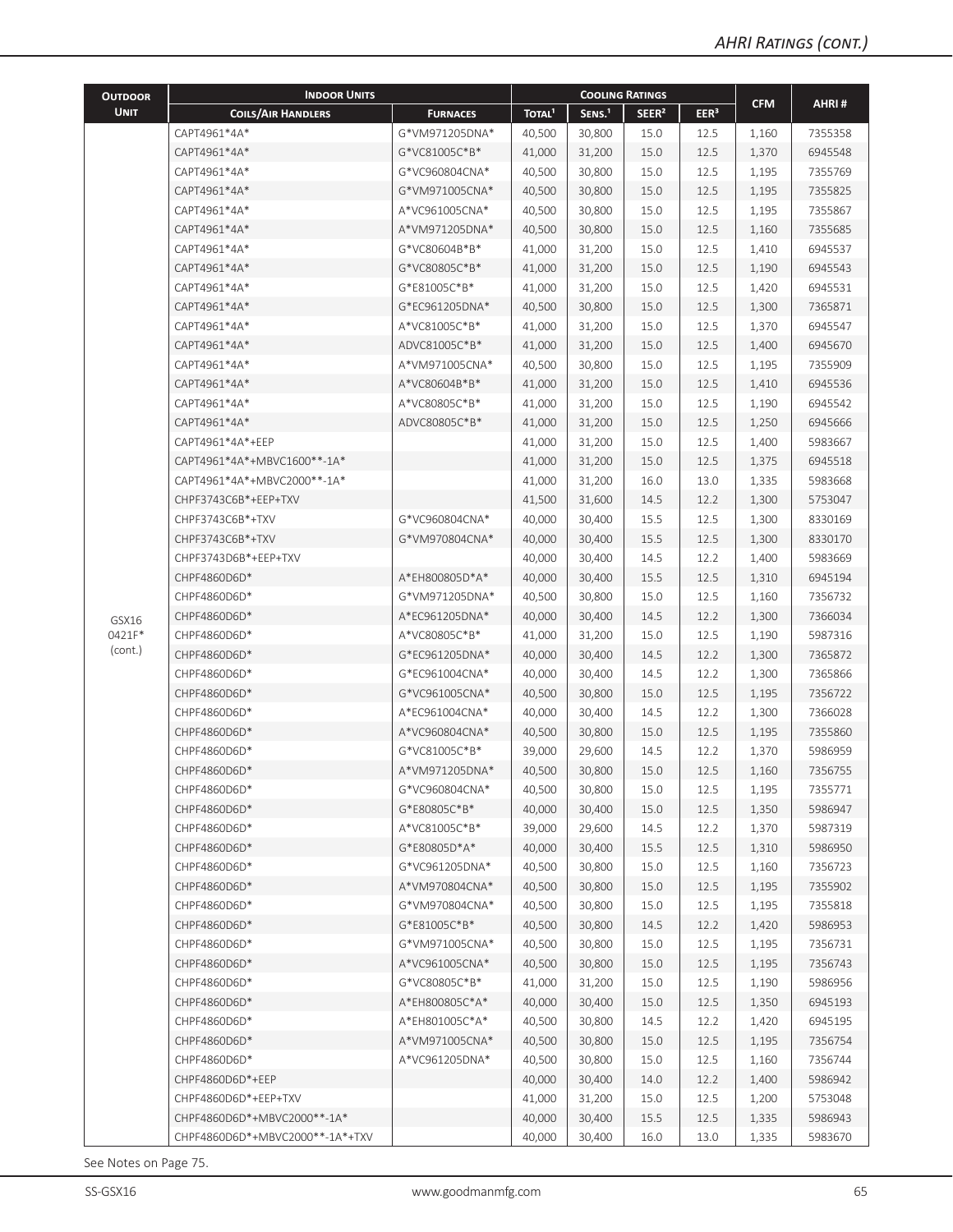| <b>OUTDOOR</b>             | <b>INDOOR UNITS</b>                  |                                  |                    |                    | <b>COOLING RATINGS</b> |                  |            |                    |
|----------------------------|--------------------------------------|----------------------------------|--------------------|--------------------|------------------------|------------------|------------|--------------------|
| <b>UNIT</b>                | <b>COILS/AIR HANDLERS</b>            | <b>FURNACES</b>                  | TOTAL <sup>1</sup> | SENS. <sup>1</sup> | SEER <sup>2</sup>      | EER <sup>3</sup> | <b>CFM</b> | AHRI#              |
|                            | CHPF4860D6D*+TXV                     | G*VM971205DNA*                   | 40,500             | 30,800             | 16.0                   | 13.0             | 1,160      | 7355359            |
|                            | CHPF4860D6D*+TXV                     | A*VC961205DNA*                   | 40,500             | 30,800             | 16.0                   | 13.0             | 1,160      | 7355539            |
|                            | CHPF4860D6D*+TXV                     | G*EC961004CNA*                   | 40,000             | 30,400             | 15.5                   | 12.5             | 1,300      | 7365867            |
|                            | CHPF4860D6D*+TXV                     | G*VC81005C*B*                    | 40,000             | 30,400             | 15.0                   | 12.5             | 1,370      | 5983683            |
|                            | CHPF4860D6D*+TXV                     | A*VM970804CNA*                   | 40,500             | 30,800             | 16.0                   | 13.0             | 1,195      | 7355901            |
|                            | CHPF4860D6D*+TXV                     | G*F80805C*B*                     | 40,000             | 30,400             | 15.5                   | 12.5             | 1,350      | 5983674            |
|                            | CHPF4860D6D*+TXV                     | A*VC80805C*B*                    | 41,000             | 31,200             | 15.5                   | 12.5             | 1,190      | 5984058            |
|                            | CHPF4860D6D*+TXV                     | A*EH800805D*A*                   | 40,000             | 30,400             | 16.0                   | 13.0             | 1,300      | 6945199            |
|                            | CHPF4860D6D*+TXV                     | A*VC961005CNA*                   | 40,500             | 30,800             | 16.0                   | 13.0             | 1,195      | 7355868            |
|                            | CHPF4860D6D*+TXV                     | A*EH801005C*A*                   | 40,500             | 30,800             | 15.0                   | 12.5             | 1,420      | 6945200            |
|                            | CHPF4860D6D*+TXV                     | A*EH800805C*A*                   | 40,000             | 30,400             | 15.5                   | 12.5             | 1,350      | 6945198            |
|                            | CHPF4860D6D*+TXV                     | G*VC960804CNA*                   | 40,500             | 30,800             | 16.0                   | 13.0             | 1,195      | 7355770            |
|                            | CHPF4860D6D*+TXV                     | G*VC80805C*B*                    | 41,000             | 31,200             | 15.5                   | 12.5             | 1,190      | 5983681            |
|                            | CHPF4860D6D*+TXV                     | G*E80805D*A*                     | 40,000             | 30,400             | 16.0                   | 13.0             | 1,300      | 5753050            |
|                            | CHPF4860D6D*+TXV                     | G*E81005C*B*                     | 40,500             | 30,800             | 15.0                   | 12.5             | 1,420      | 5983678            |
|                            | CHPF4860D6D*+TXV                     | G*VM971005CNA*                   | 40,500             | 30,800             | 16.0                   | 13.0             | 1,195      | 7355826            |
|                            | CHPF4860D6D*+TXV                     | A*EC961205DNA*                   | 40,000             | 30,400             | 15.5                   | 12.5             | 1,300      | 7366035            |
|                            | CHPF4860D6D*+TXV                     | G*VC961005CNA*                   | 40,500             | 30,800             | 16.0                   | 13.0             | 1,195      | 7355780            |
|                            | CHPF4860D6D*+TXV                     | A*VC960804CNA*                   | 40,500             | 30,800             | 16.0                   | 13.0             | 1,195      | 7355859            |
|                            | CHPF4860D6D*+TXV                     | G*VM970804CNA*                   | 40,500             | 30,800             | 16.0                   | 13.0             | 1,195      | 7355817            |
|                            | CHPF4860D6D*+TXV                     | A*EC961004CNA*                   | 40,000             | 30,400             | 15.5                   | 12.5             | 1,300      | 7366029            |
|                            | CHPF4860D6D*+TXV                     | G*VC961205DNA*                   | 40,500             | 30,800             | 16.0                   | 13.0             | 1,160      | 7355212            |
|                            | CHPF4860D6D*+TXV                     | G*EC961205DNA*                   | 40,000             | 30,400             | 15.5                   | 12.5             | 1,300      | 7365873            |
|                            | CHPF4860D6D*+TXV                     | A*VM971005CNA*                   | 40,500             | 30,800             | 16.0                   | 13.0             | 1,195      | 7355910            |
|                            | CHPF4860D6D*+TXV                     | A*VC81005C*B*                    | 40,000             | 30,400             | 15.0                   | 12.5             | 1,370      | 5984060            |
| GSX16<br>0421F*<br>(cont.) | CHPF4860D6D*+TXV                     | A*VM971205DNA*                   | 40,500             | 30,800             | 16.0                   | 13.0             | 1,160      | 7355686            |
|                            | CSCF4860N6D*                         | A*VM970804CNA*                   | 40,000             | 30,400             | 15.0                   | 12.5             | 1,195      | 7355904            |
|                            | CSCF4860N6D*                         | G*VM971005CNA*                   | 40,000             | 30,400             | 15.0                   | 12.5             | 1,195      | 7355828            |
|                            | CSCF4860N6D*                         | A*VC961205DNA*                   | 40,000             | 30,400             | 15.0                   | 12.5             | 1,160      | 7355541            |
|                            | CSCF4860N6D*                         | G*VM971205DNA*                   | 40,000             | 30,400             | 15.0                   | 12.5             | 1,160      | 7355361            |
|                            | CSCF4860N6D*                         | A*VC960804CNA*                   | 40,000             | 30,400             | 15.0                   | 12.5             | 1,195      | 7355862            |
|                            | CSCF4860N6D*                         | G*VC961005CNA*                   | 40,000             | 30,400             | 15.0                   | 12.5             | 1,195      | 7355782            |
|                            | CSCF4860N6D*                         | A*VC961005CNA*                   | 40,000             | 30,400             | 15.0                   | 12.5             | 1,195      | 7355870            |
|                            | CSCF4860N6D*                         | G*VM970804CNA*                   | 40,000             | 30,400             | 15.0                   | 12.5             | 1,195      | 7355820            |
|                            | CSCF4860N6D*                         | A*VM971205DNA*                   | 40,000             | 30,400             | 15.0                   | 12.5             | 1,160      | 7355688            |
|                            | CSCF4860N6D*                         | G*VC961205DNA*                   | 40,000             | 30,400             | 15.0                   | 12.5             | 1,160      | 7355214            |
|                            | CSCF4860N6D*                         | A*VM971005CNA*                   | 40,000             | 30,400             | 15.0                   | 12.5             | 1,195      | 7355912            |
|                            | CSCF4860N6D*                         | G*VC960804CNA*                   | 40,000             | 30,400             | 15.0                   | 12.5             | 1,195      | 7355773            |
|                            | CSCF4860N6D*+EEP                     |                                  | 40,000             | 30,400             | 14.0                   | 12.2             | 1,400      | 5986944            |
|                            | CSCF4860N6D*+EEP+TXV                 |                                  | 40,000             | 30,400             | 14.5                   | 12.2             | 1,400      | 5983671            |
|                            | CSCF4860N6D*+TXV                     | A*VC961205DNA*                   | 40,000             | 30,400             | 15.5                   | 12.5             | 1,160      | 7355540            |
|                            | CSCF4860N6D*+TXV                     | A*VM971005CNA*                   | 40,000             | 30,400             | 15.5                   | 12.5             | 1,195      | 7355911            |
|                            | CSCF4860N6D*+TXV                     | G*VC961005CNA*                   | 40,000             | 30,400             | 15.5                   | 12.5             | 1,195      | 7355781            |
|                            | CSCF4860N6D*+TXV                     | A*VC960804CNA*                   | 40,000             | 30,400             | 15.5                   | 12.5             | 1,195      | 7355861            |
|                            | CSCF4860N6D*+TXV                     | G*VC960804CNA*                   | 40,000             | 30,400             | 15.5                   | 12.5             | 1,195      | 7355772            |
|                            | CSCF4860N6D*+TXV                     | G*VM971205DNA*                   | 40,000             | 30,400             | 15.5                   | 12.5             | 1,160      | 7355360            |
|                            |                                      |                                  |                    |                    |                        |                  |            |                    |
|                            | CSCF4860N6D*+TXV<br>CSCF4860N6D*+TXV | G*VM971005CNA*<br>A*VM971205DNA* | 40,000<br>40,000   | 30,400<br>30,400   | 15.5<br>15.5           | 12.5<br>12.5     | 1,195      | 7355827<br>7355687 |
|                            |                                      |                                  |                    |                    |                        |                  | 1,160      |                    |
|                            | CSCF4860N6D*+TXV                     | G*VM970804CNA*                   | 40,000<br>40,000   | 30,400             | 15.5                   | 12.5             | 1,195      | 7355819            |
|                            | CSCF4860N6D*+TXV                     | A*VC961005CNA*                   |                    | 30,400             | 15.5                   | 12.5             | 1,195      | 7355869            |
|                            | CSCF4860N6D*+TXV                     | A*VM970804CNA*                   | 40,000             | 30,400             | 15.5                   | 12.5<br>12.5     | 1,195      | 7355903            |
|                            | CSCF4860N6D*+TXV                     | G*VC961205DNA*                   | 40,000             | 30,400             | 15.5                   |                  | 1,160      | 7355213            |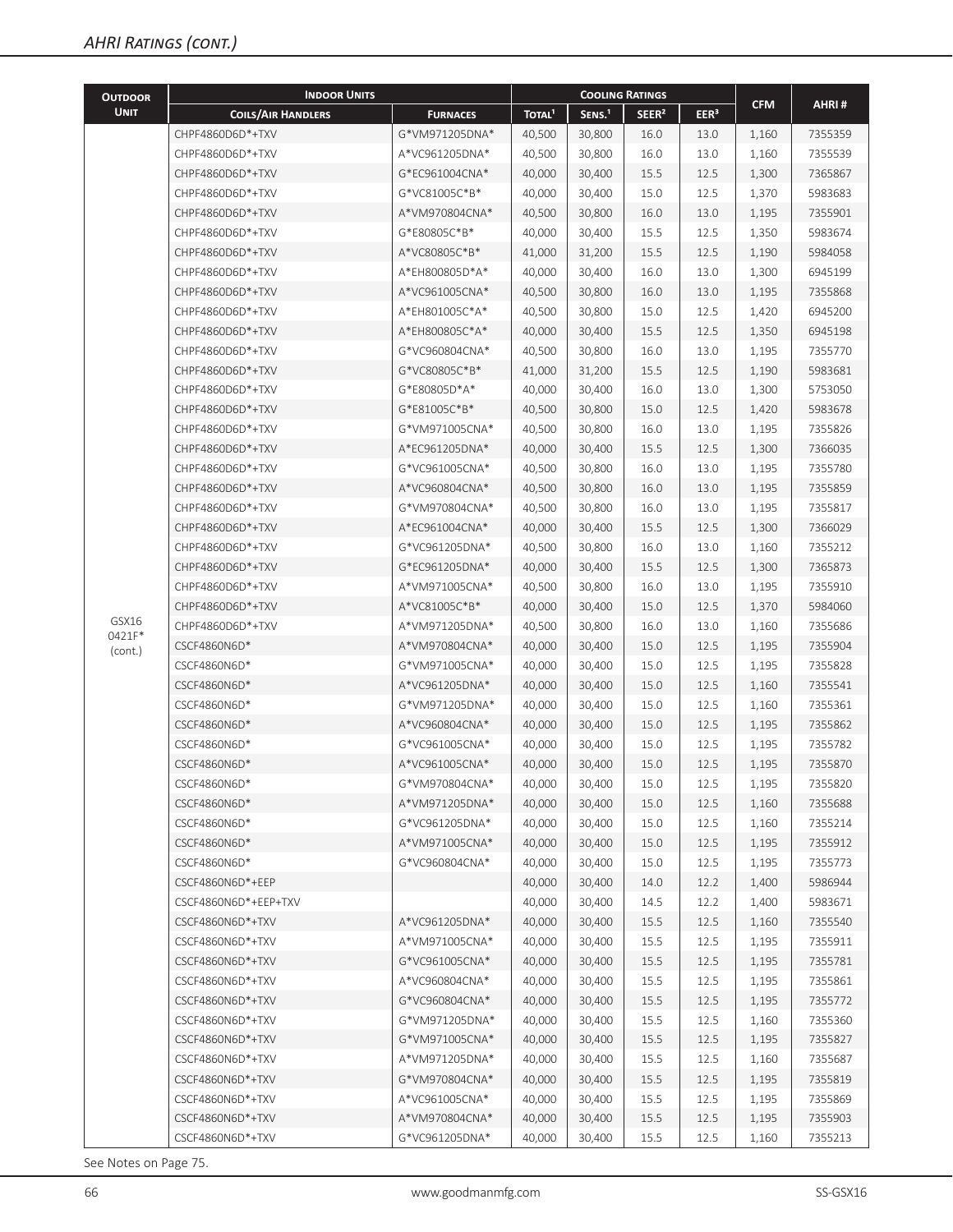| <b>OUTDOOR</b>  | <b>INDOOR UNITS</b>             |                 |                    | <b>COOLING RATINGS</b> |                   |                  |            |         |
|-----------------|---------------------------------|-----------------|--------------------|------------------------|-------------------|------------------|------------|---------|
| <b>UNIT</b>     | <b>COILS/AIR HANDLERS</b>       | <b>FURNACES</b> | TOTAL <sup>1</sup> | SENS. <sup>1</sup>     | SEER <sup>2</sup> | EER <sup>3</sup> | <b>CFM</b> | AHRI#   |
|                 | ARUF61D14A*+TXV                 |                 | 45,000             | 34,200                 | 14.5              | 12.0             | 1,460      | 8704327 |
|                 | ASPT48D14A*                     |                 | 45,000             | 34,200                 | 16.0              | 13.0             | 1,400      | 5756177 |
|                 | ASPT49D14A*                     |                 | 45,000             | 34,200                 | 16.0              | 13.0             | 1,425      | 8242082 |
|                 | ASPT61D14A*                     |                 | 45,000             | 34,200                 | 16.0              | 13.0             | 1,440      | 7984222 |
|                 | AVPTC48D14A*                    |                 | 45,000             | 34,200                 | 16.0              | 13.0             | 1,350      | 5924358 |
|                 | CA*F4860*6D*                    | A*EH800805D*A*  | 44,000             | 33,600                 | 15.0              | 12.5             | 1,490      | 6945204 |
|                 | CA*F4860*6D*                    | G*E80805D*A*    | 44,000             | 33,600                 | 15.0              | 12.5             | 1,490      | 5987025 |
|                 | CA*F4860*6D*+MBVC2000**-1A*     |                 | 44,000             | 33,600                 | 15.0              | 12.5             | 1,475      | 5987015 |
|                 | CA*F4860*6D*+MBVC2000**-1A*+TXV |                 | 44,000             | 33,600                 | 15.5              | 12.5             | 1,475      | 5983733 |
|                 | CA*F4860*6D*+TXV                | ADVC80805C*B*   | 44,000             | 33,600                 | 15.5              | 12.5             | 1,495      | 5983781 |
|                 | CA*F4860*6D*+TXV                | A*EH800805C*A*  | 44,000             | 33,600                 | 15.0              | 12.5             | 1,480      | 6945208 |
|                 | CA*F4860*6D*+TXV                | G*VC81005C*B*   | 44,000             | 33,600                 | 15.0              | 12.5             | 1,520      | 5983753 |
|                 | CA*F4860*6D*+TXV                | G*VC961005CNA*  | 44,000             | 33,600                 | 15.0              | 12.5             | 1,500      | 8283921 |
|                 | CA*F4860*6D*+TXV                | G*F80805D*A*    | 44,000             | 33,600                 | 15.5              | 12.5             | 1,490      | 5983744 |
|                 | CA*F4860*6D*+TXV                | G*E81005C*B*    | 44,000             | 33,600                 | 15.0              | 12.5             | 1,390      | 5983746 |
|                 | CA*F4860*6D*+TXV                | A*VC80805C*B*   | 44,000             | 33,600                 | 15.0              | 12.5             | 1,385      | 5984006 |
|                 | CA*F4860*6D*+TXV                | A*VC81005C*B*   | 44,000             | 33,600                 | 15.0              | 12.5             | 1,520      | 5984079 |
|                 | CA*F4860*6D*+TXV                | A*EH801005C*A*  | 44,000             | 33,600                 | 15.0              | 12.5             | 1,390      | 6945210 |
|                 | CA*F4860*6D*+TXV                | ADVC81005C*B*   | 44,000             | 33,600                 | 15.5              | 12.5             | 1,405      | 5983784 |
|                 | CA*F4860*6D*+TXV                | G*VC80805C*B*   | 44,000             | 33,600                 | 15.0              | 12.5             | 1,385      | 5983750 |
|                 | CA*F4860*6D*+TXV                | G*E80805C*B*    | 44,000             | 33,600                 | 15.0              | 12.5             | 1,480      | 5983740 |
|                 | CA*F4860*6D*+TXV                | A*EH800805D*A*  | 44,000             | 33,600                 | 15.5              | 12.5             | 1,490      | 6945209 |
| GSX16<br>0481F* | CA*F4961*6D*                    | A*EH800805D*A*  | 44,500             | 34,000                 | 15.5              | 12.5             | 1,490      | 6945214 |
|                 | CA*F4961*6D*                    | A*VM971005CNA*  | 45,000             | 34,200                 | 15.0              | 12.5             | 1,450      | 7355696 |
|                 | CA*F4961*6D*                    | A*EH800805C*A*  | 44,500             | 34,000                 | 15.0              | 12.5             | 1,480      | 6945213 |
|                 | CA*F4961*6D*                    | G*VC80805C*B*   | 44,500             | 34,000                 | 15.0              | 12.5             | 1,385      | 5987034 |
|                 | CA*F4961*6D*                    | A*EC961205DNA*  | 45,000             | 34,200                 | 15.5              | 12.5             | 1,500      | 7366041 |
|                 | CA*F4961*6D*                    | A*VM971205DNA*  | 45,000             | 34,200                 | 15.0              | 12.5             | 1,450      | 7355702 |
|                 | CA*F4961*6D*                    | G*VC961005CNA*  | 45,000             | 34,200                 | 15.0              | 12.5             | 1,450      | 7355222 |
|                 | CA*F4961*6D*                    | G*VC960804CNA*  | 45,000             | 34,200                 | 15.0              | 12.5             | 1,520      | 7355216 |
|                 | CA*F4961*6D*                    | G*VC81005C*B*   | 44,500             | 34,000                 | 15.0              | 12.5             | 1,520      | 5987037 |
|                 | CA*F4961*6D*                    | A*VC80805C*B*   | 44,500             | 34,000                 | 15.0              | 12.5             | 1,385      | 5987362 |
|                 | CA*F4961*6D*                    | G*EC961205DNA*  | 45,000             | 34,200                 | 15.5              | 12.5             | 1,500      | 7365879 |
|                 | CA*F4961*6D*                    | A*VC81005C*B*   | 44,500             | 34,000                 | 15.0              | 12.5             | 1,520      | 5987365 |
|                 | CA*F4961*6D*                    | G*E80805D*A*    | 44,500             | 34,000                 | 15.5              | 12.5             | 1,490      | 5987026 |
|                 | CA*F4961*6D*                    | A*VM970804CNA*  | 45,000             | 34,200                 | 15.0              | 12.5             | 1,520      | 7355690 |
|                 | CA*F4961*6D*                    | A*EC961004CNA*  | 44,500             | 34,000                 | 15.0              | 12.5             | 1,500      | 7366036 |
|                 | CA*F4961*6D*                    | A*EH801005C*A*  | 44,500             | 34,000                 | 15.0              | 12.5             | 1,390      | 6945215 |
|                 | CA*F4961*6D*                    | A*VC961205DNA*  | 45,000             | 34,200                 | 15.0              | 12.5             | 1,450      | 7355555 |
|                 | CA*F4961*6D*                    | G*E80805C*B*    | 44,500             | 34,000                 | 15.0              | 12.5             | 1,480      | 5987022 |
|                 | CA*F4961*6D*                    | G*E81005C*B*    | 44,500             | 34,000                 | 15.0              | 12.5             | 1,390      | 5987030 |
|                 | CA*F4961*6D*                    | G*EC961004CNA*  | 44,500             | 34,000                 | 15.0              | 12.5             | 1,500      | 7365874 |
|                 | CA*F4961*6D*                    | G*VM971005CNA*  | 45,000             | 34,200                 | 15.0              | 12.5             | 1,450      | 7355369 |
|                 | CA*F4961*6D*                    | G*VM970804CNA*  | 45,000             | 34,200                 | 15.0              | 12.5             | 1,520      | 7355363 |
|                 | CA*F4961*6D*                    | A*VC961005CNA*  | 45,000             | 34,200                 | 15.0              | 12.5             | 1,450      | 7355549 |
|                 | CA*F4961*6D*                    | G*VC961205DNA*  | 45,000             | 34,200                 | 15.0              | 12.5             | 1,450      | 7355228 |
|                 | CA*F4961*6D*                    | G*VM971205DNA*  | 45,000             | 34,200                 | 15.0              | 12.5             | 1,450      | 7355375 |
|                 | CA*F4961*6D*                    | A*VC960804CNA*  | 45,000             | 34,200                 | 15.0              | 12.5             | 1,520      | 7355543 |
|                 | CA*F4961*6D*+EEP+TXV            |                 | 45,500             | 34,600                 | 14.5              | 12.0             | 1,500      | 5753053 |
|                 | CA*F4961*6D*+MBVC2000**-1A*     |                 | 44,500             | 34,000                 | 15.5              | 12.5             | 1,475      | 5987017 |
|                 | CA*F4961*6D*+MBVC2000**-1A*+TXV |                 | 44,500             | 34,000                 | 16.0              | 13.0             | 1,475      | 5983734 |
|                 | CA*F4961*6D*+TXV                | A*VM971205DNA*  | 45,000             | 34,200                 | 16.0              | 13.0             | 1,450      | 7355701 |
|                 | CA*F4961*6D*+TXV                | A*EC961205DNA*  | 45,000             | 34,200                 | 16.0              | 13.0             | 1,500      | 7366042 |
|                 |                                 |                 |                    |                        |                   |                  |            |         |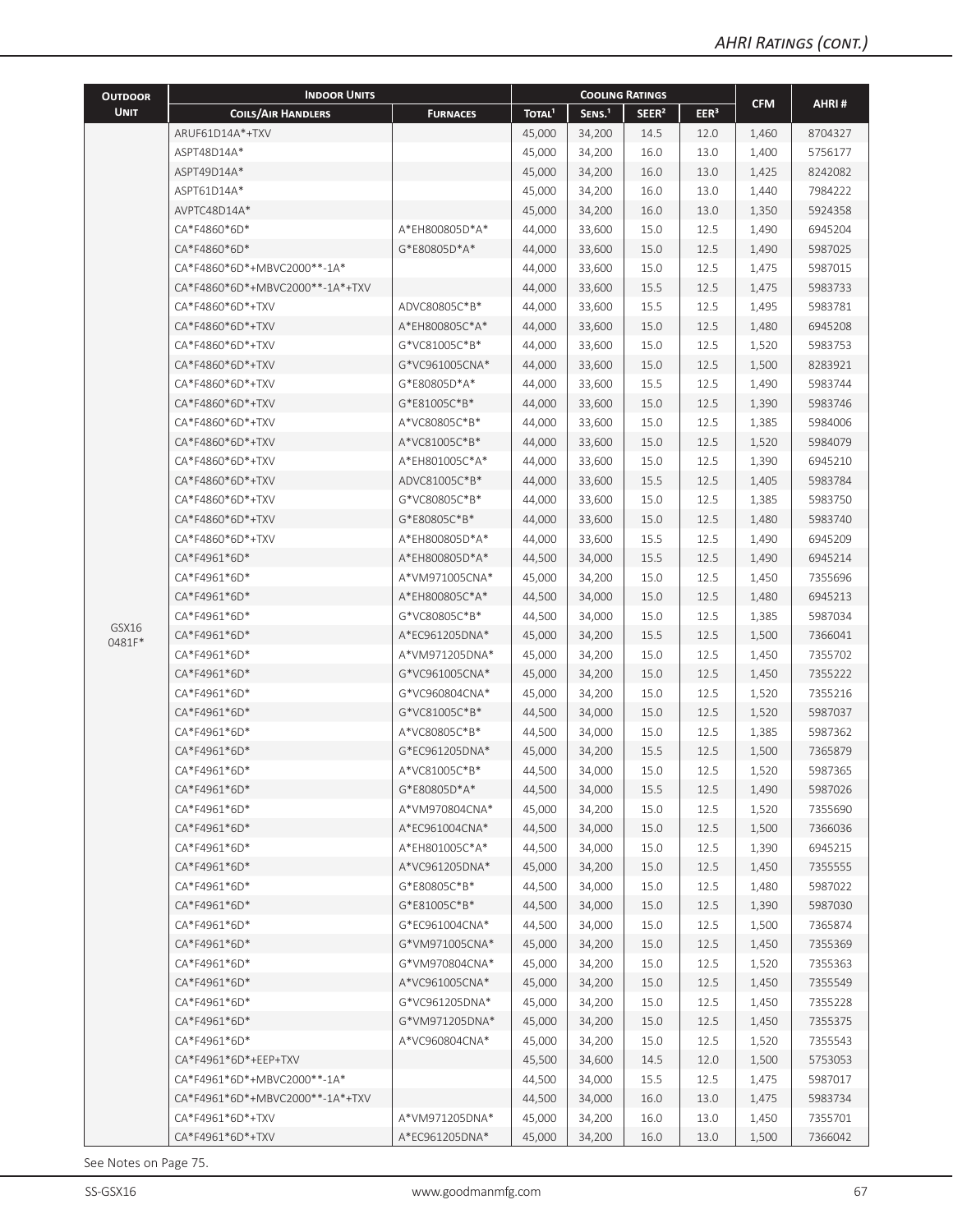| <b>OUTDOOR</b>             | <b>INDOOR UNITS</b>         |                 |                          | <b>COOLING RATINGS</b> |                   |                  |            |         |
|----------------------------|-----------------------------|-----------------|--------------------------|------------------------|-------------------|------------------|------------|---------|
| <b>UNIT</b>                | <b>COILS/AIR HANDLERS</b>   | <b>FURNACES</b> | <b>TOTAL<sup>1</sup></b> | SENS. <sup>1</sup>     | SEER <sup>2</sup> | EER <sup>3</sup> | <b>CFM</b> | AHRI#   |
|                            | CA*F4961*6D*+TXV            | A*VC961205DNA*  | 45,000                   | 34,200                 | 16.0              | 13.0             | 1,450      | 7355554 |
|                            | CA*F4961*6D*+TXV            | G*E80805D*A*    | 44,500                   | 34,000                 | 16.0              | 13.0             | 1,300      | 5753055 |
|                            | CA*F4961*6D*+TXV            | G*VM971205DNA*  | 45,000                   | 34,200                 | 16.0              | 13.0             | 1,450      | 7355374 |
|                            | CA*F4961*6D*+TXV            | A*EH800805D*A*  | 44,500                   | 34,000                 | 16.0              | 13.0             | 1,300      | 6945219 |
|                            | CA*F4961*6D*+TXV            | G*VC961205DNA*  | 45,000                   | 34,200                 | 16.0              | 13.0             | 1,450      | 7355227 |
|                            | CA*F4961*6D*+TXV            | G*EC961205DNA*  | 45,000                   | 34,200                 | 16.0              | 13.0             | 1,500      | 7365880 |
|                            | CA*F4961*6D*+TXV            | G*VM970804CNA*  | 45,000                   | 34,200                 | 15.5              | 12.5             | 1,520      | 7355362 |
|                            | CA*F4961*6D*+TXV            | G*VC80805C*B*   | 44,500                   | 34,000                 | 15.5              | 12.5             | 1,385      | 5983751 |
|                            | CA*F4961*6D*+TXV            | A*VC960804CNA*  | 45,000                   | 34,200                 | 15.5              | 12.5             | 1,520      | 7355542 |
|                            | CA*F4961*6D*+TXV            | G*VC960804CNA*  | 45,000                   | 34,200                 | 15.5              | 12.5             | 1,520      | 7355215 |
|                            | CA*F4961*6D*+TXV            | A*EH801005C*A*  | 44,500                   | 34,000                 | 15.5              | 12.5             | 1,390      | 6945220 |
|                            | CA*F4961*6D*+TXV            | A*VC80805C*B*   | 44,500                   | 34,000                 | 15.5              | 12.5             | 1,385      | 5984007 |
|                            | CA*F4961*6D*+TXV            | ADVC81005C*B*   | 44,500                   | 34,000                 | 16.0              | 13.0             | 1,405      | 5983785 |
|                            | CA*F4961*6D*+TXV            | A*VC961005CNA*  | 45,000                   | 34,200                 | 15.5              | 12.5             | 1,450      | 7355548 |
|                            | CA*F4961*6D*+TXV            | G*E81005C*B*    | 44,500                   | 34,000                 | 15.5              | 12.5             | 1,390      | 5983747 |
|                            | CA*F4961*6D*+TXV            | G*E80805C*B*    | 44,500                   | 34,000                 | 15.5              | 12.5             | 1,480      | 5983741 |
|                            | CA*F4961*6D*+TXV            | G*EC961004CNA*  | 45,000                   | 34,200                 | 15.5              | 12.8             | 1,500      | 7365875 |
|                            | CA*F4961*6D*+TXV            | G*VC81005C*B*   | 44,500                   | 34,000                 | 15.5              | 12.5             | 1,520      | 5983754 |
|                            | CA*F4961*6D*+TXV            | A*EH800805C*A*  | 44,500                   | 34,000                 | 15.5              | 12.5             | 1,480      | 6945218 |
|                            | CA*F4961*6D*+TXV            | A*VC81005C*B*   | 44,500                   | 34,000                 | 15.5              | 12.5             | 1,520      | 5984080 |
|                            | CA*F4961*6D*+TXV            | A*EC961004CNA*  | 45,000                   | 34,200                 | 15.5              | 12.8             | 1,500      | 7366037 |
|                            | CA*F4961*6D*+TXV            | G*VM971005CNA*  | 45,000                   | 34,200                 | 15.5              | 12.5             | 1,450      | 7355368 |
| GSX16<br>0481F*<br>(cont.) | CA*F4961*6D*+TXV            | ADVC80805C*B*   | 44,500                   | 34,000                 | 16.0              | 13.0             | 1,495      | 5983782 |
|                            | CA*F4961*6D*+TXV            | G*VC961005CNA*  | 45,000                   | 34,200                 | 15.5              | 12.5             | 1,450      | 7355221 |
|                            | CA*F4961*6D*+TXV            | A*VM971005CNA*  | 45,000                   | 34,200                 | 15.5              | 12.5             | 1,450      | 7355695 |
|                            | CA*F4961*6D*+TXV            | A*VM970804CNA*  | 45,000                   | 34,200                 | 15.5              | 12.5             | 1,520      | 7355689 |
|                            | CAPT4961*4A*                | ADVC81005C*B*   | 44,500                   | 34,000                 | 15.0              | 12.5             | 1,405      | 6945671 |
|                            | CAPT4961*4A*                | A*EC961205DNA*  | 44,000                   | 33,600                 | 15.0              | 12.5             | 1,500      | 7366043 |
|                            | CAPT4961*4A*                | G*EC961004CNA*  | 44,500                   | 34,000                 | 15.0              | 12.5             | 1,500      | 7365876 |
|                            | CAPT4961*4A*                | G*VC80805C*B*   | 44,000                   | 33,600                 | 15.0              | 12.5             | 1,385      | 6945544 |
|                            | CAPT4961*4A*                | A*VM970804CNA*  | 45,000                   | 34,200                 | 15.0              | 12.0             | 1,520      | 7355691 |
|                            | CAPT4961*4A*                | G*VM970804CNA*  | 45,000                   | 34,200                 | 15.0              | 12.0             | 1,520      | 7355364 |
|                            | CAPT4961*4A*                | A*VM971205DNA*  | 45,000                   | 34,200                 | 15.5              | 12.5             | 1,450      | 7355703 |
|                            | CAPT4961*4A*                | G*VC961205DNA*  | 45,000                   | 34,200                 | 15.5              | 12.5             | 1,450      | 7355229 |
|                            | CAPT4961*4A*                | G*VC81005C*B*   | 44,000                   | 33,600                 | 15.0              | 12.5             | 1,520      | 6945549 |
|                            | CAPT4961*4A*                | A*EC961004CNA*  | 44,500                   | 34,000                 | 15.0              | 12.5             | 1,500      | 7366038 |
|                            | CAPT4961*4A*                | G*EC961205DNA*  | 44,000                   | 33,600                 | 15.0              | 12.5             | 1,500      | 7365881 |
|                            | CAPT4961*4A*                | G*VC961005CNA*  | 45,000                   | 34,200                 | 15.0              | 12.0             | 1,450      | 7355223 |
|                            | CAPT4961*4A*                | A*VC960804CNA*  | 45,000                   | 34,200                 | 15.0              | 12.0             | 1,520      | 7355544 |
|                            | CAPT4961*4A*                | A*VM971005CNA*  | 45,000                   | 34,200                 | 15.0              | 12.0             | 1,450      | 7355697 |
|                            | CAPT4961*4A*                | A*VC961205DNA*  | 45,000                   | 34,200                 | 15.5              | 12.5             | 1,450      | 7355556 |
|                            | CAPT4961*4A*                | G*E81005C*B*    | 44,500                   | 34,000                 | 15.0              | 12.5             | 1,390      | 6945532 |
|                            | CAPT4961*4A*                | G*VC960804CNA*  | 45,000                   | 34,200                 | 15.0              | 12.0             | 1,520      | 7355217 |
|                            | CAPT4961*4A*                | A*VC961005CNA*  | 45,000                   | 34,200                 | 15.0              | 12.0             | 1,450      | 7355550 |
|                            | CAPT4961*4A*                | ADVC80805C*B*   | 44,000                   | 33,600                 | 15.0              | 12.5             | 1,495      | 6945667 |
|                            | CAPT4961*4A*                | G*VM971005CNA*  | 45,000                   | 34,200                 | 15.0              | 12.0             | 1,450      | 7355370 |
|                            | CAPT4961*4A*                | G*E80805C*B*    | 44,000                   | 33,600                 | 15.0              | 12.5             | 1,480      | 6945525 |
|                            | CAPT4961*4A*                | G*VM971205DNA*  | 45,000                   | 34,200                 | 15.5              | 12.5             | 1,450      | 7355376 |
|                            | CAPT4961*4A*+MBVC1600**-1A* |                 | 44,500                   | 34,000                 | 15.5              | 12.5             | 1,500      | 5983736 |
|                            | CAPT4961*4A*+MBVC2000**-1A* |                 | 44,500                   | 34,000                 | 16.0              | 13.0             | 1,475      | 5983737 |
|                            | CHPF4860D6D*                | A*VC80805C*B*   | 44,500                   | 34,000                 | 15.0              | 12.5             | 1,385      | 5987363 |
|                            | CHPF4860D6D*                | A*EC961004CNA*  | 44,500                   | 34,000                 | 15.0              | 12.5             | 1,500      | 7366039 |
|                            | CHPF4860D6D*                | A*VC961205DNA*  | 45,000                   | 34,200                 | 15.5              | 12.5             | 1,450      | 7356747 |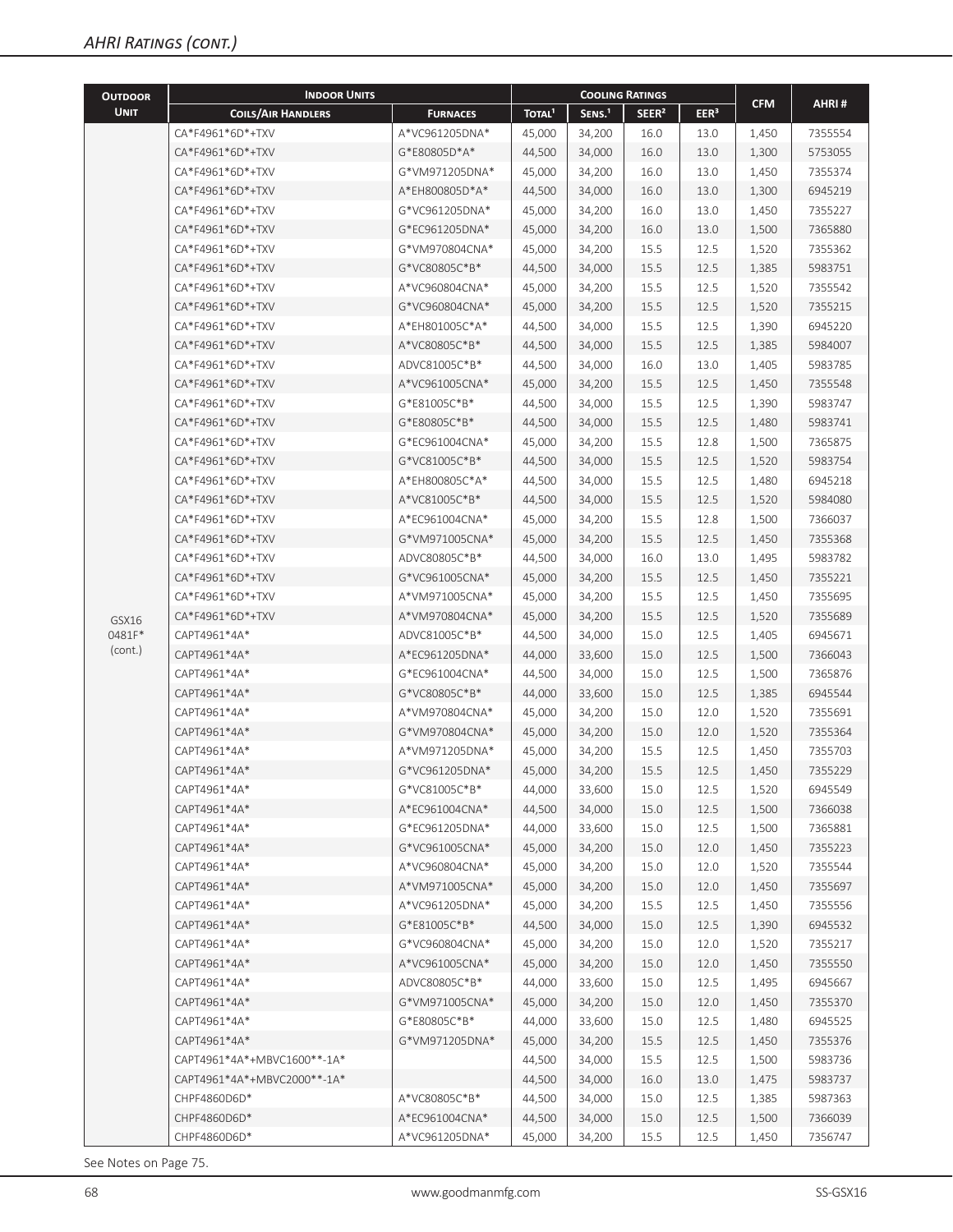| <b>OUTDOOR</b>             | <b>INDOOR UNITS</b>             |                 |                    |                    | <b>COOLING RATINGS</b> |                  |            |         |
|----------------------------|---------------------------------|-----------------|--------------------|--------------------|------------------------|------------------|------------|---------|
| <b>UNIT</b>                | <b>COILS/AIR HANDLERS</b>       | <b>FURNACES</b> | TOTAL <sup>1</sup> | SENS. <sup>1</sup> | SEER <sup>2</sup>      | EER <sup>3</sup> | <b>CFM</b> | AHRI#   |
|                            | CHPF4860D6D*                    | A*EC961205DNA*  | 44,500             | 34,000             | 15.0                   | 12.5             | 1,500      | 7366044 |
|                            | CHPF4860D6D*                    | A*VM971205DNA*  | 45,000             | 34,200             | 15.5                   | 12.5             | 1,450      | 7356758 |
|                            | CHPF4860D6D*                    | G*VM971205DNA*  | 45,000             | 34,200             | 15.5                   | 12.5             | 1,450      | 7356735 |
|                            | CHPF4860D6D*                    | G*VC960804CNA*  | 45,000             | 34,200             | 15.0                   | 12.5             | 1,520      | 7356724 |
|                            | CHPF4860D6D*                    | A*VC960804CNA*  | 45,000             | 34,200             | 15.0                   | 12.5             | 1,520      | 7356745 |
|                            | CHPF4860D6D*                    | A*EH800805D*A*  | 44,500             | 34,000             | 15.5                   | 12.5             | 1,490      | 6945224 |
|                            | CHPF4860D6D*                    | G*VC961205DNA*  | 45,000             | 34,200             | 15.5                   | 12.5             | 1,450      | 7356726 |
|                            | CHPF4860D6D*                    | G*VC80805C*B*   | 44,500             | 34,000             | 15.0                   | 12.5             | 1,385      | 5987035 |
|                            | CHPF4860D6D*                    | G*EC961205DNA*  | 44,500             | 34,000             | 15.0                   | 12.5             | 1,500      | 7365882 |
|                            | CHPF4860D6D*                    | A*EH801005C*A*  | 44,500             | 34,000             | 15.0                   | 12.5             | 1,390      | 6945225 |
|                            | CHPF4860D6D*                    | A*VM971005CNA*  | 45,000             | 34,200             | 15.0                   | 12.5             | 1,450      | 7356757 |
|                            | CHPF4860D6D*                    | G*VM970804CNA*  | 45,000             | 34,200             | 15.0                   | 12.5             | 1,520      | 7356733 |
|                            | CHPF4860D6D*                    | G*E81005C*B*    | 44,500             | 34,000             | 15.0                   | 12.5             | 1,390      | 5987031 |
|                            | CHPF4860D6D*                    | A*VM970804CNA*  | 45,000             | 34,200             | 15.0                   | 12.5             | 1,520      | 7356756 |
|                            | CHPF4860D6D*                    | A*VC81005C*B*   | 44,500             | 34,000             | 15.0                   | 12.5             | 1,520      | 5987366 |
|                            | CHPF4860D6D*                    | G*E80805D*A*    | 44,500             | 34,000             | 15.5                   | 12.5             | 1,490      | 5987027 |
|                            | CHPF4860D6D*                    | G*EC961004CNA*  | 44,500             | 34,000             | 15.0                   | 12.5             | 1,500      | 7365877 |
|                            | CHPF4860D6D*                    | G*VC961005CNA*  | 45,000             | 34,200             | 15.0                   | 12.5             | 1,450      | 7356725 |
|                            | CHPF4860D6D*                    | A*VC961005CNA*  | 45,000             | 34,200             | 15.0                   | 12.5             | 1,450      | 7356746 |
|                            | CHPF4860D6D*                    | G*VM971005CNA*  | 45,000             | 34,200             | 15.0                   | 12.5             | 1,450      | 7356734 |
|                            | CHPF4860D6D*                    | G*VC81005C*B*   | 44,500             | 34,000             | 15.0                   | 12.5             | 1,520      | 5987038 |
|                            | CHPF4860D6D*+EEP+TXV            |                 | 45,500             | 34,600             | 14.5                   | 12.0             | 1,500      | 5753054 |
| GSX16<br>0481F*<br>(cont.) | CHPF4860D6D*+MBVC2000**-1A*     |                 | 44,500             | 34,000             | 15.5                   | 12.5             | 1,500      | 5987019 |
|                            | CHPF4860D6D*+MBVC2000**-1A*+TXV |                 | 44,500             | 34,000             | 16.0                   | 13.0             | 1,500      | 5983738 |
|                            | CHPF4860D6D*+TXV                | A*VC961205DNA*  | 45,000             | 34,200             | 16.0                   | 13.0             | 1,450      | 7355557 |
|                            | CHPF4860D6D*+TXV                | G*VC960804CNA*  | 45,000             | 34,200             | 15.5                   | 12.5             | 1,520      | 7355218 |
|                            | CHPF4860D6D*+TXV                | A*EC961004CNA*  | 45,000             | 34,200             | 15.5                   | 12.8             | 1,500      | 7366040 |
|                            | CHPF4860D6D*+TXV                | G*VC961205DNA*  | 45,000             | 34,200             | 16.0                   | 13.0             | 1,450      | 7355230 |
|                            | CHPF4860D6D*+TXV                | G*EC961004CNA*  | 45,000             | 34,200             | 15.5                   | 12.8             | 1,500      | 7365878 |
|                            | CHPF4860D6D*+TXV                | G*VM971205DNA*  | 45,000             | 34,200             | 16.0                   | 13.0             | 1,450      | 7355377 |
|                            | CHPF4860D6D*+TXV                | G*VM971005CNA*  | 45,000             | 34,200             | 15.5                   | 12.5             | 1,450      | 7355371 |
|                            | CHPF4860D6D*+TXV                | A*VM970804CNA*  | 45,000             | 34,200             | 15.5                   | 12.5             | 1,520      | 7355692 |
|                            | CHPF4860D6D*+TXV                | A*VM971205DNA*  | 45,000             | 34,200             | 16.0                   | 13.0             | 1,450      | 7355704 |
|                            | CHPF4860D6D*+TXV                | A*EC961205DNA*  | 45,000             | 34,200             | 16.0                   | 13.0             | 1,500      | 7366045 |
|                            | CHPF4860D6D*+TXV                | G*EC961205DNA*  | 45,000             | 34,200             | 16.0                   | 13.0             | 1,500      | 7365883 |
|                            | CHPF4860D6D*+TXV                | A*EH800805D*A*  | 44,500             | 34,000             | 16.0                   | 13.0             | 1,300      | 6945229 |
|                            | CHPF4860D6D*+TXV                | G*VM970804CNA*  | 45,000             | 34,200             | 15.5                   | 12.5             | 1,520      | 7355365 |
|                            | CHPF4860D6D*+TXV                | A*VM971005CNA*  | 45,000             | 34,200             | 15.5                   | 12.5             | 1,450      | 7355698 |
|                            | CHPF4860D6D*+TXV                | A*EH800805C*A*  | 44,500             | 34,000             | 15.0                   | 12.5             | 1,480      | 6945228 |
|                            | CHPF4860D6D*+TXV                | G*E80805D*A*    | 44,500             | 34,000             | 16.0                   | 13.0             | 1,300      | 5753056 |
|                            | CHPF4860D6D*+TXV                | G*E81005C*B*    | 44,500             | 34,000             | 15.5                   | 12.5             | 1,390      | 5983748 |
|                            | CHPF4860D6D*+TXV                | A*VC80805C*B*   | 44,500             | 34,000             | 15.5                   | 12.5             | 1,385      | 5984008 |
|                            | CHPF4860D6D*+TXV                | A*VC960804CNA*  | 45,000             | 34,200             | 15.5                   | 12.5             | 1,520      | 7355545 |
|                            | CHPF4860D6D*+TXV                | A*VC81005C*B*   | 44,500             | 34,000             | 15.5                   | 12.5             | 1,520      | 5984081 |
|                            | CHPF4860D6D*+TXV                | A*EH801005C*A*  | 44,500             | 34,000             | 15.5                   | 12.5             | 1,390      | 6945230 |
|                            | CHPF4860D6D*+TXV                | G*VC961005CNA*  | 45,000             | 34,200             | 15.5                   | 12.5             | 1,450      | 7355224 |
|                            | CHPF4860D6D*+TXV                | G*E80805C*B*    | 44,500             | 34,000             | 15.0                   | 12.5             | 1,480      | 5983742 |
|                            | CHPF4860D6D*+TXV                | A*VC961005CNA*  | 45,000             | 34,200             | 15.5                   | 12.5             | 1,450      | 7355551 |
|                            | CHPF4860D6D*+TXV                | G*VC80805C*B*   | 44,500             | 34,000             | 15.5                   | 12.5             | 1,385      | 5983752 |
|                            | CHPF4860D6D*+TXV                | G*VC81005C*B*   | 44,500             | 34,000             | 15.5                   | 12.5             | 1,520      | 5983755 |
|                            | CSCF4860N6D*                    | G*VC961005CNA*  | 45,000             | 34,200             | 14.5                   | 12.0             | 1,450      | 7355226 |
|                            | CSCF4860N6D*                    | A*VC961005CNA*  | 45,000             | 34,200             | 14.5                   | 12.0             | 1,450      | 7355553 |
|                            | CSCF4860N6D*                    | G*VM970804CNA*  | 45,000             | 34,200             | 14.5                   | 12.0             | 1,520      | 7355367 |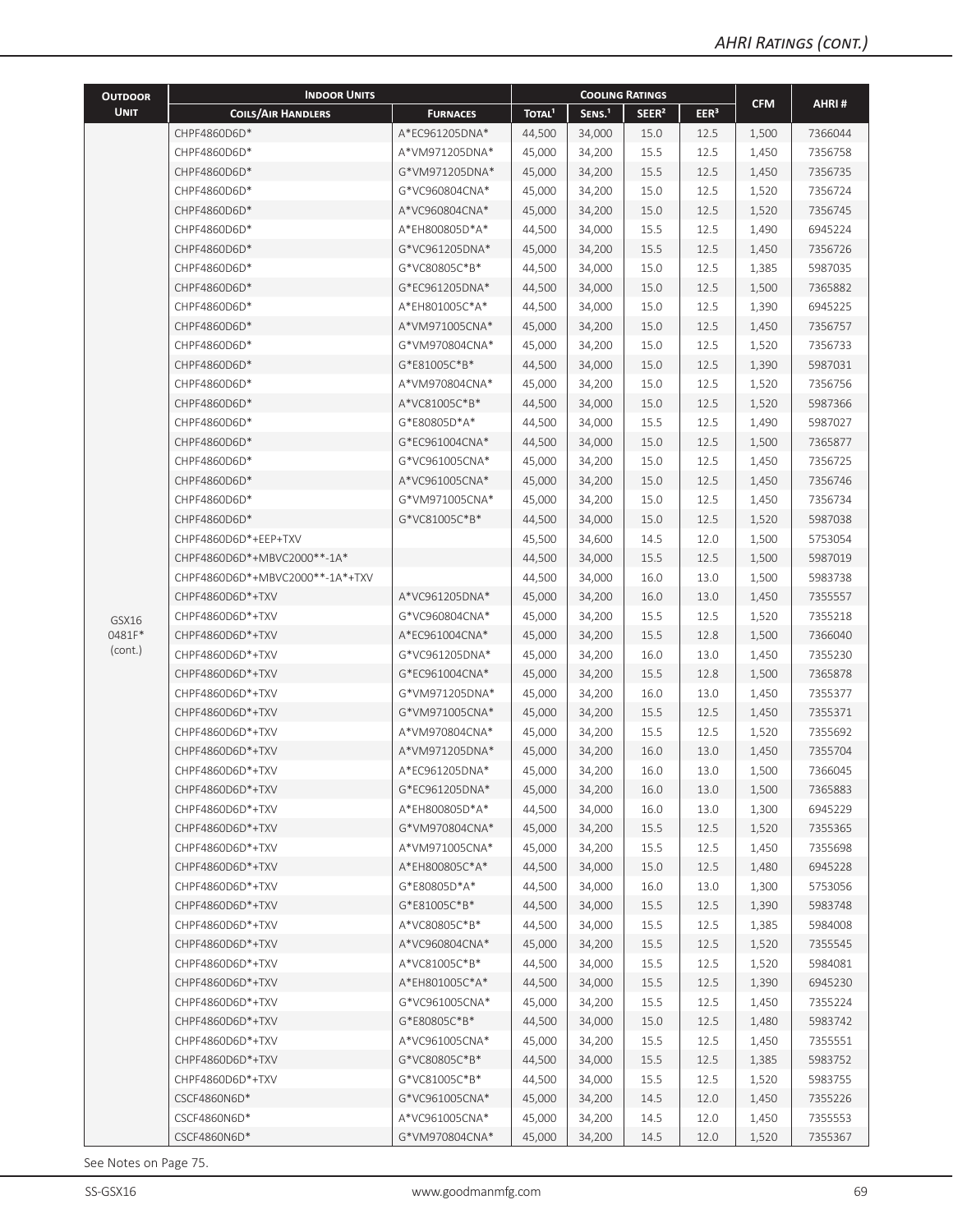| <b>OUTDOOR</b>  | <b>INDOOR UNITS</b>                  |                                  |                    |                    | <b>COOLING RATINGS</b> |                  |                |                    |
|-----------------|--------------------------------------|----------------------------------|--------------------|--------------------|------------------------|------------------|----------------|--------------------|
| <b>UNIT</b>     | <b>COILS/AIR HANDLERS</b>            | <b>FURNACES</b>                  | TOTAL <sup>1</sup> | SENS. <sup>1</sup> | SEER <sup>2</sup>      | EER <sup>3</sup> | <b>CFM</b>     | AHRI#              |
|                 | CSCF4860N6D*                         | A*VM971005CNA*                   | 45,000             | 34,200             | 14.5                   | 12.0             | 1,450          | 7355700            |
|                 | CSCF4860N6D*                         | G*E80805D*A*                     | 44,000             | 33,600             | 15.0                   | 12.5             | 1,490          | 5987028            |
|                 | CSCF4860N6D*                         | A*VM970804CNA*                   | 45,000             | 34,200             | 14.5                   | 12.0             | 1,520          | 7355694            |
|                 | CSCF4860N6D*                         | G*VC960804CNA*                   | 45,000             | 34,200             | 14.5                   | 12.0             | 1,520          | 7355220            |
|                 | CSCF4860N6D*                         | A*VC960804CNA*                   | 45,000             | 34,200             | 14.5                   | 12.0             | 1,520          | 7355547            |
|                 | CSCF4860N6D*                         | G*VM971005CNA*                   | 45,000             | 34,200             | 14.5                   | 12.0             | 1,450          | 7355373            |
|                 | CSCF4860N6D*                         | A*EH800805D*A*                   | 44,000             | 33,600             | 15.0                   | 12.5             | 1,490          | 6945234            |
|                 | CSCF4860N6D*+TXV                     | A*VC961005CNA*                   | 45,000             | 34,200             | 15.0                   | 12.5             | 1,450          | 7355552            |
|                 | CSCF4860N6D*+TXV                     | A*VM970804CNA*                   | 45,000             | 34,200             | 15.0                   | 12.5             | 1,520          | 7355693            |
|                 | CSCF4860N6D*+TXV                     | G*E81005C*B*                     | 44,500             | 34,000             | 15.0                   | 12.5             | 1,390          | 5983749            |
|                 | CSCF4860N6D*+TXV                     | A*EH800805C*A*                   | 44,500             | 34,000             | 15.0                   | 12.5             | 1,480          | 6945236            |
|                 | CSCF4860N6D*+TXV                     | G*VM970804CNA*                   | 45,000             | 34,200             | 15.0                   | 12.5             | 1,520          | 7355366            |
| GSX16<br>0481F* | CSCF4860N6D*+TXV                     | G*VC960804CNA*                   | 45,000             | 34,200             | 15.0                   | 12.5             | 1,520          | 7355219            |
| (cont.)         | CSCF4860N6D*+TXV                     | G*E80805C*B*                     | 44,500             | 34,000             | 15.0                   | 12.5             | 1,480          | 5983743            |
|                 | CSCF4860N6D*+TXV                     | A*VM971005CNA*                   | 45,000             | 34,200             | 15.0                   | 12.5             | 1,450          | 7355699            |
|                 | CSCF4860N6D*+TXV                     | A*VM971205DNA*                   | 44,500             | 34,000             | 15.0                   | 12.5             | 1,450          | 7355705            |
|                 | CSCF4860N6D*+TXV                     | G*VC961005CNA*                   | 45,000             | 34,200             | 15.0                   | 12.5             | 1,450          | 7355225            |
|                 | CSCF4860N6D*+TXV                     | G*VM971205DNA*                   | 44,500             | 34,000             | 15.0                   | 12.5             | 1,450          | 7355378            |
|                 | CSCF4860N6D*+TXV                     | A*EH801005C*A*                   | 44,500             | 34,000             | 15.0                   | 12.5             | 1,390          | 6945238            |
|                 | CSCF4860N6D*+TXV                     | G*E80805D*A*                     | 44,500             | 34,000             | 15.5                   | 12.5             | 1,490          | 5983745            |
|                 | CSCF4860N6D*+TXV                     | A*EH800805D*A*                   | 44,500             | 34,000             | 15.5                   | 12.5             | 1,490          | 6945237            |
|                 | CSCF4860N6D*+TXV                     | A*VC961205DNA*                   | 44,500             | 34,000             | 15.0                   | 12.5             | 1,450          | 7355558            |
|                 |                                      |                                  |                    |                    |                        |                  |                |                    |
|                 | CSCF4860N6D*+TXV                     | G*VC961205DNA*                   | 44,500             | 34,000             | 15.0                   | 12.5             | 1,450          | 7355231            |
|                 | CSCF4860N6D*+TXV<br>CSCF4860N6D*+TXV | G*VM971005CNA*<br>A*VC960804CNA* | 45,000             | 34,200             | 15.0                   | 12.5             | 1,450          | 7355372<br>7355546 |
|                 | ASPT60D14A*                          |                                  | 45,000<br>54,000   | 34,200<br>41,500   | 15.0<br>16.0           | 12.5<br>13.0     | 1,520<br>1,600 | 5756178            |
|                 | ASPT61D14A*                          |                                  | 54,000             | 41,500             | 16.0                   | 13.0             | 1,645          | 7984223            |
|                 | AVPTC60D14A*                         |                                  | 54,000             | 41,500             | 16.0                   | 13.0             | 1,580          | 5924359            |
|                 | CA*F4860*6D*+EEP                     |                                  | 51,500             | 39,500             | 14.0                   | 12.0             | 1,675          | 5987072            |
|                 | CA*F4860*6D*+EEP+TXV                 |                                  | 53,000             | 40,500             | 14.5                   | 12.0             | 1,675          | 5753060            |
|                 | CA*F4860*6D*+MBVC2000**-1A*          |                                  | 51,500             | 39,500             | 14.5                   | 12.0             |                | 5987073            |
|                 | CA*F4860*6D*+MBVC2000**-1A*+TXV      |                                  |                    |                    | 15.0                   | 12.5             | 1,630          | 5983794            |
|                 | CA*F4961*6D*                         | A*VC961005CNA*                   | 51,500<br>52,000   | 39,500<br>40,000   | 15.0                   | 12.5             | 1,630          | 7355561            |
|                 |                                      |                                  |                    |                    |                        |                  | 1,450          |                    |
|                 | CA*F4961*6D*<br>CA*F4961*6D*         | A*VC81005C*B*                    | 52,000             | 40,000             | 14.5                   | 12.0<br>12.5     | 1,500          | 5987394            |
|                 |                                      | A*VM971005CNA*<br>G*VC80805C*B*  | 52,000             | 40,000             | $15.0\,$               |                  | 1,450          | 7355708            |
|                 | CA*F4961*6D*                         | G*VM971005CNA*                   | 52,000             | 40,000             | 14.5                   | 12.0             | 1,520          | 5987083            |
|                 | CA*F4961*6D*                         |                                  | 52,000             | 40,000             | 15.0                   | 12.5             | 1,450          | 7355381            |
|                 | CA*F4961*6D*                         | A*VC80805C*B*                    | 52,000             | 40,000             | 14.5                   | 12.0             | 1,520          | 5987392            |
| GSX16           | CA*F4961*6D*                         | G*VM971205DNA*                   | 52,000             | 40,000             | 15.0                   | 12.0             | 1,460          | 7355387            |
| 0601F*          | CA*F4961*6D*                         | G*VC961005CNA*                   | 52,000             | 40,000             | 15.0                   | 12.5             | 1,450          | 7355234            |
|                 | CA*F4961*6D*                         | G*EC961205DNA*                   | 52,000             | 40,000             | 15.5                   | 12.5             | 1,630          | 7365884            |
|                 | CA*F4961*6D*                         | G*VC961205DNA*                   | 52,000             | 40,000             | 15.0                   | 12.0             | 1,460          | 7355240            |
|                 | CA*F4961*6D*                         | G*VC81005C*B*                    | 52,000             | 40,000             | 14.5                   | 12.0             | 1,500          | 5987085            |
|                 | CA*F4961*6D*                         | A*EC961205DNA*                   | 52,000             | 40,000             | 15.5                   | 12.5             | 1,630          | 7366046            |
|                 | CA*F4961*6D*                         | A*VM971205DNA*                   | 52,000             | 40,000             | 15.0                   | 12.0             | 1,460          | 7355714            |
|                 | CA*F4961*6D*                         | A*VC961205DNA*                   | 52,000             | 40,000             | 15.0                   | 12.0             | 1,460          | 7355567            |
|                 | CA*F4961*6D*+EEP                     |                                  | 52,000             | 40,000             | 14.5                   | 12.0             | 1,675          | 5987074            |
|                 | CA*F4961*6D*+EEP+TXV                 |                                  | 54,000             | 41,500             | 15.0                   | 12.5             | 1,675          | 5753059            |
|                 | CA*F4961*6D*+MBVC2000**-1A*          |                                  | 52,000             | 40,000             | 15.0                   | 12.5             | 1,675          | 5987075            |
|                 | CA*F4961*6D*+MBVC2000**-1A*+TXV      |                                  | 52,000             | 40,000             | 15.5                   | 12.5             | 1,675          | 5983795            |
|                 | CA*F4961*6D*+TXV                     | ADVC81005C*B*                    | 52,000             | 40,000             | 15.0                   | 12.5             | 1,620          | 5983829            |
|                 | CA*F4961*6D*+TXV                     | G*VC81005C*B*                    | 52,000             | 40,000             | 15.0                   | 12.5             | 1,500          | 5983807            |
|                 | CA*F4961*6D*+TXV                     | A*VM971005CNA*                   | 52,000             | 40,000             | 15.5                   | 12.5             | 1,450          | 7355707            |
|                 | CA*F4961*6D*+TXV                     | G*EC961205DNA*                   | 52,000             | 40,000             | 16.0                   | 13.0             | 1,630          | 7365885            |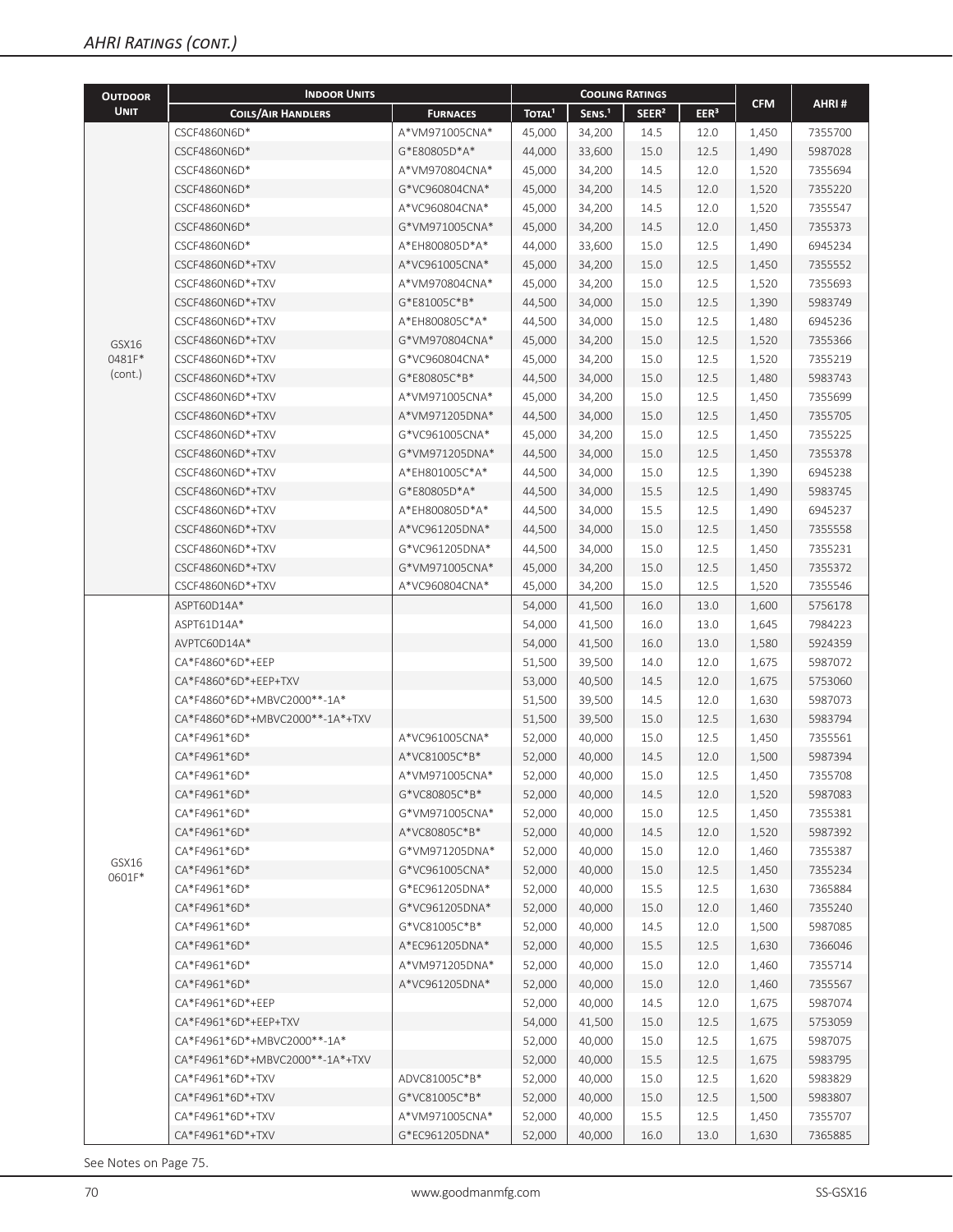| <b>INDOOR UNITS</b><br><b>COOLING RATINGS</b><br><b>OUTDOOR</b>                                                              |                  |            |         |
|------------------------------------------------------------------------------------------------------------------------------|------------------|------------|---------|
| <b>UNIT</b><br>TOTAL <sup>1</sup><br>SENS. <sup>1</sup><br>SEER <sup>2</sup><br><b>COILS/AIR HANDLERS</b><br><b>FURNACES</b> | EER <sup>3</sup> | <b>CFM</b> | AHRI#   |
| CA*F4961*6D*+TXV<br>G*VM971205DNA*<br>52,000<br>40,000<br>16.0                                                               | 13.0             | 1,460      | 7355386 |
| G*VC961005CNA*<br>40,000<br>15.5<br>CA*F4961*6D*+TXV<br>52,000                                                               | 12.5             | 1,450      | 7355233 |
| CA*F4961*6D*+TXV<br>A*EH800805D*A*<br>53,000<br>40,500<br>16.0                                                               | 13.0             | 1,500      | 6945242 |
| A*VC961005CNA*<br>52,000<br>CA*F4961*6D*+TXV<br>40,000<br>15.5                                                               | 12.5             | 1,450      | 7355560 |
| CA*F4961*6D*+TXV<br>A*EC961205DNA*<br>52,000<br>40,000<br>16.0                                                               | 13.0             | 1,630      | 7366047 |
| CA*F4961*6D*+TXV<br>A*VC81005C*B*<br>52,000<br>40,000<br>15.0                                                                | 12.5             | 1,500      | 5984013 |
| CA*F4961*6D*+TXV<br>A*VC961205DNA*<br>52,000<br>40,000<br>16.0                                                               | 13.0             | 1,460      | 7355566 |
| CA*F4961*6D*+TXV<br>G*VC80805C*B*<br>52,000<br>40,000<br>15.2                                                                | 12.5             | 1,520      | 6107341 |
| CA*F4961*6D*+TXV<br>G*E80805C*B*<br>52,000<br>40,000<br>15.0                                                                 | 12.5             | 1,645      | 5983799 |
| CA*F4961*6D*+TXV<br>ADVC80805C*B*<br>52,000<br>40,000<br>15.0                                                                | 12.5             | 1,585      | 5983827 |
| CA*F4961*6D*+TXV<br>A*VM971205DNA*<br>52,000<br>40,000<br>16.0                                                               | 13.0             | 1,460      | 7355713 |
| CA*F4961*6D*+TXV<br>G*VM971005CNA*<br>52,000<br>40,000<br>15.5                                                               | 12.5             | 1,450      | 7355380 |
| CA*F4961*6D*+TXV<br>A*EH800805C*A*<br>52,000<br>40,000<br>15.0                                                               | 12.5             | 1,645      | 6945241 |
| CA*F4961*6D*+TXV<br>G*VC961205DNA*<br>40,000<br>52,000<br>16.0                                                               | 13.0             | 1,460      | 7355239 |
| CA*F4961*6D*+TXV<br>A*EH801005C*A*<br>52,000<br>40,000<br>15.0                                                               | 12.5             | 1,690      | 6945243 |
| CA*F4961*6D*+TXV<br>G*E80805D*A*<br>40,500<br>53,000<br>16.0                                                                 | 13.0             | 1,500      | 5753062 |
| CA*F4961*6D*+TXV<br>A*VC80805C*B*<br>40,000<br>52,000<br>15.2                                                                | 12.5             | 1,520      | 6107354 |
| CA*F4961*6D*+TXV<br>G*E81005C*B*<br>52,000<br>40,000<br>15.0                                                                 | 12.5             | 1,690      | 5983803 |
| CAPT4961*4A*<br>G*E80805C*B*<br>52,000<br>40,000<br>15.0                                                                     | 12.5             | 1,645      | 6945526 |
| CAPT4961*4A*<br>G*E80805D*A*<br>52,000<br>40,000<br>15.0                                                                     | 12.5             | 1,500      | 6945528 |
| CAPT4961*4A*<br>A*VC961205DNA*<br>52,000<br>40,000<br>15.0                                                                   | 12.5             | 1,460      | 7355568 |
| CAPT4961*4A*<br>G*VC80805C*B*<br>52,000<br>40,000<br>15.0                                                                    | 12.5             | 1,520      | 5983806 |
| CAPT4961*4A*<br>ADVC80805C*B*<br>52,000<br>40,000<br>15.0                                                                    | 12.5             | 1,585      | 5983828 |
| CAPT4961*4A*<br>A*VM971205DNA*<br>40,000<br>15.0<br>52,000                                                                   | 12.5             | 1,460      | 7355715 |
| CAPT4961*4A*<br>A*EC961205DNA*<br>52,000<br>40,000<br>15.0                                                                   | 12.5             | 1,630      | 7366048 |
| CAPT4961*4A*<br>A*VC80805C*B*<br>52,000<br>40,000<br>15.0                                                                    | 12.5             | 1,520      | 5984103 |
| GSX16<br>CAPT4961*4A*<br>G*VC81005C*B*<br>52,000<br>40,000<br>15.0                                                           | 12.5             | 1,500      | 5983808 |
| 0601F*<br>CAPT4961*4A*<br>G*VM971205DNA*<br>52,000<br>40,000<br>15.0                                                         | 12.5             | 1,460      | 7355388 |
| (cont.)<br>CAPT4961*4A*<br>A*VC961005CNA*<br>52,000<br>40,000<br>15.5                                                        | 12.5             | 1,450      | 7355562 |
| CAPT4961*4A*<br>G*EC961205DNA*<br>52,000<br>40,000<br>15.0                                                                   | 12.5             | 1,630      | 7365886 |
| CAPT4961*4A*<br>G*E81005C*B*<br>52,000<br>40,000<br>15.0                                                                     | 12.5             | 1,690      | 6945533 |
| CAPT4961*4A*<br>G*VC961205DNA*<br>52,000<br>40,000<br>15.0                                                                   | 12.5             | 1,460      | 7355241 |
| CAPT4961*4A*<br>A*VC81005C*B*<br>52,000<br>40,000<br>15.0                                                                    | 12.5             | 1,500      | 5984014 |
| CAPT4961*4A*<br>A*VM971005CNA*<br>52,000<br>40,000<br>15.5                                                                   | 12.5             | 1,450      | 7355709 |
| 15.5<br>CAPT4961*4A*<br>G*VC961005CNA*<br>52,000<br>40,000                                                                   | 12.5             | 1,450      | 7355235 |
| CAPT4961*4A*<br>G*VM971005CNA*<br>52,000<br>40,000<br>15.5                                                                   | 12.5             | 1,450      | 7355382 |
| CAPT4961*4A*<br>ADVC81005C*B*<br>52,000<br>40,000<br>15.0                                                                    | 12.5             | 1,620      | 5983830 |
| CAPT4961*4A*+EEP<br>52,000<br>40,000<br>15.0                                                                                 | 12.5             | 1,675      | 5983796 |
| CAPT4961*4A*+MBVC1600**-1A*<br>52,000<br>40,000<br>15.0                                                                      | 12.5             | 1,560      | 6945519 |
| 52,000<br>40,000<br>CHPF4860D6D*<br>A*VM971205DNA*<br>15.0                                                                   | 12.0             | 1,460      | 7356760 |
| CHPF4860D6D*<br>A*VC961005CNA*<br>51,500<br>39,500<br>15.0                                                                   | 12.5             | 1,450      | 7356749 |
| CHPF4860D6D*<br>G*VC80805C*B*<br>52,000<br>40,000<br>14.5                                                                    | 12.0             | 1,520      | 5987084 |
| CHPF4860D6D*<br>G*VM971005CNA*<br>51,500<br>39,500<br>15.0                                                                   | 12.5             | 1,450      | 7356736 |
| CHPF4860D6D*<br>G*EC961205DNA*<br>52,000<br>40,000<br>15.5                                                                   | 12.5             | 1,630      | 7365887 |
| CHPF4860D6D*<br>A*VC80805C*B*<br>52,000<br>40,000<br>14.5                                                                    | 12.0             | 1,520      | 5987393 |
| CHPF4860D6D*<br>A*VC961205DNA*<br>52,000<br>40,000<br>15.0                                                                   | 12.0             | 1,460      | 7356750 |
| CHPF4860D6D*<br>G*E81005C*B*<br>52,000<br>40,000<br>14.5                                                                     | 12.0             | 1,690      | 6079825 |
| 40,000<br>CHPF4860D6D*<br>G*VC961205DNA*<br>52,000<br>15.0                                                                   | 12.0             | 1,460      | 7356728 |
| CHPF4860D6D*<br>G*VC81005C*B*<br>52,000<br>40,000<br>14.5                                                                    | 12.0             | 1,500      | 5987086 |
| CHPF4860D6D*<br>A*EH800805C*A*<br>52,000<br>40,000<br>14.5                                                                   | 12.0             | 1,645      | 6945246 |
| CHPF4860D6D*<br>A*VM971005CNA*<br>51,500<br>39,500<br>15.0                                                                   | 12.5             | 1,450      | 7356759 |
| CHPF4860D6D*<br>G*E80805C*B*<br>52,000<br>40,000<br>14.5                                                                     | 12.0             | 1,645      | 6079874 |
| CHPF4860D6D*<br>A*EC961205DNA*<br>52,000<br>40,000<br>15.5                                                                   | 12.5             | 1,630      | 7366049 |
| CHPF4860D6D*<br>A*EH801005C*A*<br>40,000<br>14.5<br>52,000                                                                   | 12.0             | 1,690      | 6945247 |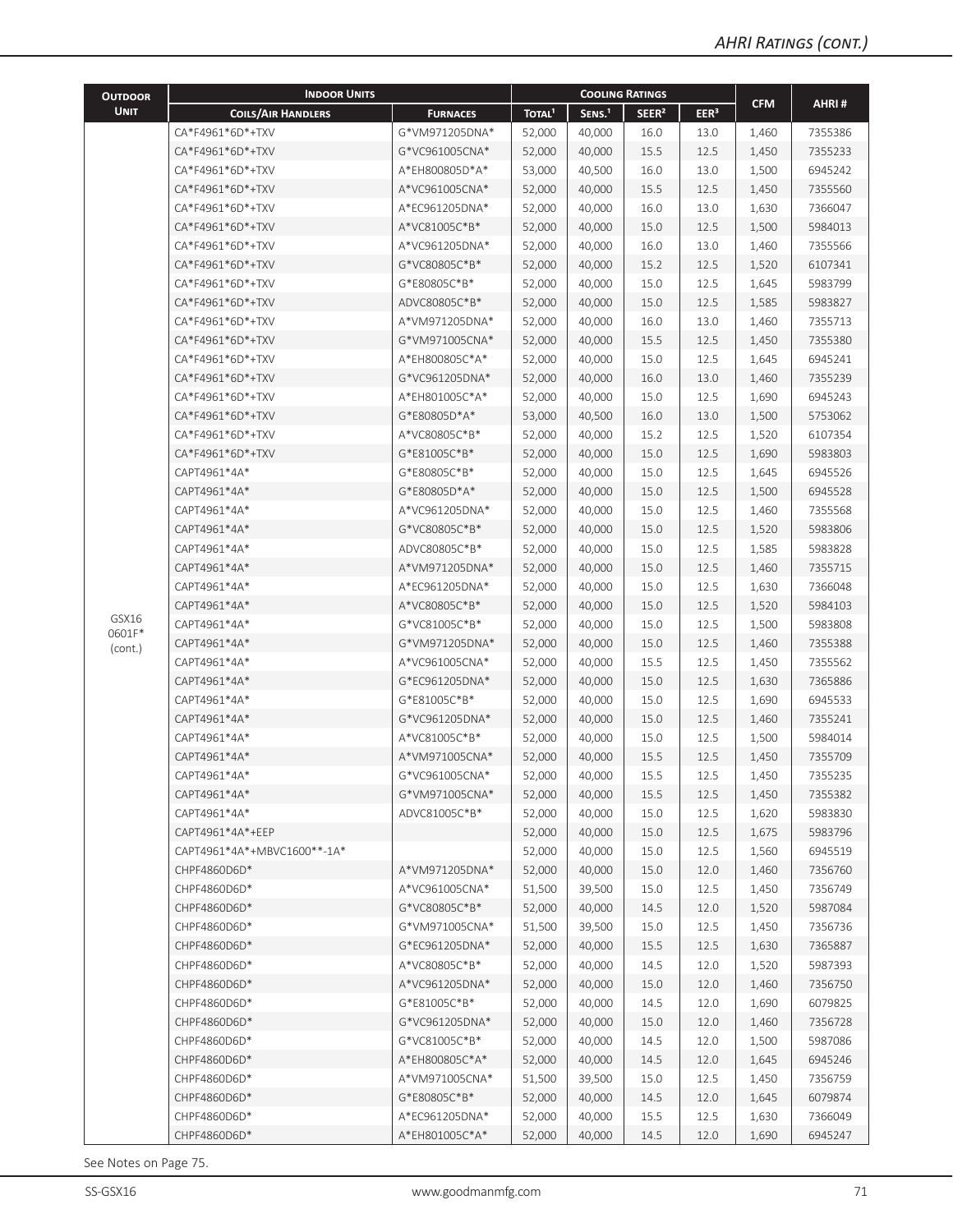| <b>OUTDOOR</b>  | <b>INDOOR UNITS</b>         |                 |                    |                    | <b>COOLING RATINGS</b> |                  |            |         |
|-----------------|-----------------------------|-----------------|--------------------|--------------------|------------------------|------------------|------------|---------|
| <b>UNIT</b>     | <b>COILS/AIR HANDLERS</b>   | <b>FURNACES</b> | TOTAL <sup>1</sup> | SENS. <sup>1</sup> | SEER <sup>2</sup>      | EER <sup>3</sup> | <b>CFM</b> | AHRI#   |
|                 | CHPF4860D6D*                | A*VC81005C*B*   | 52,000             | 40,000             | 14.5                   | 12.0             | 1,500      | 5987395 |
|                 | CHPF4860D6D*                | G*VC961005CNA*  | 51,500             | 39,500             | 15.0                   | 12.5             | 1,450      | 7356727 |
|                 | CHPF4860D6D*                | G*VM971205DNA*  | 52,000             | 40,000             | 15.0                   | 12.0             | 1,460      | 7356737 |
|                 | CHPF4860D6D*+EEP            |                 | 52,000             | 40,000             | 14.5                   | 12.0             | 1,675      | 5987076 |
|                 | CHPF4860D6D*+EEP+TXV        |                 | 53,500             | 41,000             | 15.0                   | 12.5             | 1,675      | 5753061 |
|                 | CHPF4860D6D*+MBVC2000**-1A* |                 | 52,000             | 40,000             | 15.0                   | 12.5             | 1,675      | 5987077 |
|                 | CHPF4860D6D*+TXV            | A*VC961205DNA*  | 52,000             | 40,000             | 16.0                   | 13.0             | 1,460      | 7355569 |
|                 | CHPF4860D6D*+TXV            | G*E81005C*B*    | 52,000             | 40,000             | 15.0                   | 12.5             | 1,690      | 5983804 |
|                 | CHPF4860D6D*+TXV            | A*VM971005CNA*  | 52,000             | 40,000             | 15.5                   | 12.5             | 1,450      | 7355710 |
|                 | CHPF4860D6D*+TXV            | A*EH800805D*A*  | 53,000             | 40,500             | 16.0                   | 13.0             | 1,500      | 6945251 |
|                 | CHPF4860D6D*+TXV            | G*E80805C*B*    | 52,000             | 40,000             | 15.2                   | 12.5             | 1,645      | 6107346 |
|                 | CHPF4860D6D*+TXV            | A*EH800805C*A*  | 52,000             | 40,000             | 15.2                   | 12.5             | 1,645      | 6945250 |
|                 | CHPF4860D6D*+TXV            | A*VC80805C*B*   | 52,000             | 40,000             | 15.2                   | 12.5             | 1,520      | 6107359 |
|                 | CHPF4860D6D*+TXV            | G*VM971005CNA*  | 52,000             | 40,000             | 15.5                   | 12.5             | 1,450      | 7355383 |
|                 | CHPF4860D6D*+TXV            | G*VC81005C*B*   | 52,000             | 40,000             | 15.0                   | 12.5             | 1,500      | 5983809 |
|                 | CHPF4860D6D*+TXV            | G*EC961205DNA*  | 52,000             | 40,000             | 16.0                   | 13.0             | 1,630      | 7365888 |
|                 | CHPF4860D6D*+TXV            | A*VC961005CNA*  | 52,000             | 40,000             | 15.5                   | 12.5             | 1,450      | 7355563 |
|                 | CHPF4860D6D*+TXV            | G*VM971205DNA*  | 52,000             | 40,000             | 16.0                   | 13.0             | 1,460      | 7355389 |
|                 | CHPF4860D6D*+TXV            | A*VC81005C*B*   | 52,000             | 40,000             | 15.0                   | 12.5             | 1,500      | 5984015 |
|                 | CHPF4860D6D*+TXV            | A*EH801005C*A*  | 52,000             | 40,000             | 15.0                   | 12.5             | 1,690      | 6945252 |
|                 | CHPF4860D6D*+TXV            | G*VC80805C*B*   | 52,000             | 40,000             | 15.2                   | 12.5             | 1,520      | 6107347 |
|                 | CHPF4860D6D*+TXV            | A*EC961205DNA*  | 52,000             | 40,000             | 16.0                   | 13.0             | 1,630      | 7366050 |
|                 | CHPF4860D6D*+TXV            | G*E80805D*A*    | 53,000             | 40,500             | 16.0                   | 13.0             | 1,500      | 5753063 |
|                 | CHPF4860D6D*+TXV            | G*VC961205DNA*  | 52,000             | 40,000             | 16.0                   | 13.0             | 1,460      | 7355242 |
|                 | CHPF4860D6D*+TXV            | A*VM971205DNA*  | 52,000             | 40,000             | 16.0                   | 13.0             | 1,460      | 7355716 |
|                 | CHPF4860D6D*+TXV            | G*VC961005CNA*  | 52,000             | 40,000             | 15.5                   | 12.5             | 1,450      | 7355236 |
| GSX16<br>0601F* | CSCF4860N6D*                | G*VM971205DNA*  | 51,500             | 39,500             | 14.5                   | 12.0             | 1,460      | 7355391 |
|                 | CSCF4860N6D*                | G*VM971005CNA*  | 51,500             | 39,500             | 14.5                   | 12.0             | 1,450      | 7355385 |
| (cont.)         | CSCF4860N6D*                | A*EH801005C*A*  | 51,500             | 39,500             | 14.5                   | 12.0             | 1,690      | 6945256 |
|                 | CSCF4860N6D*                | A*VM971005CNA*  | 51,500             | 39,500             | 14.5                   | 12.0             | 1,450      | 7355712 |
|                 | CSCF4860N6D*                | A*VC961205DNA*  | 51,500             | 39,500             | 14.5                   | 12.0             | 1,460      | 7355571 |
|                 | CSCF4860N6D*                | A*EH800805C*A*  | 51,500             | 39,500             | 14.5                   | 12.0             | 1,645      | 6945255 |
|                 | CSCF4860N6D*                | G*E80805C*B*    | 51,500             | 39,500             | 14.5                   | 12.0             | 1,645      | 6079826 |
|                 | CSCF4860N6D*                | G*VC961205DNA*  | 51,500             | 39,500             | 14.5                   | 12.0             | 1,460      | 7355244 |
|                 | CSCF4860N6D*                | A*VC961005CNA*  | 51,500             | 39,500             | 14.5                   | 12.0             | 1,450      | 7355565 |
|                 | CSCF4860N6D*                | A*VM971205DNA*  | 51,500             | 39,500             | 14.5                   | 12.0             | 1,460      | 7355718 |
|                 | CSCF4860N6D*                | G*E81005C*B*    | 51,500             | 39,500             | 14.5                   | 12.0             | 1,690      | 6079827 |
|                 | CSCF4860N6D*                | G*VC961005CNA*  | 51,500             | 39,500             | 14.5                   | 12.0             | 1,450      | 7355238 |
|                 | CSCF4860N6D*+EEP            |                 | 51,500             | 39,500             | 14.0                   | 12.0             | 1,675      | 5987078 |
|                 | CSCF4860N6D*+EEP+TXV        |                 | 51,500             | 39,500             | 14.5                   | 12.0             | 1,675      | 5983797 |
|                 | CSCF4860N6D*+TXV            | A*VM971205DNA*  | 51,500             | 39,500             | 15.0                   | 12.0             | 1,460      | 7355717 |
|                 | CSCF4860N6D*+TXV            | A*EH801005C*A*  | 51,500             | 39,500             | 15.0                   | 12.5             | 1,690      | 6945261 |
|                 | CSCF4860N6D*+TXV            | G*VM971005CNA*  | 51,500             | 39,500             | 15.0                   | 12.5             | 1,450      | 7355384 |
|                 | CSCF4860N6D*+TXV            | A*VM971005CNA*  | 51,500             | 39,500             | 15.0                   | 12.5             | 1,450      | 7355711 |
|                 | CSCF4860N6D*+TXV            | G*E80805C*B*    | 51,500             | 39,500             | 15.0                   | 12.5             | 1,645      | 5983800 |
|                 | CSCF4860N6D*+TXV            | G*VC961205DNA*  | 51,500             | 39,500             | 15.0                   | 12.0             | 1,460      | 7355243 |
|                 | CSCF4860N6D*+TXV            | G*E81005C*B*    | 51,500             | 39,500             | 15.0                   | 12.5             | 1,690      | 5983805 |
|                 | CSCF4860N6D*+TXV            | G*VC961005CNA*  | 51,500             | 39,500             | 15.0                   | 12.5             | 1,450      | 7355237 |
|                 | CSCF4860N6D*+TXV            | A*VC961205DNA*  | 51,500             | 39,500             | 15.0                   | 12.0             | 1,460      | 7355570 |
|                 | CSCF4860N6D*+TXV            | G*E80805D*A*    | 51,500             | 39,500             | 15.5                   | 12.5             | 1,690      | 5983801 |
|                 | CSCF4860N6D*+TXV            | A*VC961005CNA*  | 51,500             | 39,500             | 15.0                   | 12.5             | 1,450      | 7355564 |
|                 | CSCF4860N6D*+TXV            | A*EH800805C*A*  | 51,500             | 39,500             | 15.0                   | 12.5             | 1,645      | 6945259 |
|                 | CSCF4860N6D*+TXV            | A*EH800805D*A*  | 51,500             | 39,500             | 15.5                   | 12.5             | 1,690      | 6945260 |
|                 | CSCF4860N6D*+TXV            | G*VM971205DNA*  | 51,500             | 39,500             | 15.0                   | 12.0             | 1,460      | 7355390 |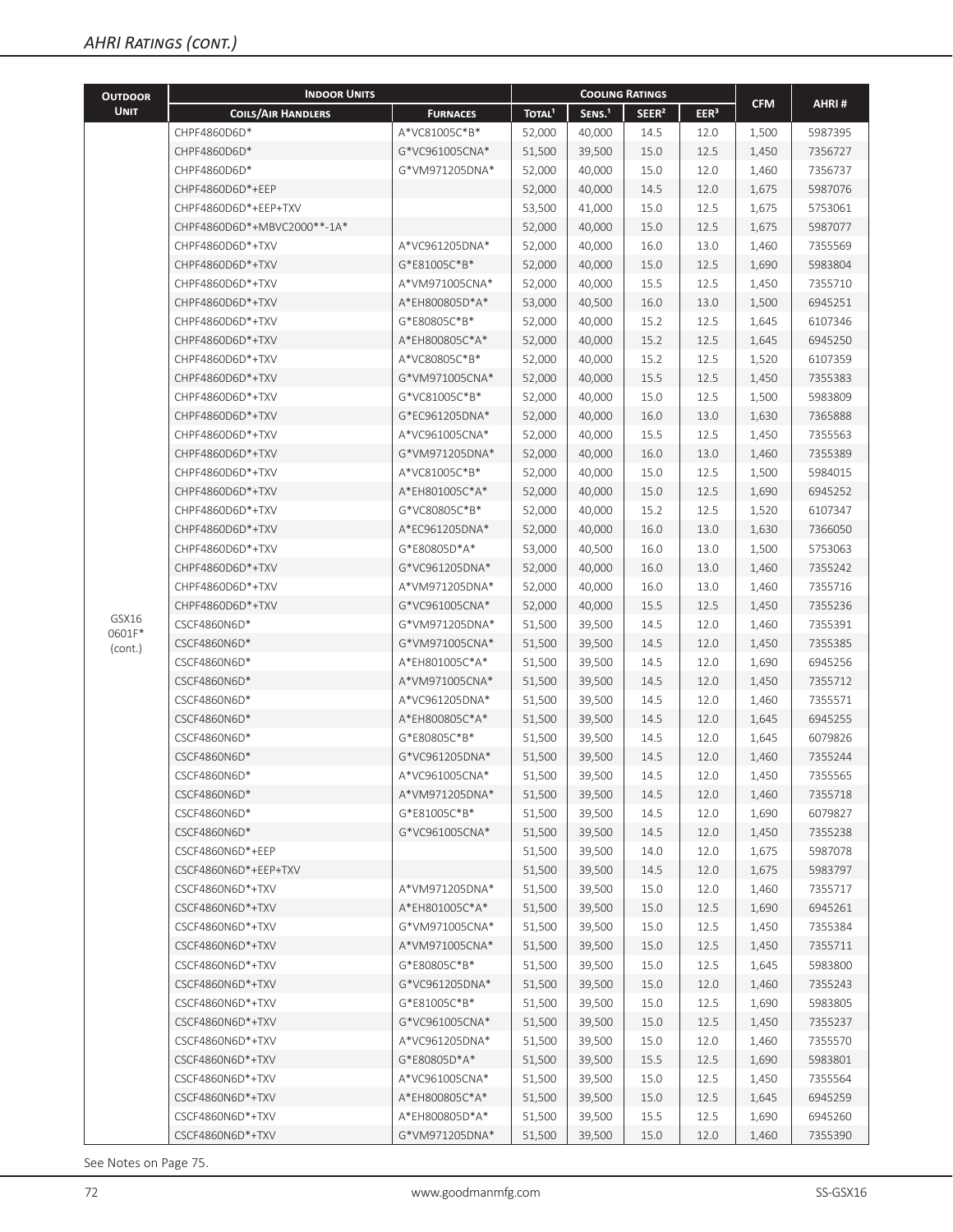| <b>OUTDOOR</b> | <b>INDOOR UNITS</b>             |                 | <b>COOLING RATINGS</b> |                    |                   |                  |            |         |  |
|----------------|---------------------------------|-----------------|------------------------|--------------------|-------------------|------------------|------------|---------|--|
| <b>UNIT</b>    | <b>COILS/AIR HANDLERS</b>       | <b>FURNACES</b> | TOTAL <sup>1</sup>     | SENS. <sup>1</sup> | SEER <sup>2</sup> | EER <sup>3</sup> | <b>CFM</b> | AHRI#   |  |
|                | ASPT60D14A*                     |                 | 57,000                 | 40,000             | 14.0              | 12.0             | 1,620      | 6762955 |  |
|                | AVPTC60D14A*                    |                 | 57,000                 | 40,000             | 14.0              | 12.0             | 1,620      | 6762956 |  |
|                | CA*F4961*6D*                    | A*VC961205DNA*  | 56,500                 | 39,500             | 14.0              | 11.7             | 1,520      | 7355579 |  |
|                | CA*F4961*6D*                    | A*VC80805C*B*   | 56,500                 | 39,500             | 14.0              | 11.7             | 1,560      | 6836589 |  |
|                | CA*F4961*6D*                    | G*E80805C*B*    | 56,500                 | 39,500             | 14.0              | 11.7             | 1,525      | 6836574 |  |
|                | CA*F4961*6D*                    | A*EC961205DNA*  | 56,500                 | 39,500             | 14.0              | 11.7             | 1,500      | 7366051 |  |
|                | CA*F4961*6D*                    | G*VM971205DNA*  | 56,500                 | 39,500             | 14.0              | 11.7             | 1,520      | 7355399 |  |
|                | CA*F4961*6D*                    | A*VM971205DNA*  | 56,500                 | 39,500             | 14.0              | 11.7             | 1,520      | 7355726 |  |
|                | CA*F4961*6D*                    | A*EH800805D*A*  | 56,500                 | 39,500             | 14.0              | 11.7             | 1,500      | 6945265 |  |
|                | CA*F4961*6D*                    | A*VC81005C*B*   | 56,500                 | 39,500             | 14.0              | 11.7             | 1,525      | 6836596 |  |
|                | CA*F4961*6D*                    | G*E80805D*A*    | 56,500                 | 39,500             | 14.0              | 11.7             | 1,500      | 6836650 |  |
|                | CA*F4961*6D*                    | ADVC80805C*B*   | 56,500                 | 39,500             | 14.0              | 11.7             | 1,560      | 6836590 |  |
|                | CA*F4961*6D*                    | G*VC80805C*B*   | 56,500                 | 39,500             | 14.0              | 11.7             | 1,560      | 6836591 |  |
|                | CA*F4961*6D*                    | ADVC81005C*B*   | 56,500                 | 39,500             | 14.0              | 11.7             | 1,525      | 6836597 |  |
|                | CA*F4961*6D*                    | G*VC81005C*B*   | 56,500                 | 39,500             | 14.0              | 11.7             | 1,525      | 6836598 |  |
|                | CA*F4961*6D*                    | G*VC961205DNA*  | 56,500                 | 39,500             | 14.0              | 11.7             | 1,520      | 7355252 |  |
|                | CA*F4961*6D*                    | G*EC961205DNA*  | 56,500                 | 39,500             | 14.0              | 11.7             | 1,500      | 7365889 |  |
|                | CA*F4961*6D*                    | A*EH800805C*A*  | 56,500                 | 39,500             | 14.0              | 11.7             | 1,525      | 6945264 |  |
|                | CA*F4961*6D*+EEP+TXV            |                 | 57,000                 | 40,000             | 14.0              | 11.7             | 1,545      | 6809884 |  |
|                | CA*F4961*6D*+MBVC2000**-1A*     |                 | 56,500                 | 39,500             | 14.0              | 11.7             | 1,620      | 6836569 |  |
|                | CA*F4961*6D*+MBVC2000**-1A*+TXV |                 | 57,000                 | 40,000             | 14.5              | 12.0             | 1,620      | 6762912 |  |
|                | CA*F4961*6D*+TXV                | G*E81005C*B*    | 57,000                 | 40,000             | 14.5              | 12.0             | 1,600      | 6762873 |  |
|                | CA*F4961*6D*+TXV                | G*VC81005C*B*   | 57,000                 | 40,000             | 14.5              | 12.0             | 1,525      | 6762879 |  |
|                | CA*F4961*6D*+TXV                | G*VM971005CNA*  | 57,000                 | 40,000             | 14.0              | 11.7             | 1,525      | 7355392 |  |
|                | CA*F4961*6D*+TXV                | A*VC961205DNA*  | 57,000                 | 40,000             | 14.5              | 11.8             | 1,520      | 7355578 |  |
|                | CA*F4961*6D*+TXV                | A*EH800805C*A*  | 57,000                 | 40,000             | 14.5              | 12.0             | 1,525      | 6945269 |  |
| GSX16          | CA*F4961*6D*+TXV                | G*E80805C*B*    | 57,000                 | 40,000             | 14.5              | 12.0             | 1,525      | 6762870 |  |
| 0611F*         | CA*F4961*6D*+TXV                | A*EH801005C*A*  | 57,000                 | 40,000             | 14.5              | 12.0             | 1,600      | 6945271 |  |
|                | CA*F4961*6D*+TXV                | G*VM971205DNA*  | 57,000                 | 40,000             | 14.5              | 11.8             | 1,520      | 7355398 |  |
|                | CA*F4961*6D*+TXV                | A*VC81005C*B*   | 57,000                 | 40,000             | 14.5              | 12.0             | 1,525      | 6762844 |  |
|                | CA*F4961*6D*+TXV                | G*VC961205DNA*  | 57,000                 | 40,000             | 14.5              | 11.8             | 1,520      | 7355251 |  |
|                | CA*F4961*6D*+TXV                | A*VC80805C*B*   | 57,000                 | 40,000             | 14.5              | 12.0             | 1,560      | 6762841 |  |
|                | CA*F4961*6D*+TXV                | ADVC81005C*B*   | 57,000                 | 40,000             | 14.5              | 12.0             | 1,525      | 6762869 |  |
|                | CA*F4961*6D*+TXV                | A*EH800805D*A*  | 57,000                 | 40,000             | 14.5              | 12.0             | 1,500      | 6945270 |  |
|                | CA*F4961*6D*+TXV                | A*VM971205DNA*  | 57,000                 | 40,000             | 14.5              | 11.8             | 1,520      | 7355725 |  |
|                | CA*F4961*6D*+TXV                | A*EC961205DNA*  | 57,000                 | 40,000             | 14.5              | 12.0             | 1,500      | 7366052 |  |
|                | CA*F4961*6D*+TXV                | A*VC961005CNA*  | 57,000                 | 40,000             | 14.0              | 11.7             | 1,525      | 7355572 |  |
|                | CA*F4961*6D*+TXV                | G*VC80805C*B*   | 57,000                 | 40,000             | 14.5              | 12.0             | 1,560      | 6762876 |  |
|                | CA*F4961*6D*+TXV                | ADVC80805C*B*   | 57,000                 | 40,000             | 14.5              | 12.0             | 1,560      | 6762868 |  |
|                | CA*F4961*6D*+TXV                | G*VC961005CNA*  | 57,000                 | 40,000             | 14.0              | 11.7             | 1,525      | 7355245 |  |
|                | CA*F4961*6D*+TXV                | A*VM971005CNA*  | 57,000                 | 40,000             | 14.0              | 11.7             | 1,525      | 7355719 |  |
|                | CA*F4961*6D*+TXV                | G*EC961205DNA*  | 57,000                 | 40,000             | 14.5              | 12.0             | 1,500      | 7365890 |  |
|                | CA*F4961*6D*+TXV                | G*E80805D*A*    | 57,000                 | 40,000             | 14.5              | 12.0             | 1,500      | 6762915 |  |
|                | CAPT4961*4A*<br>G*VM971205DNA*  |                 | 57,000                 | 40,000             | 14.5              | 11.8             | 1,520      | 7355400 |  |
|                | CAPT4961*4A*                    | G*VC961005CNA*  | 57,000                 | 40,000             | 14.0              | 11.7             | 1,525      | 7355247 |  |
|                | CAPT4961*4A*                    | A*VC961205DNA*  | 57,000                 | 40,000             | 14.5              | 11.8             | 1,520      | 7355580 |  |
|                | CAPT4961*4A*                    | G*VM971005CNA*  | 57,000                 | 40,000             | 14.0              | 11.7             | 1,525      | 7355394 |  |
|                | CAPT4961*4A*                    | G*EC961205DNA*  | 56,500                 | 39,500             | 14.0              | 11.7             | 1,500      | 7365891 |  |
|                | CAPT4961*4A*<br>G*VC961205DNA*  |                 | 57,000                 | 40,000             | 14.5              | 11.8             | 1,520      | 7355253 |  |
|                | CAPT4961*4A*                    | A*VM971205DNA*  | 57,000                 | 40,000             | 14.5              | 11.8             | 1,520      | 7355727 |  |
|                | CAPT4961*4A*                    | A*EC961205DNA*  | 56,500                 | 39,500             | 14.0              | 11.7             | 1,500      | 7366053 |  |
|                | CAPT4961*4A*                    | A*VM971005CNA*  | 57,000                 | 40,000             | 14.0              | 11.7             | 1,525      | 7355721 |  |
|                | CHPF4860D6D*                    | A*VC81005C*B*   | 56,500                 | 39,500             | 14.0              | 11.7             | 1,525      | 6836599 |  |

See Notes on Page 75.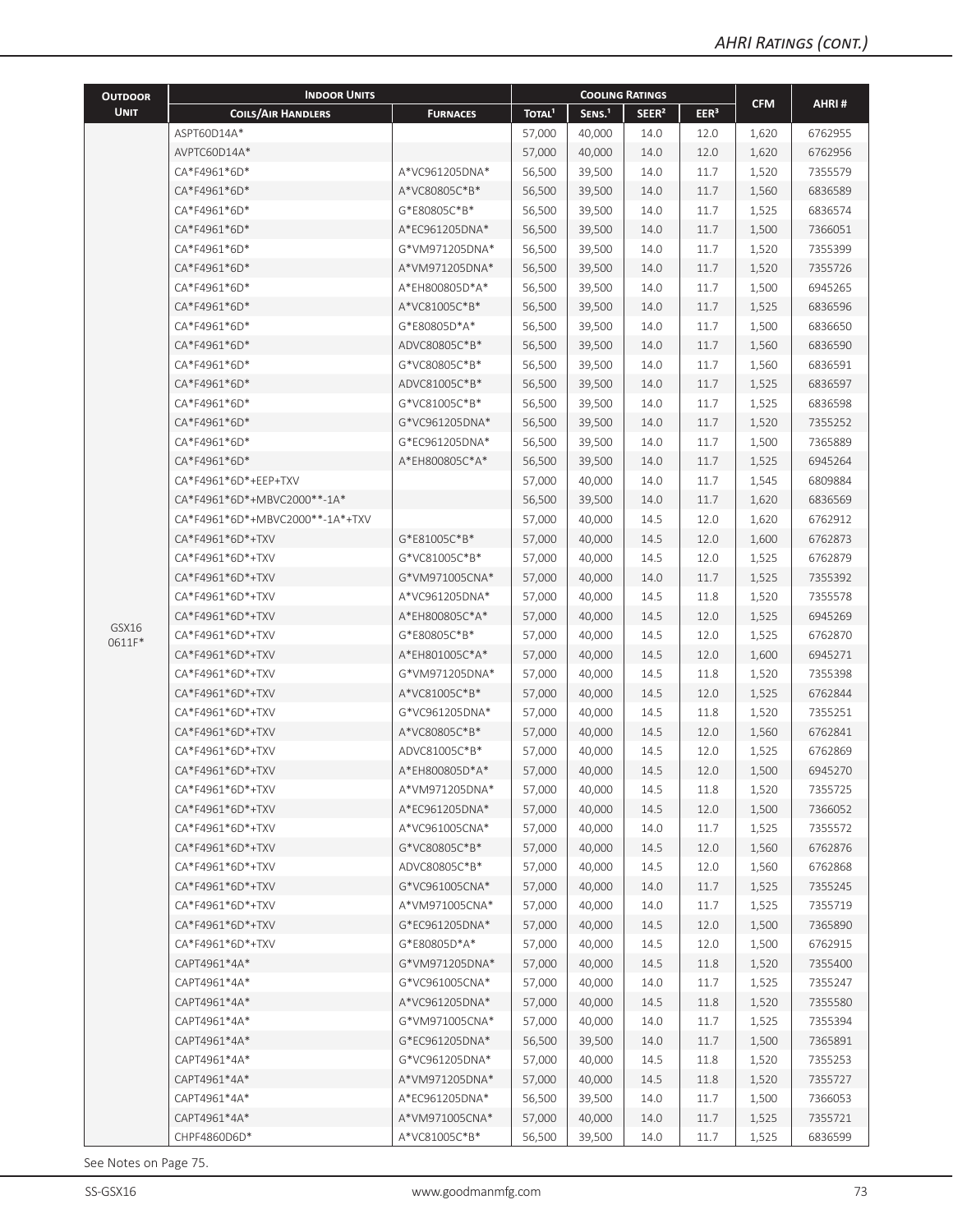| <b>OUTDOOR</b> | <b>INDOOR UNITS</b>             |                 | <b>COOLING RATINGS</b> |                    |                   |                  |            |         |  |
|----------------|---------------------------------|-----------------|------------------------|--------------------|-------------------|------------------|------------|---------|--|
| <b>UNIT</b>    | <b>COILS/AIR HANDLERS</b>       | <b>FURNACES</b> | TOTAL <sup>1</sup>     | SENS. <sup>1</sup> | SEER <sup>2</sup> | EER <sup>3</sup> | <b>CFM</b> | AHRI#   |  |
|                | CHPF4860D6D*                    | A*VC961205DNA*  | 56,500                 | 39,500             | 14.0              | 11.7             | 1,520      | 7356752 |  |
|                | CHPF4860D6D*                    | G*E80805D*A*    | 56,500                 | 39,500             | 14.0              | 11.7             | 1,500      | 6836651 |  |
|                | CHPF4860D6D*                    | A*EH800805D*A*  | 56,500                 | 39,500             | 14.0              | 11.7             | 1,500      | 6945275 |  |
|                | CHPF4860D6D*                    | A*EH800805C*A*  | 56,500                 | 39,500             | 14.0              | 11.7             | 1,525      | 6945274 |  |
|                | CHPF4860D6D*                    | G*VC81005C*B*   | 56,500                 | 39,500             | 14.0              | 11.7             | 1,525      | 6836600 |  |
|                | CHPF4860D6D*                    | A*EC961205DNA*  | 56,500                 | 39,500             | 14.0              | 11.7             | 1,500      | 7366054 |  |
|                | CHPF4860D6D*                    | G*EC961205DNA*  | 56,500                 | 39,500             | 14.0              | 11.7             | 1,500      | 7365892 |  |
|                | CHPF4860D6D*                    | G*VC961205DNA*  | 56,500                 | 39,500             | 14.0              | 11.7             | 1,520      | 7356730 |  |
|                | CHPF4860D6D*                    | G*VC80805C*B*   | 56,500                 | 39,500             | 14.0              | 11.7             | 1,560      | 6836593 |  |
|                | CHPF4860D6D*                    | A*VM971205DNA*  | 56,500                 | 39,500             | 14.0              | 11.7             | 1,520      | 7356762 |  |
|                | CHPF4860D6D*                    | G*VM971205DNA*  | 56,500                 | 39,500             | 14.0              | 11.7             | 1,520      | 7356739 |  |
|                | CHPF4860D6D*                    | G*E80805C*B*    | 56,500                 | 39,500             | 14.0              | 11.7             | 1,525      | 6836575 |  |
|                | CHPF4860D6D*                    | A*VC80805C*B*   | 56,500                 | 39,500             | 14.0              | 11.7             | 1,560      | 6836592 |  |
|                | CHPF4860D6D*+EEP+TXV            |                 | 57,000                 | 40,000             | 14.0              | 11.7             | 1,545      | 6762910 |  |
|                | CHPF4860D6D*+MBVC2000**-1A*     |                 | 56,500                 | 39,500             | 14.0              | 11.7             | 1,620      | 6836571 |  |
|                | CHPF4860D6D*+MBVC2000**-1A*+TXV |                 | 57,000                 | 40,000             | 14.5              | 12.0             | 1,620      | 6762913 |  |
|                | CHPF4860D6D*+TXV                | G*E80805C*B*    | 57,000                 | 40,000             | 14.5              | 12.0             | 1,525      | 6762871 |  |
|                | CHPF4860D6D*+TXV                | A*EC961205DNA*  | 57,000                 | 40,000             | 14.5              | 12.0             | 1,500      | 7366055 |  |
|                | CHPF4860D6D*+TXV                | G*VM971005CNA*  | 57,000                 | 40,000             | 14.0              | 11.7             | 1,525      | 7355395 |  |
|                | CHPF4860D6D*+TXV                | G*VC961005CNA*  | 57,000                 | 40,000             | 14.0              | 11.7             | 1,525      | 7355248 |  |
|                | CHPF4860D6D*+TXV                | G*EC961205DNA*  | 57,000                 | 40,000             | 14.5              | 12.0             | 1,500      | 7365893 |  |
|                | CHPF4860D6D*+TXV                | A*EH800805D*A*  | 57,000                 | 40,000             | 14.5              | 12.0             | 1,500      | 6945280 |  |
|                | CHPF4860D6D*+TXV                | G*VC80805C*B*   | 57,000                 | 40,000             | 14.5              | 12.0             | 1,560      | 6762877 |  |
| GSX16          | CHPF4860D6D*+TXV                | G*VC961205DNA*  | 57,000                 | 40,000             | 14.5              | 11.8             | 1,520      | 7355254 |  |
| 0611F*         | CHPF4860D6D*+TXV                | A*VM971005CNA*  | 57,000                 | 40,000             | 14.0              | 11.7             | 1,525      | 7355722 |  |
| (cont.)        | CHPF4860D6D*+TXV                | A*EH800805C*A*  | 57,000                 | 40,000             | 14.5              | 12.0             | 1,525      | 6945279 |  |
|                | CHPF4860D6D*+TXV                | A*VC961205DNA*  | 57,000                 | 40,000             | 14.5              | 11.8             | 1,520      | 7355581 |  |
|                | CHPF4860D6D*+TXV                | G*E80805D*A*    | 57,000                 | 40,000             | 14.5              | 12.0             | 1,500      | 6762916 |  |
|                | CHPF4860D6D*+TXV                | A*VC81005C*B*   | 57,000                 | 40,000             | 14.5              | 12.0             | 1,525      | 6762845 |  |
|                | CHPF4860D6D*+TXV                | G*E81005C*B*    | 57,000                 | 40,000             | 14.5              | 12.0             | 1,600      | 6762874 |  |
|                | CHPF4860D6D*+TXV                | A*EH801005C*A*  | 57,000                 | 40,000             | 14.5              | 12.0             | 1,600      | 6945281 |  |
|                | CHPF4860D6D*+TXV                | A*VC80805C*B*   | 57,000                 | 40,000             | 14.5              | 12.0             | 1,560      | 6762842 |  |
|                | CHPF4860D6D*+TXV                | A*VM971205DNA*  | 57,000                 | 40,000             | 14.5              | 11.8             | 1,520      | 7355728 |  |
|                | CHPF4860D6D*+TXV                | G*VC81005C*B*   | 57,000                 | 40,000             | 14.5              | 12.0             | 1,525      | 6762880 |  |
|                | CHPF4860D6D*+TXV                | G*VM971205DNA*  | 57,000                 | 40,000             | 14.5              | 11.8             | 1,520      | 7355401 |  |
|                | CHPF4860D6D*+TXV                | A*VC961005CNA*  | 57,000                 | 40,000             | 14.0              | 11.7             | 1,525      | 7355575 |  |
|                | CSCF4860N6D*                    | A*EH800805C*A*  | 56,500                 | 39,500             | 14.0              | 11.7             | 1,525      | 6945284 |  |
|                | CSCF4860N6D*                    | G*E80805C*B*    | 56,500                 | 39,500             | 14.0              | 11.7             | 1,525      | 6836576 |  |
|                | CSCF4860N6D*                    | G*VC80805C*B*   | 56,500                 | 39,500             | 14.0              | 11.7             | 1,560      | 6836595 |  |
|                | CSCF4860N6D*                    | G*VM971205DNA*  | 56,500                 | 39,500             | 14.0              | 11.7             | 1,520      | 7355403 |  |
|                | CSCF4860N6D*                    | A*EH800805D*A*  | 56,500                 | 39,500             | 14.0              | 11.7             | 1,500      | 6945285 |  |
|                | CSCF4860N6D*                    | A*VC961205DNA*  | 56,500                 | 39,500             | 14.0              | 11.7             | 1,520      | 7355583 |  |
|                | CSCF4860N6D*                    | G*VC81005C*B*   | 56,500                 | 39,500             | 14.0              | 11.7             | 1,525      | 6836602 |  |
|                | CSCF4860N6D*                    | G*E80805D*A*    | 56,500                 | 39,500             | 14.0              | 11.7             | 1,500      | 6836652 |  |
|                | CSCF4860N6D*                    | A*VC80805C*B*   | 56,500                 | 39,500             | 14.0              | 11.7             | 1,560      | 6836594 |  |
|                | CSCF4860N6D*                    | A*VM971205DNA*  | 56,500                 | 39,500             | 14.0              | 11.7             | 1,520      | 7355730 |  |
|                | CSCF4860N6D*                    | A*VC81005C*B*   | 56,500                 | 39,500             | 14.0              | 11.7             | 1,525      | 6836601 |  |
|                | CSCF4860N6D*                    | G*VC961205DNA*  | 56,500                 | 39,500             | 14.0              | 11.7             | 1,520      | 7355256 |  |
|                | CSCF4860N6D*+EEP+TXV            |                 | 57,000                 | 40,000             | 14.0              | 11.7             | 1,545      | 6762911 |  |

See Notes on Page 75.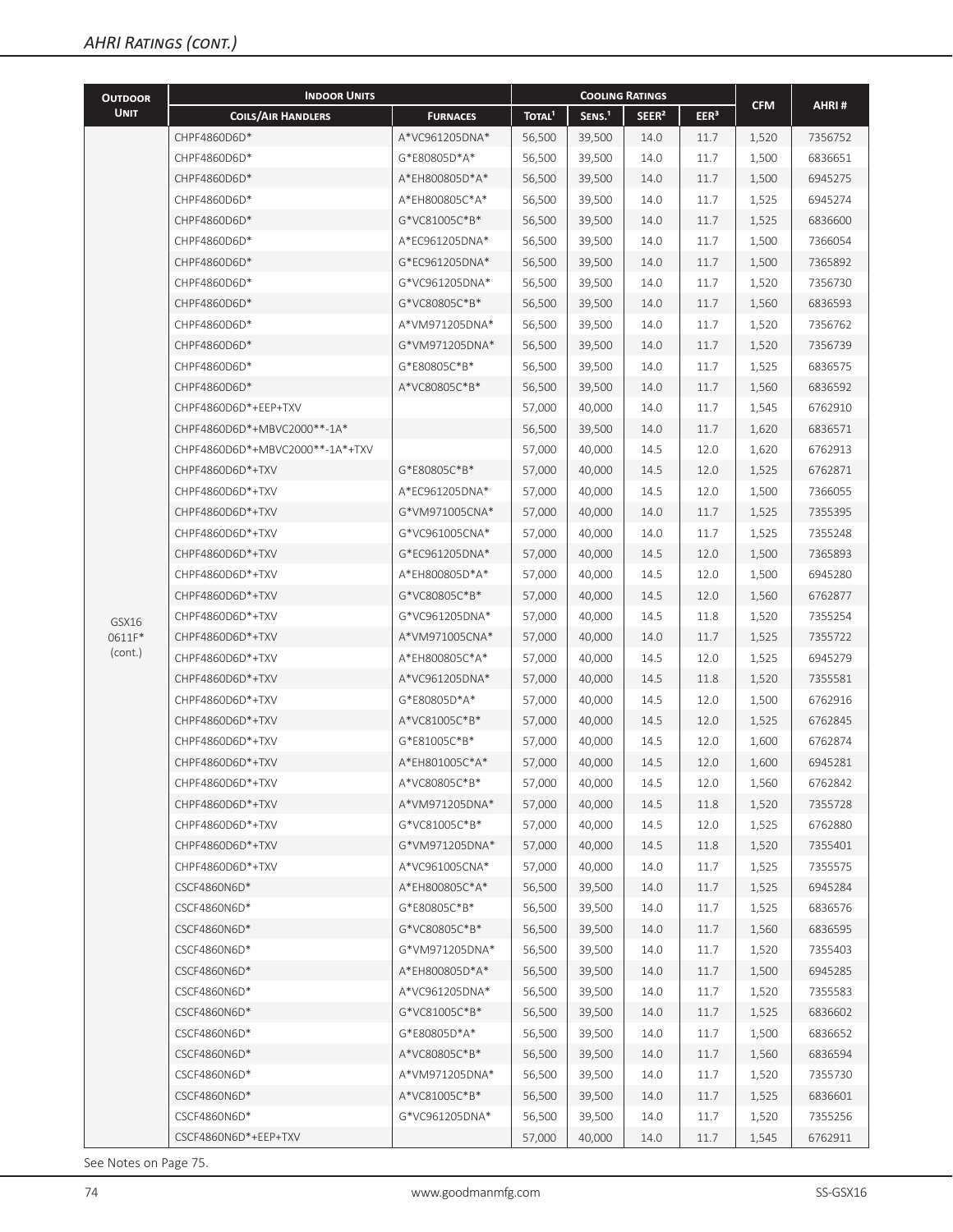| <b>OUTDOOR</b>  | <b>INDOOR UNITS</b>             |                 |                    | <b>COOLING RATINGS</b> |                   |                  |            |         |
|-----------------|---------------------------------|-----------------|--------------------|------------------------|-------------------|------------------|------------|---------|
| <b>UNIT</b>     | <b>COILS/AIR HANDLERS</b>       | <b>FURNACES</b> | TOTAL <sup>1</sup> | SENS. <sup>1</sup>     | SEER <sup>2</sup> | EER <sup>3</sup> | <b>CFM</b> | AHRI#   |
|                 | CSCF4860N6D*+MBVC2000**-1A*     |                 | 56,500             | 39,500                 | 14.0              | 11.7             | 1,620      | 6836573 |
|                 | CSCF4860N6D*+MBVC2000**-1A*+TXV |                 | 57,000             | 40,000                 | 14.5              | 12.0             | 1,620      | 6762914 |
|                 | CSCF4860N6D*+TXV                | G*E81005C*B*    | 57,000             | 40,000                 | 14.5              | 12.0             | 1,600      | 6762875 |
|                 | CSCF4860N6D*+TXV                | A*EH800805D*A*  | 57,000             | 40,000                 | 14.5              | 12.0             | 1,500      | 6945290 |
|                 | CSCF4860N6D*+TXV                | A*VC80805C*B*   | 57,000             | 40,000                 | 14.5              | 12.0             | 1,560      | 6762843 |
|                 | CSCF4860N6D*+TXV                | G*VC961005CNA*  | 57,000             | 40,000                 | 14.0              | 11.7             | 1,525      | 7355249 |
|                 | CSCF4860N6D*+TXV                | G*VM971205DNA*  | 57,000             | 40,000                 | 14.5              | 11.8             | 1,520      | 7355402 |
|                 | CSCF4860N6D*+TXV                | G*VC80805C*B*   | 57,000             | 40,000                 | 14.5              | 12.0             | 1,560      | 6762878 |
|                 | CSCF4860N6D*+TXV                | A*VM971205DNA*  | 57,000             | 40,000                 | 14.5              | 11.8             | 1,520      | 7355729 |
| GSX16<br>0611F* | CSCF4860N6D*+TXV                | G*E80805C*B*    | 57,000             | 40,000                 | 14.5              | 12.0             | 1,525      | 6762872 |
| (cont.)         | CSCF4860N6D*+TXV                | G*VC961205DNA*  | 57,000             | 40,000                 | 14.5              | 11.8             | 1,520      | 7355255 |
|                 | CSCF4860N6D*+TXV                | G*E80805D*A*    | 57,000             | 40,000                 | 14.5              | 12.0             | 1,500      | 6762917 |
|                 | CSCF4860N6D*+TXV                | A*VC961005CNA*  | 57,000             | 40,000                 | 14.0              | 11.7             | 1,525      | 7355576 |
|                 | CSCF4860N6D*+TXV                | A*VC81005C*B*   | 57,000             | 40,000                 | 14.5              | 12.0             | 1,525      | 6762846 |
|                 | CSCF4860N6D*+TXV                | A*EH800805C*A*  | 57,000             | 40,000                 | 14.5              | 12.0             | 1,525      | 6945289 |
|                 | CSCF4860N6D*+TXV                | A*VC961205DNA*  | 57,000             | 40,000                 | 14.5              | 11.8             | 1,520      | 7355582 |
|                 | CSCF4860N6D*+TXV                | G*VM971005CNA*  | 57,000             | 40,000                 | 14.0              | 11.7             | 1,525      | 7355396 |
|                 | CSCF4860N6D*+TXV                | G*VC81005C*B*   | 57,000             | 40,000                 | 14.5              | 12.0             | 1,525      | 6762881 |
|                 | CSCF4860N6D*+TXV                | A*VM971005CNA*  | 57,000             | 40,000                 | 14.0              | 11.7             | 1,525      | 7355723 |
|                 | CSCF4860N6D*+TXV                | A*EH801005C*A*  | 57,000             | 40,000                 | 14.5              | 12.0             | 1,600      | 6945291 |

 $1$  BTU/h

² Seasonal Energy Efficiency Ratio; Certified per AHRI 210/240 @ 80°F/ 67°F/ 95°F

³ Energy Efficiency Ratio @ 80°F/ 67°F/ 95°F

**Notes**

• When matching the outdoor unit to the indoor unit, use the piston supplied with the outdoor unit or that specified on the piston kit chart supplied with the indoor unit.

• EEP - Order from Service Dept. Part No. B13707-38 or new Solid State Board B13707-35S. Part No. B13707-38 is not interchangeable with B13707-35S. The Goodman brand gas furnace contains the EEP cooling time delay.

<sup>•</sup> Always check the S&R plate for electrical data on the unit being installed.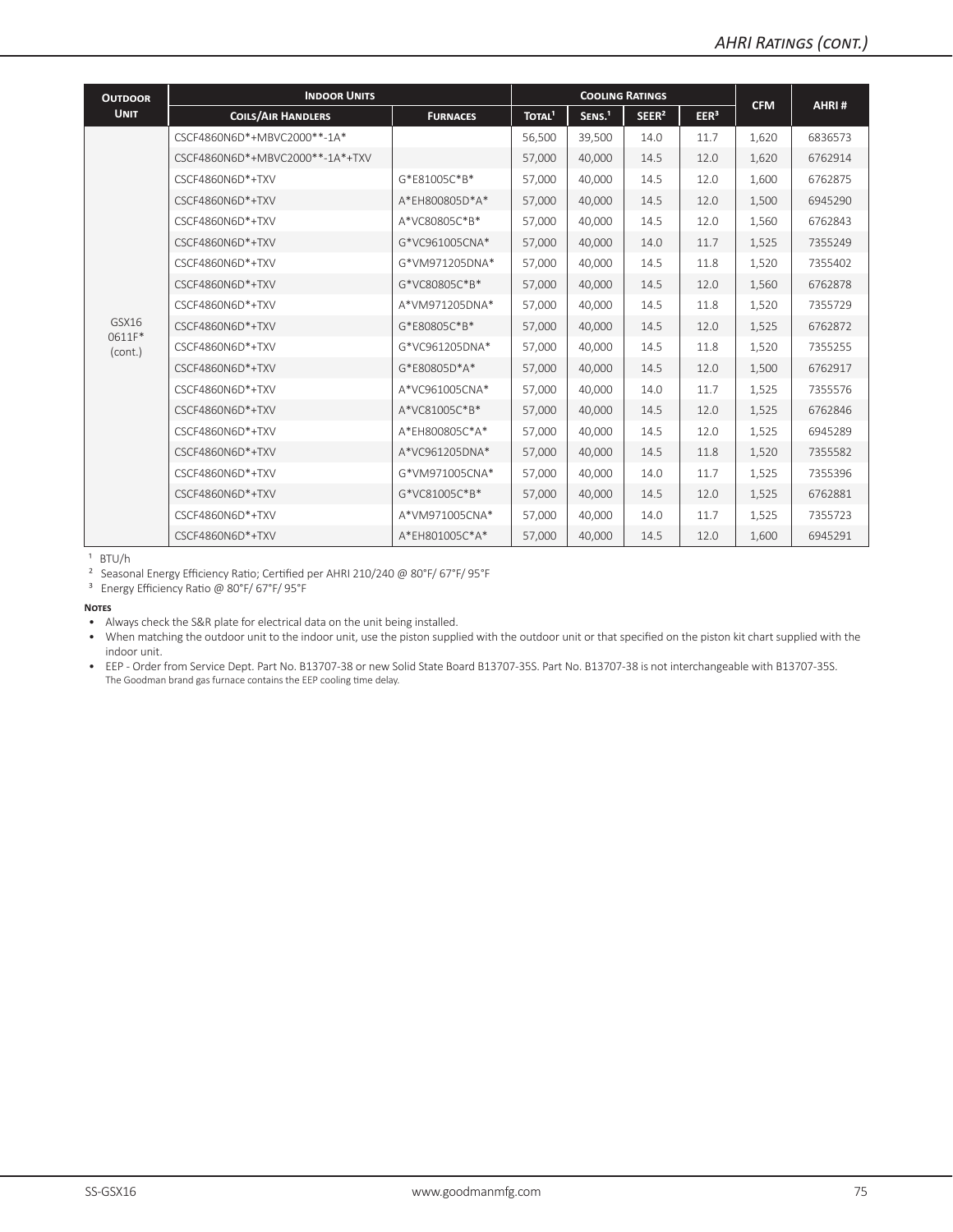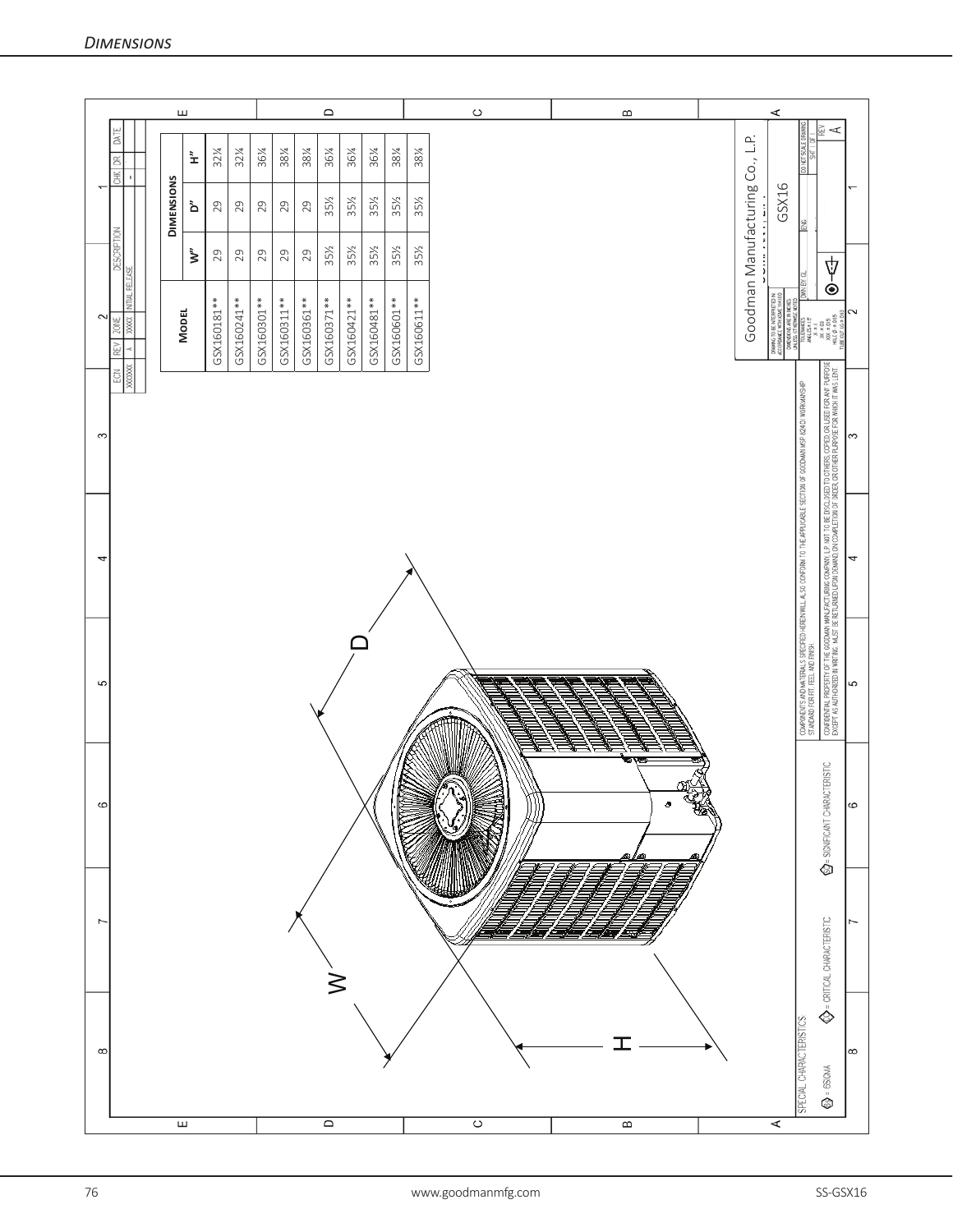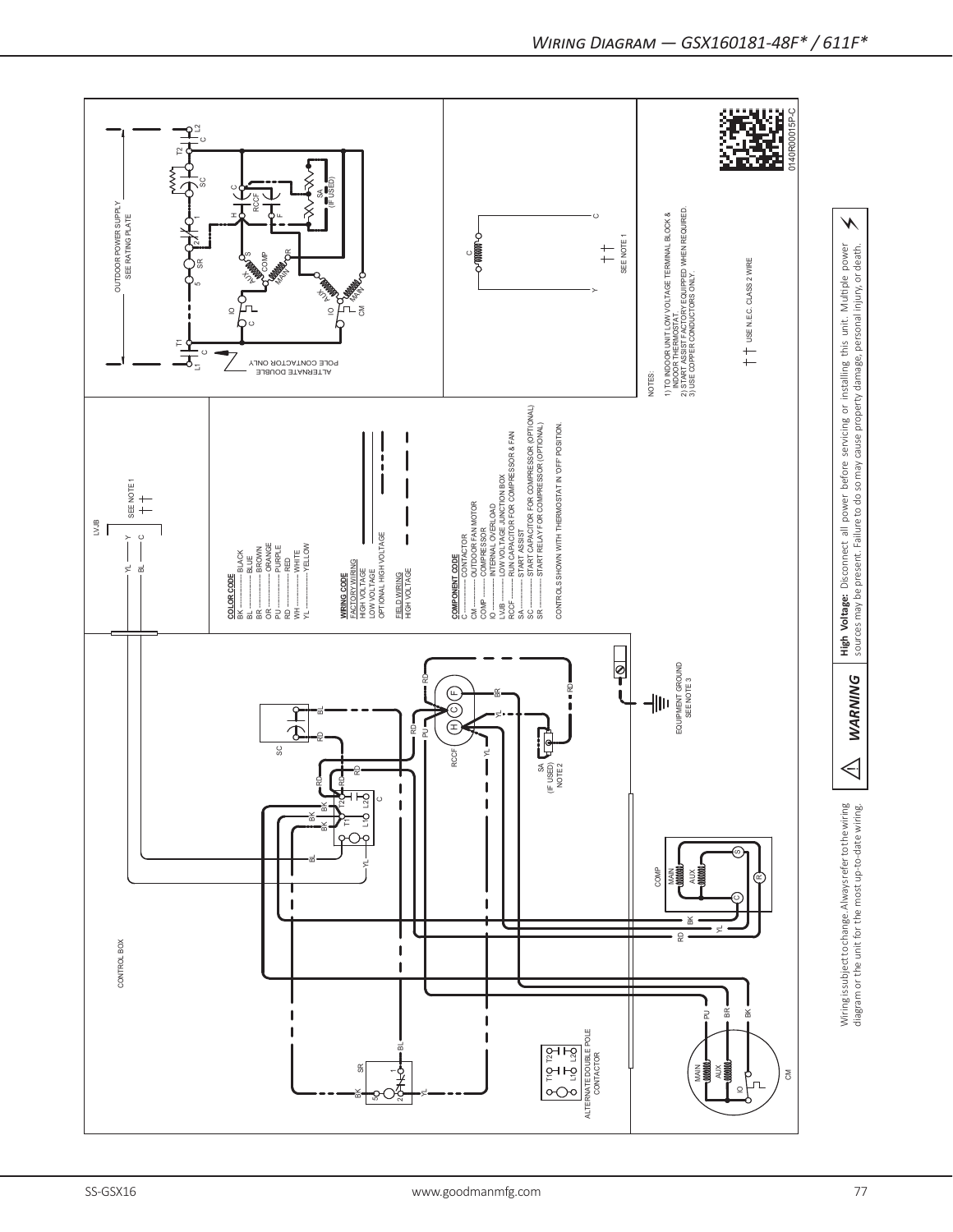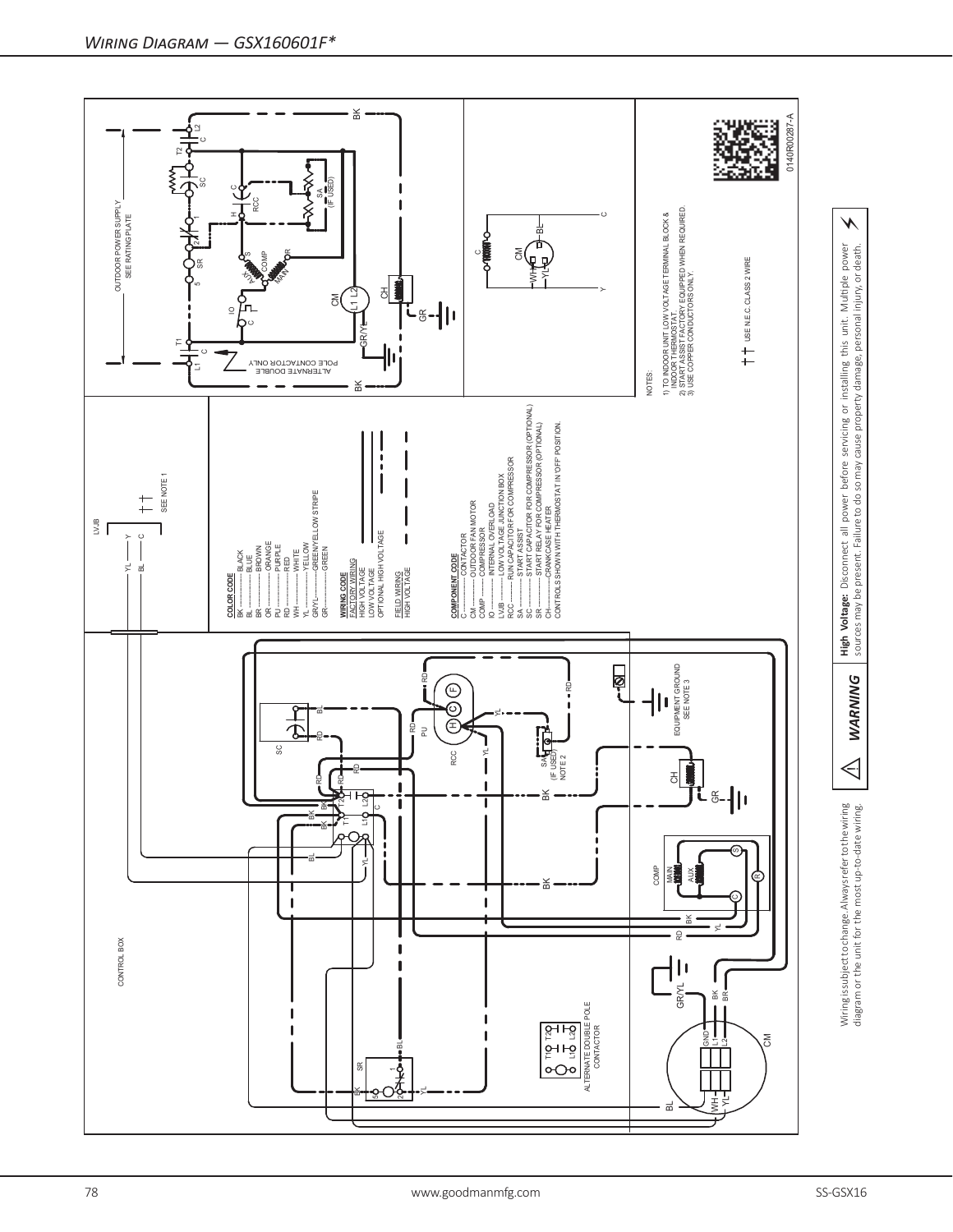| <b>MODEL</b>        | <b>DESCRIPTION</b>       | <b>GSX16</b><br>0181F* | <b>GSX16</b><br>0241F* | <b>GSX16</b><br>0301F* | GSX16<br>0311A* | <b>GSX16</b><br>0361F* | <b>GSX16</b><br>0371A* | <b>GSX16</b><br>0421F* | <b>GSX16</b><br>0481F* | <b>GSX16</b><br>0601F* | <b>GSX16</b><br>0611F* |
|---------------------|--------------------------|------------------------|------------------------|------------------------|-----------------|------------------------|------------------------|------------------------|------------------------|------------------------|------------------------|
| <b>ABK-20</b>       | Anchor Bracket Kit ^     |                        | $\times$               | X                      | $\times$        | $\times$               | $\times$               | $\times$               | $\times$               | X                      | $\times$               |
| ABK-21              | Anchor Bracket Kit ^     | $\times$               |                        |                        |                 |                        |                        |                        |                        |                        |                        |
| ASC-01              | Anti-Short Cycle Kit     | $\mathsf X$            | $\times$               | X                      | $\times$        | X                      | $\times$               | $\times$               | $\times$               | X                      | $\times$               |
| $CSR-U-1$           | Hard-Start Kit           | $\times$               | $\times$               | $\times$               | $\times$        | X                      | $\times$               | $\times$               | $\times$               | $\times$               | $\times$               |
| FSK01A <sup>1</sup> | Freeze-Protection Kit    | $\times$               | X                      | X                      | $\times$        | X                      | $\times$               | $\times$               | $\times$               | X                      | $\times$               |
| LSKO2A <sup>2</sup> | Liquid-Line Solenoid Kit | $\times$               | $\times$               | X                      | $\times$        | X                      | X                      | $\times$               | $\times$               | $\times$               | $\times$               |
| LAKT01A             | Low-Ambient Kit          | $\times$               | $\times$               | X                      | $\times$        | $\mathsf X$            | $\times$               | $\times$               | $\times$               | X                      | $\times$               |
| 0130R00000S         | Low-Pressure Switch Kit  | $\times$               | $\times$               | X                      | $\times$        | $\times$               | $\mathsf X$            | $\times$               | $\times$               | $\times$               | $\times$               |
| TXV-30 <sup>2</sup> | <b>TXV Kit</b>           | $\times$               | $\times$               | X                      | $\times$        |                        |                        |                        |                        |                        |                        |
| $TXV-42^2$          | <b>TXV Kit</b>           |                        |                        |                        |                 | $\mathsf X$            | $\times$               | $\times$               |                        |                        |                        |
| TXV-48 <sup>2</sup> | <b>TXV Kit</b>           |                        |                        |                        |                 |                        |                        |                        | X                      |                        |                        |
| TXV-60 <sup>2</sup> | <b>TXV Kit</b>           |                        |                        |                        |                 |                        |                        |                        |                        | $\times$               | $\times$               |

**^** Contains 20 brackets; four brackets needed to anchor unit to pad

 $1$  Installed on indoor coil

² Field-installed, non-bleed, expansion valve kit.